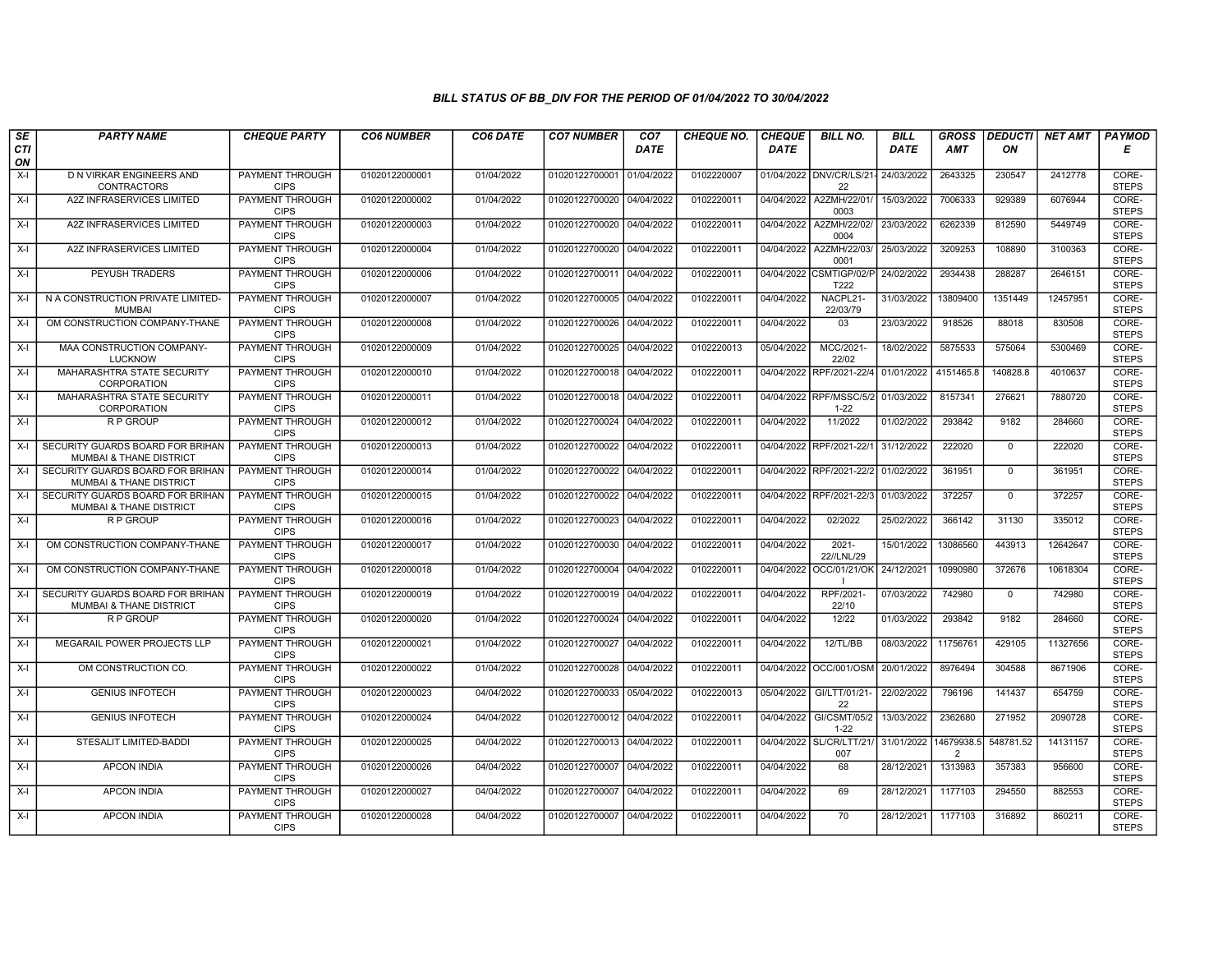| SE        | <b>PARTY NAME</b>                                 | <b>CHEQUE PARTY</b>                   | <b>CO6 NUMBER</b> | CO6 DATE   | <b>CO7 NUMBER</b>         | CO <sub>7</sub> | <b>CHEQUE NO.</b> | <b>CHEQUE</b> | <b>BILL NO.</b>                 | <b>BILL</b> | <b>GROSS</b> |        | <b>DEDUCTI NET AMT</b> | <b>PAYMOD</b>         |
|-----------|---------------------------------------------------|---------------------------------------|-------------------|------------|---------------------------|-----------------|-------------------|---------------|---------------------------------|-------------|--------------|--------|------------------------|-----------------------|
| CTI<br>ON |                                                   |                                       |                   |            |                           | <b>DATE</b>     |                   | <b>DATE</b>   |                                 | <b>DATE</b> | <b>AMT</b>   | ON     |                        | Е                     |
| $X-I$     | <b>APCON INDIA</b>                                | PAYMENT THROUGH<br><b>CIPS</b>        | 01020122000029    | 04/04/2022 | 01020122700007            | 04/04/2022      | 0102220011        | 04/04/2022    | 71                              | 28/12/2021  | 1177103      | 267861 | 909242                 | CORE-<br><b>STEPS</b> |
| $X-I$     | <b>APCON INDIA</b>                                | <b>PAYMENT THROUGH</b><br><b>CIPS</b> | 01020122000030    | 04/04/2022 | 01020122700007 04/04/2022 |                 | 0102220011        | 04/04/2022    | $\overline{72}$                 | 28/12/2021  | 924781       | 239520 | 685261                 | CORE-<br><b>STEPS</b> |
| X-I       | <b>APCON INDIA</b>                                | <b>PAYMENT THROUGH</b><br><b>CIPS</b> | 01020122000031    | 04/04/2022 | 01020122700007            | 04/04/2022      | 0102220011        | 04/04/2022    | 73                              | 28/12/2021  | 924781       | 92911  | 831870                 | CORE-<br><b>STEPS</b> |
| $X-I$     | <b>APCON INDIA</b>                                | PAYMENT THROUGH<br><b>CIPS</b>        | 01020122000032    | 04/04/2022 | 01020122700008            | 04/04/2022      | 0102220011        | 04/04/2022    | 91                              | 10/02/2022  | 425673       | 16030  | 409643                 | CORE-<br><b>STEPS</b> |
| $X-I$     | <b>APCON INDIA</b>                                | <b>PAYMENT THROUGH</b><br><b>CIPS</b> | 01020122000033    | 04/04/2022 | 01020122700008 04/04/2022 |                 | 0102220011        | 04/04/2022    | $\overline{92}$                 | 10/02/2022  | 425673       | 16280  | 409393                 | CORE-<br><b>STEPS</b> |
| X-I       | <b>APCON INDIA</b>                                | PAYMENT THROUGH<br><b>CIPS</b>        | 01020122000034    | 04/04/2022 | 01020122700008 04/04/2022 |                 | 0102220011        | 04/04/2022    | 93                              | 10/02/2022  | 425673       | 16580  | 409093                 | CORE-<br><b>STEPS</b> |
| $X-I$     | <b>APCON INDIA</b>                                | PAYMENT THROUGH<br><b>CIPS</b>        | 01020122000035    | 04/04/2022 | 01020122700008 04/04/2022 |                 | 0102220011        | 04/04/2022    | 94                              | 10/02/2022  | 425673       | 17080  | 408593                 | CORE-<br><b>STEPS</b> |
| X-I       | N A KHAN                                          | PAYMENT THROUGH<br><b>CIPS</b>        | 01020122000036    | 04/04/2022 | 01020122700002 04/04/2022 |                 | 0102220011        |               | 04/04/2022 NAK/50/CR/20/<br>22  | 07/03/2022  | 188503       | 3870   | 184633                 | CORE-<br><b>STEPS</b> |
| $X-I$     | MAHAKALI ENGINEERS-MUMBAI                         | PAYMENT THROUGH<br><b>CIPS</b>        | 01020122000037    | 04/04/2022 | 01020122700032 05/04/2022 |                 | 0102220013        | 05/04/2022    | $21 - 22/31$                    | 03/02/2021  | 3993019      | 266898 | 3726121                | CORE-<br><b>STEPS</b> |
| $X-I$     | RANJANA ENTERPRISES                               | <b>PAYMENT THROUGH</b><br><b>CIPS</b> | 01020122000038    | 04/04/2022 | 01020122700021 04/04/2022 |                 | 0102220011        | 04/04/2022    | RE/CR/39                        | 03/01/2022  | 571858       | 48016  | 523842                 | CORE-<br><b>STEPS</b> |
| $X-I$     | RANJANA ENTERPRISES                               | PAYMENT THROUGH<br><b>CIPS</b>        | 01020122000039    | 04/04/2022 | 01020122700021            | 04/04/2022      | 0102220011        | 04/04/2022    | RE/CR/40                        | 03/01/2022  | 571858       | 106323 | 465535                 | CORE-<br><b>STEPS</b> |
| $X-I$     | RANJANA ENTERPRISES                               | <b>PAYMENT THROUGH</b><br><b>CIPS</b> | 01020122000040    | 04/04/2022 | 01020122700021 04/04/2022 |                 | 0102220011        | 04/04/2022    | RE/CR/41                        | 03/01/2022  | 571858       | 53219  | 518639                 | CORE-<br><b>STEPS</b> |
| X-I       | RANJANA ENTERPRISES                               | <b>PAYMENT THROUGH</b><br><b>CIPS</b> | 01020122000041    | 04/04/2022 | 01020122700021 04/04/2022 |                 | 0102220011        | 04/04/2022    | RE/CR/42                        | 03/01/2022  | 571858       | 55727  | 516131                 | CORE-<br><b>STEPS</b> |
| $X-I$     | RANJANA ENTERPRISES                               | <b>PAYMENT THROUGH</b><br><b>CIPS</b> | 01020122000042    | 04/04/2022 | 01020122700021            | 04/04/2022      | 0102220011        | 04/04/2022    | RE/CR/43                        | 03/01/2022  | 571858       | 62908  | 508950                 | CORE-<br><b>STEPS</b> |
| $X-I$     | RUCHITA HOSPITALITY SERVICES                      | <b>PAYMENT THROUGH</b><br><b>CIPS</b> | 01020122000043    | 04/04/2022 | 01020122700009 04/04/2022 |                 | 0102220011        | 04/04/2022    | 21-22/83                        | 01/03/2022  | 339045       | 11594  | 327451                 | CORE-<br><b>STEPS</b> |
| X-I       | HAM & CO CHARTERED ACCOUNTANTS                    | PAYMENT THROUGH<br><b>CIPS</b>        | 01020122000044    | 04/04/2022 | 01020122700010 04/04/2022 |                 | 0102220011        | 04/04/2022    | 125/21-22                       | 01/02/2022  | 230100       | 38580  | 191520                 | CORE-<br><b>STEPS</b> |
| X-I       | <b>N A KHAN</b>                                   | <b>PAYMENT THROUGH</b><br><b>CIPS</b> | 01020122000045    | 04/04/2022 | 01020122700003 04/04/2022 |                 | 0102220011        | 04/04/2022    | 61                              | 03/03/2022  | 601140       | 31235  | 569905                 | CORE-<br><b>STEPS</b> |
| X-I       | <b>PEYUSH TRADERS</b>                             | <b>PAYMENT THROUGH</b><br><b>CIPS</b> | 01020122000046    | 04/04/2022 | 01020122700031            | 05/04/2022      | 0102220013        |               | 05/04/2022 PNVLWT/09/P<br>T203  | 19/01/2022  | 1664644      | 57683  | 1606961                | CORE-<br><b>STEPS</b> |
| $X-I$     | DYNAMIC TECHNOLOGIES                              | PAYMENT THROUGH<br><b>CIPS</b>        | 01020122000048    | 04/04/2022 | 01020122700077 07/04/2022 |                 | 0102220018        | 07/04/2022    | DTECH/21-<br>22/034             | 01/10/2021  | 105936       | 1892   | 104044                 | CORE-<br><b>STEPS</b> |
| $X-I$     | D K SINGH CONSTRUCTION-MUMBAI                     | <b>PAYMENT THROUGH</b><br><b>CIPS</b> | 01020122000049    | 04/04/2022 | 01020122700006 04/04/2022 |                 | 0102220011        |               | 04/04/2022 DKSC/S/39/21-<br>22  | 23/03/2022  | 3990560      | 392447 | 3598113                | CORE-<br><b>STEPS</b> |
| X-I       | M/s Genious Infotech                              | PAYMENT THROUGH<br><b>CIPS</b>        | 01020122000050    | 04/04/2022 | 01020122700029 04/04/2022 |                 | 0102220011        | 04/04/2022    | GE/18/CR/BB/<br>2022            | 11/03/2022  | 3244938      | 174418 | 3070520                | CORE-<br><b>STEPS</b> |
| $X-I$     | ZEENAT CONSTRUCTION-THANE                         | <b>PAYMENT THROUGH</b><br><b>CIPS</b> | 01020122000051    | 04/04/2022 | 01020122700015 04/04/2022 |                 | 0102220011        |               | 04/04/2022 ZEENAT/S/31/<br>21   | 25/03/2022  | 184481       | 7085   | 177396                 | CORE-<br><b>STEPS</b> |
| $X-I$     | BANKEY BIHARI ENGINEERS LLP-<br><b>LUCKNOW</b>    | PAYMENT THROUGH<br><b>CIPS</b>        | 01020122000052    | 04/04/2022 | 01020122700016 04/04/2022 |                 | 0102220011        |               | 04/04/2022 BBE/MUM/CR/<br>PI/03 | 07/02/2022  | 2298896      | 82204  | 2216692                | CORE-<br><b>STEPS</b> |
| $X-I$     | OM CONSTRUCTION CO.                               | PAYMENT THROUGH<br><b>CIPS</b>        | 01020122000053    | 04/04/2022 | 01020122700017            | 04/04/2022      | 0102220011        | 04/04/2022    | OCC/FIN                         | 23/02/2022  | 7307300      | 247806 | 7059494                | CORE-<br><b>STEPS</b> |
| $X-I$     | SHREE KRISHNA CONSTRUCTION                        | <b>PAYMENT THROUGH</b><br><b>CIPS</b> | 01020122000054    | 04/04/2022 | 01020122700014 04/04/2022 |                 | 0102220011        | 04/04/2022    | TNA/21-22/35                    | 02/03/2022  | 2455802      | 129866 | 2325936                | CORE-<br><b>STEPS</b> |
| $X-I$     | M/S A1 FACILITY AND PROPERTY<br>MANAGERS PVT. LTD | <b>PAYMENT THROUGH</b><br><b>CIPS</b> | 01020122000056    | 04/04/2022 | 01020122700034 05/04/2022 |                 | 0102220013        | 05/04/2022    | SC/708/21-<br>22/MH             | 01/03/2022  | 21155728     | 950219 | 20205509               | CORE-<br><b>STEPS</b> |
| X-I       | M/S A1 FACILITY AND PROPERTY<br>MANAGERS PVT. LTD | <b>PAYMENT THROUGH</b><br><b>CIPS</b> | 01020122000057    | 04/04/2022 | 01020122700034 05/04/2022 |                 | 0102220013        | 05/04/2022    | SC/771/21-<br>22/MH             | 03/03/2022  | 12790851     | 433689 | 12357162               | CORE-<br><b>STEPS</b> |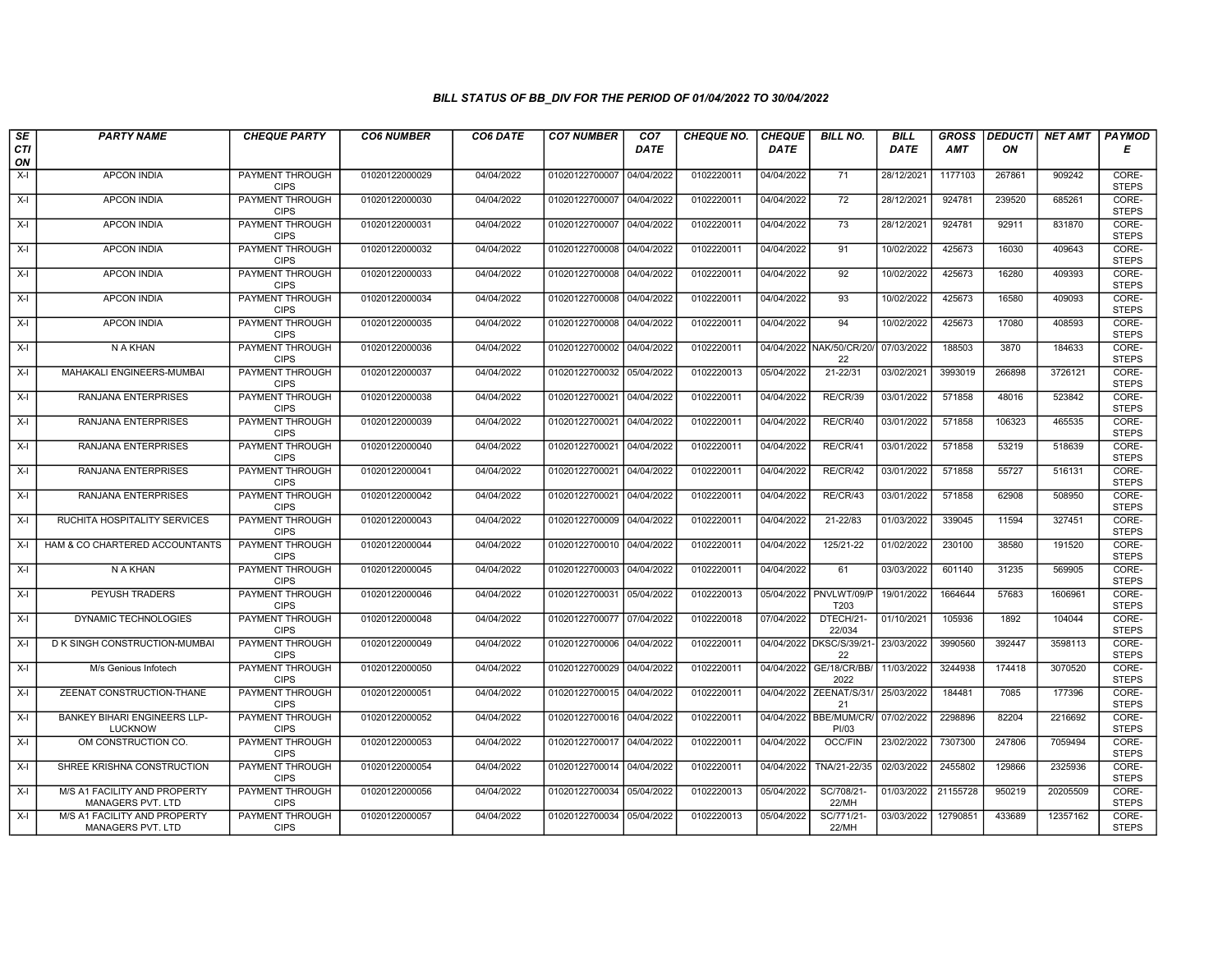| SE        | <b>PARTY NAME</b>                                   | <b>CHEQUE PARTY</b>                   | <b>CO6 NUMBER</b> | CO6 DATE   | <b>CO7 NUMBER</b>         | CO <sub>7</sub> | <b>CHEQUE NO.</b> | <b>CHEQUE</b> | <b>BILL NO.</b>                 | <b>BILL</b>           | <b>GROSS</b>   |           | DEDUCTI  NET AMT   PAYMOD |                       |
|-----------|-----------------------------------------------------|---------------------------------------|-------------------|------------|---------------------------|-----------------|-------------------|---------------|---------------------------------|-----------------------|----------------|-----------|---------------------------|-----------------------|
| CTI<br>ON |                                                     |                                       |                   |            |                           | <b>DATE</b>     |                   | <b>DATE</b>   |                                 | DATE                  | <b>AMT</b>     | ΟN        |                           | Е                     |
| $X-I$     | M/S A1 FACILITY AND PROPERTY<br>MANAGERS PVT. LTD   | <b>PAYMENT THROUGH</b><br><b>CIPS</b> | 01020122000059    | 04/04/2022 | 01020122700034 05/04/2022 |                 | 0102220013        | 05/04/2022    | SC/852/21-<br>22/MH             | 25/03/2022            | 19443569       | 845745    | 18597824                  | CORE-<br><b>STEPS</b> |
| X-I       | <b>PEYUSH TRADERS</b>                               | <b>PAYMENT THROUGH</b><br><b>CIPS</b> | 01020122000060    | 04/04/2022 | 01020122700041 05/04/2022 |                 | 0102220013        |               | 05/04/2022 KALWACL/9/P<br>T233  | 09/03/2022            | 1293342        | 68943     | 1224399                   | CORE-<br><b>STEPS</b> |
| $X-I$     | AKANCHHA CONSTRUCTION-MUMBAI                        | PAYMENT THROUGH<br><b>CIPS</b>        | 01020122000061    | 04/04/2022 | 01020122700042 05/04/2022 |                 | 0102220013        | 05/04/2022    | AKC/21-22/16                    | 14/01/2022            | 4230790        | 405247    | 3825543                   | CORE-<br><b>STEPS</b> |
| X-I       | RANGIRAMANI INFRA PRIVATE LIMITED-<br><b>THANE</b>  | <b>PAYMENT THROUGH</b><br><b>CIPS</b> | 01020122000062    | 04/04/2022 | 01020122700039            | 05/04/2022      | 0102220013        | 05/04/2022    | RIPL/CR/21-<br>22/09            | 21/03/2022            | 3938373        | 377259    | 3561114                   | CORE-<br><b>STEPS</b> |
| $X-I$     | MANOJ STONE INFRA PRIVATE LIMITED-<br><b>THANE</b>  | <b>PAYMENT THROUGH</b><br><b>CIPS</b> | 01020122000063    | 04/04/2022 | 01020122700040 05/04/2022 |                 | 0102220013        | 05/04/2022    | MSIPL/021/21<br>22              | 25/03/2022            | 5008676        | 326182    | 4682494                   | CORE-<br><b>STEPS</b> |
| X-I       | SHREE KRISHNA CONSTRUCTION-<br><b>MUMBAI</b>        | <b>PAYMENT THROUGH</b><br><b>CIPS</b> | 01020122000064    | 05/04/2022 | 01020122700038 05/04/2022 |                 | 0102220013        | 05/04/2022    | <b>GST-41</b>                   | 26/03/2022            | 3523931        | 349692    | 3174239                   | CORE-<br><b>STEPS</b> |
| $X-I$     | D K SINGH CONSTRUCTION-MUMBAI                       | PAYMENT THROUGH<br><b>CIPS</b>        | 01020122000065    | 05/04/2022 | 01020122700035 05/04/2022 |                 | 0102220013        |               | 05/04/2022 DKSC/S/41/21-<br>22  | 20/10/2021            | 433235         | 21209     | 412026                    | CORE-<br><b>STEPS</b> |
| $X-I$     | LODHIRAM POWER LOUNDRY                              | <b>PAYMENT THROUGH</b><br><b>CIPS</b> | 01020122000067    | 05/04/2022 | 01020122700036            | 05/04/2022      | 0102220013        |               | 05/04/2022 LPL/CR/SUB/0<br>3/20 | 21/01/2022            | 229263.43      | 7872.43   | 221391                    | CORE-<br><b>STEPS</b> |
| $X-I$     | LODHIRAM POWER LOUNDRY                              | PAYMENT THROUGH<br><b>CIPS</b>        | 01020122000068    | 05/04/2022 | 01020122700037            | 05/04/2022      | 0102220013        | 05/04/2022    | LPL/CR/3/20-<br>22              | 21/01/2022            | 234041         | 8748      | 225293                    | CORE-<br><b>STEPS</b> |
| $X-I$     | <b>BVG INDIA LTD</b>                                | <b>PAYMENT THROUGH</b><br><b>CIPS</b> | 01020122000070    | 05/04/2022 | 01020122700046 05/04/2022 |                 | 0102220013        | 05/04/2022    | OA021270972<br>-1               | 18/12/2021            | 27258          | 1024      | 26234                     | CORE-<br><b>STEPS</b> |
| $X-I$     | A1 FACILITY & PROPERTY MANAGERS<br>PVT. LTD         | PAYMENT THROUGH<br><b>CIPS</b>        | 01020122000071    | 05/04/2022 | 01020122700045            | 05/04/2022      | 0102220013        | 05/04/2022    | SC/703/21-<br>22/MH             | 10/02/2022            | 11990827       | 539720    | 11451107                  | CORE-<br><b>STEPS</b> |
| $X-I$     | HUGHES AND HUGHES CHEM LIMITED-<br><b>NEW DELHI</b> | PAYMENT THROUGH<br><b>CIPS</b>        | 01020122000072    | 05/04/2022 | 01020122700043 05/04/2022 |                 | 0102220015        | 06/04/2022    | JAT-150/2021<br>22              | 23/03/2022            | 2843247        | 221235    | 2622012                   | CORE-<br><b>STEPS</b> |
| $X-I$     | A1 FACILITY & PROPERTY MANAGERS<br>PVT. LTD         | <b>PAYMENT THROUGH</b><br><b>CIPS</b> | 01020122000073    | 05/04/2022 | 01020122700045 05/04/2022 |                 | 0102220013        | 05/04/2022    | SC/788/21<br>22/MH              | 23/03/2022            | 11807489       | 580774    | 11226715                  | CORE-<br><b>STEPS</b> |
| $X-I$     | A1 FACILITY & PROPERTY MANAGERS<br>PVT. LTD         | <b>PAYMENT THROUGH</b><br><b>CIPS</b> | 01020122000074    | 05/04/2022 | 01020122700045            | 05/04/2022      | 0102220013        | 05/04/2022    | SC/790/21-<br>22/MH             | 24/03/2022            | 4559504        | 154660    | 4404844                   | CORE-<br><b>STEPS</b> |
| $X-I$     | A1 FACILITY & PROPERTY MANAGERS<br>PVT. LTD         | <b>PAYMENT THROUGH</b><br><b>CIPS</b> | 01020122000075    | 05/04/2022 | 01020122700045 05/04/2022 |                 | 0102220013        | 05/04/2022    | SC/856/21-<br>22/MH             | 30/03/2022            | 10509972       | 478672    | 10031300                  | CORE-<br><b>STEPS</b> |
| $X-I$     | PARTRONICS EBOARDS PRIVATE LIMITED-<br><b>PUNE</b>  | PAYMENT THROUGH<br><b>CIPS</b>        | 01020122000076    | 05/04/2022 | 01020122700393 27/04/2022 |                 | 0102220052        | 27/04/2022    | P1021113                        | 25/03/2022            | 2093840        | 200910    | 1892930                   | CORE-<br><b>STEPS</b> |
| $X-I$     | <b>BVG INDIA LTD</b>                                | PAYMENT THROUGH<br><b>CIPS</b>        | 01020122000077    | 05/04/2022 | 01020122700046 05/04/2022 |                 | 0102220013        | 05/04/2022    | OA021270971<br>9                | 18/12/2021            | 2477038        | 84067     | 2392971                   | CORE-<br><b>STEPS</b> |
| $X-I$     | <b>CUMMINS INDIA LIMITED</b>                        | <b>PAYMENT THROUGH</b><br><b>CIPS</b> | 01020122000078    | 05/04/2022 | 01020122700044            | 05/04/2022      | 0102220013        | 05/04/2022    | 15021480097                     | 05/12/2021            | 10093554       | 620599    | 9472955                   | CORE-<br><b>STEPS</b> |
| $X-I$     | SONAL ENTERPRISES PVT. LTD.                         | PAYMENT THROUGH<br><b>CIPS</b>        | 01020122000079    | 05/04/2022 | 01020122700051            | 06/04/2022      | 0102220019        | 08/04/2022    | SEPL/2021-<br>22/119            | 15/03/2022            | 5638107        | 539697    | 5098410                   | CORE-<br><b>STEPS</b> |
| $X-I$     | SUPREME CONSTRUCTION                                | <b>PAYMENT THROUGH</b><br><b>CIPS</b> | 01020122000080    | 05/04/2022 | 01020122700078 07/04/2022 |                 | 0102220019        | 08/04/2022    | CSMT/64/02                      | 07/12/2021            | 705420.99      | 25293.99  | 680127                    | CORE-<br><b>STEPS</b> |
| $X-I$     | <b>GREAVES COTTON LIMITED-PUNE</b>                  | PAYMENT THROUGH<br><b>CIPS</b>        | 01020122000081    | 05/04/2022 | 01020122700047 06/04/2022 |                 | 0102220016        | 07/04/2022    | 89103565                        | 31/01/2022            | 9414939        | 321251    | 9093688                   | CORE-<br><b>STEPS</b> |
| X-I       | ASC POWER PRIVATE LIMITED                           | PAYMENT THROUGH<br><b>CIPS</b>        | 01020122000083    | 05/04/2022 | 01020122700111 11/04/2022 |                 | 0102220026        | 12/04/2022    | ASC/0102/202<br>$1 - 22$        | 07/02/2022            | 1473982        | 57630     | 1416352                   | CORE-<br><b>STEPS</b> |
| $X-I$     | ASC POWER PRIVATE LIMITED                           | <b>PAYMENT THROUGH</b><br><b>CIPS</b> | 01020122000084    | 05/04/2022 | 01020122700111 11/04/2022 |                 | 0102220026        | 12/04/2022    | ASC/0117/202<br>$1 - 22$        | 12/03/2022            | 2102768        | 77631     | 2025137                   | CORE-<br><b>STEPS</b> |
| $X-I$     | JAI BHOLENATH LAUNDRY                               | PAYMENT THROUGH<br><b>CIPS</b>        | 01020122000085    | 05/04/2022 | 01020122700054            | 06/04/2022      | 0102220019        | 08/04/2022    | 02                              | 01/06/2021            | 8626.1         | 4415.1    | 4211                      | CORE-<br><b>STEPS</b> |
| $X-I$     | <b>JAI BHOLENATH LAUNDRY</b>                        | PAYMENT THROUGH<br><b>CIPS</b>        | 01020122000086    | 05/04/2022 | 01020122700054 06/04/2022 |                 | 0102220019        | 08/04/2022    | 03                              | 01/07/2021            | 10177.52       | 4498.52   | 5679                      | CORE-<br><b>STEPS</b> |
| X-I       | JAI BHOLENATH LAUNDRY                               | <b>PAYMENT THROUGH</b><br><b>CIPS</b> | 01020122000087    | 05/04/2022 | 01020122700054 06/04/2022 |                 | 0102220019        | 08/04/2022    | 04                              | 01/07/2021            | 12831.27       | 4557.27   | 8274                      | CORE-<br><b>STEPS</b> |
| $X-I$     | <b>BVG INDIA LTD</b>                                | <b>PAYMENT THROUGH</b><br><b>CIPS</b> | 01020122000088    | 05/04/2022 | 01020122700065 06/04/2022 |                 | 0102220016        | 07/04/2022    | OA021271083<br>$\overline{2}$   | 08/01/2022 10650369.0 | $\overline{4}$ | 574554.04 | 10075815                  | CORE-<br><b>STEPS</b> |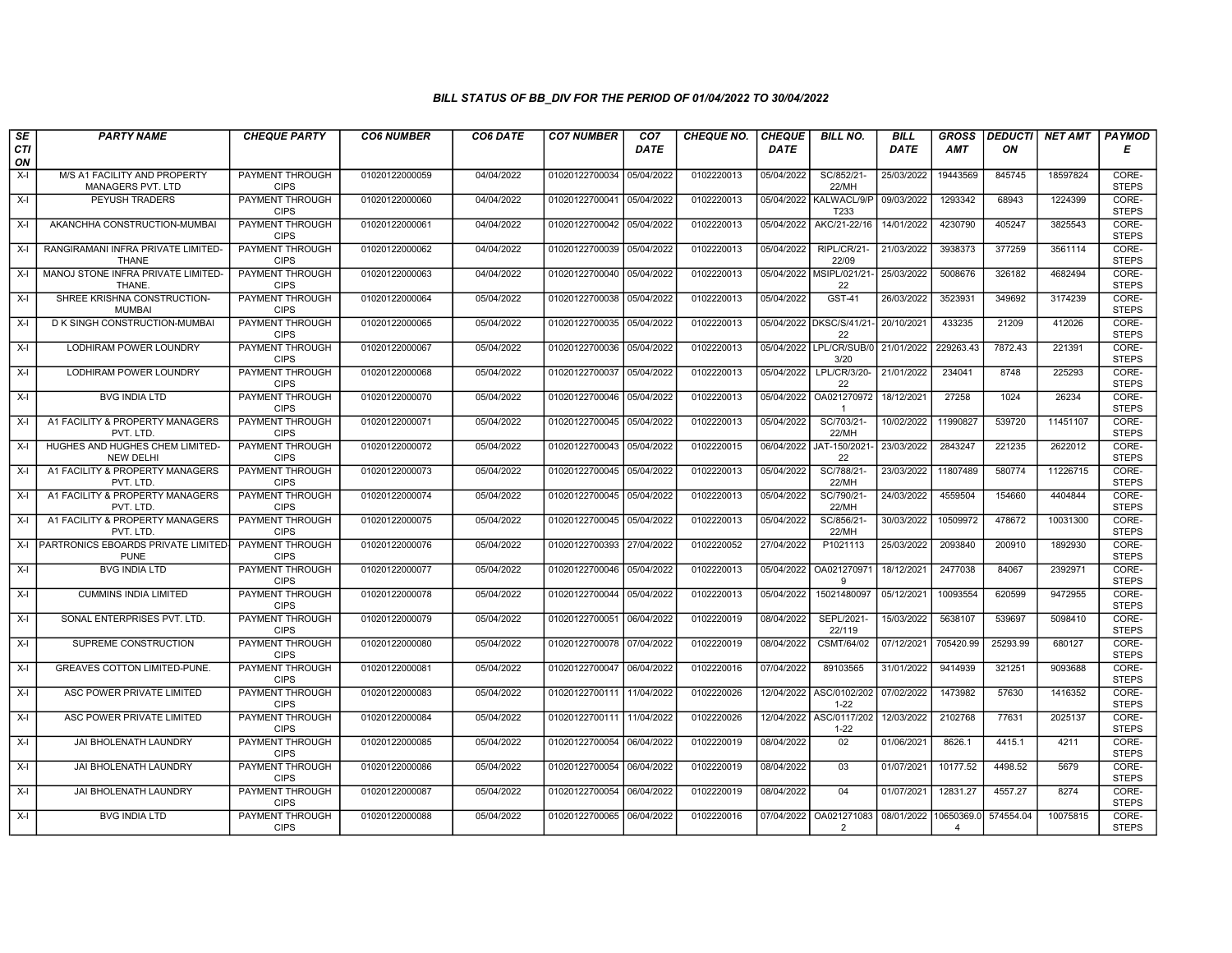| SE               | <b>PARTY NAME</b>                                 | <b>CHEQUE PARTY</b>                   | <b>CO6 NUMBER</b> | CO6 DATE   | <b>CO7 NUMBER</b>         | CO <sub>7</sub> | <b>CHEQUE NO.</b> | <b>CHEQUE</b> | <b>BILL NO.</b>                     | <b>BILL</b>           | <b>GROSS</b> | <b>DEDUCTI</b> | NET AMT  | <b>PAYMOD</b>         |
|------------------|---------------------------------------------------|---------------------------------------|-------------------|------------|---------------------------|-----------------|-------------------|---------------|-------------------------------------|-----------------------|--------------|----------------|----------|-----------------------|
| <b>CTI</b><br>ON |                                                   |                                       |                   |            |                           | <b>DATE</b>     |                   | DATE          |                                     | DATE                  | AMT          | ON             |          | Е                     |
| $X-I$            | JAI BHOLENATH LAUNDRY                             | <b>PAYMENT THROUGH</b><br><b>CIPS</b> | 01020122000089    | 05/04/2022 | 01020122700054 06/04/2022 |                 | 0102220019        | 08/04/2022    | 05                                  | 01/09/2021            | 19963        | 4799           | 15164    | CORE-<br><b>STEPS</b> |
| X-I              | JAI BHOLENATH LAUNDRY                             | <b>PAYMENT THROUGH</b><br><b>CIPS</b> | 01020122000090    | 05/04/2022 | 01020122700054 06/04/2022 |                 | 0102220019        | 08/04/2022    | 06                                  | 01/11/2021            | 19445.81     | 4781.81        | 14664    | CORE-<br><b>STEPS</b> |
| $X-I$            | JAI BHOLENATH LAUNDRY                             | PAYMENT THROUGH<br><b>CIPS</b>        | 01020122000091    | 05/04/2022 | 01020122700054 06/04/2022 |                 | 0102220019        | 08/04/2022    | 07                                  | 01/11/2021            | 19784.63     | 4792.63        | 14992    | CORE-<br><b>STEPS</b> |
| X-I              | VISHVAS POWER ENGINEERING<br>SERVICES PVT LTD     | PAYMENT THROUGH<br><b>CIPS</b>        | 01020122000093    | 05/04/2022 | 01020122700048 06/04/2022 |                 | 0102220016        | 07/04/2022    | PROJ/21<br>22/059                   | 14/03/2022            | 6427784      | 217991         | 6209793  | CORE-<br><b>STEPS</b> |
| X-I              | <b>BVG INDIA LTD</b>                              | <b>PAYMENT THROUGH</b><br><b>CIPS</b> | 01020122000094    | 05/04/2022 | 01020122700066 06/04/2022 |                 | 0102220016        | 07/04/2022    | OA021271083<br>3                    | 08/01/2022 3534793.96 |              | 119922.96      | 3414871  | CORE-<br><b>STEPS</b> |
| X-I              | <b>BVG INDIA LTD</b>                              | PAYMENT THROUGH<br><b>CIPS</b>        | 01020122000095    | 05/04/2022 | 01020122700067 06/04/2022 |                 | 0102220016        | 07/04/2022    | QA021271364<br>$\overline{1}$       | 23/03/2022            | 10709589     | 498543         | 10211046 | CORE-<br><b>STEPS</b> |
| X-I              | <b>BVG INDIA LTD</b>                              | PAYMENT THROUGH<br><b>CIPS</b>        | 01020122000096    | 05/04/2022 | 01020122700068            | 06/04/2022      | 0102220016        | 07/04/2022    | OA021271102<br>$\overline{2}$       | 20/01/2022            | 2880328      | 97739          | 2782589  | CORE-<br><b>STEPS</b> |
| X-I              | RAHAT ENTERPRISES-THANE                           | <b>PAYMENT THROUGH</b><br><b>CIPS</b> | 01020122000097    | 05/04/2022 | 01020122700058 06/04/2022 |                 | 0102220016        | 07/04/2022    | RE/BRIDGE/1                         | 02/02/2022            | 2522225      | 246919         | 2275306  | CORE-<br><b>STEPS</b> |
| X-I              | SHREE KRISHNA CONSTRUCTION-<br><b>MUMBAI</b>      | <b>PAYMENT THROUGH</b><br><b>CIPS</b> | 01020122000098    | 05/04/2022 | 01020122700057 06/04/2022 |                 | 0102220016        | 07/04/2022    | SKC/S/39/21-<br>22                  | 24/03/2022            | 4765089      | 386742         | 4378347  | CORE-<br><b>STEPS</b> |
| $X-I$            | ASC POWER PRIVATE LIMITED                         | <b>PAYMENT THROUGH</b><br><b>CIPS</b> | 01020122000099    | 05/04/2022 | 01020122700072 06/04/2022 |                 | 0102220016        |               | 07/04/2022 ASC/0110/202<br>$1 - 22$ | 22/02/2022            | 141113       | 4884           | 136229   | CORE-<br><b>STEPS</b> |
| X-I              | ASC POWER PRIVATE LIMITED                         | PAYMENT THROUGH<br><b>CIPS</b>        | 01020122000100    | 05/04/2022 | 01020122700062 06/04/2022 |                 | 0102220016        |               | 07/04/2022 ASC/0109/202<br>$1 - 22$ | 21/02/2022            | 2459742      | 103456         | 2356286  | CORE-<br><b>STEPS</b> |
| $X-I$            | ASC POWER PRIVATE LIMITED                         | <b>PAYMENT THROUGH</b><br><b>CIPS</b> | 01020122000102    | 05/04/2022 | 01020122700072 06/04/2022 |                 | 0102220016        |               | 07/04/2022 ASC/0114/202<br>$1 - 22$ | 04/03/2022            | 1416182      | 51581          | 1364601  | CORE-<br><b>STEPS</b> |
| X-I              | ASC POWER PRIVATE LIMITED                         | <b>PAYMENT THROUGH</b><br><b>CIPS</b> | 01020122000103    | 05/04/2022 | 01020122700052 06/04/2022 |                 | 0102220016        | 07/04/2022    | ASC/0118/202<br>$1 - 22$            | 13/03/2022            | 2645836      | 97834          | 2548002  | CORE-<br><b>STEPS</b> |
| X-I              | SEVALAL ENTERPRISES-THANE                         | <b>PAYMENT THROUGH</b><br><b>CIPS</b> | 01020122000104    | 05/04/2022 | 01020122700053 06/04/2022 |                 | 0102220016        | 07/04/2022    | PN7/21-22                           | 13/03/2022            | 670904       | 44053          | 626851   | CORE-<br><b>STEPS</b> |
| $X-I$            | AKSHAY AJAY PATIL-THANE                           | PAYMENT THROUGH<br><b>CIPS</b>        | 01020122000105    | 06/04/2022 | 01020122700110            | 11/04/2022      | 0102220026        | 12/04/2022    | AAP/2022/01                         | 22/02/2022            | 359141       | 35445          | 323696   | CORE-<br><b>STEPS</b> |
| $X-I$            | PRAJAKTA ART-THANE                                | PAYMENT THROUGH<br><b>CIPS</b>        | 01020122000106    | 06/04/2022 | 01020122700077 07/04/2022 |                 | 0102220018        | 07/04/2022    | 015                                 | 31/01/2022            | 42246        | $\mathbf{0}$   | 42246    | CORE-<br><b>STEPS</b> |
| X-I              | PRAJAKTA ART-THANE                                | <b>PAYMENT THROUGH</b><br><b>CIPS</b> | 01020122000107    | 06/04/2022 | 01020122700077 07/04/2022 |                 | 0102220018        | 07/04/2022    | 019                                 | 22/02/2022            | 68816        | $\mathbf 0$    | 68816    | CORE-<br><b>STEPS</b> |
| $X-I$            | <b>ANNPURNA TAXI SERVICE</b>                      | <b>PAYMENT THROUGH</b><br><b>CIPS</b> | 01020122000108    | 06/04/2022 | 01020122700055 06/04/2022 |                 | 0102220016        | 07/04/2022    | 6474                                | 16/02/2022            | 125260       | 4573           | 120687   | CORE-<br><b>STEPS</b> |
| X-I              | KAYNES TECHNOLOGY INDIA PVT. LTD.-<br>THANE       | PAYMENT THROUGH<br><b>CIPS</b>        | 01020122000109    | 06/04/2022 | 01020122700064 06/04/2022 |                 | 0102220019        | 08/04/2022    | 10-SS-2122-<br>00209                | 05/01/2022            | 2418494      | 82083          | 2336411  | CORE-<br><b>STEPS</b> |
| $X-I$            | TIKU TRANSPORT-MUMBAI                             | PAYMENT THROUGH<br><b>CIPS</b>        | 01020122000110    | 06/04/2022 | 01020122700056 06/04/2022 |                 | 0102220016        |               | 07/04/2022 WBM/TT/04/21<br>22       | 01/03/2022            | 455521       | 17887          | 437634   | CORE-<br><b>STEPS</b> |
| X-I              | M/s Genious Infotech                              | PAYMENT THROUGH<br><b>CIPS</b>        | 01020122000111    | 06/04/2022 | 01020122700050 06/04/2022 |                 | 0102220016        | 07/04/2022    | Ann/30/08                           | 03/02/2022            | 2479650      | 91721          | 2387929  | CORE-<br><b>STEPS</b> |
| X-I              | SHUBHAM TRANSPORT                                 | <b>PAYMENT THROUGH</b><br><b>CIPS</b> | 01020122000112    | 06/04/2022 | 01020122700071 06/04/2022 |                 | 0102220016        | 07/04/2022    | 405                                 | 21/12/2021            | 318419       | 12231          | 306188   | CORE-<br><b>STEPS</b> |
| X-I              | SHUBHAM TRANSPORT-BELAGAVI                        | <b>PAYMENT THROUGH</b><br><b>CIPS</b> | 01020122000115    | 06/04/2022 | 01020122700059            | 06/04/2022      | 0102220016        | 07/04/2022    | 398                                 | 04/01/2022            | 135609       | 5267           | 130342   | CORE-<br><b>STEPS</b> |
| $X-I$            | M/s Genious Infotech                              | PAYMENT THROUGH<br><b>CIPS</b>        | 01020122000116    | 06/04/2022 | 01020122700049 06/04/2022 |                 | 0102220016        | 07/04/2022    | Ann/26/08                           | 03/02/2022            | 2870146      | 106150         | 2763996  | CORE-<br><b>STEPS</b> |
| X-I              | <b>GENERAL TRAVELS (INDIA) PRIVATE</b><br>LIMITED | PAYMENT THROUGH<br><b>CIPS</b>        | 01020122000117    | 06/04/2022 | 01020122700063            | 06/04/2022      | 0102220016        | 07/04/2022    | GST/21-<br>22/01/829                | 01/02/2022            | 79745        | 3137           | 76608    | CORE-<br><b>STEPS</b> |
| $X-I$            | <b>BVG INDIA LTD</b>                              | <b>PAYMENT THROUGH</b><br><b>CIPS</b> | 01020122000119    | 06/04/2022 | 01020122700069 06/04/2022 |                 | 0102220016        | 07/04/2022    | OA021271389<br>6                    | 30/03/2022            | 10809817.6   | 681688.6       | 10128129 | CORE-<br><b>STEPS</b> |
| X-I              | <b>BVG INDIA LTD</b>                              | <b>PAYMENT THROUGH</b><br><b>CIPS</b> | 01020122000120    | 06/04/2022 | 01020122700070 06/04/2022 |                 | 0102220016        | 07/04/2022    | OA021271389<br>$\overline{7}$       | 30/03/2022            | 9763029.54   | 577984.54      | 9185045  | CORE-<br><b>STEPS</b> |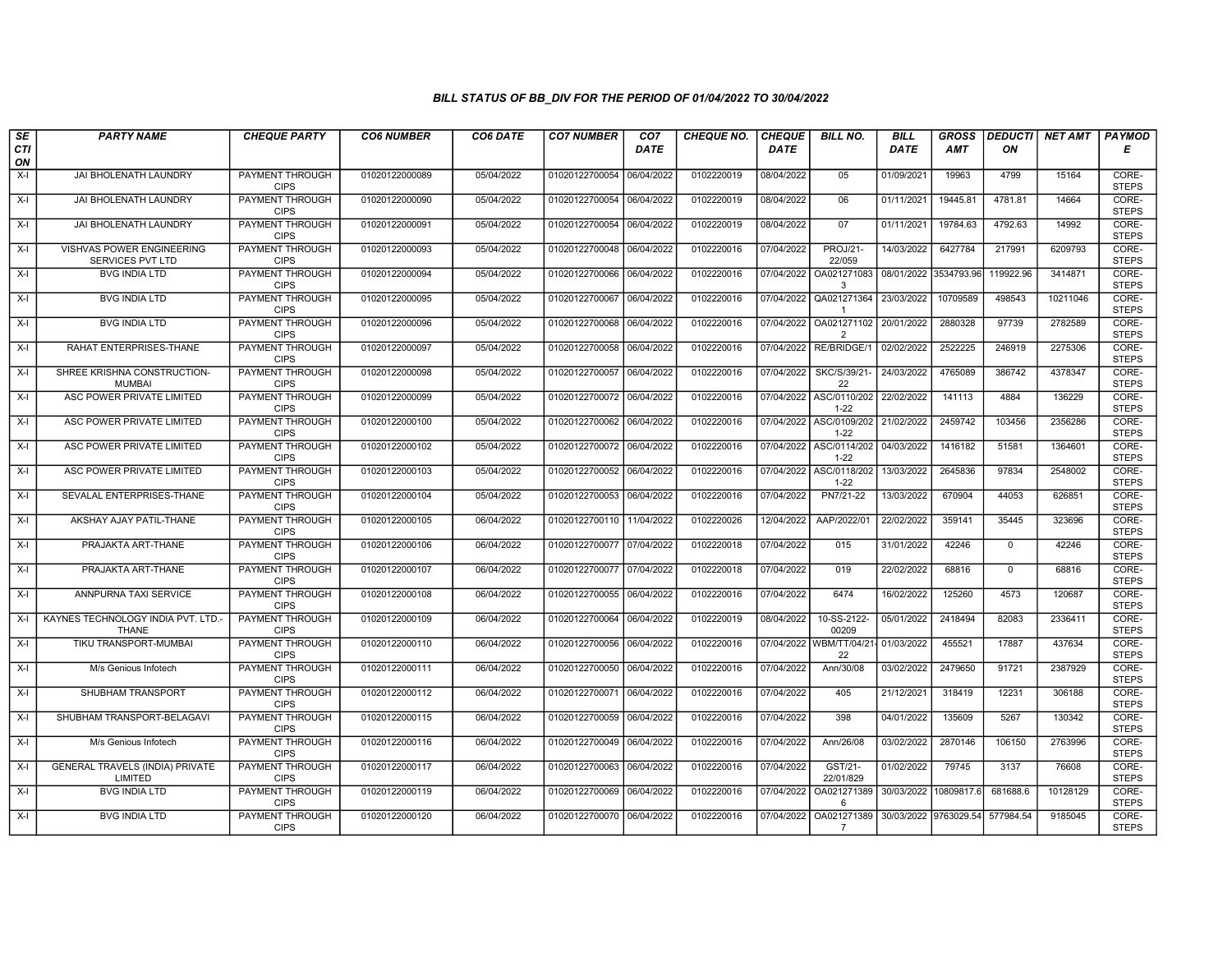| SE               | <b>PARTY NAME</b>                         | <b>CHEQUE PARTY</b>                   | <b>CO6 NUMBER</b> | CO6 DATE   | <b>CO7 NUMBER</b>         | CO <sub>7</sub> | <b>CHEQUE NO.</b> | <b>CHEQUE</b> | <b>BILL NO.</b>          | <b>BILL</b> | <b>GROSS</b> | <b>DEDUCTI</b> | NET AMT | <b>PAYMOD</b>         |
|------------------|-------------------------------------------|---------------------------------------|-------------------|------------|---------------------------|-----------------|-------------------|---------------|--------------------------|-------------|--------------|----------------|---------|-----------------------|
| <b>CTI</b><br>ON |                                           |                                       |                   |            |                           | <b>DATE</b>     |                   | <b>DATE</b>   |                          | <b>DATE</b> | <b>AMT</b>   | ON             |         | Е                     |
| $X-I$            | <b>RAM ENTERPRISE</b>                     | <b>PAYMENT THROUGH</b><br><b>CIPS</b> | 01020122000121    | 06/04/2022 | 01020122700060 06/04/2022 |                 | 0102220016        | 07/04/2022    | 183/2022                 | 27/01/2022  | 96610        | 3781           | 92829   | CORE-<br><b>STEPS</b> |
| X-I              | <b>KASHISH SERVICES</b>                   | <b>PAYMENT THROUGH</b><br><b>CIPS</b> | 01020122000123    | 06/04/2022 | 01020122700061 06/04/2022 |                 | 0102220016        | 07/04/2022    | 167/2022                 | 18/01/2022  | 148490       | 5757           | 142733  | CORE-<br><b>STEPS</b> |
| X-I              | <b>KASHISH SERVICES</b>                   | PAYMENT THROUGH<br><b>CIPS</b>        | 01020122000124    | 06/04/2022 | 01020122700061 06/04/2022 |                 | 0102220016        | 07/04/2022    | 174/2021                 | 21/02/2022  | 147620       | 5724           | 141896  | CORE-<br><b>STEPS</b> |
| X-I              | <b>AKSHITA ENTERPRISES</b>                | PAYMENT THROUGH<br><b>CIPS</b>        | 01020122000125    | 06/04/2022 | 01020122700109            | 11/04/2022      | 0102220025        | 12/04/2022    | 122/CR/21-22             | 17/03/2022  | 93799.99     | 12953.99       | 80846   | CORE-<br><b>STEPS</b> |
| X-I              | RAHAT ENTERPRISES-THANE                   | PAYMENT THROUGH<br><b>CIPS</b>        | 01020122000126    | 06/04/2022 | 01020122700073 06/04/2022 |                 | 0102220019        | 08/04/2022    | <b>RE/IGP/22/1</b>       | 14/03/2022  | 4150837      | 406290         | 3744547 | CORE-<br><b>STEPS</b> |
| X-I              | <b>RAM ENTERPRISE</b>                     | PAYMENT THROUGH<br><b>CIPS</b>        | 01020122000127    | 06/04/2022 | 01020122700075 07/04/2022 |                 | 0102220019        | 08/04/2022    | 177/2021                 | 10/01/2022  | 206150       | 7954           | 198196  | CORE-<br><b>STEPS</b> |
| X-I              | <b>RAM ENTERPRISE</b>                     | PAYMENT THROUGH<br><b>CIPS</b>        | 01020122000128    | 06/04/2022 | 01020122700075 07/04/2022 |                 | 0102220019        | 08/04/2022    | 190/2022                 | 16/02/2022  | 209710       | 8089           | 201621  | CORE-<br><b>STEPS</b> |
| X-I              | SHAH ENGINEERS-THANE                      | <b>PAYMENT THROUGH</b><br><b>CIPS</b> | 01020122000130    | 06/04/2022 | 01020122700128            | 12/04/2022      | 0102220027        | 13/04/2022    | OHS/22/01                | 13/01/2022  | 7182582      | 634800         | 6547782 | CORE-<br><b>STEPS</b> |
| X-I              | <b>MAHAKALI ENGINEERS</b>                 | PAYMENT THROUGH<br><b>CIPS</b>        | 01020122000132    | 06/04/2022 | 01020122700098            | 08/04/2022      | 0102220022        | 08/04/2022    | 21-22/36                 | 10/03/2022  | 6189194      | 385274         | 5803920 | CORE-<br><b>STEPS</b> |
| $X-I$            | <b>AKSHITA ENTERPRISES</b>                | <b>PAYMENT THROUGH</b><br><b>CIPS</b> | 01020122000134    | 06/04/2022 | 01020122700074 06/04/2022 |                 | 0102220016        | 07/04/2022    | 108/SrDEN/CR<br>$121 -$  | 02/02/2022  | 77000        | 10734          | 66266   | CORE-<br><b>STEPS</b> |
| X-I              | SUPREME CONSTRUCTION                      | PAYMENT THROUGH<br><b>CIPS</b>        | 01020122000139    | 06/04/2022 | 01020122700080 07/04/2022 |                 | 0102220019        | 08/04/2022    | CSMT/96/06               | 04/04/2022  | 4456216      | 430252         | 4025964 | CORE-<br><b>STEPS</b> |
| X-I              | SHREE SOMNATH TRANSPORT SERVICE-<br>THANE | PAYMENT THROUGH<br><b>CIPS</b>        | 01020122000140    | 06/04/2022 | 01020122700104 08/04/2022 |                 | 0102220022        |               | 08/04/2022 SSTS/39/21-22 | 24/03/2022  | 2177034      | 1194197        | 982837  | CORE-<br><b>STEPS</b> |
| X-I              | ALL SERVICES GLOBAL PVT LTD               | <b>PAYMENT THROUGH</b><br><b>CIPS</b> | 01020122000142    | 07/04/2022 | 01020122700103 08/04/2022 |                 | 0102220022        | 08/04/2022    | SC/1139/21-<br>22/MH     | 17/01/2022  | 6068093      | 653097         | 5414996 | CORE-<br><b>STEPS</b> |
| X-I              | ALL SERVICES GLOBAL PVT LTD               | <b>PAYMENT THROUGH</b><br><b>CIPS</b> | 01020122000143    | 07/04/2022 | 01020122700103            | 08/04/2022      | 0102220022        | 08/04/2022    | SC/1234/21-<br>22/MH     | 05/02/2022  | 1380916      | 78101          | 1302815 | CORE-<br><b>STEPS</b> |
| $X-I$            | ALL SERVICES GLOBAL PVT LTD               | PAYMENT THROUGH<br><b>CIPS</b>        | 01020122000144    | 07/04/2022 | 01020122700103 08/04/2022 |                 | 0102220022        | 08/04/2022    | SC/1449/21-<br>22/MH     | 28/03/2022  | 1267506      | 228497         | 1039009 | CORE-<br><b>STEPS</b> |
| X-I              | HARI OM ENTERPRISES-THANE.                | PAYMENT THROUGH<br><b>CIPS</b>        | 01020122000145    | 07/04/2022 | 01020122700106 08/04/2022 |                 | 0102220022        | 08/04/2022    | 01/pick/2021             | 29/04/2021  | 3217097      | 283036         | 2934061 | CORE-<br><b>STEPS</b> |
| $X-I$            | ALL SERVICES GLOBAL PVT LTD               | <b>PAYMENT THROUGH</b><br><b>CIPS</b> | 01020122000146    | 07/04/2022 | 01020122700103 08/04/2022 |                 | 0102220022        | 08/04/2022    | SC/1454/21-<br>22/MH     | 29/03/2022  | 2216974      | 254777         | 1962197 | CORE-<br><b>STEPS</b> |
| X-I              | ANNPURNA TAXI SERVICE                     | <b>PAYMENT THROUGH</b><br><b>CIPS</b> | 01020122000149    | 07/04/2022 | 01020122700076 07/04/2022 |                 | 0102220019        | 08/04/2022    | 6462                     | 01/02/2022  | 329681       | 11875          | 317806  | CORE-<br><b>STEPS</b> |
| $X-I$            | PRAKASH ENTERPRISES-THANE                 | <b>PAYMENT THROUGH</b><br><b>CIPS</b> | 01020122000150    | 07/04/2022 | 01020122700125            | 12/04/2022      | 0102220027        | 13/04/2022    | 006/21-22                | 18/03/2022  | 7572178      | 600648         | 6971530 | CORE-<br><b>STEPS</b> |
| X-I              | M DEVANG CONSTRUCTION CO.                 | PAYMENT THROUGH<br><b>CIPS</b>        | 01020122000151    | 07/04/2022 | 01020122700130            | 12/04/2022      | 0102220027        | 13/04/2022    | 01-02/G4/21-<br>22       | 10/02/2022  | 1754547      | 62763          | 1691784 | CORE-<br><b>STEPS</b> |
| X-I              | ZAK ENGINEERING-MUMBAI                    | PAYMENT THROUGH<br><b>CIPS</b>        | 01020122000152    | 07/04/2022 | 01020122700129            | 12/04/2022      | 0102220027        | 13/04/2022    | 123/21-22                | 23/02/2022  | 3215183      | 267627         | 2947556 | CORE-<br><b>STEPS</b> |
| X-I              | SANGEETA CONSTRUCTION-JALNA               | <b>PAYMENT THROUGH</b><br><b>CIPS</b> | 01020122000153    | 07/04/2022 | 01020122700123            | 12/04/2022      | 0102220027        | 13/04/2022    | invoice 15/2022          | 03/03/2022  | 2741235      | 265903         | 2475332 | CORE-<br><b>STEPS</b> |
| X-I              | M/S VISHESHWAR ENTERPRISES                | PAYMENT THROUGH<br><b>CIPS</b>        | 01020122000154    | 07/04/2022 | 01020122700084            | 07/04/2022      | 0102220019        | 08/04/2022    | VE/176/21-22             | 01/11/2021  | 528933       | 18030          | 510903  | CORE-<br><b>STEPS</b> |
| $X-I$            | <b>M/S VISHESHWAR ENTERPRISES</b>         | PAYMENT THROUGH<br><b>CIPS</b>        | 01020122000155    | 07/04/2022 | 01020122700084 07/04/2022 |                 | 0102220019        | 08/04/2022    | VE/B/176/21-<br>22       | 01/12/2021  | 528933       | 18030          | 510903  | CORE-<br><b>STEPS</b> |
| X-I              | A P ENTERPRISES-THANE                     | PAYMENT THROUGH<br><b>CIPS</b>        | 01020122000157    | 07/04/2022 | 01020122700127            | 12/04/2022      | 0102220027        | 13/04/2022    | S/06/20-21               | 21/01/2022  | 1533764      | 30775          | 1502989 | CORE-<br><b>STEPS</b> |
| X-I              | PRUTHVI CONSTRUCTION                      | PAYMENT THROUGH<br><b>CIPS</b>        | 01020122000158    | 07/04/2022 | 01020122700172            | 13/04/2022      | 0102220030        | 13/04/2022    | PC/36/21-22              | 16/03/2022  | 1625038      | 393954         | 1231084 | CORE-<br><b>STEPS</b> |
| X-I              | MEHTA CONSTRUCTION-MUMBAI                 | PAYMENT THROUGH<br><b>CIPS</b>        | 01020122000159    | 07/04/2022 | 01020122700094 08/04/2022 |                 | 0102220022        | 08/04/2022    | MC/LNL/2/21-<br>22       | 23/03/2022  | 2091204      | 200258         | 1890946 | CORE-<br><b>STEPS</b> |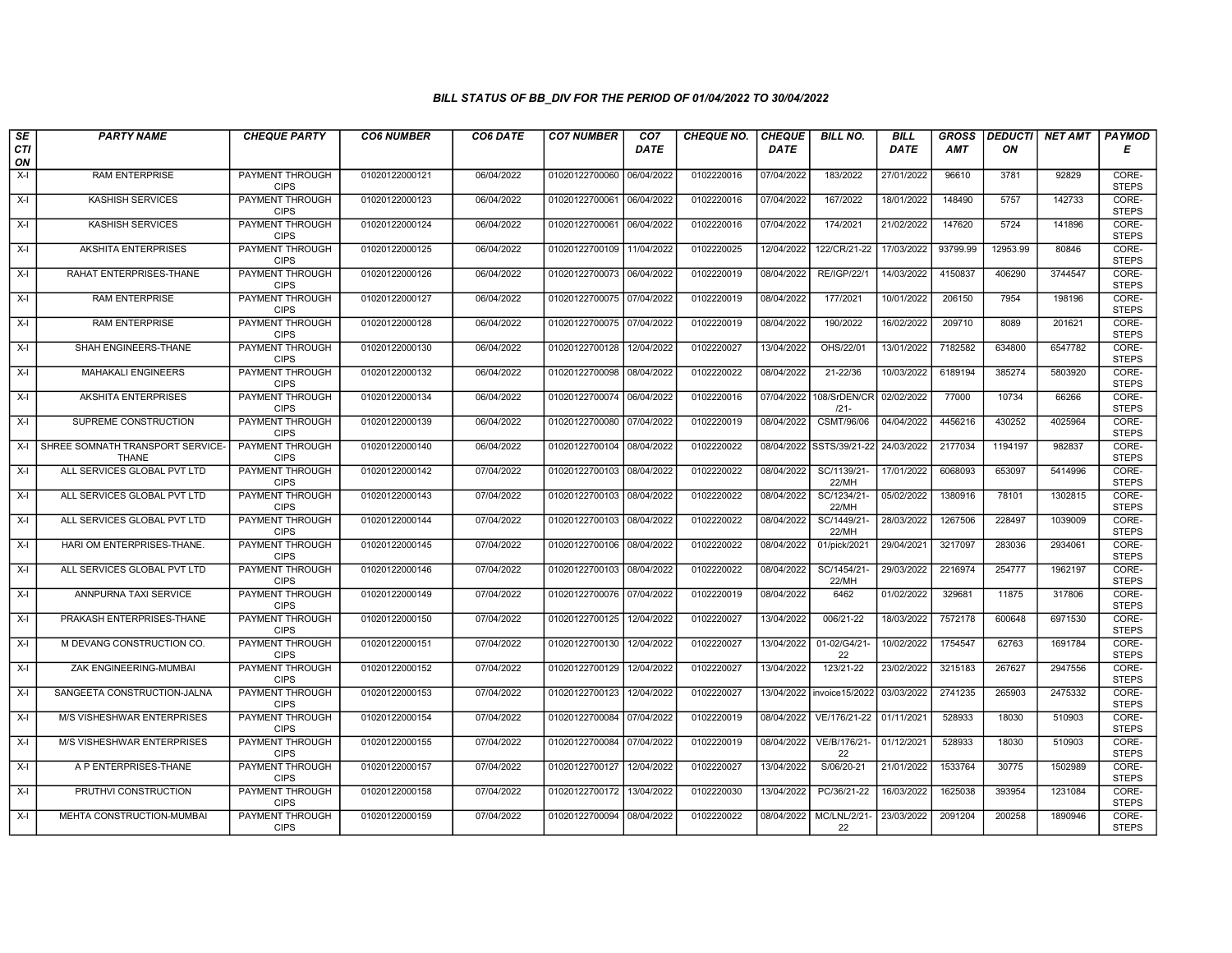| SE        | <b>PARTY NAME</b>                                           | <b>CHEQUE PARTY</b>                   | <b>CO6 NUMBER</b> | CO6 DATE   | <b>CO7 NUMBER</b>         | CO <sub>7</sub> | <b>CHEQUE NO.</b> | <b>CHEQUE</b> | <b>BILL NO.</b>         | <b>BILL</b> | <b>GROSS</b> |              | <b>DEDUCTI NET AMT</b> | <b>PAYMOD</b>         |
|-----------|-------------------------------------------------------------|---------------------------------------|-------------------|------------|---------------------------|-----------------|-------------------|---------------|-------------------------|-------------|--------------|--------------|------------------------|-----------------------|
| CTI<br>ON |                                                             |                                       |                   |            |                           | <b>DATE</b>     |                   | <b>DATE</b>   |                         | <b>DATE</b> | AMT          | ON           |                        | Е                     |
| $X-I$     | SECURITY GUARDS BOARD FOR BRIHAN<br>MUMBAI & THANE DISTRICT | <b>PAYMENT THROUGH</b><br><b>CIPS</b> | 01020122000160    | 07/04/2022 | 01020122700086            | 08/04/2022      | 0102220022        | 08/04/2022    | 2717(Mar 22)            | 01/04/2022  | 133588       | $\mathbf{0}$ | 133588                 | CORE-<br><b>STEPS</b> |
| $X-I$     | JAYANT INFRATECH PRIVATE LIMITED-<br><b>KALYAN</b>          | <b>PAYMENT THROUGH</b><br><b>CIPS</b> | 01020122000162    | 07/04/2022 | 01020122700131 12/04/2022 |                 | 0102220027        | 13/04/2022    | 2390280                 | 09/03/2022  | 2390280      | 369394       | 2020886                | CORE-<br><b>STEPS</b> |
| $X-I$     | A. K. ASSOCIATES-NAVI MUMBAI                                | PAYMENT THROUGH<br><b>CIPS</b>        | 01020122000163    | 07/04/2022 | 01020122700126            | 12/04/2022      | 0102220027        | 13/04/2022    | S-18/21-22              | 07/02/2022  | 1980820      | 146518       | 1834302                | CORE-<br><b>STEPS</b> |
| $X-I$     | HUGHES AND HUGHES CHEM LIMITED-<br><b>NEW DELHI</b>         | PAYMENT THROUGH<br><b>CIPS</b>        | 01020122000164    | 07/04/2022 | 01020122700090            | 08/04/2022      | 0102220022        | 08/04/2022    | JAT-128/2021<br>22      | 27/01/2022  | 7750045      | 1503222      | 6246823                | CORE-<br><b>STEPS</b> |
| $X-I$     | RANGIRAMANI INFRA PRIVATE LIMITED                           | <b>PAYMENT THROUGH</b><br><b>CIPS</b> | 01020122000165    | 07/04/2022 | 01020122700132            | 12/04/2022      | 0102220027        | 13/04/2022    | RIPL/CR/21-<br>22/07    | 23/02/2022  | 1269015      | 48444        | 1220571                | CORE-<br><b>STEPS</b> |
| $X-I$     | MS N S MANWANI-BHUSAWAL                                     | <b>PAYMENT THROUGH</b><br><b>CIPS</b> | 01020122000167    | 07/04/2022 | 01020122700121 12/04/2022 |                 | 0102220027        | 13/04/2022    | NSM/2021/06             | 28/03/2022  | 3055512      | 109226       | 2946286                | CORE-<br><b>STEPS</b> |
| $X-I$     | <b>SHARDA ENTERPRISES</b>                                   | PAYMENT THROUGH<br><b>CIPS</b>        | 01020122000168    | 07/04/2022 | 01020122700085 07/04/2022 |                 | 0102220019        | 08/04/2022    | SE/CR/2021<br>22/02     | 03/03/2022  | 386986       | 47140        | 339846                 | CORE-<br><b>STEPS</b> |
| $X-I$     | MEGHA ENTERPRISES-THANE                                     | PAYMENT THROUGH<br><b>CIPS</b>        | 01020122000169    | 07/04/2022 | 01020122700119 12/04/2022 |                 | 0102220027        | 13/04/2022    | TNA/Wks/22-<br>23/01    | 04/04/2022  | 1738445      | 62188        | 1676257                | CORE-<br><b>STEPS</b> |
| $X-I$     | N A KHAN                                                    | <b>PAYMENT THROUGH</b><br><b>CIPS</b> | 01020122000171    | 07/04/2022 | 01020122700079 07/04/2022 |                 | 0102220019        | 08/04/2022    | NAK/51/CR               | 04/04/2022  | 208700       | 4274         | 204426                 | CORE-<br><b>STEPS</b> |
| $X-I$     | S D CONSTRUCTION-THANE                                      | <b>PAYMENT THROUGH</b><br><b>CIPS</b> | 01020122000173    | 07/04/2022 | 01020122700082 07/04/2022 |                 | 0102220019        | 08/04/2022    | SD/M/2/F                | 26/06/2021  | 726880       | 27618        | 699262                 | CORE-<br><b>STEPS</b> |
| $X-I$     | RADHAKRISHAN CONSTRUCTION CO-<br><b>MUMBAI</b>              | PAYMENT THROUGH<br><b>CIPS</b>        | 01020122000174    | 07/04/2022 | 01020122700095 08/04/2022 |                 | 0102220022        | 08/04/2022    | 541/21-22               | 11/03/2022  | 2861703      | 193137       | 2668566                | CORE-<br><b>STEPS</b> |
| $X-I$     | RELIABLE FURNITURE-MUMBAI                                   | PAYMENT THROUGH<br><b>CIPS</b>        | 01020122000175    | 07/04/2022 | 01020122700102 08/04/2022 |                 | 0102220022        | 08/04/2022    | 126/2021-22             | 03/01/2022  | 265808       | 4731         | 261077                 | CORE-<br><b>STEPS</b> |
| $X-I$     | A1 FACILITY & PROPERTY MANAGERS<br>PVT. LTD                 | <b>PAYMENT THROUGH</b><br><b>CIPS</b> | 01020122000176    | 07/04/2022 | 01020122700092 08/04/2022 |                 | 0102220022        | 08/04/2022    | SC/561/21-<br>22/MH     | 04/01/2022  | 5921648      | 542760       | 5378888                | CORE-<br><b>STEPS</b> |
| $X-I$     | A1 FACILITY & PROPERTY MANAGERS<br>PVT. LTD                 | <b>PAYMENT THROUGH</b><br><b>CIPS</b> | 01020122000177    | 07/04/2022 | 01020122700092 08/04/2022 |                 | 0102220022        | 08/04/2022    | SC/627/21-<br>22/MH     | 13/01/2022  | 3497182      | 352183       | 3144999                | CORE-<br><b>STEPS</b> |
| $X-I$     | A1 FACILITY & PROPERTY MANAGERS<br>PVT. LTD                 | PAYMENT THROUGH<br><b>CIPS</b>        | 01020122000178    | 07/04/2022 | 01020122700092 08/04/2022 |                 | 0102220022        | 08/04/2022    | SC/710/21-<br>22/MH     | 01/03/2022  | 7728650      | 428781       | 7299869                | CORE-<br><b>STEPS</b> |
| $X-I$     | A1 FACILITY & PROPERTY MANAGERS<br>PVT. LTD                 | PAYMENT THROUGH<br><b>CIPS</b>        | 01020122000179    | 07/04/2022 | 01020122700092 08/04/2022 |                 | 0102220022        | 08/04/2022    | SC/783/21-<br>22/MH     | 09/03/2022  | 2713015      | 108608       | 2604407                | CORE-<br><b>STEPS</b> |
| $X-I$     | <b>ESSJAY COPIER PVT LTD</b>                                | <b>PAYMENT THROUGH</b><br><b>CIPS</b> | 01020122000180    | 07/04/2022 | 01020122700101            | 08/04/2022      | 0102220022        | 08/04/2022    | EC/RENT/4688            | 01/11/2021  | 257811       | 8839         | 248972                 | CORE-<br><b>STEPS</b> |
| $X-I$     | <b>ESSJAY COPIER PVT LTD</b>                                | <b>PAYMENT THROUGH</b><br><b>CIPS</b> | 01020122000181    | 07/04/2022 | 01020122700101            | 08/04/2022      | 0102220022        | 08/04/2022    | EC/RENT/4689            | 03/11/2021  | 261876       | 8977         | 252899                 | CORE-<br><b>STEPS</b> |
| $X-I$     | ESSJAY COPIER PVT LTD                                       | PAYMENT THROUGH<br><b>CIPS</b>        | 01020122000182    | 07/04/2022 | 01020122700101 08/04/2022 |                 | 0102220022        |               | 08/04/2022 EC/RENT/4690 | 05/11/2021  | 266156       | 9123         | 257033                 | CORE-<br><b>STEPS</b> |
| $X-I$     | HIRAVATI ENTERPRISES-MUMBAL                                 | PAYMENT THROUGH<br><b>CIPS</b>        | 01020122000183    | 07/04/2022 | 01020122700122            | 12/04/2022      | 0102220027        | 13/04/2022    | HE/116/21-<br>22RA-3    | 24/12/2021  | 7546585      | 541573       | 7005012                | CORE-<br><b>STEPS</b> |
| $X-I$     | ESSJAY COPIER PVT LTD                                       | PAYMENT THROUGH<br><b>CIPS</b>        | 01020122000184    | 07/04/2022 | 01020122700101 08/04/2022 |                 | 0102220022        | 08/04/2022    | EC/RENT/4691            | 08/11/2021  | 252738       | 8667         | 244071                 | CORE-<br><b>STEPS</b> |
| $X-I$     | <b>ESSJAY COPIER PVT LTD</b>                                | <b>PAYMENT THROUGH</b><br><b>CIPS</b> | 01020122000185    | 07/04/2022 | 01020122700101 08/04/2022 |                 | 0102220022        | 08/04/2022    | EC/RENT/4692            | 10/11/2021  | 257596       | 8833         | 248763                 | CORE-<br><b>STEPS</b> |
| $X-I$     | KHANDESHWAR TOWING                                          | PAYMENT THROUGH<br><b>CIPS</b>        | 01020122000186    | 07/04/2022 | 01020122700081            | 07/04/2022      | 0102220019        | 08/04/2022    | 1166/21-22              | 13/01/2022  | 137696       | 9003         | 128693                 | CORE-<br><b>STEPS</b> |
| $X-I$     | A. K. ASSOCIATES-NAVI MUMBAI                                | PAYMENT THROUGH<br><b>CIPS</b>        | 01020122000187    | 07/04/2022 | 01020122700133            | 12/04/2022      | 0102220027        | 13/04/2022    | S14/21-22               | 23/11/2021  | 3240195      | 203774       | 3036421                | CORE-<br><b>STEPS</b> |
| $X-I$     | HARI OM ENTERPRISES-THANE.                                  | PAYMENT THROUGH<br><b>CIPS</b>        | 01020122000188    | 07/04/2022 | 01020122700083            | 07/04/2022      | 0102220019        | 08/04/2022    | HA/M/2/F                | 26/06/2021  | 726880       | 105498       | 621382                 | CORE-<br><b>STEPS</b> |
| $X-I$     | JINENDRA ENTERPRISE-MUMBAI                                  | <b>PAYMENT THROUGH</b><br><b>CIPS</b> | 01020122000190    | 07/04/2022 | 01020122700089 08/04/2022 |                 | 0102220022        | 08/04/2022    | MFG00049                | 13/09/2021  | 467280       | 29613        | 437667                 | CORE-<br><b>STEPS</b> |
| $X-I$     | D K SINGH CONSTRUCTION-MUMBAI                               | <b>PAYMENT THROUGH</b><br><b>CIPS</b> | 01020122000193    | 07/04/2022 | 01020122700087            | 08/04/2022      | 0102220022        | 08/04/2022    | DKSC/S/02/22-<br>23     | 06/04/2022  | 3199501      | 118044       | 3081457                | CORE-<br><b>STEPS</b> |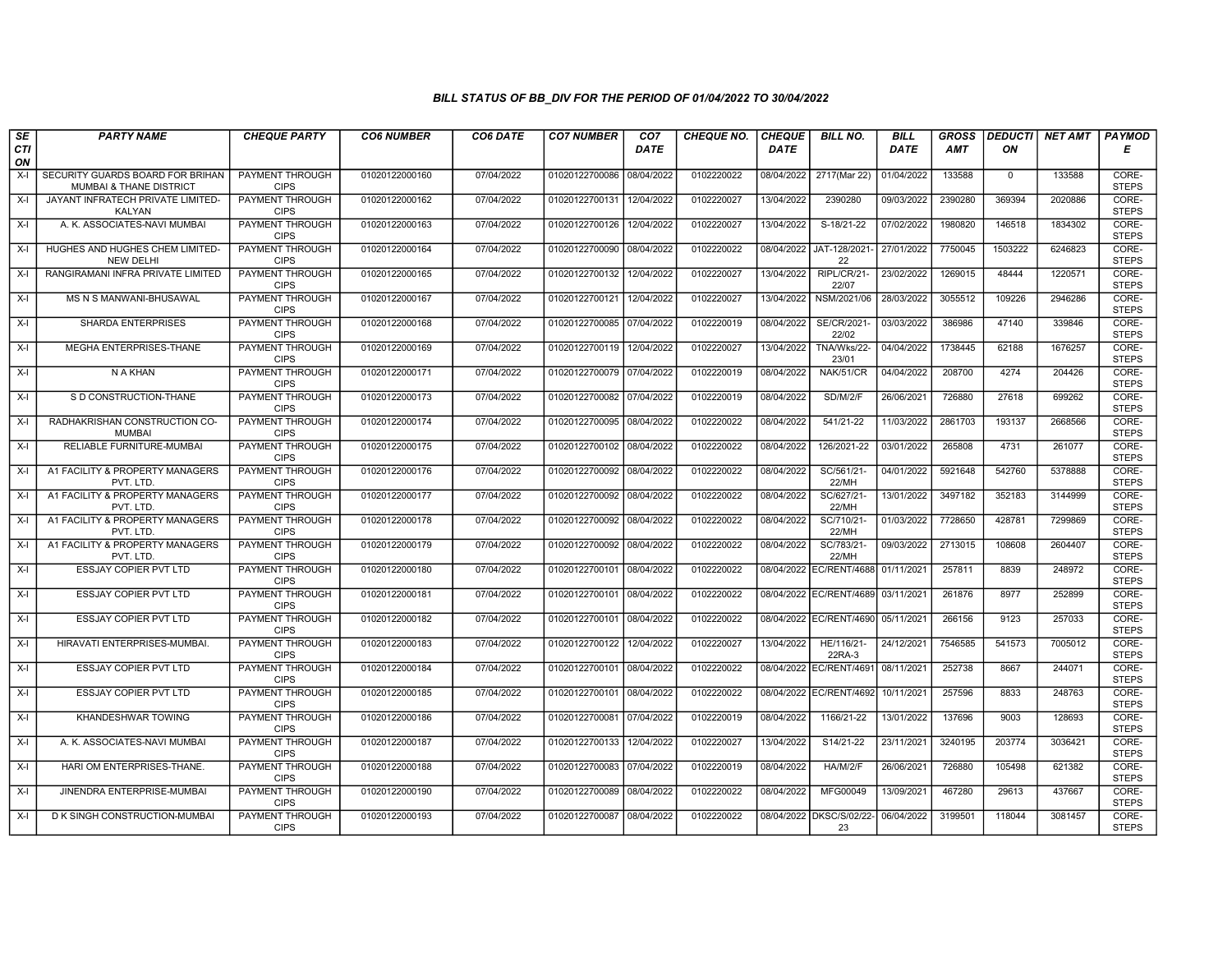| SE        | <b>PARTY NAME</b>                                             | <b>CHEQUE PARTY</b>                   | <b>CO6 NUMBER</b> | CO6 DATE   | <b>CO7 NUMBER</b>         | CO <sub>7</sub> | <b>CHEQUE NO.</b> | <b>CHEQUE</b> | <b>BILL NO.</b>                | <b>BILL</b> | <b>GROSS</b>     | <b>DEDUCTI</b> | NET AMT  | <b>PAYMOD</b>                  |
|-----------|---------------------------------------------------------------|---------------------------------------|-------------------|------------|---------------------------|-----------------|-------------------|---------------|--------------------------------|-------------|------------------|----------------|----------|--------------------------------|
| CTI<br>ON |                                                               |                                       |                   |            |                           | <b>DATE</b>     |                   | DATE          |                                | <b>DATE</b> | AMT              | ON             |          | Е                              |
| $X-I$     | S D CONSTRUCTION-THANE                                        | <b>PAYMENT THROUGH</b><br><b>CIPS</b> | 01020122000194    | 07/04/2022 | 01020122700105 08/04/2022 |                 | 0102220022        | 08/04/2022    | SD/M/1/BILL                    | 21/01/2022  | 9767097          | 957215         | 8809882  | CORE-<br><b>STEPS</b>          |
| $X-I$     | PRUTHVI CONSTRUCTION                                          | <b>PAYMENT THROUGH</b><br><b>CIPS</b> | 01020122000196    | 08/04/2022 | 01020122700172 13/04/2022 |                 | 0102220030        | 13/04/2022    | TNA/W/21-<br>22/42             | 11/02/2022  | 1936884          | 188000         | 1748884  | CORE-<br><b>STEPS</b>          |
| $X-I$     | M/S. VEDIKA ENTERPRISES                                       | <b>PAYMENT THROUGH</b><br><b>CIPS</b> | 01020122000197    | 08/04/2022 | 01020122700088 08/04/2022 |                 | 0102220022        | 08/04/2022    | 31                             | 15/02/2022  | 476000           | 64900          | 411100   | CORE-<br><b>STEPS</b>          |
| $X-I$     | PANCHAL MAJOOR KAMGAR SAHAKARI<br><b>SANSTHA LTD</b>          | <b>PAYMENT THROUGH</b><br><b>CIPS</b> | 01020122000198    | 08/04/2022 | 01020122700230            | 18/04/2022      | 0102220035        | 19/04/2022    | <b>PMKSS/5/21</b><br>22/MH     | 04/02/2022  | 8834252          | 510991         | 8323261  | CORE-<br><b>STEPS</b>          |
| X-I       | <b>RAM ENTERPRISE</b>                                         | <b>PAYMENT THROUGH</b><br><b>CIPS</b> | 01020122000199    | 08/04/2022 | 01020122700100 08/04/2022 |                 | 0102220022        | 08/04/2022    | 192/2022                       | 21/02/2022  | 43800            | 1769           | 42031    | CORE-<br><b>STEPS</b>          |
| X-I       | SAMI MECH. ELECT.                                             | <b>PAYMENT THROUGH</b><br><b>CIPS</b> | 01020122000200    | 08/04/2022 | 01020122700102 08/04/2022 |                 | 0102220022        | 08/04/2022    | SME/CR/KLY1<br>00122           | 10/01/2022  | 197060           | 23050          | 174010   | CORE-<br><b>STEPS</b>          |
| $X-I$     | KHFM HOSPITALITY AND FACILITY<br>MGMNT SER PVT LTD            | PAYMENT THROUGH<br><b>CIPS</b>        | 01020122000201    | 08/04/2022 | 01020122700120            | 12/04/2022      | 0102220027        | 13/04/2022    | <b>KHFM/21-</b><br>22/1647     | 24/02/2022  | 1042731          | 62447          | 980284   | CORE-<br><b>STEPS</b>          |
| $X-I$     | KHFM HOSPITALITY AND FACILITY<br><b>MGMNT SER PVT LTD</b>     | PAYMENT THROUGH<br><b>CIPS</b>        | 01020122000202    | 08/04/2022 | 01020122700120            | 12/04/2022      | 0102220027        | 13/04/2022    | <b>KHFM/21-</b><br>22/1648     | 24/02/2022  | 1042731          | 62847          | 979884   | CORE-<br><b>STEPS</b>          |
| $X-I$     | KHFM HOSPITALITY AND FACILITY<br>MGMNT SER PVT LTD            | PAYMENT THROUGH<br><b>CIPS</b>        | 01020122000203    | 08/04/2022 | 01020122700120            | 12/04/2022      | 0102220027        | 13/04/2022    | <b>KHFM/21-</b><br>22/1649     | 24/02/2022  | 1042731          | 62947          | 979784   | CORE-<br><b>STEPS</b>          |
| $X-I$     | SAMI MECH. ELECT.                                             | <b>PAYMENT THROUGH</b><br><b>CIPS</b> | 01020122000204    | 08/04/2022 | 01020122700102 08/04/2022 |                 | 0102220022        | 08/04/2022    | SME/CR/KLY1<br>11121           | 01/01/2022  | 198240           | 23190          | 175050   | CORE-<br><b>STEPS</b>          |
| $X-I$     | KHFM HOSPITALITY AND FACILITY<br>MGMNT SER PVT LTD            | PAYMENT THROUGH<br><b>CIPS</b>        | 01020122000205    | 08/04/2022 | 01020122700120            | 12/04/2022      | 0102220027        | 13/04/2022    | KHFM/21-<br>22/1650            | 24/02/2022  | 1042731          | 63848          | 978883   | CORE-<br><b>STEPS</b>          |
| $X-I$     | NELCO NETWORK PRODUCTS LIMITED                                | PAYMENT THROUGH<br><b>CIPS</b>        | 01020122000206    | 08/04/2022 | 01020122700134 12/04/2022 |                 | 0102220027        | 13/04/2022    | 9272100221                     | 07/02/2022  | 1319304          | 51423          | 1267881  | CORE-<br><b>STEPS</b>          |
| X-I       | <b>KASHISH SERVICES</b>                                       | <b>PAYMENT THROUGH</b><br><b>CIPS</b> | 01020122000207    | 08/04/2022 | 01020122700093 08/04/2022 |                 | 0102220022        | 08/04/2022    | 168/2022<br>$F-277$            | 27/01/2022  | 102630<br>537377 | 4010<br>19293  | 98620    | CORE-<br><b>STEPS</b><br>CORE- |
| $X-I$     | IJAGDISH ENGINEERING SERVICES-THANE                           | <b>PAYMENT THROUGH</b><br><b>CIPS</b> | 01020122000208    | 08/04/2022 | 01020122700186            | 13/04/2022      | 0102220030        | 13/04/2022    |                                | 22/03/2022  |                  |                | 518084   | <b>STEPS</b>                   |
| $X-I$     | M/S. DRD ELECTRICALS                                          | PAYMENT THROUGH<br><b>CIPS</b>        | 01020122000209    | 08/04/2022 | 01020122700091 08/04/2022 |                 | 0102220022        |               | 08/04/2022 DRD/CR/2022/<br>001 | 04/02/2022  | 196745           | 10109          | 186636   | CORE-<br><b>STEPS</b>          |
| $X-I$     | NELCO NETWORK PRODUCTS LIMITED                                | PAYMENT THROUGH<br><b>CIPS</b>        | 01020122000210    | 08/04/2022 | 01020122700102 08/04/2022 |                 | 0102220022        | 08/04/2022    | 9272114001                     | 27/08/2021  | 476148.88        | 16140.88       | 460008   | CORE-<br><b>STEPS</b>          |
| $X-I$     | <b>RP GROUP</b>                                               | <b>PAYMENT THROUGH</b><br><b>CIPS</b> | 01020122000211    | 08/04/2022 | 01020122700218            | 14/04/2022      | 0102220032        | 18/04/2022    | 03/22                          | 25/03/2022  | 366142           | 31129          | 335013   | CORE-<br><b>STEPS</b>          |
| $X-I$     | SAMI MECH ELECT.                                              | <b>PAYMENT THROUGH</b><br><b>CIPS</b> | 01020122000212    | 08/04/2022 | 01020122700225            | 18/04/2022      | 0102220035        | 19/04/2022    | SME/CR/KLV/0<br>322            | 01/03/2022  | 1247600          | 64172          | 1183428  | CORE-<br><b>STEPS</b>          |
| X-I       | <b>K K CONSTRUCTION</b>                                       | PAYMENT THROUGH<br><b>CIPS</b>        | 01020122000213    | 08/04/2022 | 01020122700207            | 14/04/2022      | 0102220032        |               | 18/04/2022 2022/Kalwa/12       | 21/03/2022  | 291164           | 52460          | 238704   | CORE-<br><b>STEPS</b>          |
| $X-I$     | RANGIRAMANI INFRA PRIVATE LIMITED-<br><b>THANE</b>            | <b>PAYMENT THROUGH</b><br><b>CIPS</b> | 01020122000214    | 08/04/2022 | 01020122700135            | 12/04/2022      | 0102220030        | 13/04/2022    | RIPL/CR/21-<br>22/05           | 30/12/2021  | 1114180          | 84756          | 1029424  | CORE-<br><b>STEPS</b>          |
| $X-I$     | PUSHPAK RAIL CONSTRUCTION PRIVATE<br>LIMITED-ULHASNAGAR       | PAYMENT THROUGH<br><b>CIPS</b>        | 01020122000215    | 08/04/2022 | 01020122700159            | 13/04/2022      | 0102220030        | 13/04/2022    | CR/081/21-22                   | 02/03/2022  | 3421495          | 334919         | 3086576  | CORE-<br><b>STEPS</b>          |
| $X-I$     | AKANCHHA CONSTRUCTION-MUMBAI                                  | <b>PAYMENT THROUGH</b><br><b>CIPS</b> | 01020122000216    | 08/04/2022 | 01020122700099 08/04/2022 |                 | 0102220022        | 08/04/2022    | AKC/21-22/20                   | 17/03/2022  | 1101046          | 105487         | 995559   | CORE-<br><b>STEPS</b>          |
| $X-I$     | BOMBARDIER TRANSPORTATION INDIA<br>PRIVATE LIMITED-NEW DELHI  | PAYMENT THROUGH<br><b>CIPS</b>        | 01020122000217    | 08/04/2022 | 01020122700146            | 13/04/2022      | 0102220030        | 13/04/2022    | GJ2021723225                   | 15/02/2022  | 30011561         | 2818334        | 27193227 | CORE-<br><b>STEPS</b>          |
| $X-I$     | SHREE SOMNATH TRANSPORT SERVICE-<br><b>THANE</b>              | PAYMENT THROUGH<br><b>CIPS</b>        | 01020122000218    | 08/04/2022 | 01020122700174            | 13/04/2022      | 0102220030        |               | 13/04/2022 SSTS/36/21-22       | 02/03/2022  | 3395411          | 121365         | 3274046  | CORE-<br><b>STEPS</b>          |
| $X-I$     | NELCO NETWORK PRODUCTS LIMITED                                | PAYMENT THROUGH<br><b>CIPS</b>        | 01020122000222    | 08/04/2022 | 01020122700134            | 12/04/2022      | 0102220027        | 13/04/2022    | 9272100222                     | 07/02/2022  | 972205           | 33057          | 939148   | CORE-<br><b>STEPS</b>          |
| $X-I$     | <b>M/S SHARMA ENTERPRISE</b>                                  | <b>PAYMENT THROUGH</b><br><b>CIPS</b> | 01020122000223    | 08/04/2022 | 01020122700096 08/04/2022 |                 | 0102220022        | 08/04/2022    | SE/EMU/S/1/2<br>$\overline{2}$ | 29/03/2022  | 475898           | 54451          | 421447   | CORE-<br><b>STEPS</b>          |
|           | X-I   PUSHPAK RAIL CONSTRUCTION PRIVATE<br>LIMITED-ULHASNAGAR | PAYMENT THROUGH<br><b>CIPS</b>        | 01020122000224    | 08/04/2022 | 01020122700180 13/04/2022 |                 | 0102220030        | 13/04/2022    | CR/073/21-22                   | 14/01/2022  | 3792569          | 162661         | 3629908  | CORE-<br><b>STEPS</b>          |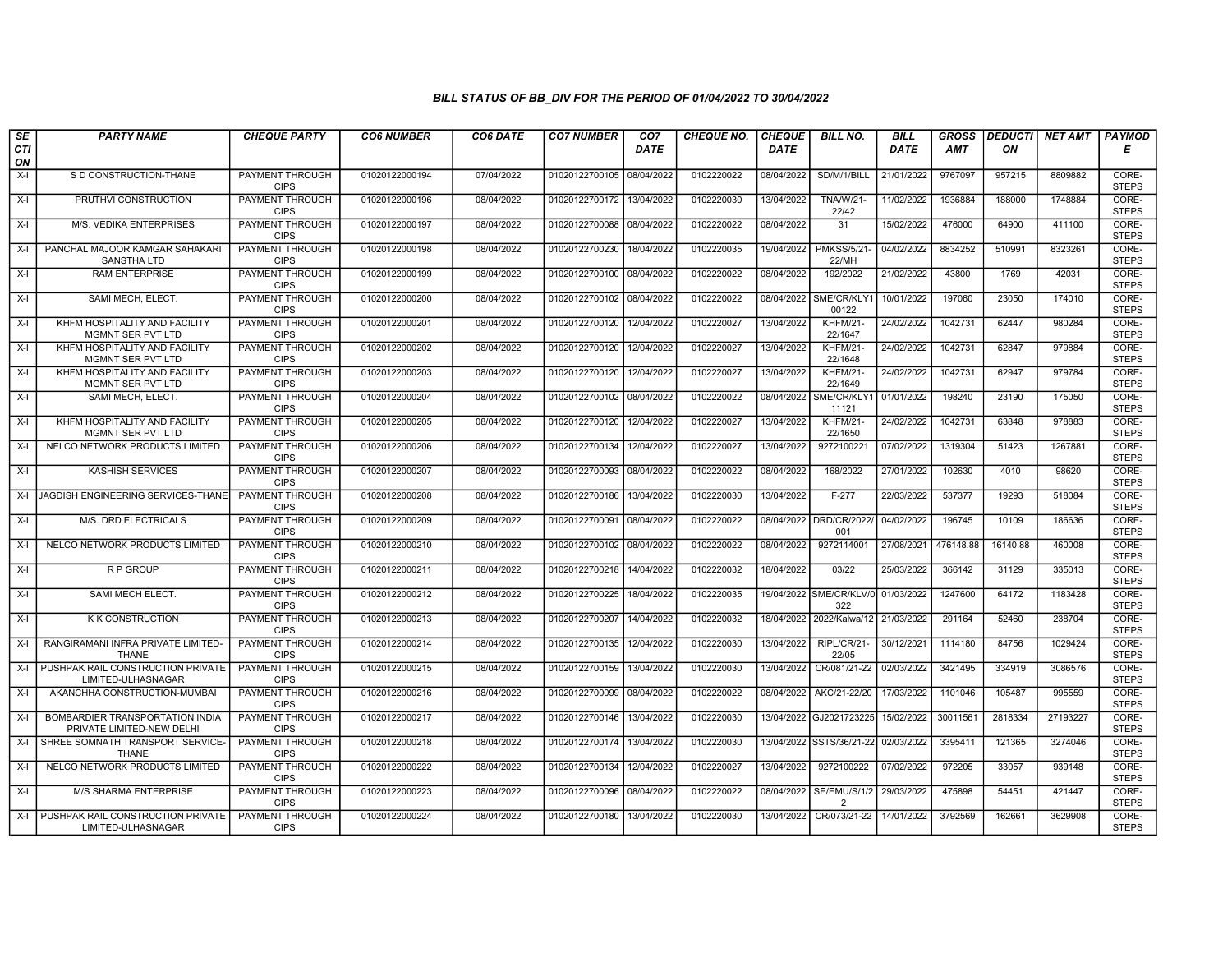| SE        | <b>PARTY NAME</b>                                       | <b>CHEQUE PARTY</b>                   | <b>CO6 NUMBER</b> | CO6 DATE   | <b>CO7 NUMBER</b>         | CO <sub>7</sub> | <b>CHEQUE NO.</b> | <b>CHEQUE</b> | <b>BILL NO.</b>      | <b>BILL</b> | <b>GROSS</b> | <b>DEDUCTI</b> | NET AMT | <b>PAYMOD</b>         |
|-----------|---------------------------------------------------------|---------------------------------------|-------------------|------------|---------------------------|-----------------|-------------------|---------------|----------------------|-------------|--------------|----------------|---------|-----------------------|
| CTI<br>ON |                                                         |                                       |                   |            |                           | <b>DATE</b>     |                   | <b>DATE</b>   |                      | DATE        | AMT          | ON             |         | Е                     |
| $X-I$     | N A KHAN                                                | <b>PAYMENT THROUGH</b><br><b>CIPS</b> | 01020122000226    | 08/04/2022 | 01020122700097 08/04/2022 |                 | 0102220022        | 08/04/2022    | 01                   | 02/04/2022  | 650407       | 41124          | 609283  | CORE-<br><b>STEPS</b> |
| $X-I$     | D N VIRKAR ENGINEERS AND<br><b>CONTRACTORS</b>          | <b>PAYMENT THROUGH</b><br><b>CIPS</b> | 01020122000227    | 08/04/2022 | 01020122700107 08/04/2022 |                 | 0102220022        | 08/04/2022    | DNV/CR/E/12/<br>2022 | 12/03/2022  | 7079350      | 264867         | 6814483 | CORE-<br><b>STEPS</b> |
| $X-I$     | <b>EXCEL ENGINEERS</b>                                  | PAYMENT THROUGH<br><b>CIPS</b>        | 01020122000228    | 08/04/2022 | 01020122700145 13/04/2022 |                 | 0102220030        | 13/04/2022    | EE/2022-23/01        | 04/04/2022  | 4473934      | 544188         | 3929746 | CORE-<br><b>STEPS</b> |
| $X-I$     | PUSHPAK RAIL CONSTRUCTION PRIVATE<br>LIMITED-ULHASNAGAR | PAYMENT THROUGH<br><b>CIPS</b>        | 01020122000229    | 08/04/2022 | 01020122700179 13/04/2022 |                 | 0102220030        | 13/04/2022    | CR/086/21-22         | 16/03/2022  | 5472629      | 535637         | 4936992 | CORE-<br><b>STEPS</b> |
| $X-I$     | SAHYADRI CONSTRUCTIONTHANE                              | <b>PAYMENT THROUGH</b><br><b>CIPS</b> | 01020122000230    | 08/04/2022 | 01020122700108 08/04/2022 |                 | 0102220022        | 08/04/2022    | SC/21-22/02DI        | 11/02/2022  | 266864       | 26479          | 240385  | CORE-<br><b>STEPS</b> |
| $X-I$     | . A.K. CONSTRUCTION CO-KALYAN                           | <b>PAYMENT THROUGH</b><br><b>CIPS</b> | 01020122000232    | 08/04/2022 | 01020122700137 12/04/2022 |                 | 0102220030        | 13/04/2022    | 188/01               | 01/04/2022  | 3661293      | 765391         | 2895902 | CORE-<br><b>STEPS</b> |
| X-I       | PUSHPAK RAIL CONSTRUCTION PRIVATE<br>LIMITED-ULHASNAGAR | PAYMENT THROUGH<br><b>CIPS</b>        | 01020122000236    | 08/04/2022 | 01020122700181            | 13/04/2022      | 0102220030        | 13/04/2022    | CR/089/21-22         | 25/03/2022  | 5773849      | 206309         | 5567540 | CORE-<br><b>STEPS</b> |
| $X-I$     | PUSHPAK RAIL CONSTRUCTION PRIVATE<br>LIMITED-ULHASNAGAR | <b>PAYMENT THROUGH</b><br><b>CIPS</b> | 01020122000237    | 08/04/2022 | 01020122700182            | 13/04/2022      | 0102220030        | 13/04/2022    | CR/093/21-22         | 31/03/2022  | 8387108      | 399640         | 7987468 | CORE-<br><b>STEPS</b> |
| $X-I$     | <b>DM ENTERPRISES</b>                                   | <b>PAYMENT THROUGH</b><br><b>CIPS</b> | 01020122000240    | 08/04/2022 | 01020122700188            | 13/04/2022      | 0102220030        | 13/04/2022    | DM/2021-<br>22/2290  | 01/12/2021  | 898398       | 34325          | 864073  | CORE-<br><b>STEPS</b> |
| $X-I$     | PARTRONICS E BOARDS PVT LTD                             | <b>PAYMENT THROUGH</b><br><b>CIPS</b> | 01020122000241    | 08/04/2022 | 01020122700136            | 12/04/2022      | 0102220027        | 13/04/2022    | P1021091             | 31/12/2021  | 383360       | 36098          | 347262  | CORE-<br><b>STEPS</b> |
| $X-I$     | SAHYADRI ENTERPRISES-THANE                              | PAYMENT THROUGH<br><b>CIPS</b>        | 01020122000242    | 08/04/2022 | 01020122700168            | 13/04/2022      | 0102220030        | 13/04/2022    | SE/2021-22/21        | 28/03/2022  | 1797591      | 158531         | 1639060 | CORE-<br><b>STEPS</b> |
| $X-I$     | OM CONSTRUCTION                                         | PAYMENT THROUGH<br><b>CIPS</b>        | 01020122000243    | 08/04/2022 | 01020122700155            | 13/04/2022      | 0102220030        | 13/04/2022    | OMC/21-<br>22/CC74   | 12/11/2021  | 486280       | 43288          | 442992  | CORE-<br><b>STEPS</b> |
| $X-I$     | JOHNSON LIFTS PVT.LTD.                                  | <b>PAYMENT THROUGH</b><br><b>CIPS</b> | 01020122000244    | 08/04/2022 | 01020122700169 13/04/2022 |                 | 0102220030        | 13/04/2022    | JLPL/11/2020<br>21   | 18/08/2021  | 2721341      | 329431         | 2391910 | CORE-<br><b>STEPS</b> |
| $X-I$     | <b>K.K.CONSTRUCTION</b>                                 | <b>PAYMENT THROUGH</b><br><b>CIPS</b> | 01020122000245    | 08/04/2022 | 01020122700202            | 14/04/2022      | 0102220032        | 18/04/2022    | 2022/BOGIE/0<br>9    | 07/03/2022  | 121809       | 4741           | 117068  | CORE-<br><b>STEPS</b> |
|           | X-I MARVEL ELECTRIC EQUIPMENTS PVT LTD<br><b>MUMBAI</b> | PAYMENT THROUGH<br><b>CIPS</b>        | 01020122000246    | 08/04/2022 | 01020122700151            | 13/04/2022      | 0102220030        | 13/04/2022    | MEEPL/21-<br>22/184  | 20/12/2021  | 483260       | 65890          | 417370  | CORE-<br><b>STEPS</b> |
| $X-I$     | <b>AMIT ENGINEERS</b>                                   | PAYMENT THROUGH<br><b>CIPS</b>        | 01020122000247    | 08/04/2022 | 01020122700161 13/04/2022 |                 | 0102220030        | 13/04/2022    | $S-76$               | 01/02/2022  | 7815966      | 529961         | 7286005 | CORE-<br><b>STEPS</b> |
| $X-I$     | <b>RSV INFRA</b>                                        | <b>PAYMENT THROUGH</b><br><b>CIPS</b> | 01020122000248    | 09/04/2022 | 01020122700221            | 18/04/2022      | 0102220032        | 18/04/2022    | 290544               | 23/03/2022  | 47168        | $\overline{0}$ | 47168   | CORE-<br><b>STEPS</b> |
| $X-I$     | N S MANWANI-BHUSAWAL                                    | <b>PAYMENT THROUGH</b><br><b>CIPS</b> | 01020122000249    | 09/04/2022 | 01020122700221            | 18/04/2022      | 0102220032        | 18/04/2022    | 290381               | 25/03/2022  | 318803       | $\Omega$       | 318803  | CORE-<br><b>STEPS</b> |
| $X-I$     | OM CONSTRUCTION COMPANY-THANE                           | PAYMENT THROUGH<br><b>CIPS</b>        | 01020122000250    | 09/04/2022 | 01020122700221            | 18/04/2022      | 0102220032        | 18/04/2022    | 290295               | 04/04/2022  | 46424        | $\mathbf{0}$   | 46424   | CORE-<br><b>STEPS</b> |
| $X-I$     | TRINITY MAHALASA DURGA SALES AND<br><b>SERVICES</b>     | PAYMENT THROUGH<br><b>CIPS</b>        | 01020122000251    | 09/04/2022 | 01020122700221            | 18/04/2022      | 0102220032        | 18/04/2022    | 281105               | 04/04/2022  | 20882        | $\Omega$       | 20882   | CORE-<br><b>STEPS</b> |
| $X-I$     | SHREE KRISHNA CONSTRUCTION                              | PAYMENT THROUGH<br><b>CIPS</b>        | 01020122000252    | 09/04/2022 | 01020122700221            | 18/04/2022      | 0102220032        | 18/04/2022    | 290627               | 14/03/2022  | 280740       | $\mathbf 0$    | 280740  | CORE-<br><b>STEPS</b> |
| $X-I$     | PUSHPAK RAIL CONSTRUCTION PRIVATE<br>LIMITED            | <b>PAYMENT THROUGH</b><br><b>CIPS</b> | 01020122000253    | 09/04/2022 | 01020122700221            | 18/04/2022      | 0102220032        | 18/04/2022    | 290382               | 06/04/2020  | 415033       | $\Omega$       | 415033  | CORE-<br><b>STEPS</b> |
| $X-I$     | TRINITY MAHALASA DURGA SALES AND<br><b>SERVICES</b>     | PAYMENT THROUGH<br><b>CIPS</b>        | 01020122000254    | 09/04/2022 | 01020122700221            | 18/04/2022      | 0102220032        | 18/04/2022    | 281106               | 07/04/2022  | 97740        | $\mathbf 0$    | 97740   | CORE-<br><b>STEPS</b> |
| $X-I$     | KALINDI CONSTRUCTION COMPANY-NAV<br><b>MUMBAI</b>       | PAYMENT THROUGH<br><b>CIPS</b>        | 01020122000255    | 09/04/2022 | 01020122700221            | 18/04/2022      | 0102220032        | 18/04/2022    | 290631               | 07/04/2022  | 25246        | $\mathbf 0$    | 25246   | CORE-<br><b>STEPS</b> |
| $X-I$     | KALINDI CONSTRUCTION COMPANY-NAVI<br><b>MUMBAI</b>      | <b>PAYMENT THROUGH</b><br><b>CIPS</b> | 01020122000256    | 09/04/2022 | 01020122700221            | 18/04/2022      | 0102220032        | 18/04/2022    | 290623               | 14/03/2022  | 24703        | $\Omega$       | 24703   | CORE-<br><b>STEPS</b> |
| $X-I$     | TRINITY MAHALASA DURGA SALES AND<br><b>SERVICES</b>     | <b>PAYMENT THROUGH</b><br><b>CIPS</b> | 01020122000257    | 09/04/2022 | 01020122700221            | 18/04/2022      | 0102220032        | 18/04/2022    | 281104               | 04/04/2022  | 15500        | $\mathbf 0$    | 15500   | CORE-<br><b>STEPS</b> |
| $X-I$     | <b>UMESH PRASAD</b>                                     | <b>PAYMENT THROUGH</b><br><b>CIPS</b> | 01020122000258    | 09/04/2022 | 01020122700221 18/04/2022 |                 | 0102220032        | 18/04/2022    | 290198               | 24/03/2022  | 24352        | $\mathbf{0}$   | 24352   | CORE-<br><b>STEPS</b> |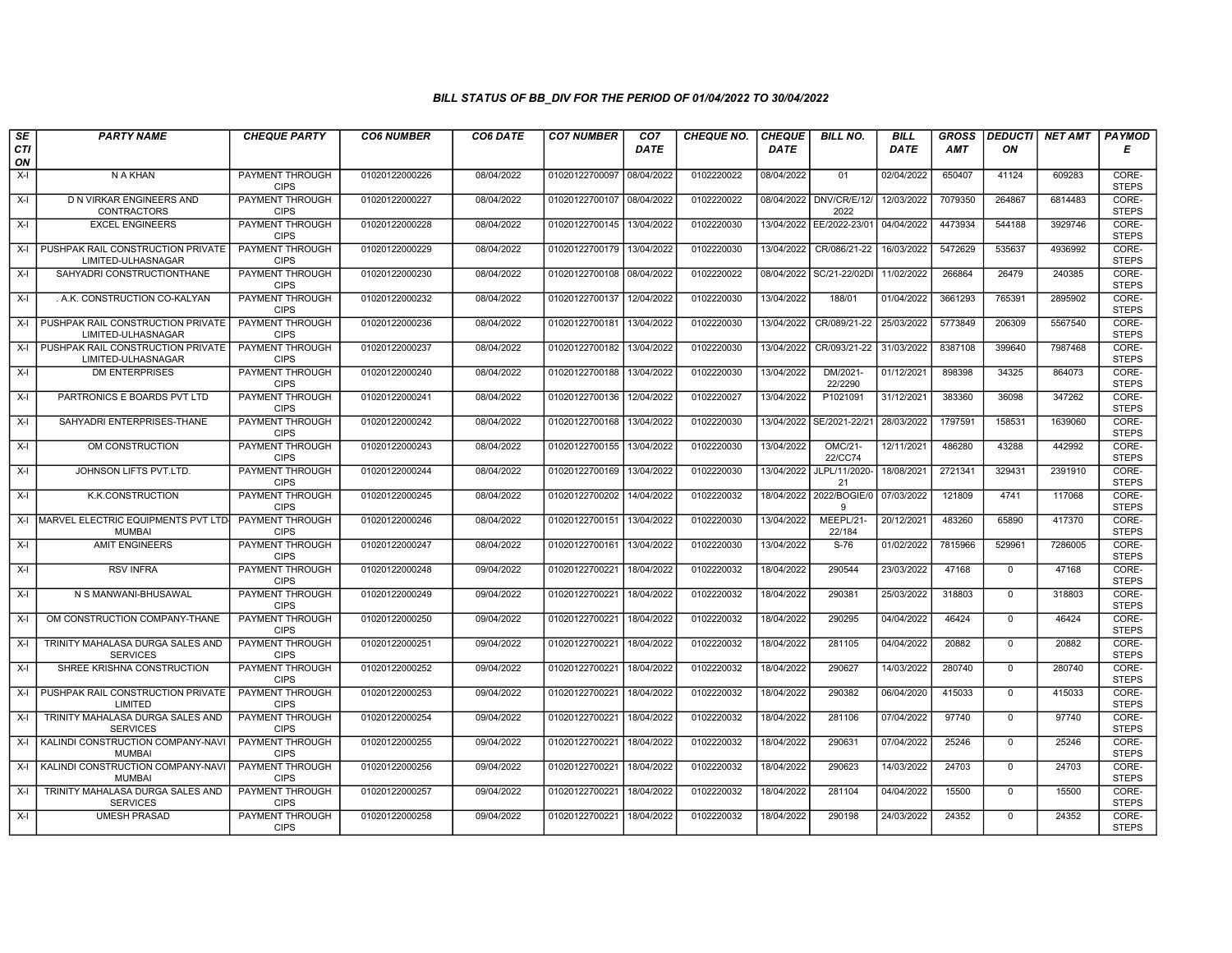| SE        | <b>PARTY NAME</b>                                             | <b>CHEQUE PARTY</b>                   | <b>CO6 NUMBER</b> | CO6 DATE   | <b>CO7 NUMBER</b>         | CO <sub>7</sub> | <b>CHEQUE NO.</b> | <b>CHEQUE</b> | <b>BILL NO.</b>                 | <b>BILL</b> | <b>GROSS</b> | <b>DEDUCTI</b> | NET AMT | <b>PAYMOD</b>         |
|-----------|---------------------------------------------------------------|---------------------------------------|-------------------|------------|---------------------------|-----------------|-------------------|---------------|---------------------------------|-------------|--------------|----------------|---------|-----------------------|
| CTI<br>ON |                                                               |                                       |                   |            |                           | <b>DATE</b>     |                   | <b>DATE</b>   |                                 | <b>DATE</b> | AMT          | ON             |         | Е                     |
| $X-I$     | M/S JAI MAA DURGA TOURS & TRAVELS                             | <b>PAYMENT THROUGH</b><br><b>CIPS</b> | 01020122000260    | 10/04/2022 | 01020122700117            | 12/04/2022      | 0102220026        | 12/04/2022    | 10                              | 07/03/2022  | 79770        | 3139           | 76631   | CORE-<br><b>STEPS</b> |
| $X-I$     | <b>GHADGE TOURS &amp; TRAVELS</b>                             | <b>PAYMENT THROUGH</b><br><b>CIPS</b> | 01020122000261    | 10/04/2022 | 01020122700150            | 13/04/2022      | 0102220030        | 13/04/2022    | GT2122-<br>000394               | 02/02/2022  | 54500        | 25223          | 29277   | CORE-<br><b>STEPS</b> |
| $X-I$     | <b>GHADGE TOURS &amp; TRAVELS</b>                             | <b>PAYMENT THROUGH</b><br><b>CIPS</b> | 01020122000262    | 10/04/2022 | 01020122700150            | 13/04/2022      | 0102220030        | 13/04/2022    | GT2122-<br>000433               | 02/03/2022  | 54500        | 25223          | 29277   | CORE-<br><b>STEPS</b> |
| $X-I$     | A P ENTERPRISES-THANE                                         | PAYMENT THROUGH<br><b>CIPS</b>        | 01020122000263    | 10/04/2022 | 01020122700247            | 18/04/2022      | 0102220035        | 19/04/2022    | S-07/21-22                      | 07/03/2022  | 1374744      | 88213          | 1286531 | CORE-<br><b>STEPS</b> |
| $X-I$     | RUCHITA HOSPITALITY SERVICES                                  | <b>PAYMENT THROUGH</b><br><b>CIPS</b> | 01020122000264    | 10/04/2022 | 01020122700140            | 12/04/2022      | 0102220027        | 13/04/2022    | <b>CSMT/21-</b><br>22/84        | 18/01/2022  | 794859       | 27045          | 767814  | CORE-<br><b>STEPS</b> |
| $X-I$     | <b>RUCHITA HOSPITALITY SERVICES</b>                           | <b>PAYMENT THROUGH</b><br><b>CIPS</b> | 01020122000265    | 10/04/2022 | 01020122700140 12/04/2022 |                 | 0102220027        | 13/04/2022    | <b>CSMT/21-</b><br>22/82        | 10/01/2022  | 1838292      | 154331         | 1683961 | CORE-<br><b>STEPS</b> |
| $X-I$     | ADOR FONTECH LIMITED                                          | PAYMENT THROUGH<br><b>CIPS</b>        | 01020122000266    | 10/04/2022 | 01020122700246            | 18/04/2022      | 0102220035        | 19/04/2022    | INP1-21-22-<br>05675            | 03/02/2022  | 1347500      | 81237          | 1266263 | CORE-<br><b>STEPS</b> |
| $X-I$     | SWASTIK ELECTROTECH PRIVATE<br>LIMITED                        | <b>PAYMENT THROUGH</b><br><b>CIPS</b> | 01020122000267    | 10/04/2022 | 01020122700265            | 19/04/2022      | 0102220035        |               | 19/04/2022 SEPLMH21220<br>128   | 30/03/2022  | 3192080      | 544596         | 2647484 | CORE-<br><b>STEPS</b> |
| $X-I$     | PARTRONICS E BOARDS PVT LTD                                   | <b>PAYMENT THROUGH</b><br><b>CIPS</b> | 01020122000268    | 11/04/2022 | 01020122700138            | 12/04/2022      | 0102220027        | 13/04/2022    | P1021092                        | 29/03/2022  | 344612       | 42659          | 301953  | CORE-<br><b>STEPS</b> |
|           | X-I VARIOUS INFRA AND RESEARCH PVT LTD                        | <b>PAYMENT THROUGH</b><br><b>CIPS</b> | 01020122000269    | 11/04/2022 | 01020122700177            | 13/04/2022      | 0102220030        | 13/04/2022    | VIPR/21-22/01                   | 15/03/2022  | 1099164      | 37560          | 1061604 | CORE-<br><b>STEPS</b> |
| $X-I$     | DILIP CONSTRUCTION-NAVI MUMBAI                                | PAYMENT THROUGH<br><b>CIPS</b>        | 01020122000270    | 11/04/2022 | 01020122700149            | 13/04/2022      | 0102220030        | 13/04/2022    | 03/DC/21-22                     | 04/04/2022  | 1555881      | 152355         | 1403526 | CORE-<br><b>STEPS</b> |
| $X-I$     | MEDCORE ENTERPRISES                                           | PAYMENT THROUGH<br><b>CIPS</b>        | 01020122000273    | 11/04/2022 | 01020122700118 12/04/2022 |                 | 0102220026        | 12/04/2022    | ME/2021/040                     | 10/01/2022  | 297610       | 34099          | 263511  | CORE-<br><b>STEPS</b> |
| $X-I$     | <b>ASSOCIATED ENGINEERS</b>                                   | PAYMENT THROUGH<br><b>CIPS</b>        | 01020122000274    | 11/04/2022 | 01020122700216 14/04/2022 |                 | 0102220032        | 18/04/2022    | B/AE/2021-<br>22/84             | 10/01/2022  | 807247       | 51885          | 755362  | CORE-<br><b>STEPS</b> |
| $X-I$     | PADMESH ENTRPRISES                                            | <b>PAYMENT THROUGH</b><br><b>CIPS</b> | 01020122000278    | 11/04/2022 | 01020122700173            | 13/04/2022      | 0102220030        | 13/04/2022    | PDMS/06/21-<br>22               | 11/03/2022  | 395505       | 34101          | 361404  | CORE-<br><b>STEPS</b> |
|           | X-I PUSHPAK RAIL CONSTRUCTION PRIVATE<br>LIMITED-ULHASNAGAR   | PAYMENT THROUGH<br><b>CIPS</b>        | 01020122000279    | 11/04/2022 | 01020122700178            | 13/04/2022      | 0102220030        | 13/04/2022    | CR/091/21-22                    | 29/03/2022  | 9165315      | 877353         | 8287962 | CORE-<br><b>STEPS</b> |
| $X-I$     | HINDUSTAN ELECTRONICS ENGINEERING<br>CO.                      | PAYMENT THROUGH<br><b>CIPS</b>        | 01020122000280    | 11/04/2022 | 01020122700170            | 13/04/2022      | 0102220030        |               | 13/04/2022 HEEc/WKS/CL<br>A/004 | 10/12/2021  | 2243357      | 210748         | 2032609 | CORE-<br><b>STEPS</b> |
|           | X-I HINDUSTAN ELECTRONICS ENGINEERING<br>CO.                  | <b>PAYMENT THROUGH</b><br><b>CIPS</b> | 01020122000281    | 11/04/2022 | 01020122700171            | 13/04/2022      | 0102220030        |               | 13/04/2022 HEEC/WKS/CL<br>A/005 | 04/01/2022  | 2372436      | 223668         | 2148768 | CORE-<br><b>STEPS</b> |
| $X-I$     | <b>VINDHYA INFOTECH</b>                                       | <b>PAYMENT THROUGH</b><br><b>CIPS</b> | 01020122000282    | 11/04/2022 | 01020122700154 13/04/2022 |                 | 0102220030        | 13/04/2022    | 54/2021-22                      | 18/01/2022  | 15577        | 412            | 15165   | CORE-<br><b>STEPS</b> |
| $X-I$     | VINDHYA INFOTECH                                              | <b>PAYMENT THROUGH</b><br><b>CIPS</b> | 01020122000283    | 11/04/2022 | 01020122700154            | 13/04/2022      | 0102220030        | 13/04/2022    | 45/2021-22                      | 17/12/2021  | 15577        | 412            | 15165   | CORE-<br><b>STEPS</b> |
| $X-I$     | SHREE ENTERPRISES                                             | <b>PAYMENT THROUGH</b><br><b>CIPS</b> | 01020122000284    | 11/04/2022 | 01020122700142            | 13/04/2022      | 0102220030        | 13/04/2022    | CRHQSD/02/0<br>$\overline{1}$   | 21/02/2022  | 53260        | 2129           | 51131   | CORE-<br><b>STEPS</b> |
| $X-I$     | ELITE ELECTRICAL AND GROUP OF<br><b>ENGINEERING SERVICES</b>  | <b>PAYMENT THROUGH</b><br><b>CIPS</b> | 01020122000287    | 11/04/2022 | 01020122700221            | 18/04/2022      | 0102220032        | 18/04/2022    | 301818                          | 28/03/2022  | 575000       | $\mathbf 0$    | 575000  | CORE-<br><b>STEPS</b> |
| $X-I$     | SHIVA ENTERPRISES-MUMBAI                                      | <b>PAYMENT THROUGH</b><br><b>CIPS</b> | 01020122000289    | 11/04/2022 | 01020122700167            | 13/04/2022      | 0102220030        | 13/04/2022    | SH/02                           | 02/03/2022  | 5167526      | 514708         | 4652818 | CORE-<br><b>STEPS</b> |
| $X-I$     | RAHUL S DANI                                                  | PAYMENT THROUGH<br><b>CIPS</b>        | 01020122000290    | 11/04/2022 | 01020122700157            | 13/04/2022      | 0102220030        | 13/04/2022    | RSD/CR21-<br>22CC115            | 22/03/2022  | 767899       | 15458          | 752441  | CORE-<br><b>STEPS</b> |
| $X-I$     | <b>DAKSHA COPIER</b>                                          | PAYMENT THROUGH<br><b>CIPS</b>        | 01020122000291    | 11/04/2022 | 01020122700199            | 14/04/2022      | 0102220032        | 18/04/2022    | $SG-6$                          | 15/05/2021  | 385029       | 13152          | 371877  | CORE-<br><b>STEPS</b> |
|           | X-I INDRONES SOLUTIONS PRIVATE LIMITED-<br><b>NAVI MUMBAI</b> | <b>PAYMENT THROUGH</b><br><b>CIPS</b> | 01020122000292    | 11/04/2022 | 01020122700158            | 13/04/2022      | 0102220030        | 13/04/2022    | ID-2021-057                     | 10/01/2022  | 366750       | 31738          | 335012  | CORE-<br><b>STEPS</b> |
| $X-I$     | HARI OM CONSTRUCTION                                          | <b>PAYMENT THROUGH</b><br><b>CIPS</b> | 01020122000295    | 11/04/2022 | 01020122700227            | 18/04/2022      | 0102220035        | 19/04/2022    | <b>HOC/21-</b><br>22/008        | 01/02/2022  | 2051544      | 73370          | 1978174 | CORE-<br><b>STEPS</b> |
| $X-I$     | <b>VIPRO SERVICES</b>                                         | PAYMENT THROUGH<br><b>CIPS</b>        | 01020122000296    | 11/04/2022 | 01020122700116 12/04/2022 |                 | 0102220026        | 12/04/2022    | 1498                            | 21/10/2021  | 146996       | 5700           | 141296  | CORE-<br><b>STEPS</b> |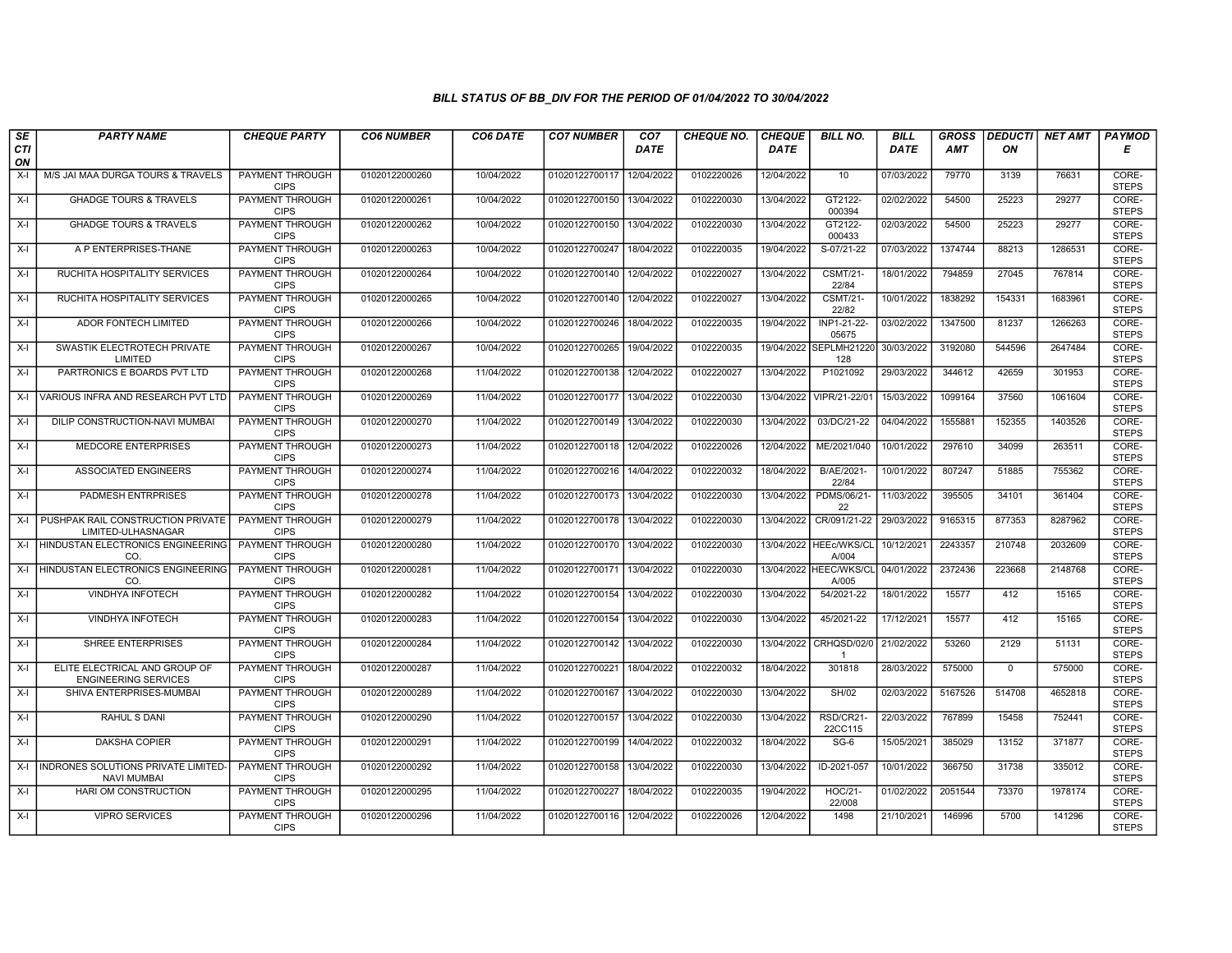| SE        | <b>PARTY NAME</b>                                    | <b>CHEQUE PARTY</b>                   | <b>CO6 NUMBER</b> | CO6 DATE   | <b>CO7 NUMBER</b>         | CO <sub>7</sub> | <b>CHEQUE NO.</b> | <b>CHEQUE</b> | <b>BILL NO.</b>                        | <b>BILL</b> | <b>GROSS</b> |         | <b>DEDUCTI</b> NET AMT | <b>PAYMOD</b>         |
|-----------|------------------------------------------------------|---------------------------------------|-------------------|------------|---------------------------|-----------------|-------------------|---------------|----------------------------------------|-------------|--------------|---------|------------------------|-----------------------|
| CTI<br>ON |                                                      |                                       |                   |            |                           | <b>DATE</b>     |                   | <b>DATE</b>   |                                        | <b>DATE</b> | AMT          | ON      |                        | Е                     |
| $X-I$     | D T RATHI-THANE                                      | <b>PAYMENT THROUGH</b><br><b>CIPS</b> | 01020122000297    | 11/04/2022 | 01020122700184            | 13/04/2022      | 0102220030        | 13/04/2022    | DTR/TTR/02                             | 01/04/2022  | 4625196      | 452709  | 4172487                | CORE-<br><b>STEPS</b> |
| X-I       | <b>SIEMENS LIMITED</b>                               | <b>PAYMENT THROUGH</b><br><b>CIPS</b> | 01020122000298    | 11/04/2022 | 01020122700160            | 13/04/2022      | 0102220030        | 13/04/2022    | MH112728359<br>3                       | 17/03/2022  | 141393919    | 4824315 | 136569604              | CORE-<br><b>STEPS</b> |
| X-I       | PANCHAL MAJOOR KAMGAR SAHAKARI<br><b>SANSTHA LTD</b> | PAYMENT THROUGH<br><b>CIPS</b>        | 01020122000299    | 11/04/2022 | 01020122700162            | 13/04/2022      | 0102220030        | 13/04/2022    | 2021/11                                | 18/12/2021  | 4839982      | 222902  | 4617080                | CORE-<br><b>STEPS</b> |
| X-I       | VINDHYA INFOTECH                                     | PAYMENT THROUGH<br><b>CIPS</b>        | 01020122000300    | 11/04/2022 | 01020122700143            | 13/04/2022      | 0102220030        | 13/04/2022    | 44/2021-22                             | 16/12/2021  | 6002.44      | 220.44  | 5782                   | CORE-<br><b>STEPS</b> |
| $X-I$     | <b>VINDHYA INFOTECH</b>                              | <b>PAYMENT THROUGH</b><br><b>CIPS</b> | 01020122000301    | 11/04/2022 | 01020122700143 13/04/2022 |                 | 0102220030        | 13/04/2022    | 53/2021-22                             | 18/01/2022  | 6002         | 220     | 5782                   | CORE-<br><b>STEPS</b> |
| X-I       | PANCHAL MAJOOR KAMGAR SAHAKARI<br><b>SANSTHA LTD</b> | <b>PAYMENT THROUGH</b><br><b>CIPS</b> | 01020122000302    | 11/04/2022 | 01020122700162 13/04/2022 |                 | 0102220030        | 13/04/2022    | 2022/01                                | 17/02/2022  | 2427972      | 101751  | 2326221                | CORE-<br><b>STEPS</b> |
| X-I       | PANCHAL MAJOOR KAMGAR SAHAKARI<br><b>SANSTHA LTD</b> | PAYMENT THROUGH<br><b>CIPS</b>        | 01020122000303    | 11/04/2022 | 01020122700156            | 13/04/2022      | 0102220030        | 13/04/2022    | PMKSSL/CLA<br>$\overline{7}$           | 05/02/2022  | 2715792      | 691889  | 2023903                | CORE-<br><b>STEPS</b> |
| $X-I$     | HYT ENGINEERING CO PVT LTD.                          | <b>PAYMENT THROUGH</b><br><b>CIPS</b> | 01020122000304    | 11/04/2022 | 01020122700147            | 13/04/2022      | 0102220030        | 13/04/2022    | LC-689/21-22                           | 05/02/2022  | 590000       | 20100   | 569900                 | CORE-<br><b>STEPS</b> |
| X-I       | RUSHABH TRADELINKS-MUMBAI.                           | <b>PAYMENT THROUGH</b><br><b>CIPS</b> | 01020122000305    | 11/04/2022 | 01020122700245            | 18/04/2022      | 0102220035        | 19/04/2022    | 338                                    | 12/12/2021  | 1575831      | 56380   | 1519451                | CORE-<br><b>STEPS</b> |
| $X-I$     | AGRAWWAAL TELECOMM SERVICESS-<br><b>PUNE</b>         | PAYMENT THROUGH<br><b>CIPS</b>        | 01020122000306    | 12/04/2022 | 01020122700153 13/04/2022 |                 | 0102220030        | 13/04/2022    | 2022-23/006                            | 05/04/2022  | 883472       | 96804   | 786668                 | CORE-<br><b>STEPS</b> |
| X-I       | AGRAWWAAL TELECOMM SERVICESS-<br><b>PUNE</b>         | PAYMENT THROUGH<br><b>CIPS</b>        | 01020122000307    | 12/04/2022 | 01020122700165            | 13/04/2022      | 0102220030        | 13/04/2022    | 2022-23/007                            | 05/04/2022  | 749357       | 86929   | 662428                 | CORE-<br><b>STEPS</b> |
| $X-I$     | AGRAWWAAL TELECOMM SERVICESS-<br><b>PUNE</b>         | PAYMENT THROUGH<br><b>CIPS</b>        | 01020122000308    | 12/04/2022 | 01020122700148            | 13/04/2022      | 0102220030        | 13/04/2022    | 2022-23/008                            | 05/04/2022  | 691492       | 85729   | 605763                 | CORE-<br><b>STEPS</b> |
| X-I       | AGRAWWAAL TELECOMM SERVICESS-<br><b>PUNE</b>         | PAYMENT THROUGH<br><b>CIPS</b>        | 01020122000309    | 12/04/2022 | 01020122700152            | 13/04/2022      | 0102220030        | 13/04/2022    | 2022-23/009                            | 05/04/2022  | 737759       | 86336   | 651423                 | CORE-<br><b>STEPS</b> |
| X-I       | SMS INTERGRATED FACILITY SERVICES<br>PVT LTD         | <b>PAYMENT THROUGH</b><br><b>CIPS</b> | 01020122000310    | 12/04/2022 | 01020122700114 12/04/2022 |                 | 0102220026        | 12/04/2022    | <b>SAMUM01270</b><br>8/2122            | 01/11/2021  | 2273470      | 132748  | 2140722                | CORE-<br><b>STEPS</b> |
| X-I       | CIS BUREAUS SERVICES PRIVATE<br>LIMITED              | PAYMENT THROUGH<br><b>CIPS</b>        | 01020122000311    | 12/04/2022 | 01020122700112 12/04/2022 |                 | 0102220026        |               | 12/04/2022 OPTG/CISB/K<br><b>YN/29</b> | 04/04/2022  | 2393186      | 101003  | 2292183                | CORE-<br><b>STEPS</b> |
| $X-I$     | CIS BUREAUS SERVICES PRIVATE<br>LIMITED              | PAYMENT THROUGH<br><b>CIPS</b>        | 01020122000312    | 12/04/2022 | 01020122700112 12/04/2022 |                 | 0102220026        | 12/04/2022    | OPTG/CISB/K<br>YN/30                   | 04/04/2022  | 2393186      | 97353   | 2295833                | CORE-<br><b>STEPS</b> |
| $X-I$     | CIS BUREAUS SERVICES PRIVATE<br>LIMITED              | <b>PAYMENT THROUGH</b><br><b>CIPS</b> | 01020122000313    | 12/04/2022 | 01020122700112 12/04/2022 |                 | 0102220026        | 12/04/2022    | OPTG/CISB/K<br><b>YN/31</b>            | 04/04/2022  | 2393186      | 226155  | 2167031                | CORE-<br><b>STEPS</b> |
| $X-I$     | <b>SMS INTERGRATED FACILITY SERVICES</b><br>PVT LTD  | PAYMENT THROUGH<br><b>CIPS</b>        | 01020122000314    | 12/04/2022 | 01020122700114            | 12/04/2022      | 0102220026        | 12/04/2022    | <b>SAMUM01310</b><br>8/2122            | 01/12/2021  | 2273470      | 177296  | 2096174                | CORE-<br><b>STEPS</b> |
| $X-I$     | SMS INTERGRATED FACILITY SERVICES<br><b>PVT LTD</b>  | PAYMENT THROUGH<br><b>CIPS</b>        | 01020122000315    | 12/04/2022 | 01020122700114            | 12/04/2022      | 0102220026        | 12/04/2022    | SAMUM01348<br>4/2122                   | 01/01/2022  | 2273470      | 143443  | 2130027                | CORE-<br><b>STEPS</b> |
| $X-I$     | SMS INTERGRATED FACILITY SERVICES<br><b>PVT LTD</b>  | PAYMENT THROUGH<br><b>CIPS</b>        | 01020122000316    | 12/04/2022 | 01020122700113            | 12/04/2022      | 0102220026        | 12/04/2022    | <b>SAMUM01270</b><br>7/2122            | 01/11/2021  | 2277536      | 157028  | 2120508                | CORE-<br><b>STEPS</b> |
| X-I       | SMS INTERGRATED FACILITY SERVICES<br>PVT LTD         | PAYMENT THROUGH<br><b>CIPS</b>        | 01020122000318    | 12/04/2022 | 01020122700113            | 12/04/2022      | 0102220026        | 12/04/2022    | <b>SAMUM01310</b><br>7/2122            | 01/12/2021  | 2277536      | 160384  | 2117152                | CORE-<br><b>STEPS</b> |
| X-I       | SMS INTERGRATED FACILITY SERVICES<br><b>PVT LTD</b>  | <b>PAYMENT THROUGH</b><br><b>CIPS</b> | 01020122000319    | 12/04/2022 | 01020122700113 12/04/2022 |                 | 0102220026        | 12/04/2022    | <b>SAMUM01348</b><br>3/2122            | 01/01/2022  | 2277536      | 164699  | 2112837                | CORE-<br><b>STEPS</b> |
| $X-I$     | SOLAR LED SOLUTIONS-DELHI                            | PAYMENT THROUGH<br><b>CIPS</b>        | 01020122000321    | 12/04/2022 | 01020122700124            | 12/04/2022      | 0102220027        | 13/04/2022    | SLS/21-22/76                           | 31/03/2022  | 1407880      | 134855  | 1273025                | CORE-<br><b>STEPS</b> |
| $X-I$     | GLOBAL SAFE SEATING SYSTEM                           | PAYMENT THROUGH<br><b>CIPS</b>        | 01020122000323    | 12/04/2022 | 01020122700175            | 13/04/2022      | 0102220030        | 13/04/2022    | GS-06/21-22                            | 02/03/2022  | 422440       | 7160    | 415280                 | CORE-<br><b>STEPS</b> |
| X-I       | GUPTA WATER SUPPLY CO PVT LTD                        | PAYMENT THROUGH<br><b>CIPS</b>        | 01020122000324    | 12/04/2022 | 01020122700183            | 13/04/2022      | 0102220030        | 13/04/2022    | <b>CSMT/21-</b><br>22/93               | 09/02/2022  | 1977134      | 39643   | 1937491                | CORE-<br><b>STEPS</b> |
| $X-I$     | VEDANT VEDIKA TOURS AND TRAVELS                      | <b>PAYMENT THROUGH</b><br><b>CIPS</b> | 01020122000325    | 12/04/2022 | 01020122700115            | 12/04/2022      | 0102220026        | 12/04/2022    | V004                                   | 01/03/2022  | 54000        | 2158    | 51842                  | CORE-<br><b>STEPS</b> |
| $X-I$     | ATHARVA CONSTRUCTION                                 | <b>PAYMENT THROUGH</b><br><b>CIPS</b> | 01020122000326    | 12/04/2022 | 01020122700166 13/04/2022 |                 | 0102220030        | 13/04/2022    | <b>INV-110</b>                         | 11/02/2022  | 44851        | 1809    | 43042                  | CORE-<br><b>STEPS</b> |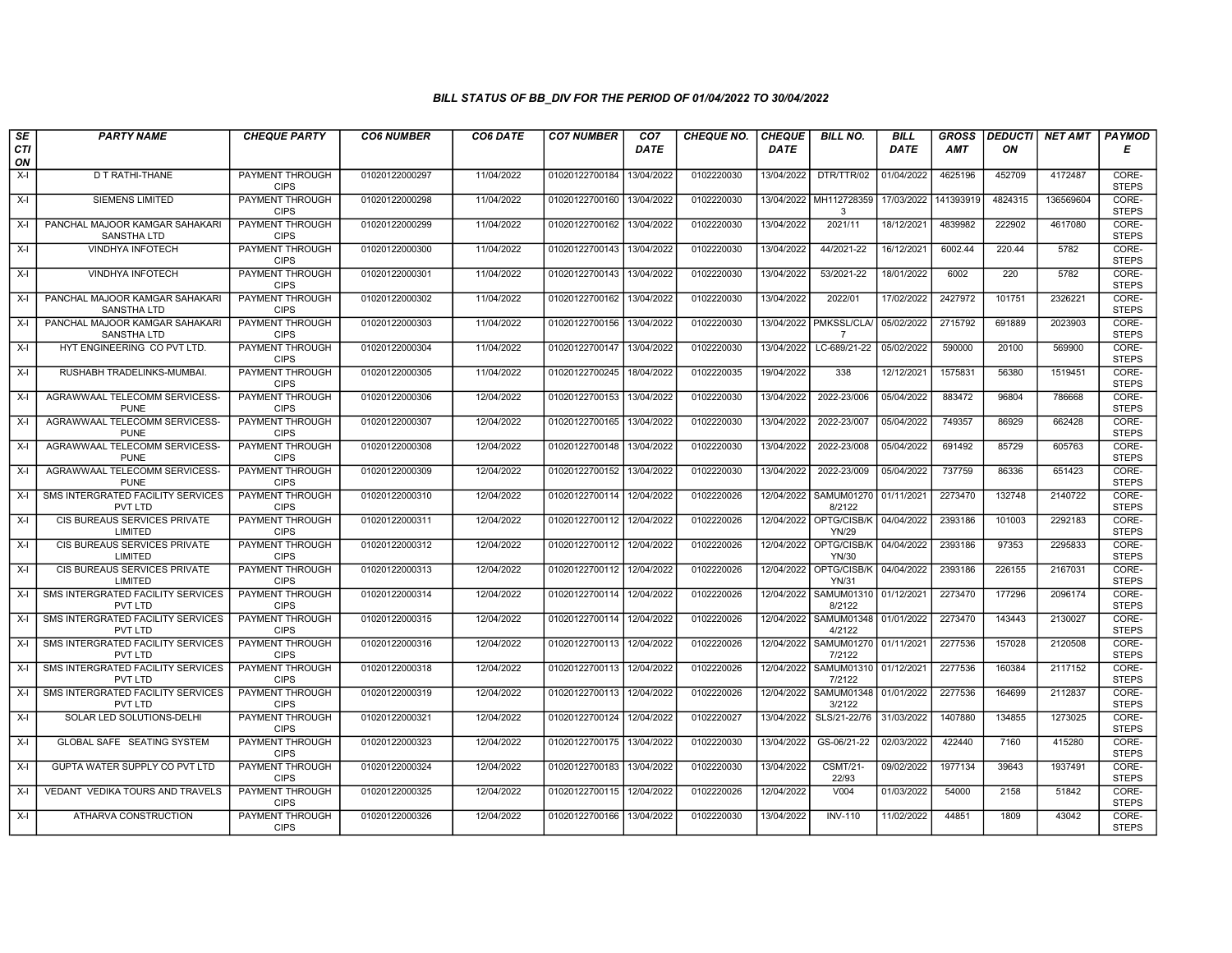| SE               | <b>PARTY NAME</b>                                  | <b>CHEQUE PARTY</b>                   | <b>CO6 NUMBER</b> | CO6 DATE   | <b>CO7 NUMBER</b>         | CO <sub>7</sub> | <b>CHEQUE NO.</b> | <b>CHEQUE</b> | <b>BILL NO.</b>                        | <b>BILL</b> | <b>GROSS</b> |             | DEDUCTI NET AMT | <b>PAYMOD</b>         |
|------------------|----------------------------------------------------|---------------------------------------|-------------------|------------|---------------------------|-----------------|-------------------|---------------|----------------------------------------|-------------|--------------|-------------|-----------------|-----------------------|
| <b>CTI</b><br>ON |                                                    |                                       |                   |            |                           | <b>DATE</b>     |                   | <b>DATE</b>   |                                        | <b>DATE</b> | AMT          | ON          |                 | Е                     |
| $X-I$            | ASHAPURA TRAVEL WORLD                              | PAYMENT THROUGH<br><b>CIPS</b>        | 01020122000329    | 12/04/2022 | 01020122700314            | 20/04/2022      | 0102220047        |               | 22/04/2022 KY01579/2021-<br>22         | 07/03/2022  | 49000        | 4907        | 44093           | CORE-<br><b>STEPS</b> |
| X-I              | MUKUND ENTERPRISES-THANE                           | <b>PAYMENT THROUGH</b><br><b>CIPS</b> | 01020122000330    | 12/04/2022 | 01020122700139            | 12/04/2022      | 0102220027        | 13/04/2022    | NE/21-22/09                            | 14/02/2022  | 490841       | 44334       | 446507          | CORE-<br><b>STEPS</b> |
| X-I              | SHREE ENTERPRISES                                  | PAYMENT THROUGH<br><b>CIPS</b>        | 01020122000332    | 12/04/2022 | 01020122700192            | 13/04/2022      | 0102220030        | 13/04/2022    | CRHQSD/02/0<br>3                       | 21/02/2022  | 53260        | 2129        | 51131           | CORE-<br><b>STEPS</b> |
| X-I              | SHREE ENTERPRISES                                  | PAYMENT THROUGH<br><b>CIPS</b>        | 01020122000333    | 12/04/2022 | 01020122700192            | 13/04/2022      | 0102220030        | 13/04/2022    | CRHQSD/02/0<br>$\overline{\mathbf{4}}$ | 21/02/2022  | 53260        | 2129        | 51131           | CORE-<br><b>STEPS</b> |
| X-I              | MONDHE MOTORS-SOLAPUR                              | <b>PAYMENT THROUGH</b><br><b>CIPS</b> | 01020122000334    | 12/04/2022 | 01020122700163            | 13/04/2022      | 0102220030        | 13/04/2022    | <b>MC/CR/21-</b><br>22/02              | 10/03/2022  | 569206       | 58903       | 510303          | CORE-<br><b>STEPS</b> |
| X-I              | MONDHE MOTORS-SOLAPUR                              | <b>PAYMENT THROUGH</b><br><b>CIPS</b> | 01020122000336    | 12/04/2022 | 01020122700164 13/04/2022 |                 | 0102220030        | 13/04/2022    | <b>MC/CR/21-</b><br>22/04A             | 10/03/2022  | 192954       | 11033       | 181921          | CORE-<br><b>STEPS</b> |
| X-I              | VISHWAKARMA INDUSTRIES-KHANDWA                     | PAYMENT THROUGH<br><b>CIPS</b>        | 01020122000339    | 12/04/2022 | 01020122700144            | 13/04/2022      | 0102220030        | 13/04/2022    | KYN/ESC/17/1<br>825                    | 18/02/2022  | 2572339      | 264458      | 2307881         | CORE-<br><b>STEPS</b> |
| X-I              | <b>SAEE ENTERPRISES</b>                            | PAYMENT THROUGH<br><b>CIPS</b>        | 01020122000340    | 12/04/2022 | 01020122700221            | 18/04/2022      | 0102220032        | 18/04/2022    | 238728                                 | 28/02/2022  | 135540       | $\mathbf 0$ | 135540          | CORE-<br><b>STEPS</b> |
| X-I              | SPEED RAIL TECHNOLOGY-MUMBAI.                      | PAYMENT THROUGH<br><b>CIPS</b>        | 01020122000342    | 12/04/2022 | 01020122700203            | 14/04/2022      | 0102220032        | 18/04/2022    | CR-SP-22-03-<br>3B                     | 01/04/2022  | 632494       | 24209       | 608285          | CORE-<br><b>STEPS</b> |
| X-I              | STATCON ELECTRONICS INDIA LIMITED-<br><b>NOIDA</b> | <b>PAYMENT THROUGH</b><br><b>CIPS</b> | 01020122000343    | 12/04/2022 | 01020122700190            | 13/04/2022      | 0102220030        | 13/04/2022    | SER/21-22/101                          | 13/10/2021  | 6503656      | 332915      | 6170741         | CORE-<br><b>STEPS</b> |
| $X-I$            | SPEED RAIL TECHNOLOGY-MUMBAI.                      | PAYMENT THROUGH<br><b>CIPS</b>        | 01020122000344    | 12/04/2022 | 01020122700205            | 14/04/2022      | 0102220032        | 18/04/2022    | <b>CR/SP/22-</b><br>23/3A              | 01/04/2022  | 117331       | 4291        | 113040          | CORE-<br><b>STEPS</b> |
| X-I              | CHARANJITSINGH CHHABRA-BHUSAWAL                    | PAYMENT THROUGH<br><b>CIPS</b>        | 01020122000345    | 12/04/2022 | 01020122700141 13/04/2022 |                 | 0102220030        | 13/04/2022    | ckc/21-22/48                           | 15/02/2022  | 282030       | 27444       | 254586          | CORE-<br><b>STEPS</b> |
| X-I              | PETROLABS INDIA PRIVATE LIMITED-<br>HYDERABAD.     | <b>PAYMENT THROUGH</b><br><b>CIPS</b> | 01020122000346    | 12/04/2022 | 01020122700214            | 14/04/2022      | 0102220032        | 18/04/2022    | AMC-020-G                              | 03/09/2021  | 94026        | 5833        | 88193           | CORE-<br><b>STEPS</b> |
| X-I              | <b>VINDHYA INFOTECH</b>                            | <b>PAYMENT THROUGH</b><br><b>CIPS</b> | 01020122000348    | 13/04/2022 | 01020122700193            | 13/04/2022      | 0102220030        | 13/04/2022    | 36/2021-22                             | 01/12/2021  | 25730.78     | 436.78      | 25294           | CORE-<br><b>STEPS</b> |
| $X-I$            | R S CONSTRUCTION-MUMBAI                            | PAYMENT THROUGH<br><b>CIPS</b>        | 01020122000349    | 13/04/2022 | 01020122700176            | 13/04/2022      | 0102220030        | 13/04/2022    | RSC/21-22/15                           | 14/03/2022  | 1886458      | 186044      | 1700414         | CORE-<br><b>STEPS</b> |
| X-I              | <b>GHADGE BROTHERS</b>                             | PAYMENT THROUGH<br><b>CIPS</b>        | 01020122000350    | 13/04/2022 | 01020122700208            | 14/04/2022      | 0102220032        | 18/04/2022    | GB/SNPD/10                             | 02/02/2022  | 266886       | 32642       | 234244          | CORE-<br><b>STEPS</b> |
| X-I              | JAGDISH ENGINEERING SERVICES-THANE                 | <b>PAYMENT THROUGH</b><br><b>CIPS</b> | 01020122000351    | 13/04/2022 | 01020122700191 13/04/2022 |                 | 0102220030        | 13/04/2022    | $F-274$                                | 16/03/2022  | 2757185      | 640753      | 2116432         | CORE-<br><b>STEPS</b> |
| X-I              | SHAKTI RAILTEK INDIA PVT LTD                       | <b>PAYMENT THROUGH</b><br><b>CIPS</b> | 01020122000352    | 13/04/2022 | 01020122700213            | 14/04/2022      | 0102220032        | 18/04/2022    | SRT/07/2021<br>22                      | 21/02/2022  | 952748.82    | 61407.82    | 891341          | CORE-<br><b>STEPS</b> |
| $X-I$            | SPEED RAIL TECHNOLOGY-MUMBAI.                      | PAYMENT THROUGH<br><b>CIPS</b>        | 01020122000353    | 13/04/2022 | 01020122700215            | 14/04/2022      | 0102220032        | 18/04/2022    | CR-SP-22-23-<br>3C                     | 01/04/2022  | 335962       | 26431       | 309531          | CORE-<br><b>STEPS</b> |
| $X-I$            | <b>M/S SHREE ENTERPRISES</b>                       | PAYMENT THROUGH<br><b>CIPS</b>        | 01020122000354    | 13/04/2022 | 01020122700192            | 13/04/2022      | 0102220030        | 13/04/2022    | CRHOSD/02/0<br>$\overline{2}$          | 21/02/2022  | 53260        | 2129        | 51131           | CORE-<br><b>STEPS</b> |
| $X-I$            | MEHTA CONSTRUCTION-MUMBAI                          | PAYMENT THROUGH<br><b>CIPS</b>        | 01020122000356    | 13/04/2022 | 01020122700187            | 13/04/2022      | 0102220030        |               | 13/04/2022 KYN/2021/12/1               | 30/12/2021  | 1803854      | 112128      | 1691726         | CORE-<br><b>STEPS</b> |
| X-I              | <b>VIPRO SERVICES</b>                              | <b>PAYMENT THROUGH</b><br><b>CIPS</b> | 01020122000357    | 13/04/2022 | 01020122700204            | 14/04/2022      | 0102220032        | 18/04/2022    | TNA/GeM1728- 21/02/2022<br>1729        |             | 73498        | 2900        | 70598           | CORE-<br><b>STEPS</b> |
| X-I              | GENERAL TRAVELS (INDIA) PRIVATE<br>LIMITED         | PAYMENT THROUGH<br><b>CIPS</b>        | 01020122000358    | 13/04/2022 | 01020122700224            | 18/04/2022      | 0102220034        | 18/04/2022    | GST/21-<br>22/11/793                   | 11/12/2021  | 47550        | 7375        | 40175           | CORE-<br><b>STEPS</b> |
| $X-I$            | <b>ROSE VENTURES</b>                               | PAYMENT THROUGH<br><b>CIPS</b>        | 01020122000360    | 13/04/2022 | 01020122700346            | 22/04/2022      | 0102220048        | 25/04/2022    | RV-PVC-04                              | 04/01/2022  | 2000808      | 82555       | 1918253         | CORE-<br><b>STEPS</b> |
| X-I              | <b>AKSHITA ENTERPRISES</b>                         | PAYMENT THROUGH<br><b>CIPS</b>        | 01020122000361    | 13/04/2022 | 01020122700185            | 13/04/2022      | 0102220030        | 13/04/2022    | 119/CR/21-22                           | 17/02/2022  | 80142        | 3154        | 76988           | CORE-<br><b>STEPS</b> |
| X-I              | <b>BVG INDIA LTD</b>                               | PAYMENT THROUGH<br><b>CIPS</b>        | 01020122000362    | 13/04/2022 | 01020122700189            | 13/04/2022      | 0102220030        | 13/04/2022    | OA021271095<br>6                       | 14/01/2022  | 2477038      | 84068       | 2392970         | CORE-<br><b>STEPS</b> |
| X-I              | M/S OMPRAKASH HUKMARAM                             | <b>PAYMENT THROUGH</b><br><b>CIPS</b> | 01020122000363    | 13/04/2022 | 01020122700233            | 18/04/2022      | 0102220035        | 19/04/2022    | 10                                     | 24/12/2021  | 221806       | 20583       | 201223          | CORE-<br><b>STEPS</b> |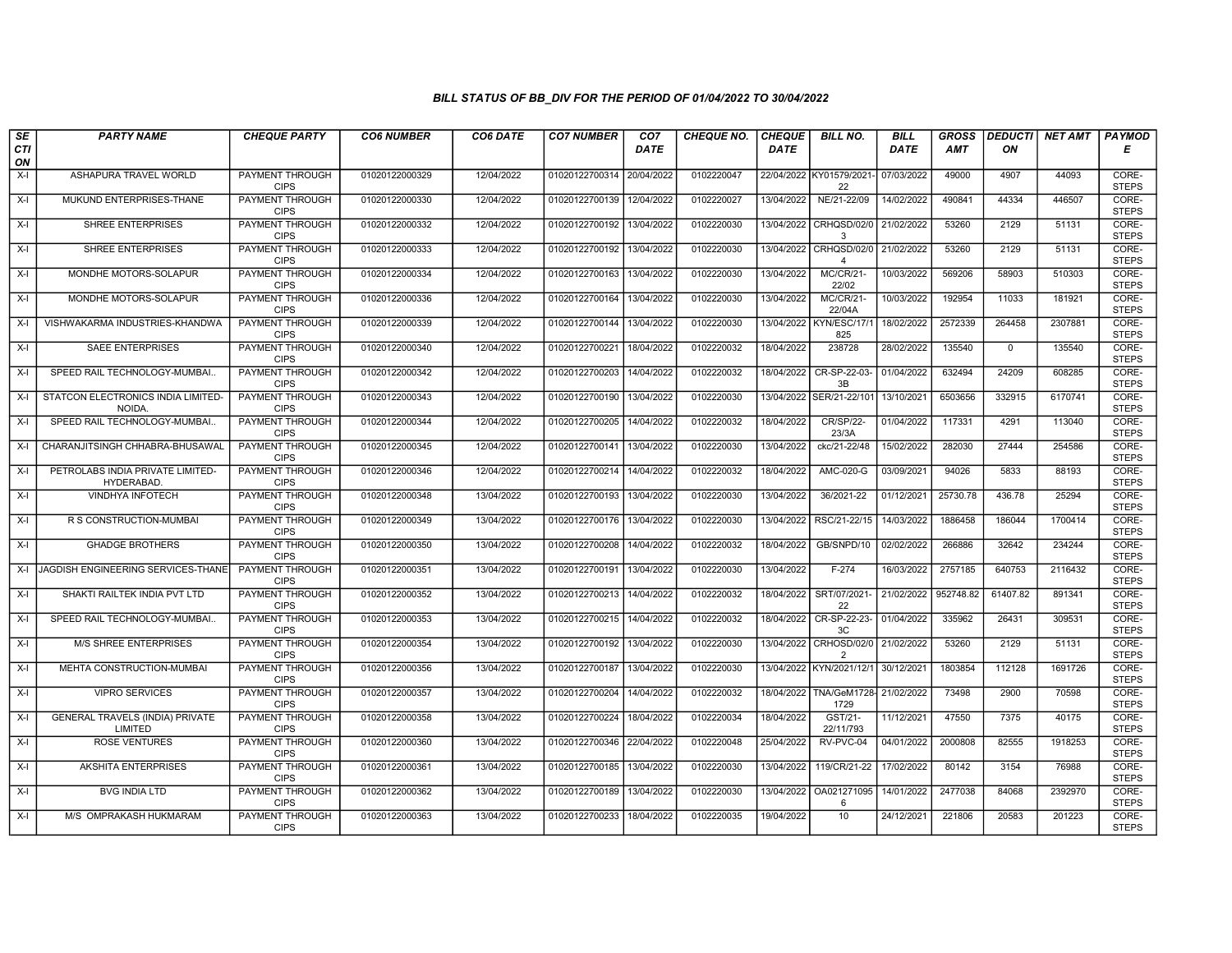| SE        | <b>PARTY NAME</b>                                            | <b>CHEQUE PARTY</b>                   | <b>CO6 NUMBER</b> | CO6 DATE   | <b>CO7 NUMBER</b>         | CO <sub>7</sub> | <b>CHEQUE NO.</b> | <b>CHEQUE</b> | <b>BILL NO.</b>                                | <b>BILL</b> | <b>GROSS</b> | <b>DEDUCTI</b> | NET AMT | <b>PAYMOD</b>         |
|-----------|--------------------------------------------------------------|---------------------------------------|-------------------|------------|---------------------------|-----------------|-------------------|---------------|------------------------------------------------|-------------|--------------|----------------|---------|-----------------------|
| CTI<br>ON |                                                              |                                       |                   |            |                           | <b>DATE</b>     |                   | <b>DATE</b>   |                                                | <b>DATE</b> | AMT          | ON             |         | Е                     |
| $X-I$     | PRINCE CONSTRUCTION COMPANY-<br><b>THANE</b>                 | <b>PAYMENT THROUGH</b><br><b>CIPS</b> | 01020122000364    | 13/04/2022 | 01020122700229            | 18/04/2022      | 0102220035        |               | 19/04/2022 PCC/BY/22/04                        | 04/04/2022  | 5081813      | 420782         | 4661031 | CORE-<br><b>STEPS</b> |
| $X-I$     | <b>RANJEET ENTERPRISES</b>                                   | <b>PAYMENT THROUGH</b><br><b>CIPS</b> | 01020122000366    | 13/04/2022 | 01020122700198            | 14/04/2022      | 0102220032        | 18/04/2022    | RJE-VVH-<br>2022/02                            | 07/02/2022  | 484831       | 41497          | 443334  | CORE-<br><b>STEPS</b> |
| X-I       | M S MISTRY AND CO                                            | PAYMENT THROUGH<br><b>CIPS</b>        | 01020122000368    | 13/04/2022 | 01020122700222            | 18/04/2022      | 0102220032        | 18/04/2022    | msm/01/04/22-<br>23                            | 06/04/2021  | 475000       | 40815          | 434185  | CORE-<br><b>STEPS</b> |
| $X-I$     | M S MISTRY AND CO                                            | <b>PAYMENT THROUGH</b><br><b>CIPS</b> | 01020122000369    | 13/04/2022 | 01020122700223            | 18/04/2022      | 0102220032        | 18/04/2022    | msm/02/04/22-<br>23                            | 06/04/2022  | 422499       | 36342          | 386157  | CORE-<br><b>STEPS</b> |
| $X-I$     | <b>HINDUSTAN BUILDERS</b>                                    | <b>PAYMENT THROUGH</b><br><b>CIPS</b> | 01020122000370    | 13/04/2022 | 01020122700221            | 18/04/2022      | 0102220032        | 18/04/2022    | 290199                                         | 04/04/2022  | 790542       | 0              | 790542  | CORE-<br><b>STEPS</b> |
| $X-I$     | VEDANT & VEDIKA TOURS AND TRAVELS                            | <b>PAYMENT THROUGH</b><br><b>CIPS</b> | 01020122000372    | 13/04/2022 | 01020122700194 13/04/2022 |                 | 0102220030        | 13/04/2022    | V007/2021                                      | 01/03/2022  | 42560        | 1722           | 40838   | CORE-<br><b>STEPS</b> |
| X-I       | TIKU TRANSPORT                                               | PAYMENT THROUGH<br><b>CIPS</b>        | 01020122000373    | 13/04/2022 | 01020122700221            | 18/04/2022      | 0102220032        | 18/04/2022    | 290628                                         | 28/03/2022  | 98796        | $\mathbf 0$    | 98796   | CORE-<br><b>STEPS</b> |
| $X-I$     | <b>VEDANT VEDIKA TOURS AND TRAVELS</b>                       | <b>PAYMENT THROUGH</b><br><b>CIPS</b> | 01020122000374    | 13/04/2022 | 01020122700195 13/04/2022 |                 | 0102220031        | 13/04/2022    | V0010                                          | 02/04/2022  | 42560        | 1722           | 40838   | CORE-<br><b>STEPS</b> |
| X-I       | R P GROUP                                                    | PAYMENT THROUGH<br><b>CIPS</b>        | 01020122000375    | 13/04/2022 | 01020122700217            | 14/04/2022      | 0102220032        | 18/04/2022    | 13/2022                                        | 02/04/2022  | 293842       | 9181           | 284661  | CORE-<br><b>STEPS</b> |
| $X-I$     | MONDHE MOTORS-SOLAPUR                                        | <b>PAYMENT THROUGH</b><br><b>CIPS</b> | 01020122000376    | 13/04/2022 | 01020122700197            | 14/04/2022      | 0102220032        | 18/04/2022    | <b>MC/CR/21-</b><br>22/03                      | 10/03/2022  | 441611       | 24458          | 417153  | CORE-<br><b>STEPS</b> |
| X-I       | AMAR ENTERPRISES-MUMBAI                                      | PAYMENT THROUGH<br><b>CIPS</b>        | 01020122000377    | 13/04/2022 | 01020122700228            | 18/04/2022      | 0102220035        | 19/04/2022    | KYN/21/04                                      | 07/02/2022  | 1621714      | 64638          | 1557076 | CORE-<br><b>STEPS</b> |
| $X-I$     | <b>BHARAT ENGINEERS-MUMBAI</b>                               | PAYMENT THROUGH<br><b>CIPS</b>        | 01020122000378    | 13/04/2022 | 01020122700212            | 14/04/2022      | 0102220032        | 18/04/2022    | <b>BE/CR/21-</b><br>22/3A                      | 28/02/2022  | 509884       | 19525          | 490359  | CORE-<br><b>STEPS</b> |
| $X-I$     | OM CONSTRUCTION COMPANY-THANE                                | <b>PAYMENT THROUGH</b><br><b>CIPS</b> | 01020122000379    | 13/04/2022 | 01020122700231            | 18/04/2022      | 0102220035        | 19/04/2022    | OCC/002/DTT                                    | 25/03/2022  | 2937428      | 287550         | 2649878 | CORE-<br><b>STEPS</b> |
| $X-I$     | OM CONSTRUCTION CO.                                          | <b>PAYMENT THROUGH</b><br><b>CIPS</b> | 01020122000380    | 13/04/2022 | 01020122700210            | 14/04/2022      | 0102220032        | 18/04/2022    | OCC/FIN/220                                    | 17/02/2022  | 359720       | 18545          | 341175  | CORE-<br><b>STEPS</b> |
| $X-I$     | <b>KASHISH SERVICES</b>                                      | <b>PAYMENT THROUGH</b><br><b>CIPS</b> | 01020122000381    | 13/04/2022 | 01020122700196            | 14/04/2022      | 0102220032        | 18/04/2022    | 181/2022                                       | 16/03/2022  | 45000        | 1815           | 43185   | CORE-<br><b>STEPS</b> |
| $X-I$     | VISHAL CONSTRUCTION-THANE                                    | <b>PAYMENT THROUGH</b><br><b>CIPS</b> | 01020122000384    | 13/04/2022 | 01020122700235            | 18/04/2022      | 0102220035        | 19/04/2022    | <b>VC/CR/21-</b><br>22/14                      | 10/02/2022  | 5750927      | 400565         | 5350362 | CORE-<br><b>STEPS</b> |
| X-I       | SHIVSHAKTI TEMPO SERVICE-PUNE                                | PAYMENT THROUGH<br><b>CIPS</b>        | 01020122000387    | 14/04/2022 | 01020122700211            | 14/04/2022      | 0102220032        | 18/04/2022    | ST/25                                          | 15/03/2022  | 157323       | 7806           | 149517  | CORE-<br><b>STEPS</b> |
| $X-I$     | <b>TELETECH SERVICES-MUMBAI</b>                              | PAYMENT THROUGH<br><b>CIPS</b>        | 01020122000389    | 14/04/2022 | 01020122700206            | 14/04/2022      | 0102220032        | 18/04/2022    | TS/2021-22/72                                  | 26/03/2022  | 469467       | 63818          | 405649  | CORE-<br><b>STEPS</b> |
| X-I       | SAHYADRI CONSTRUCTION-THANE                                  | <b>PAYMENT THROUGH</b><br><b>CIPS</b> | 01020122000390    | 14/04/2022 | 01020122700200            | 14/04/2022      | 0102220032        |               | 18/04/2022 SC/21-22/Tna-                       | 07/03/2022  | 295821       | 29319          | 266502  | CORE-<br><b>STEPS</b> |
| $X-I$     | ELECTRONIC EQUIPMENT COMPANY<br>PVT.LTD.-KOLKATA             | PAYMENT THROUGH<br><b>CIPS</b>        | 01020122000391    | 14/04/2022 | 01020122700267            | 19/04/2022      | 0102220035        |               | 19/04/2022 EEC/171/21-22                       | 26/03/2022  | 1682556      | 166489         | 1516067 | CORE-<br><b>STEPS</b> |
| X-I       | SKYLARK CONSTRUCTIONS PVT LTD-<br><b>THANE</b>               | <b>PAYMENT THROUGH</b><br><b>CIPS</b> | 01020122000392    | 14/04/2022 | 01020122700232            | 18/04/2022      | 0102220035        |               | 19/04/2022 SCPL/202021/<br>05                  | 11/03/2022  | 1763226      | 67485          | 1695741 | CORE-<br><b>STEPS</b> |
| $X-I$     | SANCHAR COMMUNICATION SYSTEMS-<br><b>NEW DELHI</b>           | <b>PAYMENT THROUGH</b><br><b>CIPS</b> | 01020122000393    | 14/04/2022 | 01020122700209            | 14/04/2022      | 0102220032        | 18/04/2022    | <b>SCS/21-</b><br>22/1082                      | 02/03/2022  | 877099       | 33033          | 844066  | CORE-<br><b>STEPS</b> |
| $X-I$     | S P INDUSTRIES                                               | PAYMENT THROUGH<br><b>CIPS</b>        | 01020122000394    | 14/04/2022 | 01020122700201            | 14/04/2022      | 0102220032        | 18/04/2022    | 079/SP                                         | 24/01/2022  | 76728        | 10373          | 66355   | CORE-<br><b>STEPS</b> |
| $X-I$     | PRINCE CONSTRUCTION COMPANY-<br><b>THANE</b>                 | PAYMENT THROUGH<br><b>CIPS</b>        | 01020122000395    | 14/04/2022 | 01020122700253            | 18/04/2022      | 0102220035        |               | 19/04/2022 PCC/DR/22/02                        | 04/04/2022  | 4643573      | 385867         | 4257706 | CORE-<br><b>STEPS</b> |
| $X-I$     | SAINI ELECTRICAL AND ENGINEERING<br>WORKS-NAVI MUMBAI        | <b>PAYMENT THROUGH</b><br><b>CIPS</b> | 01020122000396    | 14/04/2022 | 01020122700237            | 18/04/2022      | 0102220035        | 19/04/2022    | 21-22/000386                                   | 12/11/2021  | 2567544      | 140927         | 2426617 | CORE-<br><b>STEPS</b> |
| $X-I$     | SAINI ELECTRICAL AND ENGINEERING<br><b>WORKS</b>             | <b>PAYMENT THROUGH</b><br><b>CIPS</b> | 01020122000397    | 14/04/2022 | 01020122700219            | 14/04/2022      | 0102220032        |               | 18/04/2022 SEEW/801/202 28/12/2020<br>$0 - 21$ |             | 576240       | 22633          | 553607  | CORE-<br><b>STEPS</b> |
| $X-I$     | SAINI ELECTRICAL AND ENGINEERING<br><b>WORKS-NAVI MUMBAI</b> | PAYMENT THROUGH<br><b>CIPS</b>        | 01020122000398    | 14/04/2022 | 01020122700220            | 14/04/2022      | 0102220032        | 18/04/2022    | 21-22/000387                                   | 12/11/2021  | 219240       | 7532           | 211708  | CORE-<br><b>STEPS</b> |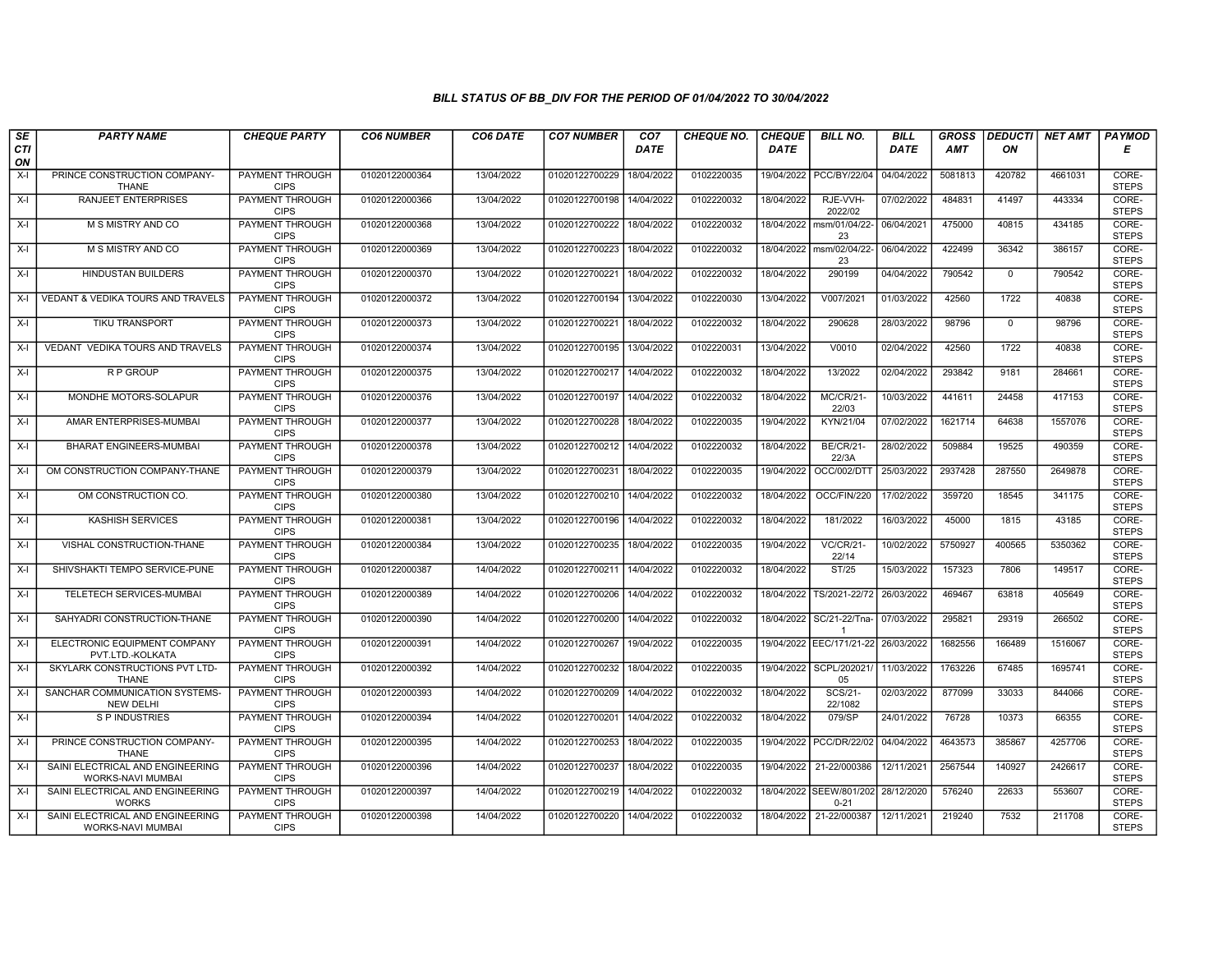| SE        | <b>PARTY NAME</b>                                            | <b>CHEQUE PARTY</b>                   | <b>CO6 NUMBER</b> | CO6 DATE   | <b>CO7 NUMBER</b>         | CO <sub>7</sub> | <b>CHEQUE NO.</b> | <b>CHEQUE</b> | <b>BILL NO.</b>             | <b>BILL</b> | <b>GROSS</b> | <b>DEDUCTI</b> | NET AMT | <b>PAYMOD</b>         |
|-----------|--------------------------------------------------------------|---------------------------------------|-------------------|------------|---------------------------|-----------------|-------------------|---------------|-----------------------------|-------------|--------------|----------------|---------|-----------------------|
| CTI<br>ON |                                                              |                                       |                   |            |                           | <b>DATE</b>     |                   | <b>DATE</b>   |                             | <b>DATE</b> | AMT          | ON             |         | Е                     |
| $X-I$     | SAINI ELECTRICAL AND ENGINEERING<br><b>WORKS-NAVI MUMBAI</b> | <b>PAYMENT THROUGH</b><br><b>CIPS</b> | 01020122000399    | 14/04/2022 | 01020122700220            | 14/04/2022      | 0102220032        |               | 18/04/2022 21-22/000400     | 25/11/2021  | 383670       | 13106          | 370564  | CORE-<br><b>STEPS</b> |
| $X-I$     | SAINI ELECTRICAL AND ENGINEERING<br><b>WORKS-NAVI MUMBAI</b> | <b>PAYMENT THROUGH</b><br><b>CIPS</b> | 01020122000400    | 14/04/2022 | 01020122700238            | 18/04/2022      | 0102220035        | 19/04/2022    | 21-22/000420                | 04/12/2021  | 1037736      | 35278          | 1002458 | CORE-<br><b>STEPS</b> |
| $X-I$     | SAINI ELECTRICAL AND ENGINEERING<br>WORKS-NAVI MUMBAI        | <b>PAYMENT THROUGH</b><br><b>CIPS</b> | 01020122000401    | 14/04/2022 | 01020122700220            | 14/04/2022      | 0102220032        | 18/04/2022    | 21-22/000421                | 04/12/2021  | 121800       | 4230           | 117570  | CORE-<br><b>STEPS</b> |
| $X-I$     | SAINI ELECTRICAL AND ENGINEERING<br><b>WORKS</b>             | <b>PAYMENT THROUGH</b><br><b>CIPS</b> | 01020122000405    | 14/04/2022 | 01020122700219            | 14/04/2022      | 0102220032        | 18/04/2022    | 20-21/000298                | 27/01/2021  | 20000        | 778            | 19222   | CORE-<br><b>STEPS</b> |
| $X-I$     | APOLO ENTERPRISESMUMBAI                                      | <b>PAYMENT THROUGH</b><br><b>CIPS</b> | 01020122000406    | 14/04/2022 | 01020122700244            | 18/04/2022      | 0102220035        | 19/04/2022    | AE/CR/21-<br>22/02A         | 17/03/2022  | 1306867      | 46974          | 1259893 | CORE-<br><b>STEPS</b> |
| X-I       | SAINI ELECTRICAL AND ENGINEERING<br><b>WORKS</b>             | <b>PAYMENT THROUGH</b><br><b>CIPS</b> | 01020122000407    | 14/04/2022 | 01020122700219            | 14/04/2022      | 0102220032        | 18/04/2022    | 20-21/000308                | 04/02/2021  | 10000        | 439            | 9561    | CORE-<br><b>STEPS</b> |
| $X-I$     | SAINI ELECTRICAL AND ENGINEERING<br><b>WORKS</b>             | PAYMENT THROUGH<br><b>CIPS</b>        | 01020122000408    | 14/04/2022 | 01020122700219            | 14/04/2022      | 0102220032        | 18/04/2022    | 21-22/000091                | 27/05/2021  | 19400        | 758            | 18642   | CORE-<br><b>STEPS</b> |
| $X-I$     | S K INFRADEVELOPERS-THANE                                    | <b>PAYMENT THROUGH</b><br><b>CIPS</b> | 01020122000409    | 14/04/2022 | 01020122700254            | 18/04/2022      | 0102220035        | 19/04/2022    | SK/3/21-22                  | 10/01/2022  | 2365511      | 84583          | 2280928 | CORE-<br><b>STEPS</b> |
| $X-I$     | APOLO ENTERPRISES-MUMBAI                                     | PAYMENT THROUGH<br><b>CIPS</b>        | 01020122000410    | 14/04/2022 | 01020122700243            | 18/04/2022      | 0102220035        | 19/04/2022    | AE/CR/21-<br>22/03          | 17/03/2022  | 1298018      | 46658          | 1251360 | CORE-<br><b>STEPS</b> |
| $X-I$     | MEDHA SERVO DRIVES PVT LTD-<br><b>HYDERABAD</b>              | <b>PAYMENT THROUGH</b><br><b>CIPS</b> | 01020122000413    | 15/04/2022 | 01020122700270            | 19/04/2022      | 0102220040        | 20/04/2022    | MS202010160<br>-1           | 28/10/2020  | 1168200      | 39700          | 1128500 | CORE-<br><b>STEPS</b> |
| $X-I$     | TRULY PEST SOLUTION PVT LTD                                  | PAYMENT THROUGH<br><b>CIPS</b>        | 01020122000414    | 15/04/2022 | 01020122700236            | 18/04/2022      | 0102220035        | 19/04/2022    | 8101900206                  | 15/01/2022  | 70835        | 2502           | 68333   | CORE-<br><b>STEPS</b> |
| $X-I$     | SHAKTI RAILTEK INDIA PVT LIMITED                             | <b>PAYMENT THROUGH</b><br><b>CIPS</b> | 01020122000415    | 15/04/2022 | 01020122700358            | 25/04/2022      | 0102220048        | 25/04/2022    | SRT/09/2021<br>22           | 24/03/2022  | 5842045      | 487531         | 5354514 | CORE-<br><b>STEPS</b> |
| $X-I$     | JASMINE TRADING CO                                           | <b>PAYMENT THROUGH</b><br><b>CIPS</b> | 01020122000416    | 15/04/2022 | 01020122700240            | 18/04/2022      | 0102220035        | 19/04/2022    | <b>CSMT/21-</b><br>22/87    | 27/01/2022  | 494396       | 41787          | 452609  | CORE-<br><b>STEPS</b> |
| $X-I$     | SWASTIK ELECTROTECH PRIVATE<br>LIMITED                       | <b>PAYMENT THROUGH</b><br><b>CIPS</b> | 01020122000418    | 15/04/2022 | 01020122700239            | 18/04/2022      | 0102220035        | 19/04/2022    | <b>SEPLMH21220</b><br>018S  | 18/06/2021  | 906271       | 32467          | 873804  | CORE-<br><b>STEPS</b> |
|           | X-I JUNION ELECTRIC HARDWARE COMPANY-<br><b>MUMBAI</b>       | <b>PAYMENT THROUGH</b><br><b>CIPS</b> | 01020122000419    | 18/04/2022 | 01020122700226            | 18/04/2022      | 0102220034        | 18/04/2022    | 353                         | 13/09/2021  | 192335       | $\mathbf 0$    | 192335  | CORE-<br><b>STEPS</b> |
| $X-I$     | A. R. ENTERPRISES-MUMBAI                                     | PAYMENT THROUGH<br><b>CIPS</b>        | 01020122000420    | 18/04/2022 | 01020122700226            | 18/04/2022      | 0102220034        | 18/04/2022    | 365                         | 05/08/2021  | 821520       | 13925          | 807595  | CORE-<br><b>STEPS</b> |
| $X-I$     | MONDHE MOTORS-SOLAPUR                                        | PAYMENT THROUGH<br><b>CIPS</b>        | 01020122000422    | 18/04/2022 | 01020122700241            | 18/04/2022      | 0102220035        | 19/04/2022    | MC/CR/21<br>22/04           | 10/03/2022  | 229341       | 9871           | 219470  | CORE-<br><b>STEPS</b> |
| $X-I$     | SHAKTI RAILTEK INDIA PVT LIMITED                             | <b>PAYMENT THROUGH</b><br><b>CIPS</b> | 01020122000423    | 18/04/2022 | 01020122700356            | 25/04/2022      | 0102220048        | 25/04/2022    | SRT/08/2021<br>22           | 24/03/2022  | 6976965      | 976974         | 5999991 | CORE-<br><b>STEPS</b> |
| $X-I$     | <b>MONARCH ENTERPRISES</b>                                   | PAYMENT THROUGH<br><b>CIPS</b>        | 01020122000424    | 18/04/2022 | 01020122700262            | 19/04/2022      | 0102220035        | 19/04/2022    | <b>ME-GST/21-</b><br>22/115 | 30/12/2021  | 2704226      | 142680         | 2561546 | CORE-<br><b>STEPS</b> |
|           | X-I CENTRAL WAREHOUSING CORPORATION<br>LTD.                  | PAYMENT THROUGH<br><b>CIPS</b>        | 01020122000425    | 18/04/2022 | 01020122700250            | 18/04/2022      | 0102220035        | 19/04/2022    | 22351/2021/04<br>20         | 04/01/2022  | 1757863      | 234689         | 1523174 | CORE-<br><b>STEPS</b> |
| $X-I$     | R T ENTERPRISES-MUMBAI                                       | PAYMENT THROUGH<br><b>CIPS</b>        | 01020122000426    | 18/04/2022 | 01020122700266            | 19/04/2022      | 0102220035        | 19/04/2022    | RT/8                        | 21/03/2022  | 1727795      | 169178         | 1558617 | CORE-<br><b>STEPS</b> |
| $X-I$     | <b>M/S.PRATIK DIESEL</b>                                     | <b>PAYMENT THROUGH</b><br><b>CIPS</b> | 01020122000427    | 18/04/2022 | 01020122700248 18/04/2022 |                 | 0102220035        | 19/04/2022    | SC/21-22/91                 | 02/03/2022  | 36065        | 1323           | 34742   | CORE-<br><b>STEPS</b> |
| $X-I$     | <b>GLOBAL POWER SYSTEMS</b>                                  | PAYMENT THROUGH<br><b>CIPS</b>        | 01020122000428    | 18/04/2022 | 01020122700249            | 18/04/2022      | 0102220035        | 19/04/2022    | <b>GPS/CR/20-</b><br>21/002 | 02/07/2021  | 266269       | 9127           | 257142  | CORE-<br><b>STEPS</b> |
| $X-I$     | SONAL ENTERPRISES PVT. LTD.-DELHI                            | <b>PAYMENT THROUGH</b><br><b>CIPS</b> | 01020122000429    | 18/04/2022 | 01020122700252            | 18/04/2022      | 0102220035        | 19/04/2022    | SEPL/2022-<br>23/001        | 05/04/2022  | 1978042      | 189828         | 1788214 | CORE-<br><b>STEPS</b> |
| $X-I$     | AQUARIUS-MUMBAI                                              | PAYMENT THROUGH<br><b>CIPS</b>        | 01020122000430    | 18/04/2022 | 01020122700264            | 19/04/2022      | 0102220035        | 19/04/2022    | CR/21-22/02                 | 21/03/2022  | 336671       | 12845          | 323826  | CORE-<br><b>STEPS</b> |
| $X-I$     | <b>D S FURNITURE WORKS</b>                                   | <b>PAYMENT THROUGH</b><br><b>CIPS</b> | 01020122000432    | 18/04/2022 | 01020122700316 20/04/2022 |                 | 0102220041        | 21/04/2022    | 167                         | 01/02/2022  | 545620       | 9710           | 535910  | CORE-<br><b>STEPS</b> |
|           | X-I BREEZE INNOVATIONS PVT LTD-CHENNAI                       | PAYMENT THROUGH<br><b>CIPS</b>        | 01020122000436    | 18/04/2022 | 01020122700234            | 18/04/2022      | 0102220035        |               | 19/04/2022 S/024/2021-22    | 27/01/2022  | 57171        | 2212           | 54959   | CORE-<br><b>STEPS</b> |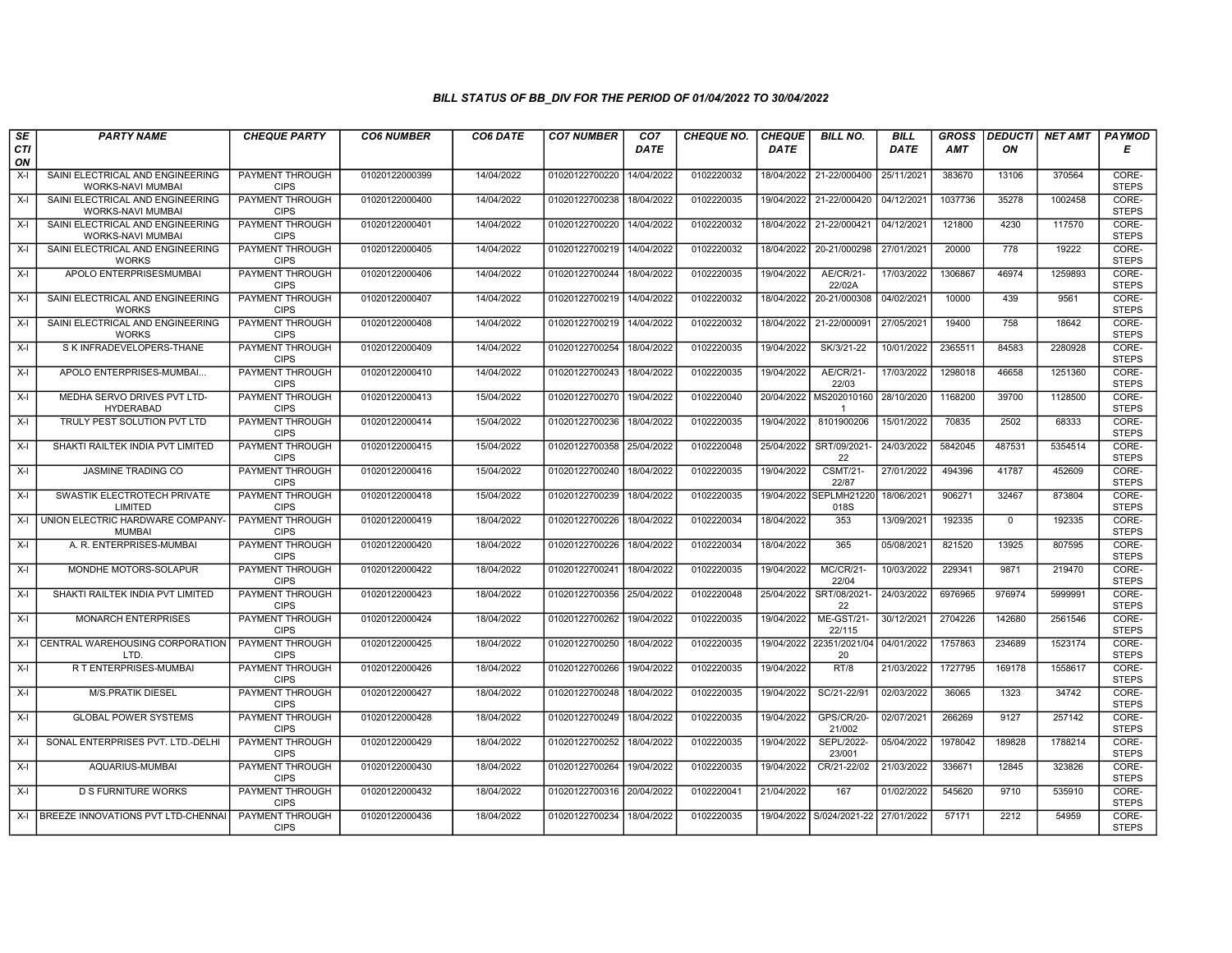| SE        | <b>PARTY NAME</b>                                    | <b>CHEQUE PARTY</b>                   | <b>CO6 NUMBER</b> | CO6 DATE   | <b>CO7 NUMBER</b>         | CO <sub>7</sub> | <b>CHEQUE NO.</b> | <b>CHEQUE</b> | <b>BILL NO.</b>               | <b>BILL</b> | <b>GROSS</b>          | <b>DEDUCTI</b> | NET AMT | <b>PAYMOD</b>         |
|-----------|------------------------------------------------------|---------------------------------------|-------------------|------------|---------------------------|-----------------|-------------------|---------------|-------------------------------|-------------|-----------------------|----------------|---------|-----------------------|
| CTI<br>ON |                                                      |                                       |                   |            |                           | <b>DATE</b>     |                   | <b>DATE</b>   |                               | DATE        | <b>AMT</b>            | ON             |         | Е                     |
| $X-I$     | ONYX TECHNO SYSTEM PRIVATE LIMITED-<br><b>MUMBAI</b> | <b>PAYMENT THROUGH</b><br><b>CIPS</b> | 01020122000437    | 18/04/2022 | 01020122700269            | 19/04/2022      | 0102220040        |               | 20/04/2022 OTSPL/24/21-<br>22 | 27/12/2021  | 207222                | 7501           | 199721  | CORE-<br><b>STEPS</b> |
| $X-I$     | ANNPURNA TAXI SERVICE                                | <b>PAYMENT THROUGH</b><br><b>CIPS</b> | 01020122000438    | 18/04/2022 | 01020122700242            | 18/04/2022      | 0102220035        | 19/04/2022    | 6511                          | 01/03/2022  | 293596                | 11286          | 282310  | CORE-<br><b>STEPS</b> |
| $X-I$     | <b>BVG INDIA LTD</b>                                 | PAYMENT THROUGH<br><b>CIPS</b>        | 01020122000439    | 18/04/2022 | 01020122700255            | 18/04/2022      | 0102220035        | 19/04/2022    | OA021271228<br>$\overline{2}$ | 17/02/2022  | 2477038               | 84068          | 2392970 | CORE-<br><b>STEPS</b> |
| $X-I$     | <b>BVG INDIA LTD</b>                                 | PAYMENT THROUGH<br><b>CIPS</b>        | 01020122000442    | 18/04/2022 | 01020122700255            | 18/04/2022      | 0102220035        | 19/04/2022    | OA021271354<br>8              | 16/09/2021  | 2486446               | 84387          | 2402059 | CORE-<br><b>STEPS</b> |
| $X-I$     | ANNPURNA TAXI SERVICE                                | <b>PAYMENT THROUGH</b><br><b>CIPS</b> | 01020122000443    | 18/04/2022 | 01020122700309            | 20/04/2022      | 0102220040        | 20/04/2022    | 6523                          | 20/03/2022  | 125260                | 4872           | 120388  | CORE-<br><b>STEPS</b> |
| $X-I$     | RAJENDRA ASHOK AKOLKAR-<br>AHMEDNAGAR                | <b>PAYMENT THROUGH</b><br><b>CIPS</b> | 01020122000447    | 18/04/2022 | 01020122700257            | 18/04/2022      | 0102220035        |               | 19/04/2022 ARA/21-22/022      | 11/10/2021  | 276360                | 15310          | 261050  | CORE-<br><b>STEPS</b> |
| $X-I$     | VISHAL CONSTRUCTION-THANE                            | PAYMENT THROUGH<br><b>CIPS</b>        | 01020122000448    | 18/04/2022 | 01020122700251            | 18/04/2022      | 0102220035        | 19/04/2022    | <b>VC/CR/21-</b><br>22/15     | 10/03/2022  | 1410063               | 49350          | 1360713 | CORE-<br><b>STEPS</b> |
| $X-I$     | <b>HRITIKA ENTERPRISES</b>                           | <b>PAYMENT THROUGH</b><br><b>CIPS</b> | 01020122000449    | 18/04/2022 | 01020122700273            | 19/04/2022      | 0102220037        | 19/04/2022    | HE-20/21-559                  | 13/12/2021  | 197060                | 13234          | 183826  | CORE-<br><b>STEPS</b> |
| $X-I$     | ROOF N PROOF-MUMBAI                                  | <b>PAYMENT THROUGH</b><br><b>CIPS</b> | 01020122000450    | 18/04/2022 | 01020122700287            | 19/04/2022      | 0102220040        | 20/04/2022    | RNP/12/21-22                  | 15/03/2022  | 5040681               | 482567         | 4558114 | CORE-<br><b>STEPS</b> |
| $X-I$     | <b>AKSHITA ENTERPRISES</b>                           | <b>PAYMENT THROUGH</b><br><b>CIPS</b> | 01020122000451    | 18/04/2022 | 01020122700256            | 18/04/2022      | 0102220035        | 19/04/2022    | 116/klw/cr/21-<br>22          | 03/02/2022  | 91713                 | 3594           | 88119   | CORE-<br><b>STEPS</b> |
| $X-I$     | D T RATHI-THANE                                      | PAYMENT THROUGH<br><b>CIPS</b>        | 01020122000453    | 18/04/2022 | 01020122700286            | 19/04/2022      | 0102220040        | 20/04/2022    | DTR/KSRA/02                   | 03/04/2022  | 4795098               | 469335         | 4325763 | CORE-<br><b>STEPS</b> |
| $X-I$     | S K INFRASTRUCTURE-THANE                             | PAYMENT THROUGH<br><b>CIPS</b>        | 01020122000455    | 18/04/2022 | 01020122700282            | 19/04/2022      | 0102220040        | 20/04/2022    | <b>SKI/IR/21-</b><br>22/11    | 18/01/2022  | 1287785               | 65494          | 1222291 | CORE-<br><b>STEPS</b> |
| $X-I$     | RANGIRAMANI INFRA PRIVATE LIMITED                    | <b>PAYMENT THROUGH</b><br><b>CIPS</b> | 01020122000456    | 18/04/2022 | 01020122700263            | 19/04/2022      | 0102220035        | 19/04/2022    | RIPL/CR/21-<br>22/02          | 05/08/2021  | 256360                | 9867           | 246493  | CORE-<br><b>STEPS</b> |
| $X-I$     | RANGIRAMANI INFRA PRIVATE LIMITED-<br><b>THANE</b>   | <b>PAYMENT THROUGH</b><br><b>CIPS</b> | 01020122000457    | 18/04/2022 | 01020122700258            | 19/04/2022      | 0102220035        | 19/04/2022    | RIPL/CR/21-<br>22/08          | 25/02/2022  | 437130                | 16754          | 420376  | CORE-<br><b>STEPS</b> |
| $X-I$     | VISHAL CONSTRUCTION-THANE                            | <b>PAYMENT THROUGH</b><br><b>CIPS</b> | 01020122000458    | 18/04/2022 | 01020122700284            | 19/04/2022      | 0102220040        | 20/04/2022    | <b>VC/CR/21-</b><br>22/11     | 17/01/2022  | 2638595               | 202749         | 2435846 | CORE-<br><b>STEPS</b> |
| $X-I$     | POOJA CONSTRUCTION-PUNE                              | PAYMENT THROUGH<br><b>CIPS</b>        | 01020122000459    | 18/04/2022 | 01020122700271            | 19/04/2022      | 0102220040        | 20/04/2022    | PC/Hiring/12                  | 17/03/2022  | 221000                | 8730           | 212270  | CORE-<br><b>STEPS</b> |
| $X-I$     | KHANDESHWAR TOWING-MUMBAI                            | <b>PAYMENT THROUGH</b><br><b>CIPS</b> | 01020122000460    | 18/04/2022 | 01020122700280            | 19/04/2022      | 0102220040        | 20/04/2022    | 1270/21-22                    | 29/03/2022  | 1543795               | 162510         | 1381285 | CORE-<br><b>STEPS</b> |
| $X-I$     | HYT Engineering CoPvt Ltd                            | PAYMENT THROUGH<br><b>CIPS</b>        | 01020122000461    | 18/04/2022 | 01020122700296            | 19/04/2022      | 0102220040        | 20/04/2022    | LC-616/20-21                  | 29/03/2021  | 708649                | 26284          | 682365  | CORE-<br><b>STEPS</b> |
| $X-I$     | D N VIRKAR ENGINEERS AND<br><b>CONTRACTORS</b>       | <b>PAYMENT THROUGH</b><br><b>CIPS</b> | 01020122000464    | 18/04/2022 | 01020122700268            | 19/04/2022      | 0102220035        | 19/04/2022    | <b>DNV/05</b>                 | 05/10/2021  | 382758                | 233037         | 149721  | CORE-<br><b>STEPS</b> |
| $X-I$     | D N VIRKAR ENGINEERS AND<br><b>CONTRACTORS</b>       | PAYMENT THROUGH<br><b>CIPS</b>        | 01020122000466    | 18/04/2022 | 01020122700268            | 19/04/2022      | 0102220035        | 19/04/2022    | DNV/6                         | 09/12/2021  | 1150373               | 298258         | 852115  | CORE-<br><b>STEPS</b> |
| $X-I$     | STANCHION DESIGNS PRIVATE LIMITED-<br><b>MUMBAI</b>  | <b>PAYMENT THROUGH</b><br><b>CIPS</b> | 01020122000469    | 19/04/2022 | 01020122700289            | 19/04/2022      | 0102220040        | 20/04/2022    | SDPL/21-22/40                 | 21/03/2022  | 1431720               | 53429          | 1378291 | CORE-<br><b>STEPS</b> |
| $X-I$     | STANCHION DESIGNS PRIVATE LIMITED-<br><b>MUMBAI</b>  | <b>PAYMENT THROUGH</b><br><b>CIPS</b> | 01020122000471    | 19/04/2022 | 01020122700272            | 19/04/2022      | 0102220040        | 20/04/2022    | SDPL/25                       | 22/02/2022  | 195378                | 7497           | 187881  | CORE-<br><b>STEPS</b> |
| $X-I$     | UNION ELECTRIC HARDWARE COMPANY-<br><b>MUMBAI</b>    | PAYMENT THROUGH<br><b>CIPS</b>        | 01020122000473    | 19/04/2022 | 01020122700316 20/04/2022 |                 | 0102220041        | 21/04/2022    | 359                           | 09/12/2021  | 877920                | 14880          | 863040  | CORE-<br><b>STEPS</b> |
| $X-I$     | <b>KASHISH SERVICES</b>                              | PAYMENT THROUGH<br><b>CIPS</b>        | 01020122000474    | 19/04/2022 | 01020122700259            | 19/04/2022      | 0102220035        | 19/04/2022    | 164/2022                      | 12/01/2022  | 41500                 | 12583          | 28917   | CORE-<br><b>STEPS</b> |
| $X-I$     | PANCHAL MAJOOR KAMGAR SAHAKARI<br>SANSTHA LTD        | <b>PAYMENT THROUGH</b><br><b>CIPS</b> | 01020122000475    | 19/04/2022 | 01020122700276            | 19/04/2022      | 0102220040        | 20/04/2022    | 04                            |             | 02/02/2022 5380383.19 | 352036.19      | 5028347 | CORE-<br><b>STEPS</b> |
| $X-I$     | ROYAL INDIA SECURITAUS                               | <b>PAYMENT THROUGH</b><br><b>CIPS</b> | 01020122000476    | 19/04/2022 | 01020122700260            | 19/04/2022      | 0102220035        | 19/04/2022    | CONTROL-7/                    | 20/10/2021  | 24725                 | 1041           | 23684   | CORE-<br><b>STEPS</b> |
| $X-I$     | D N VIRKAR ENGINEERS AND<br>CONTRACTORS              | <b>PAYMENT THROUGH</b><br><b>CIPS</b> | 01020122000477    | 19/04/2022 | 01020122700268            | 19/04/2022      | 0102220035        | 19/04/2022    | <b>DNV/006</b>                | 26/03/2022  | 415646                | 14190          | 401456  | CORE-<br><b>STEPS</b> |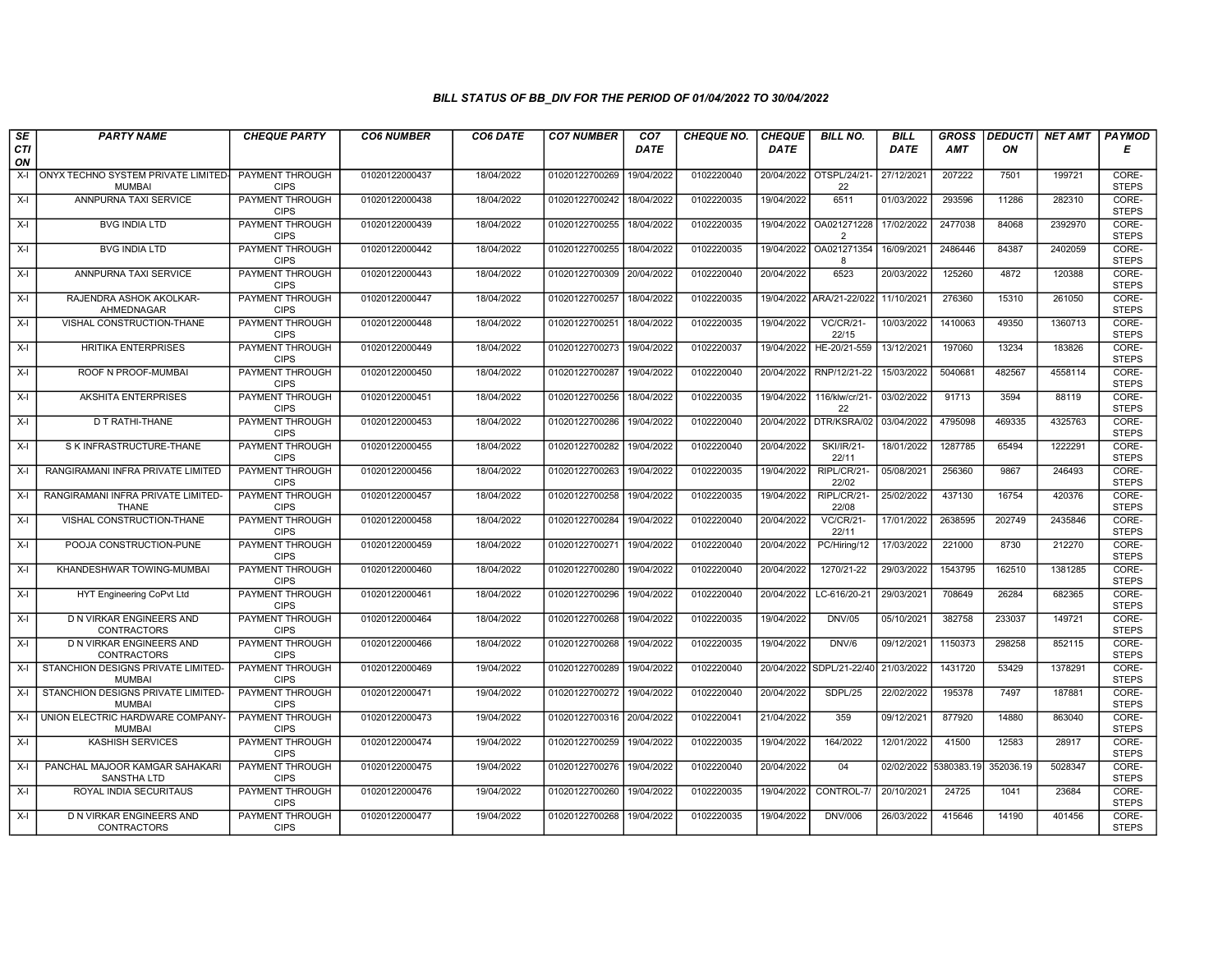| SE        | <b>PARTY NAME</b>                                                          | <b>CHEQUE PARTY</b>                   | <b>CO6 NUMBER</b> | CO6 DATE   | <b>CO7 NUMBER</b>         | CO <sub>7</sub> | <b>CHEQUE NO.</b> | <b>CHEQUE</b> | <b>BILL NO.</b>                            | <b>BILL</b> | <b>GROSS</b>          | <b>DEDUCTI</b> | NET AMT  | <b>PAYMOD</b>         |
|-----------|----------------------------------------------------------------------------|---------------------------------------|-------------------|------------|---------------------------|-----------------|-------------------|---------------|--------------------------------------------|-------------|-----------------------|----------------|----------|-----------------------|
| CTI<br>ON |                                                                            |                                       |                   |            |                           | <b>DATE</b>     |                   | <b>DATE</b>   |                                            | DATE        | AMT                   | ON             |          | Е                     |
| $X-I$     | R M S ENTERPRISES-MUMBAI                                                   | <b>PAYMENT THROUGH</b><br><b>CIPS</b> | 01020122000478    | 19/04/2022 | 01020122700305 20/04/2022 |                 | 0102220040        | 20/04/2022    | RMS/21-22/8                                | 30/03/2022  | 5926263               | 372899         | 5553364  | CORE-<br><b>STEPS</b> |
| $X-I$     | <b>RAM ENTERPRISE</b>                                                      | <b>PAYMENT THROUGH</b><br><b>CIPS</b> | 01020122000479    | 19/04/2022 | 01020122700261            | 19/04/2022      | 0102220035        | 19/04/2022    | 189/2022                                   | 04/02/2022  | 135750                | 5272           | 130478   | CORE-<br><b>STEPS</b> |
| $X-I$     | R B CONSTRUCTION-THANE                                                     | <b>PAYMENT THROUGH</b><br><b>CIPS</b> | 01020122000480    | 19/04/2022 | 01020122700277            | 19/04/2022      | 0102220040        | 20/04/2022    | <b>RB/2/TNA/22</b>                         | 04/04/2022  | 1174366               | 83198          | 1091168  | CORE-<br><b>STEPS</b> |
| $X-I$     | M/S.TEXMACO RAIL & ENGINEERING<br>LIMITED.                                 | PAYMENT THROUGH<br><b>CIPS</b>        | 01020122000481    | 19/04/2022 | 01020122700294 19/04/2022 |                 | 0102220040        | 20/04/2022    | MUM/GST/001<br>/2223                       | 06/02/2022  | 5529639               | 197588         | 5332051  | CORE-<br><b>STEPS</b> |
| $X-I$     | <b>SHAH ENGINEERS</b>                                                      | <b>PAYMENT THROUGH</b><br><b>CIPS</b> | 01020122000482    | 19/04/2022 | 01020122700300 20/04/2022 |                 | 0102220040        | 20/04/2022    | S/22/23                                    | 29/03/2022  | 6645598               | 240465         | 6405133  | CORE-<br><b>STEPS</b> |
| $X-I$     | VED SASSOMECCANICA INDIA PVT<br>LTDKANPUR NAGAR                            | <b>PAYMENT THROUGH</b><br><b>CIPS</b> | 01020122000484    | 19/04/2022 | 01020122700278 19/04/2022 |                 | 0102220040        |               | 20/04/2022 JW/14/03/13/1<br>$\overline{7}$ |             | 09/03/2021 2472642.53 | 145468.53      | 2327174  | CORE-<br><b>STEPS</b> |
| $X-I$     | VED SASSOMECCANICA INDIA PVT<br><b>LTDKANPUR NAGAR</b>                     | PAYMENT THROUGH<br><b>CIPS</b>        | 01020122000485    | 19/04/2022 | 01020122700278            | 19/04/2022      | 0102220040        | 20/04/2022    | <b>JW/07</b>                               | 28/01/2021  | 1923166               | 65293          | 1857873  | CORE-<br><b>STEPS</b> |
| $X-I$     | SWASTIK ELECTROTECH PRIVATE<br>LIMITED                                     | <b>PAYMENT THROUGH</b><br><b>CIPS</b> | 01020122000486    | 19/04/2022 | 01020122700306 20/04/2022 |                 | 0102220040        |               | 20/04/2022 SEPLMH22230<br>001              | 04/04/2022  | 2340956               | 83706          | 2257250  | CORE-<br><b>STEPS</b> |
| $X-I$     | <b>RGVG CONSTRUCTIONS PRIVATE</b><br>LIMITED-PUNE                          | <b>PAYMENT THROUGH</b><br><b>CIPS</b> | 01020122000487    | 19/04/2022 | 01020122700324 21/04/2022 |                 | 0102220043        | 21/04/2022    | RGVG/LNL/21<br>22/3                        | 19/02/2022  | 1688811               | 162998         | 1525813  | CORE-<br><b>STEPS</b> |
| $X-I$     | M S MISTRY AND CO.-MUMBAI                                                  | <b>PAYMENT THROUGH</b><br><b>CIPS</b> | 01020122000488    | 19/04/2022 | 01020122700443 02/05/2022 |                 | 0102220060        |               | 02/05/2022 MSM/04/04/22-<br>23             | 18/04/2022  | 11879125              | 458878         | 11420247 | CORE-<br><b>STEPS</b> |
| $X-I$     | CHAMUNDA ENTERPRISES-PALGHAR                                               | PAYMENT THROUGH<br><b>CIPS</b>        | 01020122000489    | 19/04/2022 | 01020122700297            | 19/04/2022      | 0102220040        | 20/04/2022    | GST/2021/CR/<br>$\overline{1}$             | 19/03/2021  | 421277                | 15146          | 406131   | CORE-<br><b>STEPS</b> |
| $X-I$     | KAYNES TECHNOLOGY [INDIA] PRIVATE<br>LIMITED                               | PAYMENT THROUGH<br><b>CIPS</b>        | 01020122000490    | 19/04/2022 | 01020122700283            | 19/04/2022      | 0102220040        | 20/04/2022    | 10SS20210008<br>6                          | 07/08/2020  | 466100                | 62510          | 403590   | CORE-<br><b>STEPS</b> |
| $X-I$     | M/S.TEXMACO RAIL & ENGINEERING<br>LIMITED                                  | <b>PAYMENT THROUGH</b><br><b>CIPS</b> | 01020122000492    | 19/04/2022 | 01020122700279 19/04/2022 |                 | 0102220040        | 20/04/2022    | MUM/GST/002<br>/2223                       | 06/04/2022  | 3879972               | 138671         | 3741301  | CORE-<br><b>STEPS</b> |
| $X-I$     | ASC POWER PRIVATE LIMITED                                                  | <b>PAYMENT THROUGH</b><br><b>CIPS</b> | 01020122000495    | 19/04/2022 | 01020122700288            | 19/04/2022      | 0102220040        | 20/04/2022    | ASC/0119/202<br>$1 - 22$                   | 12/03/2022  | 2221702               | 80912          | 2140790  | CORE-<br><b>STEPS</b> |
| $X-I$     | A2Z INFRASERVICES LIMITED                                                  | PAYMENT THROUGH<br><b>CIPS</b>        | 01020122000496    | 19/04/2022 | 01020122700299            | 20/04/2022      | 0102220040        | 20/04/2022    | A2ZMH/22/02/<br>0003                       | 21/03/2022  | 2001671               | 67954          | 1933717  | CORE-<br><b>STEPS</b> |
|           | X-I SHRI LAKHAN G CONSTRUCTION PRIVATE<br>LIMITED-NORTH EAST DELHI         | PAYMENT THROUGH<br><b>CIPS</b>        | 01020122000497    | 19/04/2022 | 01020122700290            | 19/04/2022      | 0102220040        |               | 20/04/2022 20-21/0201/B1                   | 16/03/2022  | 5350756               | 476539         | 4874217  | CORE-<br><b>STEPS</b> |
| $X-I$     | <b>GODAVARI INDUSTRIAL TRADERS</b>                                         | <b>PAYMENT THROUGH</b><br><b>CIPS</b> | 01020122000500    | 19/04/2022 | 01020122700285            | 19/04/2022      | 0102220040        | 20/04/2022    | 257772                                     | 18/04/2022  | 2098195               | $\overline{0}$ | 2098195  | CORE-<br><b>STEPS</b> |
|           | X-I ISHRI LAKHAN G CONSTRUCTION PRIVATE<br><b>LIMITED-NORTH EAST DELHI</b> | <b>PAYMENT THROUGH</b><br><b>CIPS</b> | 01020122000501    | 19/04/2022 | 01020122700291            | 19/04/2022      | 0102220040        | 20/04/2022    | 20-21/0202/B2                              | 16/03/2022  | 4967125               | 440518         | 4526607  | CORE-<br><b>STEPS</b> |
| $X-I$     | MS TANYA ELECTRICALS                                                       | <b>PAYMENT THROUGH</b><br><b>CIPS</b> | 01020122000502    | 19/04/2022 | 01020122700281            | 19/04/2022      | 0102220041        |               | 21/04/2022 TE/GM/FF/02/2<br>$1 - 2$        | 07/03/2022  | 499161                | 33158          | 466003   | CORE-<br><b>STEPS</b> |
| $X-I$     | <b>SIEMENS LIMITED</b>                                                     | <b>PAYMENT THROUGH</b><br><b>CIPS</b> | 01020122000503    | 19/04/2022 | 01020122700275            | 19/04/2022      | 0102220040        | 20/04/2022    | 273843                                     | 09/04/2022  | 1219833               | $\Omega$       | 1219833  | CORE-<br><b>STEPS</b> |
| $X-I$     | <b>ARCTIC AIRCON</b>                                                       | PAYMENT THROUGH<br><b>CIPS</b>        | 01020122000504    | 19/04/2022 | 01020122700275            | 19/04/2022      | 0102220040        | 20/04/2022    | 301819                                     | 13/04/2022  | 261711                | $\mathbf 0$    | 261711   | CORE-<br><b>STEPS</b> |
| $X-I$     | <b>ZEENAT CONSTRUCTION</b>                                                 | <b>PAYMENT THROUGH</b><br><b>CIPS</b> | 01020122000505    | 19/04/2022 | 01020122700275            | 19/04/2022      | 0102220040        | 20/04/2022    | 290383                                     | 18/04/2022  | 469524                | $\Omega$       | 469524   | CORE-<br><b>STEPS</b> |
| $X-I$     | ZEENAT CONSTRUCTION                                                        | PAYMENT THROUGH<br><b>CIPS</b>        | 01020122000506    | 19/04/2022 | 01020122700275            | 19/04/2022      | 0102220040        | 20/04/2022    | 290384                                     | 18/04/2022  | 293470                | $\Omega$       | 293470   | CORE-<br><b>STEPS</b> |
| $X-I$     | M/s Genious Infotech                                                       | <b>PAYMENT THROUGH</b><br><b>CIPS</b> | 01020122000507    | 19/04/2022 | 01020122700295            | 19/04/2022      | 0102220040        | 20/04/2022    | GE/19/CR/BB/<br>$21 - 2$                   | 07/04/2022  | 3592610               | 198319         | 3394291  | CORE-<br><b>STEPS</b> |
| $X-I$     | SHREE KRISHNA CONSTRUCTION-<br><b>MUMBAI</b>                               | PAYMENT THROUGH<br><b>CIPS</b>        | 01020122000508    | 19/04/2022 | 01020122700275            | 19/04/2022      | 0102220040        | 20/04/2022    | 290634                                     | 18/04/2022  | 981058                | $\Omega$       | 981058   | CORE-<br><b>STEPS</b> |
| $X-I$     | KRISHNA CONSTRUCTION CO-<br><b>ULHASNAGAR</b>                              | <b>PAYMENT THROUGH</b><br><b>CIPS</b> | 01020122000509    | 19/04/2022 | 01020122700292            | 19/04/2022      | 0102220040        | 20/04/2022    | A/2021/17                                  | 18/12/2021  | 2846005               | 101744         | 2744261  | CORE-<br><b>STEPS</b> |
| $X-I$     | <b>MS TANYA ELECTRICALS</b>                                                | <b>PAYMENT THROUGH</b><br><b>CIPS</b> | 01020122000511    | 19/04/2022 | 01020122700274 19/04/2022 |                 | 0102220041        | 21/04/2022    | TE/GM/FF/01/2<br>$1 - 2$                   | 07/03/2022  | 494790                | 32612          | 462178   | CORE-<br><b>STEPS</b> |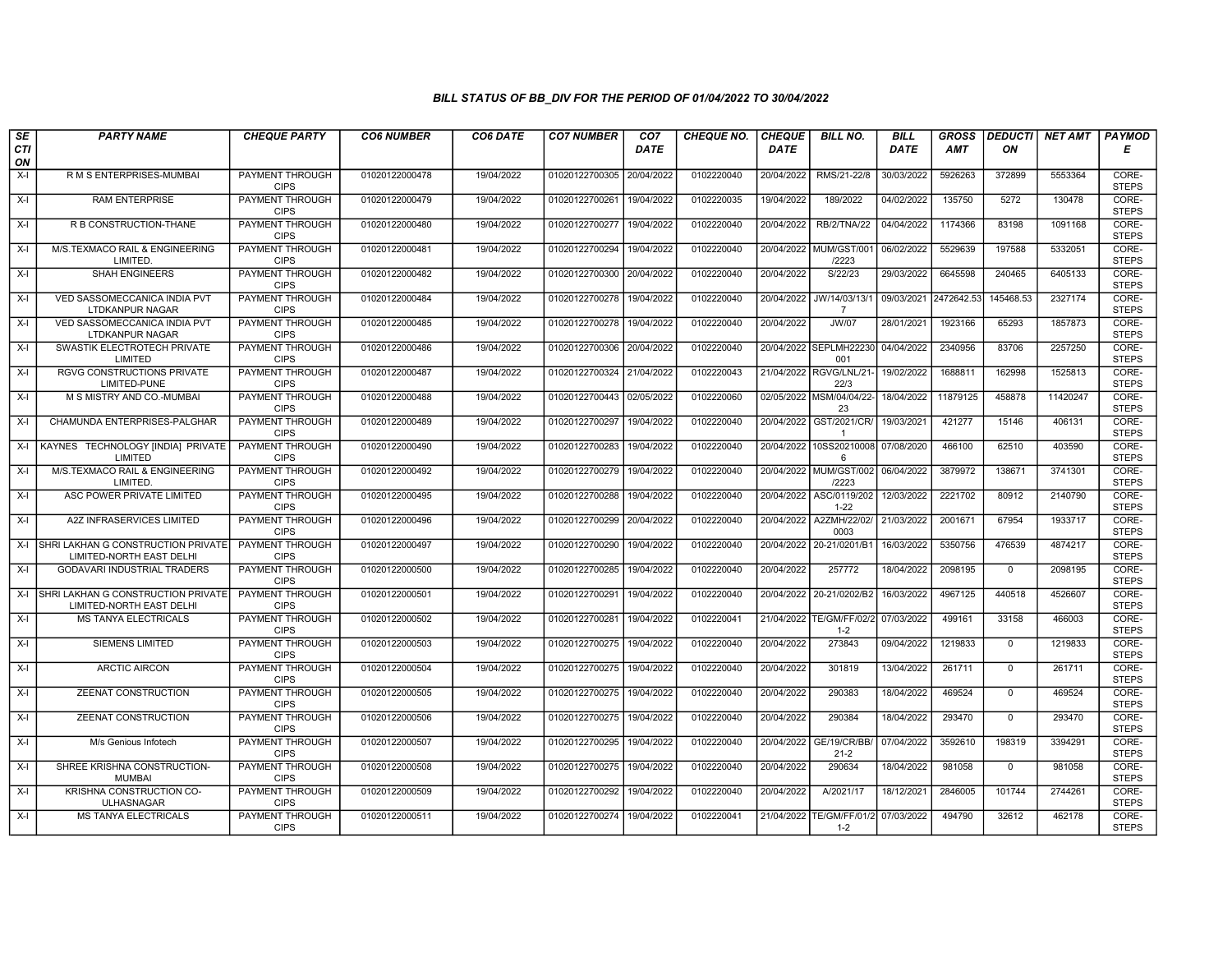| SE        | <b>PARTY NAME</b>                                       | <b>CHEQUE PARTY</b>                   | <b>CO6 NUMBER</b> | CO6 DATE   | <b>CO7 NUMBER</b>         | CO <sub>7</sub> | <b>CHEQUE NO.</b> | <b>CHEQUE</b> | <b>BILL NO.</b>                          | <b>BILL</b> | <b>GROSS</b> | <b>DEDUCTI</b> | NET AMT  | <b>PAYMOD</b>         |
|-----------|---------------------------------------------------------|---------------------------------------|-------------------|------------|---------------------------|-----------------|-------------------|---------------|------------------------------------------|-------------|--------------|----------------|----------|-----------------------|
| CTI<br>ON |                                                         |                                       |                   |            |                           | <b>DATE</b>     |                   | <b>DATE</b>   |                                          | <b>DATE</b> | <b>AMT</b>   | ON             |          | Е                     |
| $X-I$     | CIS BUREAUS SERVICES PRIVATE<br>LIMITED                 | <b>PAYMENT THROUGH</b><br><b>CIPS</b> | 01020122000513    | 19/04/2022 | 01020122700301 20/04/2022 |                 | 0102220040        |               | 20/04/2022 OPTG/CISB/K<br><b>YN/32</b>   | 04/04/2022  | 2393186      | 115708         | 2277478  | CORE-<br><b>STEPS</b> |
| $X-I$     | CIS BUREAUS SERVICES PRIVATE<br>LIMITED                 | <b>PAYMENT THROUGH</b><br><b>CIPS</b> | 01020122000514    | 19/04/2022 | 01020122700301 20/04/2022 |                 | 0102220040        | 20/04/2022    | OPTG/CISB/K   04/04/2022<br><b>YN/33</b> |             | 2393186      | 98512          | 2294674  | CORE-<br><b>STEPS</b> |
| X-I       | CIS BUREAUS SERVICES PRIVATE<br>LIMITED                 | PAYMENT THROUGH<br><b>CIPS</b>        | 01020122000515    | 19/04/2022 | 01020122700301            | 20/04/2022      | 0102220040        | 20/04/2022    | OPTG/CISB/K<br><b>YN/34</b>              | 04/04/2022  | 2393186      | 109297         | 2283889  | CORE-<br><b>STEPS</b> |
| X-I       | SHRINATH CONSTRUCTION-MUMBAI                            | <b>PAYMENT THROUGH</b><br><b>CIPS</b> | 01020122000516    | 19/04/2022 | 01020122700304 20/04/2022 |                 | 0102220040        | 20/04/2022    | <b>SC/CR/21-</b><br>22/05                | 11/03/2022  | 12899485     | 460796         | 12438689 | CORE-<br><b>STEPS</b> |
| X-I       | M/S A1 FACILITY AND PROPERTY<br>MANAGERS PVT. LTD       | <b>PAYMENT THROUGH</b><br><b>CIPS</b> | 01020122000517    | 19/04/2022 | 01020122700293            | 19/04/2022      | 0102220040        | 20/04/2022    | SC/482/21-<br>22/MH                      | 01/04/2022  | 8683333      | 294452         | 8388881  | CORE-<br><b>STEPS</b> |
| $X-I$     | SMS INTERGRATED FACILITY SERVICES<br>PVT LTD            | <b>PAYMENT THROUGH</b><br><b>CIPS</b> | 01020122000519    | 19/04/2022 | 01020122700302 20/04/2022 |                 | 0102220040        | 20/04/2022    | SAMUM01385 01/02/2022<br>6/2122          |             | 2273470      | 132945         | 2140525  | CORE-<br><b>STEPS</b> |
| X-I       | SMS INTERGRATED FACILITY SERVICES<br><b>PVT LTD</b>     | PAYMENT THROUGH<br><b>CIPS</b>        | 01020122000520    | 19/04/2022 | 01020122700302 20/04/2022 |                 | 0102220040        | 20/04/2022    | SAMUM01425   01/03/2022<br>1/2122        |             | 2273470      | 111134         | 2162336  | CORE-<br><b>STEPS</b> |
| $X-I$     | SMS INTERGRATED FACILITY SERVICES<br>PVT LTD            | PAYMENT THROUGH<br><b>CIPS</b>        | 01020122000522    | 19/04/2022 | 01020122700298 20/04/2022 |                 | 0102220040        | 20/04/2022    | SAMUM01385<br>5/2122                     | 01/02/2022  | 2277536      | 168955         | 2108581  | CORE-<br><b>STEPS</b> |
| X-I       | SMS INTERGRATED FACILITY SERVICES<br><b>PVT LTD</b>     | PAYMENT THROUGH<br><b>CIPS</b>        | 01020122000523    | 19/04/2022 | 01020122700298 20/04/2022 |                 | 0102220040        | 20/04/2022    | SAMUM01425   01/03/2022<br>0/2122        |             | 2277536      | 136192         | 2141344  | CORE-<br><b>STEPS</b> |
| $X-I$     | K SHARMA ELECTRICALS                                    | <b>PAYMENT THROUGH</b><br><b>CIPS</b> | 01020122000525    | 19/04/2022 | 01020122700307 20/04/2022 |                 | 0102220040        |               | 20/04/2022 KSE/CR/HMT/ 04/03/2022<br>02  |             | 1727984      | 62014          | 1665970  | CORE-<br><b>STEPS</b> |
| X-I       | ELDYNE ELECTRO SYSTEMS PVT LTD-<br>KOLKATA              | PAYMENT THROUGH<br><b>CIPS</b>        | 01020122000526    | 19/04/2022 | 01020122700303 20/04/2022 |                 | 0102220040        | 20/04/2022    | #                                        | 19/04/2022  | 5226484      | 186761         | 5039723  | CORE-<br><b>STEPS</b> |
| $X-I$     | DEEPAK BALASAHEB PATIL-SANGLI                           | PAYMENT THROUGH<br><b>CIPS</b>        | 01020122000527    | 19/04/2022 | 01020122700308 20/04/2022 |                 | 0102220040        |               | 20/04/2022 CR/2021/0035/<br>03           | 07/03/2022  | 2101816      | 130940         | 1970876  | CORE-<br><b>STEPS</b> |
| X-I       | TULSI ENTERPRISES-ULHASNAGAR                            | PAYMENT THROUGH<br><b>CIPS</b>        | 01020122000528    | 20/04/2022 | 01020122700355 25/04/2022 |                 | 0102220048        | 25/04/2022    | NP/FB/11                                 | 01/04/2022  | 3517409      | 188880         | 3328529  | CORE-<br><b>STEPS</b> |
|           | X-I SHREE DATTAGURU TRANSPORT-MUMBA                     | <b>PAYMENT THROUGH</b><br><b>CIPS</b> | 01020122000529    | 20/04/2022 | 01020122700310 20/04/2022 |                 | 0102220040        | 20/04/2022    | SDT/01/2021-<br>22                       | 21/03/2022  | 211463       | 21204          | 190259   | CORE-<br><b>STEPS</b> |
|           | X-I SHREE DATTAGURU TRANSPORT-MUMBA                     | <b>PAYMENT THROUGH</b><br><b>CIPS</b> | 01020122000530    | 20/04/2022 | 01020122700311 20/04/2022 |                 | 0102220040        | 20/04/2022    | SDT/02/2021-<br>22                       | 23/03/2022  | 234525       | 23422          | 211103   | CORE-<br><b>STEPS</b> |
| X-I       | R T ENTERPRISES-MUMBAI                                  | PAYMENT THROUGH<br><b>CIPS</b>        | 01020122000531    | 20/04/2022 | 01020122700349 25/04/2022 |                 | 0102220048        | 25/04/2022    | RT/11/21-22                              | 18/02/2022  | 1094530      | 149253         | 945277   | CORE-<br><b>STEPS</b> |
|           | X-I ELECTROWAVES ELECTRONICS PVT LTD<br><b>PARWANOO</b> | PAYMENT THROUGH<br><b>CIPS</b>        | 01020122000532    | 20/04/2022 | 01020122700315 20/04/2022 |                 | 0102220043        | 21/04/2022    | 001086                                   | 20/11/2021  | 2701728      | 143984         | 2557744  | CORE-<br><b>STEPS</b> |
| $X-I$     | <b>GUPTA WATER SUPPLY CO PVT LTD</b>                    | <b>PAYMENT THROUGH</b><br><b>CIPS</b> | 01020122000533    | 20/04/2022 | 01020122700373 25/04/2022 |                 | 0102220048        | 25/04/2022    | <b>CSMT/21-</b><br>22/43                 | 09/09/2021  | 398049       | 28314          | 369735   | CORE-<br><b>STEPS</b> |
| X-I       | SHAKTI RAILTEK INDIA PVT LIMITED                        | PAYMENT THROUGH<br><b>CIPS</b>        | 01020122000536    | 20/04/2022 | 01020122700452 04/05/2022 |                 | 0102220064        | 04/05/2022    | SRT/06/2020-<br>21                       | 21/02/2022  | 1927705      | 65446          | 1862259  | CORE-<br><b>STEPS</b> |
| $X-I$     | <b>K K CONSTRUCTION</b>                                 | PAYMENT THROUGH<br><b>CIPS</b>        | 01020122000540    | 20/04/2022 | 01020122700366 25/04/2022 |                 | 0102220048        |               | 25/04/2022 KKC/39/BOGIE<br>/LTT          | 07/02/2022  | 472208       | 57197          | 415011   | CORE-<br><b>STEPS</b> |
| $X-I$     | <b>RAM ENTERPRISE</b>                                   | PAYMENT THROUGH<br><b>CIPS</b>        | 01020122000541    | 20/04/2022 | 01020122700312 20/04/2022 |                 | 0102220040        | 20/04/2022    | 195/2022                                 | 24/02/2022  | 45950        | 1851           | 44099    | CORE-<br><b>STEPS</b> |
| X-I       | <b>KHANDESHWAR TOWING</b>                               | PAYMENT THROUGH<br><b>CIPS</b>        | 01020122000542    | 20/04/2022 | 01020122700317 20/04/2022 |                 | 0102220043        | 21/04/2022    | 1188/2021-22                             | 21/01/2022  | 1202218      | 45899          | 1156319  | CORE-<br><b>STEPS</b> |
| $X-I$     | MAHADEV MINERALS                                        | PAYMENT THROUGH<br><b>CIPS</b>        | 01020122000543    | 20/04/2022 | 01020122700318 20/04/2022 |                 | 0102220043        | 21/04/2022    | 957                                      | 24/03/2022  | 274709       | 10566          | 264143   | CORE-<br><b>STEPS</b> |
| $X-I$     | <b>RAM ENTERPRISE</b>                                   | PAYMENT THROUGH<br><b>CIPS</b>        | 01020122000546    | 20/04/2022 | 01020122700313 20/04/2022 |                 | 0102220040        | 20/04/2022    | 111/2022                                 | 01/04/2022  | 243560       | 9379           | 234181   | CORE-<br><b>STEPS</b> |
| X-I       | Z N SALES AND TRADINGPUNE                               | <b>PAYMENT THROUGH</b><br><b>CIPS</b> | 01020122000547    | 20/04/2022 | 01020122700430 29/04/2022 |                 | 0102220060        | 02/05/2022    | 01                                       | 04/02/2022  | 152785       | 15288          | 137497   | CORE-<br><b>STEPS</b> |
| $X-I$     | PRUTHVI CONSTRUCTION-MUMBAI                             | <b>PAYMENT THROUGH</b><br><b>CIPS</b> | 01020122000549    | 20/04/2022 | 01020122700368 25/04/2022 |                 | 0102220048        |               | 25/04/2022 PC/34/2021-22 08/02/2022      |             | 3637         | 230            | 3407     | CORE-<br><b>STEPS</b> |
| X-I       | KUSHAL ENGINEERING COMPANY-<br>MUMBAI.                  | PAYMENT THROUGH<br><b>CIPS</b>        | 01020122000550    | 20/04/2022 | 01020122700321 21/04/2022 |                 | 0102220043        | 21/04/2022    | 21-22/27/106                             | 28/01/2022  | 1131400      | 109989         | 1021411  | CORE-<br><b>STEPS</b> |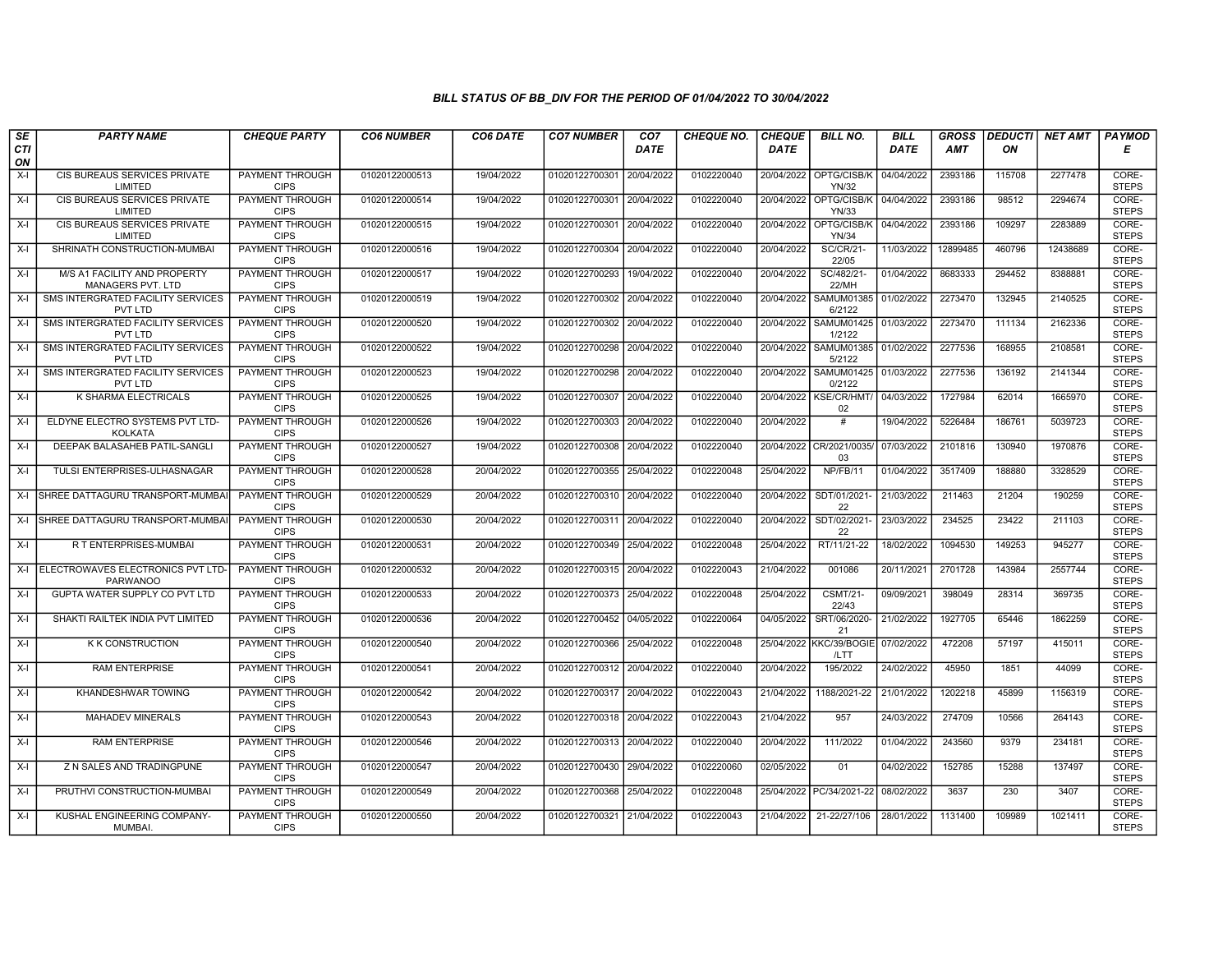| SE        | <b>PARTY NAME</b>                                           | <b>CHEQUE PARTY</b>                   | <b>CO6 NUMBER</b> | CO6 DATE   | <b>CO7 NUMBER</b>         | CO <sub>7</sub> | <b>CHEQUE NO.</b> | <b>CHEQUE</b> | <b>BILL NO.</b>                        | <b>BILL</b>           | <b>GROSS</b> | <b>DEDUCTI</b> | NET AMT | <b>PAYMOD</b>         |
|-----------|-------------------------------------------------------------|---------------------------------------|-------------------|------------|---------------------------|-----------------|-------------------|---------------|----------------------------------------|-----------------------|--------------|----------------|---------|-----------------------|
| CTI<br>ON |                                                             |                                       |                   |            |                           | <b>DATE</b>     |                   | <b>DATE</b>   |                                        | <b>DATE</b>           | AMT          | ON             |         | Е                     |
| $X-I$     | D K SINGH CONSTRUCTION-MUMBAI                               | <b>PAYMENT THROUGH</b><br><b>CIPS</b> | 01020122000551    | 20/04/2022 | 01020122700345 22/04/2022 |                 | 0102220047        | 22/04/2022    | 272185                                 | 19/04/2022            | 347148       | $\mathbf 0$    | 347148  | CORE-<br><b>STEPS</b> |
| $X-I$     | D K SINGH CONSTRUCTION-MUMBAI                               | <b>PAYMENT THROUGH</b><br><b>CIPS</b> | 01020122000552    | 20/04/2022 | 01020122700345 22/04/2022 |                 | 0102220047        | 22/04/2022    | 272186                                 | 19/04/2022            | 169500       | $\mathbf 0$    | 169500  | CORE-<br><b>STEPS</b> |
| $X-I$     | MEGHA ENTERPRISES-THANE                                     | PAYMENT THROUGH<br><b>CIPS</b>        | 01020122000553    | 20/04/2022 | 01020122700345 22/04/2022 |                 | 0102220047        | 22/04/2022    | 290635                                 | 19/04/2022            | 1010400      | $\mathbf 0$    | 1010400 | CORE-<br><b>STEPS</b> |
| $X-I$     | KHANDESHWAR TOWING-MUMBAI                                   | <b>PAYMENT THROUGH</b><br><b>CIPS</b> | 01020122000554    | 20/04/2022 | 01020122700322            | 21/04/2022      | 0102220043        | 21/04/2022    | 1269/21-22                             | 28/03/2022            | 1603962      | 159169         | 1444793 | CORE-<br><b>STEPS</b> |
| $X-I$     | MEDHA SERVO DRIVES PVT LTD-<br><b>HYDERABAD</b>             | <b>PAYMENT THROUGH</b><br><b>CIPS</b> | 01020122000556    | 20/04/2022 | 01020122700424            | 29/04/2022      | 0102220060        |               | 02/05/2022 MSS20211007<br>09           | 30/06/2021            | 800302       | 27229          | 773073  | CORE-<br><b>STEPS</b> |
| X-I       | MIDORBIT BIZHUB PRIVATE LIMITED-<br><b>THANE</b>            | <b>PAYMENT THROUGH</b><br><b>CIPS</b> | 01020122000560    | 20/04/2022 | 01020122700378 26/04/2022 |                 | 0102220050        | 26/04/2022    | 007/21                                 | 11/01/2022            | 414036       | 16073          | 397963  | CORE-<br><b>STEPS</b> |
| $X-I$     | Stanley transport                                           | PAYMENT THROUGH<br><b>CIPS</b>        | 01020122000561    | 20/04/2022 | 01020122700340            | 22/04/2022      | 0102220047        |               | 22/04/2022 GEM/CR/LNL/1<br>$\mathbf 0$ | 14/02/2022            | 51484        | 1130           | 50354   | CORE-<br><b>STEPS</b> |
| $X-I$     | A1 FACILITY & PROPERTY MANAGERS<br>PVT. LTD.                | <b>PAYMENT THROUGH</b><br><b>CIPS</b> | 01020122000562    | 20/04/2022 | 01020122700333 21/04/2022 |                 | 0102220045        | 22/04/2022    | SC/854/21-<br>22/MH                    | 28/03/2022            | 2973235      | 122428         | 2850807 | CORE-<br><b>STEPS</b> |
| $X-I$     | <b>KASHISH SERVICES</b>                                     | <b>PAYMENT THROUGH</b><br><b>CIPS</b> | 01020122000563    | 20/04/2022 | 01020122700325 21/04/2022 |                 | 0102220043        | 21/04/2022    | 180/2022                               | 14/03/2022            | 52210        | 2090           | 50120   | CORE-<br><b>STEPS</b> |
| $X-I$     | A1 FACILITY & PROPERTY MANAGERS<br>PVT. LTD.                | <b>PAYMENT THROUGH</b><br><b>CIPS</b> | 01020122000564    | 20/04/2022 | 01020122700333 21/04/2022 |                 | 0102220045        | 22/04/2022    | SC/855/21-<br>22/MH                    | 29/03/2022            | 6143564      | 304041         | 5839523 | CORE-<br><b>STEPS</b> |
| $X-I$     | <b>VIPRO SERVICES</b>                                       | PAYMENT THROUGH<br><b>CIPS</b>        | 01020122000565    | 20/04/2022 | 01020122700326            | 21/04/2022      | 0102220043        | 21/04/2022    | <b>VE/CR/21-</b><br>22/1615            | 22/12/2021            | 52500        | 2100           | 50400   | CORE-<br><b>STEPS</b> |
|           | X-I SHREE SOMNATH TRANSPORT SERVICE-<br><b>THANE</b>        | <b>PAYMENT THROUGH</b><br><b>CIPS</b> | 01020122000566    | 20/04/2022 | 01020122700327            | 21/04/2022      | 0102220043        | 21/04/2022    | SSTS/1/22-23                           | 31/03/2022            | 8230781      | 788105         | 7442676 | CORE-<br><b>STEPS</b> |
| $X-I$     | RANGIRAMANI INFRA PRIVATE LIMITED-<br><b>THANE</b>          | <b>PAYMENT THROUGH</b><br><b>CIPS</b> | 01020122000567    | 20/04/2022 | 01020122700328 21/04/2022 |                 | 0102220043        | 21/04/2022    | RIPL/CR/22-<br>23/01                   | 06/04/2022            | 1731674      | 165846         | 1565828 | CORE-<br><b>STEPS</b> |
| $X-I$     | DAANISH ELECTRICALS AND SALES<br>PRIVATE LIMITED-MUMBAI     | <b>PAYMENT THROUGH</b><br><b>CIPS</b> | 01020122000568    | 21/04/2022 | 01020122700347            | 22/04/2022      | 0102220048        | 25/04/2022    | 3252                                   | 28/03/2022            | 2364187      | 84536          | 2279651 | CORE-<br><b>STEPS</b> |
| $X-I$     | KHANDESHWAR TOWING-MUMBAI                                   | PAYMENT THROUGH<br><b>CIPS</b>        | 01020122000569    | 21/04/2022 | 01020122700323 21/04/2022 |                 | 0102220043        | 21/04/2022    | 1223/21-22                             | 21/02/2022            | 1591026      | 118791         | 1472235 | CORE-<br><b>STEPS</b> |
| $X-I$     | SECURITY GUARDS BOARD FOR BRIHAN<br>MUMBAI & THANE DISTRICT | <b>PAYMENT THROUGH</b><br><b>CIPS</b> | 01020122000570    | 21/04/2022 | 01020122700344            | 22/04/2022      | 0102220047        | 22/04/2022    | RPF/2022-<br>23/11                     | 01/04/2022            | 735911       | $\Omega$       | 735911  | CORE-<br><b>STEPS</b> |
| $X-I$     | NEMI ENGINEERING SERVICES-<br>VADODARA                      | <b>PAYMENT THROUGH</b><br><b>CIPS</b> | 01020122000572    | 21/04/2022 | 01020122700343            | 22/04/2022      | 0102220047        | 22/04/2022    | NES/64/2021-<br>22                     | 24/03/2022            | 997126       | 35712          | 961414  | CORE-<br><b>STEPS</b> |
| $X-I$     | <b>AKSHITA ENTERPRISES</b>                                  | <b>PAYMENT THROUGH</b><br><b>CIPS</b> | 01020122000573    | 21/04/2022 | 01020122700329            | 21/04/2022      | 0102220043        | 21/04/2022    | 104/SRDCM/C<br>R                       | 10/01/2022            | 87998        | 3537           | 84461   | CORE-<br><b>STEPS</b> |
| X-I       | <b>AKSHITA ENTERPRISES</b>                                  | PAYMENT THROUGH<br><b>CIPS</b>        | 01020122000574    | 21/04/2022 | 01020122700329 21/04/2022 |                 | 0102220043        |               | 21/04/2022 115/SRDCM/C<br>$\mathsf{R}$ | 02/02/2022            | 87998        | 3537           | 84461   | CORE-<br><b>STEPS</b> |
| $X-I$     | <b>AKSHITA ENTERPRISES</b>                                  | <b>PAYMENT THROUGH</b><br><b>CIPS</b> | 01020122000575    | 21/04/2022 | 01020122700329            | 21/04/2022      | 0102220043        | 21/04/2022    | 130/SRDCM/C<br>R                       | 08/03/2022            | 87998        | 3537           | 84461   | CORE-<br><b>STEPS</b> |
| $X-I$     | SMEET ENTERPRISES-THANE                                     | <b>PAYMENT THROUGH</b><br><b>CIPS</b> | 01020122000576    | 21/04/2022 | 01020122700330            | 21/04/2022      | 0102220043        | 21/04/2022    | <b>SE/004</b>                          | 09/03/2022            | 3182938      | 306678         | 2876260 | CORE-<br><b>STEPS</b> |
| X-I       | HITACHI HI REL POWER ELECTRONICS<br>PVT.LTD.                | <b>PAYMENT THROUGH</b><br><b>CIPS</b> | 01020122000577    | 21/04/2022 | 01020122700332 21/04/2022 |                 | 0102220043        |               | 21/04/2022 SINV2122SCS<br>D0059        | 30/06/2021 4350266.42 |              | 221449.42      | 4128817 | CORE-<br><b>STEPS</b> |
| $X-I$     | HARI OM ENTERPRISES                                         | <b>PAYMENT THROUGH</b><br><b>CIPS</b> | 01020122000578    | 21/04/2022 | 01020122700319            | 21/04/2022      | 0102220043        | 21/04/2022    | HE/CR20-<br>21/CC11                    | 13/06/2020            | 906663       | 54691          | 851972  | CORE-<br><b>STEPS</b> |
| $X-I$     | SMEET ENTERPRISES-THANE                                     | PAYMENT THROUGH<br><b>CIPS</b>        | 01020122000580    | 21/04/2022 | 01020122700320 21/04/2022 |                 | 0102220043        | 21/04/2022    | SE/005                                 | 09/03/2022            | 1533924      | 54883          | 1479041 | CORE-<br><b>STEPS</b> |
| $X-I$     | <b>RAHUL S DANI</b>                                         | PAYMENT THROUGH<br><b>CIPS</b>        | 01020122000584    | 21/04/2022 | 01020122700345            | 22/04/2022      | 0102220047        | 22/04/2022    | 290388                                 | 20/04/2022            | 1232         | $\Omega$       | 1232    | CORE-<br><b>STEPS</b> |
| $X-I$     | <b>VYADESHWAR TRAVELS</b>                                   | <b>PAYMENT THROUGH</b><br><b>CIPS</b> | 01020122000585    | 21/04/2022 | 01020122700345 22/04/2022 |                 | 0102220047        |               | 22/04/2022 PO NO.258331                | 04/03/2022            | 87551        | $\mathbf 0$    | 87551   | CORE-<br><b>STEPS</b> |
| $X-I$     | PARTH TOURS & TRAVELS                                       | <b>PAYMENT THROUGH</b><br><b>CIPS</b> | 01020122000586    | 21/04/2022 | 01020122700396 27/04/2022 |                 | 0102220052        |               | 27/04/2022 PTT-967-21-22               | 31/01/2022            | 48300        | 4838           | 43462   | CORE-<br><b>STEPS</b> |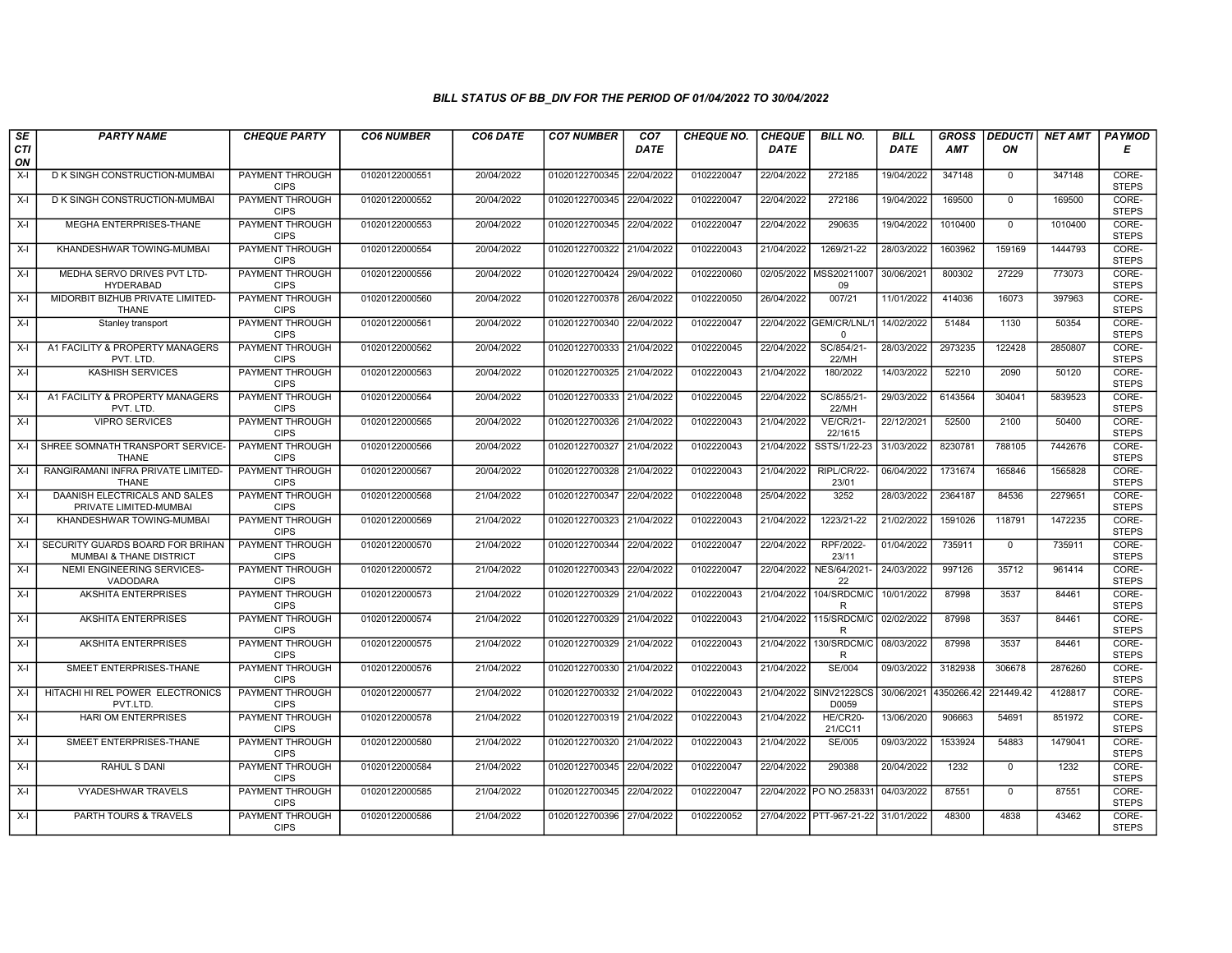| SE        | <b>PARTY NAME</b>                                                      | <b>CHEQUE PARTY</b>                   | <b>CO6 NUMBER</b> | CO6 DATE   | <b>CO7 NUMBER</b>         | CO <sub>7</sub> | <b>CHEQUE NO.</b> | <b>CHEQUE</b> | <b>BILL NO.</b>                 | <b>BILL</b> | <b>GROSS</b> |             | <b>DEDUCTI NET AMT</b> | <b>PAYMOD</b>         |
|-----------|------------------------------------------------------------------------|---------------------------------------|-------------------|------------|---------------------------|-----------------|-------------------|---------------|---------------------------------|-------------|--------------|-------------|------------------------|-----------------------|
| CTI<br>ON |                                                                        |                                       |                   |            |                           | <b>DATE</b>     |                   | <b>DATE</b>   |                                 | <b>DATE</b> | <b>AMT</b>   | ON          |                        | Е                     |
| $X-I$     | ATHARVA CONSTUCTION                                                    | <b>PAYMENT THROUGH</b><br><b>CIPS</b> | 01020122000587    | 21/04/2022 | 01020122700360            | 25/04/2022      | 0102220048        | 25/04/2022    | AC/CC/62                        | 20/10/2021  | 1201680      | 63318       | 1138362                | CORE-<br><b>STEPS</b> |
| X-I       | <b>EWAC ALLOYS LTD-MUMBAI</b>                                          | <b>PAYMENT THROUGH</b><br><b>CIPS</b> | 01020122000590    | 21/04/2022 | 01020122700370 25/04/2022 |                 | 0102220048        | 25/04/2022    | 5213004971                      | 25/02/2022  | 498107       | 48391       | 449716                 | CORE-<br><b>STEPS</b> |
| $X-I$     | ALL SERVICES GLOBAL PVT LTD                                            | PAYMENT THROUGH<br><b>CIPS</b>        | 01020122000591    | 21/04/2022 | 01020122700334            | 22/04/2022      | 0102220045        | 22/04/2022    | SC/1442/21-<br>22/MH            | 25/03/2022  | 1389421      | 59700       | 1329721                | CORE-<br><b>STEPS</b> |
| X-I       | PARTH CONSTRUCTIONS-AURANGABAD                                         | PAYMENT THROUGH<br><b>CIPS</b>        | 01020122000593    | 21/04/2022 | 01020122700353            | 25/04/2022      | 0102220048        | 25/04/2022    | RA1/KALYAN                      | 21/03/2022  | 4767775      | 466862      | 4300913                | CORE-<br><b>STEPS</b> |
| X-I       | STATCON ELECTRONICS INDIA LIMITED-<br><b>NOIDA</b>                     | <b>PAYMENT THROUGH</b><br><b>CIPS</b> | 01020122000594    | 21/04/2022 | 01020122700331            | 21/04/2022      | 0102220043        | 21/04/2022    | SER/21-22/201                   | 26/03/2022  | 9383275      | 881375      | 8501900                | CORE-<br><b>STEPS</b> |
| X-I       | ALL SERVICES GLOBAL PVT LTD                                            | <b>PAYMENT THROUGH</b><br><b>CIPS</b> | 01020122000595    | 21/04/2022 | 01020122700334 22/04/2022 |                 | 0102220045        | 22/04/2022    | SC/1443/21-<br>22/MH            | 25/03/2022  | 1389421      | 60150       | 1329271                | CORE-<br><b>STEPS</b> |
| X-I       | SECURITY GUARDS BOARD FOR BRIHAN<br><b>MUMBAI &amp; THANE DISTRICT</b> | PAYMENT THROUGH<br><b>CIPS</b>        | 01020122000596    | 21/04/2022 | 01020122700337            | 22/04/2022      | 0102220047        |               | 22/04/2022 RPF/2022-23/4        | 01/04/2022  | 371879       | $\mathbf 0$ | 371879                 | CORE-<br><b>STEPS</b> |
| X-I       | SMEET ENTERPRISES-THANE                                                | <b>PAYMENT THROUGH</b><br><b>CIPS</b> | 01020122000598    | 21/04/2022 | 01020122700357            | 25/04/2022      | 0102220048        | 25/04/2022    | <b>SE/007</b>                   | 07/04/2022  | 1363666      | 48803       | 1314863                | CORE-<br><b>STEPS</b> |
| X-I       | ALL SERVICES GLOBAL PVT LTD                                            | <b>PAYMENT THROUGH</b><br><b>CIPS</b> | 01020122000599    | 21/04/2022 | 01020122700334            | 22/04/2022      | 0102220045        | 22/04/2022    | SC/1444/21-<br>22/MH            | 25/03/2022  | 1389421      | 59700       | 1329721                | CORE-<br><b>STEPS</b> |
| $X-I$     | ALL SERVICES GLOBAL PVT LTD                                            | <b>PAYMENT THROUGH</b><br><b>CIPS</b> | 01020122000600    | 21/04/2022 | 01020122700334            | 22/04/2022      | 0102220045        | 22/04/2022    | SC/1445/21-<br>22/MH            | 25/03/2022  | 1389421      | 60100       | 1329321                | CORE-<br><b>STEPS</b> |
| X-I       | HINDUSTAN CONSTRUCTION<br>CORPORATION-MUMBAI                           | PAYMENT THROUGH<br><b>CIPS</b>        | 01020122000601    | 21/04/2022 | 01020122700341 22/04/2022 |                 | 0102220047        | 22/04/2022    | HCC/2022/04                     | 04/04/2022  | 1705875      | 167034      | 1538841                | CORE-<br><b>STEPS</b> |
| $X-I$     | ALL SERVICES GLOBAL PVT LTD                                            | <b>PAYMENT THROUGH</b><br><b>CIPS</b> | 01020122000602    | 21/04/2022 | 01020122700334            | 22/04/2022      | 0102220045        | 22/04/2022    | SC/1446/21-<br>22/MH            | 25/03/2022  | 1389421      | 61050       | 1328371                | CORE-<br><b>STEPS</b> |
| X-I       | ALL SERVICES GLOBAL PVT LTD                                            | PAYMENT THROUGH<br><b>CIPS</b>        | 01020122000603    | 21/04/2022 | 01020122700334 22/04/2022 |                 | 0102220045        | 22/04/2022    | SC/1447/21-<br>22/MH            | 25/03/2022  | 1389421      | 60800       | 1328621                | CORE-<br><b>STEPS</b> |
| X-I       | ALL SERVICES GLOBAL PVT LTD                                            | <b>PAYMENT THROUGH</b><br><b>CIPS</b> | 01020122000604    | 21/04/2022 | 01020122700334            | 22/04/2022      | 0102220045        | 22/04/2022    | SC/1448/21-<br>22/MH            | 25/03/2022  | 1389421      | 60300       | 1329121                | CORE-<br><b>STEPS</b> |
| X-I       | <b>CHANDAN ENGG WORKS</b>                                              | PAYMENT THROUGH<br><b>CIPS</b>        | 01020122000606    | 21/04/2022 | 01020122700336            | 22/04/2022      | 0102220047        | 22/04/2022    | CEW/01/21-22                    | 09/11/2021  | 1775453      | 323525      | 1451928                | CORE-<br><b>STEPS</b> |
| X-I       | POOJA CONSTRUCTION                                                     | PAYMENT THROUGH<br><b>CIPS</b>        | 01020122000607    | 21/04/2022 | 01020122700338            | 22/04/2022      | 0102220047        | 22/04/2022    | PC/04/Hveh                      | 16/03/2022  | 287568       | 11055       | 276513                 | CORE-<br><b>STEPS</b> |
| X-I       | ZEENAT CONSTRUCTION                                                    | PAYMENT THROUGH<br><b>CIPS</b>        | 01020122000608    | 21/04/2022 | 01020122700335            | 22/04/2022      | 0102220045        | 22/04/2022    | ZNT/S/01/22-<br>23              | 20/04/2022  | 25569557     | 2230245     | 23339312               | CORE-<br><b>STEPS</b> |
| X-I       | <b>SEA BLUE ENGINEERS</b>                                              | <b>PAYMENT THROUGH</b><br><b>CIPS</b> | 01020122000609    | 21/04/2022 | 01020122700367            | 25/04/2022      | 0102220048        | 25/04/2022    | SBE/10/21-22                    | 02/02/2022  | 465140       | 41958       | 423182                 | CORE-<br><b>STEPS</b> |
|           | X-I BHAVANI ELECTRICAL AND MECHANICAL<br><b>COMPANY</b>                | PAYMENT THROUGH<br><b>CIPS</b>        | 01020122000610    | 21/04/2022 | 01020122700350 25/04/2022 |                 | 0102220048        | 25/04/2022    | 01                              | 04/04/2022  | 3925160      | 185785      | 3739375                | CORE-<br><b>STEPS</b> |
| X-I       | M/s Genious Infotech                                                   | <b>PAYMENT THROUGH</b><br><b>CIPS</b> | 01020122000611    | 21/04/2022 | 01020122700348            | 22/04/2022      | 0102220048        | 25/04/2022    | Ann/30/09                       | 07/04/2022  | 2479650      | 92647       | 2387003                | CORE-<br><b>STEPS</b> |
| X-I       | M/s Genious Infotech                                                   | <b>PAYMENT THROUGH</b><br><b>CIPS</b> | 01020122000612    | 21/04/2022 | 01020122700361 25/04/2022 |                 | 0102220048        | 25/04/2022    | Ann/26/09                       | 07/04/2022  | 2870146.5    | 106150.5    | 2763996                | CORE-<br><b>STEPS</b> |
| X-I       | R T ENTERPRISES-MUMBAI                                                 | PAYMENT THROUGH<br><b>CIPS</b>        | 01020122000613    | 21/04/2022 | 01020122700339 22/04/2022 |                 | 0102220047        | 22/04/2022    | RT/10/21-22                     | 14/03/2022  | 2924798      | 286513      | 2638285                | CORE-<br><b>STEPS</b> |
| $X-I$     | PUSHPAK RAIL CONSTRUCTION PRIVATE<br>LIMITED-ULHASNAGAR                | PAYMENT THROUGH<br><b>CIPS</b>        | 01020122000614    | 21/04/2022 | 01020122700359            | 25/04/2022      | 0102220048        | 25/04/2022    | CR/059/21-22                    | 02/12/2021  | 1704230      | 166872      | 1537358                | CORE-<br><b>STEPS</b> |
| X-I       | RADHAKRISHAN CONSTRUCTION CO                                           | PAYMENT THROUGH<br><b>CIPS</b>        | 01020122000616    | 21/04/2022 | 01020122700342 22/04/2022 |                 | 0102220047        |               | 22/04/2022 GST/553/22-23        | 13/04/2022  | 468500       | 40458       | 428042                 | CORE-<br><b>STEPS</b> |
| X-I       | RUCHITA HOSPITALITY SERVICES                                           | PAYMENT THROUGH<br><b>CIPS</b>        | 01020122000617    | 21/04/2022 | 01020122700351 25/04/2022 |                 | 0102220048        |               | 25/04/2022 WM/CSMT/22-<br>23/06 | 03/04/2022  | 1918813      | 65745       | 1853068                | CORE-<br><b>STEPS</b> |
| X-I       | SHRI SADGURU KRUPA ENTERPRISES-<br><b>MUMBAI</b>                       | <b>PAYMENT THROUGH</b><br><b>CIPS</b> | 01020122000618    | 21/04/2022 | 01020122700369            | 25/04/2022      | 0102220048        |               | 25/04/2022 SS/CR/21-22/8        | 15/03/2022  | 529099       | 18997       | 510102                 | CORE-<br><b>STEPS</b> |
| X-I       | PUSHPAK RAIL CONSTRUCTION PRIVATE<br>LIMITED-ULHASNAGAR                | <b>PAYMENT THROUGH</b><br><b>CIPS</b> | 01020122000621    | 21/04/2022 | 01020122700464 04/05/2022 |                 | 0102220064        | 04/05/2022    | CR/084/21-22                    | 12/03/2022  | 394458       | 14188       | 380270                 | CORE-<br><b>STEPS</b> |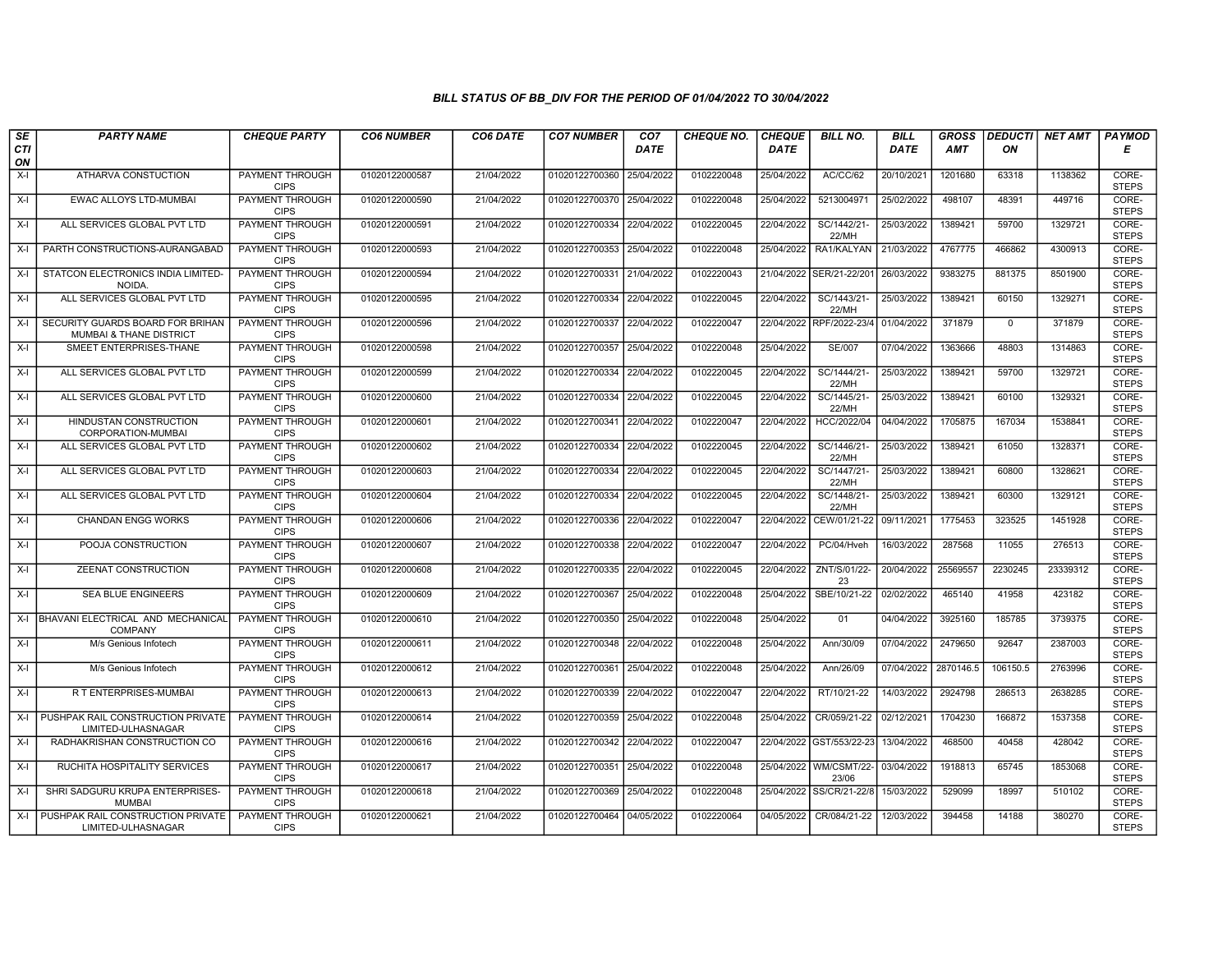| SE        | <b>PARTY NAME</b>                                            | <b>CHEQUE PARTY</b>                   | <b>CO6 NUMBER</b> | CO6 DATE   | <b>CO7 NUMBER</b>         | CO <sub>7</sub> | <b>CHEQUE NO.</b> | <b>CHEQUE</b> | <b>BILL NO.</b>                 | <b>BILL</b> | <b>GROSS</b> |          | <b>DEDUCTI NET AMT</b> | <b>PAYMOD</b>         |
|-----------|--------------------------------------------------------------|---------------------------------------|-------------------|------------|---------------------------|-----------------|-------------------|---------------|---------------------------------|-------------|--------------|----------|------------------------|-----------------------|
| CTI<br>ON |                                                              |                                       |                   |            |                           | <b>DATE</b>     |                   | <b>DATE</b>   |                                 | <b>DATE</b> | <b>AMT</b>   | ON       |                        | Е                     |
| $X-I$     | GREAVES COTTON LIMITED-PUNE.                                 | <b>PAYMENT THROUGH</b><br><b>CIPS</b> | 01020122000622    | 22/04/2022 | 01020122700352            | 25/04/2022      | 0102220048        | 25/04/2022    | 89103731                        | 28/02/2022  | 9660431      | 432533   | 9227898                | CORE-<br><b>STEPS</b> |
| $X-I$     | <b>GREAVES COTTON LIMITED-PUNE.</b>                          | <b>PAYMENT THROUGH</b><br><b>CIPS</b> | 01020122000623    | 22/04/2022 | 01020122700352 25/04/2022 |                 | 0102220048        | 25/04/2022    | 89103884                        | 31/03/2022  | 8254139      | 398305   | 7855834                | CORE-<br><b>STEPS</b> |
| $X-I$     | <b>APCON INDIA</b>                                           | PAYMENT THROUGH<br><b>CIPS</b>        | 01020122000624    | 22/04/2022 | 01020122700371 25/04/2022 |                 | 0102220048        | 25/04/2022    | 74                              | 28/12/2021  | 924781       | 94771    | 830010                 | CORE-<br><b>STEPS</b> |
| $X-I$     | <b>APCON INDIA</b>                                           | PAYMENT THROUGH<br><b>CIPS</b>        | 01020122000625    | 22/04/2022 | 01020122700371 25/04/2022 |                 | 0102220048        | 25/04/2022    | 75                              | 28/12/2021  | 924781       | 155092   | 769689                 | CORE-<br><b>STEPS</b> |
| X-I       | <b>APCON INDIA</b>                                           | <b>PAYMENT THROUGH</b><br><b>CIPS</b> | 01020122000626    | 22/04/2022 | 01020122700371 25/04/2022 |                 | 0102220048        | 25/04/2022    | 76                              | 28/12/2021  | 924781       | 138890   | 785891                 | CORE-<br><b>STEPS</b> |
| $X-I$     | <b>APCON INDIA</b>                                           | <b>PAYMENT THROUGH</b><br><b>CIPS</b> | 01020122000627    | 22/04/2022 | 01020122700371 25/04/2022 |                 | 0102220048        | 25/04/2022    | 77                              | 28/12/2021  | 924781       | 109219   | 815562                 | CORE-<br><b>STEPS</b> |
| $X-I$     | NEPTUNE TRADERSVADODARA                                      | PAYMENT THROUGH<br><b>CIPS</b>        | 01020122000628    | 22/04/2022 | 01020122700362            | 25/04/2022      | 0102220048        | 25/04/2022    | NT/05/19-<br>20/01F             | 11/03/2022  | 1937364      | 136342   | 1801022                | CORE-<br><b>STEPS</b> |
| $X-I$     | <b>APCON INDIA</b>                                           | <b>PAYMENT THROUGH</b><br><b>CIPS</b> | 01020122000629    | 22/04/2022 | 01020122700371 25/04/2022 |                 | 0102220048        | 25/04/2022    | 78                              | 28/12/2021  | 924781       | 383447   | 541334                 | CORE-<br><b>STEPS</b> |
| $X-I$     | <b>APCON INDIA</b>                                           | <b>PAYMENT THROUGH</b><br><b>CIPS</b> | 01020122000630    | 22/04/2022 | 01020122700371 25/04/2022 |                 | 0102220048        | 25/04/2022    | 79                              | 28/12/2021  | 924781       | 49057    | 875724                 | CORE-<br><b>STEPS</b> |
| $X-I$     | <b>APCON INDIA</b>                                           | <b>PAYMENT THROUGH</b><br><b>CIPS</b> | 01020122000631    | 22/04/2022 | 01020122700371 25/04/2022 |                 | 0102220048        | 25/04/2022    | 80                              | 28/12/2021  | 924781       | 423400   | 501381                 | CORE-<br><b>STEPS</b> |
| $X-I$     | SMEET ENTERPRISES-THANE                                      | PAYMENT THROUGH<br><b>CIPS</b>        | 01020122000632    | 22/04/2022 | 01020122700365            | 25/04/2022      | 0102220048        | 25/04/2022    | SE/008                          | 07/04/2022  | 132618       | 18949    | 113669                 | CORE-<br><b>STEPS</b> |
| $X-I$     | RUCHITA HOSPITALITY SERVICES                                 | PAYMENT THROUGH<br><b>CIPS</b>        | 01020122000634    | 22/04/2022 | 01020122700364 25/04/2022 |                 | 0102220048        | 25/04/2022    | WM/CSMT/22<br>23/07             | 03/04/2022  | 1911588      | 64900    | 1846688                | CORE-<br><b>STEPS</b> |
| $X-I$     | <b>RAM ENTERPRISE</b>                                        | PAYMENT THROUGH<br><b>CIPS</b>        | 01020122000635    | 22/04/2022 | 01020122700372 25/04/2022 |                 | 0102220048        | 25/04/2022    | 193/2022                        | 24/02/2022  | 221120       | 63520    | 157600                 | CORE-<br><b>STEPS</b> |
| $X-I$     | KNORR BREMSE INDIA PVT LTD-PALWAL                            | <b>PAYMENT THROUGH</b><br><b>CIPS</b> | 01020122000638    | 22/04/2022 | 01020122700354 25/04/2022 |                 | 0102220048        | 25/04/2022    | 2122004872                      | 25/11/2021  | 6191185.2    | 581642.2 | 5609543                | CORE-<br><b>STEPS</b> |
| $X-I$     | FUTURE TECHNOLOGIES INC                                      | PAYMENT THROUGH<br><b>CIPS</b>        | 01020122000640    | 22/04/2022 | 01020122700381 26/04/2022 |                 | 0102220050        | 26/04/2022    | 10                              | 12/07/2021  | 160000       | $\Omega$ | 160000                 | CORE-<br><b>STEPS</b> |
| $X-I$     | IMPEX ELECTRICALS-NAVI MUMBAI                                | PAYMENT THROUGH<br><b>CIPS</b>        | 01020122000642    | 22/04/2022 | 01020122700363 25/04/2022 |                 | 0102220048        | 25/04/2022    | GST/2022-23                     | 09/04/2022  | 1667860      | 59667    | 1608193                | CORE-<br><b>STEPS</b> |
| $X-I$     | VENUS ELECTRICAL TRADING CO.-<br><b>MUMBAI</b>               | <b>PAYMENT THROUGH</b><br><b>CIPS</b> | 01020122000643    | 22/04/2022 | 01020122700381            | 26/04/2022      | 0102220050        | 26/04/2022    | 125                             | 04/01/2022  | 776344       | 13159    | 763185                 | CORE-<br><b>STEPS</b> |
| $X-I$     | <b>B V INFRA-MUMBAI</b>                                      | <b>PAYMENT THROUGH</b><br><b>CIPS</b> | 01020122000647    | 23/04/2022 | 01020122700422            | 29/04/2022      | 0102220060        | 02/05/2022    | <b>BV/CR/22-</b><br>23/06       | 08/04/2022  | 604457       | 82334    | 522123                 | CORE-<br><b>STEPS</b> |
| $X-I$     | PRUTHVI CONSTRUCTION-MUMBAI                                  | PAYMENT THROUGH<br><b>CIPS</b>        | 01020122000648    | 23/04/2022 | 01020122700383 26/04/2022 |                 | 0102220052        | 27/04/2022    | PC/39/21-22                     | 30/03/2022  | 1966113      | 216990   | 1749123                | CORE-<br><b>STEPS</b> |
| $X-I$     | DAANISH ELECTRICALS AND SALES<br>PRIVATE LIMITED-MUMBAI      | PAYMENT THROUGH<br><b>CIPS</b>        | 01020122000649    | 23/04/2022 | 01020122700401 27/04/2022 |                 | 0102220053        | 28/04/2022    | 3249                            | 21/03/2022  | 5553272      | 449355   | 5103917                | CORE-<br><b>STEPS</b> |
| $X-I$     | STESALIT LIMITED-BADDI                                       | PAYMENT THROUGH<br><b>CIPS</b>        | 01020122000650    | 23/04/2022 | 01020122700414 29/04/2022 |                 | 0102220057        |               | 29/04/2022 SL/CR/LTT/21/<br>008 | 25/03/2022  | 11574591     | 439060   | 11135531               | CORE-<br><b>STEPS</b> |
| $X-I$     | S N NAIK AND BROTHERS                                        | <b>PAYMENT THROUGH</b><br><b>CIPS</b> | 01020122000651    | 23/04/2022 | 01020122700439 02/05/2022 |                 | 0102220060        | 02/05/2022    | CR-0096                         | 13/12/2021  | 494849       | 43036    | 451813                 | CORE-<br><b>STEPS</b> |
| $X-I$     | PROGRESSIVE GROUP CATERING AND<br><b>HOSPITALITY SERVICE</b> | PAYMENT THROUGH<br><b>CIPS</b>        | 01020122000652    | 23/04/2022 | 01020122700432            | 29/04/2022      | 0102220060        | 02/05/2022    | PG/2021-22/02                   | 24/03/2022  | 908600       | 121960   | 786640                 | CORE-<br><b>STEPS</b> |
| $X-I$     | <b>ASSOCIATED ENGINEERS</b>                                  | <b>PAYMENT THROUGH</b><br><b>CIPS</b> | 01020122000653    | 23/04/2022 | 01020122700405            | 29/04/2022      | 0102220057        | 29/04/2022    | B/AE/2021-<br>22/100            | 09/03/2022  | 147458       | 5368     | 142090                 | CORE-<br><b>STEPS</b> |
| $X-I$     | SUPREME CONSTRUCTION                                         | PAYMENT THROUGH<br><b>CIPS</b>        | 01020122000654    | 23/04/2022 | 01020122700388            | 27/04/2022      | 0102220052        | 27/04/2022    | 22-23/04/01                     | 06/04/2022  | 4482721      | 429161   | 4053560                | CORE-<br><b>STEPS</b> |
| $X-I$     | BURBURE AND CHAVAN ENTERPRISES-<br><b>SOLAPUR</b>            | <b>PAYMENT THROUGH</b><br><b>CIPS</b> | 01020122000655    | 23/04/2022 | 01020122700415 29/04/2022 |                 | 0102220057        | 29/04/2022    | BC/21-22/03                     | 23/12/2021  | 2200525      | 78691    | 2121834                | CORE-<br><b>STEPS</b> |
| $X-I$     | A S CONSTRUCTION-PUNE                                        | PAYMENT THROUGH<br><b>CIPS</b>        | 01020122000656    | 23/04/2022 | 01020122700392 27/04/2022 |                 | 0102220052        | 27/04/2022    | ASC/33                          | 31/03/2022  | 4421378      | 423291   | 3998087                | CORE-<br><b>STEPS</b> |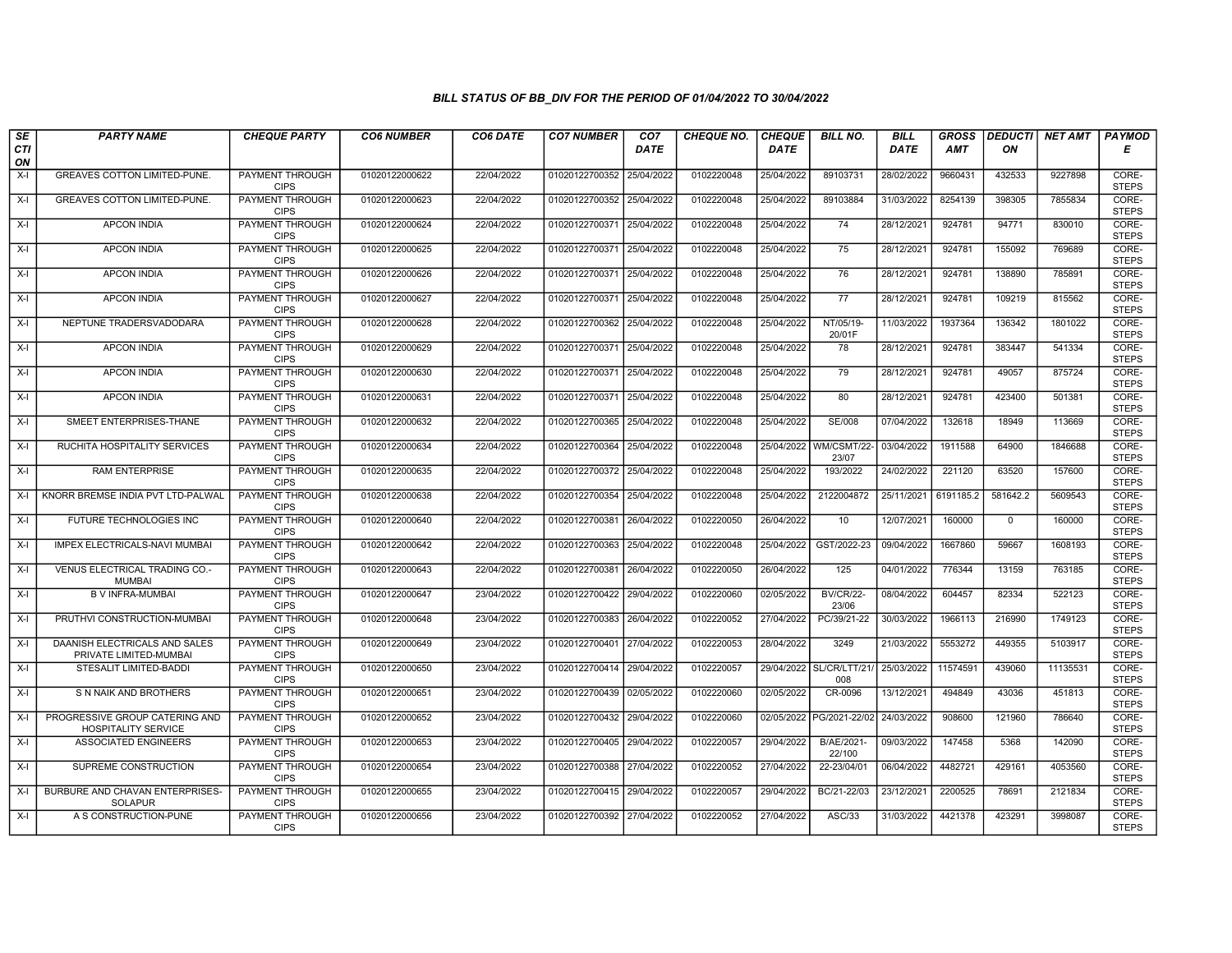| SE        | <b>PARTY NAME</b>                                                      | <b>CHEQUE PARTY</b>                   | <b>CO6 NUMBER</b> | CO6 DATE   | <b>CO7 NUMBER</b>         | CO <sub>7</sub> | <b>CHEQUE NO.</b> | <b>CHEQUE</b> | <b>BILL NO.</b>                       | <b>BILL</b> | <b>GROSS</b> | <b>DEDUCTI</b> | NET AMT  | <b>PAYMOD</b>         |
|-----------|------------------------------------------------------------------------|---------------------------------------|-------------------|------------|---------------------------|-----------------|-------------------|---------------|---------------------------------------|-------------|--------------|----------------|----------|-----------------------|
| CTI<br>ON |                                                                        |                                       |                   |            |                           | <b>DATE</b>     |                   | <b>DATE</b>   |                                       | <b>DATE</b> | AMT          | ON             |          | Е                     |
| $X-I$     | MAHESH SHRICHAND ROOPCHANDANI-<br><b>SOLAPUR</b>                       | <b>PAYMENT THROUGH</b><br><b>CIPS</b> | 01020122000657    | 23/04/2022 | 01020122700446 02/05/2022 |                 | 0102220062        | 02/05/2022    | #                                     | 21/04/2022  | 1848039      | 66102          | 1781937  | CORE-<br><b>STEPS</b> |
| $X-I$     | INDIAN INSTITUTE OF TECHNOLOGY<br><b>BOMBAY</b>                        | <b>PAYMENT THROUGH</b><br><b>CIPS</b> | 01020122000660    | 25/04/2022 | 01020122700374 25/04/2022 |                 | 0102220048        | 25/04/2022    | 774033                                | 29/11/2021  | 19175000     | 2184000        | 16991000 | CORE-<br><b>STEPS</b> |
| $X-I$     | SEVALAL ENTERPRISES-THANE                                              | <b>PAYMENT THROUGH</b><br><b>CIPS</b> | 01020122000662    | 25/04/2022 | 01020122700407            | 29/04/2022      | 0102220057        | 29/04/2022    | KY08/21-22                            | 31/03/2022  | 150000       | 13083          | 136917   | CORE-<br><b>STEPS</b> |
| $X-I$     | KAPIL TRADERS-MUMBAI.                                                  | <b>PAYMENT THROUGH</b><br><b>CIPS</b> | 01020122000663    | 25/04/2022 | 01020122700406            | 29/04/2022      | 0102220057        | 29/04/2022    | <b>KT/CR/22-</b><br>23/08             | 01/04/2022  | 100133       | 61677          | 38456    | CORE-<br><b>STEPS</b> |
| $X-I$     | POOJA CONSTRUCTION-PUNE                                                | <b>PAYMENT THROUGH</b><br><b>CIPS</b> | 01020122000664    | 25/04/2022 | 01020122700376            | 25/04/2022      | 0102220048        | 25/04/2022    | <b>PC/H/20-</b><br>21/010             | 07/03/2022  | 411618       | 15782          | 395836   | CORE-<br><b>STEPS</b> |
| $X-I$     | <b>MEHTA CONSTRUCTION</b>                                              | <b>PAYMENT THROUGH</b><br><b>CIPS</b> | 01020122000665    | 25/04/2022 | 01020122700375 25/04/2022 |                 | 0102220048        | 25/04/2022    | MC/MTN/21-<br>22/1                    | 18/04/2022  | 2250979      | 215552         | 2035427  | CORE-<br><b>STEPS</b> |
| $X-I$     | D T RATHI-THANE                                                        | PAYMENT THROUGH<br><b>CIPS</b>        | 01020122000666    | 25/04/2022 | 01020122700397            | 27/04/2022      | 0102220052        | 27/04/2022    | DTR/MIGP/01                           | 07/04/2022  | 4917796      | 481342         | 4436454  | CORE-<br><b>STEPS</b> |
| $X-I$     | ARCTIC AIRCON-MUMBAI                                                   | PAYMENT THROUGH<br><b>CIPS</b>        | 01020122000673    | 25/04/2022 | 01020122700384            | 27/04/2022      | 0102220052        | 27/04/2022    | AA/01/CR/22-<br>23                    | 05/04/2022  | 2126354      | 386952         | 1739402  | CORE-<br><b>STEPS</b> |
| $X-I$     | OM CONSTRUCTIONS-THANE                                                 | PAYMENT THROUGH<br><b>CIPS</b>        | 01020122000674    | 25/04/2022 | 01020122700386 27/04/2022 |                 | 0102220052        | 27/04/2022    | <b>OMC/07</b>                         | 19/04/2022  | 3345460      | 327478         | 3017982  | CORE-<br><b>STEPS</b> |
| $X-I$     | M/S. UDHAS NATH BABA SERVICES<br>PRIVATE LIMITED                       | <b>PAYMENT THROUGH</b><br><b>CIPS</b> | 01020122000676    | 25/04/2022 | 01020122700402 29/04/2022 |                 | 0102220057        | 29/04/2022    | 266                                   | 25/03/2022  | 489167       | 16682          | 472485   | CORE-<br><b>STEPS</b> |
| $X-I$     | SAINI ELECTRICAL AND ENGINEERING<br><b>WORKS-NAVI MUMBAI</b>           | PAYMENT THROUGH<br><b>CIPS</b>        | 01020122000677    | 25/04/2022 | 01020122700404            | 29/04/2022      | 0102220057        | 29/04/2022    | 21-22/000469                          | 18/01/2022  | 493290       | 16822          | 476468   | CORE-<br><b>STEPS</b> |
| $X-I$     | PADMESH ENTERPRISE-MUMBAI                                              | PAYMENT THROUGH<br><b>CIPS</b>        | 01020122000678    | 25/04/2022 | 01020122700377            | 25/04/2022      | 0102220050        |               | 26/04/2022 PDMS/CR/712/<br>01         | 04/04/2022  | 763837       | 84675          | 679162   | CORE-<br><b>STEPS</b> |
| $X-I$     | MAHAKALI ENGINEERS-MUMBAI                                              | <b>PAYMENT THROUGH</b><br><b>CIPS</b> | 01020122000679    | 25/04/2022 | 01020122700385 27/04/2022 |                 | 0102220052        | 27/04/2022    | 21-22/39                              | 12/03/2022  | 2722397      | 265411         | 2456986  | CORE-<br><b>STEPS</b> |
| $X-I$     | R M S ENTERPRISES                                                      | <b>PAYMENT THROUGH</b><br><b>CIPS</b> | 01020122000680    | 25/04/2022 | 01020122700418            | 29/04/2022      | 0102220057        | 29/04/2022    | RMS/2021/15                           | 25/08/2021  | 2460969      | 211040         | 2249929  | CORE-<br><b>STEPS</b> |
| $X-I$     | ELDYNE ELECTRO SYSTEMS PVT LTD-<br><b>KOLKATA</b>                      | <b>PAYMENT THROUGH</b><br><b>CIPS</b> | 01020122000681    | 25/04/2022 | 01020122700382            | 26/04/2022      | 0102220052        |               | 27/04/2022   ELD/SM/2122/<br>56       | 31/03/2022  | 5290582      | 718108         | 4572474  | CORE-<br><b>STEPS</b> |
| $X-I$     | <b>UMESH PRASAD</b>                                                    | <b>PAYMENT THROUGH</b><br><b>CIPS</b> | 01020122000682    | 25/04/2022 | 01020122700381            | 26/04/2022      | 0102220050        | 26/04/2022    | 290197                                | 24/03/2022  | 13397        | $\mathbf 0$    | 13397    | CORE-<br><b>STEPS</b> |
| $X-I$     | <b>RAM ENTERPRISE</b>                                                  | PAYMENT THROUGH<br><b>CIPS</b>        | 01020122000684    | 25/04/2022 | 01020122700387            | 27/04/2022      | 0102220052        | 27/04/2022    | 112/2022                              | 05/04/2022  | 42000        | 1700           | 40300    | CORE-<br><b>STEPS</b> |
|           | X-I JAGDISH ENGINEERING SERVICES-THANE                                 | <b>PAYMENT THROUGH</b><br><b>CIPS</b> | 01020122000685    | 25/04/2022 | 01020122700419            | 29/04/2022      | 0102220060        | 02/05/2022    | $F-275$                               | 19/03/2022  | 655055       | 74444          | 580611   | CORE-<br><b>STEPS</b> |
| X-I       | A. K. ASSOCIATES-NAVI MUMBAI                                           | PAYMENT THROUGH<br><b>CIPS</b>        | 01020122000686    | 25/04/2022 | 01020122700390 27/04/2022 |                 | 0102220052        | 27/04/2022    | S03/22-23                             | 21/04/2022  | 5669992      | 218391         | 5451601  | CORE-<br><b>STEPS</b> |
| $X-I$     | BAJRANG CONSTRUCTION-THANE WEST                                        | PAYMENT THROUGH<br><b>CIPS</b>        | 01020122000687    | 25/04/2022 | 01020122700400            | 27/04/2022      | 0102220052        | 27/04/2022    | BAJ/022/21-22                         | 16/03/2022  | 4679497      | 401200         | 4278297  | CORE-<br><b>STEPS</b> |
| $X-I$     | A. K. ASSOCIATES-NAVI MUMBAI                                           | <b>PAYMENT THROUGH</b><br><b>CIPS</b> | 01020122000688    | 25/04/2022 | 01020122700412            | 29/04/2022      | 0102220057        | 29/04/2022    | S-01/22-23                            | 04/04/2022  | 2003553      | 71656          | 1931897  | CORE-<br><b>STEPS</b> |
| X-I       | . IG CONSTRUCTION-PUNE                                                 | <b>PAYMENT THROUGH</b><br><b>CIPS</b> | 01020122000689    | 25/04/2022 | 01020122700409 29/04/2022 |                 | 0102220057        | 29/04/2022    | RRI/5                                 | 07/03/2022  | 749159       | 76198          | 672961   | CORE-<br><b>STEPS</b> |
| $X-I$     | ADOR FONTECH LIMITED.-BANGALORE                                        | PAYMENT THROUGH<br><b>CIPS</b>        | 01020122000690    | 25/04/2022 | 01020122700403            | 29/04/2022      | 0102220057        | 29/04/2022    | INP1-21-22-<br>06696                  | 24/03/2022  | 623078       | 25623          | 597455   | CORE-<br><b>STEPS</b> |
| $X-I$     | PEYUSH TRADERS                                                         | <b>PAYMENT THROUGH</b><br><b>CIPS</b> | 01020122000693    | 25/04/2022 | 01020122700394            | 27/04/2022      | 0102220052        |               | 27/04/2022 PNVLWT/10/P<br><b>T007</b> | 20/04/2022  | 1517714      | 53102          | 1464612  | CORE-<br><b>STEPS</b> |
| $X-I$     | SECURITY GUARDS BOARD FOR BRIHAN<br>MUMBAI & THANE DISTRICT            | PAYMENT THROUGH<br><b>CIPS</b>        | 01020122000694    | 26/04/2022 | 01020122700426            | 29/04/2022      | 0102220060        |               | 02/05/2022 RPF/2022-23/1              | 01/03/2022  | 431429       | $\Omega$       | 431429   | CORE-<br><b>STEPS</b> |
| $X-I$     | SECURITY GUARDS BOARD FOR BRIHAN<br><b>MUMBAI &amp; THANE DISTRICT</b> | <b>PAYMENT THROUGH</b><br><b>CIPS</b> | 01020122000695    | 26/04/2022 | 01020122700426            | 29/04/2022      | 0102220060        |               | 02/05/2022 RPF/2022-23/2              | 01/04/2022  | 719190       | $\mathbf 0$    | 719190   | CORE-<br><b>STEPS</b> |
| $X-I$     | <b>AKSHITA ENTERPRISES</b>                                             | PAYMENT THROUGH<br><b>CIPS</b>        | 01020122000696    | 26/04/2022 | 01020122700389 27/04/2022 |                 | 0102220052        | 27/04/2022    | 133DCMCR20<br>2122                    | 16/03/2022  | 108000       | 4215           | 103785   | CORE-<br><b>STEPS</b> |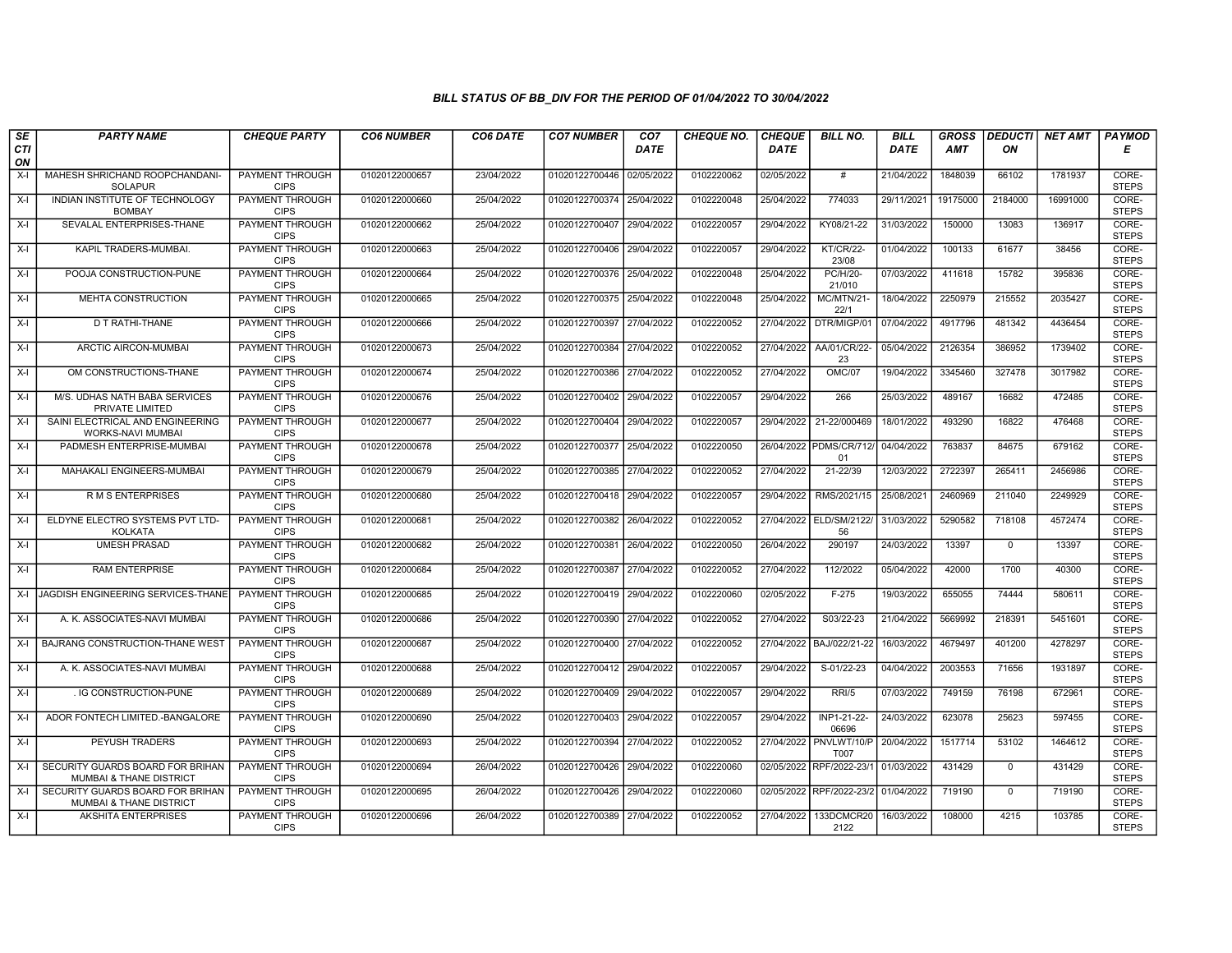| SE        | <b>PARTY NAME</b>                                            | <b>CHEQUE PARTY</b>                   | <b>CO6 NUMBER</b> | CO6 DATE   | <b>CO7 NUMBER</b>         | CO <sub>7</sub> | <b>CHEQUE NO.</b> | <b>CHEQUE</b> | <b>BILL NO.</b>          | <b>BILL</b> | <b>GROSS</b> |              | <b>DEDUCTI NET AMT</b> | <b>PAYMOD</b>         |
|-----------|--------------------------------------------------------------|---------------------------------------|-------------------|------------|---------------------------|-----------------|-------------------|---------------|--------------------------|-------------|--------------|--------------|------------------------|-----------------------|
| CTI<br>ON |                                                              |                                       |                   |            |                           | <b>DATE</b>     |                   | <b>DATE</b>   |                          | <b>DATE</b> | <b>AMT</b>   | ON           |                        | Е                     |
| $X-I$     | GREAVES COTTON LIMITED-PUNE.                                 | <b>PAYMENT THROUGH</b><br><b>CIPS</b> | 01020122000697    | 26/04/2022 | 01020122700399            | 27/04/2022      | 0102220052        | 27/04/2022    | 89103874                 | 31/03/2022  | 8062971      | 757200       | 7305771                | CORE-<br><b>STEPS</b> |
| $X-I$     | DHARA RAIL PROJECTS PVT LTD                                  | <b>PAYMENT THROUGH</b><br><b>CIPS</b> | 01020122000699    | 26/04/2022 | 01020122700451 04/05/2022 |                 | 0102220064        | 04/05/2022    | <b>DRPPL/050</b>         | 09/03/2022  | 2646339      | 89808        | 2556531                | CORE-<br><b>STEPS</b> |
| $X-I$     | A K CONSTRUCTION CO.                                         | PAYMENT THROUGH<br><b>CIPS</b>        | 01020122000700    | 26/04/2022 | 01020122700380 26/04/2022 |                 | 0102220050        | 26/04/2022    | 257775                   | 22/04/2022  | 392281       | $\mathbf 0$  | 392281                 | CORE-<br><b>STEPS</b> |
| $X-I$     | ASHIDA ELECTRONICS PRIVATE LIMITED<br><b>THANE</b>           | PAYMENT THROUGH<br><b>CIPS</b>        | 01020122000701    | 26/04/2022 | 01020122700447            | 04/05/2022      | 0102220064        | 04/05/2022    | $21 -$<br>22/191/02680   | 28/03/2022  | 9682300      | 328714       | 9353586                | CORE-<br><b>STEPS</b> |
| $X-I$     | A R RAIL VIKAS SERVICES PRIVATE<br>LIMITED-MUMBAI            | <b>PAYMENT THROUGH</b><br><b>CIPS</b> | 01020122000702    | 26/04/2022 | 01020122700440 02/05/2022 |                 | 0102220060        | 02/05/2022    | ARMH-035-21-<br>22       | 02/03/2022  | 8708497      | 311118       | 8397379                | CORE-<br><b>STEPS</b> |
| $X-I$     | <b>M/S. VEDIKA ENTERPRISES</b>                               | <b>PAYMENT THROUGH</b><br><b>CIPS</b> | 01020122000705    | 26/04/2022 | 01020122700434 02/05/2022 |                 | 0102220060        |               | 02/05/2022 VE/CR/2022/32 | 30/03/2022  | 103136       | 3597         | 99539                  | CORE-<br><b>STEPS</b> |
| $X-I$     | SAINI ELECTRICAL AND ENGINEERING<br><b>WORKS-NAVI MUMBAI</b> | PAYMENT THROUGH<br><b>CIPS</b>        | 01020122000707    | 26/04/2022 | 01020122700417            | 29/04/2022      | 0102220057        | 29/04/2022    | 21-22/000489             | 01/02/2022  | 1693020      | 57491        | 1635529                | CORE-<br><b>STEPS</b> |
| $X-I$     | RANGIRAMANI INFRA PRIVATE LIMITED-<br><b>THANE</b>           | <b>PAYMENT THROUGH</b><br><b>CIPS</b> | 01020122000710    | 26/04/2022 | 01020122700438 02/05/2022 |                 | 0102220060        | 02/05/2022    | RIPL/CR/21-<br>22/10     | 30/03/2022  | 3378331      | 323456       | 3054875                | CORE-<br><b>STEPS</b> |
| $X-I$     | A.K.SUPPLIERS AND CONTRACTOR-PUNE                            | <b>PAYMENT THROUGH</b><br><b>CIPS</b> | 01020122000711    | 26/04/2022 | 01020122700411 29/04/2022 |                 | 0102220057        |               | 29/04/2022 AC/CR/22-23/8 | 06/04/2022  | 121569       | 12836        | 108733                 | CORE-<br><b>STEPS</b> |
| $X-I$     | PARTH TOURS & TRAVELS                                        | <b>PAYMENT THROUGH</b><br><b>CIPS</b> | 01020122000712    | 26/04/2022 | 01020122700396 27/04/2022 |                 | 0102220052        |               | 27/04/2022 PTT-968/21-22 | 28/02/2022  | 48300        | 4838         | 43462                  | CORE-<br><b>STEPS</b> |
| $X-I$     | PARTH TOURS & TRAVELS                                        | PAYMENT THROUGH<br><b>CIPS</b>        | 01020122000714    | 26/04/2022 | 01020122700396            | 27/04/2022      | 0102220052        |               | 27/04/2022 PTT-969/21-22 | 24/03/2022  | 48300        | 4838         | 43462                  | CORE-<br><b>STEPS</b> |
| X-I       | AURAFOX SOLUTIONS PRIVATE LIMITED                            | PAYMENT THROUGH<br><b>CIPS</b>        | 01020122000715    | 26/04/2022 | 01020122700427            | 29/04/2022      | 0102220060        | 02/05/2022    | AF/245/20/21             | 17/03/2021  | 17786        | 721          | 17065                  | CORE-<br><b>STEPS</b> |
| $X-I$     | SHREE SOMNATH TRANSPORT SERVICE-<br>THANE                    | <b>PAYMENT THROUGH</b><br><b>CIPS</b> | 01020122000716    | 26/04/2022 | 01020122700379 26/04/2022 |                 | 0102220050        | 26/04/2022    | 257773                   | 20/04/2022  | 981058       | $\Omega$     | 981058                 | CORE-<br><b>STEPS</b> |
| $X-I$     | J P INFRA TECH-MUMBAI                                        | <b>PAYMENT THROUGH</b><br><b>CIPS</b> | 01020122000717    | 26/04/2022 | 01020122700425 29/04/2022 |                 | 0102220060        | 02/05/2022    | $R-105$                  | 30/03/2022  | 999598       | 96376        | 903222                 | CORE-<br><b>STEPS</b> |
| $X-I$     | Shri Lakhan G Construction Private Limited                   | PAYMENT THROUGH<br><b>CIPS</b>        | 01020122000718    | 26/04/2022 | 01020122700395 27/04/2022 |                 | 0102220052        | 27/04/2022    | CPB/No/49                | 17/03/2022  | 345319.52    | 29914.52     | 315405                 | CORE-<br><b>STEPS</b> |
| X-I       | AURAFOX SOLUTIONS PRIVATE LIMITED                            | PAYMENT THROUGH<br><b>CIPS</b>        | 01020122000720    | 26/04/2022 | 01020122700427            | 29/04/2022      | 0102220060        | 02/05/2022    | AF/264/20/21             | 31/03/2021  | 40549        | 28948        | 11601                  | CORE-<br><b>STEPS</b> |
| $X-I$     | PUSHPAK RAIL CONSTRUCTION PRIVATE<br>LIMITED                 | PAYMENT THROUGH<br><b>CIPS</b>        | 01020122000721    | 27/04/2022 | 01020122700391            | 27/04/2022      | 0102220052        | 27/04/2022    | 290637                   | 21/04/2022  | 289085       | $\mathbf 0$  | 289085                 | CORE-<br><b>STEPS</b> |
| $X-I$     | ONYX TECHNO SYSTEM PRIVATE LIMITED<br><b>MUMBAI</b>          | <b>PAYMENT THROUGH</b><br><b>CIPS</b> | 01020122000722    | 27/04/2022 | 01020122700391            | 27/04/2022      | 0102220052        | 27/04/2022    | 279837                   | 25/04/2022  | 3288150      | $\mathbf 0$  | 3288150                | CORE-<br><b>STEPS</b> |
| $X-I$     | A K ASSOCIATES                                               | <b>PAYMENT THROUGH</b><br><b>CIPS</b> | 01020122000723    | 27/04/2022 | 01020122700391            | 27/04/2022      | 0102220052        | 27/04/2022    | 290299                   | 21/04/2022  | 525000       | $\mathbf{0}$ | 525000                 | CORE-<br><b>STEPS</b> |
| $X-I$     | OM CONSTRUCTION CO.                                          | PAYMENT THROUGH<br><b>CIPS</b>        | 01020122000724    | 27/04/2022 | 01020122700391 27/04/2022 |                 | 0102220052        | 27/04/2022    | 290296                   | 20/04/2022  | 23897        | $\mathbf 0$  | 23897                  | CORE-<br><b>STEPS</b> |
| $X-I$     | AURAFOX SOLUTIONS PRIVATE LIMITED                            | PAYMENT THROUGH<br><b>CIPS</b>        | 01020122000725    | 27/04/2022 | 01020122700427            | 29/04/2022      | 0102220060        | 02/05/2022    | AF/010/21/22             | 30/04/2021  | 39500        | 1548         | 37952                  | CORE-<br><b>STEPS</b> |
| $X-I$     | AURAFOX SOLUTIONS PRIVATE LIMITED                            | PAYMENT THROUGH<br><b>CIPS</b>        | 01020122000726    | 27/04/2022 | 01020122700427 29/04/2022 |                 | 0102220060        | 02/05/2022    | AF/056/21/22             | 31/05/2021  | 39500        | 1548         | 37952                  | CORE-<br><b>STEPS</b> |
| $X-I$     | AURAFOX SOLUTIONS PRIVATE LIMITED                            | PAYMENT THROUGH<br><b>CIPS</b>        | 01020122000727    | 27/04/2022 | 01020122700427            | 29/04/2022      | 0102220060        | 02/05/2022    | AF/066/21/22             | 30/06/2021  | 39631        | 1553         | 38078                  | CORE-<br><b>STEPS</b> |
| $X-I$     | AURAFOX SOLUTIONS PRIVATE LIMITED                            | <b>PAYMENT THROUGH</b><br><b>CIPS</b> | 01020122000729    | 27/04/2022 | 01020122700427            | 29/04/2022      | 0102220060        | 02/05/2022    | AF/184/21/22             | 31/07/2021  | 39500        | 1548         | 37952                  | CORE-<br><b>STEPS</b> |
| $X-I$     | AURAFOX SOLUTIONS PRIVATE LIMITED                            | PAYMENT THROUGH<br><b>CIPS</b>        | 01020122000731    | 27/04/2022 | 01020122700427            | 29/04/2022      | 0102220060        | 02/05/2022    | AF/303/21/22             | 05/10/2021  | 40127        | 1572         | 38555                  | CORE-<br><b>STEPS</b> |
| $X-I$     | AURAFOX SOLUTIONS PRIVATE LIMITED                            | <b>PAYMENT THROUGH</b><br><b>CIPS</b> | 01020122000732    | 27/04/2022 | 01020122700427            | 29/04/2022      | 0102220060        | 02/05/2022    | AF/389/21/22             | 28/10/2021  | 9216         | 438          | 8778                   | CORE-<br><b>STEPS</b> |
| $X-I$     | KUSHAL ENGINEERING COMPANY-<br>MUMBAI.                       | PAYMENT THROUGH<br><b>CIPS</b>        | 01020122000736    | 27/04/2022 | 01020122700416 29/04/2022 |                 | 0102220057        | 29/04/2022    | 22-23/27/005             | 13/04/2022  | 2403174      | 206087       | 2197087                | CORE-<br><b>STEPS</b> |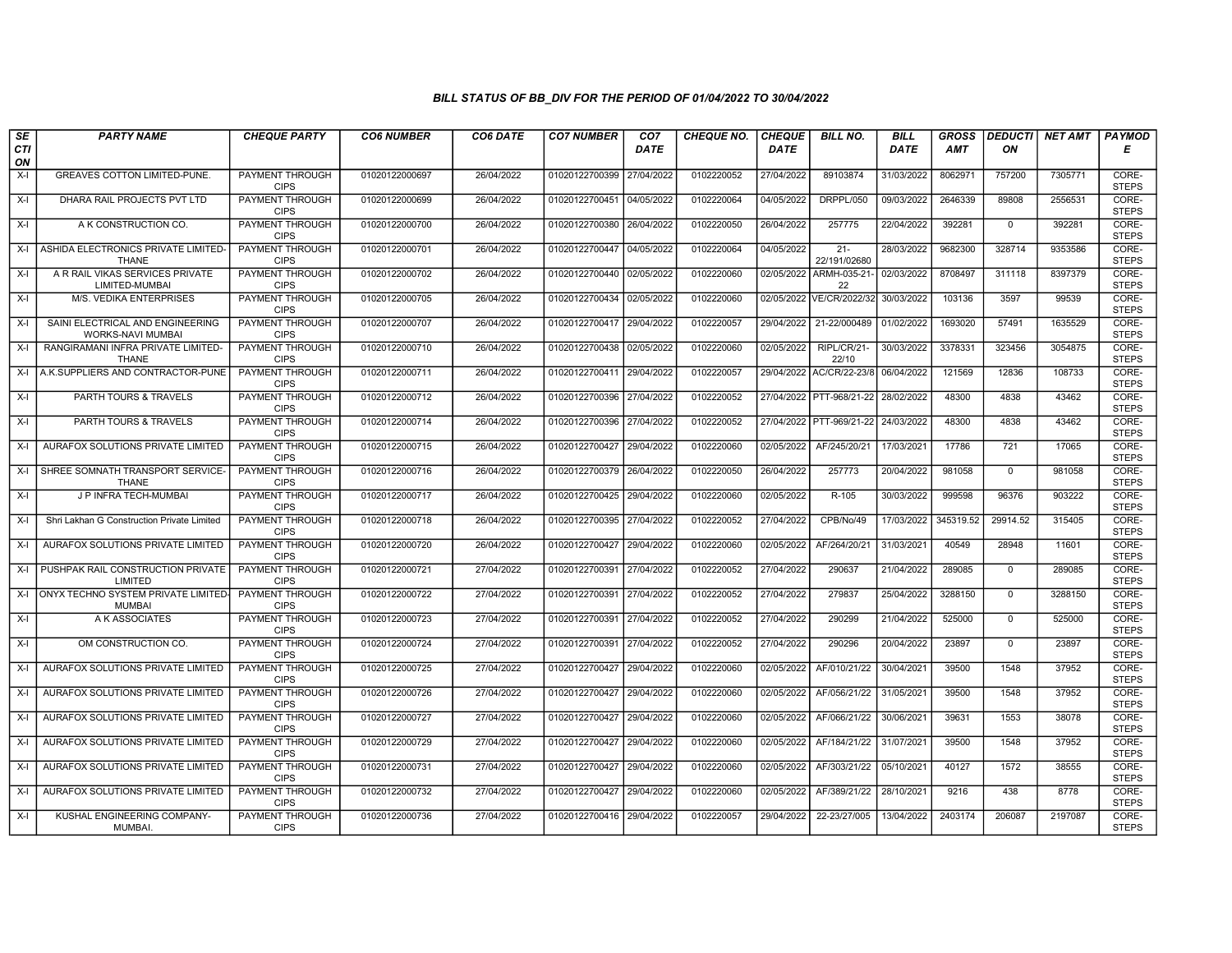| SE               | <b>PARTY NAME</b>                                     | <b>CHEQUE PARTY</b>                   | <b>CO6 NUMBER</b> | CO6 DATE   | <b>CO7 NUMBER</b>         | CO <sub>7</sub> | <b>CHEQUE NO.</b> | <b>CHEQUE</b> | <b>BILL NO.</b>                 | <b>BILL</b> | <b>GROSS</b> |              | DEDUCTI NET AMT | <b>PAYMOD</b>         |
|------------------|-------------------------------------------------------|---------------------------------------|-------------------|------------|---------------------------|-----------------|-------------------|---------------|---------------------------------|-------------|--------------|--------------|-----------------|-----------------------|
| <b>CTI</b><br>ON |                                                       |                                       |                   |            |                           | <b>DATE</b>     |                   | <b>DATE</b>   |                                 | <b>DATE</b> | AMT          | ON           |                 | Е                     |
| $X-I$            | SHREE SAI ENTERPRISE                                  | PAYMENT THROUGH<br><b>CIPS</b>        | 01020122000737    | 27/04/2022 | 01020122700395 27/04/2022 |                 | 0102220052        | 27/04/2022    | 006                             | 20/04/2022  | 140000       | 2372         | 137628          | CORE-<br><b>STEPS</b> |
| X-I              | PRUTHVI CONSTRUCTION                                  | PAYMENT THROUGH<br><b>CIPS</b>        | 01020122000738    | 27/04/2022 | 01020122700435 02/05/2022 |                 | 0102220060        | 02/05/2022    | 290547                          | 26/04/2022  | 170453       | $\mathbf 0$  | 170453          | CORE-<br><b>STEPS</b> |
| X-I              | PRUTHVI CONSTRUCTION                                  | <b>PAYMENT THROUGH</b><br><b>CIPS</b> | 01020122000739    | 27/04/2022 | 01020122700435 02/05/2022 |                 | 0102220060        | 02/05/2022    | 290549                          | 26/04/2022  | 847645       | $\mathbf 0$  | 847645          | CORE-<br><b>STEPS</b> |
| X-I              | RACHANA ENTERPRISES                                   | PAYMENT THROUGH<br><b>CIPS</b>        | 01020122000740    | 27/04/2022 | 01020122700435 02/05/2022 |                 | 0102220060        | 02/05/2022    | 281108                          | 27/04/2022  | 298902       | $\Omega$     | 298902          | CORE-<br><b>STEPS</b> |
| X-I              | AYUSHCONTROLED ENTERPRISES-<br>MADHUBANI              | <b>PAYMENT THROUGH</b><br><b>CIPS</b> | 01020122000741    | 27/04/2022 | 01020122700435 02/05/2022 |                 | 0102220060        | 02/05/2022    | 231649                          | 25/04/2022  | 15069        | $\mathbf 0$  | 15069           | CORE-<br><b>STEPS</b> |
| X-I              | D K SINGH CONSTRUCTION-MUMBAI                         | <b>PAYMENT THROUGH</b><br><b>CIPS</b> | 01020122000743    | 27/04/2022 | 01020122700398 27/04/2022 |                 | 0102220052        |               | 27/04/2022 DKSC/S/03/22-<br>23  | 25/04/2022  | 9563550      | 935962       | 8627588         | CORE-<br><b>STEPS</b> |
| $X-I$            | M S MISTRY AND CO                                     | PAYMENT THROUGH<br><b>CIPS</b>        | 01020122000744    | 27/04/2022 | 01020122700435 02/05/2022 |                 | 0102220060        | 02/05/2022    | 290546                          | 26/04/2022  | 834825       | $\mathbf 0$  | 834825          | CORE-<br><b>STEPS</b> |
| X-I              | N K SINGH-MUMBAI                                      | <b>PAYMENT THROUGH</b><br><b>CIPS</b> | 01020122000747    | 27/04/2022 | 01020122700456 04/05/2022 |                 | 0102220064        | 04/05/2022    | 2022-23-03                      | 04/04/2022  | 4648189      | 453354       | 4194835         | CORE-<br><b>STEPS</b> |
| X-I              | Shri Lakhan G Construction Private Limited            | <b>PAYMENT THROUGH</b><br><b>CIPS</b> | 01020122000748    | 27/04/2022 | 01020122700429 29/04/2022 |                 | 0102220060        | 02/05/2022    | <b>TNA/2021-</b><br>22/038      | 16/03/2022  | 483616       | 41863        | 441753          | CORE-<br><b>STEPS</b> |
| $X-I$            | MEDHA SERVO DRIVES PVT LTD-<br><b>HYDERABAD</b>       | <b>PAYMENT THROUGH</b><br><b>CIPS</b> | 01020122000749    | 28/04/2022 | 01020122700458            | 04/05/2022      | 0102220064        | 04/05/2022    | MSS20211007<br>11               | 30/06/2021  | 1543440      | 52420        | 1491020         | CORE-<br><b>STEPS</b> |
| $X-I$            | MEDHA SERVO DRIVES PVT LTD-<br><b>HYDERABAD</b>       | PAYMENT THROUGH<br><b>CIPS</b>        | 01020122000750    | 28/04/2022 | 01020122700453 04/05/2022 |                 | 0102220064        | 04/05/2022    | MSS20211030<br>08               | 24/03/2022  | 3717000      | 126100       | 3590900         | CORE-<br><b>STEPS</b> |
| $X-I$            | JOHNSON LIFTS PVT.LTD.                                | PAYMENT THROUGH<br><b>CIPS</b>        | 01020122000751    | 28/04/2022 | 01020122700408            | 29/04/2022      | 0102220057        | 29/04/2022    | JLPL/004/2021                   | 13/08/2021  | 722715       | 24599        | 698116          | CORE-<br><b>STEPS</b> |
| X-I              | SHRINATH CONSTRUCTION-MUMBAI                          | <b>PAYMENT THROUGH</b><br><b>CIPS</b> | 01020122000753    | 28/04/2022 | 01020122700442 02/05/2022 |                 | 0102220060        | 02/05/2022    | <b>SC/CR/21-</b><br>22/06       | 30/03/2022  | 2359786      | 84379        | 2275407         | CORE-<br><b>STEPS</b> |
| $X-I$            | R M S ENTERPRISES-MUMBAI                              | PAYMENT THROUGH<br><b>CIPS</b>        | 01020122000754    | 28/04/2022 | 01020122700478 05/05/2022 |                 | 0102220066        | 05/05/2022    | RMS/2022-<br>23/01              | 12/04/2022  | 2634529      | 188378       | 2446151         | CORE-<br><b>STEPS</b> |
| $X-I$            | JOHNSON LIFTS PVT.LTD.                                | PAYMENT THROUGH<br><b>CIPS</b>        | 01020122000755    | 28/04/2022 | 01020122700420            | 29/04/2022      | 0102220060        | 02/05/2022    | JLPL/02/2021                    | 11/02/2021  | 981472       | 153604       | 827868          | CORE-<br><b>STEPS</b> |
| X-I              | ATHARVA CONSTRUCTION-NASHIK                           | PAYMENT THROUGH<br><b>CIPS</b>        | 01020122000759    | 28/04/2022 | 01020122700410 29/04/2022 |                 | 0102220057        | 29/04/2022    | <b>INV-90</b>                   | 27/12/2021  | 175600       | 10785        | 164815          | CORE-<br><b>STEPS</b> |
| $X-I$            | <b>STATEBANKOFINDIA</b>                               | PAYMENT THROUGH<br><b>CIPS</b>        | 01020122000760    | 28/04/2022 | 01020122700413 29/04/2022 |                 | 0102220057        |               | 29/04/2022 RT1221272O5<br>19629 | 23/12/2021  | 9055971      | 1362286      | 7693685         | CORE-<br><b>STEPS</b> |
| X-I              | SHRI SADGURU KRUPA ENTERPRISES-<br><b>MUMBAI</b>      | <b>PAYMENT THROUGH</b><br><b>CIPS</b> | 01020122000762    | 28/04/2022 | 01020122700421 29/04/2022 |                 | 0102220060        | 02/05/2022    | SS/CR/21-22/9                   | 08/04/2022  | 480677       | 39492        | 441185          | CORE-<br><b>STEPS</b> |
| $X-I$            | ELECTRO ENGINEERS-RAIPUR.                             | PAYMENT THROUGH<br><b>CIPS</b>        | 01020122000765    | 29/04/2022 | 01020122700441 02/05/2022 |                 | 0102220060        | 02/05/2022    | CG/21-22/41                     | 21/03/2022  | 4280125      | 847255       | 3432870         | CORE-<br><b>STEPS</b> |
| $X-I$            | RACHANA ENTERPRISES                                   | <b>PAYMENT THROUGH</b><br><b>CIPS</b> | 01020122000768    | 29/04/2022 | 01020122700435 02/05/2022 |                 | 0102220060        | 02/05/2022    | 281109                          | 27/04/2022  | 183990       | $\mathbf 0$  | 183990          | CORE-<br><b>STEPS</b> |
| X-I              | M S MISTRY AND CO                                     | PAYMENT THROUGH<br><b>CIPS</b>        | 01020122000769    | 29/04/2022 | 01020122700435 02/05/2022 |                 | 0102220060        | 02/05/2022    | 290545                          | 26/04/2022  | 234250       | $\mathbf 0$  | 234250          | CORE-<br><b>STEPS</b> |
| X-I              | PRUTHVI CONSTRUCTION                                  | <b>PAYMENT THROUGH</b><br><b>CIPS</b> | 01020122000770    | 29/04/2022 | 01020122700435 02/05/2022 |                 | 0102220060        | 02/05/2022    | 290548                          | 26/04/2022  | 211800       | $\mathbf{0}$ | 211800          | CORE-<br><b>STEPS</b> |
| X-I              | KHANDESHWAR TOWING                                    | PAYMENT THROUGH<br><b>CIPS</b>        | 01020122000773    | 29/04/2022 | 01020122700431 29/04/2022 |                 | 0102220060        | 02/05/2022    | 1161/21-22                      | 10/01/2022  | 214689.93    | 12278.93     | 202411          | CORE-<br><b>STEPS</b> |
| $X-I$            | R M S ENTERPRISES-MUMBAI                              | PAYMENT THROUGH<br><b>CIPS</b>        | 01020122000774    | 29/04/2022 | 01020122700435            | 02/05/2022      | 0102220060        | 02/05/2022    | 272188                          | 27/04/2022  | 129862       | $\mathbf 0$  | 129862          | CORE-<br><b>STEPS</b> |
| X-I              | KHANDESHWAR TOWING-MUMBAI                             | PAYMENT THROUGH<br><b>CIPS</b>        | 01020122000775    | 29/04/2022 | 01020122700435 02/05/2022 |                 | 0102220060        | 02/05/2022    | 272190                          | 27/04/2022  | 181672       | $\mathbf 0$  | 181672          | CORE-<br><b>STEPS</b> |
| $X-I$            | SARASWATI REALTY ENTERPRISES<br>PRIVATE LIMITED-THANE | <b>PAYMENT THROUGH</b><br><b>CIPS</b> | 01020122000776    | 29/04/2022 | 01020122700437 02/05/2022 |                 | 0102220060        | 02/05/2022    | SR/21-22/03                     | 08/04/2022  | 1155654      | 113189       | 1042465         | CORE-<br><b>STEPS</b> |
| X-I              | <b>GRIP ENTERPRISES</b>                               | <b>PAYMENT THROUGH</b><br><b>CIPS</b> | 01020122000777    | 29/04/2022 | 01020122700435 02/05/2022 |                 | 0102220060        | 02/05/2022    | 282380                          | 25/04/2022  | 55794        | $\mathbf{0}$ | 55794           | CORE-<br><b>STEPS</b> |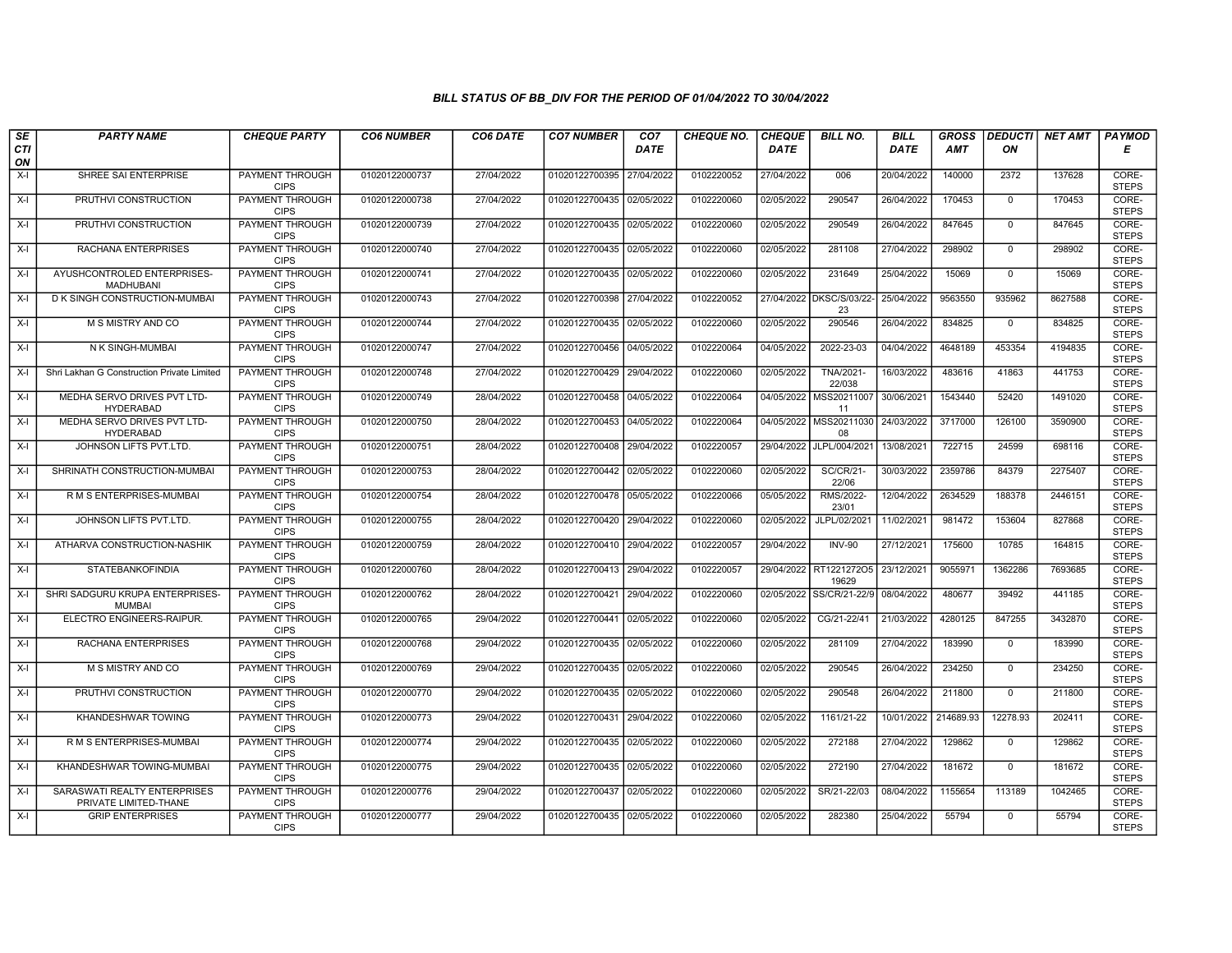| SE        | <b>PARTY NAME</b>                                          | <b>CHEQUE PARTY</b>                   | <b>CO6 NUMBER</b> | CO6 DATE   | <b>CO7 NUMBER</b>         | CO <sub>7</sub> | <b>CHEQUE NO.</b> | <b>CHEQUE</b> | <b>BILL NO.</b>               | <b>BILL</b> | <b>GROSS</b> |              | DEDUCTI NET AMT | <b>PAYMOD</b>         |
|-----------|------------------------------------------------------------|---------------------------------------|-------------------|------------|---------------------------|-----------------|-------------------|---------------|-------------------------------|-------------|--------------|--------------|-----------------|-----------------------|
| CTI<br>ON |                                                            |                                       |                   |            |                           | <b>DATE</b>     |                   | <b>DATE</b>   |                               | <b>DATE</b> | <b>AMT</b>   | ON           |                 | Е                     |
| $X-I$     | R S CONSTRUCTION-MUMBAI                                    | <b>PAYMENT THROUGH</b><br><b>CIPS</b> | 01020122000779    | 29/04/2022 | 01020122700459 04/05/2022 |                 | 0102220064        | 04/05/2022    | RS/21-22/01                   | 14/03/2022  | 1765873      | 178163       | 1587710         | CORE-<br><b>STEPS</b> |
| $X-I$     | RADHAKRISHAN CONSTRUCTION CO-<br><b>MUMBAI</b>             | <b>PAYMENT THROUGH</b><br><b>CIPS</b> | 01020122000780    | 29/04/2022 | 01020122700423 29/04/2022 |                 | 0102220060        |               | 02/05/2022 GST/552/22-23      | 08/04/2022  | 198185       | 7179         | 191006          | CORE-<br><b>STEPS</b> |
| $X-I$     | DHRUVEN ENTERPRISES-MUMBAI                                 | <b>PAYMENT THROUGH</b><br><b>CIPS</b> | 01020122000781    | 29/04/2022 | 01020122700444 02/05/2022 |                 | 0102220060        |               | 02/05/2022 DE/CR-GST/21<br>22 | 15/03/2022  | 1156927      | 116951       | 1039976         | CORE-<br><b>STEPS</b> |
| X-I       | N S TOURS AND TRAVELS                                      | PAYMENT THROUGH<br><b>CIPS</b>        | 01020122000782    | 29/04/2022 | 01020122700428            | 29/04/2022      | 0102220060        | 02/05/2022    | <b>CR/NS/22-</b><br>23/02     | 03/03/2022  | 349993       | 13434        | 336559          | CORE-<br><b>STEPS</b> |
| $X-I$     | <b>R B CONSTRUCTION</b>                                    | <b>PAYMENT THROUGH</b><br><b>CIPS</b> | 01020122000783    | 29/04/2022 | 01020122700433 02/05/2022 |                 | 0102220060        | 02/05/2022    | $2021 -$<br>22/LNL/34         | 14/03/2022  | 227440       | 8223         | 219217          | CORE-<br><b>STEPS</b> |
| X-I       | MADHANI CONSTRUCTION-MUMBAI                                | PAYMENT THROUGH<br><b>CIPS</b>        | 01020122000784    | 29/04/2022 | 01020122700449 04/05/2022 |                 | 0102220064        | 04/05/2022    | 2021-22/08                    | 24/03/2022  | 5861896      | 561168       | 5300728         | CORE-<br><b>STEPS</b> |
| $X-I$     | JOHNSON LIFTS PVT.LTD.                                     | PAYMENT THROUGH<br><b>CIPS</b>        | 01020122000785    | 30/04/2022 | 01020122700448 04/05/2022 |                 | 0102220064        | 04/05/2022    | JLPL/14/2021                  | 01/02/2022  | 1884413.26   | 95189.26     | 1789224         | CORE-<br><b>STEPS</b> |
| X-II      | SM COMML. CHUNABHATTI/STATION<br><b>CLEANLINESS</b>        | <b>DIVISIONAL CASHIER.</b><br>C RLY   | 01020222000001    | 01/04/2022 | 01020222700003 01/04/2022 |                 | 980689            | 01/04/2022    | Imprest Bill                  | 11/03/2022  | 28755        | $\mathbf 0$  | 28755           | CASH                  |
| X-II      | <b>BPCL E CMS</b>                                          | PAYMENT THROUGH<br><b>CIPS</b>        | 01020222000002    | 01/04/2022 | 01020222700002 01/04/2022 |                 | 0102220007        | 01/04/2022    | 61/06                         | 30/03/2022  | 742964       | $\Omega$     | 742964          | CORE-<br><b>STEPS</b> |
| $X-H$     | SR DFM CSTM (GEN IMP)                                      | <b>PAYMENT THROUGH</b><br><b>CIPS</b> | 01020222000003    | 01/04/2022 | 01020222700002 01/04/2022 |                 | 0102220007        | 01/04/2022    | 085                           | 07/03/2022  | 14131        | $\mathbf 0$  | 14131           | CORE-<br><b>STEPS</b> |
| X-II      | <b>SM IGATPURI</b>                                         | PAYMENT THROUGH<br><b>CIPS</b>        | 01020222000004    | 01/04/2022 | 01020222700002 01/04/2022 |                 | 0102220007        | 01/04/2022    | <b>Imprest Bill</b>           | 03/03/2022  | 38430        | $\mathbf{0}$ | 38430           | CORE-<br><b>STEPS</b> |
| X-II      | R T ENTERPRISES-MUMBAI                                     | PAYMENT THROUGH<br><b>CIPS</b>        | 01020222000005    | 01/04/2022 | 01020222700016 06/04/2022 |                 | 0102220015        | 06/04/2022    | 150593                        | 01/04/2022  | 99900        | $\mathbf{0}$ | 99900           | CORE-<br><b>STEPS</b> |
| X-II      | NARE PARMESHWAR-SOLAPUR                                    | <b>PAYMENT THROUGH</b><br><b>CIPS</b> | 01020222000006    | 01/04/2022 | 01020222700016 06/04/2022 |                 | 0102220015        | 06/04/2022    | 150594                        | 01/04/2022  | 99900        | $\mathbf 0$  | 99900           | CORE-<br><b>STEPS</b> |
| X-II      | PRUTHVI CONSTRUCTION-MUMBAI                                | PAYMENT THROUGH<br><b>CIPS</b>        | 01020222000007    | 01/04/2022 | 01020222700016 06/04/2022 |                 | 0102220015        | 06/04/2022    | 150595                        | 01/04/2022  | 99900        | $\mathbf 0$  | 99900           | CORE-<br><b>STEPS</b> |
| X-II      | SHREE BALAJI CONSTRUCTION-THANE                            | <b>PAYMENT THROUGH</b><br><b>CIPS</b> | 01020222000009    | 01/04/2022 | 01020222700016 06/04/2022 |                 | 0102220015        | 06/04/2022    | 150597                        | 01/04/2022  | 99900        | $\Omega$     | 99900           | CORE-<br><b>STEPS</b> |
| X-II      | RUSHIKESH MAHENDRA CHAVAN-<br><b>JALGAON</b>               | PAYMENT THROUGH<br><b>CIPS</b>        | 01020222000010    | 01/04/2022 | 01020222700016 06/04/2022 |                 | 0102220015        | 06/04/2022    | 150599                        | 01/04/2022  | 99900        | $\mathbf 0$  | 99900           | CORE-<br><b>STEPS</b> |
| $X-II$    | K.R.INFRATECH-MUMBAI                                       | <b>PAYMENT THROUGH</b><br><b>CIPS</b> | 01020222000011    | 01/04/2022 | 01020222700016 06/04/2022 |                 | 0102220015        | 06/04/2022    | 150601                        | 01/04/2022  | 99900        | $\mathbf 0$  | 99900           | CORE-<br><b>STEPS</b> |
| X-II      | PROACTIVE IN AND OUT ADVERTISING<br>PRIVATE LIMITED-MUMBAI | PAYMENT THROUGH<br><b>CIPS</b>        | 01020222000012    | 01/04/2022 | 01020222700016 06/04/2022 |                 | 0102220015        | 06/04/2022    | 150647                        | 01/04/2022  | 300900       | $\mathbf 0$  | 300900          | CORE-<br><b>STEPS</b> |
| $X-H$     | PROACTIVE IN AND OUT ADVERTISING<br>PRIVATE LIMITED-MUMBAI | PAYMENT THROUGH<br><b>CIPS</b>        | 01020222000013    | 01/04/2022 | 01020222700016 06/04/2022 |                 | 0102220015        | 06/04/2022    | 150648                        | 01/04/2022  | 265100       | $\mathbf 0$  | 265100          | CORE-<br><b>STEPS</b> |
| X-II      | SM VADALA / STN CLEAN                                      | DIVISIONAL CASHIER,<br>C RLY          | 01020222000014    | 01/04/2022 | 01020222700003 01/04/2022 |                 | 980689            | 01/04/2022    | <b>Imprest Bill</b>           | 08/03/2022  | 66075        | 0            | 66075           | CASH                  |
| X-II      | SM SANDHURUST ROAD/ STATION<br><b>CLEANLINESS</b>          | <b>DIVISIONAL CASHIER.</b><br>C RLY   | 01020222000015    | 01/04/2022 | 01020222700003 01/04/2022 |                 | 980689            | 01/04/2022    | <b>Imprest Bill</b>           | 10/03/2022  | 65010        | $\mathbf 0$  | 65010           | CASH                  |
| X-II      | <b>SM SEWRI/ STATION CLEANLINESS</b>                       | DIVISIONAL CASHIER,<br>C RLY          | 01020222000016    | 01/04/2022 | 01020222700003 01/04/2022 |                 | 980689            | 01/04/2022    | <b>Imprest Bill</b>           | 07/03/2022  | 45840        | $\mathbf 0$  | 45840           | CASH                  |
| X-II      | SM REAY RD./ STATION CLEANLINESS                           | DIVISIONAL CASHIER.<br>C RLY          | 01020222000017    | 01/04/2022 | 01020222700003 01/04/2022 |                 | 980689            | 01/04/2022    | Imprest Bill                  | 08/03/2022  | 45833        | $\mathbf 0$  | 45833           | CASH                  |
| X-II      | SM KINGCIRCLE/STATION CLEANLINESS                          | DIVISIONAL CASHIER,<br>C RLY          | 01020222000018    | 01/04/2022 | 01020222700003 01/04/2022 |                 | 980689            | 01/04/2022    | <b>Imprest Bill</b>           | 08/03/2022  | 45840        | $\mathbf 0$  | 45840           | CASH                  |
| $X-II$    | <b>SM SION/ STATION CLEANLINESS</b>                        | <b>DIVISIONAL CASHIER.</b><br>C RLY   | 01020222000019    | 01/04/2022 | 01020222700003 01/04/2022 |                 | 980689            | 01/04/2022    | <b>Imprest Bill</b>           | 08/03/2022  | 57919        | $\mathbf 0$  | 57919           | CASH                  |
| X-II      | SM COMML. KANJUR MARG/ STATION<br><b>CLEANLINESS</b>       | <b>DIVISIONAL CASHIER.</b><br>C RLY   | 01020222000020    | 01/04/2022 | 01020222700003 01/04/2022 |                 | 980689            | 01/04/2022    | <b>Imprest Bill</b>           | 06/02/2022  | 36213        | $\mathbf 0$  | 36213           | CASH                  |
| X-II      | SM COMML. THAKURLI/ STATION<br><b>CLEANLINESS</b>          | DIVISIONAL CASHIER,<br>C RLY          | 01020222000021    | 01/04/2022 | 01020222700003 01/04/2022 |                 | 980689            | 01/04/2022    | <b>Imprest Bill</b>           | 08/03/2022  | 39537        | $\mathbf 0$  | 39537           | CASH                  |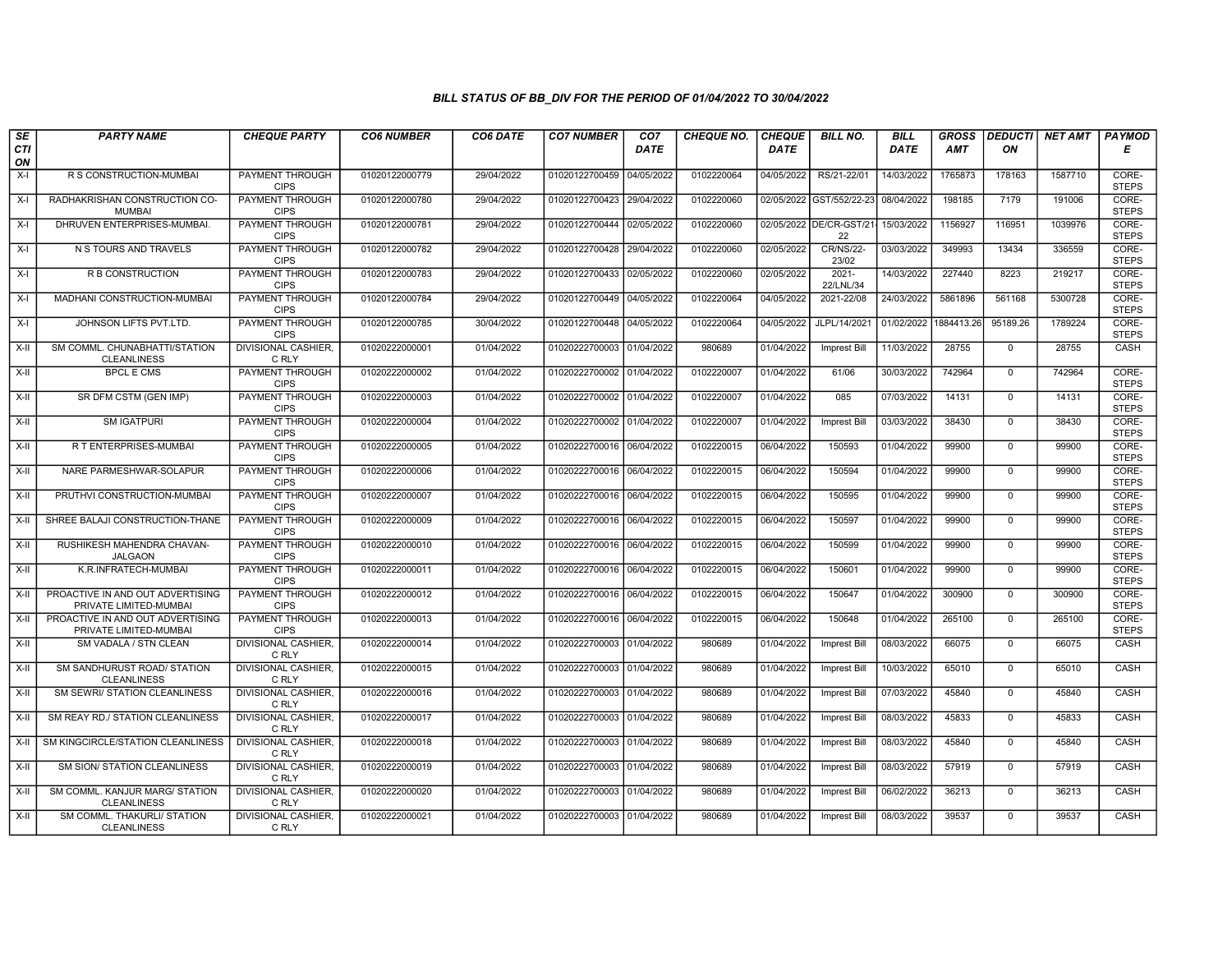| SE<br>CTI<br>ON | <b>PARTY NAME</b>                                     | <b>CHEQUE PARTY</b>                               | <b>CO6 NUMBER</b>                | CO6 DATE                 | <b>CO7 NUMBER</b>                                      | CO <sub>7</sub><br><b>DATE</b> | <b>CHEQUE NO.</b>        | <b>CHEQUE</b><br><b>DATE</b> | <b>BILL NO.</b>                        | <b>BILL</b><br><b>DATE</b> | <b>GROSS</b><br><b>AMT</b> | <b>DEDUCTI</b><br>ON    | NET AMT       | <b>PAYMOD</b><br>Е             |
|-----------------|-------------------------------------------------------|---------------------------------------------------|----------------------------------|--------------------------|--------------------------------------------------------|--------------------------------|--------------------------|------------------------------|----------------------------------------|----------------------------|----------------------------|-------------------------|---------------|--------------------------------|
| $X-H$           | SM COMML. KOPAR/ STATION<br><b>CLEANLINESS</b>        | <b>DIVISIONAL CASHIER.</b><br>C RLY               | 01020222000022                   | 01/04/2022               | 01020222700003 01/04/2022                              |                                | 980689                   | 01/04/2022                   | <b>Imprest Bill</b>                    | 08/03/2022                 | 38577                      | $\mathbf 0$             | 38577         | CASH                           |
| X-II            | SM COMML. VIDYAVIHAR/ STATION<br><b>CLEANLINESS</b>   | <b>DIVISIONAL CASHIER.</b><br>C RLY               | 01020222000023                   | 01/04/2022               | 01020222700003 01/04/2022                              |                                | 980689                   | 01/04/2022                   | <b>Imprest Bill</b>                    | 17/02/2022                 | 38340                      | $\mathbf 0$             | 38340         | CASH                           |
| X-II            | SM COMML. NAHUR/ STATION<br><b>CLEANLINESS</b>        | DIVISIONAL CASHIER.<br>C RLY                      | 01020222000024                   | 01/04/2022               | 01020222700003 01/04/2022                              |                                | 980689                   | 01/04/2022                   | Imprest Bill                           | 03/03/2022                 | 28755                      | $\mathbf 0$             | 28755         | CASH                           |
| X-II            | SM BYCULLA/ STATION CLEANLINESS                       | DIVISIONAL CASHIER.<br>C RLY                      | 01020222000025                   | 01/04/2022               | 01020222700003 01/04/2022                              |                                | 980689                   | 01/04/2022                   | <b>Imprest Bill</b>                    | 08/03/2022                 | 86669                      | $\mathbf 0$             | 86669         | CASH                           |
| X-II            | SM COMML. DOCKYARD RD./ STATION<br><b>CLEANLINESS</b> | <b>DIVISIONAL CASHIER.</b><br>C RLY               | 01020222000026                   | 01/04/2022               | 01020222700003 01/04/2022                              |                                | 980689                   | 01/04/2022                   | <b>Imprest Bill</b>                    | 08/03/2022                 | 45811                      | $\mathbf{0}$            | 45811         | CASH                           |
| X-II            | <b>CYM JASAI YARD</b>                                 | <b>PAYMENT THROUGH</b><br><b>CIPS</b>             | 01020222000027                   | 01/04/2022               | 01020222700004 01/04/2022                              |                                | 0102220007               | 01/04/2022                   | <b>Imprest Bill</b>                    | 02/03/2022                 | 15000                      | $\Omega$                | 15000         | CORE-<br><b>STEPS</b>          |
| X-II            | <b>SM SEWRI</b>                                       | PAYMENT THROUGH<br><b>CIPS</b>                    | 01020222000028                   | 01/04/2022               | 01020222700004 01/04/2022                              |                                | 0102220007               | 01/04/2022                   | <b>Imprest Bill</b>                    | 02/03/2022                 | 3000                       | $\mathbf 0$             | 3000          | CORE-<br><b>STEPS</b>          |
| $X-H$           | ACM (RESVN) CSTM                                      | <b>PAYMENT THROUGH</b><br><b>CIPS</b>             | 01020222000029                   | 01/04/2022               | 01020222700004 01/04/2022                              |                                | 0102220007               | 01/04/2022                   | imprest cash                           | 14/03/2022                 | 3970                       | $\mathbf 0$             | 3970          | CORE-<br><b>STEPS</b>          |
| X-II            | CMS KYN                                               | DIVISIONAL CASHIER.<br>C RLY                      | 01020222000030                   | 01/04/2022               | 01020222700018 06/04/2022                              |                                | 980705                   | 07/04/2022                   | 473524                                 | 30/03/2022                 | 1500                       | $\mathbf 0$             | 1500          | <b>CASH</b>                    |
| X-II            | <b>CBS VARTAK NAGAR</b>                               | <b>PAYMENT THROUGH</b><br><b>CIPS</b>             | 01020222000031                   | 01/04/2022               | 01020222700004 01/04/2022                              |                                | 0102220007               | 01/04/2022                   | imprest cash                           | 26/03/2022                 | 9000                       | $\mathbf 0$             | 9000          | CORE-<br><b>STEPS</b>          |
| X-II            | <b>SM KURLA</b>                                       | PAYMENT THROUGH<br><b>CIPS</b>                    | 01020222000032                   | 01/04/2022               | 01020222700004 01/04/2022                              |                                | 0102220007               | 01/04/2022                   | <b>Imprest Bill</b>                    | 03/03/2022                 | 7957                       | $\mathbf 0$             | 7957          | CORE-<br><b>STEPS</b>          |
| X-II            | <b>BPCL E CMS</b><br><b>SM DADAR</b>                  | PAYMENT THROUGH<br><b>CIPS</b><br>PAYMENT THROUGH | 01020222000033<br>01020222000034 | 01/04/2022<br>01/04/2022 | 01020222700004 01/04/2022                              |                                | 0102220007<br>0102220007 | 01/04/2022                   | 71/05                                  | 01/04/2022                 | 791394                     | $\Omega$<br>$\mathbf 0$ | 791394        | CORE-<br><b>STEPS</b><br>CORE- |
| X-II<br>X-II    | ADMO LNL(DIGNOSTIC IMP Rs.8000/-)                     | <b>CIPS</b><br><b>PAYMENT THROUGH</b>             | 01020222000035                   | 01/04/2022               | 01020222700004 01/04/2022<br>01020222700019 06/04/2022 |                                | 0102220015               | 01/04/2022                   | Imprest Bill<br>06/04/2022 ADMO LNL DI | 04/03/2022<br>11/03/2022   | 11499<br>7880              | $\mathbf{0}$            | 11499<br>7880 | <b>STEPS</b><br>CORE-          |
|                 | <b>SM DOMBIVLI</b>                                    | <b>CIPS</b><br>PAYMENT THROUGH                    | 01020222000036                   | 01/04/2022               | 01020222700004 01/04/2022                              |                                | 0102220007               | 01/04/2022                   | MAR <sub>2</sub>                       | 04/03/2022                 | 10000                      | $\mathbf 0$             | 10000         | <b>STEPS</b><br>CORE-          |
| X-II<br>$X-H$   | H. H. ENGINEERS-PUNE                                  | <b>CIPS</b><br>PAYMENT THROUGH                    | 01020222000037                   | 01/04/2022               | 01020222700016 06/04/2022                              |                                | 0102220015               | 06/04/2022                   | <b>Imprest Bill</b><br>150687          | 01/04/2022                 | 330600                     | $\overline{0}$          | 330600        | <b>STEPS</b><br>CORE-          |
| X-II            | JINESHWAR ENGINEERS CIVIL PRIVATE                     | <b>CIPS</b><br>PAYMENT THROUGH                    | 01020222000038                   | 01/04/2022               | 01020222700016 06/04/2022                              |                                | 0102220015               | 06/04/2022                   | 150690                                 | 01/04/2022                 | 330600                     | $\mathbf 0$             | 330600        | <b>STEPS</b><br>CORE-          |
| $X-H$           | LIMITED-MUMBAI<br>H. H. ENGINEERS-PUNE                | <b>CIPS</b><br><b>PAYMENT THROUGH</b>             | 01020222000039                   | 01/04/2022               | 01020222700016 06/04/2022                              |                                | 0102220015               | 06/04/2022                   | 150692                                 | 01/04/2022                 | 436700                     | $\mathbf 0$             | 436700        | <b>STEPS</b><br>CORE-          |
| X-II            | <b>SM TITWALA</b>                                     | <b>CIPS</b><br>PAYMENT THROUGH                    | 01020222000040                   | 01/04/2022               | 01020222700004 01/04/2022                              |                                | 0102220007               | 01/04/2022                   | <b>Imprest Bill</b>                    | 03/03/2022                 | 34541                      | $\mathbf 0$             | 34541         | <b>STEPS</b><br>CORE-          |
| X-II            | ADITYA CONSTRUCTION-KALYAN                            | <b>CIPS</b><br>PAYMENT THROUGH                    | 01020222000041                   | 01/04/2022               | 01020222700016 06/04/2022                              |                                | 0102220015               | 06/04/2022                   | 150693                                 | 01/04/2022                 | 436700                     | $\mathsf 0$             | 436700        | <b>STEPS</b><br>CORE-          |
| X-II            | <b>VIBHUTI CONSTRUCTION CO-THANA</b>                  | <b>CIPS</b><br><b>PAYMENT THROUGH</b>             | 01020222000042                   | 01/04/2022               | 01020222700016 06/04/2022                              |                                | 0102220015               | 06/04/2022                   | 150695                                 | 01/04/2022                 | 436700                     | $\mathbf 0$             | 436700        | <b>STEPS</b><br>CORE-          |
|                 | X-II OMKAR ENGINEERS AND CONTRACTORS-                 | <b>CIPS</b><br><b>PAYMENT THROUGH</b>             | 01020222000043                   | 01/04/2022               | 01020222700016 06/04/2022                              |                                | 0102220015               | 06/04/2022                   | 150696                                 | 01/04/2022                 | 436700                     | $\overline{0}$          | 436700        | <b>STEPS</b><br>CORE-          |
| $X-II$          | <b>MUMBAI</b><br>CMS KALYAN(DIESEL IMPREST 15000/-)   | <b>CIPS</b><br><b>PAYMENT THROUGH</b>             | 01020222000044                   | 01/04/2022               | 01020222700019 06/04/2022                              |                                | 0102220015               | 06/04/2022                   | KYN/H/S/Fuel                           | 17/03/2022                 | 39950                      | $\mathbf 0$             | 39950         | <b>STEPS</b><br>CORE-          |
| X-II            | VINDHYA INFOTECH                                      | <b>CIPS</b><br>PAYMENT THROUGH                    | 01020222000045                   | 01/04/2022               | 01020222700019 06/04/2022                              |                                | 0102220015               | 06/04/2022                   | Imp<br>66/2021-22                      | 14/03/2022                 | 19347                      | 328                     | 19019         | <b>STEPS</b><br>CORE-          |
| X-II            | VODAFONE IDEA LIMITED                                 | <b>CIPS</b><br>PAYMENT THROUGH                    | 01020222000046                   | 01/04/2022               | 01020222700019 06/04/2022                              |                                | 0102220015               |                              | 06/04/2022 MHI150329689                | 25/03/2022                 | 3143                       | $\mathbf 0$             | 3143          | <b>STEPS</b><br>CORE-          |
| X-II            | <b>VODAFONE IDEA LIMITED</b>                          | <b>CIPS</b><br><b>PAYMENT THROUGH</b>             | 01020222000047                   | 01/04/2022               | 01020222700019 06/04/2022                              |                                | 0102220015               |                              | 6875<br>06/04/2022 MHI150329487        | 11/03/2022                 | 235                        | $\mathbf 0$             | 235           | <b>STEPS</b><br>CORE-          |
| X-II            | THE TATA POWER COMPANY LTD                            | <b>CIPS</b><br><b>PAYMENT THROUGH</b>             | 01020222000048                   | 04/04/2022               | 01020222700010 04/04/2022                              |                                | 0102220010               | 04/04/2022                   | 1420<br>92004079978 01/04/2022         |                            | 18579592                   | $\mathbf 0$             | 18579592      | <b>STEPS</b><br>CORE-          |
|                 |                                                       | <b>CIPS</b>                                       |                                  |                          |                                                        |                                |                          |                              |                                        |                            |                            |                         |               | <b>STEPS</b>                   |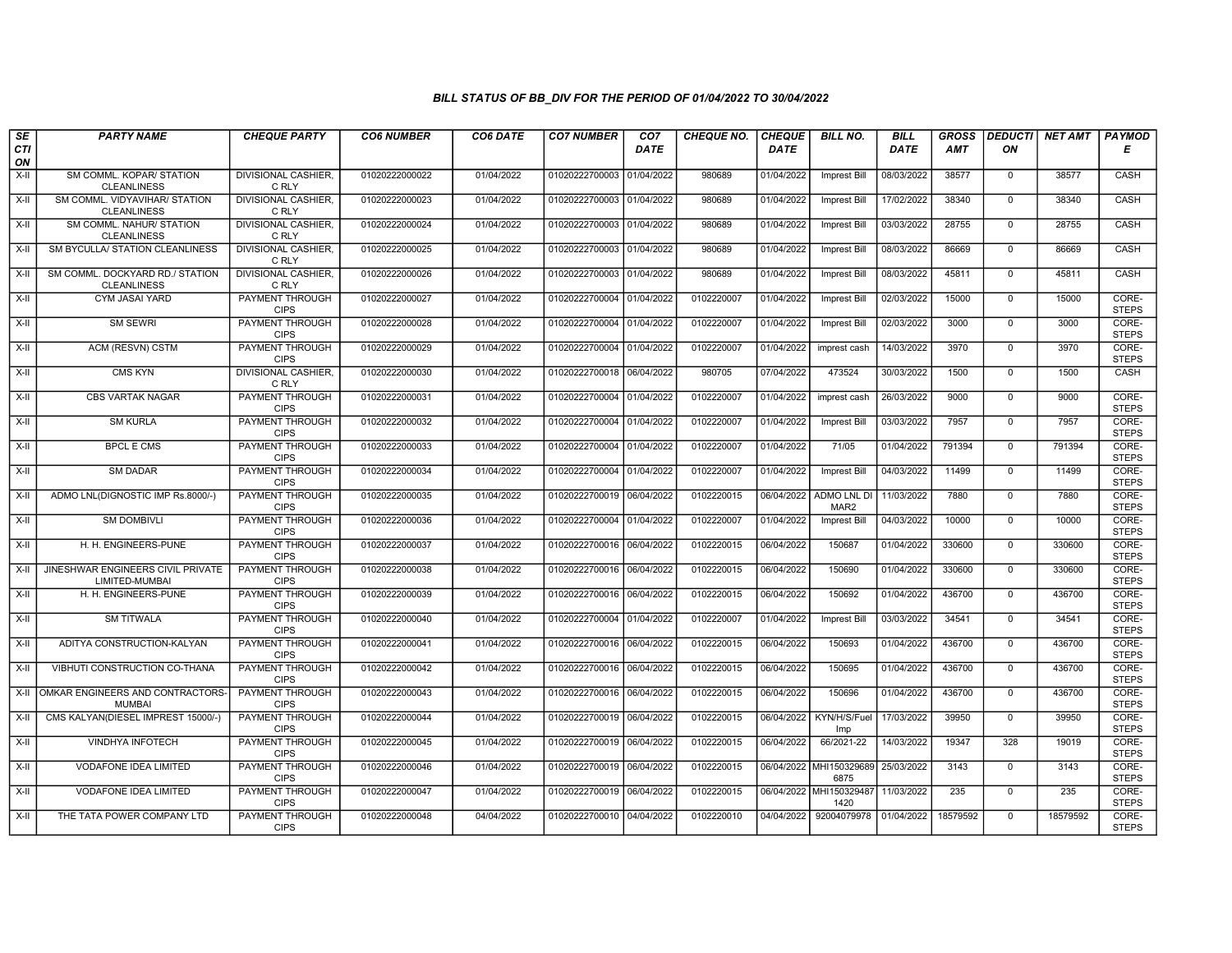| SE        | <b>PARTY NAME</b>                                    | <b>CHEQUE PARTY</b>                   | <b>CO6 NUMBER</b> | CO6 DATE   | <b>CO7 NUMBER</b>         | CO <sub>7</sub> | <b>CHEQUE NO.</b> | <b>CHEQUE</b> | <b>BILL NO.</b>                  | <b>BILL</b> | <b>GROSS</b> | <b>DEDUCTI</b> | <b>NET AMT</b> | PAYMOD                |
|-----------|------------------------------------------------------|---------------------------------------|-------------------|------------|---------------------------|-----------------|-------------------|---------------|----------------------------------|-------------|--------------|----------------|----------------|-----------------------|
| CTI<br>ON |                                                      |                                       |                   |            |                           | <b>DATE</b>     |                   | <b>DATE</b>   |                                  | <b>DATE</b> | <b>AMT</b>   | ON             |                | Е                     |
| $X-H$     | <b>STATION DIRECTOR LTT</b>                          | <b>PAYMENT THROUGH</b><br><b>CIPS</b> | 01020222000049    | 04/04/2022 | 01020222700010            | 04/04/2022      | 0102220010        |               | 04/04/2022 SD/LTT/Imp/Fe<br>b22  | 07/03/2022  | 49757        | 0              | 49757          | CORE-<br><b>STEPS</b> |
| $X-H$     | SM MATUNGA/ STATION CLEANLINESS                      | <b>DIVISIONAL CASHIER.</b><br>C RLY   | 01020222000050    | 04/04/2022 | 01020222700006 04/04/2022 |                 | 980700            | 04/04/2022    | <b>Imprest Bill</b>              | 10/03/2022  | 36255        | $\mathbf 0$    | 36255          | CASH                  |
| X-II      | JE ROAD ART/BB                                       | DIVISIONAL CASHIER.<br>C RLY          | 01020222000051    | 04/04/2022 | 01020222700007            | 04/04/2022      | 980700            | 04/04/2022    | 1354                             | 10/12/2021  | 9972         | $\mathbf 0$    | 9972           | CASH                  |
| X-II      | SM BHANDUP/ STATION CLEANLINESS                      | <b>DIVISIONAL CASHIER.</b><br>C RLY   | 01020222000052    | 04/04/2022 | 01020222700006            | 04/04/2022      | 980700            | 04/04/2022    | <b>Imprest Bill</b>              | 08/03/2022  | 67301        | $\mathbf 0$    | 67301          | CASH                  |
| $X-H$     | <b>SM PAREL/ STATION CLEANLINESS</b>                 | <b>DIVISIONAL CASHIER.</b><br>C RLY   | 01020222000053    | 04/04/2022 | 01020222700006 04/04/2022 |                 | 980700            | 04/04/2022    | Imprest Bill                     | 05/03/2022  | 61344        | $\mathbf 0$    | 61344          | CASH                  |
| $X-H$     | SM GHATKOPAR / STN CLEAN                             | <b>DIVISIONAL CASHIER.</b><br>C RLY   | 01020222000054    | 04/04/2022 | 01020222700006 04/04/2022 |                 | 980700            | 04/04/2022    | <b>Imprest Bill</b>              | 10/03/2022  | 96234        | $\mathbf 0$    | 96234          | CASH                  |
| X-II      | SM CHEMBUR / STN CLEAN                               | <b>DIVISIONAL CASHIER.</b><br>C RLY   | 01020222000055    | 04/04/2022 | 01020222700006 04/04/2022 |                 | 980700            | 04/04/2022    | Imprest Bill                     | 08/03/2022  | 49221        | $\mathbf 0$    | 49221          | CASH                  |
| $X-H$     | SM COMML. TILAK NAGAR /STATION<br><b>CLEANLINESS</b> | DIVISIONAL CASHIER.<br>C RLY          | 01020222000057    | 04/04/2022 | 01020222700006 04/04/2022 |                 | 980700            | 04/04/2022    | Imprest Bill                     | 10/03/2022  | 36027        | $\overline{0}$ | 36027          | CASH                  |
| X-II      | SM VIKHROLI/ STATION CLEANLINESS                     | <b>DIVISIONAL CASHIER.</b><br>C RLY   | 01020222000058    | 04/04/2022 | 01020222700006 04/04/2022 |                 | 980700            | 04/04/2022    | <b>Imprest Bill</b>              | 09/03/2022  | 66441        | $\mathbf 0$    | 66441          | CASH                  |
| $X-H$     | SM COMML. CHINCHPOKLI/ STATION<br><b>CLEANLINESS</b> | <b>DIVISIONAL CASHIER.</b><br>C RLY   | 01020222000059    | 04/04/2022 | 01020222700006 04/04/2022 |                 | 980700            | 04/04/2022    | <b>Imprest Bill</b>              | 11/03/2022  | 28380        | $\overline{0}$ | 28380          | CASH                  |
| X-II      | SM MULUND/ STATION CLEANLINESS                       | <b>DIVISIONAL CASHIER.</b><br>C RLY   | 01020222000060    | 04/04/2022 | 01020222700006            | 04/04/2022      | 980700            | 04/04/2022    | Imprest Bill                     | 11/03/2022  | 86622        | $\mathbf 0$    | 86622          | CASH                  |
| X-II      | SM DIWA / STN CLEAN                                  | DIVISIONAL CASHIER.<br>C RLY          | 01020222000061    | 04/04/2022 | 01020222700006 04/04/2022 |                 | 980700            | 04/04/2022    | Imprest Bill                     | 10/03/2022  | 82090        | $\mathbf{0}$   | 82090          | CASH                  |
| $X-H$     | SM MASJID/ STATION CLEANLINESS                       | <b>DIVISIONAL CASHIER</b><br>C RLY    | 01020222000063    | 04/04/2022 | 01020222700006 04/04/2022 |                 | 980700            | 04/04/2022    | <b>Imprest Bill</b>              | 11/03/2022  | 76936        | $\overline{0}$ | 76936          | CASH                  |
| X-II      | SM COMML. COTTON GREEN/STATION<br><b>CLEANLINESS</b> | <b>DIVISIONAL CASHIER.</b><br>C RLY   | 01020222000064    | 04/04/2022 | 01020222700006 04/04/2022 |                 | 980700            | 04/04/2022    | <b>Imprest Bill</b>              | 11/03/2022  | 33168        | $\mathbf 0$    | 33168          | CASH                  |
| X-II      | SM MANKHURD / STN CLEAN                              | <b>DIVISIONAL CASHIER.</b><br>C RLY   | 01020222000065    | 04/04/2022 | 01020222700006 04/04/2022 |                 | 980700            | 04/04/2022    | <b>Imprest Bill</b>              | 17/03/2022  | 76281        | $\Omega$       | 76281          | CASH                  |
| $X-II$    | SM COMML. KALVA STATION<br><b>CLEANLINESS</b>        | DIVISIONAL CASHIER.<br>C RLY          | 01020222000066    | 04/04/2022 | 01020222700006            | 04/04/2022      | 980700            | 04/04/2022    | Imprest Bill                     | 15/03/2022  | 47550        | $\mathbf 0$    | 47550          | CASH                  |
| X-II      | SM COMML. MUMBRA, STATION<br><b>CLEANLINESS</b>      | DIVISIONAL CASHIER.<br>C RLY          | 01020222000067    | 04/04/2022 | 01020222700006 04/04/2022 |                 | 980700            | 04/04/2022    | Imprest Bill                     | 08/03/2022  | 47550        | $\mathbf 0$    | 47550          | CASH                  |
| $X-H$     | SM COMML. GOVANDI/STATION<br><b>CLEANLINESS</b>      | <b>DIVISIONAL CASHIER</b><br>C RLY    | 01020222000068    | 04/04/2022 | 01020222700006 04/04/2022 |                 | 980700            | 04/04/2022    | Imprest Bill                     | 08/03/2022  | 38340        | $\mathbf 0$    | 38340          | CASH                  |
| $X-H$     | SM COMML. GTBN / STATION<br><b>CLEANLINESS</b>       | <b>DIVISIONAL CASHIER,</b><br>C RLY   | 01020222000069    | 04/04/2022 | 01020222700006            | 04/04/2022      | 980700            | 04/04/2022    | <b>Imprest Bill</b>              | 10/03/2022  | 36165        | $\mathbf 0$    | 36165          | CASH                  |
| X-II      | SSE (C&W) LNL/GEN.IMP.                               | <b>PAYMENT THROUGH</b><br><b>CIPS</b> | 01020222000070    | 04/04/2022 | 01020222700014            | 05/04/2022      | 0102220013        | 05/04/2022    | 1161323                          | 14/03/2022  | 8387         | $\mathbf 0$    | 8387           | CORE-<br><b>STEPS</b> |
| X-II      | APO L AND W                                          | <b>DIVISIONAL CASHIER.</b><br>C RLY   | 01020222000071    | 04/04/2022 | 01020222700007            | 04/04/2022      | 980700            | 04/04/2022    | 0102170112                       | 01/04/2022  | 9375         | $\mathbf 0$    | 9375           | CASH                  |
| $X-H$     | <b>INSPECTOR RPF LTT</b>                             | <b>PAYMENT THROUGH</b><br><b>CIPS</b> | 01020222000072    | 04/04/2022 | 01020222700030 07/04/2022 |                 | 0102220018        | 07/04/2022    | <b>GENERAL</b><br><b>IMPREST</b> | 28/02/2022  | 3750         | $\Omega$       | 3750           | CORE-<br><b>STEPS</b> |
| X-II      | <b>SM IGATPURI</b>                                   | PAYMENT THROUGH<br><b>CIPS</b>        | 01020222000073    | 04/04/2022 | 01020222700010            | 04/04/2022      | 0102220010        | 04/04/2022    | box boy<br>imprest               | 13/03/2022  | 38430        | $\mathbf 0$    | 38430          | CORE-<br><b>STEPS</b> |
| X-II      | <b>CYM JASAI YARD</b>                                | <b>PAYMENT THROUGH</b><br><b>CIPS</b> | 01020222000074    | 04/04/2022 | 01020222700010            | 04/04/2022      | 0102220010        | 04/04/2022    | Imprest Bill                     | 10/03/2022  | 15000        | $\mathbf{0}$   | 15000          | CORE-<br><b>STEPS</b> |
| X-II      | ADEN M IGP (GEN IMP)                                 | <b>PAYMENT THROUGH</b><br><b>CIPS</b> | 01020222000075    | 04/04/2022 | 01020222700010            | 04/04/2022      | 0102220010        | 04/04/2022    | IGP/GEN/02-<br>2371              | 02/02/2022  | 7562         | $\Omega$       | 7562           | CORE-<br><b>STEPS</b> |
| $X-H$     | SM.PEN/GEN.IMP.                                      | <b>PAYMENT THROUGH</b><br><b>CIPS</b> | 01020222000076    | 04/04/2022 | 01020222700010 04/04/2022 |                 | 0102220010        | 04/04/2022    | Imprest Bill                     | 04/03/2022  | 6200         | $\mathbf 0$    | 6200           | CORE-<br><b>STEPS</b> |
| X-II      | STATION DIRECTOR THANE                               | <b>PAYMENT THROUGH</b><br><b>CIPS</b> | 01020222000077    | 04/04/2022 | 01020222700010 04/04/2022 |                 | 0102220010        | 04/04/2022    | 1411                             | 28/02/2022  | 38067        | $\mathbf 0$    | 38067          | CORE-<br><b>STEPS</b> |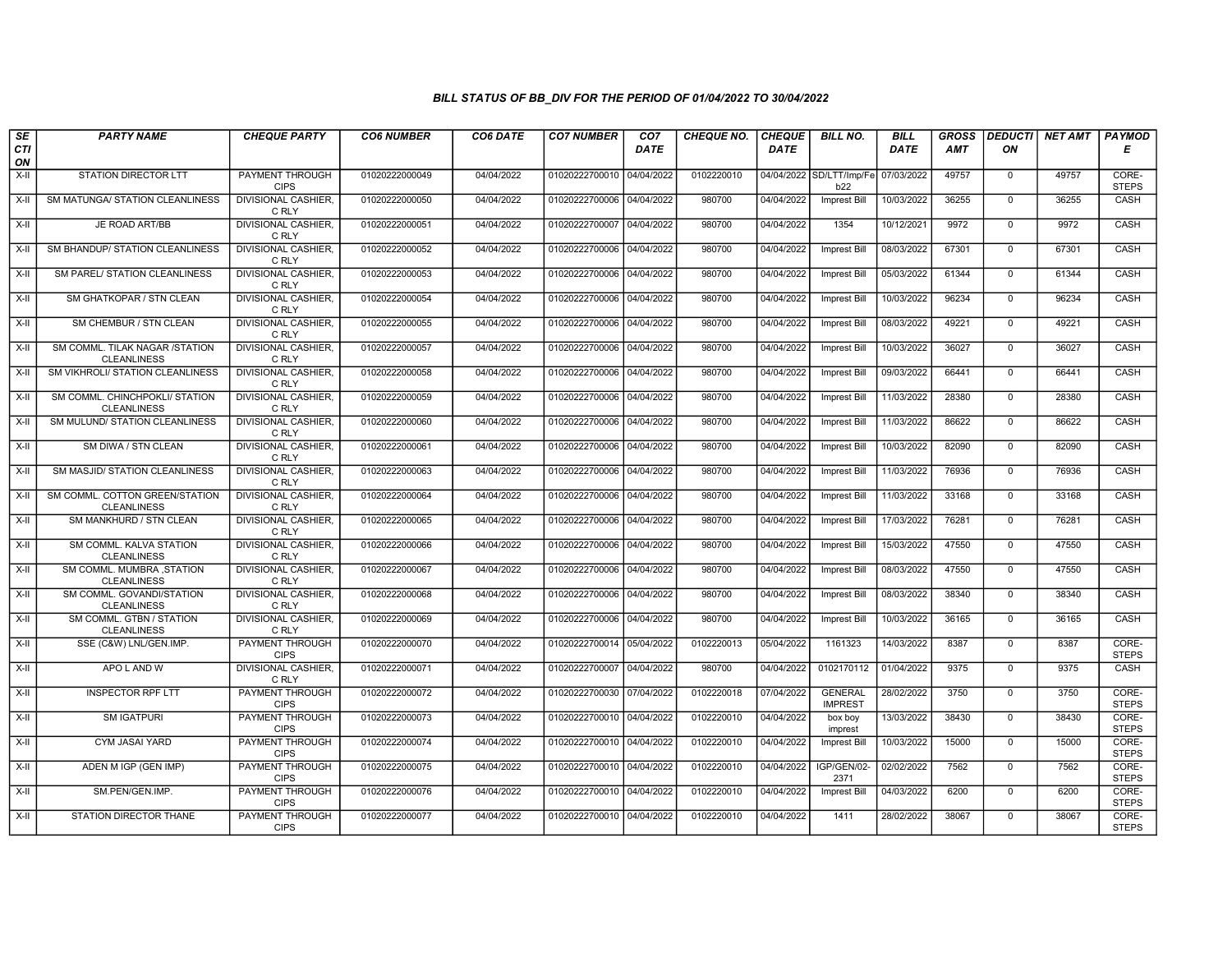| SE        | <b>PARTY NAME</b>         | <b>CHEQUE PARTY</b>                   | <b>CO6 NUMBER</b> | CO6 DATE   | <b>CO7 NUMBER</b>         | CO <sub>7</sub> | <b>CHEQUE NO.</b> | <b>CHEQUE</b> | <b>BILL NO.</b>     | <b>BILL</b> | <b>GROSS</b> |                | DEDUCTI NET AMT | <b>PAYMOD</b>         |
|-----------|---------------------------|---------------------------------------|-------------------|------------|---------------------------|-----------------|-------------------|---------------|---------------------|-------------|--------------|----------------|-----------------|-----------------------|
| CTI<br>ON |                           |                                       |                   |            |                           | <b>DATE</b>     |                   | <b>DATE</b>   |                     | <b>DATE</b> | AMT          | ON             |                 | Е                     |
| X-II      | CYM KALYAN YARD           | PAYMENT THROUGH<br><b>CIPS</b>        | 01020222000078    | 04/04/2022 | 01020222700010 04/04/2022 |                 | 0102220010        | 04/04/2022    | <b>Imprest Bill</b> | 07/03/2022  | 5180         | $\mathbf 0$    | 5180            | CORE-<br><b>STEPS</b> |
| $X-H$     | <b>SM KHADAVLI</b>        | <b>PAYMENT THROUGH</b><br><b>CIPS</b> | 01020222000079    | 04/04/2022 | 01020222700010 04/04/2022 |                 | 0102220010        | 04/04/2022    | <b>Imprest Bill</b> | 06/03/2022  | 16000        | $\mathbf 0$    | 16000           | CORE-<br><b>STEPS</b> |
| X-II      | SM ASANGAON               | <b>DIVISIONAL CASHIER.</b><br>C RLY   | 01020222000080    | 04/04/2022 | 01020222700009 04/04/2022 |                 | 980701            | 05/04/2022    | <b>Imprest Bill</b> | 08/03/2022  | 13000        | $\mathbf 0$    | 13000           | CASH                  |
| $X-H$     | <b>CYM KALAMBOLI</b>      | DIVISIONAL CASHIER,<br>C RLY          | 01020222000081    | 04/04/2022 | 01020222700009 04/04/2022 |                 | 980701            | 05/04/2022    | Imprest Bill        | 05/03/2022  | 24000        | $\overline{0}$ | 24000           | CASH                  |
| $X-H$     | <b>SM JUI NAGAR</b>       | <b>PAYMENT THROUGH</b><br><b>CIPS</b> | 01020222000082    | 04/04/2022 | 01020222700010 04/04/2022 |                 | 0102220010        | 04/04/2022    | Imprest Bill        | 07/03/2022  | 4230         | $\mathbf{0}$   | 4230            | CORE-<br><b>STEPS</b> |
| $X-H$     | <b>SM PEN</b>             | <b>PAYMENT THROUGH</b><br><b>CIPS</b> | 01020222000083    | 04/04/2022 | 01020222700010 04/04/2022 |                 | 0102220010        | 04/04/2022    | Imprest Bill        | 04/03/2022  | 14945        | $\mathbf{0}$   | 14945           | CORE-<br><b>STEPS</b> |
| X-II      | SM KAMAN ROAD             | PAYMENT THROUGH<br><b>CIPS</b>        | 01020222000084    | 04/04/2022 | 01020222700010 04/04/2022 |                 | 0102220010        | 04/04/2022    | <b>Imprest Bill</b> | 04/03/2022  | 7000         | $\mathbf 0$    | 7000            | CORE-<br><b>STEPS</b> |
| X-II      | <b>SM ATGAON</b>          | <b>PAYMENT THROUGH</b><br><b>CIPS</b> | 01020222000085    | 04/04/2022 | 01020222700010 04/04/2022 |                 | 0102220010        | 04/04/2022    | <b>Imprest Bill</b> | 02/03/2022  | 8763         | 0              | 8763            | CORE-<br><b>STEPS</b> |
| $X-H$     | <b>SM BHIVPURI ROAD</b>   | <b>PAYMENT THROUGH</b><br><b>CIPS</b> | 01020222000086    | 04/04/2022 | 01020222700010 04/04/2022 |                 | 0102220010        | 04/04/2022    | <b>Imprest Bill</b> | 03/03/2022  | 9941         | $\overline{0}$ | 9941            | CORE-<br><b>STEPS</b> |
| $X-H$     | <b>SM IGATPURI</b>        | <b>PAYMENT THROUGH</b><br><b>CIPS</b> | 01020222000087    | 04/04/2022 | 01020222700010 04/04/2022 |                 | 0102220010        | 04/04/2022    | Imprest Bill        | 03/03/2022  | 4923         | $\mathbf 0$    | 4923            | CORE-<br><b>STEPS</b> |
| X-II      | <b>SM DIVA</b>            | PAYMENT THROUGH<br><b>CIPS</b>        | 01020222000088    | 04/04/2022 | 01020222700010 04/04/2022 |                 | 0102220010        | 04/04/2022    | Imprest Bill        | 04/03/2022  | 1314         | $\mathbf 0$    | 1314            | CORE-<br><b>STEPS</b> |
| $X-II$    | AREA OFFICER KYN/GEN.IMP. | DIVISIONAL CASHIER.<br>C RLY          | 01020222000089    | 04/04/2022 | 01020222700009 04/04/2022 |                 | 980701            | 05/04/2022    | <b>Imprest Bill</b> | 05/03/2022  | 2965         | $\mathbf 0$    | 2965            | CASH                  |
| X-II      | <b>SM NERAL</b>           | <b>PAYMENT THROUGH</b><br><b>CIPS</b> | 01020222000090    | 04/04/2022 | 01020222700010 04/04/2022 |                 | 0102220010        | 04/04/2022    | <b>Imprest Bill</b> | 03/03/2022  | 20500        | $\mathbf 0$    | 20500           | CORE-<br><b>STEPS</b> |
| $X-H$     | <b>SM CHAUK</b>           | <b>PAYMENT THROUGH</b><br><b>CIPS</b> | 01020222000091    | 04/04/2022 | 01020222700010 04/04/2022 |                 | 0102220010        | 04/04/2022    | <b>Imprest Bill</b> | 03/03/2022  | 6562         | $\overline{0}$ | 6562            | CORE-<br><b>STEPS</b> |
| $X-II$    | <b>SM KHARDI</b>          | <b>PAYMENT THROUGH</b><br><b>CIPS</b> | 01020222000092    | 04/04/2022 | 01020222700010 04/04/2022 |                 | 0102220010        | 04/04/2022    | Imprest Bill        | 03/03/2022  | 2578         | $\mathbf 0$    | 2578            | CORE-<br><b>STEPS</b> |
| X-II      | <b>SM APTA</b>            | <b>PAYMENT THROUGH</b><br><b>CIPS</b> | 01020222000093    | 04/04/2022 | 01020222700010 04/04/2022 |                 | 0102220010        | 04/04/2022    | Imprest Bill        | 03/03/2022  | 16744        | $\overline{0}$ | 16744           | CORE-<br><b>STEPS</b> |
| X-II      | <b>SM SOMATNE</b>         | <b>PAYMENT THROUGH</b><br><b>CIPS</b> | 01020222000094    | 04/04/2022 | 01020222700010 04/04/2022 |                 | 0102220010        | 04/04/2022    | <b>Imprest Bill</b> | 03/03/2022  | 7000         | $\mathbf{0}$   | 7000            | CORE-<br><b>STEPS</b> |
| X-II      | <b>SM NILJE</b>           | <b>PAYMENT THROUGH</b><br><b>CIPS</b> | 01020222000095    | 04/04/2022 | 01020222700010 04/04/2022 |                 | 0102220010        | 04/04/2022    | <b>Imprest Bill</b> | 03/03/2022  | 16999        | $\mathbf 0$    | 16999           | CORE-<br><b>STEPS</b> |
| X-II      | SM MONKEY HILL            | PAYMENT THROUGH<br><b>CIPS</b>        | 01020222000096    | 04/04/2022 | 01020222700010 04/04/2022 |                 | 0102220010        | 04/04/2022    | <b>Imprest Bill</b> | 03/03/2022  | 4975         | $\mathbf 0$    | 4975            | CORE-<br><b>STEPS</b> |
| X-II      | SM JITE                   | <b>PAYMENT THROUGH</b><br><b>CIPS</b> | 01020222000097    | 04/04/2022 | 01020222700010 04/04/2022 |                 | 0102220010        | 04/04/2022    | <b>Imprest Bill</b> | 03/03/2022  | 17000        | $\mathbf{0}$   | 17000           | CORE-<br><b>STEPS</b> |
| $X-H$     | SM NAGOTHANE              | <b>PAYMENT THROUGH</b><br><b>CIPS</b> | 01020222000098    | 04/04/2022 | 01020222700010 04/04/2022 |                 | 0102220010        | 04/04/2022    | Imprest Bill        | 03/03/2022  | 10248        | $\overline{0}$ | 10248           | CORE-<br><b>STEPS</b> |
| $X-H$     | <b>SM LONAVALA</b>        | <b>PAYMENT THROUGH</b><br><b>CIPS</b> | 01020222000099    | 04/04/2022 | 01020222700010 04/04/2022 |                 | 0102220010        | 04/04/2022    | <b>Imprest Bill</b> | 03/03/2022  | 4327         | $\mathbf{0}$   | 4327            | CORE-<br><b>STEPS</b> |
| X-II      | <b>SM KARJAT</b>          | PAYMENT THROUGH<br><b>CIPS</b>        | 01020222000100    | 04/04/2022 | 01020222700010 04/04/2022 |                 | 0102220010        | 04/04/2022    | <b>Imprest Bill</b> | 02/03/2022  | 48000        | 0              | 48000           | CORE-<br><b>STEPS</b> |
| X-II      | <b>SM VIKHROLI</b>        | PAYMENT THROUGH<br><b>CIPS</b>        | 01020222000101    | 04/04/2022 | 01020222700010 04/04/2022 |                 | 0102220010        | 04/04/2022    | <b>Imprest Bill</b> | 02/03/2022  | 2510         | $\overline{0}$ | 2510            | CORE-<br><b>STEPS</b> |
| $X-II$    | <b>SM TURBHE</b>          | <b>PAYMENT THROUGH</b><br><b>CIPS</b> | 01020222000102    | 04/04/2022 | 01020222700010 04/04/2022 |                 | 0102220010        | 04/04/2022    | <b>Imprest Bill</b> | 02/03/2022  | 3418         | $\mathbf{0}$   | 3418            | CORE-<br><b>STEPS</b> |
| $X-H$     | CYM NGSM                  | <b>PAYMENT THROUGH</b><br><b>CIPS</b> | 01020222000103    | 04/04/2022 | 01020222700010 04/04/2022 |                 | 0102220010        | 04/04/2022    | <b>Imprest Bill</b> | 02/03/2022  | 3545         | $\Omega$       | 3545            | CORE-<br><b>STEPS</b> |
| X-II      | <b>SM KASU</b>            | <b>PAYMENT THROUGH</b><br><b>CIPS</b> | 01020222000104    | 04/04/2022 | 01020222700010 04/04/2022 |                 | 0102220010        | 04/04/2022    | Imprest Bill        | 03/03/2022  | 10363        | $\mathbf 0$    | 10363           | CORE-<br><b>STEPS</b> |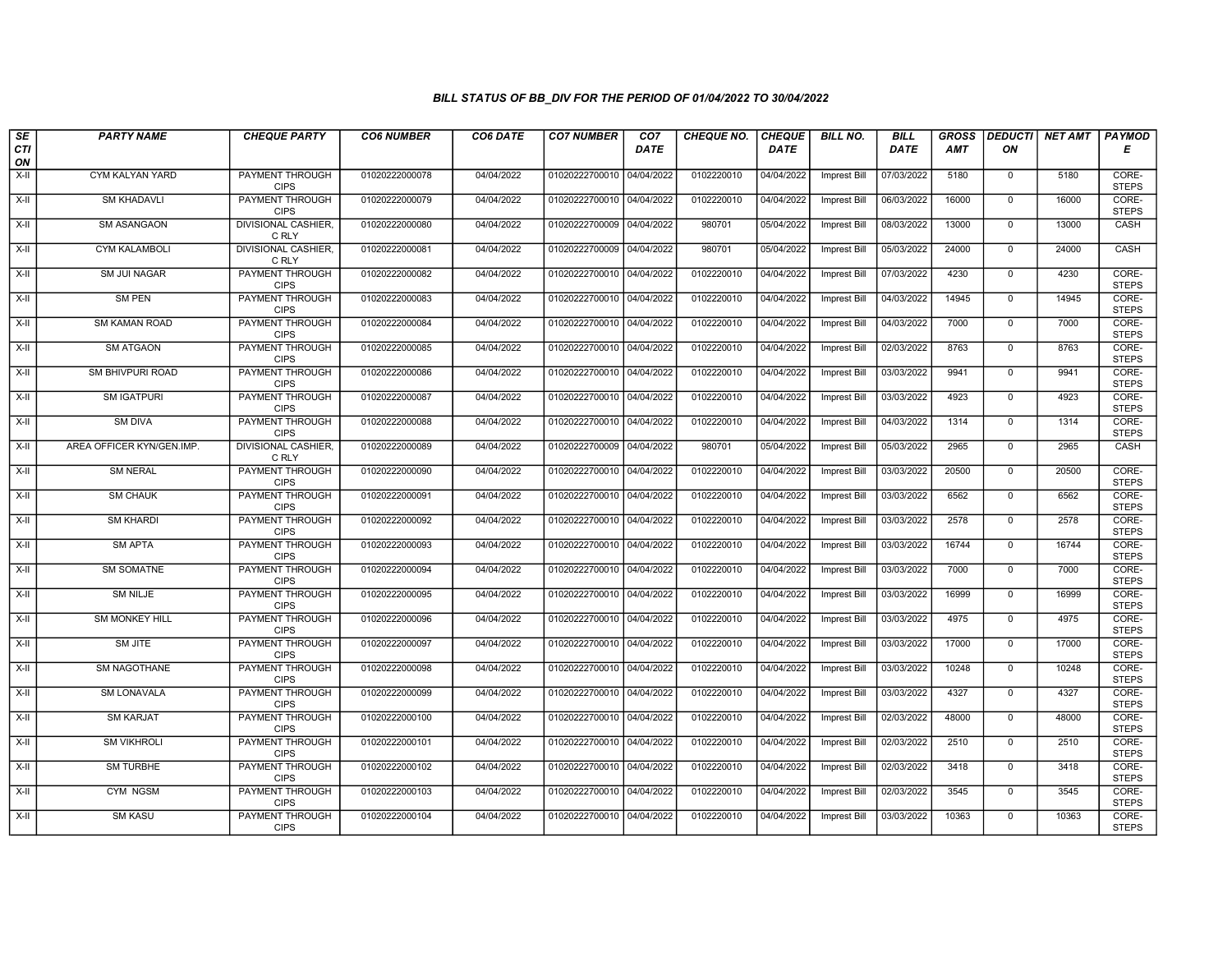| SE        | <b>PARTY NAME</b>                     | <b>CHEQUE PARTY</b>                   | <b>CO6 NUMBER</b> | CO6 DATE   | <b>CO7 NUMBER</b>         | CO <sub>7</sub> | <b>CHEQUE NO.</b> | <b>CHEQUE</b> | <b>BILL NO.</b>                   | <b>BILL</b> | <b>GROSS</b> |                | DEDUCTI NET AMT | <b>PAYMOD</b>         |
|-----------|---------------------------------------|---------------------------------------|-------------------|------------|---------------------------|-----------------|-------------------|---------------|-----------------------------------|-------------|--------------|----------------|-----------------|-----------------------|
| CTI<br>ON |                                       |                                       |                   |            |                           | <b>DATE</b>     |                   | <b>DATE</b>   |                                   | <b>DATE</b> | AMT          | ON             |                 | Е                     |
| $X-H$     | <b>SR DCM WKS</b>                     | <b>PAYMENT THROUGH</b><br><b>CIPS</b> | 01020222000105    | 04/04/2022 | 01020222700010 04/04/2022 |                 | 0102220010        | 04/04/2022    | gmpantryimpre<br>st               | 04/04/2022  | 45319        | $\mathbf 0$    | 45319           | CORE-<br><b>STEPS</b> |
| X-II      | SR DCM OFFICE CATM/GEN.IMP.           | <b>PAYMENT THROUGH</b><br><b>CIPS</b> | 01020222000107    | 04/04/2022 | 01020222700013 05/04/2022 |                 | 0102220013        | 05/04/2022    | <b>IMPREST</b><br>CASH            | 04/04/2022  | 6865         | $\mathbf{0}$   | 6865            | CORE-<br><b>STEPS</b> |
| X-II      | <b>SR DMM CSTM</b>                    | DIVISIONAL CASHIER<br>C RLY           | 01020222000108    | 04/04/2022 | 01020222700012 05/04/2022 |                 | 980701            | 05/04/2022    | 816927                            | 30/03/2022  | 20000        | $\mathbf 0$    | 20000           | CASH                  |
| X-II      | <b>SR DMM CSTM</b>                    | DIVISIONAL CASHIER,<br>C RLY          | 01020222000109    | 04/04/2022 | 01020222700012 05/04/2022 |                 | 980701            | 05/04/2022    | 816929                            | 30/03/2022  | 20000        | $\mathbf 0$    | 20000           | <b>CASH</b>           |
| $X-H$     | SR DPO FUEL IMP.                      | <b>PAYMENT THROUGH</b><br><b>CIPS</b> | 01020222000110    | 05/04/2022 | 01020222700014 05/04/2022 |                 | 0102220013        | 05/04/2022    | <b>BB/P/G/FUEL</b><br><b>IMPR</b> | 15/03/2022  | 5000         | $\mathbf 0$    | 5000            | CORE-<br><b>STEPS</b> |
| X-II      | ADRM BB (DIESEL IMP)                  | <b>PAYMENT THROUGH</b><br><b>CIPS</b> | 01020222000111    | 05/04/2022 | 01020222700014 05/04/2022 |                 | 0102220013        | 05/04/2022    | 11622                             | 13/03/2022  | 10000        | $\mathbf 0$    | 10000           | CORE-<br><b>STEPS</b> |
| X-II      | SM ROHA                               | DIVISIONAL CASHIER,<br>C RLY          | 01020222000112    | 05/04/2022 | 01020222700011 05/04/2022 |                 | 980701            | 05/04/2022    | Imprest Bill                      | 03/03/2022  | 50915        | $\mathbf 0$    | 50915           | CASH                  |
| X-II      | <b>BEST</b>                           | <b>BEST</b>                           | 01020222000113    | 05/04/2022 | 01020222700011 05/04/2022 |                 | 961730            | 05/04/2022    | R-3720                            | 01/04/2022  | 43540        | $\mathbf 0$    | 43540           | <b>BANK</b><br>CHEQUE |
| X-II      | <b>BEST</b>                           | <b>BEST</b>                           | 01020222000114    | 05/04/2022 | 01020222700011 05/04/2022 |                 | 961729            | 05/04/2022    | $C-4020$                          | 01/04/2022  | 25030        | $\mathbf 0$    | 25030           | <b>BANK</b><br>CHEQUE |
| $X-H$     | ADEN (NE) KYN/FUEL.IMP.               | <b>DIVISIONAL CASHIER,</b><br>C RLY   | 01020222000116    | 05/04/2022 | 01020222700012 05/04/2022 |                 | 980701            | 05/04/2022    | <b>BB/NE/KYN/F</b><br>U/IMP       | 25/03/2022  | 41868        | $\overline{0}$ | 41868           | CASH                  |
| X-II      | <b>SM PANVEL</b>                      | PAYMENT THROUGH<br><b>CIPS</b>        | 01020222000117    | 05/04/2022 | 01020222700013 05/04/2022 |                 | 0102220013        | 05/04/2022    | Imprest Bill                      | 07/03/2022  | 17742        | $\mathbf 0$    | 17742           | CORE-<br><b>STEPS</b> |
| $X-II$    | SM KOPARKHAIRANE                      | <b>PAYMENT THROUGH</b><br><b>CIPS</b> | 01020222000118    | 05/04/2022 | 01020222700013 05/04/2022 |                 | 0102220013        | 05/04/2022    | <b>Imprest Bill</b>               | 11/03/2022  | 3535         | $\overline{0}$ | 3535            | CORE-<br><b>STEPS</b> |
| X-II      | <b>SS KHOPOLI</b>                     | PAYMENT THROUGH<br><b>CIPS</b>        | 01020222000119    | 05/04/2022 | 01020222700013 05/04/2022 |                 | 0102220013        | 05/04/2022    | Imprest Bill                      | 15/03/2022  | 23913        | $\mathbf 0$    | 23913           | CORE-<br><b>STEPS</b> |
| $X-H$     | <b>SM THAKURWADI</b>                  | <b>PAYMENT THROUGH</b><br><b>CIPS</b> | 01020222000120    | 05/04/2022 | 01020222700013 05/04/2022 |                 | 0102220013        | 05/04/2022    | Imprest Bill                      | 03/03/2022  | 5000         | $\mathbf{0}$   | 5000            | CORE-<br><b>STEPS</b> |
| X-II      | <b>SS UMBARMALI</b>                   | PAYMENT THROUGH<br><b>CIPS</b>        | 01020222000121    | 05/04/2022 | 01020222700013 05/04/2022 |                 | 0102220013        | 05/04/2022    | Imprest Bill                      | 08/03/2022  | 4800         | $\mathbf 0$    | 4800            | CORE-<br><b>STEPS</b> |
| $X-II$    | <b>SM KASARA</b>                      | <b>PAYMENT THROUGH</b><br><b>CIPS</b> | 01020222000122    | 05/04/2022 | 01020222700013 05/04/2022 |                 | 0102220013        | 05/04/2022    | Imprest Bill                      | 08/03/2022  | 30500        | $\overline{0}$ | 30500           | CORE-<br><b>STEPS</b> |
| X-II      | <b>SM VANGANI</b>                     | <b>PAYMENT THROUGH</b><br><b>CIPS</b> | 01020222000123    | 05/04/2022 | 01020222700013 05/04/2022 |                 | 0102220013        | 05/04/2022    | <b>Imprest Bill</b>               | 05/03/2022  | 16408        | $\mathbf{0}$   | 16408           | CORE-<br><b>STEPS</b> |
| $X-H$     | HARI OM CONSTRUCTION-MUMBAI           | <b>PAYMENT THROUGH</b><br><b>CIPS</b> | 01020222000124    | 05/04/2022 | 01020222700016 06/04/2022 |                 | 0102220015        | 06/04/2022    | 150790                            | 04/04/2022  | 23900        | $\overline{0}$ | 23900           | CORE-<br><b>STEPS</b> |
| X-II      | SM AMAN LODGE                         | <b>PAYMENT THROUGH</b><br><b>CIPS</b> | 01020222000125    | 05/04/2022 | 01020222700013 05/04/2022 |                 | 0102220013        | 05/04/2022    | Imprest Bill                      | 06/03/2022  | 7500         | $\mathbf{0}$   | 7500            | CORE-<br><b>STEPS</b> |
| X-II      | TIKU TRANSPORT-MUMBAI                 | PAYMENT THROUGH<br><b>CIPS</b>        | 01020222000126    | 05/04/2022 | 01020222700016 06/04/2022 |                 | 0102220015        | 06/04/2022    | 150791                            | 04/04/2022  | 23900        | $\mathbf 0$    | 23900           | CORE-<br><b>STEPS</b> |
| X-II      | <b>SS DATIVALI</b>                    | <b>PAYMENT THROUGH</b><br><b>CIPS</b> | 01020222000127    | 05/04/2022 | 01020222700013 05/04/2022 |                 | 0102220013        | 05/04/2022    | Imprest Bill                      | 04/03/2022  | 4174         | $\mathbf{0}$   | 4174            | CORE-<br><b>STEPS</b> |
| X-II      | <b>VEDIKA ENTERPRISES-THANE</b>       | <b>PAYMENT THROUGH</b><br><b>CIPS</b> | 01020222000128    | 05/04/2022 | 01020222700016 06/04/2022 |                 | 0102220015        | 06/04/2022    | 150792                            | 04/04/2022  | 23900        | $\mathbf 0$    | 23900           | CORE-<br><b>STEPS</b> |
|           | X-II J R SOMASHEKAR CONTRACTOR-HASSAN | <b>PAYMENT THROUGH</b><br><b>CIPS</b> | 01020222000129    | 05/04/2022 | 01020222700150 04/05/2022 |                 | 0102220064        | 04/05/2022    | 150793                            | 04/04/2022  | 23900        | $\mathbf 0$    | 23900           | CORE-<br><b>STEPS</b> |
| $X-II$    | K.R.INFRATECH-MUMBAI                  | PAYMENT THROUGH<br><b>CIPS</b>        | 01020222000130    | 05/04/2022 | 01020222700016 06/04/2022 |                 | 0102220015        | 06/04/2022    | 150797                            | 04/04/2022  | 23900        | $\mathsf 0$    | 23900           | CORE-<br><b>STEPS</b> |
| $X-H$     | SR DOM(G) BB                          | <b>DIVISIONAL CASHIER,</b><br>C RLY   | 01020222000131    | 05/04/2022 | 01020222700011 05/04/2022 |                 | 980701            | 05/04/2022    | PO-555846                         | 12/03/2022  | 57000        | $\mathbf 0$    | 57000           | CASH                  |
| $X-H$     | JUGESHWARI INFRA-MUMBAI               | <b>PAYMENT THROUGH</b><br><b>CIPS</b> | 01020222000132    | 05/04/2022 | 01020222700016 06/04/2022 |                 | 0102220015        | 06/04/2022    | 150799                            | 04/04/2022  | 23900        | $\mathbf 0$    | 23900           | CORE-<br><b>STEPS</b> |
| X-II      | SR DSC / RPF/CSTM                     | DIVISIONAL CASHIER,<br>C RLY          | 01020222000133    | 05/04/2022 | 01020222700012 05/04/2022 |                 | 980701            |               | 05/04/2022   PO NO.644917         | 25/02/2022  | 6800         | $\mathbf 0$    | 6800            | CASH                  |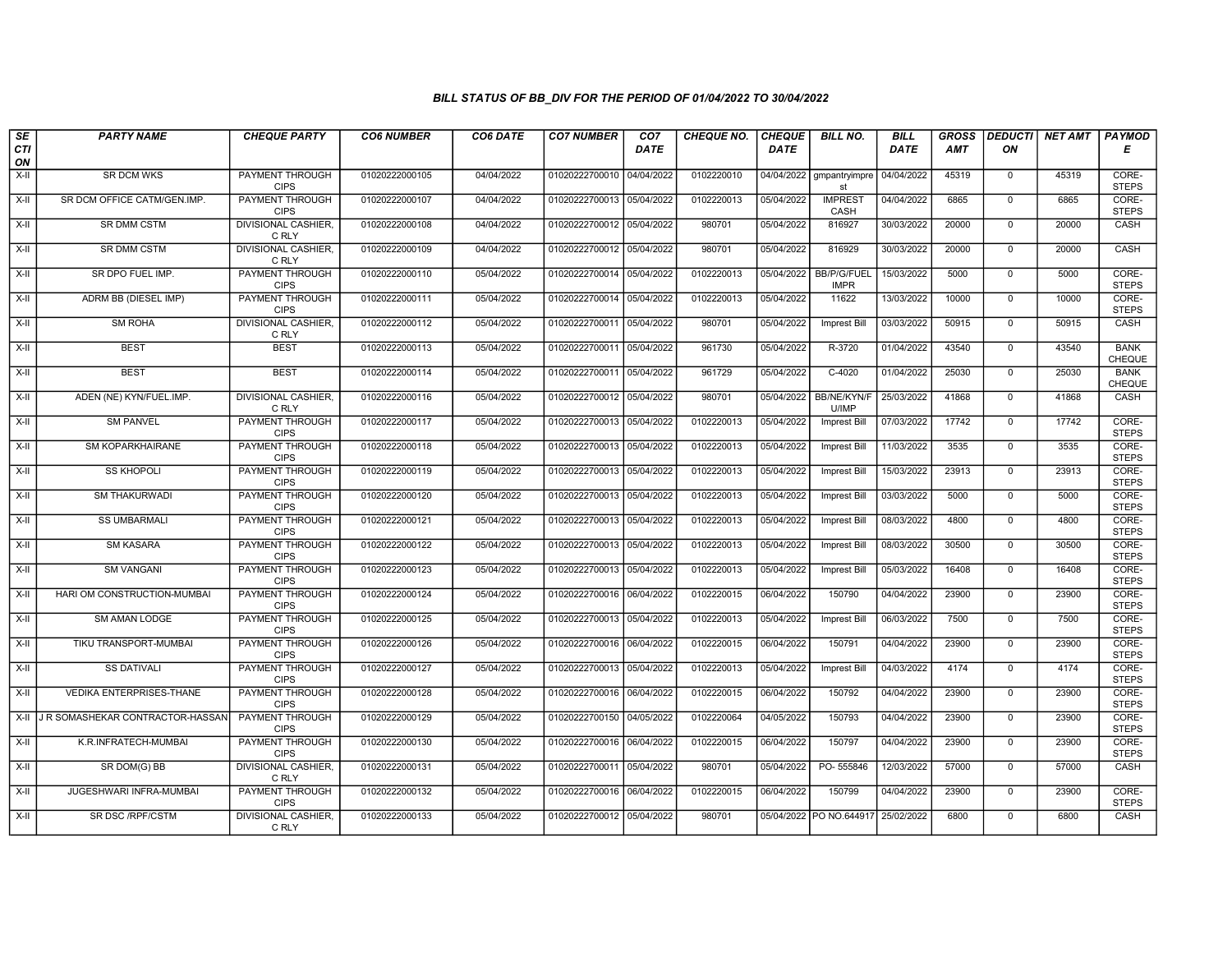| SE        | <b>PARTY NAME</b>                        | <b>CHEQUE PARTY</b>                   | <b>CO6 NUMBER</b> | CO6 DATE   | <b>CO7 NUMBER</b>         | CO <sub>7</sub> | <b>CHEQUE NO.</b> | <b>CHEQUE</b> | <b>BILL NO.</b>                  | BILL        | <b>GROSS</b> | <b>DEDUCTI</b> | NET AMT | <b>PAYMOD</b>         |
|-----------|------------------------------------------|---------------------------------------|-------------------|------------|---------------------------|-----------------|-------------------|---------------|----------------------------------|-------------|--------------|----------------|---------|-----------------------|
| CTI<br>ON |                                          |                                       |                   |            |                           | <b>DATE</b>     |                   | <b>DATE</b>   |                                  | <b>DATE</b> | <b>AMT</b>   | ΟN             |         | Е                     |
| $X-H$     | <b>SM VASIND</b>                         | PAYMENT THROUGH<br><b>CIPS</b>        | 01020222000134    | 05/04/2022 | 01020222700013 05/04/2022 |                 | 0102220013        | 05/04/2022    | <b>Imprest Bill</b>              | 07/03/2022  | 13975        | $\mathbf 0$    | 13975   | CORE-<br><b>STEPS</b> |
| $X-H$     | <b>SM TVSG RCF THAL</b>                  | <b>PAYMENT THROUGH</b><br><b>CIPS</b> | 01020222000135    | 05/04/2022 | 01020222700013 05/04/2022 |                 | 0102220013        | 05/04/2022    | Imprest Bill                     | 07/03/2022  | 3733         | $\mathbf 0$    | 3733    | CORE-<br><b>STEPS</b> |
| X-II      | SM MATHERAN                              | PAYMENT THROUGH<br><b>CIPS</b>        | 01020222000136    | 05/04/2022 | 01020222700013 05/04/2022 |                 | 0102220013        | 05/04/2022    | Imprest Bill                     | 05/03/2022  | 21068        | $\mathbf 0$    | 21068   | CORE-<br><b>STEPS</b> |
| $X-H$     | <b>SM BADLAPUR</b>                       | PAYMENT THROUGH<br><b>CIPS</b>        | 01020222000137    | 05/04/2022 | 01020222700013            | 05/04/2022      | 0102220013        | 05/04/2022    | <b>Imprest Bill</b>              | 02/03/2022  | 20400        | $\overline{0}$ | 20400   | CORE-<br><b>STEPS</b> |
| $X-H$     | <b>SM KALYAN</b>                         | <b>PAYMENT THROUGH</b><br><b>CIPS</b> | 01020222000138    | 05/04/2022 | 01020222700013 05/04/2022 |                 | 0102220013        | 05/04/2022    | <b>Imprest Bill</b>              | 04/03/2022  | 3705         | $\mathbf 0$    | 3705    | CORE-<br><b>STEPS</b> |
| $X-H$     | <b>SM REAY ROAD</b>                      | <b>PAYMENT THROUGH</b><br><b>CIPS</b> | 01020222000139    | 05/04/2022 | 01020222700013 05/04/2022 |                 | 0102220013        | 05/04/2022    | Imprest Bill                     | 03/03/2022  | 2884         | $\mathbf 0$    | 2884    | CORE-<br><b>STEPS</b> |
| X-II      | <b>SM KHARBAV</b>                        | PAYMENT THROUGH<br><b>CIPS</b>        | 01020222000140    | 05/04/2022 | 01020222700013            | 05/04/2022      | 0102220013        | 05/04/2022    | <b>Imprest Bill</b>              | 03/03/2022  | 7000         | $\mathbf 0$    | 7000    | CORE-<br><b>STEPS</b> |
| X-II      | SR SM (GAZ) CSTM                         | PAYMENT THROUGH<br><b>CIPS</b>        | 01020222000141    | 05/04/2022 | 01020222700013 05/04/2022 |                 | 0102220013        | 05/04/2022    | Imprest Bill                     | 15/03/2022  | 57510        | $\mathbf 0$    | 57510   | CORE-<br><b>STEPS</b> |
| $X-H$     | <b>SM MULUND</b>                         | <b>PAYMENT THROUGH</b><br><b>CIPS</b> | 01020222000142    | 05/04/2022 | 01020222700013 05/04/2022 |                 | 0102220013        | 05/04/2022    | Imprest Bill                     | 03/03/2022  | 1725         | $\overline{0}$ | 1725    | CORE-<br><b>STEPS</b> |
| X-II      | BEST Undertaking CON NO 200-000-169*4    | <b>PAYMENT THROUGH</b><br><b>CIPS</b> | 01020222000143    | 05/04/2022 | 01020222700013 05/04/2022 |                 | 0102220013        | 05/04/2022    | R-3306                           | 01/04/2022  | 37350        | $\overline{0}$ | 37350   | CORE-<br><b>STEPS</b> |
| X-II      | AREA TRAINING CENTER KYN /GEN.IMP.       | <b>PAYMENT THROUGH</b><br><b>CIPS</b> | 01020222000144    | 05/04/2022 | 01020222700013 05/04/2022 |                 | 0102220013        | 05/04/2022    | Imprest Bill                     | 14/03/2022  | 1500         | $\mathbf 0$    | 1500    | CORE-<br><b>STEPS</b> |
| $X-II$    | MSEDCL CON NO 020130011579               | PAYMENT THROUGH<br><b>CIPS</b>        | 01020222000145    | 05/04/2022 | 01020222700013 05/04/2022 |                 | 0102220013        | 05/04/2022    | R-109                            | 31/03/2022  | 810          | $\mathbf 0$    | 810     | CORE-<br><b>STEPS</b> |
| X-II      | MSEDCL CON NO 002311296992               | PAYMENT THROUGH<br><b>CIPS</b>        | 01020222000146    | 05/04/2022 | 01020222700013 05/04/2022 |                 | 0102220013        | 05/04/2022    | $C-154$                          | 31/03/2022  | 1190         | $\mathbf 0$    | 1190    | CORE-<br><b>STEPS</b> |
| $X-H$     | MSEDCL CON NO 320240334601               | <b>PAYMENT THROUGH</b><br><b>CIPS</b> | 01020222000147    | 05/04/2022 | 01020222700013            | 05/04/2022      | 0102220013        | 05/04/2022    | $C-100$                          | 31/03/2022  | 1200         | $\overline{0}$ | 1200    | CORE-<br><b>STEPS</b> |
| $X-H$     | MSEDCL CON NO 015610399000               | <b>PAYMENT THROUGH</b><br><b>CIPS</b> | 01020222000148    | 05/04/2022 | 01020222700013 05/04/2022 |                 | 0102220013        | 05/04/2022    | R-90                             | 31/03/2022  | 620          | $\mathbf 0$    | 620     | CORE-<br><b>STEPS</b> |
| X-II      | MSEDCL CON NO 021110002065               | PAYMENT THROUGH<br><b>CIPS</b>        | 01020222000149    | 05/04/2022 | 01020222700013 05/04/2022 |                 | 0102220013        | 05/04/2022    | R-72                             | 31/03/2022  | 450          | $\overline{0}$ | 450     | CORE-<br><b>STEPS</b> |
| $X-II$    | MSEDCL CON NO 027715002367               | <b>PAYMENT THROUGH</b><br><b>CIPS</b> | 01020222000150    | 05/04/2022 | 01020222700013 05/04/2022 |                 | 0102220013        | 05/04/2022    | $R-71$                           | 31/03/2022  | 510          | $\mathbf{0}$   | 510     | CORE-<br><b>STEPS</b> |
| X-II      | MSEDCL CON NO 027715000887               | <b>PAYMENT THROUGH</b><br><b>CIPS</b> | 01020222000151    | 05/04/2022 | 01020222700013 05/04/2022 |                 | 0102220013        | 05/04/2022    | $C-100$                          | 31/03/2022  | 1570         | $\mathbf 0$    | 1570    | CORE-<br><b>STEPS</b> |
| X-II      | TORRENT POWER LTD CON NO<br>13335764247  | PAYMENT THROUGH<br><b>CIPS</b>        | 01020222000152    | 05/04/2022 | 01020222700013            | 05/04/2022      | 0102220013        | 05/04/2022    | $C-325$                          | 31/03/2022  | 3930         | $\mathbf 0$    | 3930    | CORE-<br><b>STEPS</b> |
| X-II      | DRM(W)CSTM GEN IMP                       | <b>PAYMENT THROUGH</b><br><b>CIPS</b> | 01020222000153    | 05/04/2022 | 01020222700013 05/04/2022 |                 | 0102220013        | 05/04/2022    | <b>GENERAL</b><br><b>IMPREST</b> | 16/03/2022  | 15000        | $\overline{0}$ | 15000   | CORE-<br><b>STEPS</b> |
| $X-H$     | CHIEF CONTROLLER CLA/GEN.IMP.            | PAYMENT THROUGH<br><b>CIPS</b>        | 01020222000154    | 05/04/2022 | 01020222700014            | 05/04/2022      | 0102220013        | 05/04/2022    | <b>GEN.IMP</b>                   | 28/02/2022  | 2000         | $\overline{0}$ | 2000    | CORE-<br><b>STEPS</b> |
| $X-H$     | SR.DSO CSTM/GEN.IMP.                     | <b>PAYMENT THROUGH</b><br><b>CIPS</b> | 01020222000155    | 05/04/2022 | 01020222700014 05/04/2022 |                 | 0102220013        | 05/04/2022    | $GI$ 02                          | 21/03/2022  | 4000         | $\mathbf{0}$   | 4000    | CORE-<br><b>STEPS</b> |
| X-II      | SR DSC/RPF/CSTM/VEHICLE MH 01 CW<br>0014 | PAYMENT THROUGH<br><b>CIPS</b>        | 01020222000156    | 05/04/2022 | 01020222700014            | 05/04/2022      | 0102220013        | 05/04/2022    | 101230                           | 05/02/2022  | 2925         | $\mathbf 0$    | 2925    | CORE-<br><b>STEPS</b> |
| X-II      | INSPECTOR RPF CSTM/GEN.IMP.              | PAYMENT THROUGH<br><b>CIPS</b>        | 01020222000157    | 05/04/2022 | 01020222700014            | 05/04/2022      | 0102220013        | 05/04/2022    | 3852                             | 04/02/2022  | 5000         | $\mathbf{0}$   | 5000    | CORE-<br><b>STEPS</b> |
| $X-II$    | INSPECTOR RPF/NERAL/GEN.IMP.             | <b>PAYMENT THROUGH</b><br><b>CIPS</b> | 01020222000159    | 05/04/2022 | 01020222700014            | 05/04/2022      | 0102220013        |               | 05/04/2022 GEN IMPREST           | 24/03/2022  | 1148         | $\mathbf 0$    | 1148    | CORE-<br><b>STEPS</b> |
| $X-H$     | M/S WALLOP ADVERTISING PVT LTD           | <b>PAYMENT THROUGH</b><br><b>CIPS</b> | 01020222000160    | 05/04/2022 | 01020222700015 05/04/2022 |                 | 0102220015        | 06/04/2022    | 649134                           | 04/04/2022  | 842287       | $\overline{0}$ | 842287  | CORE-<br><b>STEPS</b> |
| X-II      | SIPF/RPF/NERAL/FUEL.IMP.                 | <b>PAYMENT THROUGH</b><br><b>CIPS</b> | 01020222000161    | 05/04/2022 | 01020222700014 05/04/2022 |                 | 0102220013        | 05/04/2022    | <b>FUEL</b><br><b>IMPREST</b>    | 25/03/2022  | 4000         | $\mathbf{0}$   | 4000    | CORE-<br><b>STEPS</b> |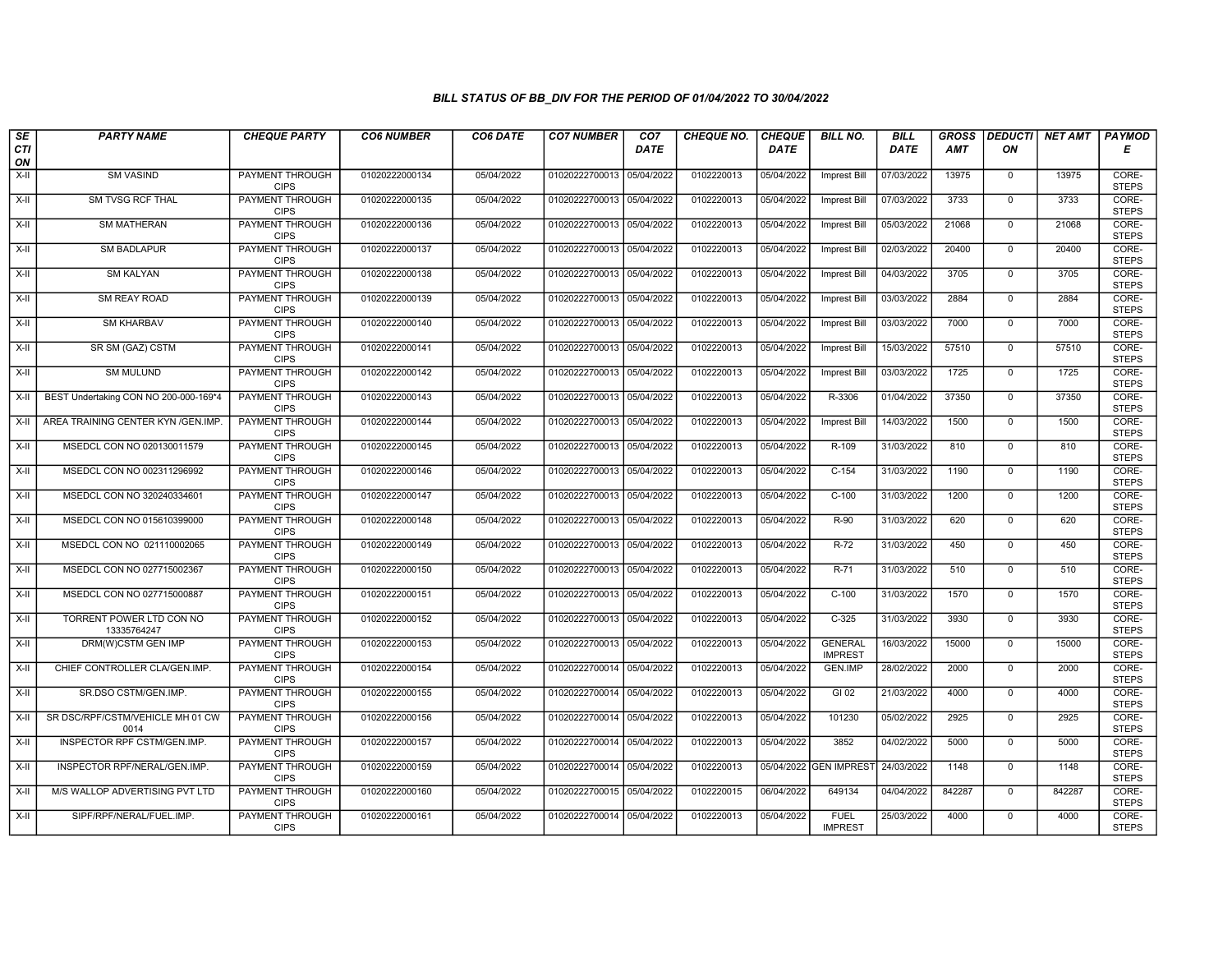| SE                 | <b>PARTY NAME</b>                            | <b>CHEQUE PARTY</b>                   | <b>CO6 NUMBER</b> | CO6 DATE   | <b>CO7 NUMBER</b>         | CO <sub>7</sub> | <b>CHEQUE NO.</b> | <b>CHEQUE</b> | <b>BILL NO.</b>    | <b>BILL</b> | <b>GROSS</b> |                | DEDUCTI NET AMT | <b>PAYMOD</b>         |
|--------------------|----------------------------------------------|---------------------------------------|-------------------|------------|---------------------------|-----------------|-------------------|---------------|--------------------|-------------|--------------|----------------|-----------------|-----------------------|
| <b>CTI</b><br>ON   |                                              |                                       |                   |            |                           | <b>DATE</b>     |                   | <b>DATE</b>   |                    | <b>DATE</b> | <b>AMT</b>   | ON             |                 | Е                     |
| $X-H$              | WAVE ADVERTISING                             | PAYMENT THROUGH<br><b>CIPS</b>        | 01020222000162    | 05/04/2022 | 01020222700015 05/04/2022 |                 | 0102220015        | 06/04/2022    | 649131             | 30/03/2022  | 1318929      | $^{\circ}$     | 1318929         | CORE-<br><b>STEPS</b> |
| $X-H$              | <b>M/S VIJAY ADVERTISING</b>                 | PAYMENT THROUGH<br><b>CIPS</b>        | 01020222000163    | 05/04/2022 | 01020222700015 05/04/2022 |                 | 0102220015        | 06/04/2022    | 649132             | 04/04/2022  | 1288046      | $\mathbf 0$    | 1288046         | CORE-<br><b>STEPS</b> |
| X-II               | BROADWAY OUTDOOR                             | PAYMENT THROUGH<br><b>CIPS</b>        | 01020222000164    | 05/04/2022 | 01020222700015 05/04/2022 |                 | 0102220015        | 06/04/2022    | 649133             | 04/04/2022  | 3298496      | $\mathbf 0$    | 3298496         | CORE-<br><b>STEPS</b> |
| $X-H$              | M/S TELEX ADVERTISING PVT LTS                | PAYMENT THROUGH<br><b>CIPS</b>        | 01020222000165    | 05/04/2022 | 01020222700015 05/04/2022 |                 | 0102220015        | 06/04/2022    | 649135             | 04/04/2022  | 2819715      | $\overline{0}$ | 2819715         | CORE-<br><b>STEPS</b> |
| $X-H$              | M/S PIONEER PUBLICITY CORPORATION<br>PVT LTD | <b>PAYMENT THROUGH</b><br><b>CIPS</b> | 01020222000166    | 05/04/2022 | 01020222700015 05/04/2022 |                 | 0102220015        | 06/04/2022    | 649137             | 05/04/2022  | 7518202      | $\mathbf{0}$   | 7518202         | CORE-<br><b>STEPS</b> |
| $X-H$              | <b>JAI BHOLENATH LAUNDRY</b>                 | <b>PAYMENT THROUGH</b><br><b>CIPS</b> | 01020222000168    | 05/04/2022 | 01020222700023 06/04/2022 |                 | 0102220016        | 07/04/2022    | 01                 | 01/05/2021  | 8530.83      | 4411.83        | 4119            | CORE-<br><b>STEPS</b> |
| X-II               | THE DIRECTOR G.P.O. MUMBAI                   | THE DIRECTOR G.P.O.<br><b>MUMBAI</b>  | 01020222000169    | 06/04/2022 | 01020222700017 06/04/2022 |                 | 961731            | 06/04/2022    | 755041             | 22/02/2022  | 5000         | $\mathbf{0}$   | 5000            | <b>BANK</b><br>CHEQUE |
| $\overline{X}$ -II | <b>GAGAN PHARMA</b>                          | PAYMENT THROUGH<br><b>CIPS</b>        | 01020222000170    | 06/04/2022 | 01020222700021 06/04/2022 |                 | 0102220015        | 06/04/2022    | G/273              | 11/11/2021  | 19790        | $\mathbf 0$    | 19790           | CORE-<br><b>STEPS</b> |
| X-II               | <b>SPAN ENTERPRISES</b>                      | PAYMENT THROUGH<br><b>CIPS</b>        | 01020222000171    | 06/04/2022 | 01020222700021 06/04/2022 |                 | 0102220015        | 06/04/2022    | SE-21/22/2904      | 30/12/2021  | 19797        | 18             | 19779           | CORE-<br><b>STEPS</b> |
| $X-H$              | <b>SPAN ENTERPRISES</b>                      | <b>PAYMENT THROUGH</b><br><b>CIPS</b> | 01020222000172    | 06/04/2022 | 01020222700021 06/04/2022 |                 | 0102220015        | 06/04/2022    | SE-21-22/2928      | 31/12/2021  | 19898        | 18             | 19880           | CORE-<br><b>STEPS</b> |
| X-II               | S S PHARMA AGENCY                            | PAYMENT THROUGH<br><b>CIPS</b>        | 01020222000173    | 06/04/2022 | 01020222700021 06/04/2022 |                 | 0102220015        | 06/04/2022    | Y/1401             | 30/12/2021  | 19264        | 17             | 19247           | CORE-<br><b>STEPS</b> |
| $X-II$             | S S PHARMA AGENCY                            | PAYMENT THROUGH<br><b>CIPS</b>        | 01020222000174    | 06/04/2022 | 01020222700021 06/04/2022 |                 | 0102220015        | 06/04/2022    | Y/1420             | 05/01/2022  | 19796        | 18             | 19778           | CORE-<br><b>STEPS</b> |
| $X-H$              | S S PHARMA AGENCY                            | <b>PAYMENT THROUGH</b><br><b>CIPS</b> | 01020222000175    | 06/04/2022 | 01020222700021 06/04/2022 |                 | 0102220015        | 06/04/2022    | Y/1207             | 15/11/2021  | 18480        | 17             | 18463           | CORE-<br><b>STEPS</b> |
| X-II               | SR DEE COG CSTM                              | <b>DIVISIONAL CASHIER,</b><br>C RLY   | 01020222000176    | 06/04/2022 | 01020222700020 06/04/2022 |                 | 980703            | 06/04/2022    | 3068               | 21/02/2022  | 6000         | $\mathbf 0$    | 6000            | CASH                  |
| X-II               | S S PHARMA AGENCY                            | PAYMENT THROUGH<br><b>CIPS</b>        | 01020222000177    | 06/04/2022 | 01020222700021 06/04/2022 |                 | 0102220015        | 06/04/2022    | Y/1206             | 15/11/2021  | 8463         | 8              | 8455            | CORE-<br><b>STEPS</b> |
| X-II               | S S PHARMA AGENCY                            | PAYMENT THROUGH<br><b>CIPS</b>        | 01020222000178    | 06/04/2022 | 01020222700021 06/04/2022 |                 | 0102220015        | 06/04/2022    | Y/1227             | 17/11/2021  | 12432        | 11             | 12421           | CORE-<br><b>STEPS</b> |
| $X-H$              | DRM(W)CSTM GEN IMP                           | PAYMENT THROUGH<br><b>CIPS</b>        | 01020222000179    | 06/04/2022 | 01020222700026 06/04/2022 |                 | 0102220015        | 06/04/2022    | General<br>Imprest | 16/03/2022  | 15000        | $\mathbf{0}$   | 15000           | CORE-<br><b>STEPS</b> |
| $X-H$              | <b>KEPS PHARMA</b>                           | <b>PAYMENT THROUGH</b><br><b>CIPS</b> | 01020222000180    | 06/04/2022 | 01020222700021 06/04/2022 |                 | 0102220015        | 06/04/2022    | JSI//2285          | 25/11/2021  | 8624         | 8              | 8616            | CORE-<br><b>STEPS</b> |
| X-II               | <b>KEPS PHARMA</b>                           | PAYMENT THROUGH<br><b>CIPS</b>        | 01020222000181    | 06/04/2022 | 01020222700021 06/04/2022 |                 | 0102220015        | 06/04/2022    | JSI//2192          | 15/11/2021  | 31360        | 28             | 31332           | CORE-<br><b>STEPS</b> |
| $X-H$              | <b>KEPS PHARMA</b>                           | PAYMENT THROUGH<br><b>CIPS</b>        | 01020222000182    | 06/04/2022 | 01020222700021 06/04/2022 |                 | 0102220015        | 06/04/2022    | JSI//2921          | 15/01/2022  | 12062        | 11             | 12051           | CORE-<br><b>STEPS</b> |
| $X-H$              | <b>KEPS PHARMA</b>                           | PAYMENT THROUGH<br><b>CIPS</b>        | 01020222000183    | 06/04/2022 | 01020222700021 06/04/2022 |                 | 0102220015        | 06/04/2022    | <b>JSI//2822</b>   | 08/01/2022  | 49482        | 44             | 49438           | CORE-<br><b>STEPS</b> |
| $X-H$              | <b>SR DMM CSTM</b>                           | <b>DIVISIONAL CASHIER,</b><br>C RLY   | 01020222000184    | 06/04/2022 | 01020222700017 06/04/2022 |                 | 980703            | 06/04/2022    | 816930             | 04/04/2022  | 20000        | $\mathbf{0}$   | 20000           | CASH                  |
| X-II               | <b>K ENTERPRISES</b>                         | PAYMENT THROUGH<br><b>CIPS</b>        | 01020222000186    | 06/04/2022 | 01020222700021 06/04/2022 |                 | 0102220015        | 06/04/2022    | KE/11557           | 22/12/2021  | 14364        | 13             | 14351           | CORE-<br><b>STEPS</b> |
| $X-H$              | <b>K ENTERPRISES</b>                         | PAYMENT THROUGH<br><b>CIPS</b>        | 01020222000187    | 06/04/2022 | 01020222700021            | 06/04/2022      | 0102220015        | 06/04/2022    | KE/11556           | 22/12/2021  | 19599        | 17             | 19582           | CORE-<br><b>STEPS</b> |
| $X-H$              | <b>ASHISH SURGICALS</b>                      | PAYMENT THROUGH<br><b>CIPS</b>        | 01020222000188    | 06/04/2022 | 01020222700021 06/04/2022 |                 | 0102220015        | 06/04/2022    | 062/2021-22        | 12/01/2022  | 28035        | $\mathbf{0}$   | 28035           | CORE-<br><b>STEPS</b> |
| $X-H$              | DOSHI HOSPICARE-MUMBAI                       | <b>PAYMENT THROUGH</b><br><b>CIPS</b> | 01020222000189    | 06/04/2022 | 01020222700021 06/04/2022 |                 | 0102220015        | 06/04/2022    | DH/1098            | 15/01/2022  | 7728         | $\overline{0}$ | 7728            | CORE-<br><b>STEPS</b> |
| $X-H$              | DOSHI HOSPICARE-MUMBAI                       | <b>PAYMENT THROUGH</b><br><b>CIPS</b> | 01020222000190    | 06/04/2022 | 01020222700021 06/04/2022 |                 | 0102220015        | 06/04/2022    | DH/1099            | 15/01/2022  | 49268        | $\mathbf{0}$   | 49268           | CORE-<br><b>STEPS</b> |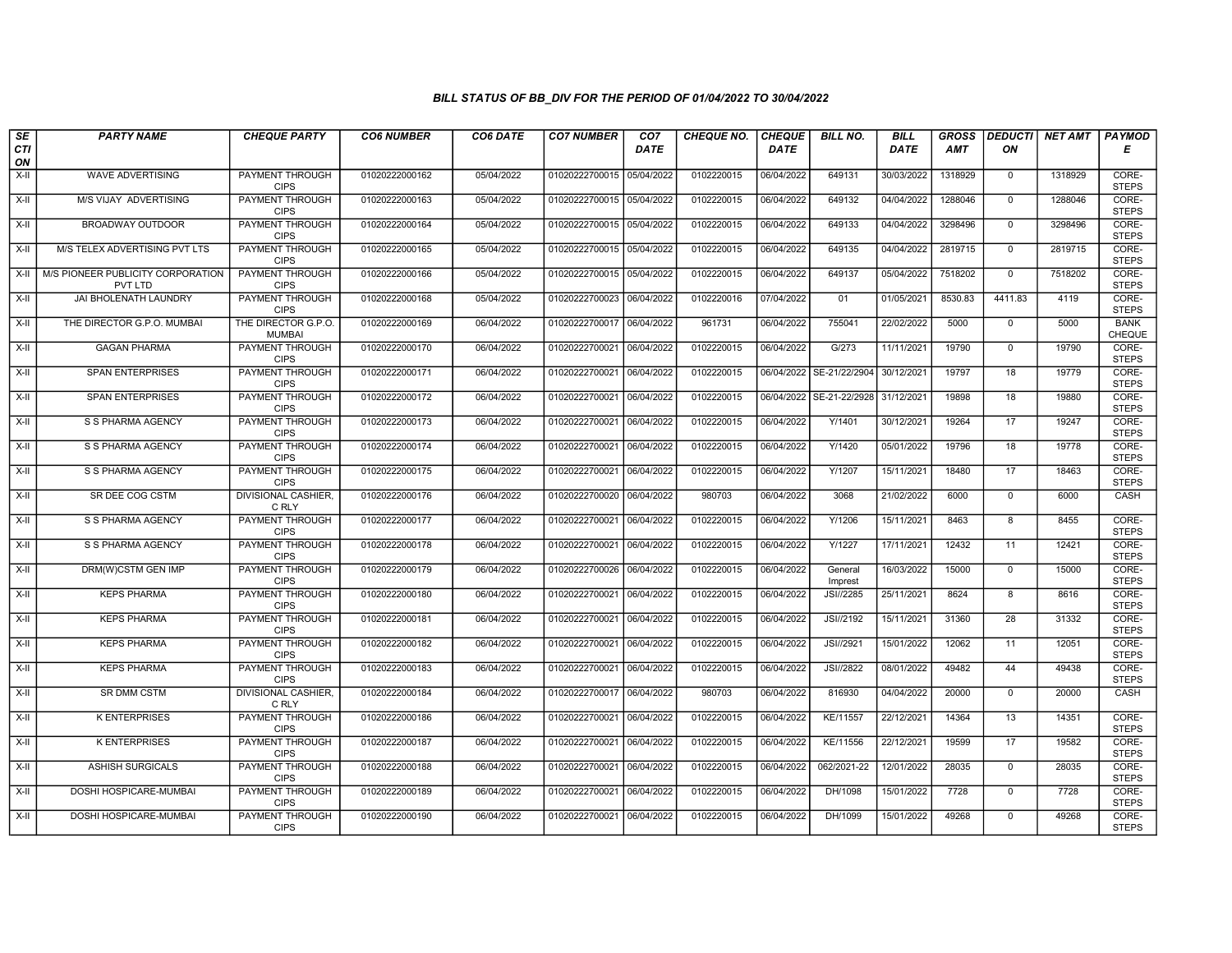| SE        | <b>PARTY NAME</b>                                   | <b>CHEQUE PARTY</b>                   | <b>CO6 NUMBER</b> | CO6 DATE   | <b>CO7 NUMBER</b>         | CO <sub>7</sub> | <b>CHEQUE NO.</b> | <b>CHEQUE</b> | <b>BILL NO.</b>        | <b>BILL</b> | <b>GROSS</b> | <b>DEDUCTI</b> | NET AMT | <b>PAYMOD</b>         |
|-----------|-----------------------------------------------------|---------------------------------------|-------------------|------------|---------------------------|-----------------|-------------------|---------------|------------------------|-------------|--------------|----------------|---------|-----------------------|
| CTI<br>ON |                                                     |                                       |                   |            |                           | <b>DATE</b>     |                   | <b>DATE</b>   |                        | DATE        | <b>AMT</b>   | ON             |         | Е                     |
| $X-H$     | <b>SHREE PHARMA</b>                                 | <b>PAYMENT THROUGH</b><br><b>CIPS</b> | 01020222000191    | 06/04/2022 | 01020222700021 06/04/2022 |                 | 0102220015        | 06/04/2022    | J/2671                 | 13/01/2022  | 11200        | 10             | 11190   | CORE-<br><b>STEPS</b> |
| X-II      | <b>CNC ULHASNAGAR</b>                               | <b>PAYMENT THROUGH</b><br><b>CIPS</b> | 01020222000192    | 06/04/2022 | 01020222700026 06/04/2022 |                 | 0102220015        | 06/04/2022    | <b>IMPREST</b><br>CASH | 09/03/2022  | 24627        | $\mathbf{0}$   | 24627   | CORE-<br><b>STEPS</b> |
| X-II      | SSE P/W PNVL (W)                                    | PAYMENT THROUGH<br><b>CIPS</b>        | 01020222000193    | 06/04/2022 | 01020222700026 06/04/2022 |                 | 0102220015        | 06/04/2022    | safety imprest         | 04/04/2022  | 24695        | $\mathbf 0$    | 24695   | CORE-<br><b>STEPS</b> |
| $X-II$    | <b>CYM CST YARD</b>                                 | PAYMENT THROUGH<br><b>CIPS</b>        | 01020222000194    | 06/04/2022 | 01020222700026 06/04/2022 |                 | 0102220015        | 06/04/2022    | Imprest Bill           | 02/03/2022  | 7426         | $\overline{0}$ | 7426    | CORE-<br><b>STEPS</b> |
| $X-H$     | SR DMM/SR EA TO DRM (GEN IMP-308)                   | <b>PAYMENT THROUGH</b><br><b>CIPS</b> | 01020222000195    | 06/04/2022 | 01020222700026 06/04/2022 |                 | 0102220015        | 06/04/2022    | <b>GEN IMP</b>         | 06/04/2022  | 24610        | $\mathbf 0$    | 24610   | CORE-<br><b>STEPS</b> |
| X-II      | SM COMML. CURREY ROAD/STATION<br><b>CLEANLINESS</b> | <b>DIVISIONAL CASHIER,</b><br>C RLY   | 01020222000196    | 06/04/2022 | 01020222700020 06/04/2022 |                 | 980703            | 06/04/2022    | <b>Imprest Bill</b>    | 10/03/2022  | 36207        | $\Omega$       | 36207   | CASH                  |
| X-II      | VINTAGE ADVERTISING-THANE                           | PAYMENT THROUGH<br><b>CIPS</b>        | 01020222000197    | 06/04/2022 | 01020222700038 08/04/2022 |                 | 0102220022        | 08/04/2022    | 151269                 | 05/04/2022  | 53300        | $\mathbf{0}$   | 53300   | CORE-<br><b>STEPS</b> |
| X-II      | SARTHAK ENTERPRISES-MUMBAI                          | <b>PAYMENT THROUGH</b><br><b>CIPS</b> | 01020222000198    | 06/04/2022 | 01020222700038 08/04/2022 |                 | 0102220022        | 08/04/2022    | 151270                 | 05/04/2022  | 43900        | $\mathbf 0$    | 43900   | CORE-<br><b>STEPS</b> |
| $X-H$     | <b>SM BELAPUR</b>                                   | PAYMENT THROUGH<br><b>CIPS</b>        | 01020222000199    | 06/04/2022 | 01020222700026 06/04/2022 |                 | 0102220015        | 06/04/2022    | Imprest Bill           | 07/03/2022  | 7600         | $\mathbf 0$    | 7600    | CORE-<br><b>STEPS</b> |
| $X-H$     | CROWN OUTDOOR MEDIA-MUMBAI                          | <b>PAYMENT THROUGH</b><br><b>CIPS</b> | 01020222000200    | 06/04/2022 | 01020222700038 08/04/2022 |                 | 0102220022        | 08/04/2022    | 151300                 | 06/04/2022  | 236500       | $\overline{0}$ | 236500  | CORE-<br><b>STEPS</b> |
| X-II      | SM CHEMBUR                                          | PAYMENT THROUGH<br><b>CIPS</b>        | 01020222000201    | 06/04/2022 | 01020222700026 06/04/2022 |                 | 0102220015        | 06/04/2022    | Imprest Bill           | 03/03/2022  | 2260         | $\mathbf{0}$   | 2260    | CORE-<br><b>STEPS</b> |
| X-II      | <b>SM NERUL</b>                                     | PAYMENT THROUGH<br><b>CIPS</b>        | 01020222000202    | 06/04/2022 | 01020222700026 06/04/2022 |                 | 0102220015        | 06/04/2022    | Imprest Bill           | 02/03/2022  | 4730         | $\mathbf{0}$   | 4730    | CORE-<br><b>STEPS</b> |
| X-II      | <b>CYM WB MZN</b>                                   | <b>PAYMENT THROUGH</b><br><b>CIPS</b> | 01020222000203    | 06/04/2022 | 01020222700026 06/04/2022 |                 | 0102220015        | 06/04/2022    | Imprest Bill           | 04/03/2022  | 6559         | $\mathbf 0$    | 6559    | CORE-<br><b>STEPS</b> |
| X-II      | <b>SM VASHI</b>                                     | <b>PAYMENT THROUGH</b><br><b>CIPS</b> | 01020222000204    | 06/04/2022 | 01020222700026 06/04/2022 |                 | 0102220015        | 06/04/2022    | Imprest Bill           | 07/03/2022  | 6319         | $\mathbf 0$    | 6319    | CORE-<br><b>STEPS</b> |
| $X-II$    | <b>SM MANKHURD</b>                                  | PAYMENT THROUGH<br><b>CIPS</b>        | 01020222000205    | 06/04/2022 | 01020222700026 06/04/2022 |                 | 0102220015        | 06/04/2022    | Imprest Bill           | 17/03/2022  | 650          | $\Omega$       | 650     | CORE-<br><b>STEPS</b> |
| X-II      | SM VADALA ROAD                                      | <b>DIVISIONAL CASHIER,</b><br>C RLY   | 01020222000206    | 06/04/2022 | 01020222700028 07/04/2022 |                 | 980705            | 07/04/2022    | <b>Imprest Bill</b>    | 28/02/2022  | 2439         | $\mathbf 0$    | 2439    | CASH                  |
| $X-H$     | <b>SM MOHAPE</b>                                    | <b>PAYMENT THROUGH</b><br><b>CIPS</b> | 01020222000207    | 06/04/2022 | 01020222700026 06/04/2022 |                 | 0102220015        | 06/04/2022    | stn imprest            | 17/03/2021  | 6160         | $\overline{0}$ | 6160    | CORE-<br><b>STEPS</b> |
| X-II      | <b>SM BHANDUP</b>                                   | <b>PAYMENT THROUGH</b><br><b>CIPS</b> | 01020222000208    | 06/04/2022 | 01020222700026 06/04/2022 |                 | 0102220015        | 06/04/2022    | Imprest Bill           | 09/03/2022  | 1460         | $\mathbf 0$    | 1460    | CORE-<br><b>STEPS</b> |
| $X-H$     | SM GHATKOPAR                                        | PAYMENT THROUGH<br><b>CIPS</b>        | 01020222000209    | 06/04/2022 | 01020222700026 06/04/2022 |                 | 0102220015        | 06/04/2022    | Imprest Bill           | 10/03/2022  | 3725         | $\mathbf 0$    | 3725    | CORE-<br><b>STEPS</b> |
| X-II      | <b>SM DAPOLI</b>                                    | PAYMENT THROUGH<br><b>CIPS</b>        | 01020222000210    | 06/04/2022 | 01020222700026 06/04/2022 |                 | 0102220015        | 06/04/2022    | Imprest Bill           | 03/03/2022  | 6916         | $\mathbf 0$    | 6916    | CORE-<br><b>STEPS</b> |
| X-II      | <b>SM TALOJA</b>                                    | PAYMENT THROUGH<br><b>CIPS</b>        | 01020222000211    | 06/04/2022 | 01020222700026 06/04/2022 |                 | 0102220015        | 06/04/2022    | Imprest Bill           | 03/03/2022  | 15500        | $\mathbf{0}$   | 15500   | CORE-<br><b>STEPS</b> |
| $X-H$     | SM AMBERNATH                                        | <b>PAYMENT THROUGH</b><br><b>CIPS</b> | 01020222000212    | 06/04/2022 | 01020222700026 06/04/2022 |                 | 0102220015        | 06/04/2022    | <b>Imprest Bill</b>    | 04/03/2022  | 20500        | $\mathbf{0}$   | 20500   | CORE-<br><b>STEPS</b> |
| X-II      | CYM TROMBAT YARD                                    | PAYMENT THROUGH<br><b>CIPS</b>        | 01020222000213    | 06/04/2022 | 01020222700026 06/04/2022 |                 | 0102220015        | 06/04/2022    | Imprest Bill           | 08/03/2022  | 5000         | $\mathbf 0$    | 5000    | CORE-<br><b>STEPS</b> |
| X-II      | <b>SM BYCULLA</b>                                   | <b>PAYMENT THROUGH</b><br><b>CIPS</b> | 01020222000214    | 06/04/2022 | 01020222700026 06/04/2022 |                 | 0102220015        | 06/04/2022    | <b>Imprest Bill</b>    | 02/03/2022  | 3901         | $\mathbf 0$    | 3901    | CORE-<br><b>STEPS</b> |
| $X-II$    | <b>SM MATUNGA</b>                                   | PAYMENT THROUGH<br><b>CIPS</b>        | 01020222000215    | 06/04/2022 | 01020222700026 06/04/2022 |                 | 0102220015        | 06/04/2022    | Imprest Bill           | 02/03/2022  | 424          | $\mathbf 0$    | 424     | CORE-<br><b>STEPS</b> |
| X-II      | <b>SM PAREL</b>                                     | <b>PAYMENT THROUGH</b><br><b>CIPS</b> | 01020222000216    | 06/04/2022 | 01020222700026 06/04/2022 |                 | 0102220015        | 06/04/2022    | Imprest Bill           | 07/03/2022  | 2020         | $\mathbf 0$    | 2020    | CORE-<br><b>STEPS</b> |
| X-II      | SAI SERVICE PRIVATE LIMITED                         | PAYMENT THROUGH<br><b>CIPS</b>        | 01020222000217    | 06/04/2022 | 01020222700022 06/04/2022 |                 | 0102220015        | 06/04/2022    | 221201215731<br>224    | 23/02/2022  | 15635        | $\mathbf 0$    | 15635   | CORE-<br><b>STEPS</b> |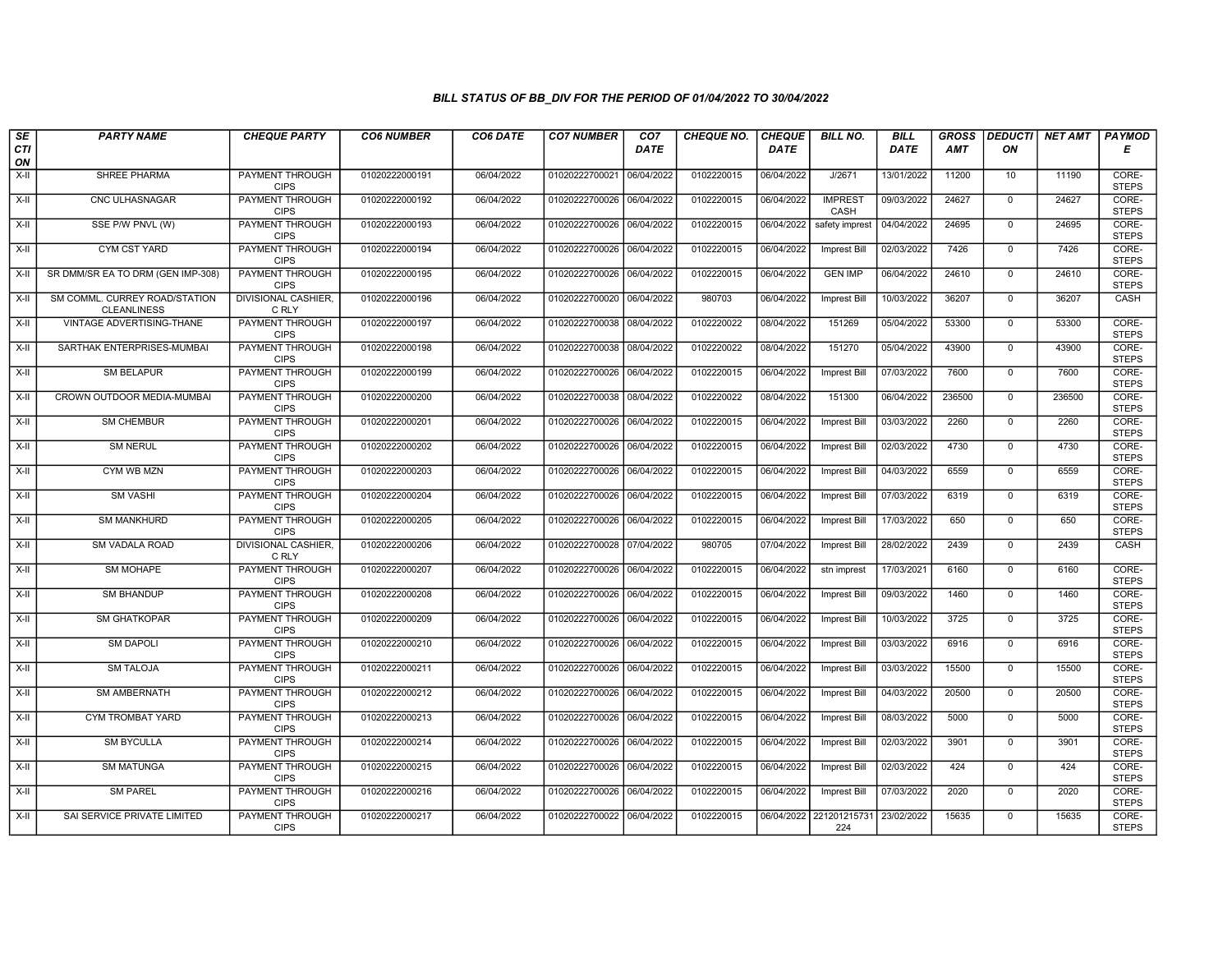| SE        | <b>PARTY NAME</b>                              | <b>CHEQUE PARTY</b>                   | <b>CO6 NUMBER</b> | CO6 DATE   | <b>CO7 NUMBER</b>         | CO <sub>7</sub> | <b>CHEQUE NO.</b> | <b>CHEQUE</b> | <b>BILL NO.</b>                            | <b>BILL</b> | <b>GROSS</b> | <b>DEDUCTI</b>  | NET AMT | <b>PAYMOD</b>         |
|-----------|------------------------------------------------|---------------------------------------|-------------------|------------|---------------------------|-----------------|-------------------|---------------|--------------------------------------------|-------------|--------------|-----------------|---------|-----------------------|
| CTI<br>ON |                                                |                                       |                   |            |                           | <b>DATE</b>     |                   | <b>DATE</b>   |                                            | <b>DATE</b> | <b>AMT</b>   | ON              |         | Е                     |
| $X-H$     | <b>SM SUB CSTM</b>                             | <b>PAYMENT THROUGH</b><br><b>CIPS</b> | 01020222000218    | 06/04/2022 | 01020222700026 06/04/2022 |                 | 0102220015        | 06/04/2022    | Imprest Bill                               | 08/03/2022  | 12362        | $\mathbf{0}$    | 12362   | CORE-<br><b>STEPS</b> |
| X-II      | MAHANAGAR TELEPHONE NIGAM LTD<br><b>MUMBAI</b> | <b>PAYMENT THROUGH</b><br><b>CIPS</b> | 01020222000219    | 06/04/2022 | 01020222700019 06/04/2022 |                 | 0102220015        |               | 06/04/2022 MECB0221322<br>4987             | 10/07/2021  | 153308       | $\mathbf 0$     | 153308  | CORE-<br><b>STEPS</b> |
| X-II      | SR DCM BB                                      | <b>DIVISIONAL CASHIER</b><br>C RLY    | 01020222000221    | 06/04/2022 | 01020222700017 06/04/2022 |                 | 980703            | 06/04/2022    | 271272                                     | 08/03/2022  | 100680       | $\mathbf 0$     | 100680  | CASH                  |
| $X-II$    | <b>SM THANE</b>                                | PAYMENT THROUGH<br><b>CIPS</b>        | 01020222000222    | 06/04/2022 | 01020222700026 06/04/2022 |                 | 0102220015        | 06/04/2022    | <b>Imprest Bill</b>                        | 01/02/2022  | 11943        | $\overline{0}$  | 11943   | CORE-<br><b>STEPS</b> |
| $X-H$     | <b>SM SION</b>                                 | <b>PAYMENT THROUGH</b><br><b>CIPS</b> | 01020222000223    | 06/04/2022 | 01020222700026 06/04/2022 |                 | 0102220015        | 06/04/2022    | <b>Imprest Bill</b>                        | 04/03/2022  | 2655         | $\mathbf 0$     | 2655    | CORE-<br><b>STEPS</b> |
| $X-H$     | <b>SM BHIWANDI ROAD</b>                        | <b>PAYMENT THROUGH</b><br><b>CIPS</b> | 01020222000224    | 06/04/2022 | 01020222700026 06/04/2022 |                 | 0102220015        | 06/04/2022    | Imprest Bill                               | 03/03/2022  | 15500        | $\Omega$        | 15500   | CORE-<br><b>STEPS</b> |
| X-II      | CMS KALYAN(GEN. IMP Rs.125000)(1)              | DIVISIONAL CASHIER.<br>C RLY          | 01020222000225    | 06/04/2022 | 01020222700018 06/04/2022 |                 | 980705            | 07/04/2022    | KYN.H.E.GEN<br>L.IMP                       | 01/04/2022  | 99623        | $\mathbf{0}$    | 99623   | CASH                  |
| $X-H$     | ADMO LNL(GEN. IMP Rs.3000/-)                   | <b>PAYMENT THROUGH</b><br><b>CIPS</b> | 01020222000226    | 06/04/2022 | 01020222700019 06/04/2022 |                 | 0102220015        | 06/04/2022    | <b>DMO LNL GI</b><br>APR <sub>1</sub>      | 01/04/2022  | 1020         | $\mathbf 0$     | 1020    | CORE-<br><b>STEPS</b> |
| X-II      | AKSHITA ENTERPRISES                            | <b>PAYMENT THROUGH</b><br><b>CIPS</b> | 01020222000227    | 06/04/2022 | 01020222700027            | 07/04/2022      | 0102220018        | 07/04/2022    | 107/CR/21-22                               | 19/01/2022  | 46900        | 6477            | 40423   | CORE-<br><b>STEPS</b> |
| $X-H$     | NANDANA SURGICALS-MUMBAI                       | <b>PAYMENT THROUGH</b><br><b>CIPS</b> | 01020222000228    | 06/04/2022 | 01020222700024 06/04/2022 |                 | 0102220018        |               | 07/04/2022 NSI-0745/2021- 27/01/2022<br>22 |             | 19130        | 17              | 19113   | CORE-<br><b>STEPS</b> |
| X-II      | NANDANA SURGICALS-MUMBAI                       | PAYMENT THROUGH<br><b>CIPS</b>        | 01020222000229    | 06/04/2022 | 01020222700024 06/04/2022 |                 | 0102220018        | 07/04/2022    | NSI-0746/2021-<br>22                       | 27/01/2022  | 6720         | 6               | 6714    | CORE-<br><b>STEPS</b> |
| X-II      | NANDANA SURGICALS-MUMBAI                       | PAYMENT THROUGH<br><b>CIPS</b>        | 01020222000230    | 06/04/2022 | 01020222700024 06/04/2022 |                 | 0102220018        |               | 07/04/2022 NSI-0747/2021- 27/01/2022<br>22 |             | 3557         | $\mathbf{3}$    | 3554    | CORE-<br><b>STEPS</b> |
| X-II      | NANDANA SURGICALS-MUMBAI                       | <b>PAYMENT THROUGH</b><br><b>CIPS</b> | 01020222000231    | 06/04/2022 | 01020222700024 06/04/2022 |                 | 0102220018        |               | 07/04/2022 NSI-0738/2021-<br>22            | 21/01/2022  | 46029        | 41              | 45988   | CORE-<br><b>STEPS</b> |
| X-II      | NANDANA SURGICALS-MUMBAI                       | <b>PAYMENT THROUGH</b><br><b>CIPS</b> | 01020222000232    | 06/04/2022 | 01020222700024 06/04/2022 |                 | 0102220018        | 07/04/2022    | NSI-0739/2021- 21/01/2022<br>22            |             | 31248        | $\overline{28}$ | 31220   | CORE-<br><b>STEPS</b> |
| $X-H$     | R K MEDISOLUTION                               | PAYMENT THROUGH<br><b>CIPS</b>        | 01020222000233    | 06/04/2022 | 01020222700024 06/04/2022 |                 | 0102220018        | 07/04/2022    | 3554                                       | 11/01/2022  | 47264        | $\Omega$        | 47264   | CORE-<br><b>STEPS</b> |
| X-II      | APEX DIAGNOSTICS-MUMBAI                        | PAYMENT THROUGH<br><b>CIPS</b>        | 01020222000234    | 06/04/2022 | 01020222700024 06/04/2022 |                 | 0102220018        | 07/04/2022    | 357                                        | 27/01/2022  | 2744         | $\Omega$        | 2744    | CORE-<br><b>STEPS</b> |
| $X-H$     | IMPEX INTERNATIONAL-MUMBAI.                    | <b>PAYMENT THROUGH</b><br><b>CIPS</b> | 01020222000235    | 06/04/2022 | 01020222700024 06/04/2022 |                 | 0102220018        | 07/04/2022    | FY21-22/455                                | 17/01/2022  | 19712        | 18              | 19694   | CORE-<br><b>STEPS</b> |
| X-II      | DOSHI HOSPICARE-MUMBAI                         | <b>PAYMENT THROUGH</b><br><b>CIPS</b> | 01020222000236    | 06/04/2022 | 01020222700024 06/04/2022 |                 | 0102220018        | 07/04/2022    | DH/1144                                    | 25/01/2022  | 840          | $\mathbf 0$     | 840     | CORE-<br><b>STEPS</b> |
| X-II      | JAINAM PHARMA INDIA PVT LTD                    | PAYMENT THROUGH<br><b>CIPS</b>        | 01020222000237    | 06/04/2022 | 01020222700024 06/04/2022 |                 | 0102220018        | 07/04/2022    | SI/4905                                    | 21/01/2022  | 18480        | 17              | 18463   | CORE-<br><b>STEPS</b> |
| X-II      | JAINAM PHARMA INDIA PVT LTD                    | <b>PAYMENT THROUGH</b><br><b>CIPS</b> | 01020222000238    | 06/04/2022 | 01020222700024 06/04/2022 |                 | 0102220018        | 07/04/2022    | SI/4906                                    | 21/01/2022  | 26656        | 24              | 26632   | CORE-<br><b>STEPS</b> |
| X-II      | <b>KEPS MEDICARE</b>                           | PAYMENT THROUGH<br><b>CIPS</b>        | 01020222000239    | 06/04/2022 | 01020222700024 06/04/2022 |                 | 0102220018        | 07/04/2022    | <b>INS/979</b>                             | 22/01/2022  | 7665         | $\overline{7}$  | 7658    | CORE-<br><b>STEPS</b> |
| X-II      | <b>KEPS MEDICARE</b>                           | <b>PAYMENT THROUGH</b><br><b>CIPS</b> | 01020222000240    | 06/04/2022 | 01020222700024 06/04/2022 |                 | 0102220018        | 07/04/2022    | <b>INS/868</b>                             | 28/12/2021  | 2318         | $\overline{2}$  | 2316    | CORE-<br><b>STEPS</b> |
| X-II      | <b>KEPS PHARMA</b>                             | PAYMENT THROUGH<br><b>CIPS</b>        | 01020222000241    | 06/04/2022 | 01020222700024 06/04/2022 |                 | 0102220018        | 07/04/2022    | JSI//2782                                  | 04/01/2022  | 9174         | 8               | 9166    | CORE-<br><b>STEPS</b> |
| X-II      | FLORA MARKETING AND SERVICES                   | <b>PAYMENT THROUGH</b><br><b>CIPS</b> | 01020222000242    | 06/04/2022 | 01020222700024 06/04/2022 |                 | 0102220018        | 07/04/2022    | 957/21-22                                  | 27/01/2022  | 1461         | $\mathbf{1}$    | 1460    | CORE-<br><b>STEPS</b> |
| X-II      | FLORA MARKETING AND SERVICES                   | PAYMENT THROUGH<br><b>CIPS</b>        | 01020222000243    | 06/04/2022 | 01020222700024 06/04/2022 |                 | 0102220018        | 07/04/2022    | 893/21-22                                  | 07/01/2022  | 43344        | 39              | 43305   | CORE-<br><b>STEPS</b> |
| X-II      | FLORA MARKETING AND SERVICES                   | PAYMENT THROUGH<br><b>CIPS</b>        | 01020222000244    | 06/04/2022 | 01020222700024 06/04/2022 |                 | 0102220018        | 07/04/2022    | 894/21-22                                  | 07/01/2022  | 43344        | 39              | 43305   | CORE-<br><b>STEPS</b> |
| X-II      | FLORA MARKETING AND SERVICES                   | <b>PAYMENT THROUGH</b><br><b>CIPS</b> | 01020222000245    | 06/04/2022 | 01020222700024 06/04/2022 |                 | 0102220018        | 07/04/2022    | 934/21-22                                  | 20/01/2022  | 45393        | 41              | 45352   | CORE-<br><b>STEPS</b> |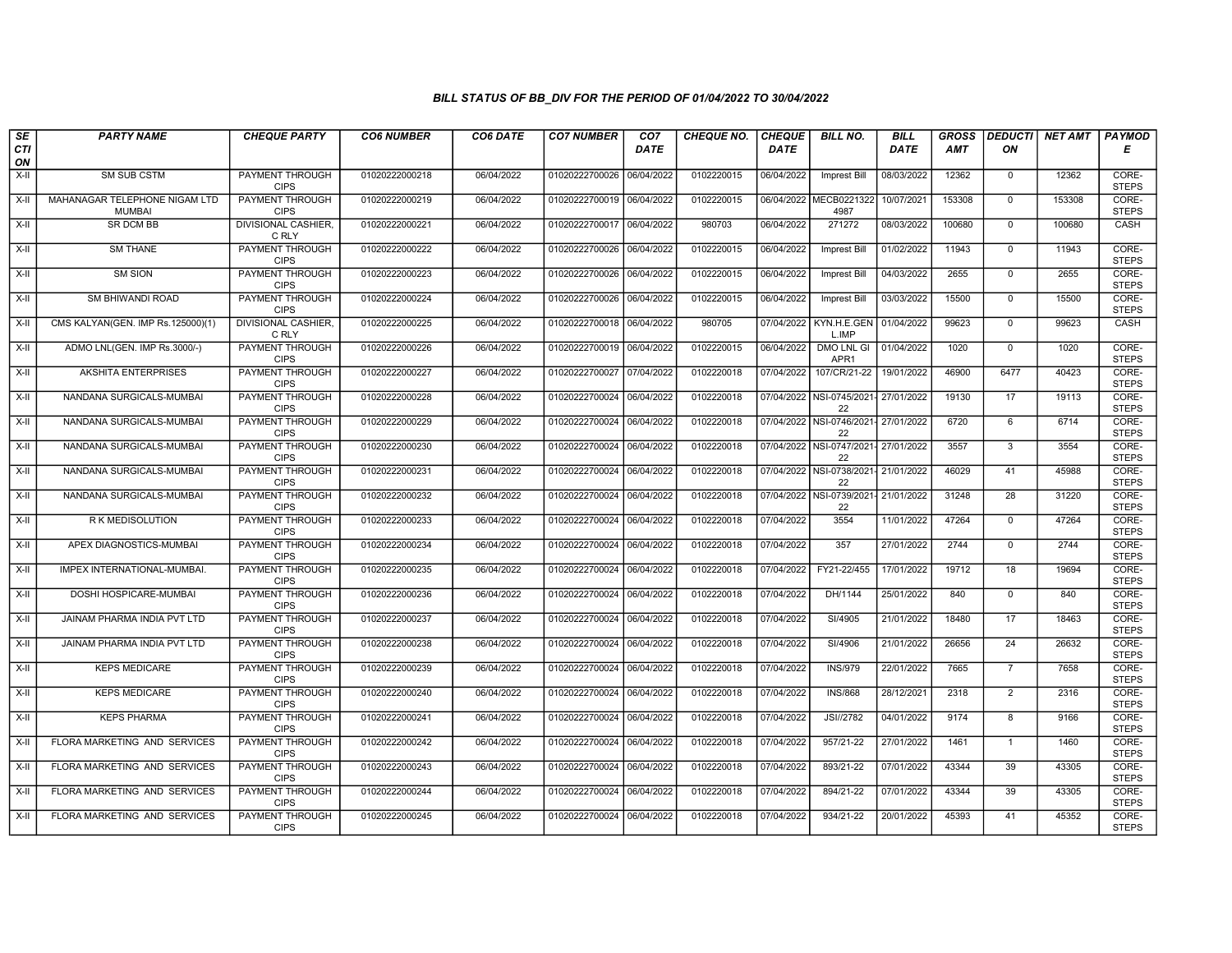| SE        | <b>PARTY NAME</b>                                       | <b>CHEQUE PARTY</b>                   | <b>CO6 NUMBER</b> | CO6 DATE   | <b>CO7 NUMBER</b>         | CO <sub>7</sub> | <b>CHEQUE NO.</b> | <b>CHEQUE</b> | <b>BILL NO.</b>                  | <b>BILL</b> | <b>GROSS</b> |                 | <b>DEDUCTI NET AMT</b> | <b>PAYMOD</b>         |
|-----------|---------------------------------------------------------|---------------------------------------|-------------------|------------|---------------------------|-----------------|-------------------|---------------|----------------------------------|-------------|--------------|-----------------|------------------------|-----------------------|
| CTI<br>ON |                                                         |                                       |                   |            |                           | <b>DATE</b>     |                   | <b>DATE</b>   |                                  | <b>DATE</b> | <b>AMT</b>   | ON              |                        | Е                     |
| $X-H$     | FLORA MARKETING AND SERVICES                            | <b>PAYMENT THROUGH</b><br><b>CIPS</b> | 01020222000246    | 06/04/2022 | 01020222700024            | 06/04/2022      | 0102220018        | 07/04/2022    | 933/21-22                        | 20/01/2022  | 1429         | $\mathbf{1}$    | 1428                   | CORE-<br><b>STEPS</b> |
| X-II      | FLORA MARKETING AND SERVICES                            | <b>PAYMENT THROUGH</b><br><b>CIPS</b> | 01020222000248    | 06/04/2022 | 01020222700024 06/04/2022 |                 | 0102220018        | 07/04/2022    | 935/21-22                        | 20/01/2022  | 33369        | 32              | 33337                  | CORE-<br><b>STEPS</b> |
| X-II      | HARSH TRANSPORT PRIVATELIMITED -<br>DELHI               | PAYMENT THROUGH<br><b>CIPS</b>        | 01020222000249    | 06/04/2022 | 01020222700038 08/04/2022 |                 | 0102220022        | 08/04/2022    | 151357                           | 06/04/2022  | 1000000      | $\mathbf 0$     | 1000000                | CORE-<br><b>STEPS</b> |
| $X-H$     | FLY ASH MOVERS INDIA PRIVATE LIMITED<br><b>BILASPUR</b> | PAYMENT THROUGH<br><b>CIPS</b>        | 01020222000250    | 06/04/2022 | 01020222700038            | 08/04/2022      | 0102220022        | 08/04/2022    | 151358                           | 06/04/2022  | 1000000      | $\overline{0}$  | 1000000                | CORE-<br><b>STEPS</b> |
| $X-H$     | STANCHION DESIGNS PRIVATE LIMITED-<br><b>MUMBAI</b>     | <b>PAYMENT THROUGH</b><br><b>CIPS</b> | 01020222000251    | 06/04/2022 | 01020222700038 08/04/2022 |                 | 0102220022        | 08/04/2022    | 151359                           | 06/04/2022  | 144800       | $\mathbf{0}$    | 144800                 | CORE-<br><b>STEPS</b> |
| $X-H$     | HUGHES AND HUGHES CHEM LIMITED-<br><b>NEW DELHI</b>     | <b>PAYMENT THROUGH</b><br><b>CIPS</b> | 01020222000252    | 06/04/2022 | 01020222700038 08/04/2022 |                 | 0102220022        | 08/04/2022    | 151360                           | 06/04/2022  | 144800       | $\Omega$        | 144800                 | CORE-<br><b>STEPS</b> |
| X-II      | TEXMACO RAIL AND ENGINEERING<br>LIMITED-MUMBAI          | PAYMENT THROUGH<br><b>CIPS</b>        | 01020222000253    | 06/04/2022 | 01020222700038            | 08/04/2022      | 0102220022        | 08/04/2022    | 151361                           | 06/04/2022  | 144800       | $\mathbf 0$     | 144800                 | CORE-<br><b>STEPS</b> |
| X-II      | <b>INSPECTOR RPSF/THK/BN</b><br>OFFICE/GEN.IMP.         | <b>PAYMENT THROUGH</b><br><b>CIPS</b> | 01020222000254    | 06/04/2022 | 01020222700030 07/04/2022 |                 | 0102220018        | 07/04/2022    | 3645,3908                        | 15/03/2022  | 4720         | $\mathbf{0}$    | 4720                   | CORE-<br><b>STEPS</b> |
| $X-H$     | MOTORMEN TRAINING CENTER<br>KYN/GEN.IMP                 | <b>PAYMENT THROUGH</b><br><b>CIPS</b> | 01020222000255    | 06/04/2022 | 01020222700030 07/04/2022 |                 | 0102220018        | 07/04/2022    | 030                              | 24/02/2022  | 5000         | $\mathbf 0$     | 5000                   | CORE-<br><b>STEPS</b> |
| $X-H$     | SSE (M) LIFT                                            | <b>DIVISIONAL CASHIER</b><br>C RLY    | 01020222000256    | 06/04/2022 | 01020222700039 08/04/2022 |                 | 980707            | 08/04/2022    | GEN. IMP                         | 16/03/2022  | 7000         | $\overline{0}$  | 7000                   | CASH                  |
| X-II      | <b>SSE C&amp;W MZM</b>                                  | PAYMENT THROUGH<br><b>CIPS</b>        | 01020222000257    | 06/04/2022 | 01020222700030            | 07/04/2022      | 0102220018        | 07/04/2022    | <b>GENERAL</b><br><b>IMPREST</b> | 01/04/2022  | 19336        | $\Omega$        | 19336                  | CORE-<br><b>STEPS</b> |
| X-II      | ARIHANT ENTERPRISES-MUMBAI                              | PAYMENT THROUGH<br><b>CIPS</b>        | 01020222000258    | 06/04/2022 | 01020222700038            | 08/04/2022      | 0102220022        | 08/04/2022    | 151378                           | 06/04/2022  | 9200         | $\mathbf{0}$    | 9200                   | CORE-<br><b>STEPS</b> |
| $X-H$     | ASHOK ENTERPRISES-MUMBAI                                | <b>PAYMENT THROUGH</b><br><b>CIPS</b> | 01020222000259    | 06/04/2022 | 01020222700038 08/04/2022 |                 | 0102220022        | 08/04/2022    | 151382                           | 06/04/2022  | 8000         | $\Omega$        | 8000                   | CORE-<br><b>STEPS</b> |
| X-II      | <b>BPCL E CMS</b>                                       | <b>PAYMENT THROUGH</b><br><b>CIPS</b> | 01020222000260    | 06/04/2022 | 01020222700026            | 06/04/2022      | 0102220015        | 06/04/2022    | 61/06                            | 06/04/2022  | 791576       | $\mathbf{0}$    | 791576                 | CORE-<br><b>STEPS</b> |
| $X-H$     | DSTE (N) KYN CLENING IMP.                               | <b>PAYMENT THROUGH</b><br><b>CIPS</b> | 01020222000261    | 06/04/2022 | 01020222700030 07/04/2022 |                 | 0102220018        | 07/04/2022    | 02                               | 04/03/2022  | 6000         | $\Omega$        | 6000                   | CORE-<br><b>STEPS</b> |
| X-II      | DSTE/KYN/GEN.IMP.                                       | PAYMENT THROUGH<br><b>CIPS</b>        | 01020222000262    | 07/04/2022 | 01020222700030            | 07/04/2022      | 0102220018        | 07/04/2022    | 08                               | 04/03/2022  | 6984         | $\mathbf 0$     | 6984                   | CORE-<br><b>STEPS</b> |
| $X-H$     | KARNATAKA ANTIBIOTICS AND<br>PHARMACEUTICALS LTD.       | <b>PAYMENT THROUGH</b><br><b>CIPS</b> | 01020222000263    | 07/04/2022 | 01020222700031            | 07/04/2022      | 0102220018        | 07/04/2022    | PUN-<br>2022102960               | 29/12/2021  | 8094         | $\overline{7}$  | 8087                   | CORE-<br><b>STEPS</b> |
| X-II      | <b>KEPS PHARMA</b>                                      | <b>PAYMENT THROUGH</b><br><b>CIPS</b> | 01020222000264    | 07/04/2022 | 01020222700031 07/04/2022 |                 | 0102220018        | 07/04/2022    | JSI//2133                        | 08/11/2021  | 18628        | 17              | 18611                  | CORE-<br><b>STEPS</b> |
| X-II      | <b>KEPS PHARMA</b>                                      | PAYMENT THROUGH<br><b>CIPS</b>        | 01020222000265    | 07/04/2022 | 01020222700031            | 07/04/2022      | 0102220018        | 07/04/2022    | JSI//2934                        | 17/01/2022  | 19477        | 17              | 19460                  | CORE-<br><b>STEPS</b> |
| $X-H$     | <b>SR.DFM CSTM</b>                                      | <b>DIVISIONAL CASHIER.</b><br>C RLY   | 01020222000266    | 07/04/2022 | 01020222700028 07/04/2022 |                 | 980705            | 07/04/2022    | 257475                           | 06/04/2022  | 1600         | $\Omega$        | 1600                   | CASH                  |
| X-II      | <b>KEPS PHARMA</b>                                      | PAYMENT THROUGH<br><b>CIPS</b>        | 01020222000267    | 07/04/2022 | 01020222700031            | 07/04/2022      | 0102220018        | 07/04/2022    | JSI//2860                        | 11/01/2022  | 49739        | 44              | 49695                  | CORE-<br><b>STEPS</b> |
| $X-H$     | <b>KEPS PHARMA</b>                                      | <b>PAYMENT THROUGH</b><br><b>CIPS</b> | 01020222000268    | 07/04/2022 | 01020222700031            | 07/04/2022      | 0102220018        | 07/04/2022    | JSI//3011                        | 25/01/2022  | 41311        | $\overline{37}$ | 41274                  | CORE-<br><b>STEPS</b> |
| X-II      | <b>KEPS PHARMA</b>                                      | PAYMENT THROUGH<br><b>CIPS</b>        | 01020222000269    | 07/04/2022 | 01020222700031            | 07/04/2022      | 0102220018        | 07/04/2022    | JSI//3047                        | 27/01/2022  | 30800        | 28              | 30772                  | CORE-<br><b>STEPS</b> |
| $X-II$    | S S PHARMA AGENCY                                       | PAYMENT THROUGH<br><b>CIPS</b>        | 01020222000270    | 07/04/2022 | 01020222700031            | 07/04/2022      | 0102220018        | 07/04/2022    | Y/1500                           | 27/01/2022  | 19712        | 18              | 19694                  | CORE-<br><b>STEPS</b> |
| $X-II$    | <b>VIMAL ENTERPRISES-BILASPUR</b>                       | PAYMENT THROUGH<br><b>CIPS</b>        | 01020222000271    | 07/04/2022 | 01020222700031            | 07/04/2022      | 0102220018        |               | 07/04/2022 VE/21-22/3223         | 27/01/2022  | 47880        | 46              | 47834                  | CORE-<br><b>STEPS</b> |
| X-II      | <b>KEMBRE PHARMA</b>                                    | <b>PAYMENT THROUGH</b><br><b>CIPS</b> | 01020222000272    | 07/04/2022 | 01020222700031 07/04/2022 |                 | 0102220018        | 07/04/2022    | KP/2618                          | 22/12/2021  | 12047        | $\mathbf 0$     | 12047                  | CORE-<br><b>STEPS</b> |
| X-II      | <b>CNC KHARGHAR</b>                                     | <b>DIVISIONAL CASHIER.</b><br>C RLY   | 01020222000273    | 07/04/2022 | 01020222700028 07/04/2022 |                 | 980705            | 07/04/2022    | <b>IMPREST</b><br>CASH           | 21/03/2022  | 3612         | $\mathbf 0$     | 3612                   | CASH                  |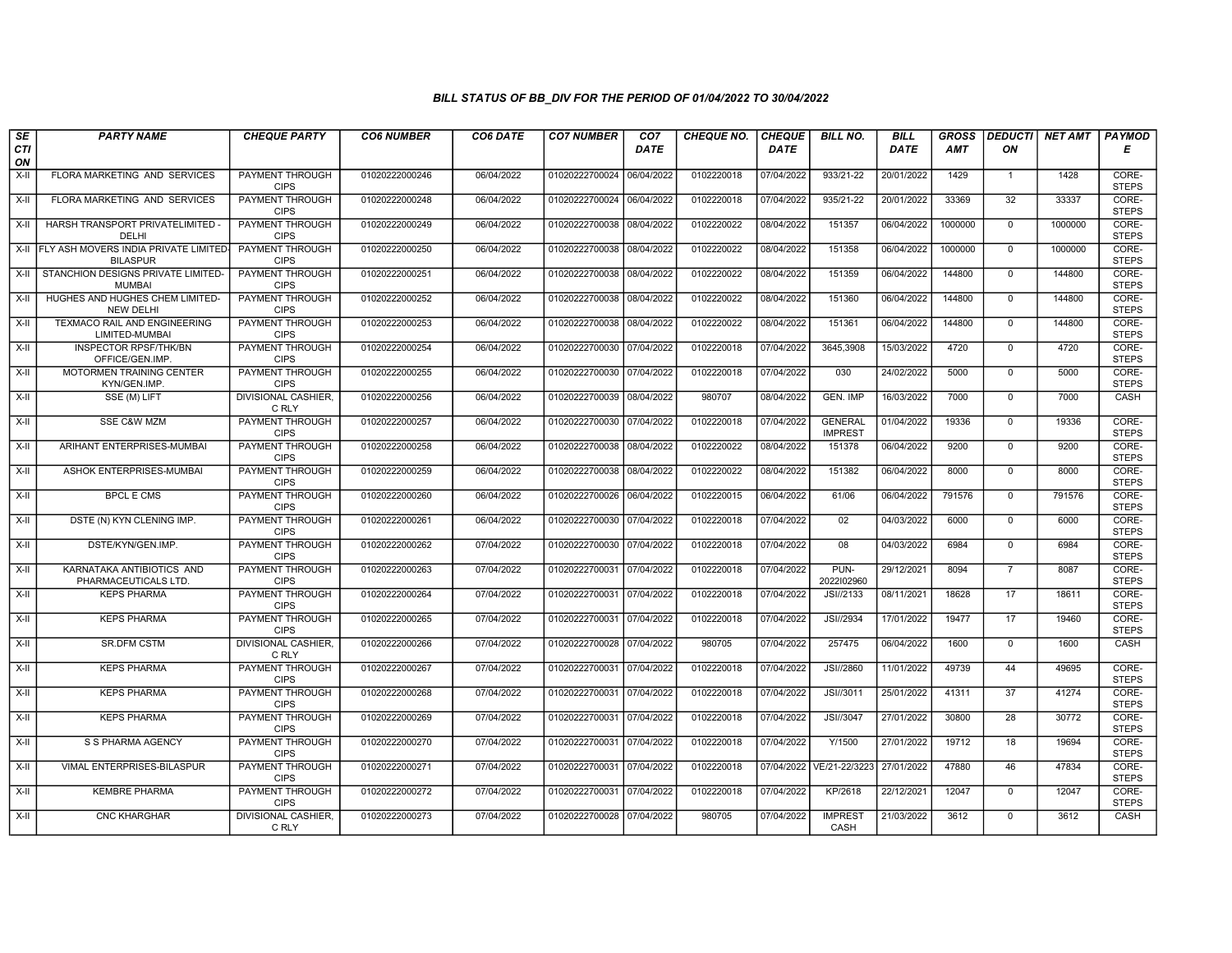| SE               | <b>PARTY NAME</b>                                          | <b>CHEQUE PARTY</b>                   | <b>CO6 NUMBER</b> | CO6 DATE   | <b>CO7 NUMBER</b>         | CO <sub>7</sub> | <b>CHEQUE NO.</b> | <b>CHEQUE</b> | <b>BILL NO.</b>         | <b>BILL</b> | <b>GROSS</b> |                 | <b>DEDUCTI NET AMT</b> | <b>PAYMOD</b>         |
|------------------|------------------------------------------------------------|---------------------------------------|-------------------|------------|---------------------------|-----------------|-------------------|---------------|-------------------------|-------------|--------------|-----------------|------------------------|-----------------------|
| <b>CTI</b><br>ON |                                                            |                                       |                   |            |                           | <b>DATE</b>     |                   | <b>DATE</b>   |                         | <b>DATE</b> | <b>AMT</b>   | ON              |                        | Е                     |
| X-II             | KEMBRE PHARMA-MUMBAI                                       | PAYMENT THROUGH<br><b>CIPS</b>        | 01020222000274    | 07/04/2022 | 01020222700031 07/04/2022 |                 | 0102220018        | 07/04/2022    | KP/3048                 | 28/01/2022  | 43709        | $\mathbf{0}$    | 43709                  | CORE-<br><b>STEPS</b> |
| $X-H$            | PHARMA INDIA-MUMBAI                                        | <b>PAYMENT THROUGH</b><br><b>CIPS</b> | 01020222000275    | 07/04/2022 | 01020222700031 07/04/2022 |                 | 0102220018        | 07/04/2022    | S/260006                | 20/01/2022  | 18816        | 17              | 18799                  | CORE-<br><b>STEPS</b> |
| $X-II$           | SR DME D CLA                                               | PAYMENT THROUGH<br><b>CIPS</b>        | 01020222000276    | 07/04/2022 | 01020222700030 07/04/2022 |                 | 0102220018        | 07/04/2022    | Gen Imp                 | 02/03/2022  | 7261         | $\mathbf 0$     | 7261                   | CORE-<br><b>STEPS</b> |
| $X-H$            | PHARMA INDIA-MUMBAI                                        | PAYMENT THROUGH<br><b>CIPS</b>        | 01020222000277    | 07/04/2022 | 01020222700031            | 07/04/2022      | 0102220018        | 07/04/2022    | S/260171                | 20/01/2022  | 5914         | 123             | 5791                   | CORE-<br><b>STEPS</b> |
| $X-H$            | PHARMA INDIA-MUMBAI                                        | <b>PAYMENT THROUGH</b><br><b>CIPS</b> | 01020222000278    | 07/04/2022 | 01020222700031 07/04/2022 |                 | 0102220018        | 07/04/2022    | S/260004                | 20/01/2022  | 19040        | $\overline{17}$ | 19023                  | CORE-<br><b>STEPS</b> |
| X-II             | PHARMA INDIA-MUMBAI                                        | <b>PAYMENT THROUGH</b><br><b>CIPS</b> | 01020222000279    | 07/04/2022 | 01020222700031 07/04/2022 |                 | 0102220018        | 07/04/2022    | S/260166                | 20/01/2022  | 6451         | 135             | 6316                   | CORE-<br><b>STEPS</b> |
| $X-II$           | <b>ASHISH SURGICALS</b>                                    | PAYMENT THROUGH<br><b>CIPS</b>        | 01020222000280    | 07/04/2022 | 01020222700031 07/04/2022 |                 | 0102220018        | 07/04/2022    | 063/2021-22             | 17/01/2022  | 8803         | 528             | 8275                   | CORE-<br><b>STEPS</b> |
| $X-II$           | <b>ASHISH ENTERPRISES</b>                                  | PAYMENT THROUGH<br><b>CIPS</b>        | 01020222000281    | 07/04/2022 | 01020222700031 07/04/2022 |                 | 0102220018        | 07/04/2022    | 112/2021-22             | 19/01/2022  | 48988        | 3473            | 45515                  | CORE-<br><b>STEPS</b> |
| X-II             | <b>K ENTERPRISES</b>                                       | <b>PAYMENT THROUGH</b><br><b>CIPS</b> | 01020222000282    | 07/04/2022 | 01020222700031            | 07/04/2022      | 0102220018        | 07/04/2022    | KE/11555                | 22/12/2021  | 14837        | 13              | 14824                  | CORE-<br><b>STEPS</b> |
| $X-H$            | <b>K ENTERPRISES</b>                                       | <b>PAYMENT THROUGH</b><br><b>CIPS</b> | 01020222000283    | 07/04/2022 | 01020222700031 07/04/2022 |                 | 0102220018        | 07/04/2022    | KE/12981                | 25/01/2022  | 32508        | $\overline{29}$ | 32479                  | CORE-<br><b>STEPS</b> |
| X-II             | <b>K ENTERPRISES</b>                                       | PAYMENT THROUGH<br><b>CIPS</b>        | 01020222000284    | 07/04/2022 | 01020222700031 07/04/2022 |                 | 0102220018        | 07/04/2022    | KE/12871                | 22/01/2022  | 38080        | 605             | 37475                  | CORE-<br><b>STEPS</b> |
| $X-II$           | <b>K ENTERPRISES</b>                                       | PAYMENT THROUGH<br><b>CIPS</b>        | 01020222000285    | 07/04/2022 | 01020222700031 07/04/2022 |                 | 0102220018        | 07/04/2022    | KE/13025                | 27/01/2022  | 19479        | 17              | 19462                  | CORE-<br><b>STEPS</b> |
| X-II             | <b>CNC KHARGHAR</b>                                        | <b>DIVISIONAL CASHIER.</b><br>C RLY   | 01020222000286    | 07/04/2022 | 01020222700028 07/04/2022 |                 | 980705            | 07/04/2022    | <b>IMPREST</b><br>CASH  | 21/03/2022  | 2979         | $\mathbf 0$     | 2979                   | CASH                  |
| X-II             | ADSTE/SE/KYN                                               | <b>DIVISIONAL CASHIER,</b><br>C RLY   | 01020222000287    | 07/04/2022 | 01020222700029 07/04/2022 |                 | 980705            | 07/04/2022    | 06                      | 04/03/2022  | 3000         | $\mathbf 0$     | 3000                   | CASH                  |
| $X-H$            | <b>INSPECTOR RPSF/THK/BN</b><br>OFFICE/GEN.IMP             | PAYMENT THROUGH<br><b>CIPS</b>        | 01020222000288    | 07/04/2022 | 01020222700057            | 12/04/2022      | 0102220026        | 12/04/2022    | 5855,3646               | 28/03/2022  | 4600         | $\mathbf 0$     | 4600                   | CORE-<br><b>STEPS</b> |
| X-II             | ADEN (W) CSTM                                              | <b>DIVISIONAL CASHIER,</b><br>C RLY   | 01020222000289    | 07/04/2022 | 01020222700028 07/04/2022 |                 | 980705            | 07/04/2022    | 610844                  | 11/02/2021  | 80275        | $\mathbf 0$     | 80275                  | CASH                  |
| X-II             | CNC BAMANDONGRI                                            | <b>DIVISIONAL CASHIER,</b><br>C RLY   | 01020222000290    | 07/04/2022 | 01020222700028 07/04/2022 |                 | 980705            | 07/04/2022    | <b>IMPREST</b><br>CASH  | 08/03/2022  | 804          | $\mathbf{0}$    | 804                    | CASH                  |
| X-II             | SR DEE (TD) CSTM/GEN.IMP.                                  | <b>PAYMENT THROUGH</b><br><b>CIPS</b> | 01020222000291    | 07/04/2022 | 01020222700030 07/04/2022 |                 | 0102220018        | 07/04/2022    | <b>GEN IMP</b>          | 11/03/2022  | 6500         | $\Omega$        | 6500                   | CORE-<br><b>STEPS</b> |
| X-II             | SSE/T/WIRELESS/CSTM                                        | <b>DIVISIONAL CASHIER</b><br>C RLY    | 01020222000292    | 07/04/2022 | 01020222700029 07/04/2022 |                 | 980705            | 07/04/2022    | BB.N.IMP                | 03/03/2022  | 5000         | $\mathbf 0$     | 5000                   | CASH                  |
| $X-I$            | SSE/TD/OHE/KYN/DEPOT/GEN.IMP.                              | <b>PAYMENT THROUGH</b><br><b>CIPS</b> | 01020222000293    | 07/04/2022 | 01020222700030            | 07/04/2022      | 0102220018        | 07/04/2022    | LTD/KYN/118             | 30/03/2022  | 2993         | $\mathbf{0}$    | 2993                   | CORE-<br><b>STEPS</b> |
| X-II             | DIRECTOR G.P.O. MUMBAI                                     | DIRECTOR G.P.O.<br><b>MUMBAI</b>      | 01020222000294    | 07/04/2022 | 01020222700029 07/04/2022 |                 | 961732            |               | 07/04/2022 PO NO.644919 | 01/04/2022  | 700          | $\Omega$        | 700                    | <b>BANK</b><br>CHEQUE |
| $X-I$            | SR DME (COG)                                               | <b>DIVISIONAL CASHIER,</b><br>C RLY   | 01020222000295    | 07/04/2022 | 01020222700029 07/04/2022 |                 | 980705            | 07/04/2022    | 775150                  | 01/04/2022  | 6000         | $\mathbf{0}$    | 6000                   | CASH                  |
| X-II             | S D CRANE SERVICE                                          | PAYMENT THROUGH<br><b>CIPS</b>        | 01020222000296    | 07/04/2022 | 01020222700032 07/04/2022 |                 | 0102220018        | 07/04/2022    | 02                      | 01/12/2021  | 75000        | 10428           | 64572                  | CORE-<br><b>STEPS</b> |
| X-II             | S D CRANE SERVICE                                          | PAYMENT THROUGH<br><b>CIPS</b>        | 01020222000297    | 07/04/2022 | 01020222700032            | 07/04/2022      | 0102220018        | 07/04/2022    | 08                      | 01/08/2021  | 46900        | 5583            | 41317                  | CORE-<br><b>STEPS</b> |
| $X-H$            | S D CRANE SERVICE                                          | PAYMENT THROUGH<br><b>CIPS</b>        | 01020222000298    | 07/04/2022 | 01020222700032 07/04/2022 |                 | 0102220018        | 07/04/2022    | 03                      | 05/12/2021  | 44400        | 5286            | 39114                  | CORE-<br><b>STEPS</b> |
| X-II             | ADANI ELECTRICITY MUMBAI LIMITED CA<br>NO 151502700        | <b>PAYMENT THROUGH</b><br><b>CIPS</b> | 01020222000299    | 07/04/2022 | 01020222700036 07/04/2022 |                 | 0102220018        | 07/04/2022    | C-19776                 | 05/04/2022  | 244240       | $\Omega$        | 244240                 | CORE-<br><b>STEPS</b> |
|                  | X-II   ADANI ELECTRICITY MUMBAI LIMITED CA<br>NO 102698731 | <b>PAYMENT THROUGH</b><br><b>CIPS</b> | 01020222000300    | 07/04/2022 | 01020222700036 07/04/2022 |                 | 0102220018        | 07/04/2022    | C-23070                 | 05/04/2022  | 179050       | $\mathbf{0}$    | 179050                 | CORE-<br><b>STEPS</b> |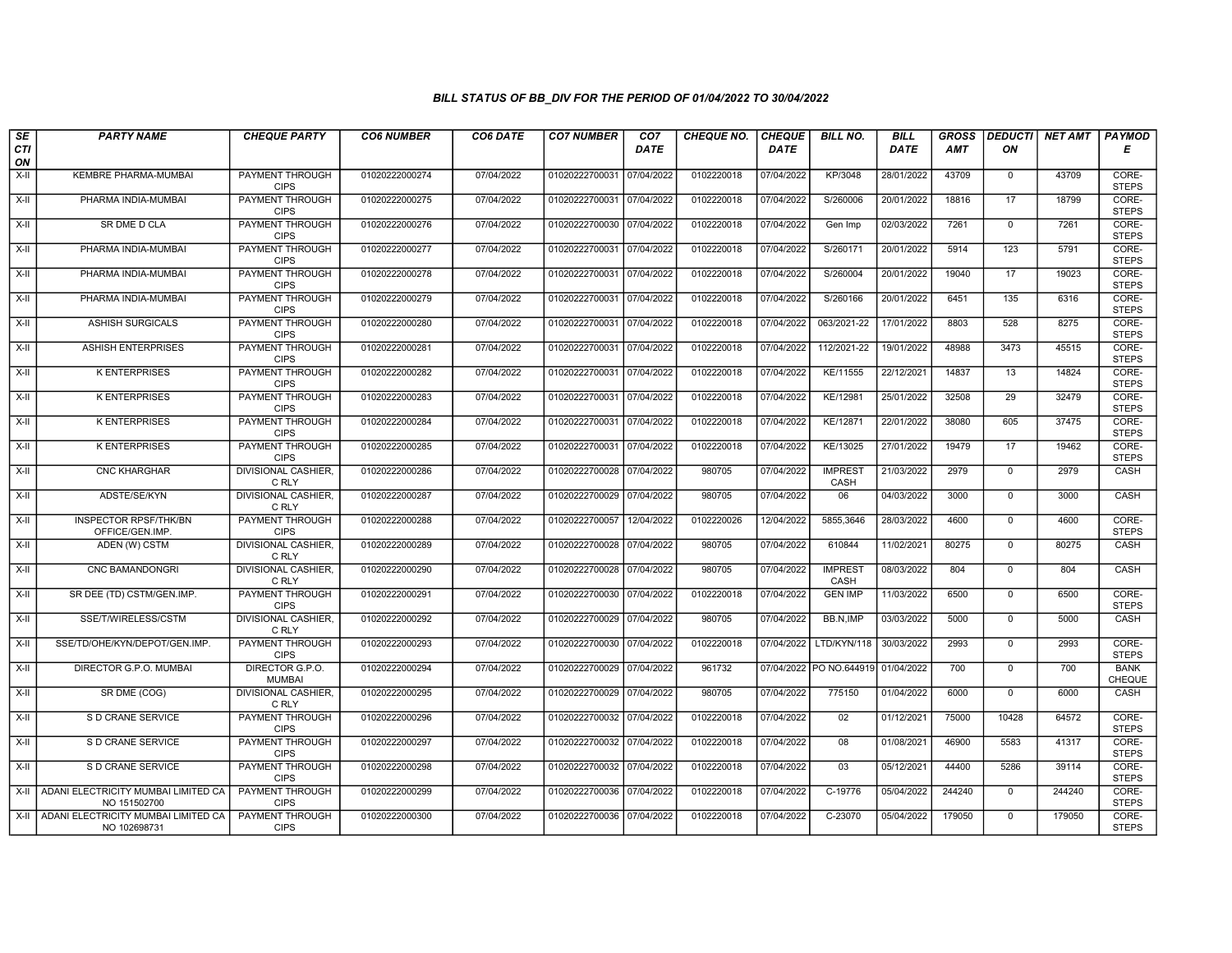| SE        | <b>PARTY NAME</b>                                   | <b>CHEQUE PARTY</b>                   | <b>CO6 NUMBER</b> | CO6 DATE   | <b>CO7 NUMBER</b>         | CO <sub>7</sub> | <b>CHEQUE NO.</b> | <b>CHEQUE</b> | <b>BILL NO.</b>             | <b>BILL</b> | <b>GROSS</b> | <b>DEDUCTI</b> | <b>NET AMT</b> | <b>PAYMOD</b>         |
|-----------|-----------------------------------------------------|---------------------------------------|-------------------|------------|---------------------------|-----------------|-------------------|---------------|-----------------------------|-------------|--------------|----------------|----------------|-----------------------|
| CTI<br>ON |                                                     |                                       |                   |            |                           | <b>DATE</b>     |                   | <b>DATE</b>   |                             | DATE        | <b>AMT</b>   | ON             |                | E                     |
| X-II      | ADANI ELECTRICITY MUMBAI LIMITED CA<br>NO 102698735 | <b>PAYMENT THROUGH</b><br><b>CIPS</b> | 01020222000301    | 07/04/2022 | 01020222700036 07/04/2022 |                 | 0102220018        | 07/04/2022    | $C-19480$                   | 05/04/2022  | 171350       | $^{\circ}$     | 171350         | CORE-<br><b>STEPS</b> |
| X-II      | TORRENT POWER LTD CON NO<br>000178349244            | <b>PAYMENT THROUGH</b><br><b>CIPS</b> | 01020222000302    | 07/04/2022 | 01020222700036 07/04/2022 |                 | 0102220018        | 07/04/2022    | $C-230$                     | 31/03/2022  | 4290         | $\mathbf 0$    | 4290           | CORE-<br><b>STEPS</b> |
| X-II      | CHIEF CONTROLLER CSTM/GEN.IMP.                      | PAYMENT THROUGH<br><b>CIPS</b>        | 01020222000303    | 07/04/2022 | 01020222700036 07/04/2022 |                 | 0102220018        | 07/04/2022    | PO-555845                   | 08/03/2022  | 2000         | $\mathbf 0$    | 2000           | CORE-<br><b>STEPS</b> |
| $X-II$    | M/S. AMBADNYA ENTERPRISES                           | PAYMENT THROUGH<br><b>CIPS</b>        | 01020222000304    | 07/04/2022 | 01020222700032 07/04/2022 |                 | 0102220018        | 07/04/2022    | AE/2021-22/05               | 07/02/2022  | 35256        | 4123           | 31133          | CORE-<br><b>STEPS</b> |
| $X-H$     | SR SM (GAZ) CSTM                                    | <b>PAYMENT THROUGH</b><br><b>CIPS</b> | 01020222000305    | 07/04/2022 | 01020222700036 07/04/2022 |                 | 0102220018        | 07/04/2022    | PO-555842                   | 08/03/2022  | 39780        | $\mathbf{0}$   | 39780          | CORE-<br><b>STEPS</b> |
| $X-H$     | <b>SM IGATPURI</b>                                  | <b>PAYMENT THROUGH</b><br><b>CIPS</b> | 01020222000306    | 07/04/2022 | 01020222700036 07/04/2022 |                 | 0102220018        | 07/04/2022    | PO-555844                   | 08/03/2022  | 26580        | $\mathbf{0}$   | 26580          | CORE-<br><b>STEPS</b> |
| X-II      | <b>STATION DIRECTOR LTT</b>                         | <b>PAYMENT THROUGH</b><br><b>CIPS</b> | 01020222000307    | 07/04/2022 | 01020222700036            | 07/04/2022      | 0102220018        | 07/04/2022    | PO-555843                   | 08/03/2022  | 39780        | $\mathbf 0$    | 39780          | CORE-<br><b>STEPS</b> |
| X-II      | <b>VISHAL NARICHANIA</b>                            | <b>PAYMENT THROUGH</b><br><b>CIPS</b> | 01020222000308    | 07/04/2022 | 01020222700036 07/04/2022 |                 | 0102220018        | 07/04/2022    | 649125                      | 10/02/2022  | 7500         | 750            | 6750           | CORE-<br><b>STEPS</b> |
| $X-H$     | ADMO JUI NAGAR                                      | <b>DIVISIONAL CASHIER.</b><br>C RLY   | 01020222000309    | 07/04/2022 | 01020222700033 07/04/2022 |                 | 980707            | 08/04/2022    | 5745                        | 22/03/2022  | 1000         | $\overline{0}$ | 1000           | CASH                  |
| $X-H$     | <b>SR HINDI OFFICER</b>                             | <b>PAYMENT THROUGH</b><br><b>CIPS</b> | 01020222000310    | 07/04/2022 | 01020222700036 07/04/2022 |                 | 0102220018        | 07/04/2022    | 03006                       | 27/01/2022  | 1980         | $\overline{0}$ | 1980           | CORE-<br><b>STEPS</b> |
| X-II      | SR HINDI OFFICER                                    | PAYMENT THROUGH<br><b>CIPS</b>        | 01020222000311    | 07/04/2022 | 01020222700036            | 07/04/2022      | 0102220018        |               | 07/04/2022 BB/P/367/RB/5    | 31/03/2022  | 1849         | $\mathbf 0$    | 1849           | CORE-<br><b>STEPS</b> |
| X-II      | DRM W CSTM TRACK MACHINE                            | PAYMENT THROUGH<br><b>CIPS</b>        | 01020222000312    | 07/04/2022 | 01020222700036 07/04/2022 |                 | 0102220018        | 07/04/2022    | TMD GEN IMP                 | 02/04/2022  | 39995        | $\mathbf{0}$   | 39995          | CORE-<br><b>STEPS</b> |
| X-II      | <b>ESSJAY COPIER PVT. LTD</b>                       | PAYMENT THROUGH<br><b>CIPS</b>        | 01020222000313    | 07/04/2022 | 01020222700032 07/04/2022 |                 | 0102220018        | 07/04/2022    | 249315                      | 20/12/2021  | 16880        | $\mathbf 0$    | 16880          | CORE-<br><b>STEPS</b> |
| $X-H$     | DYNAMIC TECHNOLOGIES                                | <b>PAYMENT THROUGH</b><br><b>CIPS</b> | 01020222000314    | 07/04/2022 | 01020222700032            | 07/04/2022      | 0102220018        | 07/04/2022    | DETCH/21<br>22/MUM0         | 01/02/2022  | 57346        | 6759           | 50587          | CORE-<br><b>STEPS</b> |
| $X-H$     | MSEDCL CON NO 220430356534                          | PAYMENT THROUGH<br><b>CIPS</b>        | 01020222000315    | 07/04/2022 | 01020222700036 07/04/2022 |                 | 0102220018        | 07/04/2022    | $C-693$                     | 31/03/2022  | 5650         | $\mathbf{0}$   | 5650           | CORE-<br><b>STEPS</b> |
| X-II      | SSE TM KYN ATRT GHAT SECTION                        | PAYMENT THROUGH<br><b>CIPS</b>        | 01020222000316    | 07/04/2022 | 01020222700036 07/04/2022 |                 | 0102220018        |               | 07/04/2022 TTM GEN IMF      | 07/04/2022  | 49860        | $\overline{0}$ | 49860          | CORE-<br><b>STEPS</b> |
| $X-H$     | MSEDCL CON NO 002140463682                          | PAYMENT THROUGH<br><b>CIPS</b>        | 01020222000317    | 07/04/2022 | 01020222700036 07/04/2022 |                 | 0102220018        | 07/04/2022    | $C-793$                     | 31/03/2022  | 6400         | $\overline{0}$ | 6400           | CORE-<br><b>STEPS</b> |
| X-II      | MSEDCL CON NO 002150295460                          | <b>PAYMENT THROUGH</b><br><b>CIPS</b> | 01020222000318    | 07/04/2022 | 01020222700036 07/04/2022 |                 | 0102220018        | 07/04/2022    | $C-3231$                    | 31/03/2022  | 24420        | $\mathbf 0$    | 24420          | CORE-<br><b>STEPS</b> |
| X-II      | MSEDCL CON NO 027674000885                          | PAYMENT THROUGH<br><b>CIPS</b>        | 01020222000319    | 07/04/2022 | 01020222700036 07/04/2022 |                 | 0102220018        | 07/04/2022    | $C-365$                     | 31/03/2022  | 4340         | $\Omega$       | 4340           | CORE-<br><b>STEPS</b> |
| $X-H$     | MSEDCL CON NO 002141972483                          | <b>PAYMENT THROUGH</b><br><b>CIPS</b> | 01020222000320    | 07/04/2022 | 01020222700036            | 07/04/2022      | 0102220018        | 07/04/2022    | $R-219$                     | 31/03/2022  | 2210         | $\overline{0}$ | 2210           | CORE-<br><b>STEPS</b> |
| $X-II$    | MSEDCL CON NO 026800329221                          | <b>PAYMENT THROUGH</b><br><b>CIPS</b> | 01020222000321    | 07/04/2022 | 01020222700036 07/04/2022 |                 | 0102220018        | 07/04/2022    | $C-110$                     | 31/03/2022  | 1250         | $\overline{0}$ | 1250           | CORE-<br><b>STEPS</b> |
| $X-H$     | TORRENT POWER LTD CON NO<br>000090106058            | <b>PAYMENT THROUGH</b><br><b>CIPS</b> | 01020222000322    | 07/04/2022 | 01020222700036 07/04/2022 |                 | 0102220018        | 07/04/2022    | $C-1287$                    | 31/03/2022  | 10100        | $\mathbf{0}$   | 10100          | CORE-<br><b>STEPS</b> |
| X-II      | DEE (TD) KYN/FUEL.IMP.                              | <b>PAYMENT THROUGH</b><br><b>CIPS</b> | 01020222000323    | 07/04/2022 | 01020222700035 07/04/2022 |                 | 0102220018        | 07/04/2022    | KYN/TD/013                  | 01/04/2022  | 30000        | $\mathbf 0$    | 30000          | CORE-<br><b>STEPS</b> |
| X-II      | SR DSTE (CO) CSTM/FUEL.IMP.                         | PAYMENT THROUGH<br><b>CIPS</b>        | 01020222000324    | 07/04/2022 | 01020222700035 07/04/2022 |                 | 0102220018        | 07/04/2022    | FUEL.IMP.                   | 01/04/2022  | 13000        | $\mathbf{0}$   | 13000          | CORE-<br><b>STEPS</b> |
| $X-H$     | SR.CDO.LTT/GEN.IMP.                                 | <b>PAYMENT THROUGH</b><br><b>CIPS</b> | 01020222000325    | 07/04/2022 | 01020222700035 07/04/2022 |                 | 0102220018        |               | 07/04/2022 Sr cdo Impressi  | 30/03/2022  | 2445         | $\mathbf{0}$   | 2445           | CORE-<br><b>STEPS</b> |
| $X-H$     | <b>INSPECTOR RPF ADMN CSTM</b>                      | <b>PAYMENT THROUGH</b><br><b>CIPS</b> | 01020222000326    | 07/04/2022 | 01020222700035 07/04/2022 |                 | 0102220018        |               | 07/04/2022 IPM(CSMT)AD<br>M | 31/01/2022  | 4900         | $\overline{0}$ | 4900           | CORE-<br><b>STEPS</b> |
| X-II      | ADEE (M) KYN/GEN.IMP.                               | <b>PAYMENT THROUGH</b><br><b>CIPS</b> | 01020222000327    | 07/04/2022 | 01020222700035 07/04/2022 |                 | 0102220018        | 07/04/2022    | 12345                       | 26/03/2022  | 7000         | $\mathbf{0}$   | 7000           | CORE-<br><b>STEPS</b> |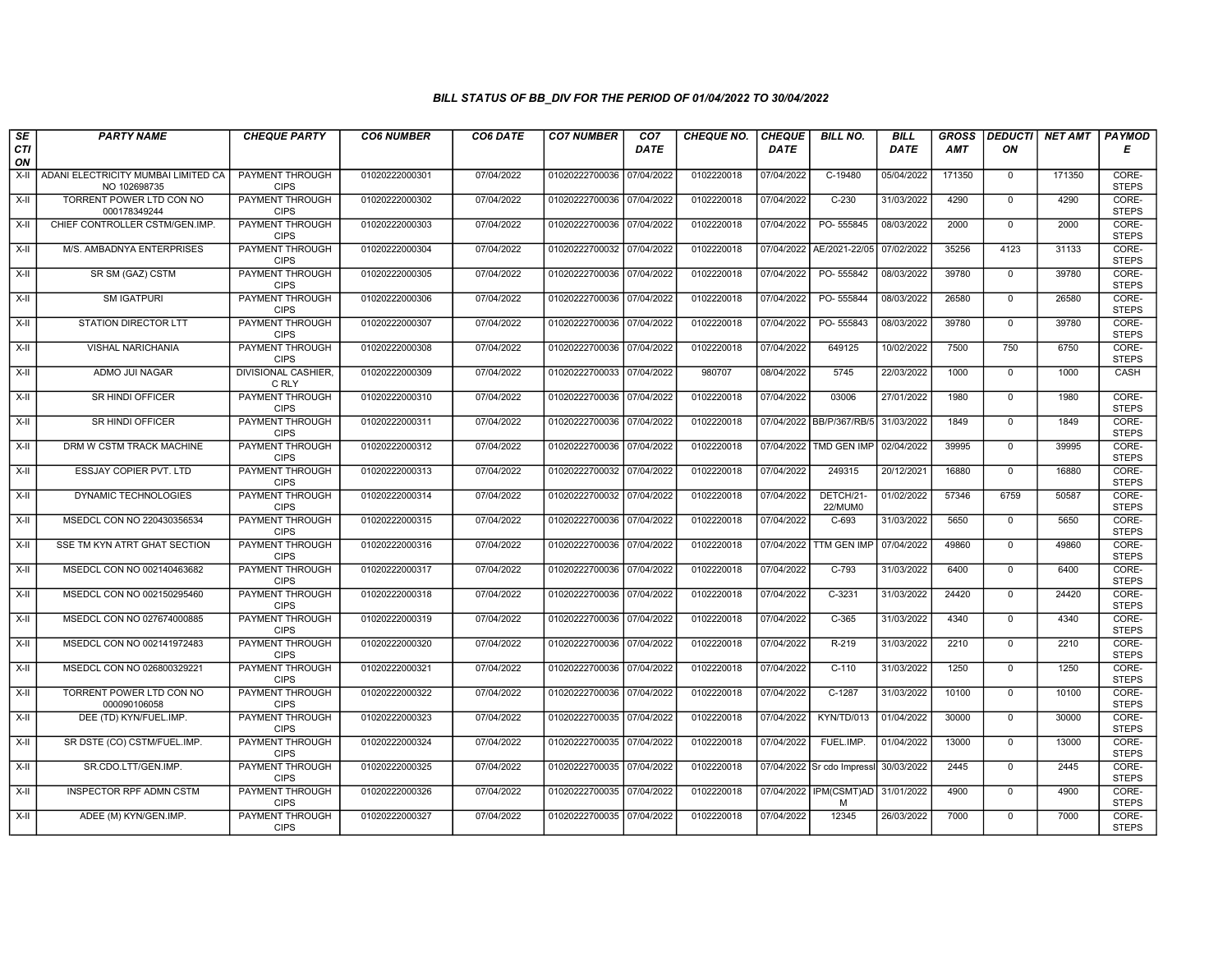| SE        | <b>PARTY NAME</b>                              | <b>CHEQUE PARTY</b>                   | <b>CO6 NUMBER</b> | CO6 DATE   | <b>CO7 NUMBER</b>         | CO <sub>7</sub> | <b>CHEQUE NO.</b> | <b>CHEQUE</b> | <b>BILL NO.</b>                 | <b>BILL</b> | <b>GROSS</b> |                 | <b>DEDUCTI</b> NET AMT | <b>PAYMOD</b>         |
|-----------|------------------------------------------------|---------------------------------------|-------------------|------------|---------------------------|-----------------|-------------------|---------------|---------------------------------|-------------|--------------|-----------------|------------------------|-----------------------|
| CTI<br>ON |                                                |                                       |                   |            |                           | <b>DATE</b>     |                   | <b>DATE</b>   |                                 | DATE        | <b>AMT</b>   | ON              |                        | Е                     |
| $X-H$     | AMM COG LTT                                    | <b>PAYMENT THROUGH</b><br><b>CIPS</b> | 01020222000328    | 07/04/2022 | 01020222700035 07/04/2022 |                 | 0102220018        |               | 07/04/2022 LTT/COG/PPC<br>/IMPR | 14/03/2022  | 3000         | $\mathbf 0$     | 3000                   | CORE-<br><b>STEPS</b> |
| X-II      | SSE (C&W) LNL/GEN.IMP.                         | <b>PAYMENT THROUGH</b><br><b>CIPS</b> | 01020222000329    | 07/04/2022 | 01020222700035 07/04/2022 |                 | 0102220018        | 07/04/2022    | CU21222000                      | 04/01/2022  | 8635         | $\mathbf 0$     | 8635                   | CORE-<br><b>STEPS</b> |
| $X-H$     | NANDANA SURGICALS-MUMBAI                       | <b>PAYMENT THROUGH</b><br><b>CIPS</b> | 01020222000330    | 07/04/2022 | 01020222700034 07/04/2022 |                 | 0102220022        |               | 08/04/2022 NSI-0759/2021<br>22  | 31/01/2022  | 23059        | 21              | 23038                  | CORE-<br><b>STEPS</b> |
| X-II      | <b>NIYATI SURGICAL</b>                         | PAYMENT THROUGH<br><b>CIPS</b>        | 01020222000331    | 07/04/2022 | 01020222700034 07/04/2022 |                 | 0102220022        | 08/04/2022    | 3408216                         | 28/01/2022  | 31046        | 28              | 31018                  | CORE-<br><b>STEPS</b> |
| $X-H$     | <b>SPAN ENTERPRISES</b>                        | <b>PAYMENT THROUGH</b><br><b>CIPS</b> | 01020222000332    | 07/04/2022 | 01020222700034 07/04/2022 |                 | 0102220022        | 08/04/2022    | SE-21-22/3203                   | 21/01/2022  | 126475       | 113             | 126362                 | CORE-<br><b>STEPS</b> |
| X-II      | DOSHI HOSPICARE-MUMBAI                         | <b>PAYMENT THROUGH</b><br><b>CIPS</b> | 01020222000333    | 07/04/2022 | 01020222700034 07/04/2022 |                 | 0102220022        | 08/04/2022    | DH/1223                         | 14/02/2022  | 283584       | 5064            | 278520                 | CORE-<br><b>STEPS</b> |
| X-II      | <b>DEEP ENTERPRISES</b>                        | PAYMENT THROUGH<br><b>CIPS</b>        | 01020222000334    | 07/04/2022 | 01020222700034 07/04/2022 |                 | 0102220022        | 08/04/2022    | D21-22/607                      | 10/02/2022  | 149144       | 879             | 148265                 | CORE-<br><b>STEPS</b> |
| X-II      | <b>DEEP ENTERPRISES</b>                        | <b>PAYMENT THROUGH</b><br><b>CIPS</b> | 01020222000335    | 07/04/2022 | 01020222700034 07/04/2022 |                 | 0102220022        | 08/04/2022    | D21-22/605                      | 10/02/2022  | 43176        | 39              | 43137                  | CORE-<br><b>STEPS</b> |
| X-II      | SAIMS PHARMA-MUMBAI                            | <b>PAYMENT THROUGH</b><br><b>CIPS</b> | 01020222000336    | 07/04/2022 | 01020222700034 07/04/2022 |                 | 0102220022        | 08/04/2022    | SP029821                        | 17/01/2022  | 21844        | 1440            | 20404                  | CORE-<br><b>STEPS</b> |
| $X-H$     | M H MEDICUS PVT LTD                            | <b>PAYMENT THROUGH</b><br><b>CIPS</b> | 01020222000337    | 07/04/2022 | 01020222700034 07/04/2022 |                 | 0102220022        | 08/04/2022    | MH/21-22/384                    | 09/02/2022  | 35280        | $\overline{32}$ | 35248                  | CORE-<br><b>STEPS</b> |
| X-II      | S S PHARMA AGENCY                              | PAYMENT THROUGH<br><b>CIPS</b>        | 01020222000338    | 07/04/2022 | 01020222700034 07/04/2022 |                 | 0102220022        | 08/04/2022    | Y/1528                          | 31/01/2022  | 258939       | 4855            | 254084                 | CORE-<br><b>STEPS</b> |
| $X-II$    | S S PHARMA AGENCY                              | <b>PAYMENT THROUGH</b><br><b>CIPS</b> | 01020222000339    | 07/04/2022 | 01020222700034 07/04/2022 |                 | 0102220022        | 08/04/2022    | Y/1580                          | 12/02/2022  | 13234        | 12              | 13222                  | CORE-<br><b>STEPS</b> |
| X-II      | S S PHARMA AGENCY                              | <b>PAYMENT THROUGH</b><br><b>CIPS</b> | 01020222000340    | 07/04/2022 | 01020222700034 07/04/2022 |                 | 0102220022        | 08/04/2022    | Y/1484                          | 20/01/2022  | 71680        | 5005            | 66675                  | CORE-<br><b>STEPS</b> |
| $X-H$     | S S PHARMA AGENCY                              | <b>PAYMENT THROUGH</b><br><b>CIPS</b> | 01020222000341    | 07/04/2022 | 01020222700034 07/04/2022 |                 | 0102220022        | 08/04/2022    | Y/1552                          | 08/02/2022  | 29266        | 26              | 29240                  | CORE-<br><b>STEPS</b> |
| X-II      | AASTHA PHARMACEUTICALS-DELHI                   | <b>PAYMENT THROUGH</b><br><b>CIPS</b> | 01020222000342    | 07/04/2022 | 01020222700034 07/04/2022 |                 | 0102220022        | 08/04/2022    | AP001421                        | 24/01/2022  | 122426       | 109             | 122317                 | CORE-<br><b>STEPS</b> |
| $X-II$    | AASTHA PHARMACEUTICALS-DELHI                   | <b>PAYMENT THROUGH</b><br><b>CIPS</b> | 01020222000343    | 07/04/2022 | 01020222700034 07/04/2022 |                 | 0102220022        | 08/04/2022    | AP001472                        | 04/02/2022  | 4855         | 125             | 4730                   | CORE-<br><b>STEPS</b> |
| X-II      | <b>ADSTE NE KYN</b>                            | <b>PAYMENT THROUGH</b><br><b>CIPS</b> | 01020222000344    | 07/04/2022 | 01020222700035 07/04/2022 |                 | 0102220018        | 07/04/2022    | 06                              | 04/03/2022  | 4990         | $\mathbf 0$     | 4990                   | CORE-<br><b>STEPS</b> |
| $X-H$     | SR DEE (TRS) KYN/ART.IMP.                      | <b>PAYMENT THROUGH</b><br><b>CIPS</b> | 01020222000345    | 07/04/2022 | 01020222700035 07/04/2022 |                 | 0102220018        | 07/04/2022    | GEN. IMP.                       | 22/03/2022  | 24491        | $\overline{0}$  | 24491                  | CORE-<br><b>STEPS</b> |
| X-II      | SR DEE (TRS) KYN/VEHICL.IMP.                   | PAYMENT THROUGH<br><b>CIPS</b>        | 01020222000346    | 07/04/2022 | 01020222700035 07/04/2022 |                 | 0102220018        | 07/04/2022    | GEN. IMP.                       | 22/03/2022  | 24521        | $\mathbf{0}$    | 24521                  | CORE-<br><b>STEPS</b> |
| X-II      | DRM BB (GEN IMP)                               | <b>PAYMENT THROUGH</b><br><b>CIPS</b> | 01020222000347    | 07/04/2022 | 01020222700035 07/04/2022 |                 | 0102220018        | 07/04/2022    | 4107                            | 17/03/2022  | 8899         | $\mathsf 0$     | 8899                   | CORE-<br><b>STEPS</b> |
| $X-II$    | <b>CMS KYN</b>                                 | <b>DIVISIONAL CASHIER,</b><br>C RLY   | 01020222000348    | 07/04/2022 | 01020222700040 08/04/2022 |                 | 980707            | 08/04/2022    | 473525                          | 07/04/2022  | 5200         | $\mathbf 0$     | 5200                   | CASH                  |
| X-II      | MAHANAGAR TELEPHONE NIGAM LTD<br><b>MUMBAI</b> | <b>PAYMENT THROUGH</b><br><b>CIPS</b> | 01020222000350    | 07/04/2022 | 01020222700041 08/04/2022 |                 | 0102220022        |               | 08/04/2022 MECB0222600<br>1399  | 07/04/2022  | 42128        | $\mathbf 0$     | 42128                  | CORE-<br><b>STEPS</b> |
| X-II      | INSPECTOR RPF/DS/MEDICAL<br>EXP./GEN.IMP       | <b>PAYMENT THROUGH</b><br><b>CIPS</b> | 01020222000351    | 07/04/2022 | 01020222700045 08/04/2022 |                 | 0102220022        | 08/04/2022    | DS.MED.IMP                      | 16/02/2022  | 40278        | $\mathbf 0$     | 40278                  | CORE-<br><b>STEPS</b> |
| X-II      | SR DSTE WKS CSTM                               | <b>PAYMENT THROUGH</b><br><b>CIPS</b> | 01020222000352    | 07/04/2022 | 01020222700045 08/04/2022 |                 | 0102220022        | 08/04/2022    | GENL.IMP.                       | 04/03/2022  | 3000         | $\mathbf{0}$    | 3000                   | CORE-<br><b>STEPS</b> |
| $X-H$     | <b>SSE LAUNDRY WB</b>                          | PAYMENT THROUGH<br><b>CIPS</b>        | 01020222000353    | 07/04/2022 | 01020222700045 08/04/2022 |                 | 0102220022        |               | 08/04/2022 SSE/C&W/WB/<br>02/22 | 15/03/2022  | 10000        | $\mathbf 0$     | 10000                  | CORE-<br><b>STEPS</b> |
| $X-H$     | SR DME D KYN /FUEL.IMP.                        | <b>PAYMENT THROUGH</b><br><b>CIPS</b> | 01020222000354    | 07/04/2022 | 01020222700045 08/04/2022 |                 | 0102220022        | 08/04/2022    | 2021007087                      | 10/02/2022  | 7000         | 0               | 7000                   | CORE-<br><b>STEPS</b> |
| X-II      | INSPECTOR RPSF/HQ/THK/GEN.IMP.                 | PAYMENT THROUGH<br><b>CIPS</b>        | 01020222000355    | 07/04/2022 | 01020222700045 08/04/2022 |                 | 0102220022        | 08/04/2022    | 12BN/IPF/HQ/I<br><b>MP</b>      | 26/03/2022  | 2250         | $\mathbf 0$     | 2250                   | CORE-<br><b>STEPS</b> |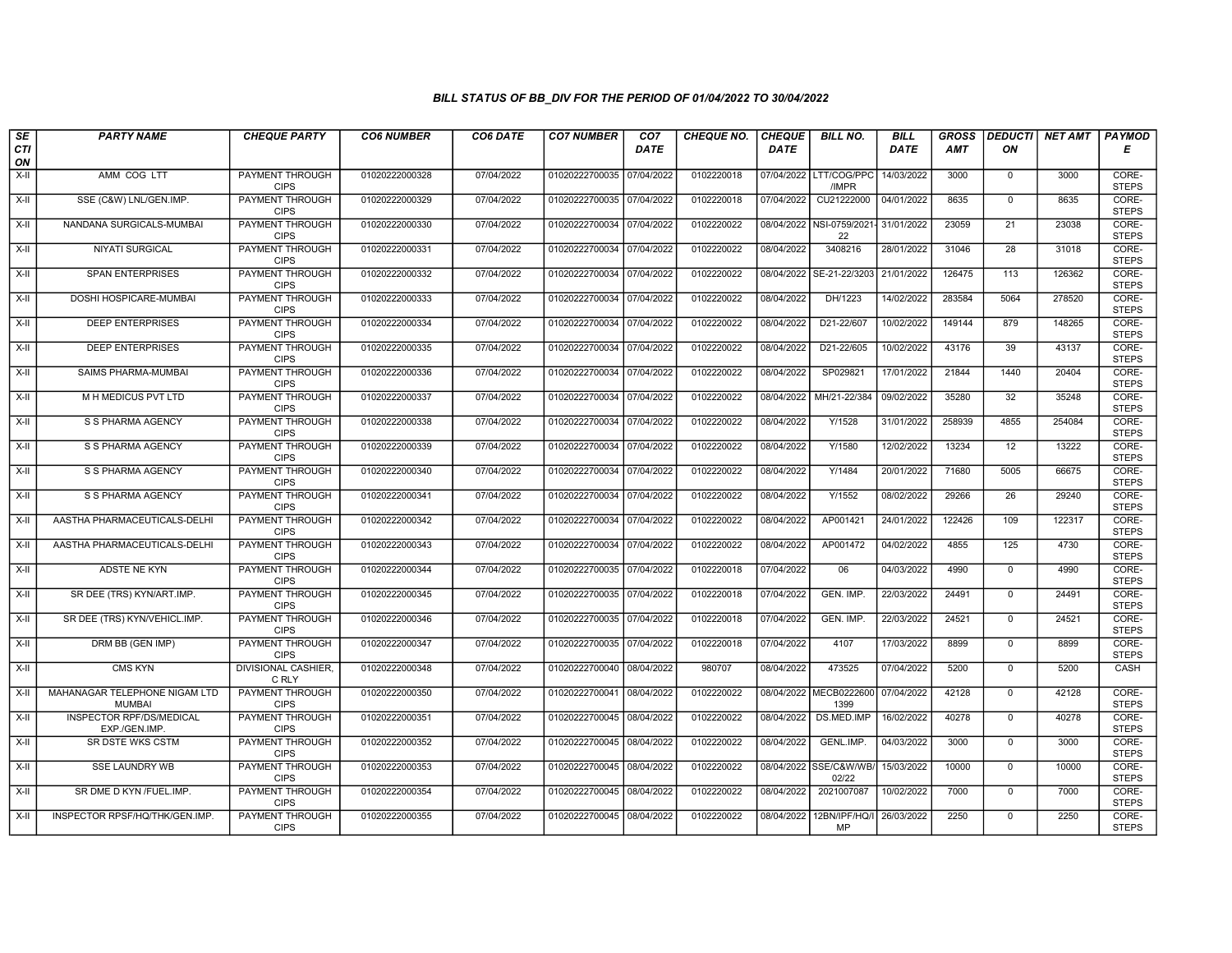| SE        | <b>PARTY NAME</b>                                        | <b>CHEQUE PARTY</b>                           | <b>CO6 NUMBER</b> | CO6 DATE   | <b>CO7 NUMBER</b>         | CO <sub>7</sub> | <b>CHEQUE NO.</b> | <b>CHEQUE</b> | <b>BILL NO.</b>             | <b>BILL</b> | <b>GROSS</b> | <b>DEDUCTI</b> | <b>NET AMT</b> | <b>PAYMOD</b>                |
|-----------|----------------------------------------------------------|-----------------------------------------------|-------------------|------------|---------------------------|-----------------|-------------------|---------------|-----------------------------|-------------|--------------|----------------|----------------|------------------------------|
| CTI<br>ON |                                                          |                                               |                   |            |                           | <b>DATE</b>     |                   | <b>DATE</b>   |                             | <b>DATE</b> | <b>AMT</b>   | ΟN             |                | Е                            |
| X-II      | INSPECTOR/ RPSF/BARRACK/GEN. IMP.                        | <b>PAYMENT THROUGH</b><br><b>CIPS</b>         | 01020222000356    | 07/04/2022 | 01020222700045 08/04/2022 |                 | 0102220022        | 08/04/2022    | 12BN/IPF/HQ/<br><b>BM</b>   | 26/03/2022  | 5000         | $\overline{0}$ | 5000           | CORE-<br><b>STEPS</b>        |
| X-II      | IPF/HQR/12BN/BBR-WM-TLR-<br>COB/IMPREST                  | <b>DIVISIONAL CASHIER.</b><br>C RLY           | 01020222000357    | 08/04/2022 | 01020222700039 08/04/2022 |                 | 980707            | 08/04/2022    | 12BN/IPF/HQ/<br><b>FOLL</b> | 26/03/2022  | 4000         | $\mathbf{0}$   | 4000           | CASH                         |
| X-II      | <b>BEST</b>                                              | <b>BEST</b>                                   | 01020222000358    | 08/04/2022 | 01020222700037            | 08/04/2022      | 961733            | 08/04/2022    | C-31320                     | 07/04/2022  | 212770       | $\mathbf 0$    | 212770         | <b>BANK</b><br><b>CHEQUE</b> |
|           | X-II BEST UNDERTAKING CON NO 235-500-002                 | <b>BEST UNDERTAKING</b><br>CON NO 235-500-002 | 01020222000359    | 08/04/2022 | 01020222700037            | 08/04/2022      | 961735            | 08/04/2022    | 760342                      | 08/04/2022  | 239970       | $\mathbf{0}$   | 239970         | <b>BANK</b><br>CHEQUE        |
|           | X-II BEST UNDERTAKING CON NO 235-500-002                 | <b>BEST UNDERTAKING</b><br>CON NO 235-500-002 | 01020222000360    | 08/04/2022 | 01020222700037            | 08/04/2022      | 961734            | 08/04/2022    | 760343                      | 08/04/2022  | 221640       | $\mathbf{0}$   | 221640         | <b>BANK</b><br><b>CHEQUE</b> |
| X-II      | DYNAMIC TECHNOLOGIES                                     | <b>PAYMENT THROUGH</b><br><b>CIPS</b>         | 01020222000361    | 08/04/2022 | 01020222700046 08/04/2022 |                 | 0102220022        | 08/04/2022    | 42/2021-2022                | 19/01/2022  | 153605       | 18104          | 135501         | CORE-<br><b>STEPS</b>        |
| X-II      | DEN LM (LAND)                                            | PAYMENT THROUGH<br><b>CIPS</b>                | 01020222000362    | 08/04/2022 | 01020222700042 08/04/2022 |                 | 0102220022        | 08/04/2022    | 0500124                     | 28/02/2022  | 17246        | $\mathbf{0}$   | 17246          | CORE-<br><b>STEPS</b>        |
|           | X-II ADANI ELECTRICITY MUMBAI LIMITED CA<br>NO 102698738 | PAYMENT THROUGH<br><b>CIPS</b>                | 01020222000363    | 08/04/2022 | 01020222700042 08/04/2022 |                 | 0102220022        | 08/04/2022    | C-115794                    | 07/04/2022  | 850660       | $\overline{0}$ | 850660         | CORE-<br><b>STEPS</b>        |
| $X-II$    | ADANI ELECTRICITY MUMBAI LIMITED CA<br>NO 102700322      | PAYMENT THROUGH<br><b>CIPS</b>                | 01020222000364    | 08/04/2022 | 01020222700042 08/04/2022 |                 | 0102220022        | 08/04/2022    | $C-82050$                   | 07/04/2022  | 609230       | $\mathbf{0}$   | 609230         | CORE-<br><b>STEPS</b>        |
| $X-H$     | MSEDCL CON NO 020540001511                               | <b>PAYMENT THROUGH</b><br><b>CIPS</b>         | 01020222000365    | 08/04/2022 | 01020222700042 08/04/2022 |                 | 0102220022        | 08/04/2022    | R-120                       | 07/04/2022  | 750          | $\overline{0}$ | 750            | CORE-<br><b>STEPS</b>        |
| X-II      | MSEDCL CON NO 020540001431                               | PAYMENT THROUGH<br><b>CIPS</b>                | 01020222000366    | 08/04/2022 | 01020222700042 08/04/2022 |                 | 0102220022        | 08/04/2022    | R-68                        | 07/04/2022  | 430          | $\mathbf{0}$   | 430            | CORE-<br><b>STEPS</b>        |
| X-II      | MSEDCL CON NO 181010004203                               | PAYMENT THROUGH<br><b>CIPS</b>                | 01020222000367    | 08/04/2022 | 01020222700042 08/04/2022 |                 | 0102220022        | 08/04/2022    | $C-129$                     | 07/04/2022  | 1170         | $\mathbf 0$    | 1170           | CORE-<br><b>STEPS</b>        |
| $X-H$     | TORRENT POWER LTD CON NO<br>13832770773                  | <b>PAYMENT THROUGH</b><br><b>CIPS</b>         | 01020222000368    | 08/04/2022 | 01020222700042 08/04/2022 |                 | 0102220022        | 08/04/2022    | $C-20$                      | 07/04/2022  | 500          | $\overline{0}$ | 500            | CORE-<br><b>STEPS</b>        |
| X-II      | ADANI ELECTRICITY MUMBAI LTD CA NO<br>152544442          | <b>PAYMENT THROUGH</b><br><b>CIPS</b>         | 01020222000369    | 08/04/2022 | 01020222700042 08/04/2022 |                 | 0102220022        | 08/04/2022    | $C-971$                     | 07/04/2022  | 52420        | $\mathbf{0}$   | 52420          | CORE-<br><b>STEPS</b>        |
| X-II      | <b>DEN LM CSTM</b>                                       | PAYMENT THROUGH<br><b>CIPS</b>                | 01020222000370    | 08/04/2022 | 01020222700042 08/04/2022 |                 | 0102220022        | 08/04/2022    | BB/W/LEG/IM<br>P            | 23/03/2022  | 2254         | $\Omega$       | 2254           | CORE-<br><b>STEPS</b>        |
| X-II      | SSE (M) THAKURLI                                         | PAYMENT THROUGH<br><b>CIPS</b>                | 01020222000371    | 08/04/2022 | 01020222700042 08/04/2022 |                 | 0102220022        | 08/04/2022    | 760329                      | 29/03/2022  | 5000         | $\mathbf{0}$   | 5000           | CORE-<br><b>STEPS</b>        |
| X-II      | SSE (M) LONAVALA                                         | PAYMENT THROUGH<br><b>CIPS</b>                | 01020222000372    | 08/04/2022 | 01020222700042            | 08/04/2022      | 0102220022        | 08/04/2022    | 760330                      | 29/03/2022  | 10000        | $\mathbf{0}$   | 10000          | CORE-<br><b>STEPS</b>        |
| X-II      | SSE (M) IGATPURI                                         | <b>PAYMENT THROUGH</b><br><b>CIPS</b>         | 01020222000373    | 08/04/2022 | 01020222700042            | 08/04/2022      | 0102220022        | 08/04/2022    | 760331                      | 29/03/2022  | 19000        | $\mathbf 0$    | 19000          | CORE-<br><b>STEPS</b>        |
| X-II      | SSE (M) THANE                                            | <b>DIVISIONAL CASHIER,</b><br>C RLY           | 01020222000374    | 08/04/2022 | 01020222700048 11/04/2022 |                 | 980712            | 12/04/2022    | 760332                      | 29/03/2022  | 1500         | $\mathbf{0}$   | 1500           | CASH                         |
| X-II      | SSE (M) THAKURLI                                         | PAYMENT THROUGH<br><b>CIPS</b>                | 01020222000375    | 08/04/2022 | 01020222700042 08/04/2022 |                 | 0102220022        | 08/04/2022    | 12345                       | 31/03/2022  | 15000        | $\overline{0}$ | 15000          | CORE-<br><b>STEPS</b>        |
| X-II      | <b>SS NAHUR</b>                                          | PAYMENT THROUGH<br><b>CIPS</b>                | 01020222000376    | 08/04/2022 | 01020222700042 08/04/2022 |                 | 0102220022        | 08/04/2022    | <b>IMPREST</b><br>CASH      | 03/03/2022  | 8176         | $\mathbf{0}$   | 8176           | CORE-<br><b>STEPS</b>        |
| X-II      | SSE CSTM (COG)/GEN.IMP.                                  | <b>PAYMENT THROUGH</b><br><b>CIPS</b>         | 01020222000377    | 08/04/2022 | 01020222700045 08/04/2022 |                 | 0102220022        | 08/04/2022    | <b>BB.CSMT.M</b>            | 01/03/2022  | 20000        | $\Omega$       | 20000          | CORE-<br><b>STEPS</b>        |
| X-II      | SR DSTE WKS CSTM                                         | PAYMENT THROUGH<br><b>CIPS</b>                | 01020222000378    | 08/04/2022 | 01020222700045            | 08/04/2022      | 0102220022        | 08/04/2022    | GENL.IMP.                   | 16/03/2022  | 3000         | $\mathbf 0$    | 3000           | CORE-<br><b>STEPS</b>        |
| $X-II$    | INS.RPF TAPG VEH NO MH-01-CY-9336                        | PAYMENT THROUGH<br><b>CIPS</b>                | 01020222000379    | 08/04/2022 | 01020222700045            | 08/04/2022      | 0102220022        | 08/04/2022    | 01                          | 14/03/2022  | 4000         | $\Omega$       | 4000           | CORE-<br><b>STEPS</b>        |
| X-II      | SR DME (D) KYN/GEN.IMP.                                  | PAYMENT THROUGH<br><b>CIPS</b>                | 01020222000380    | 08/04/2022 | 01020222700045 08/04/2022 |                 | 0102220022        | 08/04/2022    | 383                         | 01/10/2021  | 9856         | $\mathbf 0$    | 9856           | CORE-<br><b>STEPS</b>        |
| $X-H$     | SONEL INSTRUMENTS INDIA PRIVATE<br>LIMITED               | <b>PAYMENT THROUGH</b><br><b>CIPS</b>         | 01020222000381    | 08/04/2022 | 01020222700046 08/04/2022 |                 | 0102220022        |               | 08/04/2022 SON2122-0211     | 11/10/2021  | 233490       | 27307          | 206183         | CORE-<br><b>STEPS</b>        |
| X-II      | ALPINE DIAGNOSTIC CENTRE, KURLA                          | PAYMENT THROUGH<br><b>CIPS</b>                | 01020222000382    | 08/04/2022 | 01020222700043 08/04/2022 |                 | 0102220022        | 08/04/2022    | Kyn/H/Alpine<br>lab         | 25/03/2022  | 126694       | $\mathbf 0$    | 126694         | CORE-<br><b>STEPS</b>        |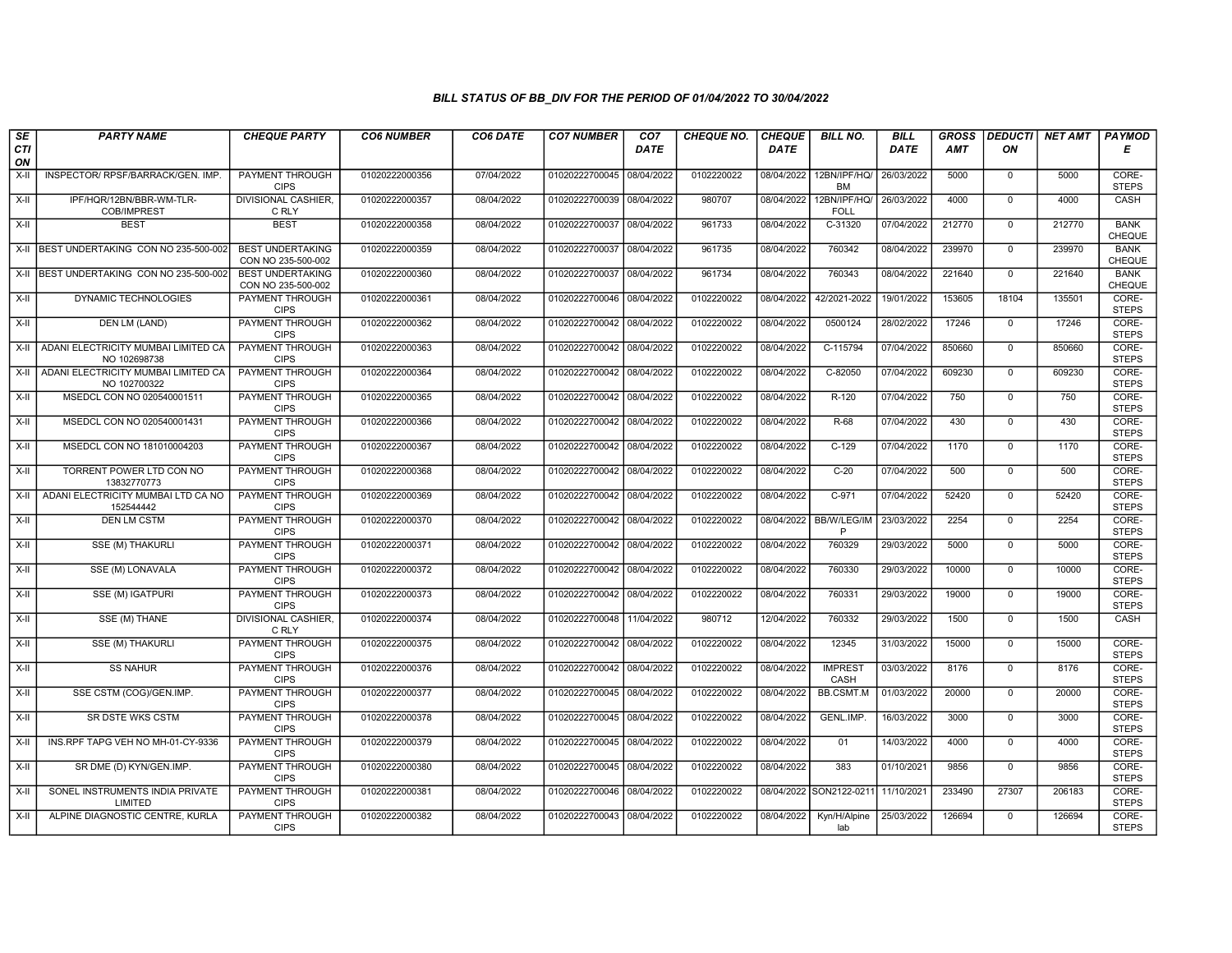| SE                 | <b>PARTY NAME</b>                       | <b>CHEQUE PARTY</b>                   | <b>CO6 NUMBER</b> | CO6 DATE   | <b>CO7 NUMBER</b>         | CO <sub>7</sub> | <b>CHEQUE NO.</b> | <b>CHEQUE</b> | <b>BILL NO.</b>                  | <b>BILL</b> | <b>GROSS</b> | <b>DEDUCTI</b> | NET AMT | <b>PAYMOD</b>         |
|--------------------|-----------------------------------------|---------------------------------------|-------------------|------------|---------------------------|-----------------|-------------------|---------------|----------------------------------|-------------|--------------|----------------|---------|-----------------------|
| <b>CTI</b><br>ON   |                                         |                                       |                   |            |                           | <b>DATE</b>     |                   | <b>DATE</b>   |                                  | DATE        | AMT          | ΟN             |         | Е                     |
| $X-H$              | SSE CSTM (COG)/GEN.IMP.                 | <b>PAYMENT THROUGH</b><br><b>CIPS</b> | 01020222000383    | 08/04/2022 | 01020222700070            | 13/04/2022      | 0102220030        | 13/04/2022    | <b>BB.CSMT.M</b>                 | 09/03/2022  | 19907        | $\mathbf{0}$   | 19907   | CORE-<br><b>STEPS</b> |
| X-II               | SHREE GANESH AUTO WORKS                 | <b>PAYMENT THROUGH</b><br><b>CIPS</b> | 01020222000384    | 08/04/2022 | 01020222700069            | 13/04/2022      | 0102220030        | 13/04/2022    | 1721                             | 14/03/2022  | 19706        | 334            | 19372   | CORE-<br><b>STEPS</b> |
| X-II               | <b>BRISTOL BAKERY</b>                   | PAYMENT THROUGH<br><b>CIPS</b>        | 01020222000385    | 08/04/2022 | 01020222700043            | 08/04/2022      | 0102220022        | 08/04/2022    | <b>BRI/21-</b><br>22/00711       | 28/02/0022  | 13885        | $\mathbf 0$    | 13885   | CORE-<br><b>STEPS</b> |
| $X-H$              | HARI OM ENTERPRISES-THANE.              | PAYMENT THROUGH<br><b>CIPS</b>        | 01020222000386    | 08/04/2022 | 01020222700049            | 11/04/2022      | 0102220023        | 12/04/2022    | 151755                           | 08/04/2022  | 66500        | $\overline{0}$ | 66500   | CORE-<br><b>STEPS</b> |
| $X-H$              | MOHAMMAD SHAFIQ CONSTRUCTION-<br>NANDED | <b>PAYMENT THROUGH</b><br><b>CIPS</b> | 01020222000387    | 08/04/2022 | 01020222700049            | 11/04/2022      | 0102220023        | 12/04/2022    | 151757                           | 08/04/2022  | 66500        | $\mathbf{0}$   | 66500   | CORE-<br><b>STEPS</b> |
| X-II               | <b>VIKIMEDIA SERVICES</b>               | <b>PAYMENT THROUGH</b><br><b>CIPS</b> | 01020222000388    | 08/04/2022 | 01020222700043 08/04/2022 |                 | 0102220022        | 08/04/2022    | 20220301                         | 03/03/2022  | 44763        | $\Omega$       | 44763   | CORE-<br><b>STEPS</b> |
| X-II               | SHIVMALHAR ENTERPRISES-PUNE             | PAYMENT THROUGH<br><b>CIPS</b>        | 01020222000389    | 08/04/2022 | 01020222700049            | 11/04/2022      | 0102220023        | 12/04/2022    | 151758                           | 08/04/2022  | 66500        | $\mathbf{0}$   | 66500   | CORE-<br><b>STEPS</b> |
| X-II               | VIBHUTI CONSTRUCTION CO-THANA           | <b>PAYMENT THROUGH</b><br><b>CIPS</b> | 01020222000390    | 08/04/2022 | 01020222700049            | 11/04/2022      | 0102220023        | 12/04/2022    | 151762                           | 08/04/2022  | 174300       | $\mathbf 0$    | 174300  | CORE-<br><b>STEPS</b> |
| X-II               | HARI OM CONSTRUCTION-MUMBAI             | PAYMENT THROUGH<br><b>CIPS</b>        | 01020222000391    | 08/04/2022 | 01020222700049            | 11/04/2022      | 0102220023        | 12/04/2022    | 151766                           | 08/04/2022  | 24700        | $\Omega$       | 24700   | CORE-<br><b>STEPS</b> |
| $X-H$              | DEEPAK ENTERPRISES-THANE                | <b>PAYMENT THROUGH</b><br><b>CIPS</b> | 01020222000392    | 08/04/2022 | 01020222700049            | 11/04/2022      | 0102220023        | 12/04/2022    | 151769                           | 08/04/2022  | 24700        | $\overline{0}$ | 24700   | CORE-<br><b>STEPS</b> |
| X-II               | MAHAKALI ENTERPRISES-THANE              | PAYMENT THROUGH<br><b>CIPS</b>        | 01020222000393    | 08/04/2022 | 01020222700049            | 11/04/2022      | 0102220023        | 12/04/2022    | 151772                           | 08/04/2022  | 24700        | $\Omega$       | 24700   | CORE-<br><b>STEPS</b> |
| X-II               | VIBHUTI CONSTRUCTION CO-THANA           | PAYMENT THROUGH<br><b>CIPS</b>        | 01020222000394    | 08/04/2022 | 01020222700049            | 11/04/2022      | 0102220023        | 12/04/2022    | 151779                           | 08/04/2022  | 160500       | $\mathbf{0}$   | 160500  | CORE-<br><b>STEPS</b> |
| X-II               | SANJEEV CONSTRUCTION-MUMBAI             | <b>PAYMENT THROUGH</b><br><b>CIPS</b> | 01020222000395    | 08/04/2022 | 01020222700049            | 11/04/2022      | 0102220023        | 12/04/2022    | 151780                           | 08/04/2022  | 160500       | $\Omega$       | 160500  | CORE-<br><b>STEPS</b> |
| X-II               | APESHWAR ENTERPRISES-JALORE             | <b>PAYMENT THROUGH</b><br><b>CIPS</b> | 01020222000396    | 08/04/2022 | 01020222700049            | 11/04/2022      | 0102220023        | 12/04/2022    | 151781                           | 08/04/2022  | 160500       | $\mathbf{0}$   | 160500  | CORE-<br><b>STEPS</b> |
| $X-II$             | RAHAT ENTERPRISES-THANE                 | PAYMENT THROUGH<br><b>CIPS</b>        | 01020222000397    | 08/04/2022 | 01020222700049            | 11/04/2022      | 0102220023        | 12/04/2022    | 151793                           | 08/04/2022  | 201500       | $\Omega$       | 201500  | CORE-<br><b>STEPS</b> |
| X-II               | STAR TRAVELS-NASHIK                     | PAYMENT THROUGH<br><b>CIPS</b>        | 01020222000398    | 08/04/2022 | 01020222700043 08/04/2022 |                 | 0102220022        | 08/04/2022    | 27NK0117                         | 01/03/2022  | 60009        | $\Omega$       | 60009   | CORE-<br><b>STEPS</b> |
| $X-H$              | APO (W/L)CSTM                           | <b>DIVISIONAL CASHIER,</b><br>C RLY   | 01020222000399    | 08/04/2022 | 01020222700044 08/04/2022 |                 | 980711            | 08/04/2022    | 0820013                          | 31/03/2022  | 930000       | $\overline{0}$ | 930000  | CASH                  |
| X-II               | KHANDESHWAR TOWING-MUMBAI               | <b>PAYMENT THROUGH</b><br><b>CIPS</b> | 01020222000400    | 08/04/2022 | 01020222700043 08/04/2022 |                 | 0102220022        | 08/04/2022    | 1185/KT/21-22                    | 18/01/2022  | 61267        | $\mathbf 0$    | 61267   | CORE-<br><b>STEPS</b> |
| X-II               | APO (W/L)CSTM                           | DIVISIONAL CASHIER,<br>C RLY          | 01020222000401    | 08/04/2022 | 01020222700044 08/04/2022 |                 | 980711            | 08/04/2022    | 0820014                          | 31/03/2022  | 800000       | $\mathbf 0$    | 800000  | CASH                  |
| $X-H$              | KHANDESHWAR TOWING-MUMBAI               | PAYMENT THROUGH<br><b>CIPS</b>        | 01020222000402    | 08/04/2022 | 01020222700043 08/04/2022 |                 | 0102220022        | 08/04/2022    | 1206/21-22                       | 10/02/0022  | 61267        | $\Omega$       | 61267   | CORE-<br><b>STEPS</b> |
| X-II               | <b>BPCL E CMS</b>                       | <b>PAYMENT THROUGH</b><br><b>CIPS</b> | 01020222000403    | 08/04/2022 | 01020222700047 08/04/2022 |                 | 0102220022        | 08/04/2022    | 61/06                            | 08/04/2022  | 766030       | $\mathbf{0}$   | 766030  | CORE-<br><b>STEPS</b> |
| $X-H$              | V S SERVICES AND TRADING LLP            | <b>PAYMENT THROUGH</b><br><b>CIPS</b> | 01020222000404    | 09/04/2022 | 01020222700072            | 18/04/2022      | 0102220032        | 18/04/2022    | 281066                           | 06/04/2022  | 102005       | $\Omega$       | 102005  | CORE-<br><b>STEPS</b> |
| X-II               | SSE/TM/KYN ATRT MACHINE                 | PAYMENT THROUGH<br><b>CIPS</b>        | 01020222000406    | 11/04/2022 | 01020222700050            | 12/04/2022      | 0102220025        | 12/04/2022    | TTM GEN IMP                      | 25/03/2022  | 50000        | $\mathbf 0$    | 50000   | CORE-<br><b>STEPS</b> |
| $X-H$              | CDO WB                                  | DIVISIONAL CASHIER,<br>C RLY          | 01020222000407    | 11/04/2022 | 01020222700048            | 11/04/2022      | 980712            | 12/04/2022    | SSE/C&W/NC<br>C/04               | 08/04/2022  | 93520        | $\mathbf 0$    | 93520   | CASH                  |
| $\overline{x}$ -II | <b>SM KANJURMARG</b>                    | DIVISIONAL CASHIER,<br>C RLY          | 01020222000408    | 11/04/2022 | 01020222700048            | 11/04/2022      | 980712            | 12/04/2022    | <b>IMPREST</b><br>CASH           | 08/04/2022  | 3280         | $\Omega$       | 3280    | CASH                  |
| $X-H$              | SSE (M) CSMT                            | <b>PAYMENT THROUGH</b><br><b>CIPS</b> | 01020222000409    | 11/04/2022 | 01020222700050            | 12/04/2022      | 0102220025        | 12/04/2022    | <b>GENERAL</b><br><b>IMPREST</b> | 08/04/2022  | 14000        | $\mathbf{0}$   | 14000   | CORE-<br><b>STEPS</b> |
| X-II               | <b>SS AMBIVLI</b>                       | <b>PAYMENT THROUGH</b><br><b>CIPS</b> | 01020222000410    | 11/04/2022 | 01020222700050            | 12/04/2022      | 0102220025        | 12/04/2022    | <b>IMPREST</b><br>CASH           | 08/03/2022  | 37380        | $\mathbf 0$    | 37380   | CORE-<br><b>STEPS</b> |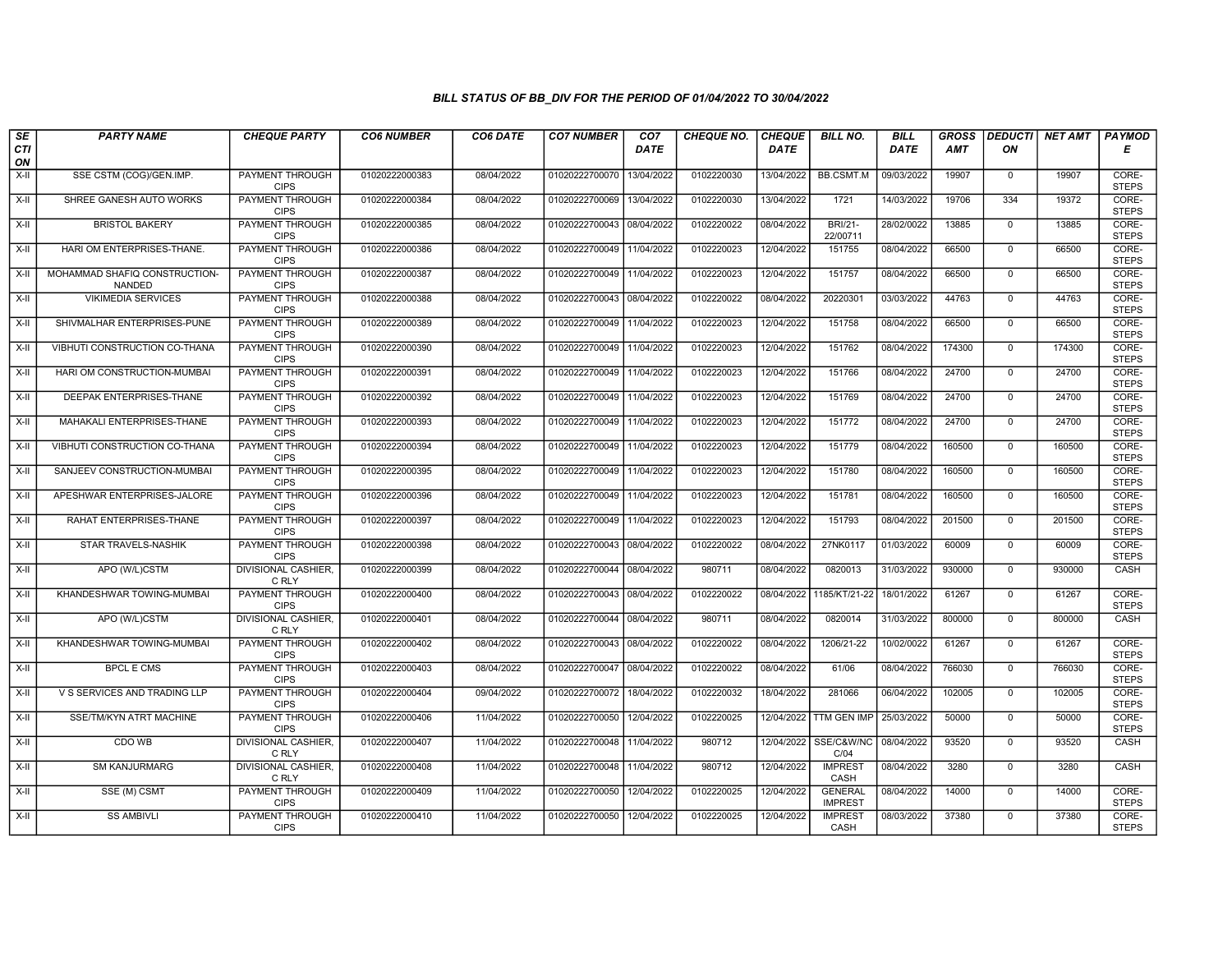| SE               | <b>PARTY NAME</b>                       | <b>CHEQUE PARTY</b>                   | <b>CO6 NUMBER</b> | CO6 DATE   | <b>CO7 NUMBER</b>         | CO <sub>7</sub> | <b>CHEQUE NO.</b> | <b>CHEQUE</b> | <b>BILL NO.</b>                 | <b>BILL</b> | <b>GROSS</b> |                | DEDUCTI NET AMT | <b>PAYMOD</b>         |
|------------------|-----------------------------------------|---------------------------------------|-------------------|------------|---------------------------|-----------------|-------------------|---------------|---------------------------------|-------------|--------------|----------------|-----------------|-----------------------|
| <b>CTI</b><br>ON |                                         |                                       |                   |            |                           | <b>DATE</b>     |                   | <b>DATE</b>   |                                 | <b>DATE</b> | AMT          | ON             |                 | Е                     |
| $X-H$            | <b>SS VITHALWADI</b>                    | PAYMENT THROUGH<br><b>CIPS</b>        | 01020222000411    | 11/04/2022 | 01020222700050            | 12/04/2022      | 0102220025        | 12/04/2022    | <b>IMPREST</b><br>CASH          | 08/03/2022  | 38435        | $^{\circ}$     | 38435           | CORE-<br><b>STEPS</b> |
| $X-II$           | MADHUR JAL-AKOLA                        | <b>PAYMENT THROUGH</b><br><b>CIPS</b> | 01020222000412    | 11/04/2022 | 01020222700049            | 11/04/2022      | 0102220023        | 12/04/2022    | 151911                          | 08/04/2022  | 86100        | $\mathbf 0$    | 86100           | CORE-<br><b>STEPS</b> |
| X-II             | STATION DIRECTOR THANE                  | PAYMENT THROUGH<br><b>CIPS</b>        | 01020222000413    | 11/04/2022 | 01020222700050            | 12/04/2022      | 0102220025        | 12/04/2022    | 1411                            | 07/04/2022  | 11347        | $\mathbf 0$    | 11347           | CORE-<br><b>STEPS</b> |
| $X-H$            | APOL AND W BB.                          | APOL AND WBB.                         | 01020222000414    | 11/04/2022 | 01020222700053            | 12/04/2022      | 961736            | 13/04/2022    | 811755                          | 06/04/2022  | 2000         | $\Omega$       | 2000            | <b>BANK</b><br>CHEQUE |
| $X-H$            | SSE (M) IGATPURI                        | <b>PAYMENT THROUGH</b><br><b>CIPS</b> | 01020222000415    | 11/04/2022 | 01020222700050            | 12/04/2022      | 0102220025        | 12/04/2022    | <b>IMP.FUEL</b>                 | 07/04/2022  | 31000        | $\mathbf{0}$   | 31000           | CORE-<br><b>STEPS</b> |
| $X-H$            | OM CONSTRUCTION COMPANY-THANE           | PAYMENT THROUGH<br><b>CIPS</b>        | 01020222000416    | 11/04/2022 | 01020222700049            | 11/04/2022      | 0102220023        | 12/04/2022    | 151916                          | 08/04/2022  | 110200       | $\mathbf{0}$   | 110200          | CORE-<br><b>STEPS</b> |
| $X-II$           | SSE P/W VVH                             | PAYMENT THROUGH<br><b>CIPS</b>        | 01020222000417    | 11/04/2022 | 01020222700050            | 12/04/2022      | 0102220025        | 12/04/2022    | SAFETY<br><b>IMPREST</b>        | 05/04/2022  | 23683        | $\mathbf 0$    | 23683           | CORE-<br><b>STEPS</b> |
| $X-II$           | <b>SS NAHUR</b>                         | <b>PAYMENT THROUGH</b><br><b>CIPS</b> | 01020222000418    | 11/04/2022 | 01020222700050            | 12/04/2022      | 0102220025        | 12/04/2022    | <b>IMPREST</b><br>CASH          | 07/04/2022  | 9344         | $^{\circ}$     | 9344            | CORE-<br><b>STEPS</b> |
|                  | X-II SMALL TRACK MACHINE DEPOT KALYAN   | <b>DIVISIONAL CASHIER,</b><br>C RLY   | 01020222000419    | 11/04/2022 | 01020222700048 11/04/2022 |                 | 980712            | 12/04/2022    | General<br>imprest              | 07/03/2022  | 81234        | $\overline{0}$ | 81234           | CASH                  |
| $X-H$            | SSE P/W BY                              | <b>PAYMENT THROUGH</b><br><b>CIPS</b> | 01020222000420    | 11/04/2022 | 01020222700050            | 12/04/2022      | 0102220025        | 12/04/2022    | <b>SAFETY</b><br><b>IMPREST</b> | 04/04/2022  | 24967        | $\mathbf{0}$   | 24967           | CORE-<br><b>STEPS</b> |
| X-II             | SM KHANDESHWAR                          | PAYMENT THROUGH<br><b>CIPS</b>        | 01020222000421    | 11/04/2022 | 01020222700050            | 12/04/2022      | 0102220025        | 12/04/2022    | <b>IMPREST</b><br>CASH          | 04/04/2022  | 5410         | $\mathbf{0}$   | 5410            | CORE-<br><b>STEPS</b> |
| $X-II$           | SSE(TL/AC)MZN                           | PAYMENT THROUGH<br><b>CIPS</b>        | 01020222000422    | 11/04/2022 | 01020222700050            | 12/04/2022      | 0102220025        | 12/04/2022    | AE - 2017                       | 26/02/2022  | 10401        | $\mathbf 0$    | 10401           | CORE-<br><b>STEPS</b> |
| X-II             | <b>STATION DIRECTOR LTT</b>             | <b>PAYMENT THROUGH</b><br><b>CIPS</b> | 01020222000423    | 11/04/2022 | 01020222700050            | 12/04/2022      | 0102220025        | 12/04/2022    | SD/LTT/Bboy/<br>Mar1            | 16/03/2022  | 57510        | $^{\circ}$     | 57510           | CORE-<br><b>STEPS</b> |
| X-II             | MSEDCL CONS NO 020029010961             | PAYMENT THROUGH<br><b>CIPS</b>        | 01020222000425    | 11/04/2022 | 01020222700050            | 12/04/2022      | 0102220025        | 12/04/2022    | $I-45106$                       | 08/04/2022  | 452060       | $\mathbf 0$    | 452060          | CORE-<br><b>STEPS</b> |
| X-II             | MSEDCL CONS NO 020029023430             | PAYMENT THROUGH<br><b>CIPS</b>        | 01020222000426    | 11/04/2022 | 01020222700050            | 12/04/2022      | 0102220025        | 12/04/2022    | I-64191                         | 08/04/2022  | 789620       | $\mathbf 0$    | 789620          | CORE-<br><b>STEPS</b> |
| X-II             | MSEDCL CONS NO 020029012467             | PAYMENT THROUGH<br><b>CIPS</b>        | 01020222000427    | 11/04/2022 | 01020222700050            | 12/04/2022      | 0102220025        | 12/04/2022    | R-17020                         | 08/04/2022  | 215210       | $\mathbf 0$    | 215210          | CORE-<br><b>STEPS</b> |
| X-II             | MSEDCL CONS NO 020029056180             | PAYMENT THROUGH<br><b>CIPS</b>        | 01020222000428    | 11/04/2022 | 01020222700050            | 12/04/2022      | 0102220025        | 12/04/2022    | $I-25050$                       | 08/04/2022  | 328410       | $\mathbf{0}$   | 328410          | CORE-<br><b>STEPS</b> |
| X-II             | MSEDCL CONS NO 020029010928             | <b>PAYMENT THROUGH</b><br><b>CIPS</b> | 01020222000429    | 11/04/2022 | 01020222700050            | 12/04/2022      | 0102220025        | 12/04/2022    | C-21774                         | 08/04/2022  | 347480       | $\mathbf 0$    | 347480          | CORE-<br><b>STEPS</b> |
| X-II             | MSEDCL CONS NO 020029012564             | PAYMENT THROUGH<br><b>CIPS</b>        | 01020222000430    | 11/04/2022 | 01020222700050            | 12/04/2022      | 0102220025        | 12/04/2022    | I-110890                        | 08/04/2022  | 936170       | $\mathbf 0$    | 936170          | CORE-<br><b>STEPS</b> |
| $X-H$            | MSEDCL CON NO 036249014979              | PAYMENT THROUGH<br><b>CIPS</b>        | 01020222000431    | 11/04/2022 | 01020222700050            | 12/04/2022      | 0102220025        | 12/04/2022    | $I-19884$                       | 08/04/2022  | 173700       | $\mathbf 0$    | 173700          | CORE-<br><b>STEPS</b> |
| $X-H$            | MSEDCL CONS NO 025559015621             | PAYMENT THROUGH<br><b>CIPS</b>        | 01020222000432    | 11/04/2022 | 01020222700050            | 12/04/2022      | 0102220025        | 12/04/2022    | $I-5425$                        | 08/04/2022  | 196260       | $\mathbf 0$    | 196260          | CORE-<br><b>STEPS</b> |
| X-II             | MSEDCL CON NO 025579049020              | <b>PAYMENT THROUGH</b><br><b>CIPS</b> | 01020222000433    | 11/04/2022 | 01020222700050            | 12/04/2022      | 0102220025        | 12/04/2022    | C-16847                         | 08/04/2022  | 220760       | $\mathbf{0}$   | 220760          | CORE-<br><b>STEPS</b> |
| X-II             | MSEDCL CONS NO 028659011371             | PAYMENT THROUGH<br><b>CIPS</b>        | 01020222000434    | 11/04/2022 | 01020222700050            | 12/04/2022      | 0102220025        | 12/04/2022    | $I-17242$                       | 08/04/2022  | 191900       | $\mathbf 0$    | 191900          | CORE-<br><b>STEPS</b> |
| $X-H$            | MSEDCL CONS NO 028519033500             | PAYMENT THROUGH<br><b>CIPS</b>        | 01020222000435    | 11/04/2022 | 01020222700050            | 12/04/2022      | 0102220025        | 12/04/2022    | $I-14522$                       | 08/04/2022  | 206270       | $\mathbf 0$    | 206270          | CORE-<br><b>STEPS</b> |
| $X-H$            | MSEDCL CON NO 026539012249              | PAYMENT THROUGH<br><b>CIPS</b>        | 01020222000436    | 11/04/2022 | 01020222700050            | 12/04/2022      | 0102220025        | 12/04/2022    | $I-13164$                       | 08/04/2022  | 129510       | $\mathbf 0$    | 129510          | CORE-<br><b>STEPS</b> |
| $X-H$            | MSEDCL CON NO 026539016856              | <b>PAYMENT THROUGH</b><br><b>CIPS</b> | 01020222000437    | 11/04/2022 | 01020222700050            | 12/04/2022      | 0102220025        | 12/04/2022    | $I-34035$                       | 08/04/2022  | 285010       | $\Omega$       | 285010          | CORE-<br><b>STEPS</b> |
| X-II             | TORRENT POWER LTD CON NO<br>13011663481 | <b>PAYMENT THROUGH</b><br><b>CIPS</b> | 01020222000438    | 11/04/2022 | 01020222700050            | 12/04/2022      | 0102220025        | 12/04/2022    | c 62                            | 08/04/2022  | 760          | $\mathbf{0}$   | 760             | CORE-<br><b>STEPS</b> |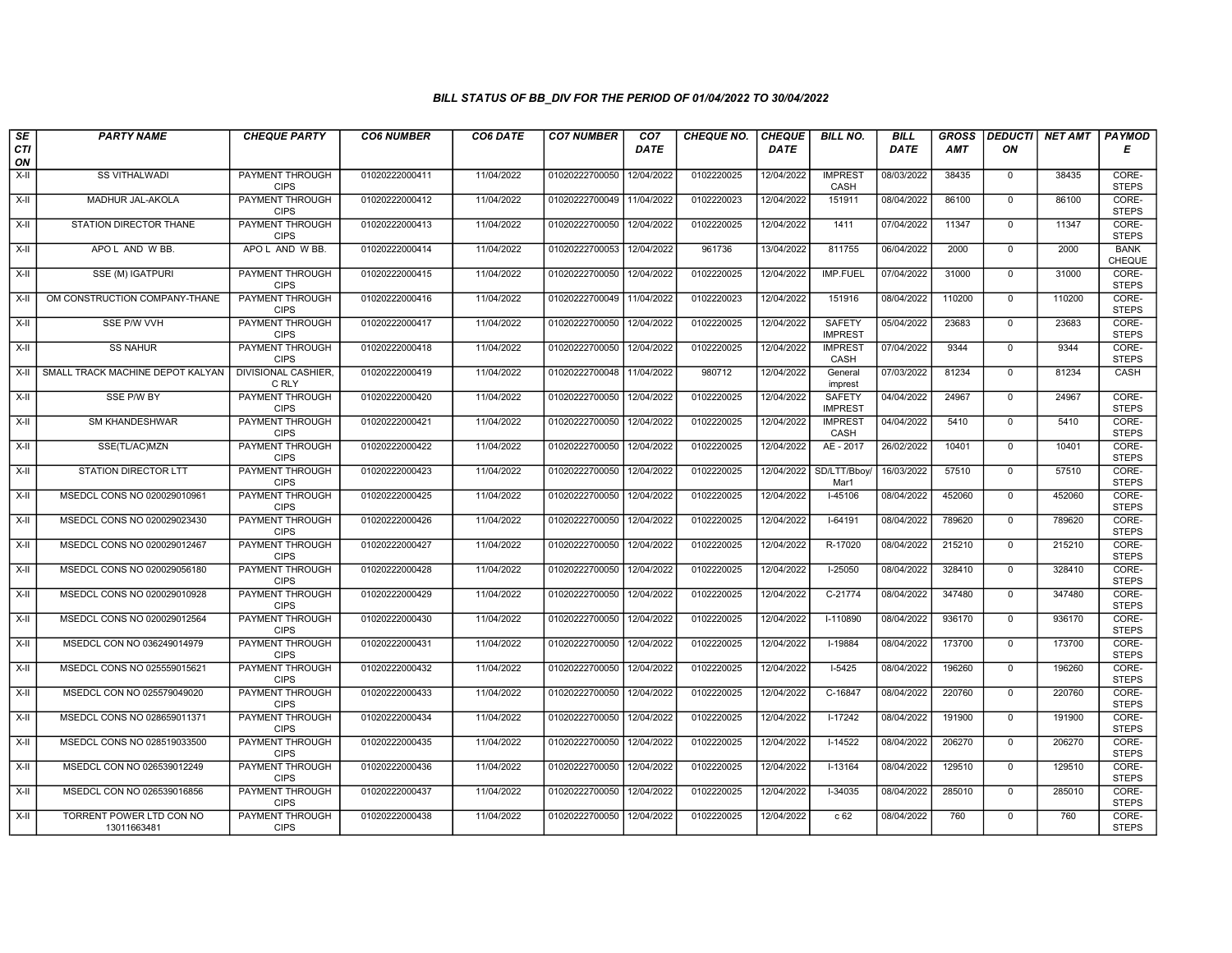| SE               | <b>PARTY NAME</b>                                            | <b>CHEQUE PARTY</b>                   | <b>CO6 NUMBER</b> | CO6 DATE   | <b>CO7 NUMBER</b> | CO <sub>7</sub> | <b>CHEQUE NO.</b> | <b>CHEQUE</b> | <b>BILL NO.</b>                  | <b>BILL</b> | <b>GROSS</b> | <b>DEDUCTI</b> | NET AMT | <b>PAYMOD</b>         |
|------------------|--------------------------------------------------------------|---------------------------------------|-------------------|------------|-------------------|-----------------|-------------------|---------------|----------------------------------|-------------|--------------|----------------|---------|-----------------------|
| <b>CTI</b><br>ON |                                                              |                                       |                   |            |                   | <b>DATE</b>     |                   | <b>DATE</b>   |                                  | DATE        | AMT          | ON             |         | Е                     |
| $X-H$            | MSEDCL CON NO 050499005595                                   | <b>PAYMENT THROUGH</b><br><b>CIPS</b> | 01020222000440    | 11/04/2022 | 01020222700050    | 12/04/2022      | 0102220025        | 12/04/2022    | $1-21660$                        | 08/04/2022  | 199110       | $\mathbf{0}$   | 199110  | CORE-<br><b>STEPS</b> |
| X-II             | MSEDCL CON NO 050499005447                                   | PAYMENT THROUGH<br><b>CIPS</b>        | 01020222000441    | 11/04/2022 | 01020222700050    | 12/04/2022      | 0102220025        | 12/04/2022    | $I-69330$                        | 08/04/2022  | 576690       | $\mathbf{0}$   | 576690  | CORE-<br><b>STEPS</b> |
| X-II             | MSEDCL CON NO 050499005340                                   | PAYMENT THROUGH<br><b>CIPS</b>        | 01020222000442    | 11/04/2022 | 01020222700050    | 12/04/2022      | 0102220025        | 12/04/2022    | $I-12464$                        | 08/04/2022  | 140790       | $\mathbf 0$    | 140790  | CORE-<br><b>STEPS</b> |
| $X-H$            | MSEDCL CONS NO 028519011362                                  | PAYMENT THROUGH<br><b>CIPS</b>        | 01020222000443    | 11/04/2022 | 01020222700050    | 12/04/2022      | 0102220025        | 12/04/2022    | $I-125677$                       | 08/04/2022  | 1044640      | $\overline{0}$ | 1044640 | CORE-<br><b>STEPS</b> |
| $X-H$            | M/S ADTRACK MEDIA LLP                                        | PAYMENT THROUGH<br><b>CIPS</b>        | 01020222000444    | 11/04/2022 | 01020222700051    | 12/04/2022      | 0102220025        | 12/04/2022    | 649136                           | 05/04/2022  | 293775       | $\mathbf{0}$   | 293775  | CORE-<br><b>STEPS</b> |
|                  | X-II PUSHPAK RAIL CONSTRUCTION PRIVATE<br>LIMITED-ULHASNAGAR | PAYMENT THROUGH<br><b>CIPS</b>        | 01020222000445    | 11/04/2022 | 01020222700066    | 13/04/2022      | 0102220030        | 13/04/2022    | 152057                           | 11/04/2022  | 126600       | $\Omega$       | 126600  | CORE-<br><b>STEPS</b> |
| $X-II$           | SSE (M) KALYAN                                               | PAYMENT THROUGH<br><b>CIPS</b>        | 01020222000449    | 11/04/2022 | 01020222700057    | 12/04/2022      | 0102220026        | 12/04/2022    | 12345                            | 29/03/2022  | 10000        | $\mathbf{0}$   | 10000   | CORE-<br><b>STEPS</b> |
| X-II             | RPF/THANA/DIVA/GEN.IMP.                                      | <b>PAYMENT THROUGH</b><br><b>CIPS</b> | 01020222000450    | 11/04/2022 | 01020222700057    | 12/04/2022      | 0102220026        | 12/04/2022    | <b>GENERAL</b><br><b>IMPREST</b> | 30/11/2021  | 3750         | $\mathbf 0$    | 3750    | CORE-<br><b>STEPS</b> |
| X-II             | AJIT ELECTRONICS CORPN                                       | <b>PAYMENT THROUGH</b><br><b>CIPS</b> | 01020222000451    | 11/04/2022 | 01020222700052    | 12/04/2022      | 0102220026        | 12/04/2022    | 197                              | 14/02/2022  | 48380        | 4690           | 43690   | CORE-<br><b>STEPS</b> |
| $X-H$            | INS.RPF DW VEH NO MH-01-CY-9314                              | <b>PAYMENT THROUGH</b><br><b>CIPS</b> | 01020222000452    | 11/04/2022 | 01020222700057    | 12/04/2022      | 0102220026        | 12/04/2022    | <b>Imprest Fuel</b>              | 14/03/2022  | 3927         | $\overline{0}$ | 3927    | CORE-<br><b>STEPS</b> |
| X-II             | MANASREKHA ENTERPRISES                                       | PAYMENT THROUGH<br><b>CIPS</b>        | 01020222000454    | 11/04/2022 | 01020222700052    | 12/04/2022      | 0102220026        | 12/04/2022    | MRE/951/21-<br>22                | 29/12/2021  | 26550        | 2043           | 24507   | CORE-<br><b>STEPS</b> |
| X-II             | RAGHAV ENTERPRISES-PALGHAR                                   | PAYMENT THROUGH<br><b>CIPS</b>        | 01020222000457    | 11/04/2022 | 01020222700064    | 13/04/2022      | 0102220030        |               | 13/04/2022 RAGHAV/110/<br>2022   | 04/01/2022  | 48500        | 3832           | 44668   | CORE-<br><b>STEPS</b> |
| X-II             | ADMO LNL(DIGNOSTIC IMP Rs.8000/-)                            | <b>PAYMENT THROUGH</b><br><b>CIPS</b> | 01020222000458    | 12/04/2022 | 01020222700052    | 12/04/2022      | 0102220026        | 12/04/2022    | <b>ADMO LNL DI</b><br>APR1       | 09/04/2022  | 7790         | $\Omega$       | 7790    | CORE-<br><b>STEPS</b> |
| X-II             | RANJANA ENTERPRISES                                          | <b>PAYMENT THROUGH</b><br><b>CIPS</b> | 01020222000459    | 12/04/2022 | 01020222700052    | 12/04/2022      | 0102220026        | 12/04/2022    | <b>RE/01ST</b>                   | 07/02/2022  | 29370        | 3438           | 25932   | CORE-<br><b>STEPS</b> |
| $X-II$           | INS.RPF BY VEH NO MH-01-CY-9320                              | PAYMENT THROUGH<br><b>CIPS</b>        | 01020222000460    | 12/04/2022 | 01020222700057    | 12/04/2022      | 0102220026        | 12/04/2022    | 269654                           | 08/01/2022  | 3880         | $\Omega$       | 3880    | CORE-<br><b>STEPS</b> |
| X-II             | SANJEEV CONSTRUCTION-MUMBAI                                  | <b>PAYMENT THROUGH</b><br><b>CIPS</b> | 01020222000461    | 12/04/2022 | 01020222700066    | 13/04/2022      | 0102220030        | 13/04/2022    | 152224                           | 12/04/2022  | 65600        | $\Omega$       | 65600   | CORE-<br><b>STEPS</b> |
| $X-H$            | MSEDCL CONS NO 000019010422                                  | <b>PAYMENT THROUGH</b><br><b>CIPS</b> | 01020222000462    | 12/04/2022 | 01020222700055    | 12/04/2022      | 0102220026        | 12/04/2022    | 202203153934<br>380              | 07/04/2022  | 1217570      | $\overline{0}$ | 1217570 | CORE-<br><b>STEPS</b> |
| $X-II$           | <b>SR DCM WKS</b>                                            | <b>PAYMENT THROUGH</b><br><b>CIPS</b> | 01020222000464    | 12/04/2022 | 01020222700055    | 12/04/2022      | 0102220026        |               | 12/04/2022 gmpantryimpre<br>st   | 11/04/2022  | 34601        | $\mathbf 0$    | 34601   | CORE-<br><b>STEPS</b> |
| X-II             | <b>SSE P/W KARJAT</b>                                        | PAYMENT THROUGH<br><b>CIPS</b>        | 01020222000465    | 12/04/2022 | 01020222700055    | 12/04/2022      | 0102220026        | 12/04/2022    | KJT/PW/G.IMP                     | 31/03/2022  | 24580        | $\mathbf{0}$   | 24580   | CORE-<br><b>STEPS</b> |
| $X-H$            | SSE (M) CSMT                                                 | <b>PAYMENT THROUGH</b><br><b>CIPS</b> | 01020222000466    | 12/04/2022 | 01020222700055    | 12/04/2022      | 0102220026        | 12/04/2022    | <b>GENERAL</b><br><b>IMPREST</b> | 08/04/2022  | 14000        | $\Omega$       | 14000   | CORE-<br><b>STEPS</b> |
| X-II             | MSEDCL CONS NO 174229031870                                  | PAYMENT THROUGH<br><b>CIPS</b>        | 01020222000467    | 12/04/2022 | 01020222700055    | 12/04/2022      | 0102220026        | 12/04/2022    | $I-10954$                        | 11/04/2022  | 128180       | $\mathbf{0}$   | 128180  | CORE-<br><b>STEPS</b> |
| $X-H$            | MSEDCL CONS NO 181019002505                                  | PAYMENT THROUGH<br><b>CIPS</b>        | 01020222000469    | 12/04/2022 | 01020222700055    | 12/04/2022      | 0102220026        | 12/04/2022    | $I-19993$                        | 11/04/2022  | 180130       | $\Omega$       | 180130  | CORE-<br><b>STEPS</b> |
| X-II             | MSEDCL CONS NO 000019001971                                  | PAYMENT THROUGH<br><b>CIPS</b>        | 01020222000470    | 12/04/2022 | 01020222700055    | 12/04/2022      | 0102220026        | 12/04/2022    | I-48266                          | 11/04/2022  | 386150       | $\mathbf 0$    | 386150  | CORE-<br><b>STEPS</b> |
| $X-II$           | TORRENT POWER CON NO 000189008601                            | PAYMENT THROUGH<br><b>CIPS</b>        | 01020222000471    | 12/04/2022 | 01020222700055    | 12/04/2022      | 0102220026        | 12/04/2022    | $C-55565$                        | 11/04/2022  | 576020       | $\mathbf{0}$   | 576020  | CORE-<br><b>STEPS</b> |
| $X-H$            | MSEDCL CONS NO 000019024610                                  | PAYMENT THROUGH<br><b>CIPS</b>        | 01020222000472    | 12/04/2022 | 01020222700055    | 12/04/2022      | 0102220026        | 12/04/2022    | $I-76951$                        | 11/04/2022  | 779640       | $\Omega$       | 779640  | CORE-<br><b>STEPS</b> |
| $X-H$            | MSEDCL CONS NO 181019032730                                  | <b>PAYMENT THROUGH</b><br><b>CIPS</b> | 01020222000473    | 12/04/2022 | 01020222700055    | 12/04/2022      | 0102220026        | 12/04/2022    | $I-15729$                        | 11/04/2022  | 153400       | $\mathbf{0}$   | 153400  | CORE-<br><b>STEPS</b> |
| X-II             | MSEDCL CONS NO 181019034630                                  | <b>PAYMENT THROUGH</b><br><b>CIPS</b> | 01020222000474    | 12/04/2022 | 01020222700055    | 12/04/2022      | 0102220026        | 12/04/2022    | $1 - 28660$                      | 11/04/2022  | 255090       | $\mathbf{0}$   | 255090  | CORE-<br><b>STEPS</b> |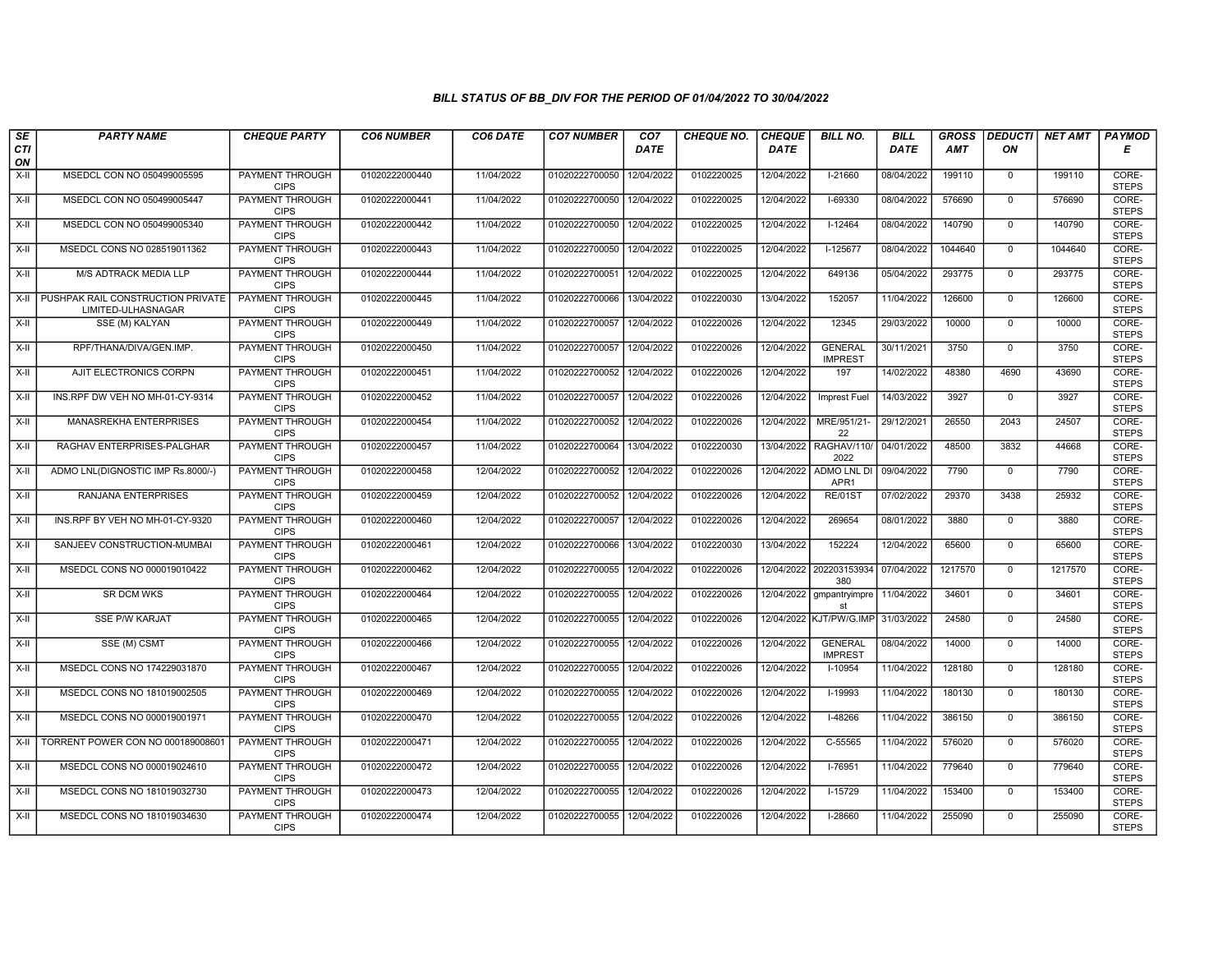| SE        | <b>PARTY NAME</b>                                       | <b>CHEQUE PARTY</b>                   | <b>CO6 NUMBER</b> | CO6 DATE   | <b>CO7 NUMBER</b>         | CO <sub>7</sub> | <b>CHEQUE NO.</b> | <b>CHEQUE</b> | <b>BILL NO.</b>                 | <b>BILL</b> | <b>GROSS</b> | <b>DEDUCTI</b> | NET AMT | <b>PAYMOD</b>         |
|-----------|---------------------------------------------------------|---------------------------------------|-------------------|------------|---------------------------|-----------------|-------------------|---------------|---------------------------------|-------------|--------------|----------------|---------|-----------------------|
| CTI<br>ON |                                                         |                                       |                   |            |                           | <b>DATE</b>     |                   | <b>DATE</b>   |                                 | DATE        | AMT          | ON             |         | E                     |
| $X-H$     | ADEN T BY (PETROL IMP)                                  | <b>DIVISIONAL CASHIER,</b><br>C RLY   | 01020222000475    | 12/04/2022 | 01020222700054            | 12/04/2022      | 980713            |               | 12/04/2022 Petrol Imprest       | 05/04/2022  | 51106        | $\mathbf{0}$   | 51106   | CASH                  |
| X-II      | SSE (M) AMBARNATH                                       | <b>DIVISIONAL CASHIER,</b><br>C RLY   | 01020222000476    | 12/04/2022 | 01020222700054 12/04/2022 |                 | 980713            | 12/04/2022    | 12345                           | 28/03/2022  | 50000        | $\mathbf 0$    | 50000   | CASH                  |
| $X-H$     | SSE(M/PUMP)WADIBUNDER                                   | <b>DIVISIONAL CASHIER.</b><br>C RLY   | 01020222000477    | 12/04/2022 | 01020222700054 12/04/2022 |                 | 980713            |               | 12/04/2022 24189,451,73,<br>08  | 29/03/2022  | 15000        | $\mathbf 0$    | 15000   | CASH                  |
| $X-II$    | <b>SSE P/W SION</b>                                     | DIVISIONAL CASHIER,<br>C RLY          | 01020222000478    | 12/04/2022 | 01020222700054 12/04/2022 |                 | 980713            | 12/04/2022    | General<br>Imprest              | 05/04/2022  | 17530        | $\overline{0}$ | 17530   | CASH                  |
| $X-H$     | <b>SSE P/W SION</b>                                     | <b>DIVISIONAL CASHIER.</b><br>C RLY   | 01020222000479    | 12/04/2022 | 01020222700053 12/04/2022 |                 | 980714            | 13/04/2022    | General<br>Imprest              | 05/04/2022  | 9871         | $\mathbf 0$    | 9871    | CASH                  |
| X-II      | APO (W/L)CSTM                                           | <b>DIVISIONAL CASHIER,</b><br>C RLY   | 01020222000482    | 12/04/2022 | 01020222700053 12/04/2022 |                 | 980714            | 13/04/2022    | 0820016                         | 05/04/2022  | 10000        | $\Omega$       | 10000   | <b>CASH</b>           |
| X-II      | APO T                                                   | DIVISIONAL CASHIER,<br>C RLY          | 01020222000483    | 12/04/2022 | 01020222700056            | 12/04/2022      | 980714            | 13/04/2022    | 811928                          | 25/03/2022  | 5000         | $\mathbf{0}$   | 5000    | CASH                  |
| X-II      | SR DME (F/OP) VEHICLE IMP.                              | PAYMENT THROUGH<br><b>CIPS</b>        | 01020222000484    | 12/04/2022 | 01020222700057            | 12/04/2022      | 0102220026        | 12/04/2022    | 523                             | 20/01/2022  | 3753         | $\mathbf 0$    | 3753    | CORE-<br><b>STEPS</b> |
| X-II      | ADEE TD SS KURLA                                        | <b>PAYMENT THROUGH</b><br><b>CIPS</b> | 01020222000485    | 12/04/2022 | 01020222700057            | 12/04/2022      | 0102220026        | 12/04/2022    | 03                              | 04/04/2022  | 3000         | $\mathbf 0$    | 3000    | CORE-<br><b>STEPS</b> |
| $X-H$     | SR DEE(G)CSTM (FUEL IMP - 15000)                        | PAYMENT THROUGH<br><b>CIPS</b>        | 01020222000486    | 12/04/2022 | 01020222700057            | 12/04/2022      | 0102220026        | 12/04/2022    | <b>Diesel Cash</b><br>Impr      | 14/03/2022  | 14000        | $\overline{0}$ | 14000   | CORE-<br><b>STEPS</b> |
| X-II      | K.SHARMA ELECTRICALS-MUMBAI                             | <b>PAYMENT THROUGH</b><br><b>CIPS</b> | 01020222000487    | 12/04/2022 | 01020222700066            | 13/04/2022      | 0102220030        | 13/04/2022    | 152288                          | 12/04/2022  | 113200       | $\mathbf{0}$   | 113200  | CORE-<br><b>STEPS</b> |
| $X-II$    | SHREE SAMARTH KRUPA CREATION                            | <b>PAYMENT THROUGH</b><br><b>CIPS</b> | 01020222000488    | 12/04/2022 | 01020222700060            | 12/04/2022      | 0102220030        | 13/04/2022    | SSK/21-22/72                    | 26/01/2022  | 30090        | 2917           | 27173   | CORE-<br><b>STEPS</b> |
| X-II      | TANYA ELECTRICALS-THANE                                 | <b>PAYMENT THROUGH</b><br><b>CIPS</b> | 01020222000489    | 12/04/2022 | 01020222700066 13/04/2022 |                 | 0102220030        | 13/04/2022    | 152289                          | 12/04/2022  | 113200       | $\mathbf 0$    | 113200  | CORE-<br><b>STEPS</b> |
| $X-H$     | <b>REALTECH SOLUTION</b>                                | <b>PAYMENT THROUGH</b><br><b>CIPS</b> | 01020222000490    | 12/04/2022 | 01020222700060            | 12/04/2022      | 0102220030        | 13/04/2022    | RS/177/2021                     | 08/08/2021  | 20927.3      | 2802.3         | 18125   | CORE-<br><b>STEPS</b> |
| $X-II$    | <b>CMS KYN</b>                                          | <b>DIVISIONAL CASHIER,</b><br>C RLY   | 01020222000491    | 12/04/2022 | 01020222700061            | 12/04/2022      | 980714            | 13/04/2022    | 473526                          | 11/04/2022  | 39999        | $\mathbf{0}$   | 39999   | CASH                  |
| $X-II$    | DAANISH ELECTRICALS AND SALES<br>PRIVATE LIMITED-MUMBAI | <b>PAYMENT THROUGH</b><br><b>CIPS</b> | 01020222000492    | 12/04/2022 | 01020222700066            | 13/04/2022      | 0102220030        | 13/04/2022    | 152296                          | 12/04/2022  | 261200       | $\Omega$       | 261200  | CORE-<br><b>STEPS</b> |
| X-II      | JAGDISH ENGINEERING SERVICES-THANE                      | <b>PAYMENT THROUGH</b><br><b>CIPS</b> | 01020222000493    | 12/04/2022 | 01020222700066            | 13/04/2022      | 0102220030        | 13/04/2022    | 152297                          | 12/04/2022  | 261200       | $\mathbf{0}$   | 261200  | CORE-<br><b>STEPS</b> |
| $X-H$     | N K ENTERPRISES-MUMBAL                                  | <b>PAYMENT THROUGH</b><br><b>CIPS</b> | 01020222000494    | 12/04/2022 | 01020222700066            | 13/04/2022      | 0102220030        | 13/04/2022    | 152298                          | 12/04/2022  | 261200       | $\overline{0}$ | 261200  | CORE-<br><b>STEPS</b> |
| X-II      | K.SHARMA ELECTRICALS-MUMBAI                             | <b>PAYMENT THROUGH</b><br><b>CIPS</b> | 01020222000495    | 12/04/2022 | 01020222700066            | 13/04/2022      | 0102220030        | 13/04/2022    | 152299                          | 12/04/2022  | 261200       | $\mathbf{0}$   | 261200  | CORE-<br><b>STEPS</b> |
| $X-H$     | NEWADARSH INFRAWORKS PRIVATE<br>LIMITED-THANE           | <b>PAYMENT THROUGH</b><br><b>CIPS</b> | 01020222000496    | 12/04/2022 | 01020222700066            | 13/04/2022      | 0102220030        | 13/04/2022    | 152300                          | 12/04/2022  | 261200       | $\Omega$       | 261200  | CORE-<br><b>STEPS</b> |
| X-II      | VODAFONE IDEA LIMITED                                   | <b>PAYMENT THROUGH</b><br><b>CIPS</b> | 01020222000497    | 12/04/2022 | 01020222700060            | 12/04/2022      | 0102220030        |               | 13/04/2022 MHI150429856<br>1476 | 07/04/2022  | 4939         | $\mathbf{0}$   | 4939    | CORE-<br><b>STEPS</b> |
| X-II      | K.SHARMA ELECTRICALS-MUMBAI                             | <b>PAYMENT THROUGH</b><br><b>CIPS</b> | 01020222000498    | 12/04/2022 | 01020222700066 13/04/2022 |                 | 0102220030        | 13/04/2022    | 152307                          | 12/04/2022  | 54700        | $\mathbf 0$    | 54700   | CORE-<br><b>STEPS</b> |
| X-II      | VIKAS ELECTRICALS-THANE                                 | <b>PAYMENT THROUGH</b><br><b>CIPS</b> | 01020222000499    | 12/04/2022 | 01020222700066            | 13/04/2022      | 0102220030        | 13/04/2022    | 152309                          | 12/04/2022  | 54700        | $\mathbf 0$    | 54700   | CORE-<br><b>STEPS</b> |
| X-II      | ACCOUNTS OFFICER, BSNL KALYAN                           | <b>PAYMENT THROUGH</b><br><b>CIPS</b> | 01020222000500    | 12/04/2022 | 01020222700060            | 12/04/2022      | 0102220030        | 13/04/2022    | 101290721601<br>38              | 06/04/2022  | 31113        | $\mathbf{0}$   | 31113   | CORE-<br><b>STEPS</b> |
| $X-II$    | HINA ELECTRICALS-MUMBAI                                 | <b>PAYMENT THROUGH</b><br><b>CIPS</b> | 01020222000501    | 12/04/2022 | 01020222700066            | 13/04/2022      | 0102220030        | 13/04/2022    | 152311                          | 12/04/2022  | 54700        | $\Omega$       | 54700   | CORE-<br><b>STEPS</b> |
| $X-H$     | TANYA ELECTRICALS-THANE                                 | <b>PAYMENT THROUGH</b><br><b>CIPS</b> | 01020222000502    | 12/04/2022 | 01020222700066 13/04/2022 |                 | 0102220030        | 13/04/2022    | 152313                          | 12/04/2022  | 54700        | $\mathbf 0$    | 54700   | CORE-<br><b>STEPS</b> |
| X-II      | ARAI ASSOCIATES-NAVI MUMBAI                             | <b>PAYMENT THROUGH</b><br><b>CIPS</b> | 01020222000503    | 12/04/2022 | 01020222700066 13/04/2022 |                 | 0102220030        | 13/04/2022    | 152315                          | 12/04/2022  | 54700        | $\mathbf 0$    | 54700   | CORE-<br><b>STEPS</b> |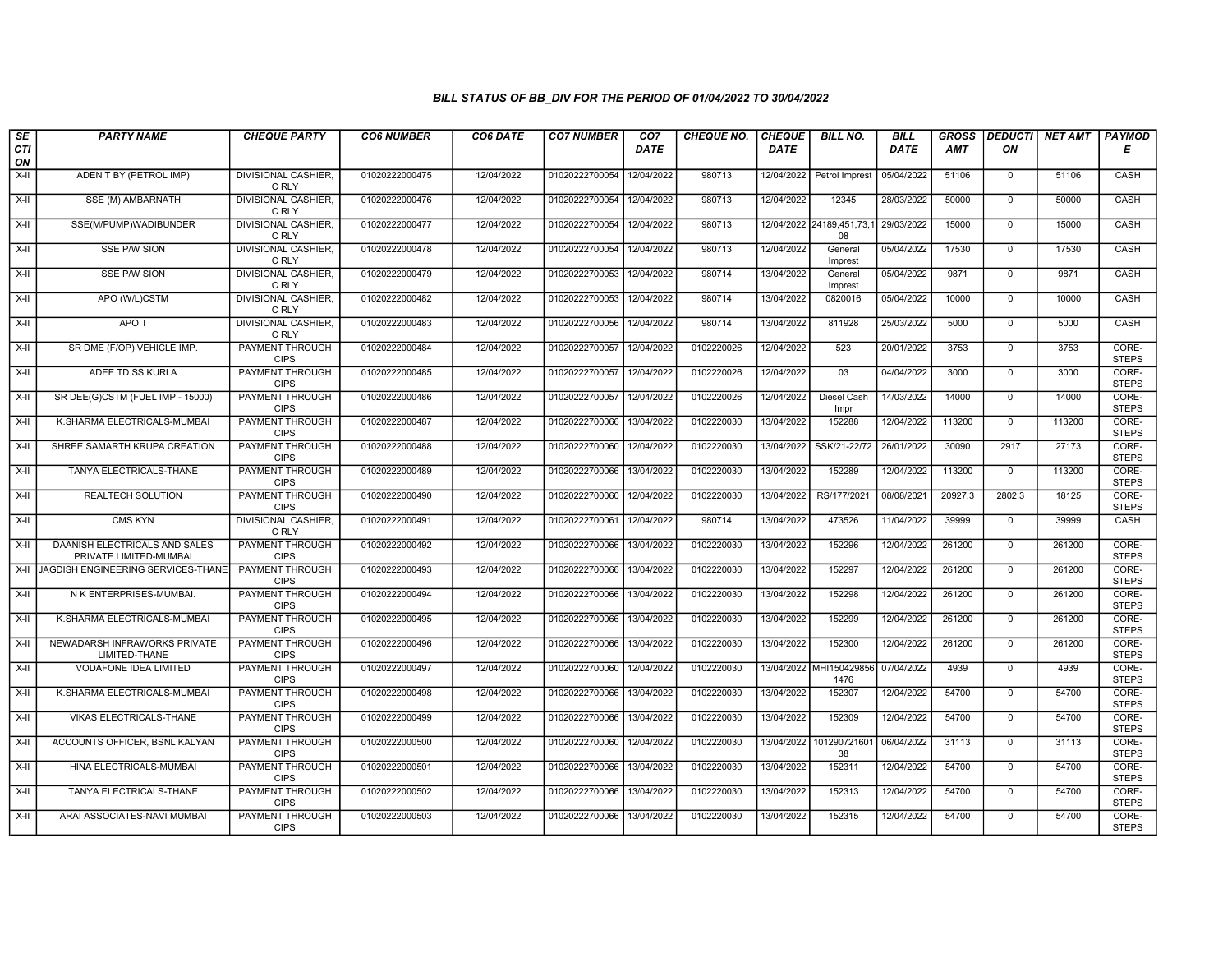| SE               | <b>PARTY NAME</b>                                          | <b>CHEQUE PARTY</b>                     | <b>CO6 NUMBER</b> | CO6 DATE   | <b>CO7 NUMBER</b>         | CO <sub>7</sub> | <b>CHEQUE NO.</b> | <b>CHEQUE</b> | <b>BILL NO.</b>                | <b>BILL</b> | <b>GROSS</b> |              | <b>DEDUCTI NET AMT</b> | <b>PAYMOD</b>                |
|------------------|------------------------------------------------------------|-----------------------------------------|-------------------|------------|---------------------------|-----------------|-------------------|---------------|--------------------------------|-------------|--------------|--------------|------------------------|------------------------------|
| <b>CTI</b><br>ON |                                                            |                                         |                   |            |                           | <b>DATE</b>     |                   | <b>DATE</b>   |                                | <b>DATE</b> | AMT          | ON           |                        | Е                            |
| $X-H$            | AARTIELECTRICAL -THANE                                     | <b>PAYMENT THROUGH</b><br><b>CIPS</b>   | 01020222000504    | 12/04/2022 | 01020222700066            | 13/04/2022      | 0102220030        | 13/04/2022    | 152317                         | 12/04/2022  | 54700        | $\mathbf{0}$ | 54700                  | CORE-<br><b>STEPS</b>        |
| X-II             | D R D ELECTRICALS-AURANGABAD                               | <b>PAYMENT THROUGH</b><br><b>CIPS</b>   | 01020222000505    | 12/04/2022 | 01020222700066            | 13/04/2022      | 0102220030        | 13/04/2022    | 152318                         | 12/04/2022  | 54700        | $\mathbf 0$  | 54700                  | CORE-<br><b>STEPS</b>        |
| $X-I$            | ACCOUNTS OFFICER CASH BSNL NASIK                           | PAYMENT THROUGH<br><b>CIPS</b>          | 01020222000506    | 12/04/2022 | 01020222700060            | 12/04/2022      | 0102220030        | 13/04/2022    | 102163962601<br>15             | 06/04/2022  | 4983         | $\mathbf 0$  | 4983                   | CORE-<br><b>STEPS</b>        |
| X-II             | LAXMI ENTERPRISES-THANE                                    | <b>PAYMENT THROUGH</b><br><b>CIPS</b>   | 01020222000507    | 12/04/2022 | 01020222700066            | 13/04/2022      | 0102220030        | 13/04/2022    | 152320                         | 12/04/2022  | 54700        | $\mathbf 0$  | 54700                  | CORE-<br><b>STEPS</b>        |
| $X-H$            | MANISH ENTERPRISES-THANE                                   | <b>PAYMENT THROUGH</b><br><b>CIPS</b>   | 01020222000508    | 12/04/2022 | 01020222700066            | 13/04/2022      | 0102220030        | 13/04/2022    | 152322                         | 12/04/2022  | 54700        | $\mathbf 0$  | 54700                  | CORE-<br><b>STEPS</b>        |
| X-II             | DAANISH ELECTRICALS AND SALES<br>PRIVATE LIMITED-MUMBAI    | <b>PAYMENT THROUGH</b><br><b>CIPS</b>   | 01020222000509    | 12/04/2022 | 01020222700066            | 13/04/2022      | 0102220030        | 13/04/2022    | 152329                         | 12/04/2022  | 358300       | $\Omega$     | 358300                 | CORE-<br><b>STEPS</b>        |
| X-II             | INDRONES SOLUTIONS PVT LTD                                 | PAYMENT THROUGH<br><b>CIPS</b>          | 01020222000510    | 12/04/2022 | 01020222700093            | 20/04/2022      | 0102220041        | 21/04/2022    | $I/CR21-$<br>22/CC/29          | 09/08/2021  | 191359       | 12985        | 178374                 | CORE-<br><b>STEPS</b>        |
| X-II             | SPARK ELECTRICALS AND PROJECTS<br>PRIVATE LIMITED-BHOPAL   | <b>PAYMENT THROUGH</b><br><b>CIPS</b>   | 01020222000511    | 12/04/2022 | 01020222700066            | 13/04/2022      | 0102220030        | 13/04/2022    | 152330                         | 12/04/2022  | 358300       | $\mathbf 0$  | 358300                 | CORE-<br><b>STEPS</b>        |
| X-II             | ACCOUNTS OFFICER, CASH, BSNL<br><b>RAIGAD</b>              | <b>PAYMENT THROUGH</b><br><b>CIPS</b>   | 01020222000512    | 12/04/2022 | 01020222700060            | 12/04/2022      | 0102220030        | 13/04/2022    | 101314901501<br>36             | 06/04/2022  | 9592         | $\mathbf 0$  | 9592                   | CORE-<br><b>STEPS</b>        |
| $X-H$            | NEWADARSH INFRAWORKS PRIVATE<br>LIMITED-THANE              | <b>PAYMENT THROUGH</b><br><b>CIPS</b>   | 01020222000513    | 12/04/2022 | 01020222700066            | 13/04/2022      | 0102220030        | 13/04/2022    | 152331                         | 12/04/2022  | 358300       | $\Omega$     | 358300                 | CORE-<br><b>STEPS</b>        |
| X-II             | ACCOUNTS OFFICER, BSNL KALYAN                              | PAYMENT THROUGH<br><b>CIPS</b>          | 01020222000514    | 12/04/2022 | 01020222700060            | 12/04/2022      | 0102220030        | 13/04/2022    | 473592131                      | 09/04/2022  | 1174         | $\mathbf 0$  | 1174                   | CORE-<br><b>STEPS</b>        |
| $X-H$            | MSEDCL CON NO 015738008003                                 | <b>PAYMENT THROUGH</b><br><b>CIPS</b>   | 01020222000515    | 12/04/2022 | 01020222700059            | 12/04/2022      | 0102220026        | 12/04/2022    | $C-15186$                      | 11/04/2022  | 203410       | $\Omega$     | 203410                 | CORE-<br><b>STEPS</b>        |
| X-II             | BHARTI AIRTEL LTD                                          | <b>PAYMENT THROUGH</b><br><b>CIPS</b>   | 01020222000516    | 12/04/2022 | 01020222700060            | 12/04/2022      | 0102220030        | 13/04/2022    | BM2327I00031<br>6470           | 06/04/2022  | 105604       | $\mathbf 0$  | 105604                 | CORE-<br><b>STEPS</b>        |
| X-II             | MSEDCL CON NO 700000851274                                 | <b>PAYMENT THROUGH</b><br><b>CIPS</b>   | 01020222000517    | 12/04/2022 | 01020222700059            | 12/04/2022      | 0102220026        | 12/04/2022    | $C-21202$                      | 11/04/2022  | 388860       | $\mathbf{0}$ | 388860                 | CORE-<br><b>STEPS</b>        |
| $X-H$            | MSEDCL CON NO 700000240178                                 | <b>PAYMENT THROUGH</b><br><b>CIPS</b>   | 01020222000518    | 12/04/2022 | 01020222700059            | 12/04/2022      | 0102220026        | 12/04/2022    | C-15470                        | 11/04/2022  | 140850       | $\mathbf 0$  | 140850                 | CORE-<br><b>STEPS</b>        |
| $X-H$            | MSEDCL CON NO 000010269067                                 | <b>PAYMENT THROUGH</b><br><b>CIPS</b>   | 01020222000519    | 12/04/2022 | 01020222700059            | 12/04/2022      | 0102220026        | 12/04/2022    | $C-573$                        | 11/04/2022  | 4830         | $\Omega$     | 4830                   | CORE-<br><b>STEPS</b>        |
| X-II             | MSEDCL CON NO 700000859232                                 | <b>PAYMENT THROUGH</b><br><b>CIPS</b>   | 01020222000520    | 12/04/2022 | 01020222700059            | 12/04/2022      | 0102220026        | 12/04/2022    | R-21368                        | 11/04/2022  | 331520       | $\mathbf{0}$ | 331520                 | CORE-<br><b>STEPS</b>        |
| $X-H$            | MSEDCL CON NO 800000260670                                 | <b>PAYMENT THROUGH</b><br><b>CIPS</b>   | 01020222000521    | 12/04/2022 | 01020222700059            | 12/04/2022      | 0102220026        | 12/04/2022    | $C-8348$                       | 11/04/2022  | 77270        | $\Omega$     | 77270                  | CORE-<br><b>STEPS</b>        |
| X-II             | MSEDCL CON NO 800000170328                                 | PAYMENT THROUGH<br><b>CIPS</b>          | 01020222000522    | 12/04/2022 | 01020222700059            | 12/04/2022      | 0102220026        | 12/04/2022    | C-16254                        | 11/04/2022  | 155390       | $\mathbf 0$  | 155390                 | CORE-<br><b>STEPS</b>        |
| $X-H$            | MSEDCL CON NO 015738479391                                 | PAYMENT THROUGH<br><b>CIPS</b>          | 01020222000523    | 12/04/2022 | 01020222700059            | 12/04/2022      | 0102220026        | 12/04/2022    | C-7033                         | 11/04/2022  | 89870        | $\Omega$     | 89870                  | CORE-<br><b>STEPS</b>        |
| $X-H$            | YUVAA DOCTORS HEALTH CARE<br>SYSTEMS AND AMBULANCE SERVICE | PAYMENT THROUGH<br><b>CIPS</b>          | 01020222000524    | 12/04/2022 | 01020222700060            | 12/04/2022      | 0102220030        | 13/04/2022    | 1249                           | 18/02/2022  | 9000         | $\mathbf 0$  | 9000                   | CORE-<br><b>STEPS</b>        |
| X-II             | <b>BPCL E CMS</b>                                          | <b>PAYMENT THROUGH</b><br><b>CIPS</b>   | 01020222000525    | 12/04/2022 | 01020222700059            | 12/04/2022      | 0102220026        | 12/04/2022    | 61/06                          | 12/04/2022  | 741984       | $\mathbf 0$  | 741984                 | CORE-<br><b>STEPS</b>        |
| X-II             | SARPANCH GRAM PANCHAYAT NERAL                              | SARPANCH GRAM<br>PANCHAYAT NERAL        | 01020222000527    | 12/04/2022 | 01020222700062            | 12/04/2022      | 961737            | 13/04/2022    | W/Rev/J/102of<br>21            | 26/10/2021  | 265          | $\mathbf 0$  | 265                    | <b>BANK</b><br><b>CHEQUE</b> |
| X-II             | SARPANCH GRAM PANCHAYAT NERAL                              | <b>SARPANCH GRAM</b><br>PANCHAYAT NERAL | 01020222000528    | 12/04/2022 | 01020222700062            | 12/04/2022      | 961738            |               | 13/04/2022 W/Rev/J/101of<br>21 | 26/10/2021  | 875          | $\mathbf{0}$ | 875                    | <b>BANK</b><br><b>CHEQUE</b> |
| X-II             | SARPANCH GRAM PANCHAYAT NERAL                              | SARPANCH GRAM<br>PANCHAYAT NERAL        | 01020222000529    | 12/04/2022 | 01020222700062            | 12/04/2022      | 961739            |               | 13/04/2022 W/Rev/J/103of<br>21 | 26/10/2021  | 1196         | $\Omega$     | 1196                   | <b>BANK</b><br><b>CHEQUE</b> |
| $X-H$            | SARPANCH GRAM PANCHAYAT NERAL                              | SARPANCH GRAM<br>PANCHAYAT NERAL        | 01020222000531    | 12/04/2022 | 01020222700062            | 12/04/2022      | 961740            |               | 13/04/2022 W/Rev/J/72of2       | 14/10/2021  | 20006        | $\mathbf 0$  | 20006                  | <b>BANK</b><br><b>CHEQUE</b> |
| X-II             | SARPANCH GRAM PANCHAYAT NERAL                              | SARPANCH GRAM<br>PANCHAYAT NERAL        | 01020222000532    | 12/04/2022 | 01020222700062 12/04/2022 |                 | 961741            | 13/04/2022    | W/Rev/J/71of2<br>-1            | 14/10/2021  | 34497        | $\mathbf 0$  | 34497                  | <b>BANK</b><br><b>CHEQUE</b> |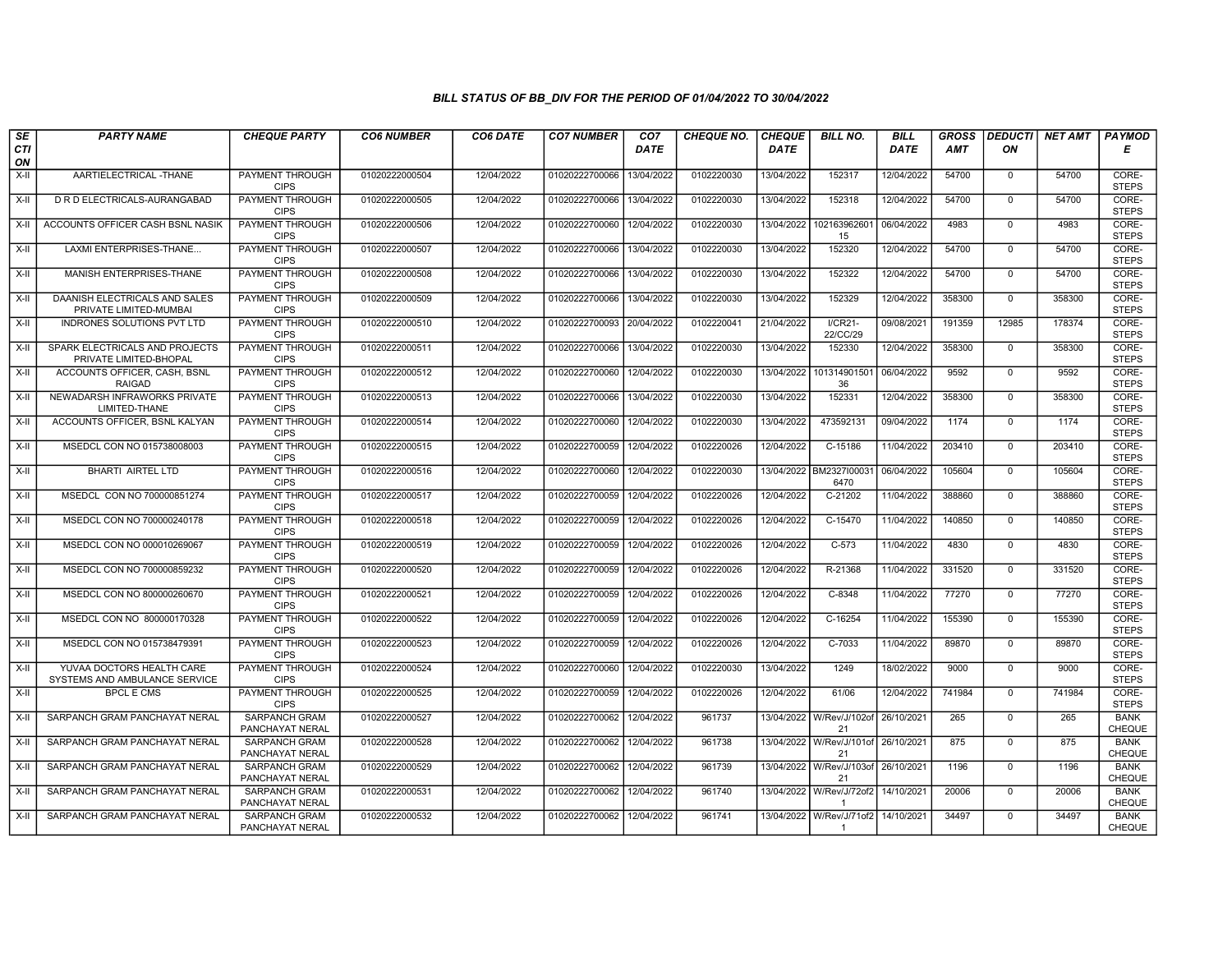| SE        | <b>PARTY NAME</b>                                 | <b>CHEQUE PARTY</b>                     | <b>CO6 NUMBER</b> | CO6 DATE   | <b>CO7 NUMBER</b>         | CO <sub>7</sub> | <b>CHEQUE NO.</b> | <b>CHEQUE</b> | <b>BILL NO.</b>                            | <b>BILL</b> | <b>GROSS</b> | <b>DEDUCTI</b> | NET AMT | <b>PAYMOD</b>                |
|-----------|---------------------------------------------------|-----------------------------------------|-------------------|------------|---------------------------|-----------------|-------------------|---------------|--------------------------------------------|-------------|--------------|----------------|---------|------------------------------|
| CTI<br>ON |                                                   |                                         |                   |            |                           | <b>DATE</b>     |                   | DATE          |                                            | <b>DATE</b> | AMT          | ON             |         | Е                            |
| $X-H$     | SARPANCH GRAM PANCHAYAT NERAL                     | <b>SARPANCH GRAM</b><br>PANCHAYAT NERAL | 01020222000534    | 12/04/2022 | 01020222700062            | 12/04/2022      | 961745            |               | 13/04/2022 W/Rev/D/11of2<br>$\overline{2}$ | 11/04/2022  | 739725       | $\mathbf 0$    | 739725  | <b>BANK</b><br><b>CHEQUE</b> |
| X-II      | V S SERVICES AND TRADING LLP                      | <b>PAYMENT THROUGH</b><br><b>CIPS</b>   | 01020222000535    | 12/04/2022 | 01020222700072            | 18/04/2022      | 0102220032        | 18/04/2022    | 281067                                     | 06/04/2022  | 35900        | $\mathbf 0$    | 35900   | CORE-<br><b>STEPS</b>        |
| X-II      | SARPANCH GRAM PANCHAYAT NERAL                     | SARPANCH GRAM<br>PANCHAYAT NERAL        | 01020222000536    | 12/04/2022 | 01020222700062            | 12/04/2022      | 961744            | 13/04/2022    | W/Rev/D/12of2<br>$\overline{2}$            | 11/04/2022  | 732747       | $\mathbf 0$    | 732747  | <b>BANK</b><br><b>CHEQUE</b> |
| X-II      | SARPANCH GRAM PANCHAYAT NERAL                     | <b>SARPANCH GRAM</b><br>PANCHAYAT NERAL | 01020222000537    | 12/04/2022 | 01020222700062            | 12/04/2022      | 961742            | 13/04/2022    | W/Rev/D/13of2<br>$\overline{2}$            | 11/04/2022  | 437054       | $\mathbf 0$    | 437054  | <b>BANK</b><br>CHEQUE        |
| $X-H$     | SARPANCH GRAM PANCHAYAT NERAL                     | <b>SARPANCH GRAM</b><br>PANCHAYAT NERAL | 01020222000538    | 12/04/2022 | 01020222700062            | 12/04/2022      | 961743            | 13/04/2022    | w/Rev/D/14of2<br>2                         | 11/04/2022  | 530560       | $\mathbf 0$    | 530560  | <b>BANK</b><br><b>CHEQUE</b> |
| X-II      | <b>SPAN ENTERPRISES</b>                           | PAYMENT THROUGH<br><b>CIPS</b>          | 01020222000539    | 12/04/2022 | 01020222700063            | 13/04/2022      | 0102220030        | 13/04/2022    | $SE-21-$<br>22/3092                        | 14/01/2022  | 799720       | 14995          | 784725  | CORE-<br><b>STEPS</b>        |
| X-II      | <b>SPAN ENTERPRISES</b>                           | PAYMENT THROUGH<br><b>CIPS</b>          | 01020222000540    | 12/04/2022 | 01020222700063            | 13/04/2022      | 0102220030        | 13/04/2022    | SE-21-22/2993                              | 06/01/2022  | 73273        | 65             | 73208   | CORE-<br><b>STEPS</b>        |
| X-II      | <b>SPAN ENTERPRISES</b>                           | PAYMENT THROUGH<br><b>CIPS</b>          | 01020222000541    | 12/04/2022 | 01020222700063            | 13/04/2022      | 0102220030        | 13/04/2022    | SE-21-22/2978                              | 05/01/2022  | 831747       | 15596          | 816151  | CORE-<br><b>STEPS</b>        |
| X-II      | VARDHMAN HEALTH SPECIALITIES PVT<br>LTD           | PAYMENT THROUGH<br><b>CIPS</b>          | 01020222000542    | 12/04/2022 | 01020222700063            | 13/04/2022      | 0102220030        | 13/04/2022    | 210028400121<br>63                         | 06/01/2022  | 87911        | 84             | 87827   | CORE-<br><b>STEPS</b>        |
| $X-H$     | M H MEDICUS PVT LTD                               | <b>PAYMENT THROUGH</b><br><b>CIPS</b>   | 01020222000543    | 12/04/2022 | 01020222700063            | 13/04/2022      | 0102220030        |               | 13/04/2022 MH/21-22/362                    | 08/01/2022  | 15120        | 14             | 15106   | CORE-<br><b>STEPS</b>        |
| X-II      | M H MEDICUS PVT LTD                               | PAYMENT THROUGH<br><b>CIPS</b>          | 01020222000544    | 12/04/2022 | 01020222700063            | 13/04/2022      | 0102220030        | 13/04/2022    | MH/21-22/356                               | 03/01/2022  | 77952        | 4747           | 73205   | CORE-<br><b>STEPS</b>        |
| $X-II$    | <b>ASHISH MARKETING</b>                           | <b>PAYMENT THROUGH</b><br><b>CIPS</b>   | 01020222000545    | 12/04/2022 | 01020222700063            | 13/04/2022      | 0102220030        | 13/04/2022    | S/77                                       | 10/01/2022  | 154218       | $\Omega$       | 154218  | CORE-<br><b>STEPS</b>        |
| X-II      | <b>ASHISH ENTERPRISES</b>                         | <b>PAYMENT THROUGH</b><br><b>CIPS</b>   | 01020222000546    | 12/04/2022 | 01020222700063            | 13/04/2022      | 0102220030        | 13/04/2022    | 102/2021-22                                | 30/12/2021  | 268942       | 19835          | 249107  | CORE-<br><b>STEPS</b>        |
| $X-H$     | <b>ASHISH SURGICALS</b>                           | <b>PAYMENT THROUGH</b><br><b>CIPS</b>   | 01020222000547    | 12/04/2022 | 01020222700063            | 13/04/2022      | 0102220030        | 13/04/2022    | 057/2021-22                                | 03/01/2022  | 71400        | 7140           | 64260   | CORE-<br><b>STEPS</b>        |
| X-II      | <b>ASHISH SURGICALS</b>                           | PAYMENT THROUGH<br><b>CIPS</b>          | 01020222000548    | 12/04/2022 | 01020222700063            | 13/04/2022      | 0102220030        | 13/04/2022    | 060/2021-22                                | 10/01/2022  | 142072       | $\mathbf 0$    | 142072  | CORE-<br><b>STEPS</b>        |
| $X-II$    | <b>I B PHARMA PVT LTD-MUMBAI</b>                  | <b>PAYMENT THROUGH</b><br><b>CIPS</b>   | 01020222000549    | 12/04/2022 | 01020222700063            | 13/04/2022      | 0102220030        | 13/04/2022    | IBE02994                                   | 05/01/2022  | 68869        | 61             | 68808   | CORE-<br><b>STEPS</b>        |
| X-II      | <b>GAGAN PHARMA</b>                               | <b>PAYMENT THROUGH</b><br><b>CIPS</b>   | 01020222000550    | 12/04/2022 | 01020222700063            | 13/04/2022      | 0102220030        | 13/04/2022    | G/368                                      | 15/01/2022  | 75712        | $\mathbf 0$    | 75712   | CORE-<br><b>STEPS</b>        |
| $X-H$     | PHARMA INDIA-MUMBAI                               | <b>PAYMENT THROUGH</b><br><b>CIPS</b>   | 01020222000551    | 12/04/2022 | 01020222700063            | 13/04/2022      | 0102220030        | 13/04/2022    | S/256222                                   | 15/01/2022  | 17045        | 612            | 16433   | CORE-<br><b>STEPS</b>        |
| X-II      | PHARMA INDIA-MUMBAI                               | PAYMENT THROUGH<br><b>CIPS</b>          | 01020222000552    | 12/04/2022 | 01020222700063            | 13/04/2022      | 0102220030        | 13/04/2022    | S/251532                                   | 11/01/2022  | 12391        | 11             | 12380   | CORE-<br><b>STEPS</b>        |
| $X-H$     | KARNATAKA ANTIBIOTICS AND<br>PHARMACEUTICALS LTD. | <b>PAYMENT THROUGH</b><br><b>CIPS</b>   | 01020222000553    | 12/04/2022 | 01020222700063            | 13/04/2022      | 0102220030        | 13/04/2022    | PUN-<br>2022102354                         | 11/11/2021  | 14000        | 13             | 13987   | CORE-<br><b>STEPS</b>        |
| X-II      | KARNATAKA ANTIBIOTICS AND<br>PHARMACEUTICALS LTD. | PAYMENT THROUGH<br><b>CIPS</b>          | 01020222000554    | 12/04/2022 | 01020222700063            | 13/04/2022      | 0102220030        | 13/04/2022    | PUN-<br>2022102595                         | 25/11/2021  | 266000       | 4988           | 261012  | CORE-<br><b>STEPS</b>        |
| X-II      | KARNATAKA ANTIBIOTICS AND<br>PHARMACEUTICALS LTD. | <b>PAYMENT THROUGH</b><br><b>CIPS</b>   | 01020222000555    | 12/04/2022 | 01020222700063            | 13/04/2022      | 0102220030        | 13/04/2022    | PUN-<br>2022102587                         | 24/11/2021  | 80226        | 72             | 80154   | CORE-<br><b>STEPS</b>        |
| X-II      | KARNATAKA ANTIBIOTICS AND<br>PHARMACEUTICALS LTD. | PAYMENT THROUGH<br><b>CIPS</b>          | 01020222000556    | 12/04/2022 | 01020222700063            | 13/04/2022      | 0102220030        | 13/04/2022    | PUN-<br>2022102611                         | 27/11/2021  | 25468        | 150            | 25318   | CORE-<br><b>STEPS</b>        |
| X-II      | KARNATAKA ANTIBIOTICS AND<br>PHARMACEUTICALS LTD. | PAYMENT THROUGH<br><b>CIPS</b>          | 01020222000557    | 12/04/2022 | 01020222700063            | 13/04/2022      | 0102220030        | 13/04/2022    | PUN-<br>2022102580                         | 24/11/2021  | 348410       | 6533           | 341877  | CORE-<br><b>STEPS</b>        |
| $X-H$     | <b>K ENTERPRISES</b>                              | PAYMENT THROUGH<br><b>CIPS</b>          | 01020222000558    | 12/04/2022 | 01020222700063            | 13/04/2022      | 0102220030        | 13/04/2022    | KE/11620                                   | 23/12/2021  | 169931       | 152            | 169779  | CORE-<br><b>STEPS</b>        |
| $X-H$     | A S CONSTRUCTION-PUNE                             | <b>PAYMENT THROUGH</b><br><b>CIPS</b>   | 01020222000559    | 13/04/2022 | 01020222700066            | 13/04/2022      | 0102220030        | 13/04/2022    | 152387                                     | 12/04/2022  | 403000       | $\mathbf 0$    | 403000  | CORE-<br><b>STEPS</b>        |
| X-II      | N K RATHOD-JABALPUR                               | <b>PAYMENT THROUGH</b><br><b>CIPS</b>   | 01020222000560    | 13/04/2022 | 01020222700066 13/04/2022 |                 | 0102220030        | 13/04/2022    | 152388                                     | 12/04/2022  | 403000       | $\mathbf 0$    | 403000  | CORE-<br><b>STEPS</b>        |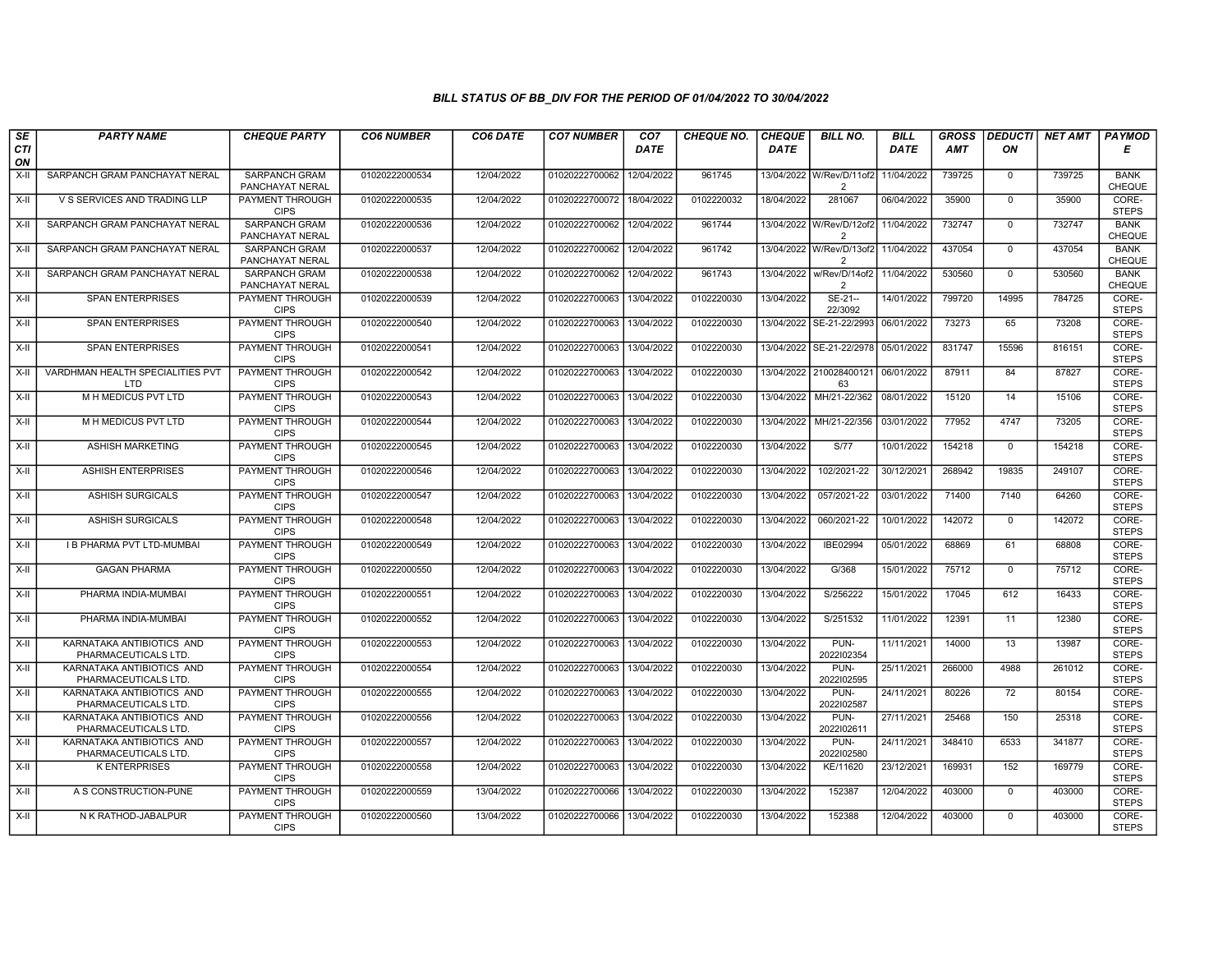| SE        | <b>PARTY NAME</b>                        | <b>CHEQUE PARTY</b>                   | <b>CO6 NUMBER</b> | CO6 DATE   | <b>CO7 NUMBER</b>         | CO <sub>7</sub> | <b>CHEQUE NO.</b> | <b>CHEQUE</b> | <b>BILL NO.</b>   | <b>BILL</b> | <b>GROSS</b> |              | <b>DEDUCTI NET AMT</b> | <b>PAYMOD</b>         |
|-----------|------------------------------------------|---------------------------------------|-------------------|------------|---------------------------|-----------------|-------------------|---------------|-------------------|-------------|--------------|--------------|------------------------|-----------------------|
| CTI<br>ON |                                          |                                       |                   |            |                           | <b>DATE</b>     |                   | <b>DATE</b>   |                   | <b>DATE</b> | AMT          | ON           |                        | Е                     |
| X-II      | MSEDCL CON NO 025642003979               | <b>PAYMENT THROUGH</b><br><b>CIPS</b> | 01020222000561    | 13/04/2022 | 01020222700067            | 13/04/2022      | 0102220030        | 13/04/2022    | $1 - 812$         | 12/04/2022  | 3960         | $\mathbf{0}$ | 3960                   | CORE-<br><b>STEPS</b> |
| X-II      | MSEDCL CON NO 036480001162               | PAYMENT THROUGH<br><b>CIPS</b>        | 01020222000562    | 13/04/2022 | 01020222700067            | 13/04/2022      | 0102220030        | 13/04/2022    | $C-3373$          | 12/04/2022  | 36760        | $\Omega$     | 36760                  | CORE-<br><b>STEPS</b> |
| X-II      | MSEDCL CON NO 028700162593               | PAYMENT THROUGH<br><b>CIPS</b>        | 01020222000563    | 13/04/2022 | 01020222700067            | 13/04/2022      | 0102220030        | 13/04/2022    | $C-424$           | 12/04/2022  | 9930         | $\mathbf 0$  | 9930                   | CORE-<br><b>STEPS</b> |
| $X-H$     | MSEDCL CON NO 020490003500               | PAYMENT THROUGH<br><b>CIPS</b>        | 01020222000564    | 13/04/2022 | 01020222700067            | 13/04/2022      | 0102220030        | 13/04/2022    | $C-1437$          | 12/04/2022  | 23870        | $\Omega$     | 23870                  | CORE-<br><b>STEPS</b> |
| X-II      | MSEDCL CON NO 033050003031               | <b>PAYMENT THROUGH</b><br><b>CIPS</b> | 01020222000565    | 13/04/2022 | 01020222700067            | 13/04/2022      | 0102220030        | 13/04/2022    | $C-3468$          | 12/04/2022  | 21840        | $\mathbf{0}$ | 21840                  | CORE-<br><b>STEPS</b> |
| X-II      | MSEDCL CON NO 028610001167               | <b>PAYMENT THROUGH</b><br><b>CIPS</b> | 01020222000566    | 13/04/2022 | 01020222700067 13/04/2022 |                 | 0102220030        | 13/04/2022    | C-9865            | 12/04/2022  | 217510       | $\mathbf 0$  | 217510                 | CORE-<br><b>STEPS</b> |
| $X-H$     | MSEDCL CON NO 021540006731               | PAYMENT THROUGH<br><b>CIPS</b>        | 01020222000567    | 13/04/2022 | 01020222700067            | 13/04/2022      | 0102220030        | 13/04/2022    | C 19869           | 12/04/2022  | 211430       | $\mathbf 0$  | 211430                 | CORE-<br><b>STEPS</b> |
| X-II      | MSEDCL CON NO 220430356526               | PAYMENT THROUGH<br><b>CIPS</b>        | 01020222000568    | 13/04/2022 | 01020222700067            | 13/04/2022      | 0102220030        | 13/04/2022    | C 4073            | 12/04/2022  | 48580        | $\mathbf 0$  | 48580                  | CORE-<br><b>STEPS</b> |
| $X-H$     | MSEDCL CON NO 015740356515               | PAYMENT THROUGH<br><b>CIPS</b>        | 01020222000569    | 13/04/2022 | 01020222700067            | 13/04/2022      | 0102220030        | 13/04/2022    | C 4177            | 12/04/2022  | 48000        | $\Omega$     | 48000                  | CORE-<br><b>STEPS</b> |
| X-II      | MSEDCL CON NO 027404000018               | <b>PAYMENT THROUGH</b><br><b>CIPS</b> | 01020222000570    | 13/04/2022 | 01020222700067            | 13/04/2022      | 0102220030        | 13/04/2022    | $C-3094$          | 12/04/2022  | 37470        | $\mathbf{0}$ | 37470                  | CORE-<br><b>STEPS</b> |
| X-II      | MSEDCL CON NO 021560388486               | PAYMENT THROUGH<br><b>CIPS</b>        | 01020222000571    | 13/04/2022 | 01020222700067            | 13/04/2022      | 0102220030        | 13/04/2022    | C-7326            | 12/04/2022  | 80910        | $\mathbf{0}$ | 80910                  | CORE-<br><b>STEPS</b> |
| X-II      | MSEDCL CON NO 020012306238               | PAYMENT THROUGH<br><b>CIPS</b>        | 01020222000572    | 13/04/2022 | 01020222700067            | 13/04/2022      | 0102220030        | 13/04/2022    | C-9607            | 12/04/2022  | 92200        | $\mathbf 0$  | 92200                  | CORE-<br><b>STEPS</b> |
| X-II      | MSEDCL CON NO 020012500395               | <b>PAYMENT THROUGH</b><br><b>CIPS</b> | 01020222000573    | 13/04/2022 | 01020222700067            | 13/04/2022      | 0102220030        | 13/04/2022    | C-2664            | 12/04/2022  | 30280        | $\mathbf 0$  | 30280                  | CORE-<br><b>STEPS</b> |
| $X-H$     | MSEDCL CON NO 015510817645               | PAYMENT THROUGH<br><b>CIPS</b>        | 01020222000574    | 13/04/2022 | 01020222700067            | 13/04/2022      | 0102220030        | 13/04/2022    | $C-9656$          | 12/04/2022  | 109140       | $\Omega$     | 109140                 | CORE-<br><b>STEPS</b> |
| X-II      | MSEDCL CON NO 021524906641               | PAYMENT THROUGH<br><b>CIPS</b>        | 01020222000575    | 13/04/2022 | 01020222700067            | 13/04/2022      | 0102220030        | 13/04/2022    | C-917             | 12/04/2022  | 7500         | $\mathbf 0$  | 7500                   | CORE-<br><b>STEPS</b> |
| X-II      | MSEDCL CON NO 020023029261               | <b>PAYMENT THROUGH</b><br><b>CIPS</b> | 01020222000576    | 13/04/2022 | 01020222700067            | 13/04/2022      | 0102220030        | 13/04/2022    | C 6707            | 12/04/2022  | 103830       | $\mathbf 0$  | 103830                 | CORE-<br><b>STEPS</b> |
| X-II      | MSEDCL CON NO 020110152206               | PAYMENT THROUGH<br><b>CIPS</b>        | 01020222000577    | 13/04/2022 | 01020222700067            | 13/04/2022      | 0102220030        | 13/04/2022    | C 25276           | 12/04/2022  | 303380       | $\mathbf{0}$ | 303380                 | CORE-<br><b>STEPS</b> |
| X-II      | MSEDCL CON NO 210111971387               | <b>PAYMENT THROUGH</b><br><b>CIPS</b> | 01020222000578    | 13/04/2022 | 01020222700067            | 13/04/2022      | 0102220030        | 13/04/2022    | C 13415           | 12/04/2022  | 154900       | $\mathbf 0$  | 154900                 | CORE-<br><b>STEPS</b> |
| X-II      | MSEDCL CON NO 015518129926               | PAYMENT THROUGH<br><b>CIPS</b>        | 01020222000579    | 13/04/2022 | 01020222700067            | 13/04/2022      | 0102220030        | 13/04/2022    | C 2352            | 12/04/2022  | 18360        | $\Omega$     | 18360                  | CORE-<br><b>STEPS</b> |
| X-II      | MSEDCL CON NO 021110117857               | <b>PAYMENT THROUGH</b><br><b>CIPS</b> | 01020222000580    | 13/04/2022 | 01020222700067            | 13/04/2022      | 0102220030        | 13/04/2022    | C 4729            | 12/04/2022  | 57620        | $\mathbf 0$  | 57620                  | CORE-<br><b>STEPS</b> |
| X-II      | MSEDCL CON NO 036065033717               | PAYMENT THROUGH<br><b>CIPS</b>        | 01020222000581    | 13/04/2022 | 01020222700067            | 13/04/2022      | 0102220030        | 13/04/2022    | $C-6390$          | 12/04/2022  | 73190        | $\mathbf 0$  | 73190                  | CORE-<br><b>STEPS</b> |
| X-II      | MSEDCL CON NO 000334227324               | <b>PAYMENT THROUGH</b><br><b>CIPS</b> | 01020222000582    | 13/04/2022 | 01020222700067            | 13/04/2022      | 0102220030        | 13/04/2022    | $C-2043$          | 12/04/2022  | 11900        | $\mathbf{0}$ | 11900                  | CORE-<br><b>STEPS</b> |
| X-II      | TORRENT POWER LTD CON NO<br>000023402521 | PAYMENT THROUGH<br><b>CIPS</b>        | 01020222000583    | 13/04/2022 | 01020222700067            | 13/04/2022      | 0102220030        | 13/04/2022    | C 22156           | 12/04/2022  | 255330       | $\mathbf 0$  | 255330                 | CORE-<br><b>STEPS</b> |
| X-II      | ADEE (M) KYN/GEN.IMP.                    | PAYMENT THROUGH<br><b>CIPS</b>        | 01020222000584    | 13/04/2022 | 01020222700070            | 13/04/2022      | 0102220030        | 13/04/2022    | 12345             | 01/03/2022  | 6823         | $\mathbf 0$  | 6823                   | CORE-<br><b>STEPS</b> |
| X-II      | TORRENT POWER LTD CON NO<br>000020480441 | <b>PAYMENT THROUGH</b><br><b>CIPS</b> | 01020222000585    | 13/04/2022 | 01020222700067            | 13/04/2022      | 0102220030        | 13/04/2022    | $C$ 121           | 12/04/2022  | 13040        | $\mathbf 0$  | 13040                  | CORE-<br><b>STEPS</b> |
| X-II      | TORRENT POWER LTD CON NO<br>000020375671 | <b>PAYMENT THROUGH</b><br><b>CIPS</b> | 01020222000586    | 13/04/2022 | 01020222700067            | 13/04/2022      | 0102220030        | 13/04/2022    | C <sub>2723</sub> | 12/04/2022  | 41030        | $\Omega$     | 41030                  | CORE-<br><b>STEPS</b> |
| X-II      | TORRENT POWER LTD CON NO<br>000020157003 | <b>PAYMENT THROUGH</b><br><b>CIPS</b> | 01020222000587    | 13/04/2022 | 01020222700067            | 13/04/2022      | 0102220030        | 13/04/2022    | C 3373            | 12/04/2022  | 51160        | $\mathbf{0}$ | 51160                  | CORE-<br><b>STEPS</b> |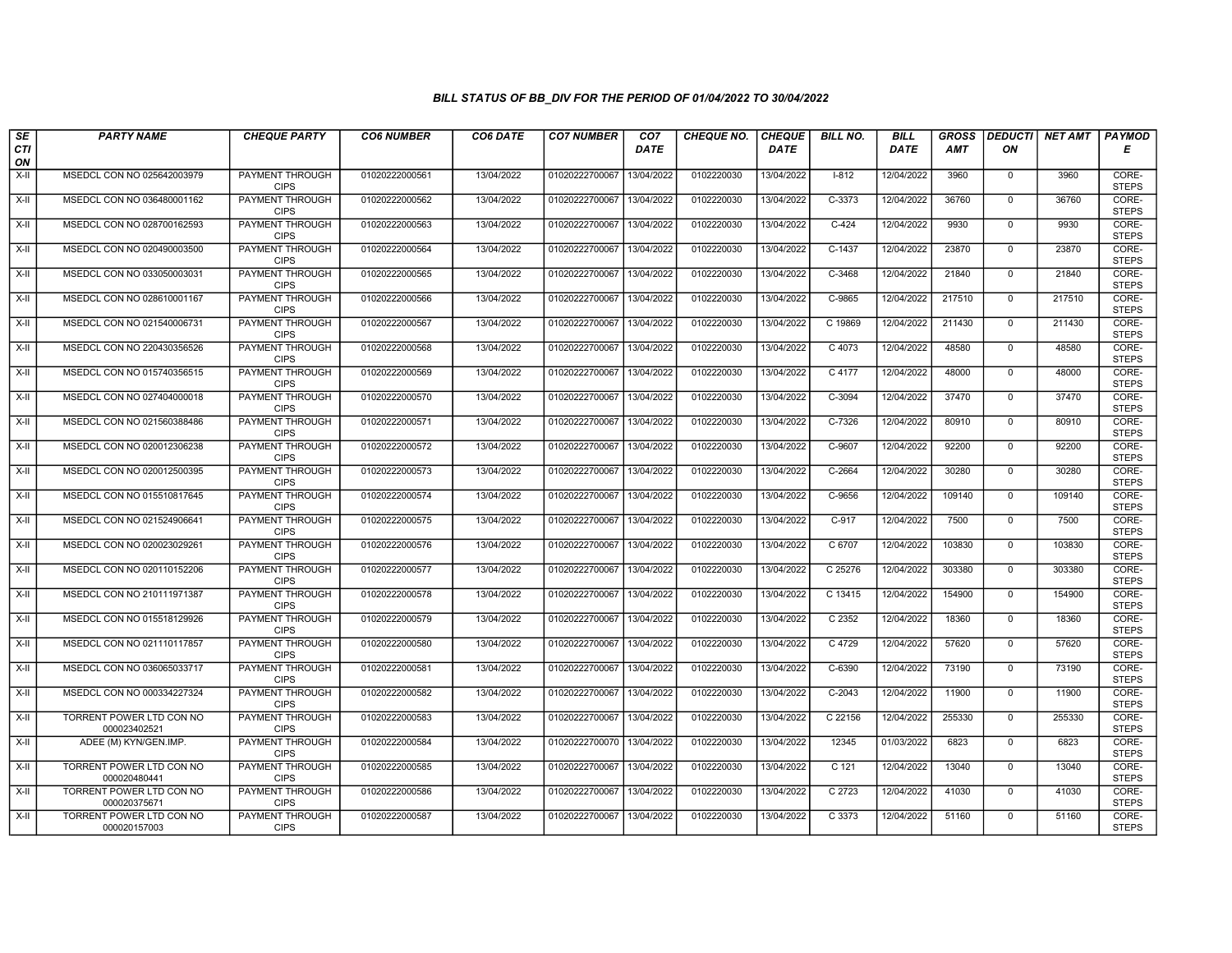| SE               | <b>PARTY NAME</b>                                  | <b>CHEQUE PARTY</b>                   | <b>CO6 NUMBER</b> | CO6 DATE   | <b>CO7 NUMBER</b>         | CO <sub>7</sub> | <b>CHEQUE NO.</b> | <b>CHEQUE</b> | <b>BILL NO.</b>      | <b>BILL</b> | <b>GROSS</b> |                | <b>DEDUCTI NET AMT</b> | <b>PAYMOD</b>         |
|------------------|----------------------------------------------------|---------------------------------------|-------------------|------------|---------------------------|-----------------|-------------------|---------------|----------------------|-------------|--------------|----------------|------------------------|-----------------------|
| <b>CTI</b><br>ON |                                                    |                                       |                   |            |                           | <b>DATE</b>     |                   | <b>DATE</b>   |                      | <b>DATE</b> | AMT          | ON             |                        | E                     |
| $X-H$            | TORRENT POWER LTD CON NO<br>000023223716           | <b>PAYMENT THROUGH</b><br><b>CIPS</b> | 01020222000588    | 13/04/2022 | 01020222700067            | 13/04/2022      | 0102220030        | 13/04/2022    | C 4459               | 12/04/2022  | 68110        | $\mathbf 0$    | 68110                  | CORE-<br><b>STEPS</b> |
| $X-H$            | SR DSTE (CO) CSTM/GEN.IMP.                         | PAYMENT THROUGH<br><b>CIPS</b>        | 01020222000589    | 13/04/2022 | 01020222700070            | 13/04/2022      | 0102220030        | 13/04/2022    | 0102040001           | 23/03/2022  | 15000        | $\Omega$       | 15000                  | CORE-<br><b>STEPS</b> |
| X-II             | TORRENT POWER LTD CON NO<br>000461159079           | <b>PAYMENT THROUGH</b><br><b>CIPS</b> | 01020222000590    | 13/04/2022 | 01020222700067            | 13/04/2022      | 0102220030        | 13/04/2022    | C 26074              | 12/04/2022  | 330300       | $\mathbf 0$    | 330300                 | CORE-<br><b>STEPS</b> |
| $X-H$            | TORRENT POWER LTD CON NO<br>14830728997            | PAYMENT THROUGH<br><b>CIPS</b>        | 01020222000591    | 13/04/2022 | 01020222700067            | 13/04/2022      | 0102220030        | 13/04/2022    | C 2465               | 12/04/2022  | 31650        | $\overline{0}$ | 31650                  | CORE-<br><b>STEPS</b> |
| $X-H$            | TORRENT POWER LTD CON NO<br>000170613830           | <b>PAYMENT THROUGH</b><br><b>CIPS</b> | 01020222000592    | 13/04/2022 | 01020222700067            | 13/04/2022      | 0102220030        | 13/04/2022    | $C$ 8129             | 12/04/2022  | 94660        | $\mathbf 0$    | 94660                  | CORE-<br><b>STEPS</b> |
| $X-H$            | MSEDCL CON NO 020012872225                         | <b>PAYMENT THROUGH</b><br><b>CIPS</b> | 01020222000594    | 13/04/2022 | 01020222700067 13/04/2022 |                 | 0102220030        | 13/04/2022    | C-20375              | 12/04/2022  | 216840       | $\mathbf 0$    | 216840                 | CORE-<br><b>STEPS</b> |
| X-II             | SR DEE/TRSO/CSTM/GEN.IMP.                          | PAYMENT THROUGH<br><b>CIPS</b>        | 01020222000595    | 13/04/2022 | 01020222700070            | 13/04/2022      | 0102220030        | 13/04/2022    | 05/07-2021           | 08/03/2022  | 24905        | $\mathbf 0$    | 24905                  | CORE-<br><b>STEPS</b> |
| $X-H$            | MSEDCL CON NO 021514371331                         | <b>PAYMENT THROUGH</b><br><b>CIPS</b> | 01020222000596    | 13/04/2022 | 01020222700067            | 13/04/2022      | 0102220030        | 13/04/2022    | C-17152              | 12/04/2022  | 200140       | $\mathbf 0$    | 200140                 | CORE-<br><b>STEPS</b> |
| $X-H$            | MSEDCL CON NO 020019023120                         | <b>PAYMENT THROUGH</b><br><b>CIPS</b> | 01020222000597    | 13/04/2022 | 01020222700067            | 13/04/2022      | 0102220030        | 13/04/2022    | C-20449              | 12/04/2022  | 232450       | $\overline{0}$ | 232450                 | CORE-<br><b>STEPS</b> |
| $X-H$            | MSEDCL CON NO 021510527302                         | <b>PAYMENT THROUGH</b><br><b>CIPS</b> | 01020222000598    | 13/04/2022 | 01020222700067            | 13/04/2022      | 0102220030        | 13/04/2022    | $C-12540$            | 12/04/2022  | 166240       | $\mathbf 0$    | 166240                 | CORE-<br><b>STEPS</b> |
| X-II             | MSEDCL CON NO 021524075901                         | PAYMENT THROUGH<br><b>CIPS</b>        | 01020222000599    | 13/04/2022 | 01020222700067            | 13/04/2022      | 0102220030        | 13/04/2022    | $C-26374$            | 12/04/2022  | 299390       | $\mathbf{0}$   | 299390                 | CORE-<br><b>STEPS</b> |
| $X-H$            | MSEDCL CON NO 021511037431                         | PAYMENT THROUGH<br><b>CIPS</b>        | 01020222000600    | 13/04/2022 | 01020222700067            | 13/04/2022      | 0102220030        | 13/04/2022    | C 10884              | 12/04/2022  | 184460       | $\Omega$       | 184460                 | CORE-<br><b>STEPS</b> |
| X-II             | MSEDCL CON NO 020131250399                         | PAYMENT THROUGH<br><b>CIPS</b>        | 01020222000601    | 13/04/2022 | 01020222700067            | 13/04/2022      | 0102220030        | 13/04/2022    | $C-8262$             | 12/04/2022  | 63550        | $\mathbf 0$    | 63550                  | CORE-<br><b>STEPS</b> |
| $X-H$            | MSEDCL CON NO 020020046237                         | <b>PAYMENT THROUGH</b><br><b>CIPS</b> | 01020222000602    | 13/04/2022 | 01020222700067            | 13/04/2022      | 0102220030        | 13/04/2022    | $C-1238$             | 12/04/2022  | 9970         | $\overline{0}$ | 9970                   | CORE-<br><b>STEPS</b> |
| X-II             | MSEDCL CON NO 181010054146                         | <b>PAYMENT THROUGH</b><br><b>CIPS</b> | 01020222000603    | 13/04/2022 | 01020222700067            | 13/04/2022      | 0102220030        | 13/04/2022    | $C-1234$             | 11/04/2022  | 8190         | $\mathbf 0$    | 8190                   | CORE-<br><b>STEPS</b> |
| X-II             | MSEDCL CON NO 031100000426                         | PAYMENT THROUGH<br><b>CIPS</b>        | 01020222000604    | 13/04/2022 | 01020222700067            | 13/04/2022      | 0102220030        | 13/04/2022    | $C-260$              | 11/04/2022  | 2030         | $\Omega$       | 2030                   | CORE-<br><b>STEPS</b> |
| $X-H$            | MSEDCL CON NO 181010001531                         | PAYMENT THROUGH<br><b>CIPS</b>        | 01020222000605    | 13/04/2022 | 01020222700067            | 13/04/2022      | 0102220030        | 13/04/2022    | $C-2710$             | 11/04/2022  | 17000        | $\mathbf{0}$   | 17000                  | CORE-<br><b>STEPS</b> |
| X-II             | MSEDCL CON NO 181010095772                         | <b>PAYMENT THROUGH</b><br><b>CIPS</b> | 01020222000606    | 13/04/2022 | 01020222700067            | 13/04/2022      | 0102220030        | 13/04/2022    | R-458                | 11/04/2022  | 5210         | $\mathbf 0$    | 5210                   | CORE-<br><b>STEPS</b> |
| X-II             | ASHOKA & VIVA-SHPL NASHIK ESCROW<br><b>ACCOUNT</b> | <b>PAYMENT THROUGH</b><br><b>CIPS</b> | 01020222000607    | 13/04/2022 | 01020222700065            | 13/04/2022      | 0102220030        | 13/04/2022    | IGP/Ashoka<br>Hosp   | 06/10/2021  | 456146       | $\Omega$       | 456146                 | CORE-<br><b>STEPS</b> |
| $X-II$           | MSEDCL CON NO 052018045796                         | PAYMENT THROUGH<br><b>CIPS</b>        | 01020222000608    | 13/04/2022 | 01020222700067            | 13/04/2022      | 0102220030        | 13/04/2022    | $C-2435$             | 11/04/2022  | 15920        | $\mathbf 0$    | 15920                  | CORE-<br><b>STEPS</b> |
| $X-H$            | MSEDCL CON NO 015738480594                         | <b>PAYMENT THROUGH</b><br><b>CIPS</b> | 01020222000609    | 13/04/2022 | 01020222700067            | 13/04/2022      | 0102220030        | 13/04/2022    | $C-142$              | 11/04/2022  | 1530         | $\overline{0}$ | 1530                   | CORE-<br><b>STEPS</b> |
| $X-H$            | MSEDCL CON NO 052018048698                         | <b>PAYMENT THROUGH</b><br><b>CIPS</b> | 01020222000610    | 13/04/2022 | 01020222700067            | 13/04/2022      | 0102220030        | 13/04/2022    | $C-3149$             | 11/04/2022  | 20440        | $\mathbf{0}$   | 20440                  | CORE-<br><b>STEPS</b> |
| X-II             | MSEDCL CON NO 800000009195                         | PAYMENT THROUGH<br><b>CIPS</b>        | 01020222000611    | 13/04/2022 | 01020222700067            | 13/04/2022      | 0102220030        | 13/04/2022    | $C-803$              | 11/04/2022  | 9140         | $\mathbf 0$    | 9140                   | CORE-<br><b>STEPS</b> |
| $X-H$            | FORTIS HOSPITALS LIMITED                           | PAYMENT THROUGH<br><b>CIPS</b>        | 01020222000612    | 13/04/2022 | 01020222700065            | 13/04/2022      | 0102220030        | 13/04/2022    | KYN/H/Fortis<br>Mul  | 31/08/2021  | 1050186      | $\mathbf{0}$   | 1050186                | CORE-<br><b>STEPS</b> |
| $X-H$            | MSEDCL CON NO 000050014851                         | PAYMENT THROUGH<br><b>CIPS</b>        | 01020222000613    | 13/04/2022 | 01020222700067            | 13/04/2022      | 0102220030        | 13/04/2022    | C-21054              | 11/01/2022  | 197720       | $\mathbf{0}$   | 197720                 | CORE-<br><b>STEPS</b> |
| $X-H$            | <b>FORTIS HOSPITALS LIMITED</b>                    | <b>PAYMENT THROUGH</b><br><b>CIPS</b> | 01020222000614    | 13/04/2022 | 01020222700065            | 13/04/2022      | 0102220030        | 13/04/2022    | KYN/H/FORTI<br>S/BIL | 05/01/2022  | 882971       | $\overline{0}$ | 882971                 | CORE-<br><b>STEPS</b> |
| X-II             | MSEDCL CON NO 052013058946                         | <b>PAYMENT THROUGH</b><br><b>CIPS</b> | 01020222000615    | 13/04/2022 | 01020222700067            | 13/04/2022      | 0102220030        | 13/04/2022    | $R-34$               | 11/04/2022  | 310          | $\mathbf{0}$   | 310                    | CORE-<br><b>STEPS</b> |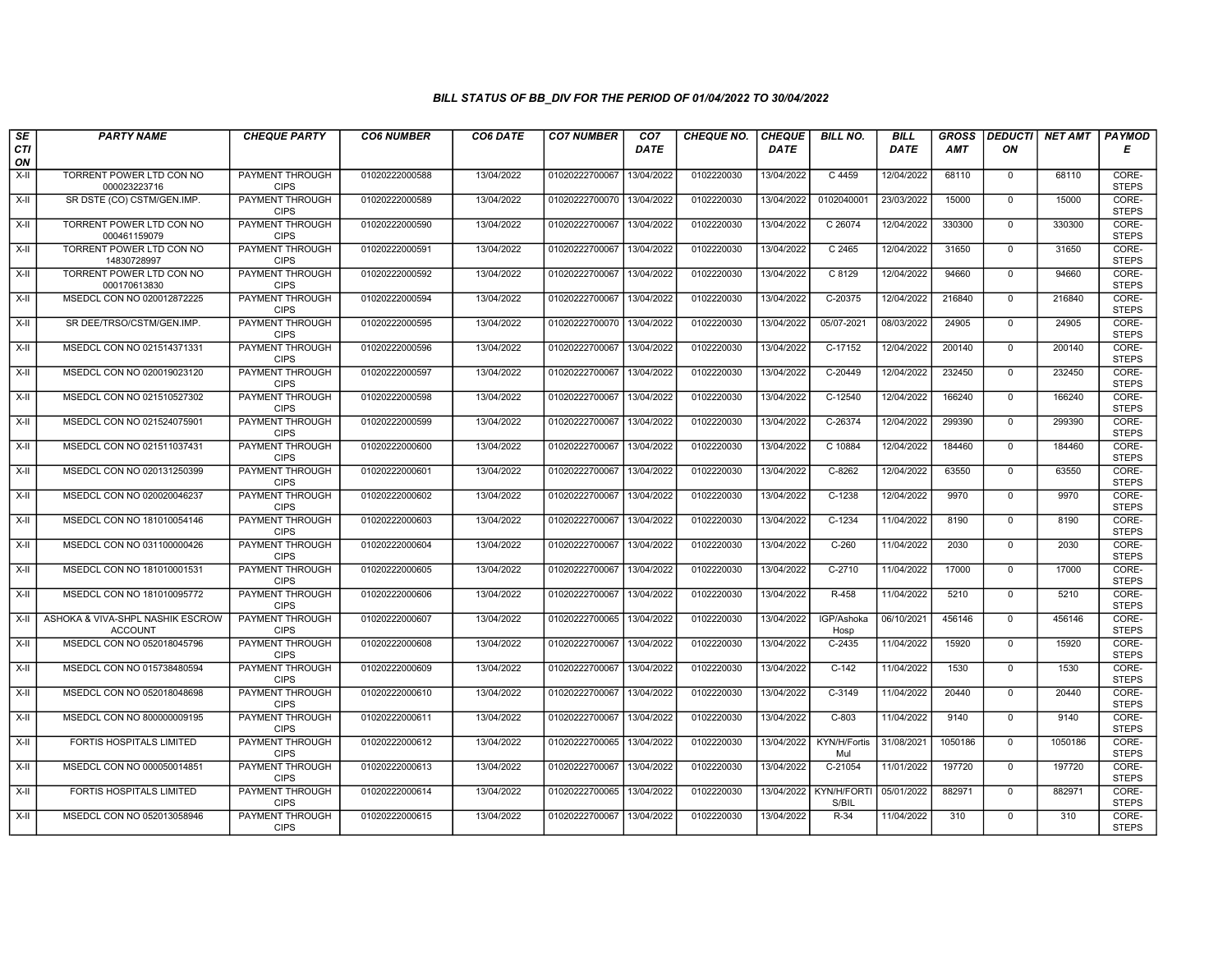| SE               | <b>PARTY NAME</b>                        | <b>CHEQUE PARTY</b>                   | <b>CO6 NUMBER</b> | CO6 DATE   | <b>CO7 NUMBER</b>         | CO <sub>7</sub> | <b>CHEQUE NO.</b> | <b>CHEQUE</b> | <b>BILL NO.</b>                  | <b>BILL</b> | <b>GROSS</b> | <b>DEDUCTI</b> | NET AMT | <b>PAYMOD</b>         |
|------------------|------------------------------------------|---------------------------------------|-------------------|------------|---------------------------|-----------------|-------------------|---------------|----------------------------------|-------------|--------------|----------------|---------|-----------------------|
| <b>CTI</b><br>ON |                                          |                                       |                   |            |                           | <b>DATE</b>     |                   | <b>DATE</b>   |                                  | DATE        | AMT          | ON             |         | Е                     |
| $X-H$            | SR DSTE (CO) CSTM/GEN.IMP.               | <b>PAYMENT THROUGH</b><br><b>CIPS</b> | 01020222000616    | 13/04/2022 | 01020222700070            | 13/04/2022      | 0102220030        | 13/04/2022    | GENL.IMP.                        | 08/03/2022  | 15000        | $\mathbf{0}$   | 15000   | CORE-<br><b>STEPS</b> |
| X-II             | MSEDCL CON NO 212492197472               | <b>PAYMENT THROUGH</b><br><b>CIPS</b> | 01020222000617    | 13/04/2022 | 01020222700067            | 13/04/2022      | 0102220030        | 13/04/2022    | $C-10$                           | 11/04/2022  | 440          | $\Omega$       | 440     | CORE-<br><b>STEPS</b> |
| $X-II$           | MSEDCL CON NO 031760000119               | PAYMENT THROUGH<br><b>CIPS</b>        | 01020222000618    | 13/04/2022 | 01020222700067            | 13/04/2022      | 0102220030        | 13/04/2022    | $C-188$                          | 11/04/2022  | 1540         | $\mathbf 0$    | 1540    | CORE-<br><b>STEPS</b> |
| X-II             | FORTIS HOSPITALS LIMITED                 | PAYMENT THROUGH<br><b>CIPS</b>        | 01020222000619    | 13/04/2022 | 01020222700065            | 13/04/2022      | 0102220030        | 13/04/2022    | KYN/fortis/202<br>$\mathbf{1}$   | 30/09/2021  | 1672900      | $\Omega$       | 1672900 | CORE-<br><b>STEPS</b> |
| $X-H$            | MSEDCL CON NO 000090212516               | <b>PAYMENT THROUGH</b><br><b>CIPS</b> | 01020222000620    | 13/04/2022 | 01020222700067            | 13/04/2022      | 0102220030        | 13/04/2022    | R-110                            | 11/04/2022  | 790          | 0              | 790     | CORE-<br><b>STEPS</b> |
| X-II             | MSEDCL CON NO 000090212265               | PAYMENT THROUGH<br><b>CIPS</b>        | 01020222000621    | 13/04/2022 | 01020222700067 13/04/2022 |                 | 0102220030        | 13/04/2022    | $R-115$                          | 11/04/2022  | 840          | $\Omega$       | 840     | CORE-<br><b>STEPS</b> |
| X-II             | MSEDCL CON NO 052013049491               | PAYMENT THROUGH<br><b>CIPS</b>        | 01020222000622    | 13/04/2022 | 01020222700067            | 13/04/2022      | 0102220030        | 13/04/2022    | $C-441$                          | 11/04/2022  | 3180         | $\mathbf{0}$   | 3180    | CORE-<br><b>STEPS</b> |
| X-II             | SSE/TD/OHE/CSTM/GEN.IMP.                 | <b>PAYMENT THROUGH</b><br><b>CIPS</b> | 01020222000624    | 13/04/2022 | 01020222700070            | 13/04/2022      | 0102220030        | 13/04/2022    | $\mathbf{1}$                     | 13/03/2022  | 1500         | $\mathbf 0$    | 1500    | CORE-<br><b>STEPS</b> |
| X-II             | ADEE (M) KYN/GEN.IMP.                    | <b>PAYMENT THROUGH</b><br><b>CIPS</b> | 01020222000625    | 13/04/2022 | 01020222700070            | 13/04/2022      | 0102220030        | 13/04/2022    | 12345                            | 15/03/2022  | 7000         | $\mathbf 0$    | 7000    | CORE-<br><b>STEPS</b> |
| $X-H$            | TORRENT POWER LTD CON NO<br>000170260449 | <b>PAYMENT THROUGH</b><br><b>CIPS</b> | 01020222000626    | 13/04/2022 | 01020222700067            | 13/04/2022      | 0102220030        | 13/04/2022    | C 19224                          | 12/04/2022  | 232390       | $\mathbf 0$    | 232390  | CORE-<br><b>STEPS</b> |
| X-II             | RPF/THANA/DIVA/GEN.IMP.                  | PAYMENT THROUGH<br><b>CIPS</b>        | 01020222000627    | 13/04/2022 | 01020222700070            | 13/04/2022      | 0102220030        | 13/04/2022    | <b>GENERAL</b><br><b>IMPRESS</b> | 31/01/2022  | 4955         | $\mathbf 0$    | 4955    | CORE-<br><b>STEPS</b> |
| $X-H$            | DYNAMIC TECHNOLOGIES                     | <b>PAYMENT THROUGH</b><br><b>CIPS</b> | 01020222000628    | 13/04/2022 | 01020222700068            | 13/04/2022      | 0102220030        | 13/04/2022    | DTECH/21-<br>22/058              | 08/02/2022  | 22337.44     | 1939.44        | 20398   | CORE-<br><b>STEPS</b> |
| X-II             | SSE/C&W/ARME/IGP/DIESEL IMP.             | <b>PAYMENT THROUGH</b><br><b>CIPS</b> | 01020222000629    | 13/04/2022 | 01020222700070            | 13/04/2022      | 0102220030        | 13/04/2022    | 316                              | 09/03/2022  | 1000         | $\mathbf 0$    | 1000    | CORE-<br><b>STEPS</b> |
| X-II             | SR.DSC RPF/CSTM GEN.IMP.                 | <b>PAYMENT THROUGH</b><br><b>CIPS</b> | 01020222000630    | 13/04/2022 | 01020222700070            | 13/04/2022      | 0102220030        | 13/04/2022    | <b>GENERAL</b><br><b>IMPREST</b> | 15/02/2022  | 4000         | $\mathbf{0}$   | 4000    | CORE-<br><b>STEPS</b> |
| $X-H$            | SSE (M) PANVEL                           | PAYMENT THROUGH<br><b>CIPS</b>        | 01020222000631    | 13/04/2022 | 01020222700070            | 13/04/2022      | 0102220030        | 13/04/2022    | Diesel imprest                   | 14/03/2022  | 42000        | $\mathbf 0$    | 42000   | CORE-<br><b>STEPS</b> |
| $X-H$            | INSPECTOR RPF/KYN/GEN.IMP.               | <b>PAYMENT THROUGH</b><br><b>CIPS</b> | 01020222000632    | 13/04/2022 | 01020222700070            | 13/04/2022      | 0102220030        | 13/04/2022    | <b>GENERAL</b><br><b>IMPREST</b> | 08/03/2022  | 3750         | $\Omega$       | 3750    | CORE-<br><b>STEPS</b> |
| $X-H$            | <b>ACDO DADER</b>                        | PAYMENT THROUGH<br><b>CIPS</b>        | 01020222000633    | 13/04/2022 | 01020222700070            | 13/04/2022      | 0102220030        | 13/04/2022    | <b>GEN.IMP</b>                   | 02/03/2022  | 15000        | $\mathbf{0}$   | 15000   | CORE-<br><b>STEPS</b> |
| $X-H$            | <b>SMENTERPRISES</b>                     | <b>PAYMENT THROUGH</b><br><b>CIPS</b> | 01020222000634    | 13/04/2022 | 01020222700069            | 13/04/2022      | 0102220030        | 13/04/2022    | 64                               | 07/12/2021  | 39648        | 4032           | 35616   | CORE-<br><b>STEPS</b> |
| X-II             | RAJAL ENTERPRISES                        | PAYMENT THROUGH<br><b>CIPS</b>        | 01020222000635    | 13/04/2022 | 01020222700068            | 13/04/2022      | 0102220030        | 13/04/2022    | S0000186                         | 25/08/2021  | 12390        | 1649           | 10741   | CORE-<br><b>STEPS</b> |
| $X-H$            | RAJAL ENTERPRISES                        | PAYMENT THROUGH<br><b>CIPS</b>        | 01020222000636    | 13/04/2022 | 01020222700068            | 13/04/2022      | 0102220030        | 13/04/2022    | S0000208                         | 20/10/2021  | 12390        | 1449           | 10941   | CORE-<br><b>STEPS</b> |
| $X-H$            | SHREE GANESH AUTO WORKS                  | PAYMENT THROUGH<br><b>CIPS</b>        | 01020222000637    | 13/04/2022 | 01020222700069            | 13/04/2022      | 0102220030        | 13/04/2022    | 1726                             | 23/03/2022  | 38291        | 649            | 37642   | CORE-<br><b>STEPS</b> |
| X-II             | <b>RAJAL ENTERPRISES</b>                 | <b>PAYMENT THROUGH</b><br><b>CIPS</b> | 01020222000638    | 13/04/2022 | 01020222700068            | 13/04/2022      | 0102220030        | 13/04/2022    | S0000286                         | 23/03/2022  | 12390        | 1088           | 11302   | CORE-<br><b>STEPS</b> |
| X-II             | <b>GOKUL AUTO WORKS</b>                  | PAYMENT THROUGH<br><b>CIPS</b>        | 01020222000639    | 13/04/2022 | 01020222700069            | 13/04/2022      | 0102220030        | 13/04/2022    | 259                              | 08/03/2022  | 33225        | 563            | 32662   | CORE-<br><b>STEPS</b> |
| $X-H$            | <b>GOKUL AUTO WORKS</b>                  | PAYMENT THROUGH<br><b>CIPS</b>        | 01020222000640    | 13/04/2022 | 01020222700069            | 13/04/2022      | 0102220030        | 13/04/2022    | 260                              | 11/03/2022  | 30850        | 523            | 30327   | CORE-<br><b>STEPS</b> |
| X-II             | SIEMENS HEALTHCARE PVT LTD               | PAYMENT THROUGH<br><b>CIPS</b>        | 01020222000641    | 13/04/2022 | 01020222700068            | 13/04/2022      | 0102220030        | 13/04/2022    | MH312700345<br>$\Omega$          | 13/12/2021  | 37922        | 643            | 37279   | CORE-<br><b>STEPS</b> |
| $X-H$            | <b>GOKUL AUTO WORKS</b>                  | <b>PAYMENT THROUGH</b><br><b>CIPS</b> | 01020222000642    | 13/04/2022 | 01020222700069            | 13/04/2022      | 0102220030        | 13/04/2022    | 243                              | 29/11/2021  | 36850        | 625            | 36225   | CORE-<br><b>STEPS</b> |
| X-II             | PARALAB PVT LTD                          | PAYMENT THROUGH<br><b>CIPS</b>        | 01020222000644    | 13/04/2022 | 01020222700068            | 13/04/2022      | 0102220030        | 13/04/2022    | 21-22/010187                     | 24/01/2022  | 4484         | $\mathbf{0}$   | 4484    | CORE-<br><b>STEPS</b> |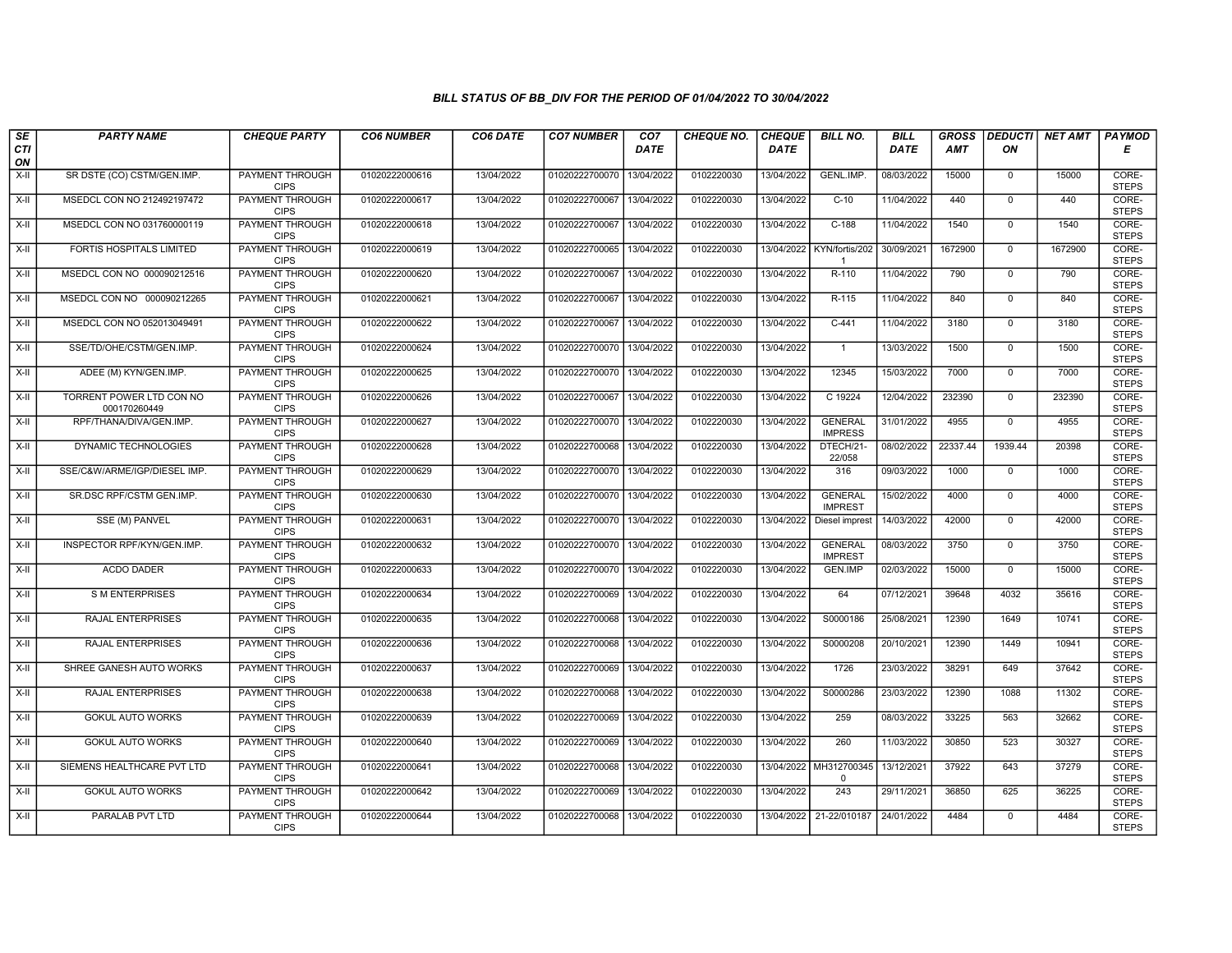| SE        | <b>PARTY NAME</b>                                      | <b>CHEQUE PARTY</b>                   | <b>CO6 NUMBER</b> | CO6 DATE   | <b>CO7 NUMBER</b>         | CO <sub>7</sub> | <b>CHEQUE NO.</b> | <b>CHEQUE</b> | <b>BILL NO.</b>                       | <b>BILL</b> | <b>GROSS</b> | <b>DEDUCTI</b> | NET AMT | <b>PAYMOD</b>         |
|-----------|--------------------------------------------------------|---------------------------------------|-------------------|------------|---------------------------|-----------------|-------------------|---------------|---------------------------------------|-------------|--------------|----------------|---------|-----------------------|
| CTI<br>ON |                                                        |                                       |                   |            |                           | <b>DATE</b>     |                   | <b>DATE</b>   |                                       | <b>DATE</b> | AMT          | ON             |         | Е                     |
| $X-H$     | PARALAB PVT LTD                                        | <b>PAYMENT THROUGH</b><br><b>CIPS</b> | 01020222000645    | 13/04/2022 | 01020222700068            | 13/04/2022      | 0102220030        | 13/04/2022    | 21-22/010188                          | 24/01/2022  | 4496         | $\mathbf 0$    | 4496    | CORE-<br><b>STEPS</b> |
| X-II      | PARALAB PVT LTD                                        | <b>PAYMENT THROUGH</b><br><b>CIPS</b> | 01020222000646    | 13/04/2022 | 01020222700068            | 13/04/2022      | 0102220030        | 13/04/2022    | 21-22/010189                          | 24/01/2022  | 4366         | $\mathbf{0}$   | 4366    | CORE-<br><b>STEPS</b> |
| X-II      | PARALAB PVT LTD                                        | PAYMENT THROUGH<br><b>CIPS</b>        | 01020222000647    | 13/04/2022 | 01020222700068            | 13/04/2022      | 0102220030        | 13/04/2022    | 21-22/10190                           | 24/01/2022  | 8850         | $\mathbf 0$    | 8850    | CORE-<br><b>STEPS</b> |
| $X-II$    | <b>BPCL E CMS</b>                                      | PAYMENT THROUGH<br><b>CIPS</b>        | 01020222000648    | 13/04/2022 | 01020222700071            | 13/04/2022      | 0102220030        | 13/04/2022    | 61/06                                 | 13/04/2022  | 661816       | $\Omega$       | 661816  | CORE-<br><b>STEPS</b> |
| $X-H$     | HARI OM CONSTRUCTION-MUMBAI                            | <b>PAYMENT THROUGH</b><br><b>CIPS</b> | 01020222000650    | 18/04/2022 | 01020222700076            | 18/04/2022      | 0102220034        | 18/04/2022    | 152629                                | 13/04/2022  | 42200        | $\mathbf 0$    | 42200   | CORE-<br><b>STEPS</b> |
| X-II      | N. C. SAINI                                            | <b>PAYMENT THROUGH</b><br><b>CIPS</b> | 01020222000651    | 18/04/2022 | 01020222700078            | 18/04/2022      | 0102220035        | 19/04/2022    | 1 of 2022                             | 23/03/2022  | 27545        | 2755           | 24790   | CORE-<br><b>STEPS</b> |
| X-II      | SHAH ENGINEERS-THANE                                   | PAYMENT THROUGH<br><b>CIPS</b>        | 01020222000652    | 18/04/2022 | 01020222700076            | 18/04/2022      | 0102220034        | 18/04/2022    | 152630                                | 13/04/2022  | 42200        | $\mathbf{0}$   | 42200   | CORE-<br><b>STEPS</b> |
| X-II      | <b>ADEN MIGP</b>                                       | <b>PAYMENT THROUGH</b><br><b>CIPS</b> | 01020222000653    | 18/04/2022 | 01020222700078            | 18/04/2022      | 0102220035        | 19/04/2022    | Cr.pet.21.22.12<br>8                  | 06/04/2022  | 18000        | $\Omega$       | 18000   | CORE-<br><b>STEPS</b> |
| X-II      | DEEPAK ENTERPRISES-THANE                               | PAYMENT THROUGH<br><b>CIPS</b>        | 01020222000654    | 18/04/2022 | 01020222700076            | 18/04/2022      | 0102220034        | 18/04/2022    | 152632                                | 13/04/2022  | 42200        | $\mathbf 0$    | 42200   | CORE-<br><b>STEPS</b> |
| $X-H$     | <b>RAVI ENTERPRISES-THANE</b>                          | <b>PAYMENT THROUGH</b><br><b>CIPS</b> | 01020222000655    | 18/04/2022 | 01020222700076            | 18/04/2022      | 0102220034        | 18/04/2022    | 152633                                | 13/04/2022  | 42200        | $\overline{0}$ | 42200   | CORE-<br><b>STEPS</b> |
| X-II      | KRISHNA ENTERPRISES-THANE.                             | PAYMENT THROUGH<br><b>CIPS</b>        | 01020222000656    | 18/04/2022 | 01020222700076            | 18/04/2022      | 0102220034        | 18/04/2022    | 152634                                | 13/04/2022  | 42200        | $\mathbf 0$    | 42200   | CORE-<br><b>STEPS</b> |
| $X-H$     | ADEN T TNA FUEL IMP                                    | <b>DIVISIONAL CASHIER.</b><br>C RLY   | 01020222000657    | 18/04/2022 | 01020222700073            | 18/04/2022      | 980715            | 18/04/2022    | TNA/1303/Petr<br>ol                   | 09/04/2022  | 25412        | $\Omega$       | 25412   | CASH                  |
| X-II      | AARTI ENTERPRISES-KALYAN                               | <b>PAYMENT THROUGH</b><br><b>CIPS</b> | 01020222000658    | 18/04/2022 | 01020222700076 18/04/2022 |                 | 0102220034        | 18/04/2022    | 152635                                | 13/04/2022  | 42200        | $\mathbf 0$    | 42200   | CORE-<br><b>STEPS</b> |
| $X-H$     | EXCELLOUS SOLUTIONS-MUMBAI.                            | <b>PAYMENT THROUGH</b><br><b>CIPS</b> | 01020222000659    | 18/04/2022 | 01020222700076            | 18/04/2022      | 0102220034        | 18/04/2022    | 152636                                | 13/04/2022  | 42200        | $\mathbf{0}$   | 42200   | CORE-<br><b>STEPS</b> |
| X-II      | ADEN (WKS)BY(S) BABASAHEB<br>AMBEDKAR HOSPITAL BY      | PAYMENT THROUGH<br><b>CIPS</b>        | 01020222000660    | 18/04/2022 | 01020222700078            | 18/04/2022      | 0102220035        |               | 19/04/2022 GEN IMPREST                | 09/04/2022  | 30000        | $\mathbf 0$    | 30000   | CORE-<br><b>STEPS</b> |
| $X-II$    | TIKU TRANSPORT-MUMBAI                                  | <b>PAYMENT THROUGH</b><br><b>CIPS</b> | 01020222000661    | 18/04/2022 | 01020222700076            | 18/04/2022      | 0102220034        | 18/04/2022    | 152637                                | 13/04/2022  | 42200        | $\Omega$       | 42200   | CORE-<br><b>STEPS</b> |
| X-II      | SHREE BALAJI CONSTRUCTION-THANE                        | <b>PAYMENT THROUGH</b><br><b>CIPS</b> | 01020222000662    | 18/04/2022 | 01020222700076            | 18/04/2022      | 0102220034        | 18/04/2022    | 152638                                | 13/04/2022  | 42200        | $\mathbf{0}$   | 42200   | CORE-<br><b>STEPS</b> |
| $X-H$     | ADEN(W)BY S                                            | <b>PAYMENT THROUGH</b><br><b>CIPS</b> | 01020222000663    | 18/04/2022 | 01020222700078            | 18/04/2022      | 0102220035        | 19/04/2022    | <b>GEN IMPREST</b>                    | 09/04/2022  | 45000        | $\overline{0}$ | 45000   | CORE-<br><b>STEPS</b> |
| X-II      | BENEFICENT CORDIAL HEALTHCARE<br>PRIVATE LIMITED-THANE | <b>PAYMENT THROUGH</b><br><b>CIPS</b> | 01020222000664    | 18/04/2022 | 01020222700076            | 18/04/2022      | 0102220034        | 18/04/2022    | 152641                                | 13/04/2022  | 42200        | $\mathbf 0$    | 42200   | CORE-<br><b>STEPS</b> |
| $X-H$     | SAI AKASH FORWARDS                                     | PAYMENT THROUGH<br><b>CIPS</b>        | 01020222000665    | 18/04/2022 | 01020222700076            | 18/04/2022      | 0102220034        | 18/04/2022    | 282378                                | 12/04/2022  | 100000       | $\Omega$       | 100000  | CORE-<br><b>STEPS</b> |
| X-II      | ADEN(W)BY S                                            | PAYMENT THROUGH<br><b>CIPS</b>        | 01020222000666    | 18/04/2022 | 01020222700078            | 18/04/2022      | 0102220035        | 19/04/2022    | <b>GEN IMPREST</b>                    | 09/04/2022  | 45000        | $\mathbf{0}$   | 45000   | CORE-<br><b>STEPS</b> |
| X-II      | SR DEE (TD) KYN                                        | <b>DIVISIONAL CASHIER,</b><br>C RLY   | 01020222000667    | 18/04/2022 | 01020222700081 19/04/2022 |                 | 980716            | 19/04/2022    | 748855                                | 30/03/2022  | 500          | $\mathbf 0$    | 500     | <b>CASH</b>           |
| X-II      | SSE/TRS/IGP/GEN.IMP.                                   | PAYMENT THROUGH<br><b>CIPS</b>        | 01020222000668    | 18/04/2022 | 01020222700078            | 18/04/2022      | 0102220035        | 19/04/2022    | 4610                                  | 12/03/2022  | 4610         | $\mathbf 0$    | 4610    | CORE-<br><b>STEPS</b> |
| X-II      | ADMO JUI NAGAR                                         | <b>DIVISIONAL CASHIER,</b><br>C RLY   | 01020222000669    | 18/04/2022 | 01020222700074            | 18/04/2022      | 980715            | 18/04/2022    | MH002003045<br>2                      | 31/03/2022  | 1000         | $\mathbf{0}$   | 1000    | CASH                  |
| $X-II$    | SSE P/W KALYAN (W)                                     | PAYMENT THROUGH<br><b>CIPS</b>        | 01020222000670    | 18/04/2022 | 01020222700078            | 18/04/2022      | 0102220035        | 19/04/2022    | 4102                                  | 02/02/2022  | 23743        | $\Omega$       | 23743   | CORE-<br><b>STEPS</b> |
| $X-H$     | <b>SSE P/W TURBHE</b>                                  | <b>PAYMENT THROUGH</b><br><b>CIPS</b> | 01020222000671    | 18/04/2022 | 01020222700078            | 18/04/2022      | 0102220035        | 19/04/2022    | 376                                   | 02/10/2021  | 20496        | $\mathbf 0$    | 20496   | CORE-<br><b>STEPS</b> |
| X-II      | <b>SSE P/W LONAVALA</b>                                | PAYMENT THROUGH<br><b>CIPS</b>        | 01020222000672    | 18/04/2022 | 01020222700078 18/04/2022 |                 | 0102220035        |               | 19/04/2022 P.WAY/LNL/G.<br><b>IMP</b> | 05/04/2022  | 23852        | $\Omega$       | 23852   | CORE-<br><b>STEPS</b> |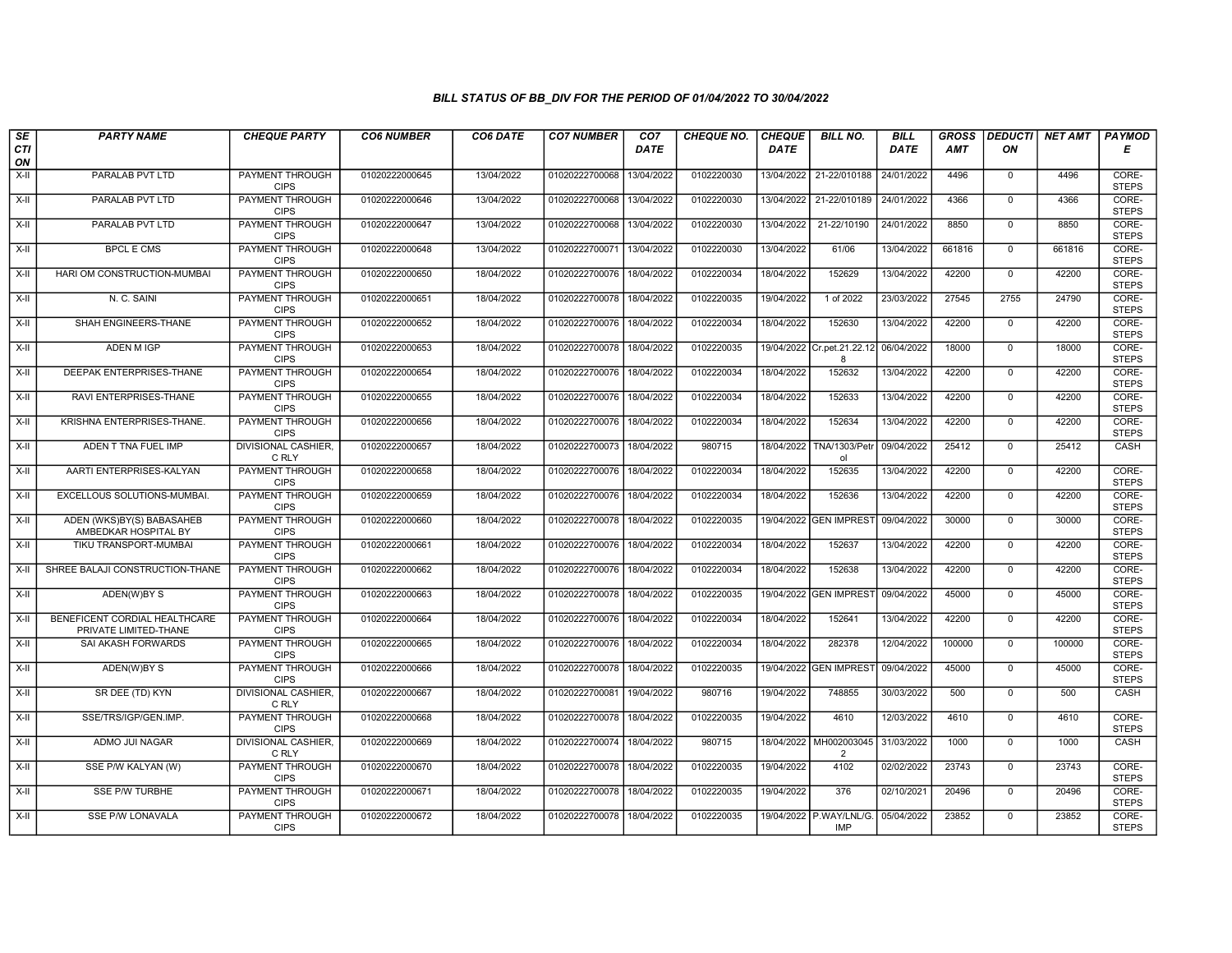| SE               | <b>PARTY NAME</b>                                         | <b>CHEQUE PARTY</b>                   | <b>CO6 NUMBER</b> | CO6 DATE   | <b>CO7 NUMBER</b> | CO <sub>7</sub> | <b>CHEQUE NO.</b> | <b>CHEQUE</b> | <b>BILL NO.</b>        | <b>BILL</b> | <b>GROSS</b> | <b>DEDUCTI</b> | NET AMT | <b>PAYMOD</b>         |
|------------------|-----------------------------------------------------------|---------------------------------------|-------------------|------------|-------------------|-----------------|-------------------|---------------|------------------------|-------------|--------------|----------------|---------|-----------------------|
| <b>CTI</b><br>ON |                                                           |                                       |                   |            |                   | <b>DATE</b>     |                   | <b>DATE</b>   |                        | <b>DATE</b> | AMT          | ON             |         | Е                     |
| $X-H$            | <b>RAM ENTERPRISE</b>                                     | <b>PAYMENT THROUGH</b><br><b>CIPS</b> | 01020222000673    | 18/04/2022 | 01020222700075    | 18/04/2022      | 0102220034        | 18/04/2022    | 163/2021               | 02/12/2021  | 5487         | $\mathbf{0}$   | 5487    | CORE-<br><b>STEPS</b> |
|                  | X-II   MAHARASHTRA RESCO ROOFTOP SOLAR<br>PRIVATE LIMITED | <b>PAYMENT THROUGH</b><br><b>CIPS</b> | 01020222000674    | 18/04/2022 | 01020222700078    | 18/04/2022      | 0102220035        | 19/04/2022    | c 41470                | 08/04/2022  | 150121       | $\mathbf 0$    | 150121  | CORE-<br><b>STEPS</b> |
| $X-II$           | SSE P/W VASIND                                            | PAYMENT THROUGH<br><b>CIPS</b>        | 01020222000675    | 18/04/2022 | 01020222700078    | 18/04/2022      | 0102220035        | 19/04/2022    | 04/2022                | 11/04/2022  | 24700        | $\mathbf 0$    | 24700   | CORE-<br><b>STEPS</b> |
| $X-H$            | ADEN T BY (GEN IMP)                                       | PAYMENT THROUGH<br><b>CIPS</b>        | 01020222000676    | 18/04/2022 | 01020222700078    | 18/04/2022      | 0102220035        | 19/04/2022    | General<br>imprest     | 05/04/2022  | 11250        | $\overline{0}$ | 11250   | CORE-<br><b>STEPS</b> |
| $X-H$            | SSE (C&W) KLMG/GEN.IMP.                                   | <b>PAYMENT THROUGH</b><br><b>CIPS</b> | 01020222000677    | 18/04/2022 | 01020222700079    | 18/04/2022      | 0102220035        | 19/04/2022    | NM2122-833             | 10/02/2022  | 3970         | $\mathbf 0$    | 3970    | CORE-<br><b>STEPS</b> |
| $X-H$            | <b>RAM ENTERPRISE</b>                                     | <b>PAYMENT THROUGH</b><br><b>CIPS</b> | 01020222000678    | 18/04/2022 | 01020222700075    | 18/04/2022      | 0102220034        | 18/04/2022    | 186/2021               | 28/01/2022  | 11196        | $\mathbf 0$    | 11196   | CORE-<br><b>STEPS</b> |
| $X-II$           | SR DCM BB                                                 | <b>DIVISIONAL CASHIER.</b><br>C RLY   | 01020222000679    | 18/04/2022 | 01020222700073    | 18/04/2022      | 980715            | 18/04/2022    | <b>IMPREST</b><br>CASH | 18/04/2022  | 50000        | $\mathbf{0}$   | 50000   | CASH                  |
| $X-II$           | <b>RAM ENTERPRISE</b>                                     | PAYMENT THROUGH<br><b>CIPS</b>        | 01020222000680    | 18/04/2022 | 01020222700075    | 18/04/2022      | 0102220034        | 18/04/2022    | 106/2021               | 23/04/2021  | 11592        | $\mathbf 0$    | 11592   | CORE-<br><b>STEPS</b> |
| $X-H$            | <b>RAM ENTERPRISE</b>                                     | PAYMENT THROUGH<br><b>CIPS</b>        | 01020222000681    | 18/04/2022 | 01020222700075    | 18/04/2022      | 0102220034        | 18/04/2022    | 164/2021               | 02/12/2021  | 8331         | $\overline{0}$ | 8331    | CORE-<br><b>STEPS</b> |
| $X-H$            | <b>RAM ENTERPRISE</b>                                     | <b>PAYMENT THROUGH</b><br><b>CIPS</b> | 01020222000683    | 18/04/2022 | 01020222700075    | 18/04/2022      | 0102220034        | 18/04/2022    | 136/2021               | 13/09/2021  | 8321         | $\mathbf{0}$   | 8321    | CORE-<br><b>STEPS</b> |
| X-II             | MSEDCL CON NO 052018050676                                | PAYMENT THROUGH<br><b>CIPS</b>        | 01020222000684    | 18/04/2022 | 01020222700078    | 18/04/2022      | 0102220035        | 19/04/2022    | R-105                  | 11/04/2022  | 710          | $\mathbf{0}$   | 710     | CORE-<br><b>STEPS</b> |
| $X-H$            | SR DEE/TRSO/CSTM/GEN.IMP.                                 | PAYMENT THROUGH<br><b>CIPS</b>        | 01020222000685    | 18/04/2022 | 01020222700079    | 18/04/2022      | 0102220035        | 19/04/2022    | 08/10-2021             | 08/03/2022  | 24912        | $\mathbf 0$    | 24912   | CORE-<br><b>STEPS</b> |
| X-II             | MSEDCL CON NO 052013058962                                | <b>PAYMENT THROUGH</b><br><b>CIPS</b> | 01020222000686    | 18/04/2022 | 01020222700078    | 18/04/2022      | 0102220035        | 19/04/2022    | R-458                  | 11/04/2022  | 4990         | $\mathbf 0$    | 4990    | CORE-<br><b>STEPS</b> |
| $X-H$            | MSEDCL CON NO 021520250473                                | PAYMENT THROUGH<br><b>CIPS</b>        | 01020222000687    | 18/04/2022 | 01020222700078    | 18/04/2022      | 0102220035        | 19/04/2022    | $C_84$                 | 12/04/2022  | 1090         | $\Omega$       | 1090    | CORE-<br><b>STEPS</b> |
| X-II             | MSEDCL CON NO 028570890371                                | PAYMENT THROUGH<br><b>CIPS</b>        | 01020222000688    | 18/04/2022 | 01020222700078    | 18/04/2022      | 0102220035        | 19/04/2022    | C <sub>0</sub>         | 12/04/2022  | 420          | $\mathbf 0$    | 420     | CORE-<br><b>STEPS</b> |
| X-II             | MSEDCL CON NO 026530278661                                | PAYMENT THROUGH<br><b>CIPS</b>        | 01020222000689    | 18/04/2022 | 01020222700078    | 18/04/2022      | 0102220035        | 19/04/2022    | C <sub>7</sub>         | 12/04/2022  | 160          | $\mathbf 0$    | 160     | CORE-<br><b>STEPS</b> |
| X-II             | TORRENT POWER LTD CON NO<br>000465015071                  | PAYMENT THROUGH<br><b>CIPS</b>        | 01020222000690    | 18/04/2022 | 01020222700078    | 18/04/2022      | 0102220035        | 19/04/2022    | $C$ 366                | 12/04/2022  | 1780         | $\mathbf{0}$   | 1780    | CORE-<br><b>STEPS</b> |
| X-II             | MSEDCL CON NO 028652732358                                | <b>PAYMENT THROUGH</b><br><b>CIPS</b> | 01020222000691    | 18/04/2022 | 01020222700078    | 18/04/2022      | 0102220035        | 19/04/2022    | C <sub>20</sub>        | 12/04/2022  | 240          | $\mathbf 0$    | 240     | CORE-<br><b>STEPS</b> |
| X-II             | MSEDCL CON NO 032570002316                                | PAYMENT THROUGH<br><b>CIPS</b>        | 01020222000692    | 18/04/2022 | 01020222700078    | 18/04/2022      | 0102220035        | 19/04/2022    | C 1729                 | 12/04/2022  | 11070        | $\mathbf 0$    | 11070   | CORE-<br><b>STEPS</b> |
| $X-II$           | MSEDCL CON NO 026804100295                                | PAYMENT THROUGH<br><b>CIPS</b>        | 01020222000693    | 18/04/2022 | 01020222700078    | 18/04/2022      | 0102220035        | 19/04/2022    | C <sub>40</sub>        | 12/04/2022  | 760          | $\mathbf 0$    | 760     | CORE-<br><b>STEPS</b> |
| $X-H$            | MSEDCL CON NO 020018789389                                | PAYMENT THROUGH<br><b>CIPS</b>        | 01020222000694    | 18/04/2022 | 01020222700078    | 18/04/2022      | 0102220035        | 19/04/2022    | R 72                   | 12/04/2022  | 540          | $\mathbf 0$    | 540     | CORE-<br><b>STEPS</b> |
| $X-H$            | MSEDCL CON NO 026770001853                                | PAYMENT THROUGH<br><b>CIPS</b>        | 01020222000695    | 18/04/2022 | 01020222700078    | 18/04/2022      | 0102220035        | 19/04/2022    | C <sub>63</sub>        | 12/04/2022  | 470          | $\mathbf{0}$   | 470     | CORE-<br><b>STEPS</b> |
| X-II             | MSEDCL CON NO 028652849450                                | PAYMENT THROUGH<br><b>CIPS</b>        | 01020222000696    | 18/04/2022 | 01020222700078    | 18/04/2022      | 0102220035        | 19/04/2022    | R 82                   | 12/04/2022  | 590          | 0              | 590     | CORE-<br><b>STEPS</b> |
| $X-H$            | SSE (S)LNL/GEN/GEN.IMP.                                   | DIVISIONAL CASHIER.<br>C RLY          | 01020222000697    | 18/04/2022 | 01020222700088    | 20/04/2022      | 980717            | 20/04/2022    | 01                     | 11/04/2022  | 2000         | $\mathbf 0$    | 2000    | CASH                  |
| $X-H$            | MSEDCL CON NO 020018789362                                | PAYMENT THROUGH<br><b>CIPS</b>        | 01020222000698    | 18/04/2022 | 01020222700078    | 18/04/2022      | 0102220035        | 19/04/2022    | C <sub>643</sub>       | 12/04/2022  | 7700         | $\mathbf 0$    | 7700    | CORE-<br><b>STEPS</b> |
| $X-H$            | MSEDCL CON NO 020018789435                                | <b>PAYMENT THROUGH</b><br><b>CIPS</b> | 01020222000699    | 18/04/2022 | 01020222700078    | 18/04/2022      | 0102220035        | 19/04/2022    | C <sub>60</sub>        | 12/04/2022  | 710          | $\Omega$       | 710     | CORE-<br><b>STEPS</b> |
|                  | X-II   INS.RPF CIB/PNVL VEH NO MH-01-CY-9338              | <b>PAYMENT THROUGH</b><br><b>CIPS</b> | 01020222000700    | 18/04/2022 | 01020222700079    | 18/04/2022      | 0102220035        | 19/04/2022    | 1234                   | 17/03/2022  | 4000         | $\mathbf{0}$   | 4000    | CORE-<br><b>STEPS</b> |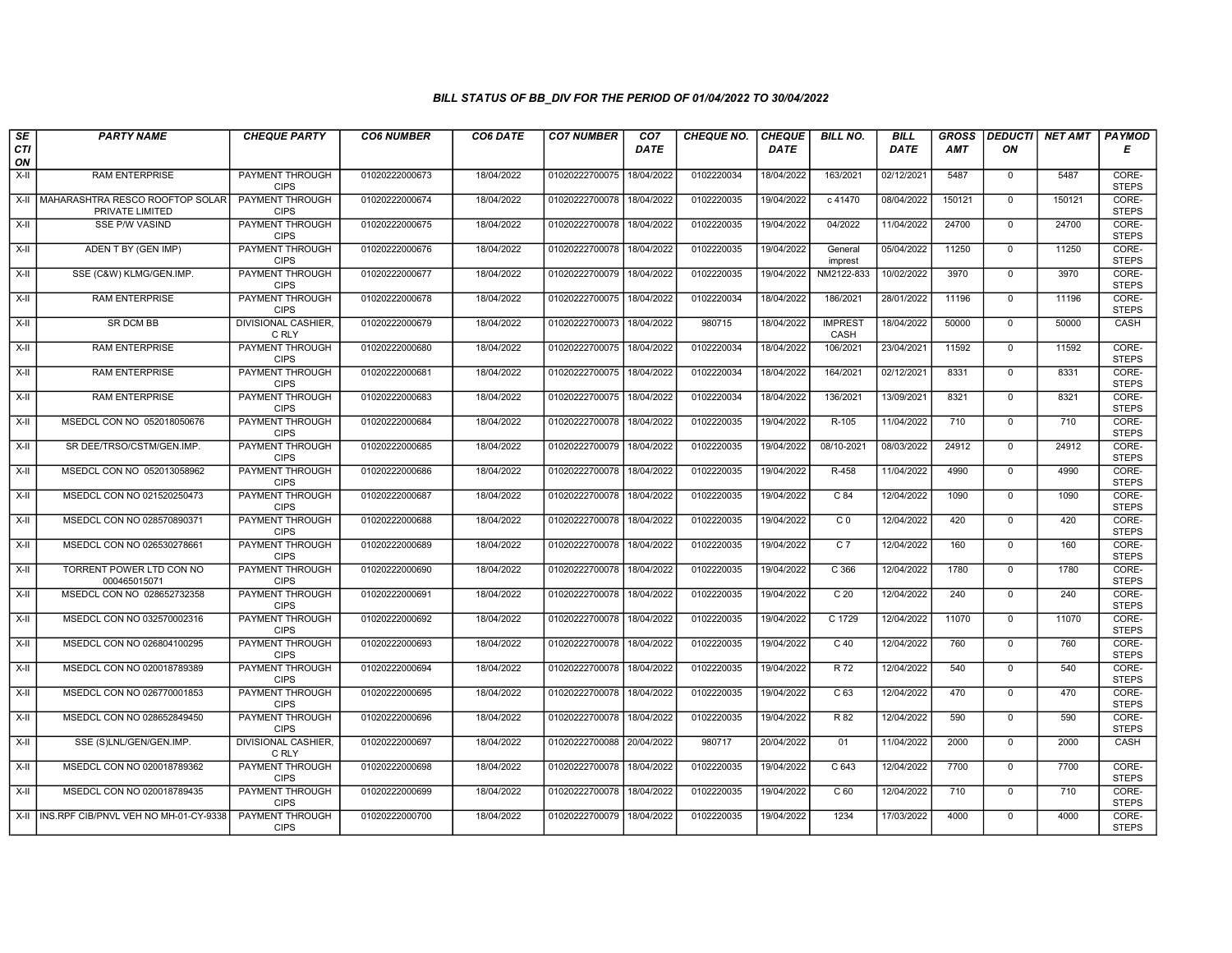| $\sqrt{SE}$<br>CTI | <b>PARTY NAME</b>                                   | <b>CHEQUE PARTY</b>                   | <b>CO6 NUMBER</b> | CO6 DATE   | <b>CO7 NUMBER</b>         | CO <sub>7</sub><br><b>DATE</b> | <b>CHEQUE NO.</b> | <b>CHEQUE</b><br><b>DATE</b> | <b>BILL NO.</b>               | <b>BILL</b><br><b>DATE</b> | <b>GROSS</b><br><b>AMT</b> | ON             | DEDUCTI NET AMT | <b>PAYMOD</b><br>Е    |
|--------------------|-----------------------------------------------------|---------------------------------------|-------------------|------------|---------------------------|--------------------------------|-------------------|------------------------------|-------------------------------|----------------------------|----------------------------|----------------|-----------------|-----------------------|
| ON                 |                                                     |                                       |                   |            |                           |                                |                   |                              |                               |                            |                            |                |                 |                       |
| $X-H$              | MSEDCL CON NO 020020046300                          | PAYMENT THROUGH<br><b>CIPS</b>        | 01020222000701    | 18/04/2022 | 01020222700078            | 18/04/2022                     | 0102220035        | 19/04/2022                   | R 1910                        | 12/04/2022                 | 27700                      | $\overline{0}$ | 27700           | CORE-<br><b>STEPS</b> |
| $X-H$              | MSEDCL CON NO 027150002091                          | PAYMENT THROUGH<br><b>CIPS</b>        | 01020222000702    | 18/04/2022 | 01020222700078            | 18/04/2022                     | 0102220035        | 19/04/2022                   | C <sub>65</sub>               | 12/04/2022                 | 490                        | $\Omega$       | 490             | CORE-<br><b>STEPS</b> |
| X-II               | MSEDCL CON NO 020018789443                          | PAYMENT THROUGH<br><b>CIPS</b>        | 01020222000703    | 18/04/2022 | 01020222700078            | 18/04/2022                     | 0102220035        | 19/04/2022                   | C <sub>142</sub>              | 12/04/2022                 | 1390                       | $\mathbf 0$    | 1390            | CORE-<br><b>STEPS</b> |
| X-II               | MSEDCL CON NO 020018789427                          | <b>PAYMENT THROUGH</b><br><b>CIPS</b> | 01020222000704    | 18/04/2022 | 01020222700078            | 18/04/2022                     | 0102220035        | 19/04/2022                   | R AV                          | 12/04/2022                 | 230                        | $\mathbf 0$    | 230             | CORE-<br><b>STEPS</b> |
| X-II               | MSEDCL CON NO 032950004575                          | <b>PAYMENT THROUGH</b><br><b>CIPS</b> | 01020222000705    | 18/04/2022 | 01020222700078            | 18/04/2022                     | 0102220035        | 19/04/2022                   | C <sub>90</sub>               | 12/04/2022                 | 930                        | $\mathbf 0$    | 930             | CORE-<br><b>STEPS</b> |
| X-II               | MSEDCL CON NO 029890000515                          | <b>PAYMENT THROUGH</b><br><b>CIPS</b> | 01020222000706    | 18/04/2022 | 01020222700078            | 18/04/2022                     | 0102220035        | 19/04/2022                   | C <sub>621</sub>              | 12/04/2022                 | 4220                       | $\overline{0}$ | 4220            | CORE-<br><b>STEPS</b> |
| X-II               | MSEDCL CON NO 036336305271                          | PAYMENT THROUGH<br><b>CIPS</b>        | 01020222000707    | 18/04/2022 | 01020222700078            | 18/04/2022                     | 0102220035        | 19/04/2022                   | C 152                         | 12/04/2022                 | 1310                       | $\mathbf 0$    | 1310            | CORE-<br><b>STEPS</b> |
| $X-H$              | MSEDCL CON NO 036180001322                          | PAYMENT THROUGH<br><b>CIPS</b>        | 01020222000708    | 18/04/2022 | 01020222700078            | 18/04/2022                     | 0102220035        | 19/04/2022                   | $C$ 1072                      | 12/04/2022                 | 8480                       | $\overline{0}$ | 8480            | CORE-<br><b>STEPS</b> |
| X-II               | MSEDCL CON NO 036186001855                          | <b>PAYMENT THROUGH</b><br><b>CIPS</b> | 01020222000709    | 18/04/2022 | 01020222700078            | 18/04/2022                     | 0102220035        | 19/04/2022                   | C89                           | 12/04/2022                 | 920                        | $\mathbf{0}$   | 920             | CORE-<br><b>STEPS</b> |
| $X-H$              | MSEDCL CON NO 036106004093                          | <b>PAYMENT THROUGH</b><br><b>CIPS</b> | 01020222000710    | 18/04/2022 | 01020222700078            | 18/04/2022                     | 0102220035        | 19/04/2022                   | $C$ 175                       | 12/04/2022                 | 1460                       | $\overline{0}$ | 1460            | CORE-<br><b>STEPS</b> |
| X-II               | MSEDCL CON NO 028652849441                          | PAYMENT THROUGH<br><b>CIPS</b>        | 01020222000711    | 18/04/2022 | 01020222700078            | 18/04/2022                     | 0102220035        | 19/04/2022                   | R 36                          | 12/04/2022                 | 340                        | $\mathbf 0$    | 340             | CORE-<br><b>STEPS</b> |
| X-II               | MSEDCL CON NO 026804100317                          | <b>PAYMENT THROUGH</b><br><b>CIPS</b> | 01020222000712    | 18/04/2022 | 01020222700078            | 18/04/2022                     | 0102220035        | 19/04/2022                   | C AV                          | 12/04/2022                 | 410                        | $\mathbf{0}$   | 410             | CORE-<br><b>STEPS</b> |
| $X-H$              | MSEDCL CON NO 026530155446                          | <b>PAYMENT THROUGH</b><br><b>CIPS</b> | 01020222000713    | 18/04/2022 | 01020222700078            | 18/04/2022                     | 0102220035        | 19/04/2022                   | C80                           | 12/04/2022                 | 1340                       | $\overline{0}$ | 1340            | CORE-<br><b>STEPS</b> |
| X-II               | SSE (S)LNL/GEN/GEN.IMP.                             | DIVISIONAL CASHIER,<br>C RLY          | 01020222000714    | 18/04/2022 | 01020222700081            | 19/04/2022                     | 980716            | 19/04/2022                   | 01                            | 02/03/2022                 | 2000                       | $\mathbf{0}$   | 2000            | CASH                  |
| X-II               | SSE (S)LNL/GEN/GEN.IMP.                             | DIVISIONAL CASHIER,<br>C RLY          | 01020222000715    | 18/04/2022 | 01020222700081            | 19/04/2022                     | 980716            | 19/04/2022                   | 01                            | 16/03/2022                 | 2000                       | $\Omega$       | 2000            | CASH                  |
| X-II               | ADME /HQ/CSTM/GEN.IMP.                              | PAYMENT THROUGH<br><b>CIPS</b>        | 01020222000716    | 18/04/2022 | 01020222700079            | 18/04/2022                     | 0102220035        | 19/04/2022                   | 450                           | 28/02/2022                 | 4000                       | $\mathbf{0}$   | 4000            | CORE-<br><b>STEPS</b> |
| X-II               | PAT AND COMPANY                                     | <b>PAYMENT THROUGH</b><br><b>CIPS</b> | 01020222000717    | 18/04/2022 | 01020222700077            | 18/04/2022                     | 0102220035        | 19/04/2022                   | 03                            | 04/04/2022                 | 49358                      | 837            | 48521           | CORE-<br><b>STEPS</b> |
| X-II               | <b>VERTEL INFOTEL PVT LTD</b>                       | <b>PAYMENT THROUGH</b><br><b>CIPS</b> | 01020222000718    | 18/04/2022 | 01020222700077            | 18/04/2022                     | 0102220035        |                              | 19/04/2022 VIPL/21-22/747     | 20/11/2021                 | 27730                      | 4130           | 23600           | CORE-<br><b>STEPS</b> |
| X-II               | ROHAN MACHINERY SPARES-Kalyan                       | <b>PAYMENT THROUGH</b><br><b>CIPS</b> | 01020222000719    | 18/04/2022 | 01020222700077            | 18/04/2022                     | 0102220035        |                              | 19/04/2022 RMS/025/2021<br>22 | 12/01/2022                 | 34810                      | 2330           | 32480           | CORE-<br><b>STEPS</b> |
| X-II               | SR DEE (TD) KYN/GEN.IMP.                            | PAYMENT THROUGH<br><b>CIPS</b>        | 01020222000720    | 18/04/2022 | 01020222700079            | 18/04/2022                     | 0102220035        | 19/04/2022                   | <b>GEN. IMP</b>               | 30/03/2022                 | 5000                       | $\Omega$       | 5000            | CORE-<br><b>STEPS</b> |
| X-II               | SAI COMPUTER FORM                                   | <b>PAYMENT THROUGH</b><br><b>CIPS</b> | 01020222000721    | 18/04/2022 | 01020222700077            | 18/04/2022                     | 0102220035        | 19/04/2022                   | 660                           | 13/12/2021                 | 24780                      | 2398           | 22382           | CORE-<br><b>STEPS</b> |
| X-II               | SR. DEE/TD/BB                                       | <b>DIVISIONAL CASHIER,</b><br>C RLY   | 01020222000722    | 18/04/2022 | 01020222700081            | 19/04/2022                     | 980716            | 19/04/2022                   | 769833                        | 01/04/2022                 | 6000                       | $\Omega$       | 6000            | CASH                  |
| X-II               | ADEE (TD)/SS/KYN                                    | PAYMENT THROUGH<br><b>CIPS</b>        | 01020222000723    | 18/04/2022 | 01020222700079            | 18/04/2022                     | 0102220035        | 19/04/2022                   | GEN. IMP                      | 30/03/2022                 | 3000                       | $\mathbf 0$    | 3000            | CORE-<br><b>STEPS</b> |
| X-II               | SR CDO LTT /MISS                                    | PAYMENT THROUGH<br><b>CIPS</b>        | 01020222000724    | 18/04/2022 | 01020222700079            | 18/04/2022                     | 0102220035        | 19/04/2022                   | Sr CDOIMP<br><b>MARCHI</b>    | 04/04/2022                 | 74671                      | $\Omega$       | 74671           | CORE-<br><b>STEPS</b> |
| X-II               | ADDITIONAL REGISTRAR RCT MUMBAI                     | <b>DIVISIONAL CASHIER,</b><br>C RLY   | 01020222000725    | 18/04/2022 | 01020222700080            | 18/04/2022                     | 980716            | 19/04/2022                   | C 465937                      | 06/04/2022                 | 16961                      | $\Omega$       | 16961           | CASH                  |
| X-II               | HUGHES AND HUGHES CHEM LIMITED-<br><b>NEW DELHI</b> | <b>PAYMENT THROUGH</b><br><b>CIPS</b> | 01020222000726    | 18/04/2022 | 01020222700091 20/04/2022 |                                | 0102220040        | 20/04/2022                   | 152855                        | 18/04/2022                 | 227100                     | $\mathbf 0$    | 227100          | CORE-<br><b>STEPS</b> |
| X-II               | 12BN/RPSF/THAKURLI                                  | 12BN/RPSF/THAKURLI                    | 01020222000727    | 18/04/2022 | 01020222700081            | 19/04/2022                     | 961747            |                              | 19/04/2022 PO.NO 784759       | 25/03/2022                 | 24400                      | $\mathbf 0$    | 24400           | <b>BANK</b><br>CHEQUE |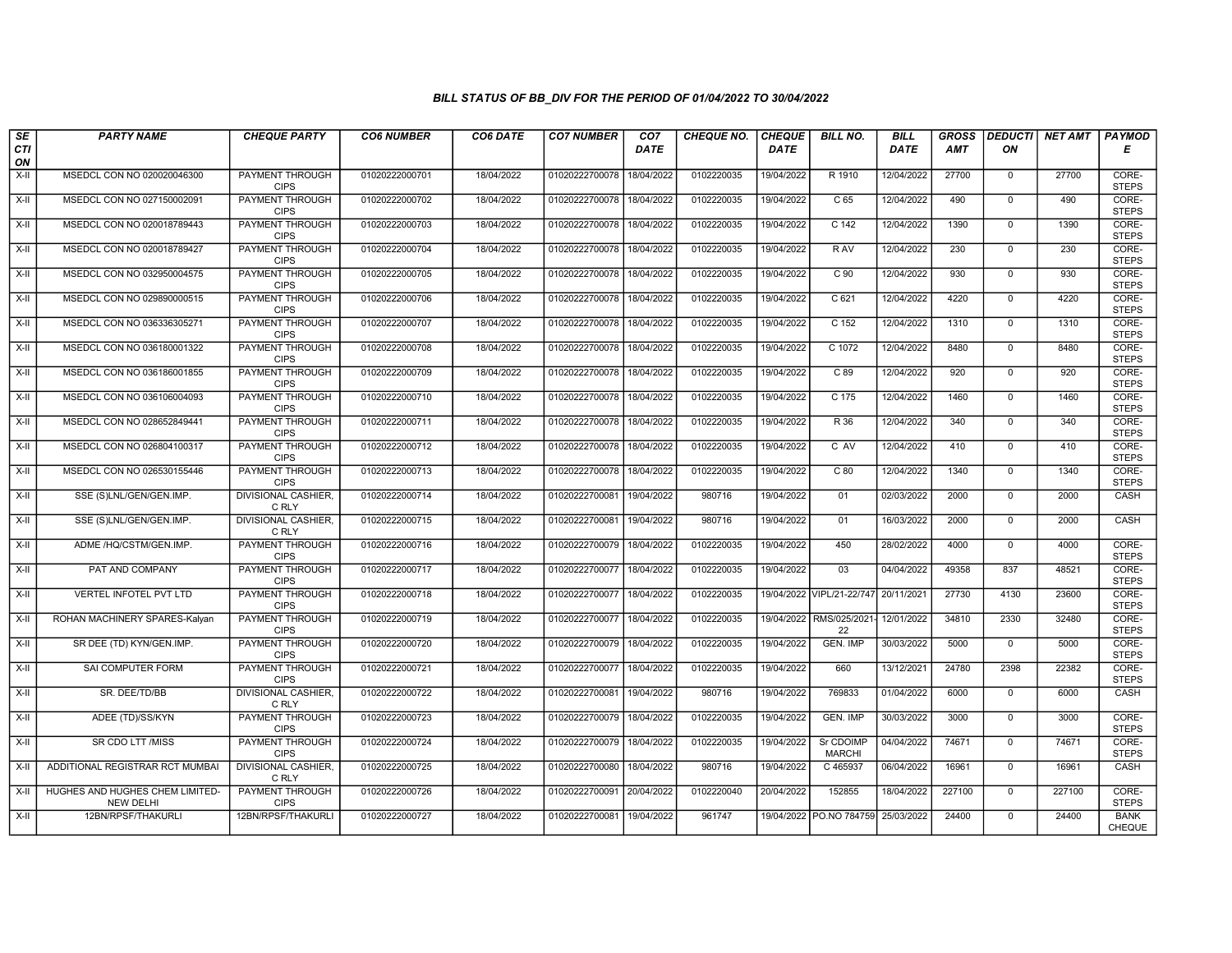| SE               | <b>PARTY NAME</b>                    | <b>CHEQUE PARTY</b>                   | <b>CO6 NUMBER</b> | CO6 DATE   | <b>CO7 NUMBER</b>         | CO <sub>7</sub> | <b>CHEQUE NO.</b> | <b>CHEQUE</b> | <b>BILL NO.</b>                       | <b>BILL</b> | <b>GROSS</b> | <b>DEDUCTI</b> | <b>NET AMT</b> | <b>PAYMOD</b>                |
|------------------|--------------------------------------|---------------------------------------|-------------------|------------|---------------------------|-----------------|-------------------|---------------|---------------------------------------|-------------|--------------|----------------|----------------|------------------------------|
| <b>CTI</b><br>ON |                                      |                                       |                   |            |                           | DATE            |                   | <b>DATE</b>   |                                       | DATE        | <b>AMT</b>   | ΟN             |                | Е                            |
| $X-H$            | APO (W/L)CSTM                        | <b>DIVISIONAL CASHIER,</b><br>C RLY   | 01020222000728    | 19/04/2022 | 01020222700081            | 19/04/2022      | 980716            | 19/04/2022    | 0820017                               | 12/04/2022  | 16500        | $\mathbf{0}$   | 16500          | CASH                         |
| X-II             | APO (W/L)CSTM                        | <b>DIVISIONAL CASHIER,</b><br>C RLY   | 01020222000729    | 19/04/2022 | 01020222700081            | 19/04/2022      | 980716            | 19/04/2022    | 0820018                               | 12/04/2022  | 15000        | $\mathbf 0$    | 15000          | CASH                         |
| X-II             | <b>STATION DIRECTOR CSMT</b>         | PAYMENT THROUGH<br><b>CIPS</b>        | 01020222000730    | 19/04/2022 | 01020222700083            | 19/04/2022      | 0102220037        | 19/04/2022    | SD/CSMT<br><b>GEN IMPR</b>            | 07/04/2022  | 49993        | $\mathbf 0$    | 49993          | CORE-<br><b>STEPS</b>        |
| X-II             | MSEDCL CONSUMER NO. 032591004271     | PAYMENT THROUGH<br><b>CIPS</b>        | 01020222000731    | 19/04/2022 | 01020222700083            | 19/04/2022      | 0102220037        | 19/04/2022    | 000001552067<br>495                   | 16/04/2022  | 6360         | $\overline{0}$ | 6360           | CORE-<br><b>STEPS</b>        |
| $X-H$            | SR RAJBHASHA ADHIKARI MUMBAI         | <b>DIVISIONAL CASHIER</b><br>C RLY    | 01020222000732    | 19/04/2022 | 01020222700081            | 19/04/2022      | 980716            | 19/04/2022    | 794743                                | 31/03/2022  | 9775         | $\overline{0}$ | 9775           | CASH                         |
| X-II             | SR RAJBHASHA ADHIKARI MUMBAI         | <b>DIVISIONAL CASHIER,</b><br>C RLY   | 01020222000733    | 19/04/2022 | 01020222700081            | 19/04/2022      | 980716            | 19/04/2022    | 794744                                | 31/03/2022  | 1600         | $\Omega$       | 1600           | CASH                         |
| X-II             | SSE P/W BHIWANDI ROAD                | PAYMENT THROUGH<br><b>CIPS</b>        | 01020222000734    | 19/04/2022 | 01020222700083            | 19/04/2022      | 0102220037        | 19/04/2022    | <b>SAFETY IMP</b>                     | 11/04/2022  | 25000        | $\mathbf{0}$   | 25000          | CORE-<br><b>STEPS</b>        |
| X-II             | ADEN MANKHURD(GEN IMP-20000)         | PAYMENT THROUGH<br><b>CIPS</b>        | 01020222000735    | 19/04/2022 | 01020222700083            | 19/04/2022      | 0102220037        |               | 19/04/2022 GEN IMPREST<br><b>MNKD</b> | 07/04/2022  | 10014        | $\overline{0}$ | 10014          | CORE-<br><b>STEPS</b>        |
| X-II             | <b>SSE P/W MNKD</b>                  | <b>PAYMENT THROUGH</b><br><b>CIPS</b> | 01020222000736    | 19/04/2022 | 01020222700083            | 19/04/2022      | 0102220037        |               | 19/04/2022 Safesty Imprest            | 12/03/2022  | 24650        | $\overline{0}$ | 24650          | CORE-<br><b>STEPS</b>        |
| $X-H$            | SR RAJBHASHA ADHIKARI MUMBAI         | <b>DIVISIONAL CASHIER</b><br>C RLY    | 01020222000737    | 19/04/2022 | 01020222700081            | 19/04/2022      | 980716            | 19/04/2022    | 794740                                | 20/01/2022  | 46436        | $\overline{0}$ | 46436          | CASH                         |
| X-II             | ADEN (W) CSTM/ FUEL IMP              | PAYMENT THROUGH<br><b>CIPS</b>        | 01020222000738    | 19/04/2022 | 01020222700083            | 19/04/2022      | 0102220037        |               | 19/04/2022 ADEN[W]CSM                 | 01/02/2022  | 1200         | $\mathbf 0$    | 1200           | CORE-<br><b>STEPS</b>        |
| X-II             | MSEDCL CON NO 052013058989           | <b>PAYMENT THROUGH</b><br><b>CIPS</b> | 01020222000739    | 19/04/2022 | 01020222700083            | 19/04/2022      | 0102220037        | 19/04/2022    | R-180                                 | 11/04/2022  | 1480         | $\overline{0}$ | 1480           | CORE-<br><b>STEPS</b>        |
| X-II             | MSEDCL CON NO 033090006296           | <b>PAYMENT THROUGH</b><br><b>CIPS</b> | 01020222000740    | 19/04/2022 | 01020222700083 19/04/2022 |                 | 0102220037        | 19/04/2022    | $C$ 120                               | 12/04/2022  | 1120         | $\mathbf 0$    | 1120           | CORE-<br><b>STEPS</b>        |
| X-II             | MSEDCL CON NO 033011000661           | <b>PAYMENT THROUGH</b><br><b>CIPS</b> | 01020222000741    | 19/04/2022 | 01020222700083            | 19/04/2022      | 0102220037        | 19/04/2022    | C 117                                 | 12/04/2022  | 1090         | $\mathbf 0$    | 1090           | CORE-<br><b>STEPS</b>        |
| $X-II$           | <b>SR.DFM CSTM</b>                   | <b>DIVISIONAL CASHIER,</b><br>C RLY   | 01020222000742    | 19/04/2022 | 01020222700081            | 19/04/2022      | 980716            | 19/04/2022    | 257477                                | 12/04/2022  | 1600         | $\Omega$       | 1600           | CASH                         |
| X-II             | <b>SR.DFM CSTM</b>                   | <b>DIVISIONAL CASHIER,</b><br>C RLY   | 01020222000743    | 19/04/2022 | 01020222700081            | 19/04/2022      | 980716            | 19/04/2022    | 257478                                | 12/04/2022  | 1600         | $\overline{0}$ | 1600           | CASH                         |
| $X-H$            | MSEDCL CON NO 033010000781           | <b>PAYMENT THROUGH</b><br><b>CIPS</b> | 01020222000744    | 19/04/2022 | 01020222700083            | 19/04/2022      | 0102220037        | 19/04/2022    | $\overline{C}$ 123                    | 12/04/2022  | 1130         | $\overline{0}$ | 1130           | CORE-<br><b>STEPS</b>        |
| X-II             | MSEDCL CON NO 029700177724           | <b>PAYMENT THROUGH</b><br><b>CIPS</b> | 01020222000745    | 19/04/2022 | 01020222700083 19/04/2022 |                 | 0102220037        | 19/04/2022    | C <sub>14</sub>                       | 12/04/2022  | 660          | $\mathbf{0}$   | 660            | CORE-<br><b>STEPS</b>        |
| X-II             | MSEDCL CON NO 000336846749           | PAYMENT THROUGH<br><b>CIPS</b>        | 01020222000746    | 19/04/2022 | 01020222700083            | 19/04/2022      | 0102220037        | 19/04/2022    | C <sub>638</sub>                      | 12/04/2022  | 7360         | $\mathbf 0$    | 7360           | CORE-<br><b>STEPS</b>        |
| $X-II$           | MSEDCL CON NO 026534808959           | PAYMENT THROUGH<br><b>CIPS</b>        | 01020222000747    | 19/04/2022 | 01020222700083            | 19/04/2022      | 0102220037        | 19/04/2022    | $C$ 110                               | 12/04/2022  | 1690         | $\mathbf{0}$   | 1690           | CORE-<br><b>STEPS</b>        |
| X-II             | MSEDCL CON NO 030940150431           | PAYMENT THROUGH<br><b>CIPS</b>        | 01020222000748    | 19/04/2022 | 01020222700083            | 19/04/2022      | 0102220037        | 19/04/2022    | $C-66$                                | 11/04/2022  | 780          | $\mathbf{0}$   | 780            | CORE-<br><b>STEPS</b>        |
| $X-H$            | MSEDCL CON NO 052013058954           | <b>PAYMENT THROUGH</b><br><b>CIPS</b> | 01020222000749    | 19/04/2022 | 01020222700083            | 19/04/2022      | 0102220037        | 19/04/2022    | R-228                                 | 11/04/2022  | 1970         | $\overline{0}$ | 1970           | CORE-<br><b>STEPS</b>        |
| X-II             | MSEDCL CON NO 052013059004           | <b>PAYMENT THROUGH</b><br><b>CIPS</b> | 01020222000750    | 19/04/2022 | 01020222700083            | 19/04/2022      | 0102220037        | 19/04/2022    | R-674                                 | 11/04/2022  | 8160         | $\mathbf 0$    | 8160           | CORE-<br><b>STEPS</b>        |
| $X-H$            | MSEDCL CON NO 000093216687           | PAYMENT THROUGH<br><b>CIPS</b>        | 01020222000751    | 19/04/2022 | 01020222700083            | 19/04/2022      | 0102220037        | 19/04/2022    | $C-1277$                              | 11/04/2022  | 8520         | $\mathbf{0}$   | 8520           | CORE-<br><b>STEPS</b>        |
| $X-H$            | BEST Undertaking Authority Code 5279 | <b>PAYMENT THROUGH</b><br><b>CIPS</b> | 01020222000752    | 19/04/2022 | 01020222700083            | 19/04/2022      | 0102220037        | 19/04/2022    | R-20148                               | 13/04/2022  | 176340       | $\mathbf 0$    | 176340         | CORE-<br><b>STEPS</b>        |
| $X-H$            | STPLHORICULTURE PRIVATE LIMITED      | <b>PAYMENT THROUGH</b><br><b>CIPS</b> | 01020222000753    | 19/04/2022 | 01020222700083            | 19/04/2022      | 0102220037        | 19/04/2022    | $C-7580$                              | 13/04/2022  | 26303        | $\overline{0}$ | 26303          | CORE-<br><b>STEPS</b>        |
| $X-H$            | <b>MSEDCL</b>                        | <b>MSEDCL</b>                         | 01020222000754    | 19/04/2022 | 01020222700089 20/04/2022 |                 | 961753            | 20/04/2022    | $R-94$                                | 11/04/2022  | 670          | $\mathbf 0$    | 670            | <b>BANK</b><br><b>CHEQUE</b> |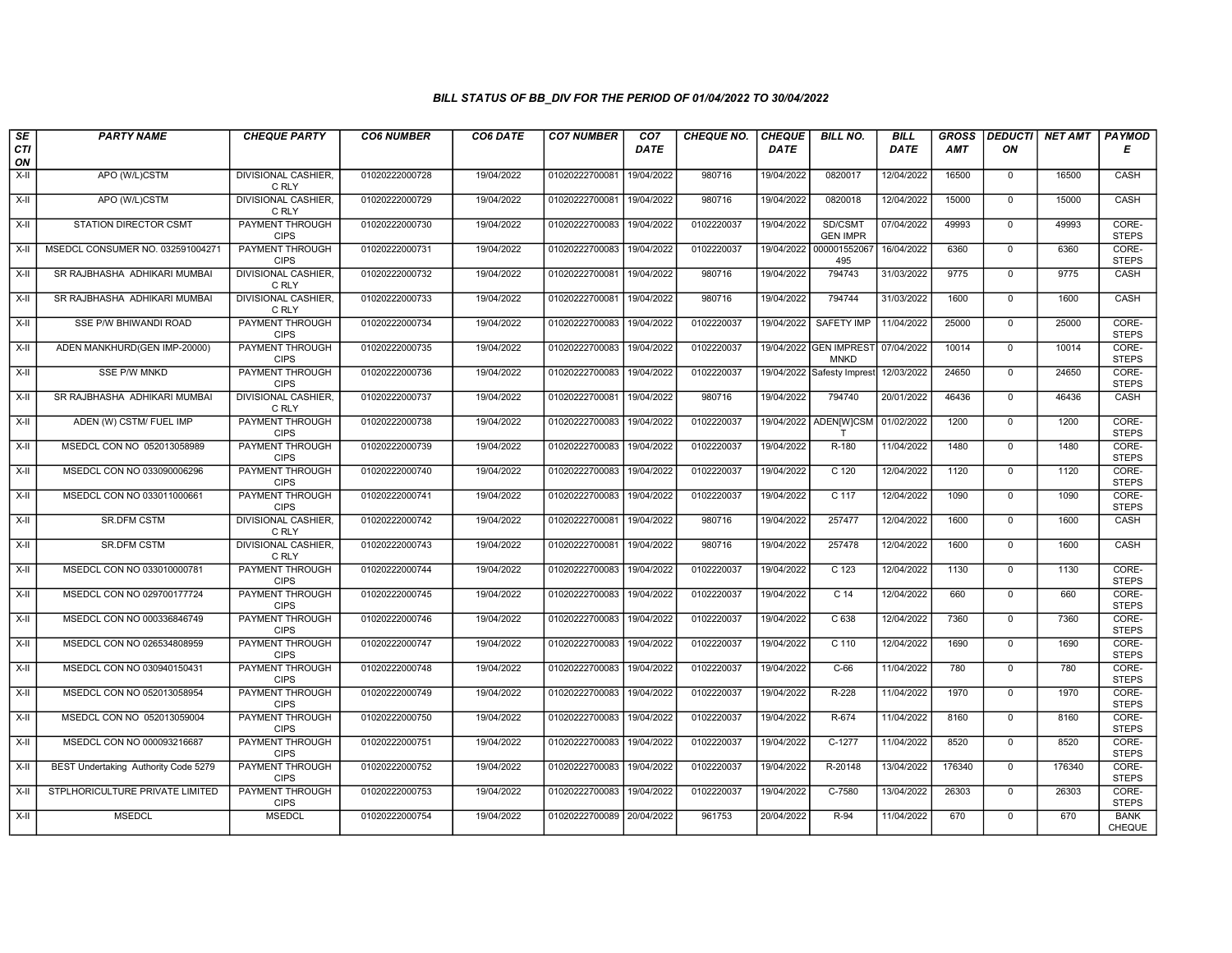| SE               | <b>PARTY NAME</b>                                          | <b>CHEQUE PARTY</b>                   | <b>CO6 NUMBER</b> | CO6 DATE   | <b>CO7 NUMBER</b>         | CO <sub>7</sub> | <b>CHEQUE NO.</b> | <b>CHEQUE</b> | <b>BILL NO.</b>           | <b>BILL</b> | <b>GROSS</b> |                | <b>DEDUCTI NET AMT</b> | <b>PAYMOD</b>         |
|------------------|------------------------------------------------------------|---------------------------------------|-------------------|------------|---------------------------|-----------------|-------------------|---------------|---------------------------|-------------|--------------|----------------|------------------------|-----------------------|
| <b>CTI</b><br>ON |                                                            |                                       |                   |            |                           | <b>DATE</b>     |                   | <b>DATE</b>   |                           | <b>DATE</b> | AMT          | ON             |                        | Е                     |
| $X-H$            | TATA POWER CA NO 900000933841                              | <b>PAYMENT THROUGH</b><br><b>CIPS</b> | 01020222000755    | 19/04/2022 | 01020222700083            | 19/04/2022      | 0102220037        | 19/04/2022    | C-19986                   | 15/04/2022  | 165922       | $\overline{0}$ | 165922                 | CORE-<br><b>STEPS</b> |
| $X-H$            | <b>EXCEL STATIONER AND PRINTERS</b>                        | PAYMENT THROUGH<br><b>CIPS</b>        | 01020222000756    | 19/04/2022 | 01020222700086            | 19/04/2022      | 0102220037        |               | 19/04/2022 EPS/21-22/092  | 02/03/2022  | 88588.5      | 3003.5         | 85585                  | CORE-<br><b>STEPS</b> |
| X-II             | MSEDCL CON NO 020018789354                                 | <b>PAYMENT THROUGH</b><br><b>CIPS</b> | 01020222000757    | 19/04/2022 | 01020222700083            | 19/04/2022      | 0102220037        | 19/04/2022    | R 323                     | 12/04/2022  | 3270         | $\mathbf 0$    | 3270                   | CORE-<br><b>STEPS</b> |
| X-II             | TATA POWER CA NO 900000892991                              | PAYMENT THROUGH<br><b>CIPS</b>        | 01020222000758    | 19/04/2022 | 01020222700083            | 19/04/2022      | 0102220037        | 19/04/2022    | R-122                     | 15/04/2022  | 731          | $\mathbf 0$    | 731                    | CORE-<br><b>STEPS</b> |
| $X-H$            | TATA POWER CA NO 900000940492                              | <b>PAYMENT THROUGH</b><br><b>CIPS</b> | 01020222000759    | 19/04/2022 | 01020222700083            | 19/04/2022      | 0102220037        | 19/04/2022    | R-181                     | 15/04/2022  | 1312         | $\mathbf 0$    | 1312                   | CORE-<br><b>STEPS</b> |
| $X-H$            | TATA POWER CA NO 900000892990                              | PAYMENT THROUGH<br><b>CIPS</b>        | 01020222000760    | 19/04/2022 | 01020222700083            | 19/04/2022      | 0102220037        | 19/04/2022    | $R-134$                   | 15/04/2022  | 820          | $\Omega$       | 820                    | CORE-<br><b>STEPS</b> |
| X-II             | TATA POWER CA NO 900000892077                              | PAYMENT THROUGH<br><b>CIPS</b>        | 01020222000761    | 19/04/2022 | 01020222700083            | 19/04/2022      | 0102220037        | 19/04/2022    | R-87                      | 15/04/2022  | 467          | $\mathbf 0$    | 467                    | CORE-<br><b>STEPS</b> |
| $X-H$            | TATA POWER CA NO 900001080651                              | <b>PAYMENT THROUGH</b><br><b>CIPS</b> | 01020222000762    | 19/04/2022 | 01020222700083            | 19/04/2022      | 0102220037        | 19/04/2022    | R-111                     | 15/04/2022  | 666          | $\overline{0}$ | 666                    | CORE-<br><b>STEPS</b> |
| X-II             | TATA POWER CA NO 900001080652                              | <b>PAYMENT THROUGH</b><br><b>CIPS</b> | 01020222000763    | 19/04/2022 | 01020222700083            | 19/04/2022      | 0102220037        | 19/04/2022    | R-113                     | 15/04/2022  | 684          | $\mathbf{0}$   | 684                    | CORE-<br><b>STEPS</b> |
| $X-H$            | TATA POWER CA NO 900000940463                              | <b>PAYMENT THROUGH</b><br><b>CIPS</b> | 01020222000764    | 19/04/2022 | 01020222700083            | 19/04/2022      | 0102220037        | 19/04/2022    | $R-212$                   | 15/04/2022  | 1541         | $\overline{0}$ | 1541                   | CORE-<br><b>STEPS</b> |
| X-II             | ADEN N LNL (FUEL IMP -9000)                                | PAYMENT THROUGH<br><b>CIPS</b>        | 01020222000765    | 19/04/2022 | 01020222700083            | 19/04/2022      | 0102220037        | 19/04/2022    | BB/M/LNL/DP               | 25/03/2022  | 20000        | $\mathbf 0$    | 20000                  | CORE-<br><b>STEPS</b> |
| X-II             | ADEE/M/KYN/FUEL.IMP.                                       | PAYMENT THROUGH<br><b>CIPS</b>        | 01020222000766    | 19/04/2022 | 01020222700084            | 19/04/2022      | 0102220037        | 19/04/2022    | 12345                     | 06/04/2022  | 12000        | $\mathbf 0$    | 12000                  | CORE-<br><b>STEPS</b> |
| $X-H$            | <b>INS RPF BELAPUR</b>                                     | <b>PAYMENT THROUGH</b><br><b>CIPS</b> | 01020222000767    | 19/04/2022 | 01020222700084            | 19/04/2022      | 0102220037        | 19/04/2022    | 1709                      | 11/01/2022  | 3750         | $\overline{0}$ | 3750                   | CORE-<br><b>STEPS</b> |
| X-II             | ADEE TL CSTM (GEN IMP - 7000)                              | <b>PAYMENT THROUGH</b><br><b>CIPS</b> | 01020222000768    | 19/04/2022 | 01020222700097            | 21/04/2022      | 0102220043        | 21/04/2022    | <b>SEC/21-</b><br>22/3451 | 30/03/2022  | 12984        | $\mathbf{0}$   | 12984                  | CORE-<br><b>STEPS</b> |
| X-II             | ALAKH ADVERTISING AND PUBLICITY<br>PRIVATE LIMITED-MUMBAI  | PAYMENT THROUGH<br><b>CIPS</b>        | 01020222000769    | 19/04/2022 | 01020222700091 20/04/2022 |                 | 0102220040        | 20/04/2022    | 153036                    | 19/04/2022  | 895700       | $\Omega$       | 895700                 | CORE-<br><b>STEPS</b> |
| X-II             | KOTHARI ADVERTISING BRIGHT<br>BROTHERS-MUMBAI              | PAYMENT THROUGH<br><b>CIPS</b>        | 01020222000770    | 19/04/2022 | 01020222700091 20/04/2022 |                 | 0102220040        | 20/04/2022    | 153037                    | 19/04/2022  | 895700       | $\mathbf{0}$   | 895700                 | CORE-<br><b>STEPS</b> |
| X-II             | ALAKH ADVERTISING AND PUBLICITY<br>PRIVATE LIMITED-MUMBAI  | <b>PAYMENT THROUGH</b><br><b>CIPS</b> | 01020222000771    | 19/04/2022 | 01020222700091 20/04/2022 |                 | 0102220040        | 20/04/2022    | 153041                    | 19/04/2022  | 672900       | $\mathbf 0$    | 672900                 | CORE-<br><b>STEPS</b> |
| X-II             | PROACTIVE IN AND OUT ADVERTISING<br>PRIVATE LIMITED-MUMBAI | <b>PAYMENT THROUGH</b><br><b>CIPS</b> | 01020222000772    | 19/04/2022 | 01020222700091 20/04/2022 |                 | 0102220040        | 20/04/2022    | 153042                    | 19/04/2022  | 672900       | $\mathbf 0$    | 672900                 | CORE-<br><b>STEPS</b> |
| X-II             | DEVANGI OUTDOOR ADVERTISING-<br>MUMBAI                     | <b>PAYMENT THROUGH</b><br><b>CIPS</b> | 01020222000773    | 19/04/2022 | 01020222700091            | 20/04/2022      | 0102220040        | 20/04/2022    | 153043                    | 19/04/2022  | 672900       | $\mathbf 0$    | 672900                 | CORE-<br><b>STEPS</b> |
| $X-H$            | APAR ADVERTISERS-MUMBAI                                    | PAYMENT THROUGH<br><b>CIPS</b>        | 01020222000774    | 19/04/2022 | 01020222700091 20/04/2022 |                 | 0102220040        | 20/04/2022    | 153044                    | 19/04/2022  | 672900       | $\Omega$       | 672900                 | CORE-<br><b>STEPS</b> |
| X-II             | KOTHARI ADVERTISING BRIGHT<br>BROTHERS-MUMBAI              | PAYMENT THROUGH<br><b>CIPS</b>        | 01020222000775    | 19/04/2022 | 01020222700091 20/04/2022 |                 | 0102220040        | 20/04/2022    | 153046                    | 19/04/2022  | 818900       | $\mathbf 0$    | 818900                 | CORE-<br><b>STEPS</b> |
| X-II             | SSE/T/LNL/GEN.IMP.                                         | PAYMENT THROUGH<br><b>CIPS</b>        | 01020222000776    | 19/04/2022 | 01020222700084 19/04/2022 |                 | 0102220037        | 19/04/2022    | 12                        | 08/02/2022  | 1000         | $\Omega$       | 1000                   | CORE-<br><b>STEPS</b> |
| X-II             | SSE (C&W) KYN/312/GEN.IMP.                                 | PAYMENT THROUGH<br><b>CIPS</b>        | 01020222000777    | 19/04/2022 | 01020222700084            | 19/04/2022      | 0102220037        |               | 19/04/2022 GEN IMPREST    | 01/03/2022  | 9110         | $\mathbf 0$    | 9110                   | CORE-<br><b>STEPS</b> |
| $X-H$            | ADSTE/T/KYN/GEN.IMP.                                       | PAYMENT THROUGH<br><b>CIPS</b>        | 01020222000778    | 19/04/2022 | 01020222700084            | 19/04/2022      | 0102220037        | 19/04/2022    | 01                        | 21/02/2022  | 1810         | $\Omega$       | 1810                   | CORE-<br><b>STEPS</b> |
| X-II             | SSE/T/KYN/GEN.IMP.                                         | PAYMENT THROUGH<br><b>CIPS</b>        | 01020222000779    | 19/04/2022 | 01020222700084            | 19/04/2022      | 0102220037        | 19/04/2022    | 01                        | 21/02/2022  | 1948         | $\Omega$       | 1948                   | CORE-<br><b>STEPS</b> |
| $X-H$            | SSE (S)LNL/GEN/GEN.IMP.                                    | <b>DIVISIONAL CASHIER,</b><br>C RLY   | 01020222000780    | 19/04/2022 | 01020222700088 20/04/2022 |                 | 980717            | 20/04/2022    | 01                        | 28/03/2022  | 2000         | $\mathbf 0$    | 2000                   | CASH                  |
| X-II             | SSE (M) TITWALA                                            | DIVISIONAL CASHIER.<br>C RLY          | 01020222000781    | 19/04/2022 | 01020222700088 20/04/2022 |                 | 980717            | 20/04/2022    | 12345                     | 04/04/2022  | 57000        | $\mathbf 0$    | 57000                  | CASH                  |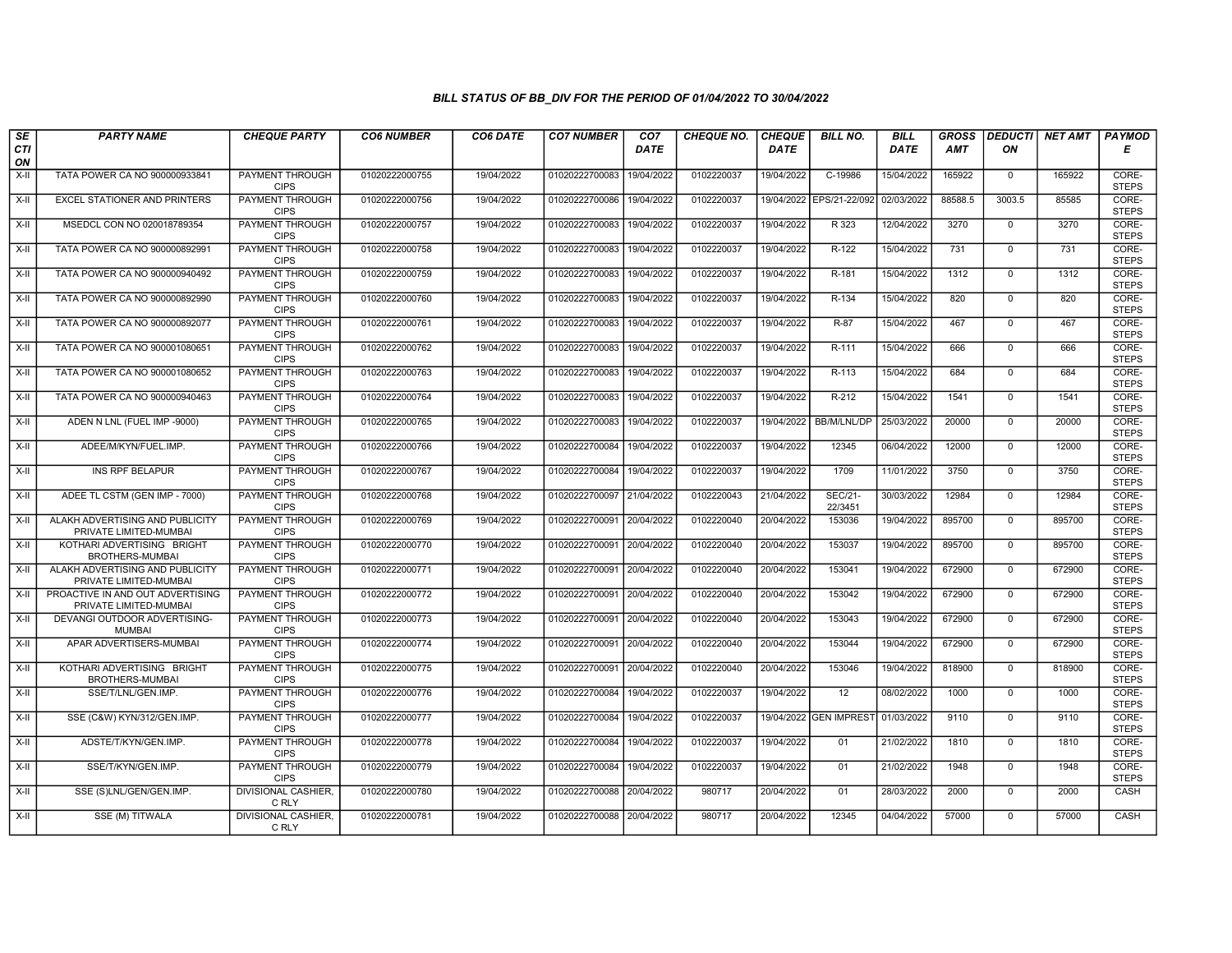| SE        | <b>PARTY NAME</b>                                          | <b>CHEQUE PARTY</b>                   | <b>CO6 NUMBER</b> | CO6 DATE   | <b>CO7 NUMBER</b>         | CO <sub>7</sub> | <b>CHEQUE NO.</b> | <b>CHEQUE</b> | <b>BILL NO.</b>                      | BILL        | <b>GROSS</b> | <b>DEDUCTI</b> | NET AMT | PAYMOD                       |
|-----------|------------------------------------------------------------|---------------------------------------|-------------------|------------|---------------------------|-----------------|-------------------|---------------|--------------------------------------|-------------|--------------|----------------|---------|------------------------------|
| CTI<br>ON |                                                            |                                       |                   |            |                           | <b>DATE</b>     |                   | DATE          |                                      | <b>DATE</b> | <b>AMT</b>   | ON             |         | Е                            |
| $X-H$     | DEE TD LNL/FUEL.IMP.                                       | <b>PAYMENT THROUGH</b><br><b>CIPS</b> | 01020222000782    | 19/04/2022 | 01020222700084            | 19/04/2022      | 0102220037        | 19/04/2022    | 111                                  | 31/03/2022  | 24964        | $\mathbf{0}$   | 24964   | CORE-<br><b>STEPS</b>        |
| $X-H$     | ADEN(OHS) KYN BY                                           | <b>DIVISIONAL CASHIER.</b><br>C RLY   | 01020222000783    | 19/04/2022 | 01020222700088 20/04/2022 |                 | 980717            |               | 20/04/2022 GEN IMPREST               | 28/03/2022  | 7498         | $\mathbf 0$    | 7498    | CASH                         |
| X-II      | ZEENAT CONSTRUCTION                                        | <b>PAYMENT THROUGH</b><br><b>CIPS</b> | 01020222000784    | 19/04/2022 | 01020222700087            | 19/04/2022      | 0102220040        | 20/04/2022    | 290385                               | 18/04/2022  | 226200       | $\mathbf 0$    | 226200  | CORE-<br><b>STEPS</b>        |
| $X-H$     | JAYANT INFRATECH PVT LTD                                   | PAYMENT THROUGH<br><b>CIPS</b>        | 01020222000785    | 19/04/2022 | 01020222700087            | 19/04/2022      | 0102220040        | 20/04/2022    | 281107                               | 18/04/2022  | 227100       | $\overline{0}$ | 227100  | CORE-<br><b>STEPS</b>        |
| $X-H$     | <b>ARCTIC AIRCON</b>                                       | <b>PAYMENT THROUGH</b><br><b>CIPS</b> | 01020222000786    | 19/04/2022 | 01020222700087            | 19/04/2022      | 0102220040        | 20/04/2022    | 301820                               | 13/04/2022  | 110060       | $\mathbf 0$    | 110060  | CORE-<br><b>STEPS</b>        |
| $X-H$     | <b>BPCL E CMS</b>                                          | <b>PAYMENT THROUGH</b><br><b>CIPS</b> | 01020222000787    | 19/04/2022 | 01020222700085 19/04/2022 |                 | 0102220037        | 19/04/2022    | 61/06                                | 19/04/2022  | 765724       | $\mathbf 0$    | 765724  | CORE-<br><b>STEPS</b>        |
| X-II      | SR DME (D) KYN                                             | <b>DIVISIONAL CASHIER.</b><br>C RLY   | 01020222000788    | 19/04/2022 | 01020222700088            | 20/04/2022      | 980717            | 20/04/2022    | 770119                               | 07/04/2022  | 2325         | $\mathbf 0$    | 2325    | CASH                         |
| X-II      | CNC CURREY ROAD                                            | <b>DIVISIONAL CASHIER.</b><br>C RLY   | 01020222000789    | 20/04/2022 | 01020222700089            | 20/04/2022      | 980717            | 20/04/2022    | <b>IMPREST</b><br>CASH               | 18/04/2022  | 9930         | $\mathbf 0$    | 9930    | CASH                         |
| $X-H$     | SR RAJBHASHA ADHIKARI MUMBAI                               | <b>DIVISIONAL CASHIER.</b><br>C RLY   | 01020222000790    | 20/04/2022 | 01020222700088 20/04/2022 |                 | 980717            |               | 20/04/2022 BB/P/367/RB/3<br>$\Omega$ | 28/02/2022  | 2800         | $\overline{0}$ | 2800    | CASH                         |
| $X-H$     | SSE (M) KALYAN                                             | <b>PAYMENT THROUGH</b><br><b>CIPS</b> | 01020222000791    | 20/04/2022 | 01020222700090            | 20/04/2022      | 0102220040        | 20/04/2022    | P.O. 760328                          | 29/03/2022  | 10000        | $\overline{0}$ | 10000   | CORE-<br><b>STEPS</b>        |
| $X-H$     | SR DEE.TRS. KYN                                            | DIVISIONAL CASHIER,<br>C RLY          | 01020222000792    | 20/04/2022 | 01020222700088 20/04/2022 |                 | 980717            | 20/04/2022    | 752369                               | 31/03/2022  | 1000         | $\mathbf{0}$   | 1000    | CASH                         |
| $X-II$    | ADEN T TNA GEN IMP                                         | <b>DIVISIONAL CASHIER.</b><br>C RLY   | 01020222000793    | 20/04/2022 | 01020222700089            | 20/04/2022      | 980717            | 20/04/2022    | TNA/1303/Gen                         | 15/03/2022  | 9996         | $\overline{0}$ | 9996    | CASH                         |
| X-II      | <b>CNC VIDYAVIHAR</b>                                      | <b>DIVISIONAL CASHIER.</b><br>C RLY   | 01020222000794    | 20/04/2022 | 01020222700089 20/04/2022 |                 | 980717            | 20/04/2022    | <b>IMPREST</b><br>CASH               | 18/04/2022  | 1082         | $\mathbf{0}$   | 1082    | CASH                         |
| $X-H$     | <b>IMPEX ELECTRICALS-NAVI MUMBAI</b>                       | <b>PAYMENT THROUGH</b><br><b>CIPS</b> | 01020222000795    | 20/04/2022 | 01020222700091            | 20/04/2022      | 0102220040        | 20/04/2022    | 153065                               | 19/04/2022  | 54700        | $\overline{0}$ | 54700   | CORE-<br><b>STEPS</b>        |
| $X-II$    | CNC VIDYAVIHAR                                             | <b>DIVISIONAL CASHIER.</b><br>C RLY   | 01020222000796    | 20/04/2022 | 01020222700089            | 20/04/2022      | 980717            | 20/04/2022    | <b>IMPREST</b><br>CASH               | 10/02/2022  | 3556         | $\mathbf 0$    | 3556    | CASH                         |
| $X-II$    | ALAKH ADVERTISING AND PUBLICITY<br>PRIVATE LIMITED-MUMBAI  | <b>PAYMENT THROUGH</b><br><b>CIPS</b> | 01020222000797    | 20/04/2022 | 01020222700091            | 20/04/2022      | 0102220040        | 20/04/2022    | 153093                               | 19/04/2022  | 672900       | $\overline{0}$ | 672900  | CORE-<br><b>STEPS</b>        |
| $X-H$     | SR DSC /RPF/CSTM                                           | DIVISIONAL CASHIER,<br>C RLY          | 01020222000798    | 20/04/2022 | 01020222700088            | 20/04/2022      | 980717            |               | 20/04/2022 PO NO.644921              | 18/04/2022  | 4950         | $\overline{0}$ | 4950    | CASH                         |
| X-II      | PROACTIVE IN AND OUT ADVERTISING<br>PRIVATE LIMITED-MUMBAI | <b>PAYMENT THROUGH</b><br><b>CIPS</b> | 01020222000799    | 20/04/2022 | 01020222700091            | 20/04/2022      | 0102220040        | 20/04/2022    | 153094                               | 19/04/2022  | 672900       | $\mathbf 0$    | 672900  | CORE-<br><b>STEPS</b>        |
| X-II      | <b>MSEDCL</b>                                              | <b>MSEDCL</b>                         | 01020222000800    | 20/04/2022 | 01020222700089            | 20/04/2022      | 961751            | 20/04/2022    | R-71                                 | 11/04/2022  | 540          | $\Omega$       | 540     | <b>BANK</b><br>CHEQUE        |
| $X-H$     | APAR ADVERTISERS-MUMBAI                                    | PAYMENT THROUGH<br><b>CIPS</b>        | 01020222000801    | 20/04/2022 | 01020222700091            | 20/04/2022      | 0102220040        | 20/04/2022    | 153095                               | 19/04/2022  | 672900       | $\overline{0}$ | 672900  | CORE-<br><b>STEPS</b>        |
| $X-II$    | <b>MSEDCL</b>                                              | <b>MSEDCL</b>                         | 01020222000802    | 20/04/2022 | 01020222700089 20/04/2022 |                 | 961749            | 20/04/2022    | $R-60$                               | 11/04/2022  | 470          | $\overline{0}$ | 470     | <b>BANK</b><br>CHEQUE        |
| $X-H$     | <b>MSEDCL</b>                                              | <b>MSEDCL</b>                         | 01020222000803    | 20/04/2022 | 01020222700089            | 20/04/2022      | 961754            | 20/04/2022    | $R-100$                              | 11/04/2022  | 690          | $\overline{0}$ | 690     | <b>BANK</b><br>CHEQUE        |
| X-II      | <b>MSEDCL</b>                                              | <b>MSEDCL</b>                         | 01020222000804    | 20/04/2022 | 01020222700089            | 20/04/2022      | 961752            | 20/04/2022    | R 82                                 | 18/04/2022  | 600          | $\mathbf 0$    | 600     | <b>BANK</b><br><b>CHEQUE</b> |
| X-II      | <b>MSEDCL</b>                                              | <b>MSEDCL</b>                         | 01020222000805    | 20/04/2022 | 01020222700089            | 20/04/2022      | 961755            | 20/04/2022    | C 117                                | 18/04/2022  | 880          | $\mathbf{0}$   | 880     | <b>BANK</b><br>CHEQUE        |
| $X-II$    | SR DEE(TRS) KALYAN                                         | <b>DIVISIONAL CASHIER.</b><br>C RLY   | 01020222000806    | 20/04/2022 | 01020222700088 20/04/2022 |                 | 980717            | 20/04/2022    | 118092                               | 11/04/2022  | 4000         | $\mathbf 0$    | 4000    | CASH                         |
| $X-H$     | <b>MSEDCL</b>                                              | <b>MSEDCL</b>                         | 01020222000807    | 20/04/2022 | 01020222700089 20/04/2022 |                 | 961748            | 20/04/2022    | R 41                                 | 18/04/2022  | 350          | $\overline{0}$ | 350     | <b>BANK</b><br>CHEQUE        |
| X-II      | <b>MSEDCL</b>                                              | <b>MSEDCL</b>                         | 01020222000808    | 20/04/2022 | 01020222700089 20/04/2022 |                 | 961750            | 20/04/2022    | <b>R74</b>                           | 18/04/2022  | 530          | $\overline{0}$ | 530     | <b>BANK</b><br>CHEQUE        |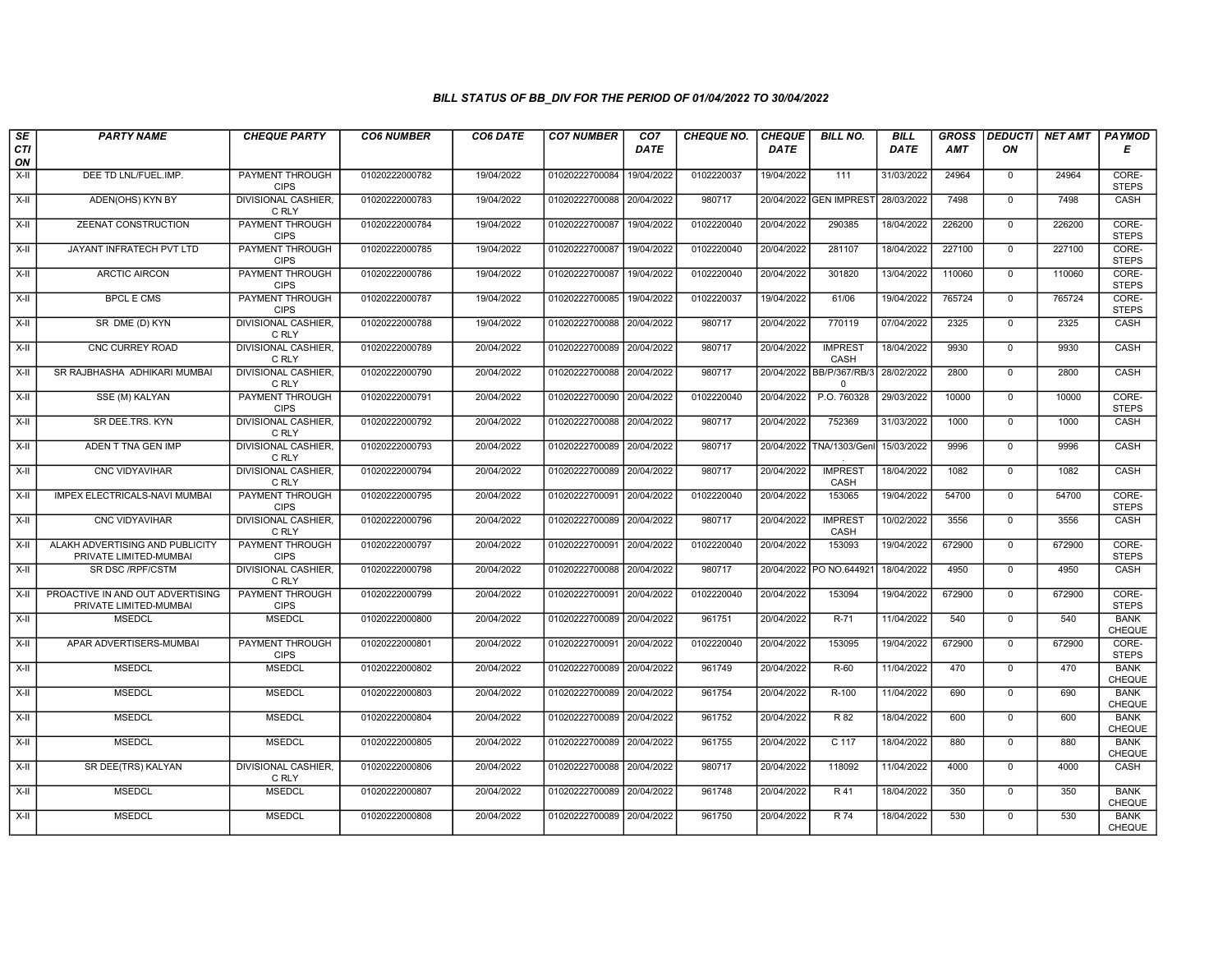| SE        | <b>PARTY NAME</b>                        | <b>CHEQUE PARTY</b>                   | <b>CO6 NUMBER</b> | CO6 DATE   | <b>CO7 NUMBER</b>         | CO <sub>7</sub> | CHEQUE NO. | <b>CHEQUE</b> | <b>BILL NO.</b>                     | <b>BILL</b> | <b>GROSS</b> | <b>DEDUCTI</b> | <b>NET AMT</b> | <b>PAYMOD</b>         |
|-----------|------------------------------------------|---------------------------------------|-------------------|------------|---------------------------|-----------------|------------|---------------|-------------------------------------|-------------|--------------|----------------|----------------|-----------------------|
| CTI<br>ON |                                          |                                       |                   |            |                           | <b>DATE</b>     |            | <b>DATE</b>   |                                     | <b>DATE</b> | <b>AMT</b>   | ON             |                | Е                     |
| $X-H$     | SR RAJBHASHA ADHIKARI MUMBAI             | <b>DIVISIONAL CASHIER,</b><br>C RLY   | 01020222000809    | 20/04/2022 | 01020222700088            | 20/04/2022      | 980717     | 20/04/2022    | 794738                              | 16/11/2021  | 35000        | $\mathbf{0}$   | 35000          | CASH                  |
| $X-H$     | SR DEE(TRS) CLA                          | <b>DIVISIONAL CASHIER.</b><br>C RLY   | 01020222000810    | 20/04/2022 | 01020222700088 20/04/2022 |                 | 980717     | 20/04/2022    | 787267                              | 05/01/0022  | 6600         | $\Omega$       | 6600           | CASH                  |
| X-II      | SR RAJBHASHA ADHIKARI MUMBAI             | DIVISIONAL CASHIER.<br>C RLY          | 01020222000811    | 20/04/2022 | 01020222700088            | 20/04/2022      | 980717     |               | 20/04/2022 BB/P/367/RB/<br>$\Omega$ | 24/02/2022  | 6000         | $\mathbf 0$    | 6000           | CASH                  |
| $X-II$    | TORRENT POWER LTD CON NO<br>000178349244 | PAYMENT THROUGH<br><b>CIPS</b>        | 01020222000812    | 20/04/2022 | 01020222700090            | 20/04/2022      | 0102220040 | 20/04/2022    | $C-238$                             | 19/04/2022  | 1920         | $\mathbf 0$    | 1920           | CORE-<br><b>STEPS</b> |
| $X-H$     | MSEDCL CON NO 030680225423               | <b>PAYMENT THROUGH</b><br><b>CIPS</b> | 01020222000813    | 20/04/2022 | 01020222700090 20/04/2022 |                 | 0102220040 | 20/04/2022    | $C-1271$                            | 19/04/2022  | 20340        | $\mathbf 0$    | 20340          | CORE-<br><b>STEPS</b> |
| $X-H$     | SR. DSTE (CO)                            | <b>DIVISIONAL CASHIER.</b><br>C RLY   | 01020222000814    | 20/04/2022 | 01020222700088 20/04/2022 |                 | 980717     | 20/04/2022    | 555080                              | 11/04/2022  | 23000        | $\Omega$       | 23000          | CASH                  |
| X-II      | MSEDCL CON NO 030942112251               | PAYMENT THROUGH<br><b>CIPS</b>        | 01020222000815    | 20/04/2022 | 01020222700090            | 20/04/2022      | 0102220040 | 20/04/2022    | R-6680                              | 18/04/2022  | 106330       | $\mathbf 0$    | 106330         | CORE-<br><b>STEPS</b> |
| $X-II$    | MSEDCL CON NO 181010016040               | <b>PAYMENT THROUGH</b><br><b>CIPS</b> | 01020222000816    | 20/04/2022 | 01020222700090            | 20/04/2022      | 0102220040 | 20/04/2022    | $I-2009$                            | 18/04/2022  | 19850        | $\overline{0}$ | 19850          | CORE-<br><b>STEPS</b> |
| $X-H$     | MSEDCL CON NO 000488902601               | <b>PAYMENT THROUGH</b><br><b>CIPS</b> | 01020222000817    | 20/04/2022 | 01020222700090            | 20/04/2022      | 0102220040 | 20/04/2022    | $C-5500$                            | 18/04/2022  | 92270        | $\mathbf 0$    | 92270          | CORE-<br><b>STEPS</b> |
| $X-H$     | MSEDCL CON NO 032590005079               | <b>PAYMENT THROUGH</b><br><b>CIPS</b> | 01020222000818    | 20/04/2022 | 01020222700090 20/04/2022 |                 | 0102220040 | 20/04/2022    | $C-2000$                            | 18/04/2022  | 12730        | $\overline{0}$ | 12730          | CORE-<br><b>STEPS</b> |
| X-II      | MSEDCL CON NO 028510604166               | PAYMENT THROUGH<br><b>CIPS</b>        | 01020222000819    | 20/04/2022 | 01020222700090            | 20/04/2022      | 0102220040 | 20/04/2022    | C-4281                              | 18/04/2022  | 72670        | $\mathbf 0$    | 72670          | CORE-<br><b>STEPS</b> |
| X-II      | MSEDCL CON NO 032710003652               | PAYMENT THROUGH<br><b>CIPS</b>        | 01020222000820    | 20/04/2022 | 01020222700090            | 20/04/2022      | 0102220040 | 20/04/2022    | $C-32$                              | 18/04/2022  | 690          | $\mathbf{0}$   | 690            | CORE-<br><b>STEPS</b> |
| $X-H$     | MSEDCL CON NO 028512719301               | <b>PAYMENT THROUGH</b><br><b>CIPS</b> | 01020222000821    | 20/04/2022 | 01020222700090            | 20/04/2022      | 0102220040 | 20/04/2022    | $C-363$                             | 18/04/2022  | 33600        | $\overline{0}$ | 33600          | CORE-<br><b>STEPS</b> |
| $X-H$     | MSEDCL CON NO 032510030914               | <b>PAYMENT THROUGH</b><br><b>CIPS</b> | 01020222000822    | 20/04/2022 | 01020222700090            | 20/04/2022      | 0102220040 | 20/04/2022    | $C-10625$                           | 18/04/2022  | 97570        | $\mathbf 0$    | 97570          | CORE-<br><b>STEPS</b> |
| X-II      | MSEDCL CON NO 181010414916               | PAYMENT THROUGH<br><b>CIPS</b>        | 01020222000823    | 20/04/2022 | 01020222700090            | 20/04/2022      | 0102220040 | 20/04/2022    | R 31                                | 18/04/2022  | 290          | $\Omega$       | 290            | CORE-<br><b>STEPS</b> |
| X-II      | MSEDCL CON NO 181010091581               | PAYMENT THROUGH<br><b>CIPS</b>        | 01020222000824    | 20/04/2022 | 01020222700090            | 20/04/2022      | 0102220040 | 20/04/2022    | R 21                                | 18/04/2022  | 240          | $\mathbf 0$    | 240            | CORE-<br><b>STEPS</b> |
| X-II      | MSEDCL CON NO 027060000153               | <b>PAYMENT THROUGH</b><br><b>CIPS</b> | 01020222000825    | 20/04/2022 | 01020222700090            | 20/04/2022      | 0102220040 | 20/04/2022    | C 1065                              | 18/04/2022  | 6930         | $\mathbf 0$    | 6930           | CORE-<br><b>STEPS</b> |
| $X-H$     | MSEDCL CON NO 026521022361               | <b>PAYMENT THROUGH</b><br><b>CIPS</b> | 01020222000826    | 20/04/2022 | 01020222700090            | 20/04/2022      | 0102220040 | 20/04/2022    | C 177                               | 18/04/2022  | 1480         | $\mathbf 0$    | 1480           | CORE-<br><b>STEPS</b> |
| $X-H$     | MSEDCL CON NO 026521034628               | <b>PAYMENT THROUGH</b><br><b>CIPS</b> | 01020222000827    | 20/04/2022 | 01020222700090            | 20/04/2022      | 0102220040 | 20/04/2022    | $C$ 140                             | 18/04/2022  | 1100         | $\mathbf 0$    | 1100           | CORE-<br><b>STEPS</b> |
| X-II      | MSEDCL CON NO 181010095799               | <b>PAYMENT THROUGH</b><br><b>CIPS</b> | 01020222000828    | 20/04/2022 | 01020222700090            | 20/04/2022      | 0102220040 | 20/04/2022    | R 1416                              | 18/04/2022  | 20070        | $\Omega$       | 20070          | CORE-<br><b>STEPS</b> |
| $X-II$    | MSEDCL CON NO 181010095802               | PAYMENT THROUGH<br><b>CIPS</b>        | 01020222000829    | 20/04/2022 | 01020222700090            | 20/04/2022      | 0102220040 | 20/04/2022    | R 1686                              | 18/04/2022  | 24270        | $\mathbf{0}$   | 24270          | CORE-<br><b>STEPS</b> |
| $X-H$     | MSEDCL CON NO 181010095829               | <b>PAYMENT THROUGH</b><br><b>CIPS</b> | 01020222000830    | 20/04/2022 | 01020222700090            | 20/04/2022      | 0102220040 | 20/04/2022    | R 803                               | 18/04/2022  | 10370        | $\Omega$       | 10370          | CORE-<br><b>STEPS</b> |
| X-II      | TORRENT POWER LTD CON NO<br>000570750852 | PAYMENT THROUGH<br><b>CIPS</b>        | 01020222000831    | 20/04/2022 | 01020222700090            | 20/04/2022      | 0102220040 | 20/04/2022    | C 956                               | 18/04/2022  | 12580        | $\mathbf 0$    | 12580          | CORE-<br><b>STEPS</b> |
| $X-H$     | MSEDCL CON NO 000010404746               | PAYMENT THROUGH<br><b>CIPS</b>        | 01020222000832    | 20/04/2022 | 01020222700090            | 20/04/2022      | 0102220040 | 20/04/2022    | $C-321$                             | 18/04/2022  | 2410         | $\mathbf{0}$   | 2410           | CORE-<br><b>STEPS</b> |
| $X-II$    | MSEDCL CON NO 052010007062               | PAYMENT THROUGH<br><b>CIPS</b>        | 01020222000833    | 20/04/2022 | 01020222700090            | 20/04/2022      | 0102220040 | 20/04/2022    | $C-410$                             | 18/04/2022  | 2980         | $\Omega$       | 2980           | CORE-<br><b>STEPS</b> |
| $X-H$     | MSEDCL CON NO 052013059021               | <b>PAYMENT THROUGH</b><br><b>CIPS</b> | 01020222000834    | 20/04/2022 | 01020222700090            | 20/04/2022      | 0102220040 | 20/04/2022    | $R-50$                              | 18/04/2022  | 390          | $\mathbf 0$    | 390            | CORE-<br><b>STEPS</b> |
| X-II      | MSEDCL CON NO 320290349235               | PAYMENT THROUGH<br><b>CIPS</b>        | 01020222000835    | 20/04/2022 | 01020222700090            | 20/04/2022      | 0102220040 | 20/04/2022    | $C-710$                             | 18/04/2022  | 5860         | $\mathbf 0$    | 5860           | CORE-<br><b>STEPS</b> |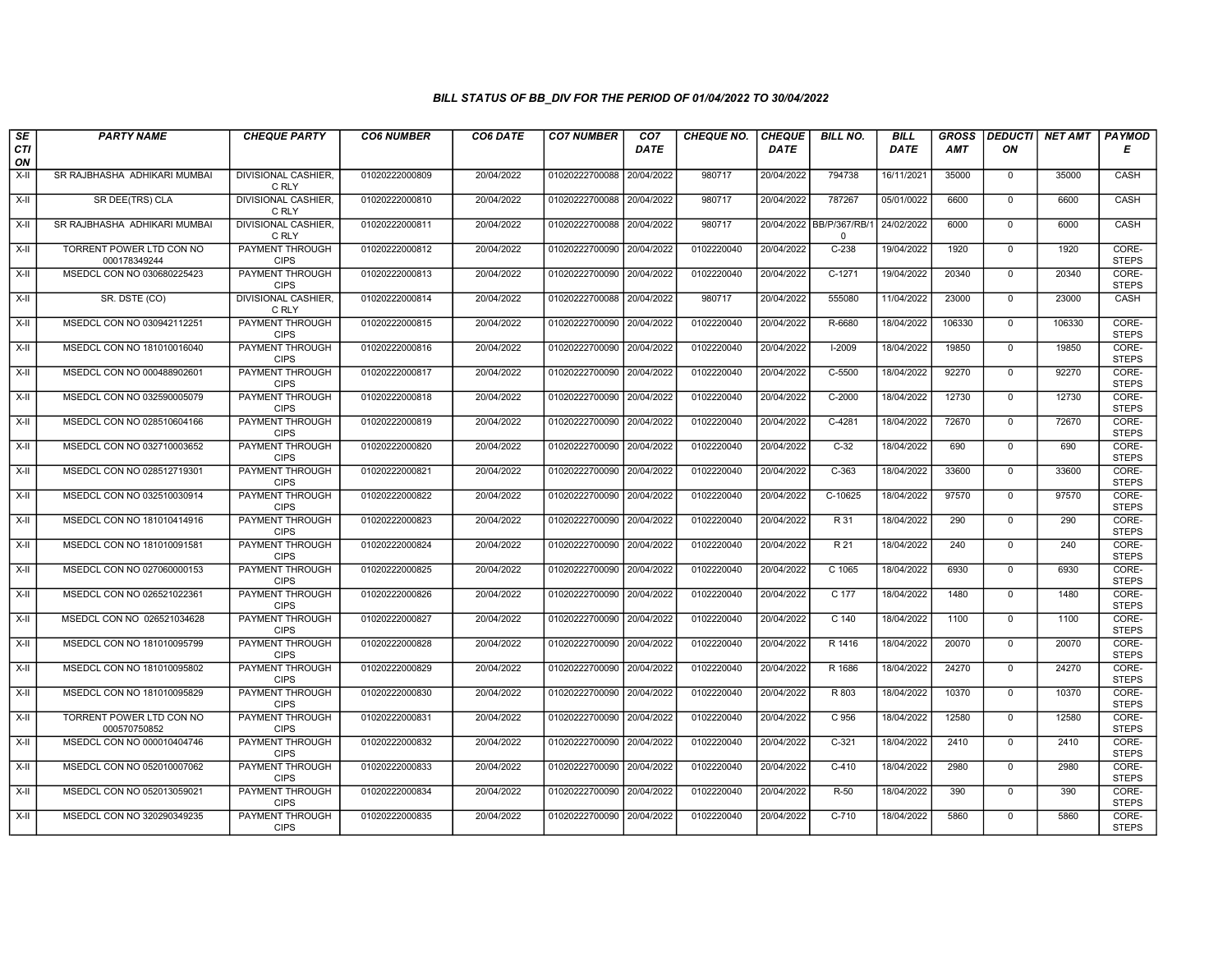| SE               | <b>PARTY NAME</b>                              | <b>CHEQUE PARTY</b>                   | <b>CO6 NUMBER</b> | CO6 DATE   | <b>CO7 NUMBER</b>         | CO <sub>7</sub> | <b>CHEQUE NO.</b> | <b>CHEQUE</b> | <b>BILL NO.</b>               | <b>BILL</b> | <b>GROSS</b> |              | <b>DEDUCTI NET AMT</b> | <b>PAYMOD</b>         |
|------------------|------------------------------------------------|---------------------------------------|-------------------|------------|---------------------------|-----------------|-------------------|---------------|-------------------------------|-------------|--------------|--------------|------------------------|-----------------------|
| <b>CTI</b><br>ON |                                                |                                       |                   |            |                           | <b>DATE</b>     |                   | <b>DATE</b>   |                               | <b>DATE</b> | AMT          | ON           |                        | Е                     |
| $X-H$            | MSEDCL CON NO 052010007046                     | PAYMENT THROUGH<br><b>CIPS</b>        | 01020222000836    | 20/04/2022 | 01020222700090            | 20/04/2022      | 0102220040        | 20/04/2022    | $C-832$                       | 18/04/2022  | 5670         | $^{\circ}$   | 5670                   | CORE-<br><b>STEPS</b> |
| X-II             | MSEDCL CON NO 000010269059                     | <b>PAYMENT THROUGH</b><br><b>CIPS</b> | 01020222000837    | 20/04/2022 | 01020222700090 20/04/2022 |                 | 0102220040        | 20/04/2022    | R-1955                        | 18/04/2022  | 28690        | $\mathbf 0$  | 28690                  | CORE-<br><b>STEPS</b> |
| X-II             | MSEDCL CON NO 181010095811                     | PAYMENT THROUGH<br><b>CIPS</b>        | 01020222000838    | 20/04/2022 | 01020222700090            | 20/04/2022      | 0102220040        | 20/04/2022    | R 2637                        | 18/04/2022  | 39020        | $\mathbf 0$  | 39020                  | CORE-<br><b>STEPS</b> |
| $X-H$            | MSEDCL CON NO 032510040405                     | PAYMENT THROUGH<br><b>CIPS</b>        | 01020222000839    | 20/04/2022 | 01020222700090 20/04/2022 |                 | 0102220040        | 20/04/2022    | R-222                         | 19/04/2022  | 1960         | $\Omega$     | 1960                   | CORE-<br><b>STEPS</b> |
| $X-H$            | ADSTE TELE BY                                  | <b>PAYMENT THROUGH</b><br><b>CIPS</b> | 01020222000842    | 20/04/2022 | 01020222700092            | 20/04/2022      | 0102220040        | 20/04/2022    | <b>GENL.IMP</b>               | 07/04/2022  | 5000         | $\mathbf 0$  | 5000                   | CORE-<br><b>STEPS</b> |
| X-II             | DRM BB (PETROL IMP)                            | <b>PAYMENT THROUGH</b><br><b>CIPS</b> | 01020222000843    | 20/04/2022 | 01020222700092 20/04/2022 |                 | 0102220040        | 20/04/2022    | 11234                         | 25/03/2022  | 11000        | $\mathbf{0}$ | 11000                  | CORE-<br><b>STEPS</b> |
| X-II             | SUBINSRPF ASANGAON                             | PAYMENT THROUGH<br><b>CIPS</b>        | 01020222000845    | 20/04/2022 | 01020222700092            | 20/04/2022      | 0102220040        | 20/04/2022    | 1234                          | 26/03/2022  | 1950         | $\mathbf 0$  | 1950                   | CORE-<br><b>STEPS</b> |
| X-II             | INS.RPF KSRA VEH NO MH-01-CY-9326              | PAYMENT THROUGH<br><b>CIPS</b>        | 01020222000846    | 20/04/2022 | 01020222700097            | 21/04/2022      | 0102220043        | 21/04/2022    | 1234                          | 10/04/2022  | 3900         | $\mathbf 0$  | 3900                   | CORE-<br><b>STEPS</b> |
| $X-H$            | SR DME FR OPTG                                 | <b>PAYMENT THROUGH</b><br><b>CIPS</b> | 01020222000847    | 20/04/2022 | 01020222700092 20/04/2022 |                 | 0102220040        | 20/04/2022    | 3270/21-22                    | 10/03/2022  | 4900         | $\Omega$     | 4900                   | CORE-<br><b>STEPS</b> |
| X-II             | INS.RPF ASO VEH NO MH-01-CY-9317               | <b>PAYMENT THROUGH</b><br><b>CIPS</b> | 01020222000848    | 20/04/2022 | 01020222700097            | 21/04/2022      | 0102220043        | 21/04/2022    | 1234                          | 26/02/2022  | 3980         | $\mathbf 0$  | 3980                   | CORE-<br><b>STEPS</b> |
| X-II             | LNL GHAT/BVT                                   | PAYMENT THROUGH<br><b>CIPS</b>        | 01020222000849    | 20/04/2022 | 01020222700092 20/04/2022 |                 | 0102220040        | 20/04/2022    | 01                            | 05/04/2022  | 3000         | $\mathbf{0}$ | 3000                   | CORE-<br><b>STEPS</b> |
| X-II             | DEE/TD/KURLA/GEN.IMP.                          | PAYMENT THROUGH<br><b>CIPS</b>        | 01020222000850    | 20/04/2022 | 01020222700092            | 20/04/2022      | 0102220040        | 20/04/2022    | $\overline{3}$                | 05/04/2022  | 5000         | $\mathbf 0$  | 5000                   | CORE-<br><b>STEPS</b> |
| X-II             | MEGHA ENTERPRISES-THANE                        | <b>PAYMENT THROUGH</b><br><b>CIPS</b> | 01020222000852    | 20/04/2022 | 01020222700103            | 22/04/2022      | 0102220047        | 22/04/2022    | 290636                        | 19/04/2022  | 267830       | $\mathbf 0$  | 267830                 | CORE-<br><b>STEPS</b> |
| X-II             | <b>INSPECTOR RPSF/THK/BN</b><br>OFFICE/GEN.IMP | <b>PAYMENT THROUGH</b><br><b>CIPS</b> | 01020222000853    | 21/04/2022 | 01020222700097 21/04/2022 |                 | 0102220043        | 21/04/2022    | 3227,2336                     | 04/04/2022  | 4880         | $\mathbf 0$  | 4880                   | CORE-<br><b>STEPS</b> |
| X-II             | A. K. ASSOCIATES-NAVI MUMBAI                   | PAYMENT THROUGH<br><b>CIPS</b>        | 01020222000854    | 21/04/2022 | 01020222700106            | 25/04/2022      | 0102220048        | 25/04/2022    | 153255                        | 20/04/2022  | 184500       | $\mathbf 0$  | 184500                 | CORE-<br><b>STEPS</b> |
| X-II             | SR DEE (TRS)KYN/GEN.IMP.                       | <b>PAYMENT THROUGH</b><br><b>CIPS</b> | 01020222000855    | 21/04/2022 | 01020222700097 21/04/2022 |                 | 0102220043        |               | 21/04/2022 ELS/KYN/RS/I<br>MP | 08/04/2022  | 19764        | $\mathbf{0}$ | 19764                  | CORE-<br><b>STEPS</b> |
| X-II             | PRINCE CONSTRUCTION COMPANY-<br><b>THANE</b>   | <b>PAYMENT THROUGH</b><br><b>CIPS</b> | 01020222000856    | 21/04/2022 | 01020222700106 25/04/2022 |                 | 0102220048        | 25/04/2022    | 153256                        | 20/04/2022  | 184500       | $\mathbf{0}$ | 184500                 | CORE-<br><b>STEPS</b> |
| X-II             | GAJANAN CONSTRUCTION COMPANY-<br>PALGHAR       | <b>PAYMENT THROUGH</b><br><b>CIPS</b> | 01020222000857    | 21/04/2022 | 01020222700106 25/04/2022 |                 | 0102220048        | 25/04/2022    | 153257                        | 20/04/2022  | 184500       | $\mathbf 0$  | 184500                 | CORE-<br><b>STEPS</b> |
| X-II             | K.R.INFRATECH-MUMBAI                           | PAYMENT THROUGH<br><b>CIPS</b>        | 01020222000858    | 21/04/2022 | 01020222700106            | 25/04/2022      | 0102220048        | 25/04/2022    | 153259                        | 20/04/2022  | 184500       | $\Omega$     | 184500                 | CORE-<br><b>STEPS</b> |
| X-II             | HARI OM CONSTRUCTION-MUMBAI                    | PAYMENT THROUGH<br><b>CIPS</b>        | 01020222000859    | 21/04/2022 | 01020222700106            | 25/04/2022      | 0102220048        | 25/04/2022    | 153344                        | 20/04/2022  | 206600       | $\mathbf 0$  | 206600                 | CORE-<br><b>STEPS</b> |
| X-II             | D T RATHI-THANE                                | PAYMENT THROUGH<br><b>CIPS</b>        | 01020222000860    | 21/04/2022 | 01020222700106 25/04/2022 |                 | 0102220048        | 25/04/2022    | 153346                        | 20/04/2022  | 206600       | $\mathbf 0$  | 206600                 | CORE-<br><b>STEPS</b> |
| X-II             | S K INFRASTRUCTURE-THANE                       | <b>PAYMENT THROUGH</b><br><b>CIPS</b> | 01020222000861    | 21/04/2022 | 01020222700106 25/04/2022 |                 | 0102220048        | 25/04/2022    | 153348                        | 20/04/2022  | 206600       | $\mathbf{0}$ | 206600                 | CORE-<br><b>STEPS</b> |
| X-II             | BHAGYASHREE INFRA PROJECTS-PUNE                | PAYMENT THROUGH<br><b>CIPS</b>        | 01020222000862    | 21/04/2022 | 01020222700106            | 25/04/2022      | 0102220048        | 25/04/2022    | 153349                        | 20/04/2022  | 206600       | $\mathbf 0$  | 206600                 | CORE-<br><b>STEPS</b> |
| X-II             | DRM BB (GEN IMP)                               | PAYMENT THROUGH<br><b>CIPS</b>        | 01020222000863    | 21/04/2022 | 01020222700097            | 21/04/2022      | 0102220043        | 21/04/2022    | 4115                          | 01/04/2022  | 8826         | $\mathbf 0$  | 8826                   | CORE-<br><b>STEPS</b> |
| $X-H$            | OM CONSTRUCTION COMPANY-THANE                  | <b>PAYMENT THROUGH</b><br><b>CIPS</b> | 01020222000864    | 21/04/2022 | 01020222700106            | 25/04/2022      | 0102220048        | 25/04/2022    | 153353                        | 20/04/2022  | 150300       | $\mathbf 0$  | 150300                 | CORE-<br><b>STEPS</b> |
| $X-II$           | D T RATHI-THANE                                | <b>PAYMENT THROUGH</b><br><b>CIPS</b> | 01020222000865    | 21/04/2022 | 01020222700106 25/04/2022 |                 | 0102220048        | 25/04/2022    | 153354                        | 20/04/2022  | 150300       | $\Omega$     | 150300                 | CORE-<br><b>STEPS</b> |
| X-II             | HARI OM CONSTRUCTION-MUMBAI                    | <b>PAYMENT THROUGH</b><br><b>CIPS</b> | 01020222000866    | 21/04/2022 | 01020222700106 25/04/2022 |                 | 0102220048        | 25/04/2022    | 153356                        | 20/04/2022  | 49400        | $\mathbf{0}$ | 49400                  | CORE-<br><b>STEPS</b> |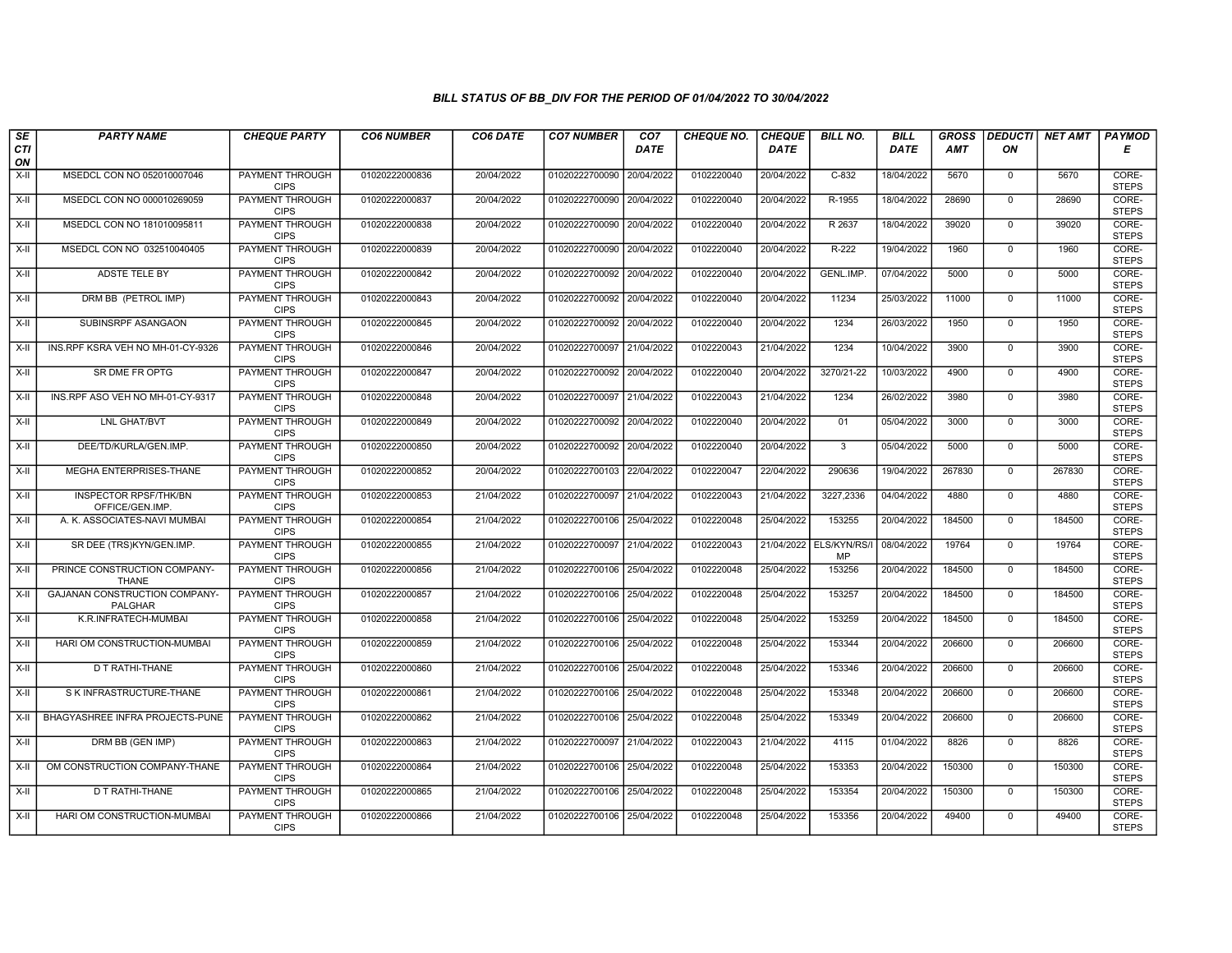| $s_E$            | <b>PARTY NAME</b>                                   | <b>CHEQUE PARTY</b>                   | <b>CO6 NUMBER</b> | CO6 DATE   | <b>CO7 NUMBER</b>         | CO <sub>7</sub> | <b>CHEQUE NO.</b> | <b>CHEQUE</b> | <b>BILL NO.</b>                 | <b>BILL</b> | <b>GROSS</b> |                | DEDUCTI NET AMT | <b>PAYMOD</b>         |
|------------------|-----------------------------------------------------|---------------------------------------|-------------------|------------|---------------------------|-----------------|-------------------|---------------|---------------------------------|-------------|--------------|----------------|-----------------|-----------------------|
| <b>CTI</b><br>ON |                                                     |                                       |                   |            |                           | <b>DATE</b>     |                   | <b>DATE</b>   |                                 | DATE        | AMT          | ON             |                 | Е                     |
| $X-H$            | AARTI ENTERPRISES-KALYAN                            | <b>PAYMENT THROUGH</b><br><b>CIPS</b> | 01020222000867    | 21/04/2022 | 01020222700106 25/04/2022 |                 | 0102220048        | 25/04/2022    | 153357                          | 20/04/2022  | 49400        | $\overline{0}$ | 49400           | CORE-<br><b>STEPS</b> |
| $X-H$            | MAHAKALI ENTERPRISES-THANE                          | <b>PAYMENT THROUGH</b><br><b>CIPS</b> | 01020222000868    | 21/04/2022 | 01020222700106 25/04/2022 |                 | 0102220048        | 25/04/2022    | 153358                          | 20/04/2022  | 49400        | $\Omega$       | 49400           | CORE-<br><b>STEPS</b> |
| X-II             | ZAK ENGINEERING-MUMBAI                              | PAYMENT THROUGH<br><b>CIPS</b>        | 01020222000869    | 21/04/2022 | 01020222700106 25/04/2022 |                 | 0102220048        | 25/04/2022    | 153359                          | 20/04/2022  | 49400        | $\mathbf 0$    | 49400           | CORE-<br><b>STEPS</b> |
| $X-H$            | NARE PARMESHWAR-SOLAPUR                             | <b>PAYMENT THROUGH</b><br><b>CIPS</b> | 01020222000870    | 21/04/2022 | 01020222700106 25/04/2022 |                 | 0102220048        | 25/04/2022    | 153360                          | 20/04/2022  | 50900        | $\mathbf 0$    | 50900           | CORE-<br><b>STEPS</b> |
| $X-H$            | ADRM BB (DIESEL IMP)                                | <b>PAYMENT THROUGH</b><br><b>CIPS</b> | 01020222000871    | 21/04/2022 | 01020222700097 21/04/2022 |                 | 0102220043        | 21/04/2022    | 11711                           | 30/03/2022  | 12000        | $\mathbf{0}$   | 12000           | CORE-<br><b>STEPS</b> |
| $X-H$            | RUSHABH ENTERPRISES-MUMBAI                          | <b>PAYMENT THROUGH</b><br><b>CIPS</b> | 01020222000872    | 21/04/2022 | 01020222700106 25/04/2022 |                 | 0102220048        | 25/04/2022    | 153361                          | 20/04/2022  | 50900        | $\overline{0}$ | 50900           | CORE-<br><b>STEPS</b> |
| X-II             | RAHUL S DANI-NASHIK                                 | PAYMENT THROUGH<br><b>CIPS</b>        | 01020222000873    | 21/04/2022 | 01020222700106 25/04/2022 |                 | 0102220048        | 25/04/2022    | 153362                          | 20/04/2022  | 900          | $\mathbf 0$    | 900             | CORE-<br><b>STEPS</b> |
| $X-H$            | SSE/TD/PSI/TNA/GEN.IMP.                             | PAYMENT THROUGH<br><b>CIPS</b>        | 01020222000874    | 21/04/2022 | 01020222700097 21/04/2022 |                 | 0102220043        | 21/04/2022    | <b>GEN IMP</b>                  | 06/04/2022  | 1500         | $\overline{0}$ | 1500            | CORE-<br><b>STEPS</b> |
| X-II             | ADDITIONAL REGISTRAR RCT MUMBAI                     | <b>DIVISIONAL CASHIER,</b><br>C RLY   | 01020222000875    | 21/04/2022 | 01020222700094 21/04/2022 |                 | 980718            | 21/04/2022    | C 465939                        | 18/04/2022  | 2000         | $\mathbf 0$    | 2000            | CASH                  |
| $X-H$            | SSE(C&W), IOH SHED, W.B. DEPOT                      | <b>PAYMENT THROUGH</b><br><b>CIPS</b> | 01020222000876    | 21/04/2022 | 01020222700097 21/04/2022 |                 | 0102220043        |               | 21/04/2022 SSE/C&W/WB/<br>03/22 | 08/04/2022  | 25000        | $\overline{0}$ | 25000           | CORE-<br><b>STEPS</b> |
| X-II             | SR DME D CLA                                        | PAYMENT THROUGH<br><b>CIPS</b>        | 01020222000877    | 21/04/2022 | 01020222700097            | 21/04/2022      | 0102220043        | 21/04/2022    | Gen Imp                         | 01/04/2022  | 7147         | $\mathbf 0$    | 7147            | CORE-<br><b>STEPS</b> |
| X-II             | BEST UNDERTAKING CON NO 101-000-<br>024*9           | PAYMENT THROUGH<br><b>CIPS</b>        | 01020222000878    | 21/04/2022 | 01020222700096 21/04/2022 |                 | 0102220043        | 21/04/2022    | C-5280                          | 19/04/2022  | 344760       | $\mathbf 0$    | 344760          | CORE-<br><b>STEPS</b> |
| $X-H$            | BEST Undertaking CON NO 110-010-051*8               | <b>PAYMENT THROUGH</b><br><b>CIPS</b> | 01020222000879    | 21/04/2022 | 01020222700096 21/04/2022 |                 | 0102220043        | 21/04/2022    | C-29100                         | 19/04/2022  | 173010       | $\overline{0}$ | 173010          | CORE-<br><b>STEPS</b> |
| X-II             | ADANI ELECTRICITY MUMBAI LIMITED CA<br>NO 200002043 | <b>PAYMENT THROUGH</b><br><b>CIPS</b> | 01020222000880    | 21/04/2022 | 01020222700096            | 21/04/2022      | 0102220043        | 21/04/2022    | R-2949                          | 19/04/2022  | 27670        | $\mathbf{0}$   | 27670           | CORE-<br><b>STEPS</b> |
| X-II             | BEST Undertaking Authority Code 5707                | PAYMENT THROUGH<br><b>CIPS</b>        | 01020222000881    | 21/04/2022 | 01020222700096 21/04/2022 |                 | 0102220043        | 21/04/2022    | R-1626                          | 19/04/2022  | 18760        | $\Omega$       | 18760           | CORE-<br><b>STEPS</b> |
| X-II             | BEST Undertaking Authority Code 5708                | <b>PAYMENT THROUGH</b><br><b>CIPS</b> | 01020222000882    | 21/04/2022 | 01020222700096 21/04/2022 |                 | 0102220043        | 21/04/2022    | $C-26204$                       | 19/04/2022  | 94310        | $\mathbf 0$    | 94310           | CORE-<br><b>STEPS</b> |
| X-II             | ADANI ELECTRICITY MUMBAI LIMITED CA<br>NO 370001903 | <b>PAYMENT THROUGH</b><br><b>CIPS</b> | 01020222000883    | 21/04/2022 | 01020222700096 21/04/2022 |                 | 0102220043        | 21/04/2022    | R-17444                         | 19/04/2022  | 136830       | $\overline{0}$ | 136830          | CORE-<br><b>STEPS</b> |
| X-II             | BEST UNDERTAKING AUTHORITY CODE<br>6763             | <b>PAYMENT THROUGH</b><br><b>CIPS</b> | 01020222000884    | 21/04/2022 | 01020222700096 21/04/2022 |                 | 0102220043        | 21/04/2022    | $C-225715$                      | 19/04/2022  | 1922720      | $\overline{0}$ | 1922720         | CORE-<br><b>STEPS</b> |
| X-II             | ADANI ELECTRICITY MUMBAI LIMITED CA<br>NO 200000043 | PAYMENT THROUGH<br><b>CIPS</b>        | 01020222000885    | 21/04/2022 | 01020222700096            | 21/04/2022      | 0102220043        | 21/04/2022    | $R + C - 21724$                 | 19/04/2022  | 153020       | $\mathbf 0$    | 153020          | CORE-<br><b>STEPS</b> |
| $X-H$            | ADEE/TL/AC/LTT (GEN IMP)                            | PAYMENT THROUGH<br><b>CIPS</b>        | 01020222000886    | 21/04/2022 | 01020222700097 21/04/2022 |                 | 0102220043        | 21/04/2022    | general imprest                 | 05/04/2022  | 34752        | $\Omega$       | 34752           | CORE-<br><b>STEPS</b> |
| $X-II$           | SSE (M) PANVEL                                      | <b>PAYMENT THROUGH</b><br><b>CIPS</b> | 01020222000887    | 21/04/2022 | 01020222700096 21/04/2022 |                 | 0102220043        | 21/04/2022    | 760346                          | 18/04/2022  | 8000         | $\mathbf 0$    | 8000            | CORE-<br><b>STEPS</b> |
| X-II             | <b>SR.DSTE EAST CSTM</b>                            | PAYMENT THROUGH<br><b>CIPS</b>        | 01020222000888    | 21/04/2022 | 01020222700097 21/04/2022 |                 | 0102220043        | 21/04/2022    | FUEL.IMP.                       | 05/04/2022  | 10000        | $\Omega$       | 10000           | CORE-<br><b>STEPS</b> |
| X-II             | STATION DIRECTOR LTT                                | PAYMENT THROUGH<br><b>CIPS</b>        | 01020222000889    | 21/04/2022 | 01020222700096            | 21/04/2022      | 0102220043        | 21/04/2022    | SD/LTT/IMP/M<br>ar22            | 18/04/2022  | 48593        | $\mathbf 0$    | 48593           | CORE-<br><b>STEPS</b> |
| $X-H$            | SR DSTE (N) CSTM/FUEL.IMP.                          | PAYMENT THROUGH<br><b>CIPS</b>        | 01020222000890    | 21/04/2022 | 01020222700097            | 21/04/2022      | 0102220043        | 21/04/2022    | FUEL.IMP.                       | 05/04/2022  | 12000        | $\Omega$       | 12000           | CORE-<br><b>STEPS</b> |
| X-II             | SSE (E/M) IGP/GEN.IMP.                              | PAYMENT THROUGH<br><b>CIPS</b>        | 01020222000891    | 21/04/2022 | 01020222700097            | 21/04/2022      | 0102220043        | 21/04/2022    | GEN.IMP                         | 30/03/2022  | 9925         | $\Omega$       | 9925            | CORE-<br><b>STEPS</b> |
| $X-H$            | ADEN (W) KYN/GEN.IMP.                               | <b>PAYMENT THROUGH</b><br><b>CIPS</b> | 01020222000892    | 21/04/2022 | 01020222700097 21/04/2022 |                 | 0102220043        | 21/04/2022    | DEP/D/07-22-<br>23              | 04/04/2022  | 10000        | $\overline{0}$ | 10000           | CORE-<br><b>STEPS</b> |
| X-II             | <b>SS GHANSOLI</b>                                  | <b>DIVISIONAL CASHIER,</b><br>C RLY   | 01020222000893    | 21/04/2022 | 01020222700102 22/04/2022 |                 | 980720            | 22/04/2022    | <b>IMPREST</b><br>CASH          | 12/04/2022  | 7015         | $\mathbf{0}$   | 7015            | CASH                  |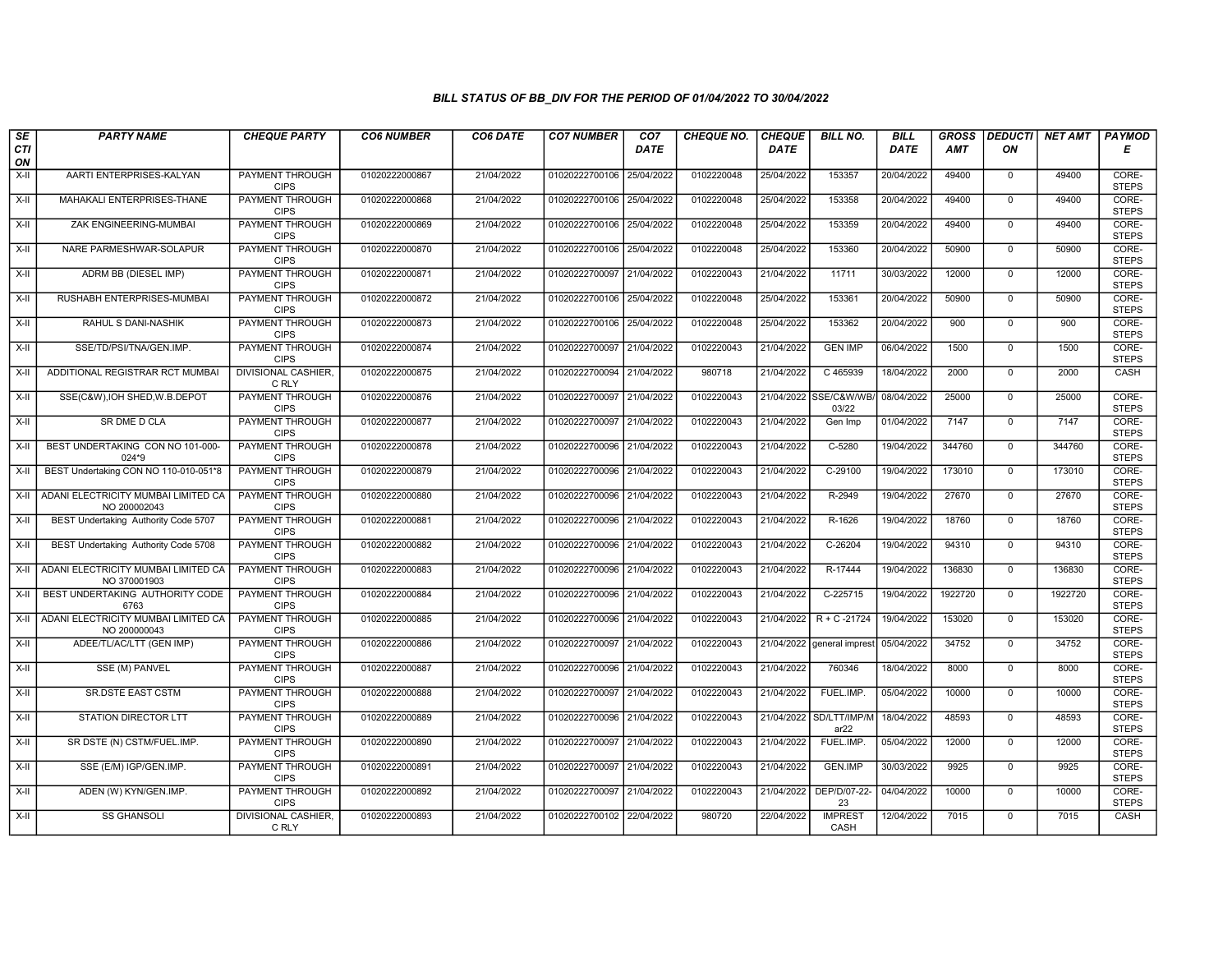| SE        | <b>PARTY NAME</b>                                   | <b>CHEQUE PARTY</b>                   | <b>CO6 NUMBER</b> | CO6 DATE   | <b>CO7 NUMBER</b>         | CO <sub>7</sub> | <b>CHEQUE NO.</b> | <b>CHEQUE</b> | <b>BILL NO.</b>                   | <b>BILL</b> | <b>GROSS</b> |                | DEDUCTI NET AMT | <b>PAYMOD</b>         |
|-----------|-----------------------------------------------------|---------------------------------------|-------------------|------------|---------------------------|-----------------|-------------------|---------------|-----------------------------------|-------------|--------------|----------------|-----------------|-----------------------|
| CTI<br>ON |                                                     |                                       |                   |            |                           | DATE            |                   | <b>DATE</b>   |                                   | DATE        | AMT          | ON             |                 | Е                     |
| $X-H$     | <b>SS RABADA</b>                                    | <b>PAYMENT THROUGH</b><br><b>CIPS</b> | 01020222000894    | 21/04/2022 | 01020222700096 21/04/2022 |                 | 0102220043        | 21/04/2022    | <b>IMPREST</b><br>CASH            | 12/04/2022  | 4466         | $\overline{0}$ | 4466            | CORE-<br><b>STEPS</b> |
| X-II      | DEN LM (LAND)                                       | <b>PAYMENT THROUGH</b><br><b>CIPS</b> | 01020222000895    | 21/04/2022 | 01020222700096 21/04/2022 |                 | 0102220043        | 21/04/2022    | 0500124                           | 31/03/2022  | 17924        | $\mathbf 0$    | 17924           | CORE-<br><b>STEPS</b> |
| $X-H$     | <b>SS SHAHAD</b>                                    | <b>PAYMENT THROUGH</b><br><b>CIPS</b> | 01020222000896    | 21/04/2022 | 01020222700096 21/04/2022 |                 | 0102220043        | 21/04/2022    | <b>IMPREST</b><br>CASH            | 18/04/2022  | 25000        | $\Omega$       | 25000           | CORE-<br><b>STEPS</b> |
| X-II      | SSE P/W PNVL (PORT)                                 | <b>PAYMENT THROUGH</b><br><b>CIPS</b> | 01020222000897    | 21/04/2022 | 01020222700096 21/04/2022 |                 | 0102220043        | 21/04/2022    | Safety Imprest                    | 11/04/2022  | 24489        | $\mathbf 0$    | 24489           | CORE-<br><b>STEPS</b> |
| $X-H$     | SSE/EM/WB                                           | PAYMENT THROUGH<br><b>CIPS</b>        | 01020222000898    | 21/04/2022 | 01020222700096 21/04/2022 |                 | 0102220043        | 21/04/2022    | 7296,3149,106                     | 08/04/2022  | 7000         | $\overline{0}$ | 7000            | CORE-<br><b>STEPS</b> |
| X-II      | SSE(TL/AC)WB                                        | <b>PAYMENT THROUGH</b><br><b>CIPS</b> | 01020222000899    | 21/04/2022 | 01020222700096 21/04/2022 |                 | 0102220043        | 21/04/2022    | General<br>Imprest                | 15/04/2022  | 5837         | $\mathbf{0}$   | 5837            | CORE-<br><b>STEPS</b> |
| X-II      | MSEDCL CON NO 036064025044                          | PAYMENT THROUGH<br><b>CIPS</b>        | 01020222000900    | 21/04/2022 | 01020222700096 21/04/2022 |                 | 0102220043        | 21/04/2022    | C 506                             | 18/04/2022  | 4230         | $\mathbf 0$    | 4230            | CORE-<br><b>STEPS</b> |
| $X-II$    | MSEDCL CON NO 033080001784                          | <b>PAYMENT THROUGH</b><br><b>CIPS</b> | 01020222000901    | 21/04/2022 | 01020222700096 21/04/2022 |                 | 0102220043        | 21/04/2022    | $C$ 134                           | 18/04/2022  | 1200         | $\overline{0}$ | 1200            | CORE-<br><b>STEPS</b> |
| $X-H$     | MSEDCL CON NO 020210331183                          | <b>PAYMENT THROUGH</b><br><b>CIPS</b> | 01020222000902    | 21/04/2022 | 01020222700096 21/04/2022 |                 | 0102220043        | 21/04/2022    | $C-338$                           | 19/04/2022  | 2980         | $\mathbf 0$    | 2980            | CORE-<br><b>STEPS</b> |
| $X-H$     | MSEDCL CON NO 020024291597                          | <b>PAYMENT THROUGH</b><br><b>CIPS</b> | 01020222000903    | 21/04/2022 | 01020222700096 21/04/2022 |                 | 0102220043        | 21/04/2022    | R-102                             | 19/04/2022  | 530          | $\overline{0}$ | 530             | CORE-<br><b>STEPS</b> |
| X-II      | ADANI ELECTRICITY MUMBAI LIMITED CA<br>NO 200000079 | PAYMENT THROUGH<br><b>CIPS</b>        | 01020222000904    | 21/04/2022 | 01020222700096 21/04/2022 |                 | 0102220043        | 21/04/2022    | $R + C - 1803$                    | 19/04/2022  | 16610        | $\mathbf 0$    | 16610           | CORE-<br><b>STEPS</b> |
| $X-II$    | ACM (RESVN) CSTM                                    | PAYMENT THROUGH<br><b>CIPS</b>        | 01020222000905    | 21/04/2022 | 01020222700096 21/04/2022 |                 | 0102220043        | 21/04/2022    | imprest cash                      | 16/04/2022  | 3987         | $\overline{0}$ | 3987            | CORE-<br><b>STEPS</b> |
| X-II      | MSEDCL CON NO 020024291431                          | <b>PAYMENT THROUGH</b><br><b>CIPS</b> | 01020222000906    | 21/04/2022 | 01020222700096 21/04/2022 |                 | 0102220043        | 21/04/2022    | $R-0$                             | 19/04/2022  | 110          | $\mathbf 0$    | 110             | CORE-<br><b>STEPS</b> |
| $X-H$     | MSEDCL CON NO 020210331175                          | <b>PAYMENT THROUGH</b><br><b>CIPS</b> | 01020222000907    | 21/04/2022 | 01020222700096 21/04/2022 |                 | 0102220043        | 21/04/2022    | R-1133                            | 19/04/2022  | 15600        | $\mathbf{0}$   | 15600           | CORE-<br><b>STEPS</b> |
| X-II      | MSEDCL CON NO 020023069181                          | PAYMENT THROUGH<br><b>CIPS</b>        | 01020222000908    | 21/04/2022 | 01020222700096 21/04/2022 |                 | 0102220043        | 21/04/2022    | $C-118$                           | 19/04/2022  | 1350         | $\mathbf{0}$   | 1350            | CORE-<br><b>STEPS</b> |
| $X-II$    | MSEDCL CON NO 020210330713                          | <b>PAYMENT THROUGH</b><br><b>CIPS</b> | 01020222000909    | 21/04/2022 | 01020222700096 21/04/2022 |                 | 0102220043        | 21/04/2022    | $C-237$                           | 19/04/2022  | 2220         | $\overline{0}$ | 2220            | CORE-<br><b>STEPS</b> |
| X-II      | <b>RAHUL S DANI</b>                                 | <b>PAYMENT THROUGH</b><br><b>CIPS</b> | 01020222000910    | 21/04/2022 | 01020222700103 22/04/2022 |                 | 0102220047        | 22/04/2022    | 290387                            | 20/04/2022  | 29995        | $\mathbf{0}$   | 29995           | CORE-<br><b>STEPS</b> |
| $X-H$     | DSTE/KYN/GEN.IMP.                                   | <b>PAYMENT THROUGH</b><br><b>CIPS</b> | 01020222000911    | 21/04/2022 | 01020222700097 21/04/2022 |                 | 0102220043        | 21/04/2022    | 09                                | 06/04/2022  | 7000         | $\mathbf 0$    | 7000            | CORE-<br><b>STEPS</b> |
| $X-H$     | DSTE (N) KYN CLENING IMP.                           | <b>PAYMENT THROUGH</b><br><b>CIPS</b> | 01020222000912    | 21/04/2022 | 01020222700097 21/04/2022 |                 | 0102220043        | 21/04/2022    | 02                                | 06/04/2022  | 6000         | $\mathbf 0$    | 6000            | CORE-<br><b>STEPS</b> |
| X-II      | ADSTE NE KYN                                        | <b>PAYMENT THROUGH</b><br><b>CIPS</b> | 01020222000913    | 21/04/2022 | 01020222700097 21/04/2022 |                 | 0102220043        | 21/04/2022    | 06                                | 06/04/2022  | 4988         | $\overline{0}$ | 4988            | CORE-<br><b>STEPS</b> |
| $X-H$     | INS.RPF BADALAPUR/GEN.IMP.                          | <b>PAYMENT THROUGH</b><br><b>CIPS</b> | 01020222000914    | 21/04/2022 | 01020222700100 22/04/2022 |                 | 0102220047        | 22/04/2022    | GEN.IMP                           | 08/04/2022  | 5000         | $\overline{0}$ | 5000            | CORE-<br><b>STEPS</b> |
| X-II      | <b>SR DPO/PNM</b>                                   | <b>PAYMENT THROUGH</b><br><b>CIPS</b> | 01020222000915    | 21/04/2022 | 01020222700100 22/04/2022 |                 | 0102220047        | 22/04/2022    | <b>BB/P/G/PNM</b><br><b>IMPRE</b> | 05/04/2022  | 6358         | $\Omega$       | 6358            | CORE-<br><b>STEPS</b> |
| $X-H$     | SUB INSPECTOR RPF CHOWKI<br>AMBERNATH/GEN.IMP       | <b>PAYMENT THROUGH</b><br><b>CIPS</b> | 01020222000916    | 21/04/2022 | 01020222700100            | 22/04/2022      | 0102220047        | 22/04/2022    | GEN.IMP                           | 11/04/2022  | 3000         | $\mathbf 0$    | 3000            | CORE-<br><b>STEPS</b> |
| X-II      | SUB INSPECTOR RPF CHOWKI<br>AMBERNATH/GEN.IMP       | PAYMENT THROUGH<br><b>CIPS</b>        | 01020222000917    | 21/04/2022 | 01020222700100 22/04/2022 |                 | 0102220047        | 22/04/2022    | GEN.IMP                           | 11/04/2022  | 3000         | $\mathbf{0}$   | 3000            | CORE-<br><b>STEPS</b> |
| $X-II$    | INSPECTOR/RPSF/THK/MTO/GEN.IMP.                     | <b>PAYMENT THROUGH</b><br><b>CIPS</b> | 01020222000918    | 21/04/2022 | 01020222700100 22/04/2022 |                 | 0102220047        | 22/04/2022    | 12BN/MTO/20/<br>IMP               | 02/04/2022  | 3750         | $\overline{0}$ | 3750            | CORE-<br><b>STEPS</b> |
| X-II      | SR DOM(G) BB                                        | <b>DIVISIONAL CASHIER.</b><br>C RLY   | 01020222000919    | 22/04/2022 | 01020222700098 22/04/2022 |                 | 980719            | 22/04/2022    | 555847                            | 19/04/2022  | 9000         | $\mathbf 0$    | 9000            | CASH                  |
| X-II      | SSE (M) THANE                                       | <b>DIVISIONAL CASHIER,</b><br>C RLY   | 01020222000920    | 22/04/2022 | 01020222700098 22/04/2022 |                 | 980719            | 22/04/2022    | 74158                             | 04/02/2022  | 2000         | $\mathbf 0$    | 2000            | CASH                  |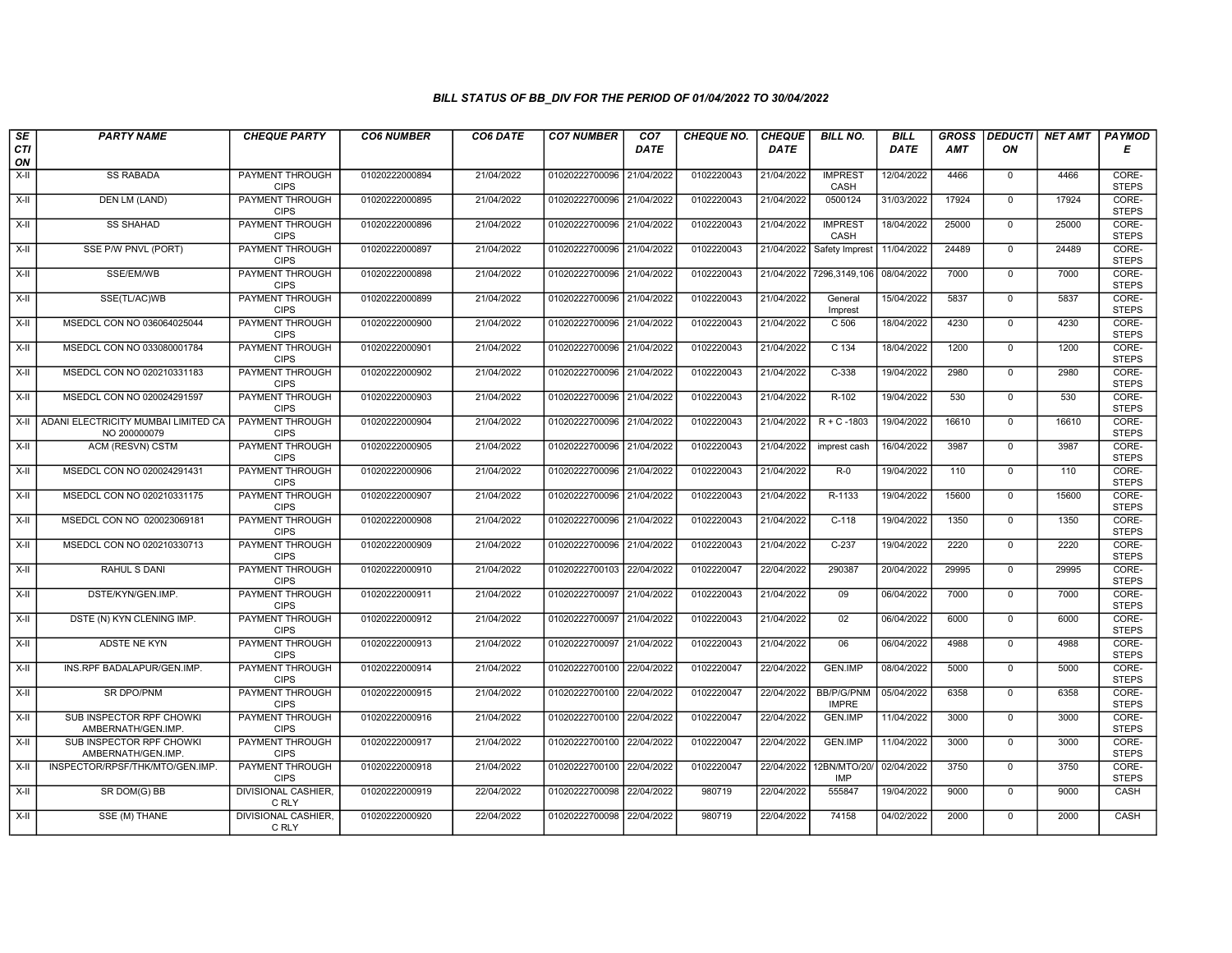| SE        | <b>PARTY NAME</b>                                        | <b>CHEQUE PARTY</b>                 | <b>CO6 NUMBER</b> | CO6 DATE   | <b>CO7 NUMBER</b>         | CO <sub>7</sub> | <b>CHEQUE NO.</b> | <b>CHEQUE</b> | <b>BILL NO.</b>                | <b>BILL</b> | <b>GROSS</b> | <b>DEDUCTI</b> | <b>NET AMT</b> | PAYMOD      |
|-----------|----------------------------------------------------------|-------------------------------------|-------------------|------------|---------------------------|-----------------|-------------------|---------------|--------------------------------|-------------|--------------|----------------|----------------|-------------|
| CTI<br>ON |                                                          |                                     |                   |            |                           | <b>DATE</b>     |                   | <b>DATE</b>   |                                | <b>DATE</b> | <b>AMT</b>   | ON             |                | Е           |
| $X-H$     | INSPECTOR RPF/DS/FEEDING CH.                             | <b>DIVISIONAL CASHIER,</b><br>C RLY | 01020222000921    | 22/04/2022 | 01020222700099            | 22/04/2022      | 980719            |               | 22/04/2022 DS.FEEDING.<br>CH.  | 04/04/2022  | 171458       | $\mathbf{0}$   | 171458         | CASH        |
| X-II      | SM KINGCIRCLE/STATION CLEANLINESS                        | <b>DIVISIONAL CASHIER,</b><br>C RLY | 01020222000922    | 22/04/2022 | 01020222700098 22/04/2022 |                 | 980719            | 22/04/2022    | Imprest Bill                   | 05/04/2022  | 45840        | $\mathbf 0$    | 45840          | CASH        |
| X-II      | SM REAY RD./ STATION CLEANLINESS                         | <b>DIVISIONAL CASHIER</b><br>C RLY  | 01020222000923    | 22/04/2022 | 01020222700098            | 22/04/2022      | 980719            | 22/04/2022    | <b>Imprest Bill</b>            | 05/04/2022  | 45839        | $\mathbf{0}$   | 45839          | CASH        |
| X-II      | SM COMML. CHUNABHATTI/STATION<br><b>CLEANLINESS</b>      | <b>DIVISIONAL CASHIER</b><br>C RLY  | 01020222000924    | 22/04/2022 | 01020222700098 22/04/2022 |                 | 980719            | 22/04/2022    | <b>Imprest Bill</b>            | 11/04/2022  | 36101        | $\mathbf 0$    | 36101          | CASH        |
| $X-H$     | SM PAREL/ STATION CLEANLINESS                            | <b>DIVISIONAL CASHIER,</b><br>C RLY | 01020222000925    | 22/04/2022 | 01020222700098 22/04/2022 |                 | 980719            | 22/04/2022    | <b>Imprest Bill</b>            | 06/04/2022  | 57510        | $\mathbf 0$    | 57510          | CASH        |
| X-II      | SM COMML, COTTON GREEN/STATION<br><b>CLEANLINESS</b>     | <b>DIVISIONAL CASHIER</b><br>C RLY  | 01020222000926    | 22/04/2022 | 01020222700098 22/04/2022 |                 | 980719            | 22/04/2022    | <b>Imprest Bill</b>            | 13/04/2022  | 28116        | $\Omega$       | 28116          | CASH        |
| X-II      | SM COMML. CURREY ROAD/STATION<br><b>CLEANLINESS</b>      | <b>DIVISIONAL CASHIER</b><br>C RLY  | 01020222000927    | 22/04/2022 | 01020222700098 22/04/2022 |                 | 980719            | 22/04/2022    | <b>Imprest Bill</b>            | 07/04/2022  | 36207        | $\mathbf{0}$   | 36207          | CASH        |
| $X-H$     | SSE/TD/DC/CO/PNVL/GEN.IMP.                               | <b>DIVISIONAL CASHIER,</b><br>C RLY | 01020222000928    | 22/04/2022 | 01020222700099            | 22/04/2022      | 980719            | 22/04/2022    | General<br>Imprest             | 10/03/2022  | 1490         | $\overline{0}$ | 1490           | CASH        |
| $X-H$     | SM COMML. GTBN / STATION<br><b>CLEANLINESS</b>           | <b>DIVISIONAL CASHIER,</b><br>C RLY | 01020222000929    | 22/04/2022 | 01020222700102 22/04/2022 |                 | 980720            | 22/04/2022    | <b>STN CLEAN</b><br><b>IMP</b> | 06/04/2022  | 28755        | $\mathbf 0$    | 28755          | <b>CASH</b> |
| $X-H$     | SR DME (D) KYN                                           | <b>DIVISIONAL CASHIER,</b><br>C RLY | 01020222000930    | 22/04/2022 | 01020222700099 22/04/2022 |                 | 980719            | 22/04/2022    | 770118                         | 04/04/2022  | 500          | $\mathbf{0}$   | 500            | CASH        |
| X-II      | MTO/12BN/FUEL IMPREST/MH05EM8299                         | <b>DIVISIONAL CASHIER,</b><br>C RLY | 01020222000931    | 22/04/2022 | 01020222700099            | 22/04/2022      | 980719            | 22/04/2022    | MTO/03/8299                    | 02/04/2022  | 2000         | $\mathbf 0$    | 2000           | CASH        |
| X-II      | ADSTE/SE/KYN                                             | DIVISIONAL CASHIER,<br>C RLY        | 01020222000932    | 22/04/2022 | 01020222700099            | 22/04/2022      | 980719            | 22/04/2022    | 04                             | 06/04/2022  | 3000         | $\mathbf{0}$   | 3000           | CASH        |
| $X-H$     | SM COMML, MUMBRA .STATION<br><b>CLEANLINESS</b>          | <b>DIVISIONAL CASHIER</b><br>C RLY  | 01020222000933    | 22/04/2022 | 01020222700102 22/04/2022 |                 | 980720            | 22/04/2022    | Imprest Bill                   | 06/04/2022  | 47550        | $\overline{0}$ | 47550          | CASH        |
| $X-H$     | SM COMML. KALVA STATION<br><b>CLEANLINESS</b>            | <b>DIVISIONAL CASHIER,</b><br>C RLY | 01020222000934    | 22/04/2022 | 01020222700102 22/04/2022 |                 | 980720            | 22/04/2022    | <b>Imprest Bill</b>            | 08/04/2022  | 47550        | $\mathbf 0$    | 47550          | CASH        |
| X-II      | <b>SM SANDHURUST ROAD/ STATION</b><br><b>CLEANLINESS</b> | <b>DIVISIONAL CASHIER</b><br>C RLY  | 01020222000935    | 22/04/2022 | 01020222700102 22/04/2022 |                 | 980720            | 22/04/2022    | <b>Imprest Bill</b>            | 07/04/2022  | 65010        | $\Omega$       | 65010          | CASH        |
| X-II      | SM COMML. CHINCHPOKLI/ STATION<br><b>CLEANLINESS</b>     | <b>DIVISIONAL CASHIER</b><br>C RLY  | 01020222000936    | 22/04/2022 | 01020222700102 22/04/2022 |                 | 980720            | 22/04/2022    | <b>Imprest Bill</b>            | 08/04/2022  | 29615        | $\mathbf 0$    | 29615          | CASH        |
| X-II      | SM MULUND/ STATION CLEANLINESS                           | DIVISIONAL CASHIER,<br>C RLY        | 01020222000937    | 22/04/2022 | 01020222700102 22/04/2022 |                 | 980720            | 22/04/2022    | Imprest Bill                   | 08/04/2022  | 86434        | $\mathbf{0}$   | 86434          | <b>CASH</b> |
| X-II      | SM GHATKOPAR / STN CLEAN                                 | <b>DIVISIONAL CASHIER</b><br>C RLY  | 01020222000938    | 22/04/2022 | 01020222700102            | 22/04/2022      | 980720            | 22/04/2022    | Imprest Bill                   | 07/04/2022  | 96176        | $\mathbf{0}$   | 96176          | CASH        |
| X-II      | SM BHANDUP/ STATION CLEANLINESS                          | <b>DIVISIONAL CASHIER,</b><br>C RLY | 01020222000939    | 22/04/2022 | 01020222700102 22/04/2022 |                 | 980720            | 22/04/2022    | Imprest Bill                   | 07/04/2022  | 67329        | $\mathbf 0$    | 67329          | CASH        |
| X-II      | SM CHEMBUR / STN CLEAN                                   | DIVISIONAL CASHIER,<br>C RLY        | 01020222000940    | 22/04/2022 | 01020222700102 22/04/2022 |                 | 980720            | 22/04/2022    | Imprest Bill                   | 07/04/2022  | 49039        | $\overline{0}$ | 49039          | CASH        |
| X-II      | SM COMML. KANJUR MARG/ STATION<br><b>CLEANLINESS</b>     | <b>DIVISIONAL CASHIER</b><br>C RLY  | 01020222000941    | 22/04/2022 | 01020222700102 22/04/2022 |                 | 980720            | 22/04/2022    | Imprest Bill                   | 08/04/2022  | 28755        | $\mathbf 0$    | 28755          | CASH        |
| $X-H$     | SM MANKHURD / STN CLEAN                                  | <b>DIVISIONAL CASHIER,</b><br>C RLY | 01020222000942    | 22/04/2022 | 01020222700102 22/04/2022 |                 | 980720            | 22/04/2022    | <b>Imprest Bill</b>            | 07/04/2022  | 75628        | $\mathbf 0$    | 75628          | CASH        |
| X-II      | SM COMML. NAHUR/ STATION<br><b>CLEANLINESS</b>           | <b>DIVISIONAL CASHIER</b><br>C RLY  | 01020222000943    | 22/04/2022 | 01020222700102 22/04/2022 |                 | 980720            | 22/04/2022    | Imprest Bill                   | 14/03/2022  | 36255        | $\mathbf 0$    | 36255          | CASH        |
| $X-H$     | SM DIWA / STN CLEAN                                      | <b>DIVISIONAL CASHIER,</b><br>C RLY | 01020222000944    | 22/04/2022 | 01020222700102 22/04/2022 |                 | 980720            | 22/04/2022    | Imprest Bill                   | 07/04/2022  | 82090        | $\mathbf{0}$   | 82090          | CASH        |
| X-II      | SM COMML. VIDYAVIHAR/ STATION<br><b>CLEANLINESS</b>      | <b>DIVISIONAL CASHIER</b><br>C RLY  | 01020222000945    | 22/04/2022 | 01020222700102 22/04/2022 |                 | 980720            | 22/04/2022    | Imprest Bill                   | 11/03/2022  | 38340        | $\Omega$       | 38340          | CASH        |
| $X-H$     | SM SION/ STATION CLEANLINESS                             | <b>DIVISIONAL CASHIER</b><br>C RLY  | 01020222000946    | 22/04/2022 | 01020222700102 22/04/2022 |                 | 980720            | 22/04/2022    | <b>Imprest Bill</b>            | 05/04/2022  | 57916        | 0              | 57916          | <b>CASH</b> |
| X-II      | SM COMML, KOPAR/ STATION<br><b>CLEANLINESS</b>           | DIVISIONAL CASHIER,<br>C RLY        | 01020222000947    | 22/04/2022 | 01020222700102 22/04/2022 |                 | 980720            | 22/04/2022    | <b>Imprest Bill</b>            | 18/04/2022  | 38654        | $\mathbf 0$    | 38654          | CASH        |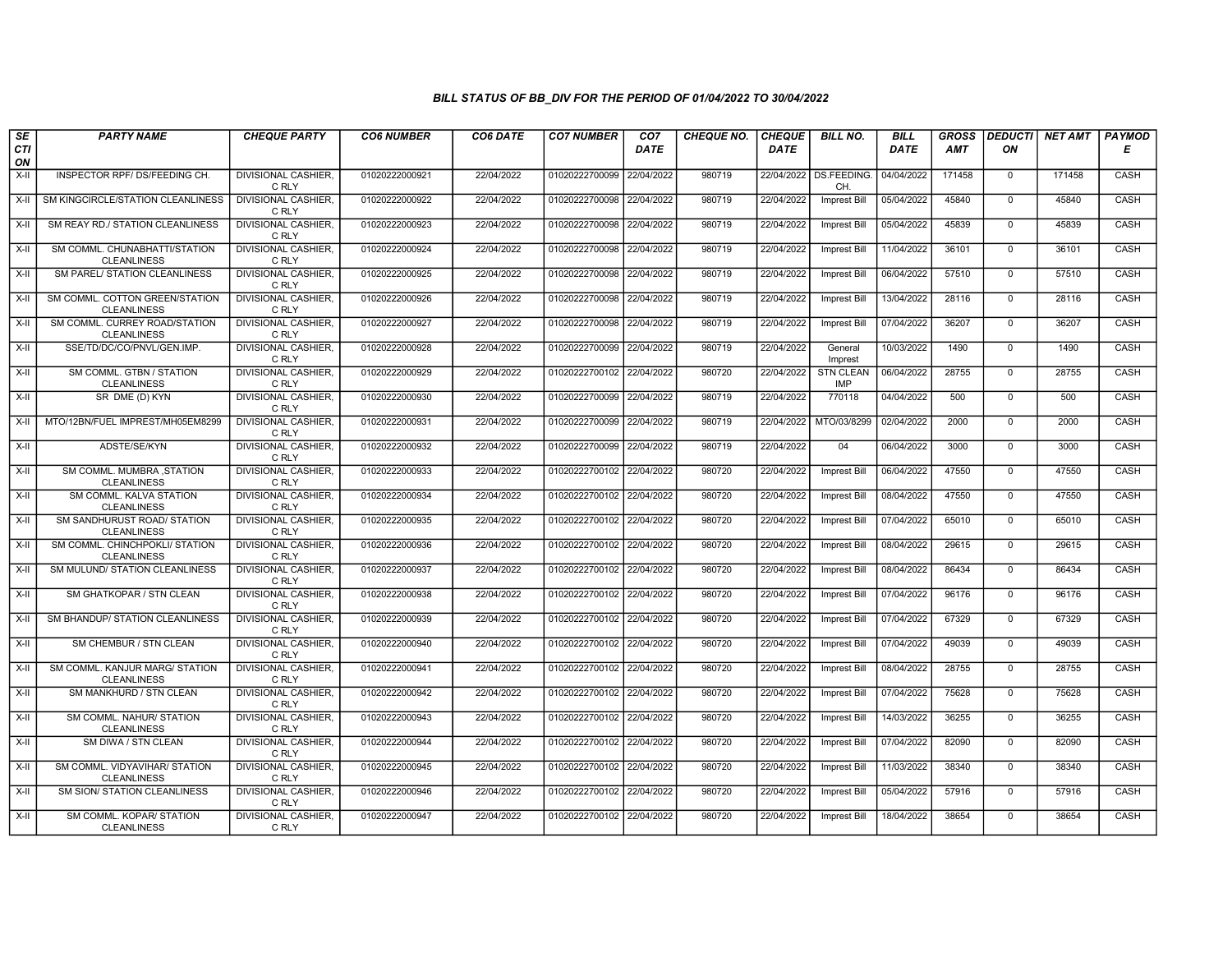| SE        | <b>PARTY NAME</b>                                                                     | <b>CHEQUE PARTY</b>                   | <b>CO6 NUMBER</b> | <b>CO6 DATE</b> | <b>CO7 NUMBER</b>         | CO <sub>7</sub> | <b>CHEQUE NO.</b> | <b>CHEQUE</b> | <b>BILL NO.</b>                  | <b>BILL</b> | <b>GROSS</b> |                | <b>DEDUCTI NET AMT</b> | <b>PAYMOD</b>         |
|-----------|---------------------------------------------------------------------------------------|---------------------------------------|-------------------|-----------------|---------------------------|-----------------|-------------------|---------------|----------------------------------|-------------|--------------|----------------|------------------------|-----------------------|
| CTI<br>ON |                                                                                       |                                       |                   |                 |                           | <b>DATE</b>     |                   | <b>DATE</b>   |                                  | DATE        | <b>AMT</b>   | ON             |                        | Е                     |
| X-II      | ADANI ELECTRICITY MUMBAI LIMITED CA<br>NO 101970537                                   | PAYMENT THROUGH<br><b>CIPS</b>        | 01020222000948    | 22/04/2022      | 01020222700101            | 22/04/2022      | 0102220047        | 22/04/2022    | $C-14775$                        | 13/04/2022  | 112930       | $\mathbf{0}$   | 112930                 | CORE-<br><b>STEPS</b> |
|           | X-II   ADANI ELECTRICITY MUMBAI LIMITED CA<br>NO 151576019                            | <b>PAYMENT THROUGH</b><br><b>CIPS</b> | 01020222000949    | 22/04/2022      | 01020222700101 22/04/2022 |                 | 0102220047        | 22/04/2022    | $C-410$                          | 13/04/2022  | 3840         | $\mathbf 0$    | 3840                   | CORE-<br><b>STEPS</b> |
| X-II      | ADANI ELECTRICITY MUMBAI LIMITED CA<br>NO 151173248                                   | PAYMENT THROUGH<br><b>CIPS</b>        | 01020222000950    | 22/04/2022      | 01020222700101            | 22/04/2022      | 0102220047        | 22/04/2022    | C-9349                           | 13/04/2022  | 67630        | $\mathbf 0$    | 67630                  | CORE-<br><b>STEPS</b> |
| X-II      | <b>SM IGATPURI</b>                                                                    | PAYMENT THROUGH<br><b>CIPS</b>        | 01020222000951    | 22/04/2022      | 01020222700101            | 22/04/2022      | 0102220047        | 22/04/2022    | Imprest Bill                     | 07/04/2022  | 38430        | $\mathbf{0}$   | 38430                  | CORE-<br><b>STEPS</b> |
| X-II      | <b>SM BADLAPUR</b>                                                                    | <b>PAYMENT THROUGH</b><br><b>CIPS</b> | 01020222000952    | 22/04/2022      | 01020222700101 22/04/2022 |                 | 0102220047        | 22/04/2022    | <b>Imprest Bill</b>              | 08/04/2022  | 20400        | $\mathbf 0$    | 20400                  | CORE-<br><b>STEPS</b> |
| X-II      | TATA POWER CA NO 900000893050                                                         | PAYMENT THROUGH<br><b>CIPS</b>        | 01020222000953    | 22/04/2022      | 01020222700101 22/04/2022 |                 | 0102220047        | 22/04/2022    | $R-0$                            | 20/04/2022  | 557          | $\mathbf{0}$   | 557                    | CORE-<br><b>STEPS</b> |
| X-II      | MSEDCL CON NO 029880002889                                                            | PAYMENT THROUGH<br><b>CIPS</b>        | 01020222000954    | 22/04/2022      | 01020222700101            | 22/04/2022      | 0102220047        | 22/04/2022    | $C-95$                           | 19/04/2022  | 960          | $\Omega$       | 960                    | CORE-<br><b>STEPS</b> |
| $X-II$    | MSEDCL CON NO 000290141681                                                            | PAYMENT THROUGH<br><b>CIPS</b>        | 01020222000955    | 22/04/2022      | 01020222700101            | 22/04/2022      | 0102220047        | 22/04/2022    | R 2445                           | 18/04/2022  | 36930        | $\mathsf{O}$   | 36930                  | CORE-<br><b>STEPS</b> |
| $X-II$    | MSEDCL CON NO 028510523352                                                            | <b>PAYMENT THROUGH</b><br><b>CIPS</b> | 01020222000956    | 22/04/2022      | 01020222700101            | 22/04/2022      | 0102220047        | 22/04/2022    | R 190                            | 18/04/2022  | 1620         | $\mathbf 0$    | 1620                   | CORE-<br><b>STEPS</b> |
| $X-H$     | MSEDCL CON NO 036064025036                                                            | PAYMENT THROUGH<br><b>CIPS</b>        | 01020222000957    | 22/04/2022      | 01020222700101            | 22/04/2022      | 0102220047        | 22/04/2022    | $C$ 101                          | 18/04/2022  | 1210         | $\Omega$       | 1210                   | CORE-<br><b>STEPS</b> |
| X-II      | MSEDCL CON NO 028510649194                                                            | PAYMENT THROUGH<br><b>CIPS</b>        | 01020222000958    | 22/04/2022      | 01020222700101            | 22/04/2022      | 0102220047        | 22/04/2022    | R 12                             | 18/04/2022  | 200          | $\mathbf 0$    | 200                    | CORE-<br><b>STEPS</b> |
| $X-II$    | MSEDCL CON NO 028510840757                                                            | PAYMENT THROUGH<br><b>CIPS</b>        | 01020222000959    | 22/04/2022      | 01020222700101            | 22/04/2022      | 0102220047        | 22/04/2022    | $C-66$                           | 19/04/2022  | 1210         | $\overline{0}$ | 1210                   | CORE-<br><b>STEPS</b> |
| X-II      | MSEDCL CON NO 029290177730                                                            | PAYMENT THROUGH<br><b>CIPS</b>        | 01020222000960    | 22/04/2022      | 01020222700101            | 22/04/2022      | 0102220047        | 22/04/2022    | $C-50$                           | 19/04/2022  | 1040         | $\Omega$       | 1040                   | CORE-<br><b>STEPS</b> |
| $X-H$     | MSEDCL CON NO 028560000814                                                            | <b>PAYMENT THROUGH</b><br><b>CIPS</b> | 01020222000961    | 22/04/2022      | 01020222700101            | 22/04/2022      | 0102220047        | 22/04/2022    | $C-3232$                         | 19/04/2022  | 99040        | $\mathbf 0$    | 99040                  | CORE-<br><b>STEPS</b> |
| X-II      | MSEDCL CON NO 028510831880                                                            | PAYMENT THROUGH<br><b>CIPS</b>        | 01020222000962    | 22/04/2022      | 01020222700101            | 22/04/2022      | 0102220047        | 22/04/2022    | $R-22$                           | 19/04/2022  | 260          | $\mathbf 0$    | 260                    | CORE-<br><b>STEPS</b> |
| $X-H$     | ADANI ELECTRICITY MUMBAI LIMITED CA<br>NO 102695609                                   | PAYMENT THROUGH<br><b>CIPS</b>        | 01020222000963    | 22/04/2022      | 01020222700101            | 22/04/2022      | 0102220047        | 22/04/2022    | C-10422                          | 13/04/2022  | 76760        | $\mathbf 0$    | 76760                  | CORE-<br><b>STEPS</b> |
| X-II      | ASC/RPF/KYN/GEN.IMP.                                                                  | <b>PAYMENT THROUGH</b><br><b>CIPS</b> | 01020222000964    | 22/04/2022      | 01020222700100 22/04/2022 |                 | 0102220047        | 22/04/2022    | <b>GEN.IMP</b>                   | 05/04/2022  | 3000         | $\mathbf 0$    | 3000                   | CORE-<br><b>STEPS</b> |
| $X-H$     | INS.RPF CLA VEH NO MH-01-CY-9321                                                      | <b>PAYMENT THROUGH</b><br><b>CIPS</b> | 01020222000965    | 22/04/2022      | 01020222700100 22/04/2022 |                 | 0102220047        | 22/04/2022    | <b>INS.RPF CLA</b><br><b>VEH</b> | 20/04/2022  | 3950         | $\mathbf 0$    | 3950                   | CORE-<br><b>STEPS</b> |
| X-II      | INSPECTOR RPF CLA/GEN.IMP.                                                            | PAYMENT THROUGH<br><b>CIPS</b>        | 01020222000966    | 22/04/2022      | 01020222700100            | 22/04/2022      | 0102220047        | 22/04/2022    | <b>INSPECTOR</b><br>RPF CL       | 20/04/2022  | 4725         | $\Omega$       | 4725                   | CORE-<br><b>STEPS</b> |
|           | X-II ONYX TECHNO SYSTEM PRIVATE LIMITED-<br><b>MUMBAI</b>                             | PAYMENT THROUGH<br><b>CIPS</b>        | 01020222000967    | 22/04/2022      | 01020222700106            | 25/04/2022      | 0102220048        | 25/04/2022    | 153672                           | 22/04/2022  | 193200       | $\mathbf 0$    | 193200                 | CORE-<br><b>STEPS</b> |
| X-II      | SENSEDGE TRANSPORTATION SYSTEMS<br>AND SOLUTIONS PRIVATE LIMITED-<br><b>BANGALORE</b> | <b>PAYMENT THROUGH</b><br><b>CIPS</b> | 01020222000968    | 22/04/2022      | 01020222700106 25/04/2022 |                 | 0102220048        | 25/04/2022    | 153673                           | 22/04/2022  | 193200       | $\mathbf 0$    | 193200                 | CORE-<br><b>STEPS</b> |
| X-II      | VC RAIL INFRA TECH PRIVATE LIMITED-<br><b>MUMBAI</b>                                  | PAYMENT THROUGH<br><b>CIPS</b>        | 01020222000969    | 22/04/2022      | 01020222700106 25/04/2022 |                 | 0102220048        | 25/04/2022    | 153674                           | 22/04/2022  | 217300       | $\mathbf{0}$   | 217300                 | CORE-<br><b>STEPS</b> |
| X-II      | SSE/PSI/SION/GEN.IMP.                                                                 | <b>PAYMENT THROUGH</b><br><b>CIPS</b> | 01020222000970    | 22/04/2022      | 01020222700100 22/04/2022 |                 | 0102220047        | 22/04/2022    | $\overline{A}$                   | 22/03/2022  | 1459         | $\Omega$       | 1459                   | CORE-<br><b>STEPS</b> |
| X-II      | INSPECTOR RPF MANKHURD/GEN.IMP.                                                       | <b>PAYMENT THROUGH</b><br><b>CIPS</b> | 01020222000971    | 22/04/2022      | 01020222700100            | 22/04/2022      | 0102220047        | 22/04/2022    | 00                               | 22/04/2022  | 3547         | $\mathbf 0$    | 3547                   | CORE-<br><b>STEPS</b> |
| X-II      | <b>BPCL E CMS</b>                                                                     | <b>PAYMENT THROUGH</b><br><b>CIPS</b> | 01020222000972    | 22/04/2022      | 01020222700101            | 22/04/2022      | 0102220047        | 22/04/2022    | 61/06                            | 22/04/2022  | 757000       | $\mathbf{0}$   | 757000                 | CORE-<br><b>STEPS</b> |
| X-II      | ADEE/TD/OHE/KURLA/GEN.IMP.                                                            | PAYMENT THROUGH<br><b>CIPS</b>        | 01020222000973    | 22/04/2022      | 01020222700100            | 22/04/2022      | 0102220047        | 22/04/2022    | General<br>Imprest               | 14/03/2022  | 2989         | $\mathbf 0$    | 2989                   | CORE-<br><b>STEPS</b> |
| X-II      | SR DEE (TRS O) CSTM/GEN.IMP.                                                          | PAYMENT THROUGH<br><b>CIPS</b>        | 01020222000974    | 22/04/2022      | 01020222700100 22/04/2022 |                 | 0102220047        | 22/04/2022    | 1234                             | 05/04/2022  | 4940         | $\mathbf 0$    | 4940                   | CORE-<br><b>STEPS</b> |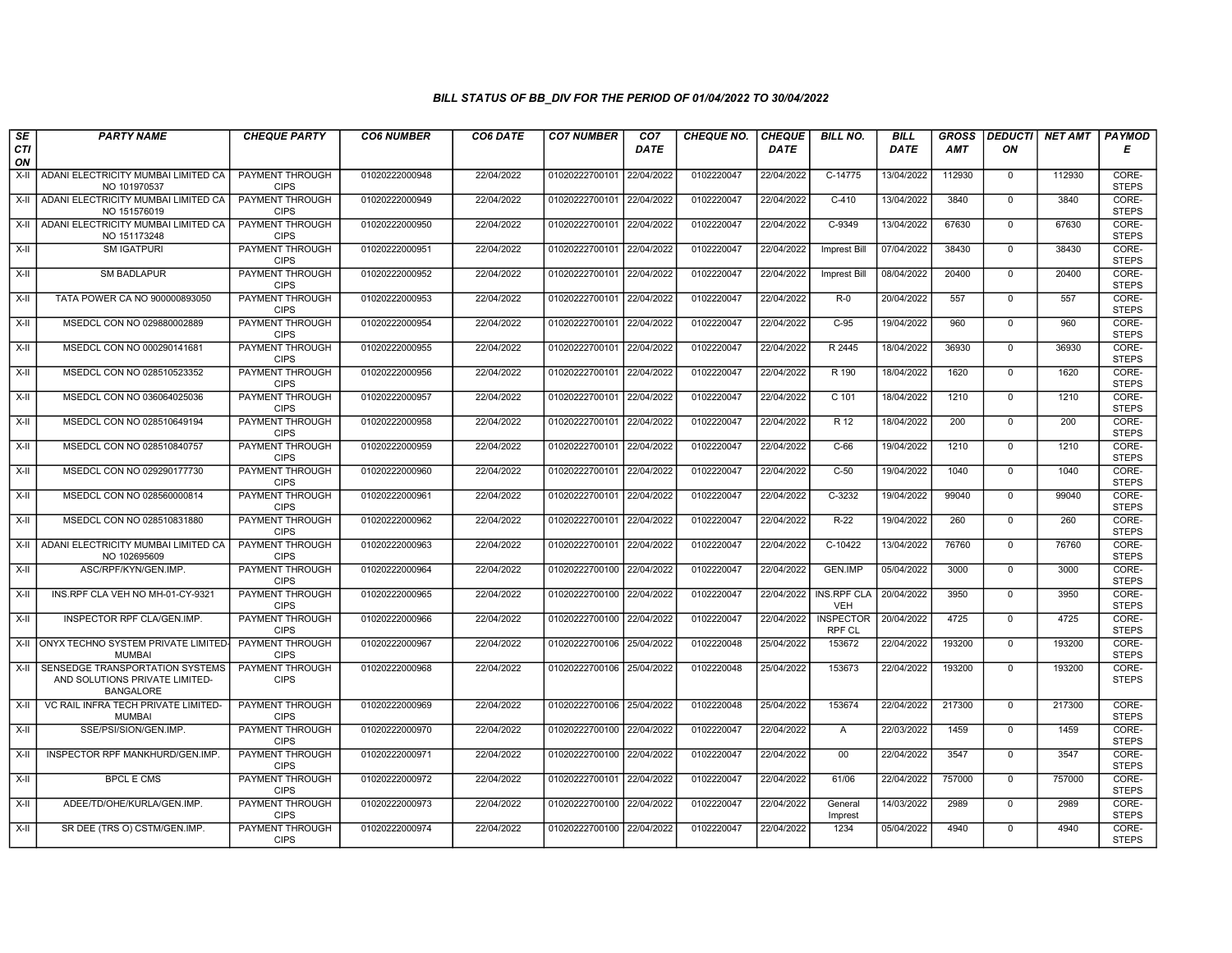| SE               | <b>PARTY NAME</b>                                     | <b>CHEQUE PARTY</b>                   | <b>CO6 NUMBER</b> | CO6 DATE   | <b>CO7 NUMBER</b>         | CO <sub>7</sub> | <b>CHEQUE NO.</b> | <b>CHEQUE</b> | <b>BILL NO.</b>                        | <b>BILL</b> | <b>GROSS</b> | <b>DEDUCTI</b> | NET AMT | <b>PAYMOD</b>         |
|------------------|-------------------------------------------------------|---------------------------------------|-------------------|------------|---------------------------|-----------------|-------------------|---------------|----------------------------------------|-------------|--------------|----------------|---------|-----------------------|
| <b>CTI</b><br>ON |                                                       |                                       |                   |            |                           | <b>DATE</b>     |                   | <b>DATE</b>   |                                        | DATE        | <b>AMT</b>   | ON             |         | Е                     |
| $X-H$            | PRUTHVI CONSTRUCTION-MUMBAI                           | <b>PAYMENT THROUGH</b><br><b>CIPS</b> | 01020222000975    | 22/04/2022 | 01020222700106            | 25/04/2022      | 0102220048        | 25/04/2022    | 153737                                 | 22/04/2022  | 281100       | $\mathbf{0}$   | 281100  | CORE-<br><b>STEPS</b> |
| X-II             | PRAKASH ENTERPRISES-THANE                             | <b>PAYMENT THROUGH</b><br><b>CIPS</b> | 01020222000976    | 22/04/2022 | 01020222700106            | 25/04/2022      | 0102220048        | 25/04/2022    | 153738                                 | 22/04/2022  | 281100       | $\mathbf{0}$   | 281100  | CORE-<br><b>STEPS</b> |
| X-II             | ZEENAT CONSTRUCTION-THANE                             | PAYMENT THROUGH<br><b>CIPS</b>        | 01020222000977    | 22/04/2022 | 01020222700106            | 25/04/2022      | 0102220048        | 25/04/2022    | 153739                                 | 22/04/2022  | 281100       | $\mathbf 0$    | 281100  | CORE-<br><b>STEPS</b> |
| $X-H$            | SHIVA ENTERPRISES-MUMBAI                              | PAYMENT THROUGH<br><b>CIPS</b>        | 01020222000978    | 22/04/2022 | 01020222700106            | 25/04/2022      | 0102220048        | 25/04/2022    | 153740                                 | 22/04/2022  | 281100       | $\overline{0}$ | 281100  | CORE-<br><b>STEPS</b> |
| X-II             | SM VIKHROLI/ STATION CLEANLINESS                      | <b>DIVISIONAL CASHIER</b><br>C RLY    | 01020222000980    | 25/04/2022 | 01020222700108            | 25/04/2022      | 980730            | 26/04/2022    | Imprest Bill                           | 06/04/2022  | 66758        | $\mathbf{0}$   | 66758   | CASH                  |
| $X-H$            | <b>ADEN W CSTM</b>                                    | <b>DIVISIONAL CASHIER,</b><br>C RLY   | 01020222000981    | 25/04/2022 | 01020222700108 25/04/2022 |                 | 980730            |               | 26/04/2022 ADEN[W]CSM                  | 01/03/2022  | 200000       | $\Omega$       | 200000  | CASH                  |
| X-II             | SM MASJID/ STATION CLEANLINESS                        | DIVISIONAL CASHIER,<br>C RLY          | 01020222000982    | 25/04/2022 | 01020222700108            | 25/04/2022      | 980730            | 26/04/2022    | Imprest Bill                           | 22/03/2022  | 77031        | $\mathbf{0}$   | 77031   | CASH                  |
| X-II             | SM MATUNGA/ STATION CLEANLINESS                       | <b>DIVISIONAL CASHIER</b><br>C RLY    | 01020222000984    | 25/04/2022 | 01020222700108            | 25/04/2022      | 980730            | 26/04/2022    | <b>Imprest Bill</b>                    | 06/04/2022  | 36255        | $\mathbf 0$    | 36255   | CASH                  |
| X-II             | PRINCE CONSTRUCTION COMPANY-<br><b>THANE</b>          | PAYMENT THROUGH<br><b>CIPS</b>        | 01020222000985    | 25/04/2022 | 01020222700123 27/04/2022 |                 | 0102220053        | 28/04/2022    | 153853                                 | 25/04/2022  | 84400        | $\Omega$       | 84400   | CORE-<br><b>STEPS</b> |
| $X-H$            | SM COMML. GOVANDI/STATION<br><b>CLEANLINESS</b>       | <b>DIVISIONAL CASHIER</b><br>C RLY    | 01020222000986    | 25/04/2022 | 01020222700108            | 25/04/2022      | 980730            | 26/04/2022    | <b>Imprest Bill</b>                    | 06/04/2022  | 38340        | $\overline{0}$ | 38340   | CASH                  |
| X-II             | SHARDA ENTERPRISES-THANE.                             | PAYMENT THROUGH<br><b>CIPS</b>        | 01020222000987    | 25/04/2022 | 01020222700123            | 27/04/2022      | 0102220053        | 28/04/2022    | 153854                                 | 25/04/2022  | 84400        | $\Omega$       | 84400   | CORE-<br><b>STEPS</b> |
| X-II             | <b>GRIP ENTERPRISES-THANE</b>                         | PAYMENT THROUGH<br><b>CIPS</b>        | 01020222000988    | 25/04/2022 | 01020222700123 27/04/2022 |                 | 0102220053        | 28/04/2022    | 153855                                 | 25/04/2022  | 84400        | $\mathbf{0}$   | 84400   | CORE-<br><b>STEPS</b> |
| X-II             | SM BYCULLA/ STATION CLEANLINESS                       | <b>DIVISIONAL CASHIER.</b><br>C RLY   | 01020222000989    | 25/04/2022 | 01020222700108 25/04/2022 |                 | 980730            | 26/04/2022    | <b>Imprest Bill</b>                    | 04/04/2022  | 86675        | $\Omega$       | 86675   | CASH                  |
| X-II             | BALLU ENTERPRISES-MUMBAI                              | <b>PAYMENT THROUGH</b><br><b>CIPS</b> | 01020222000990    | 25/04/2022 | 01020222700123            | 27/04/2022      | 0102220053        | 28/04/2022    | 153856                                 | 25/04/2022  | 84400        | $\mathbf{0}$   | 84400   | CORE-<br><b>STEPS</b> |
| $X-II$           | <b>SR.CC/KYN SUB</b>                                  | <b>DIVISIONAL CASHIER,</b><br>C RLY   | 01020222000991    | 25/04/2022 | 01020222700105            | 25/04/2022      | 980730            | 26/04/2022    | gen02/2022                             | 28/02/2022  | 3000         | $\Omega$       | 3000    | CASH                  |
| X-II             | SM VADALA / STN CLEAN                                 | DIVISIONAL CASHIER,<br>C RLY          | 01020222000992    | 25/04/2022 | 01020222700108 25/04/2022 |                 | 980730            | 26/04/2022    | <b>Imprest Bill</b>                    | 05/04/2022  | 66462        | $\Omega$       | 66462   | CASH                  |
| $X-H$            | SM COMML. DOCKYARD RD./ STATION<br><b>CLEANLINESS</b> | <b>DIVISIONAL CASHIER,</b><br>C RLY   | 01020222000993    | 25/04/2022 | 01020222700108 25/04/2022 |                 | 980730            | 26/04/2022    | Imprest Bill                           | 04/04/2022  | 45799        | $\mathbf{0}$   | 45799   | CASH                  |
| X-II             | SM COMML. THAKURLI/ STATION<br><b>CLEANLINESS</b>     | <b>DIVISIONAL CASHIER,</b><br>C RLY   | 01020222000994    | 25/04/2022 | 01020222700108 25/04/2022 |                 | 980730            | 26/04/2022    | Imprest Bill                           | 04/04/2022  | 38881        | $\mathbf 0$    | 38881   | CASH                  |
| X-II             | SM SEWRI/ STATION CLEANLINESS                         | <b>DIVISIONAL CASHIER,</b><br>C RLY   | 01020222000995    | 25/04/2022 | 01020222700108            | 25/04/2022      | 980730            | 26/04/2022    | Imprest Bill                           | 04/04/2022  | 45840        | $\mathbf{0}$   | 45840   | CASH                  |
| $X-H$            | SM COMML. TILAK NAGAR /STATION<br><b>CLEANLINESS</b>  | DIVISIONAL CASHIER,<br>C RLY          | 01020222000996    | 25/04/2022 | 01020222700108            | 25/04/2022      | 980730            | 26/04/2022    | <b>Imprest Bill</b>                    | 06/04/2022  | 36062        | $\Omega$       | 36062   | CASH                  |
| X-II             | ADEN W KYN FUEL.IMP.                                  | DIVISIONAL CASHIER,<br>C RLY          | 01020222000997    | 25/04/2022 | 01020222700105 25/04/2022 |                 | 980730            | 26/04/2022    | DB/II/22-23                            | 05/04/2022  | 12175        | $\mathbf{0}$   | 12175   | CASH                  |
| $X-H$            | <b>SR DMM CSTM</b>                                    | <b>DIVISIONAL CASHIER.</b><br>C RLY   | 01020222000998    | 25/04/2022 | 01020222700104 25/04/2022 |                 | 980730            | 26/04/2022    | 816931                                 | 20/04/2022  | 36000        | $\Omega$       | 36000   | CASH                  |
| X-II             | ADMO LNL(DIGNOSTIC IMP Rs.8000/-)                     | PAYMENT THROUGH<br><b>CIPS</b>        | 01020222000999    | 25/04/2022 | 01020222700107            | 25/04/2022      | 0102220048        | 25/04/2022    | <b>ADMO LNL DI</b><br>APR <sub>2</sub> | 18/04/2022  | 7850         | $\mathbf 0$    | 7850    | CORE-<br><b>STEPS</b> |
| $X-H$            | <b>CNC SHELU</b>                                      | PAYMENT THROUGH<br><b>CIPS</b>        | 01020222001000    | 25/04/2022 | 01020222700112 25/04/2022 |                 | 0102220048        | 25/04/2022    | <b>IMPREST</b><br>CASH                 | 15/03/2022  | 24742        | $\Omega$       | 24742   | CORE-<br><b>STEPS</b> |
| X-II             | DEVANGI OUTDOOR ADVERTISING-<br><b>MUMBAI</b>         | <b>PAYMENT THROUGH</b><br><b>CIPS</b> | 01020222001001    | 25/04/2022 | 01020222700123 27/04/2022 |                 | 0102220053        | 28/04/2022    | 153868                                 | 25/04/2022  | 672900       | $\Omega$       | 672900  | CORE-<br><b>STEPS</b> |
| X-II             | ADEN (WKS) TNA                                        | <b>PAYMENT THROUGH</b><br><b>CIPS</b> | 01020222001002    | 25/04/2022 | 01020222700112 25/04/2022 |                 | 0102220048        | 25/04/2022    | TNA/WKS/Gen<br>I.Imp                   | 07/04/2022  | 35000        | $\mathbf{0}$   | 35000   | CORE-<br><b>STEPS</b> |
| X-II             | DEVANGI OUTDOOR ADVERTISING-<br><b>MUMBAI</b>         | PAYMENT THROUGH<br><b>CIPS</b>        | 01020222001003    | 25/04/2022 | 01020222700123 27/04/2022 |                 | 0102220053        | 28/04/2022    | 153869                                 | 25/04/2022  | 672900       | $\mathbf{0}$   | 672900  | CORE-<br><b>STEPS</b> |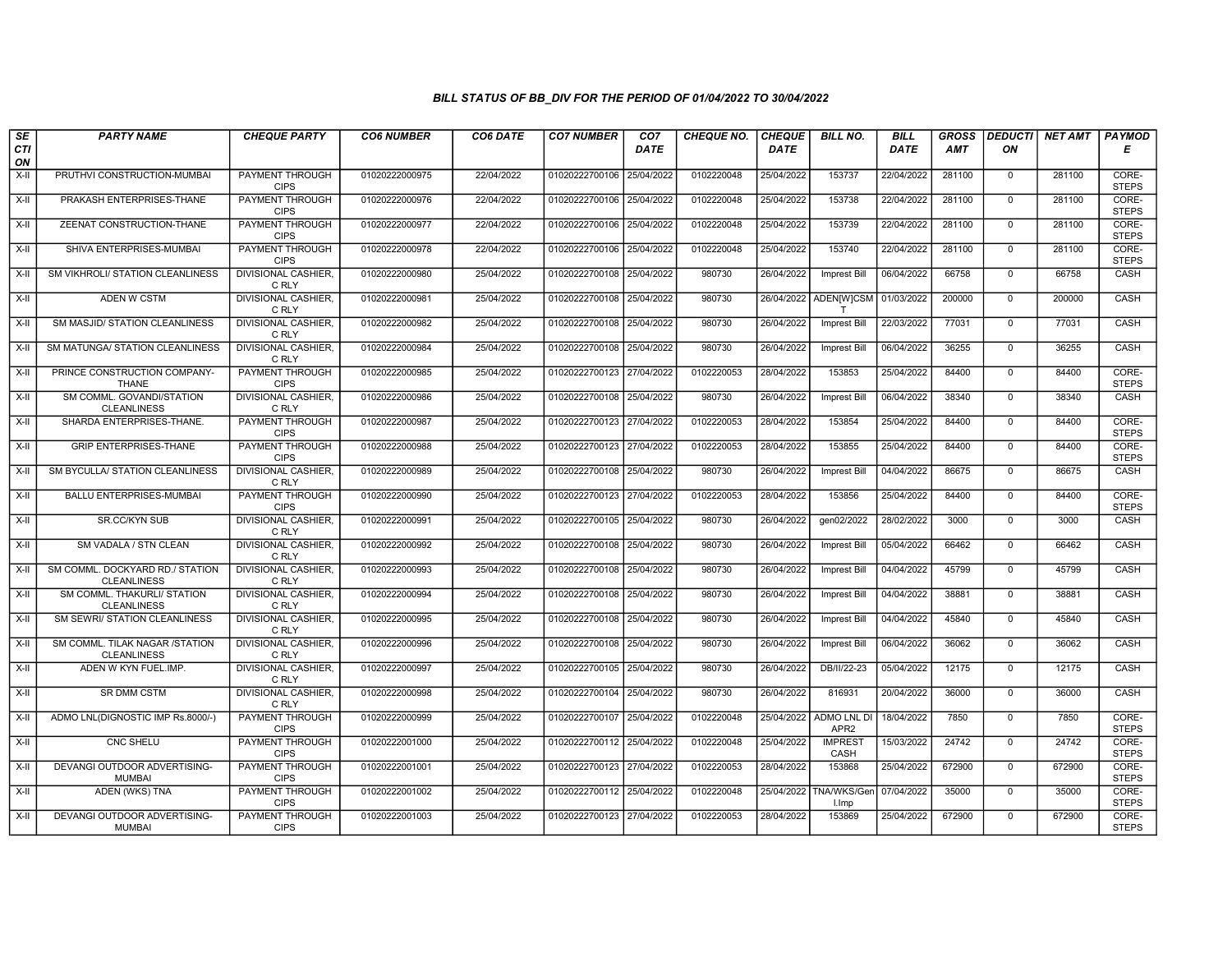| SE        | <b>PARTY NAME</b>                                   | <b>CHEQUE PARTY</b>                   | <b>CO6 NUMBER</b> | CO6 DATE   | <b>CO7 NUMBER</b>         | CO <sub>7</sub> | <b>CHEQUE NO.</b> | <b>CHEQUE</b> | <b>BILL NO.</b>                   | <b>BILL</b> | <b>GROSS</b> |                | <b>DEDUCTI</b> NET AMT | <b>PAYMOD</b>         |
|-----------|-----------------------------------------------------|---------------------------------------|-------------------|------------|---------------------------|-----------------|-------------------|---------------|-----------------------------------|-------------|--------------|----------------|------------------------|-----------------------|
| CTI<br>ON |                                                     |                                       |                   |            |                           | <b>DATE</b>     |                   | <b>DATE</b>   |                                   | DATE        | <b>AMT</b>   | ON             |                        | Е                     |
| $X-H$     | SR SM (GAZ) CSTM                                    | <b>PAYMENT THROUGH</b><br><b>CIPS</b> | 01020222001004    | 25/04/2022 | 01020222700112 25/04/2022 |                 | 0102220048        | 25/04/2022    | Imprest Bill                      | 07/04/2022  | 57510        | $\mathbf{0}$   | 57510                  | CORE-<br><b>STEPS</b> |
| X-II      | SR DOM (G) CSTM/GEN.IMP.                            | <b>PAYMENT THROUGH</b><br><b>CIPS</b> | 01020222001005    | 25/04/2022 | 01020222700112 25/04/2022 |                 | 0102220048        | 25/04/2022    | Sr.Dom Gen<br>Impre               | 07/02/2022  | 4993         | $\mathbf{0}$   | 4993                   | CORE-<br><b>STEPS</b> |
| X-II      | SUB INSP RPF GHATKOPAR                              | <b>DIVISIONAL CASHIER.</b><br>C RLY   | 01020222001006    | 25/04/2022 | 01020222700105 25/04/2022 |                 | 980730            | 26/04/2022    | <b>SUB INSP</b><br><b>RPF GHA</b> | 12/04/2022  | 4990         | $\mathbf 0$    | 4990                   | CASH                  |
| $X-II$    | <b>ADMO PNVL</b>                                    | DIVISIONAL CASHIER,<br>C RLY          | 01020222001007    | 25/04/2022 | 01020222700104 25/04/2022 |                 | 980730            | 26/04/2022    | 00                                | 21/04/2022  | 2846         | $\overline{0}$ | 2846                   | CASH                  |
| $X-H$     | <b>SR DCM BB</b>                                    | DIVISIONAL CASHIER,<br>C RLY          | 01020222001008    | 25/04/2022 | 01020222700108 25/04/2022 |                 | 980730            | 26/04/2022    | 648523                            | 25/04/2022  | 131000       | $\mathbf 0$    | 131000                 | CASH                  |
| X-II      | <b>SSE (M) AMBARNATH</b>                            | <b>DIVISIONAL CASHIER,</b><br>C RLY   | 01020222001009    | 25/04/2022 | 01020222700108 25/04/2022 |                 | 980730            | 26/04/2022    | 12345                             | 16/04/2022  | 35000        | $\Omega$       | 35000                  | CASH                  |
| X-II      | APO (W/L)CSTM                                       | DIVISIONAL CASHIER.<br>C RLY          | 01020222001010    | 25/04/2022 | 01020222700105 25/04/2022 |                 | 980730            | 26/04/2022    | 811761                            | 22/04/2022  | 2000         | $\mathbf{0}$   | 2000                   | CASH                  |
| X-II      | ADMO KALWA                                          | DIVISIONAL CASHIER<br>C RLY           | 01020222001011    | 25/04/2022 | 01020222700105 25/04/2022 |                 | 980730            | 26/04/2022    | 12345                             | 23/03/2022  | 966          | $\mathbf 0$    | 966                    | CASH                  |
| X-II      | <b>VODAFONE IDEA LIMITED</b>                        | <b>PAYMENT THROUGH</b><br><b>CIPS</b> | 01020222001012    | 25/04/2022 | 01020222700107 25/04/2022 |                 | 0102220048        |               | 25/04/2022 MHI150429885<br>7190   | 11/04/2022  | 175          | $\mathbf 0$    | 175                    | CORE-<br><b>STEPS</b> |
| $X-H$     | <b>MTNL MUMBAI</b>                                  | <b>PAYMENT THROUGH</b><br><b>CIPS</b> | 01020222001013    | 25/04/2022 | 01020222700107 25/04/2022 |                 | 0102220048        |               | 25/04/2022 MLCB4130037<br>365     | 07/04/2022  | 10957        | $\overline{0}$ | 10957                  | CORE-<br><b>STEPS</b> |
|           | X-II   BHARAT SANCHAR NIGAM LIMITED, PUNE           | PAYMENT THROUGH<br><b>CIPS</b>        | 01020222001014    | 25/04/2022 | 01020222700107 25/04/2022 |                 | 0102220048        | 25/04/2022    | 101945762801<br>23                | 06/04/2022  | 8967         | $\mathbf 0$    | 8967                   | CORE-<br><b>STEPS</b> |
| X-II      | DEVANGI OUTDOOR ADVERTISING-<br><b>MUMBAI</b>       | PAYMENT THROUGH<br><b>CIPS</b>        | 01020222001015    | 25/04/2022 | 01020222700123 27/04/2022 |                 | 0102220053        | 28/04/2022    | 153877                            | 25/04/2022  | 672900       | $\mathbf{0}$   | 672900                 | CORE-<br><b>STEPS</b> |
| X-II      | <b>MTNL MUMBAI</b>                                  | <b>PAYMENT THROUGH</b><br><b>CIPS</b> | 01020222001016    | 25/04/2022 | 01020222700107 25/04/2022 |                 | 0102220048        |               | 25/04/2022 MLCB4130037<br>262     | 07/04/2022  | 198511       | $\Omega$       | 198511                 | CORE-<br><b>STEPS</b> |
| X-II      | DEN (LM) CSTM                                       | DIVISIONAL CASHIER,<br>C RLY          | 01020222001017    | 25/04/2022 | 01020222700108 25/04/2022 |                 | 980730            | 26/04/2022    | 275038                            | 22/04/2022  | 300000       | $\mathbf 0$    | 300000                 | CASH                  |
| X-II      | SSE CSTM (COG)/GEN.IMP.                             | PAYMENT THROUGH<br><b>CIPS</b>        | 01020222001018    | 25/04/2022 | 01020222700109 25/04/2022 |                 | 0102220048        | 25/04/2022    | <b>BB.CSMT.M</b>                  | 01/04/2022  | 19925        | $\Omega$       | 19925                  | CORE-<br><b>STEPS</b> |
| X-II      | <b>BPCL E CMS</b>                                   | <b>PAYMENT THROUGH</b><br><b>CIPS</b> | 01020222001019    | 25/04/2022 | 01020222700112 25/04/2022 |                 | 0102220048        | 25/04/2022    | 61/06                             | 22/04/2022  | 789748       | $\Omega$       | 789748                 | CORE-<br><b>STEPS</b> |
| $X-H$     | DRM W CSTM TRACK MACHINE                            | <b>PAYMENT THROUGH</b><br><b>CIPS</b> | 01020222001020    | 25/04/2022 | 01020222700112 25/04/2022 |                 | 0102220048        | 25/04/2022    | <b>TTM GEN IMP</b>                | 15/04/2022  | 39981        | $\overline{0}$ | 39981                  | CORE-<br><b>STEPS</b> |
| X-II      | <b>SR DEE COAG</b>                                  | <b>PAYMENT THROUGH</b><br><b>CIPS</b> | 01020222001021    | 25/04/2022 | 01020222700112 25/04/2022 |                 | 0102220048        | 25/04/2022    | Genl Imprest                      | 31/03/2022  | 11091        | $\mathbf 0$    | 11091                  | CORE-<br><b>STEPS</b> |
| $X-H$     | SSE P/W WB                                          | <b>PAYMENT THROUGH</b><br><b>CIPS</b> | 01020222001022    | 25/04/2022 | 01020222700112 25/04/2022 |                 | 0102220048        | 25/04/2022    | safty Imprest                     | 18/04/2022  | 24662        | $\mathbf{0}$   | 24662                  | CORE-<br><b>STEPS</b> |
| X-II      | ADANI ELECTRICITY MUMBAI LIMITED CA<br>NO 102692320 | PAYMENT THROUGH<br><b>CIPS</b>        | 01020222001023    | 25/04/2022 | 01020222700112 25/04/2022 |                 | 0102220048        | 25/04/2022    | $C-816$                           | 13/04/2022  | 3610         | $\mathbf{0}$   | 3610                   | CORE-<br><b>STEPS</b> |
| X-II      | TATA POWER CA NO 900000892989                       | <b>PAYMENT THROUGH</b><br><b>CIPS</b> | 01020222001024    | 25/04/2022 | 01020222700112 25/04/2022 |                 | 0102220048        | 25/04/2022    | $R-56$                            | 20/04/2022  | 321          | $\mathbf 0$    | 321                    | CORE-<br><b>STEPS</b> |
| $X-H$     | <b>SM KINGCIRCLE</b>                                | <b>DIVISIONAL CASHIER,</b><br>C RLY   | 01020222001025    | 25/04/2022 | 01020222700119 27/04/2022 |                 | 980731            | 27/04/2022    | Imprest Bill                      | 01/04/2022  | 2405         | $\mathbf{0}$   | 2405                   | <b>CASH</b>           |
| X-II      | TATA POWER CA NO 900000892986                       | PAYMENT THROUGH<br><b>CIPS</b>        | 01020222001026    | 25/04/2022 | 01020222700112 25/04/2022 |                 | 0102220048        | 25/04/2022    | $R-28$                            | 20/04/2022  | 197          | $\mathbf 0$    | 197                    | CORE-<br><b>STEPS</b> |
| X-II      | TATA POWER CA NO 900000892976                       | <b>PAYMENT THROUGH</b><br><b>CIPS</b> | 01020222001027    | 25/04/2022 | 01020222700112 25/04/2022 |                 | 0102220048        | 25/04/2022    | $R-113$                           | 20/04/2022  | 659          | $\mathbf{0}$   | 659                    | CORE-<br><b>STEPS</b> |
| $X-II$    | TATA POWER CA NO 900000892978                       | <b>PAYMENT THROUGH</b><br><b>CIPS</b> | 01020222001028    | 25/04/2022 | 01020222700112 25/04/2022 |                 | 0102220048        | 25/04/2022    | R-157                             | 20/04/2022  | 983          | $\mathbf 0$    | 983                    | CORE-<br><b>STEPS</b> |
| $X-H$     | TATA POWER CA NO 900000892962                       | PAYMENT THROUGH<br><b>CIPS</b>        | 01020222001029    | 25/04/2022 | 01020222700112 25/04/2022 |                 | 0102220048        | 25/04/2022    | R-298                             | 20/04/2022  | 2024         | $\mathbf{0}$   | 2024                   | CORE-<br><b>STEPS</b> |
| X-II      | TATA POWER CA NO 900000892984                       | <b>PAYMENT THROUGH</b><br><b>CIPS</b> | 01020222001030    | 25/04/2022 | 01020222700112 25/04/2022 |                 | 0102220048        | 25/04/2022    | $R-42$                            | 20/04/2022  | 259          | $\mathbf 0$    | 259                    | CORE-<br><b>STEPS</b> |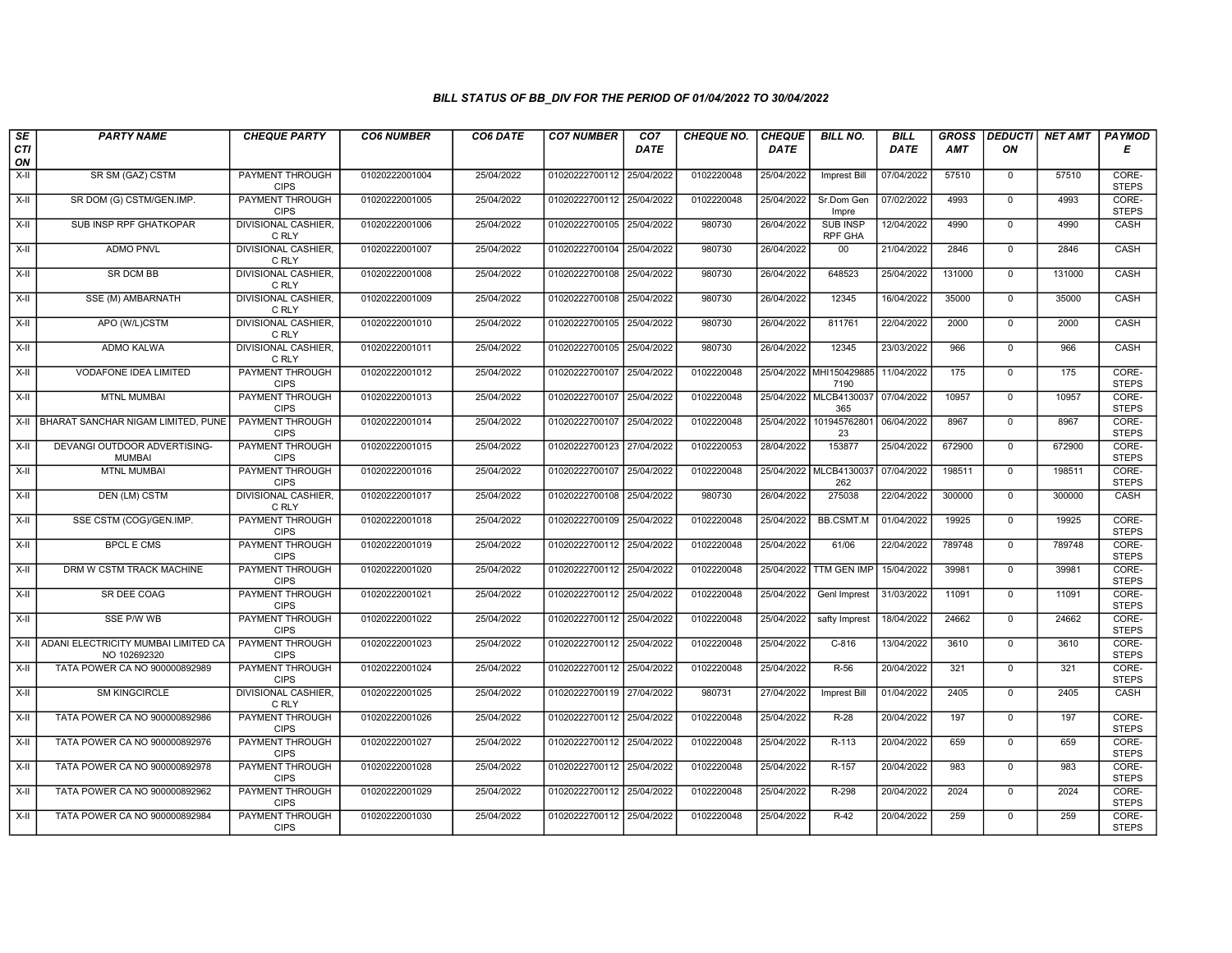| SE        | <b>PARTY NAME</b>                       | <b>CHEQUE PARTY</b>                   | <b>CO6 NUMBER</b> | CO6 DATE   | <b>CO7 NUMBER</b>         | CO <sub>7</sub> | <b>CHEQUE NO.</b> | <b>CHEQUE</b> | <b>BILL NO.</b>                  | <b>BILL</b> | <b>GROSS</b> |                | <b>DEDUCTI</b> NET AMT | <b>PAYMOD</b>         |
|-----------|-----------------------------------------|---------------------------------------|-------------------|------------|---------------------------|-----------------|-------------------|---------------|----------------------------------|-------------|--------------|----------------|------------------------|-----------------------|
| CTI<br>ON |                                         |                                       |                   |            |                           | <b>DATE</b>     |                   | <b>DATE</b>   |                                  | <b>DATE</b> | <b>AMT</b>   | ON             |                        | Е                     |
| $X-H$     | TATA POWER CA NO 900000892983           | <b>PAYMENT THROUGH</b><br><b>CIPS</b> | 01020222001031    | 25/04/2022 | 01020222700112 25/04/2022 |                 | 0102220048        | 25/04/2022    | $R-50$                           | 20/04/2022  | 294          | $\mathbf{0}$   | 294                    | CORE-<br><b>STEPS</b> |
| $X-H$     | TATA POWER CA NO 900000892987           | <b>PAYMENT THROUGH</b><br><b>CIPS</b> | 01020222001032    | 25/04/2022 | 01020222700112 25/04/2022 |                 | 0102220048        | 25/04/2022    | $R-34$                           | 20/04/2022  | 224          | $\mathbf 0$    | 224                    | CORE-<br><b>STEPS</b> |
| X-II      | <b>SM KHARBAV</b>                       | PAYMENT THROUGH<br><b>CIPS</b>        | 01020222001033    | 25/04/2022 | 01020222700112 25/04/2022 |                 | 0102220048        | 25/04/2022    | <b>Imprest Bill</b>              | 11/04/2022  | 7000         | $\mathbf 0$    | 7000                   | CORE-<br><b>STEPS</b> |
| X-II      | <b>SM BELAPUR</b>                       | <b>PAYMENT THROUGH</b><br><b>CIPS</b> | 01020222001034    | 25/04/2022 | 01020222700112 25/04/2022 |                 | 0102220048        | 25/04/2022    | <b>Imprest Bill</b>              | 08/04/2022  | 7200         | $\overline{0}$ | 7200                   | CORE-<br><b>STEPS</b> |
| $X-H$     | SR DEE (TRS)CLA /GEN.IMP.               | <b>PAYMENT THROUGH</b><br><b>CIPS</b> | 01020222001035    | 25/04/2022 | 01020222700109 25/04/2022 |                 | 0102220048        | 25/04/2022    | CLA/S/16                         | 02/03/2022  | 5900         | $\mathbf{0}$   | 5900                   | CORE-<br><b>STEPS</b> |
| X-II      | <b>SM DAPOLI</b>                        | <b>PAYMENT THROUGH</b><br><b>CIPS</b> | 01020222001036    | 25/04/2022 | 01020222700112 25/04/2022 |                 | 0102220048        | 25/04/2022    | <b>Imprest Bill</b>              | 08/04/2022  | 6916         | $\Omega$       | 6916                   | CORE-<br><b>STEPS</b> |
| X-II      | <b>SM NERUL</b>                         | PAYMENT THROUGH<br><b>CIPS</b>        | 01020222001037    | 25/04/2022 | 01020222700112 25/04/2022 |                 | 0102220048        | 25/04/2022    | <b>Imprest Bill</b>              | 11/04/2022  | 6824         | $\mathbf{0}$   | 6824                   | CORE-<br><b>STEPS</b> |
| X-II      | <b>SM BYCULLA</b>                       | <b>PAYMENT THROUGH</b><br><b>CIPS</b> | 01020222001038    | 25/04/2022 | 01020222700112 25/04/2022 |                 | 0102220048        | 25/04/2022    | Imprest Bill                     | 11/04/2022  | 3890         | $\mathbf 0$    | 3890                   | CORE-<br><b>STEPS</b> |
| X-II      | <b>SM CHAUK</b>                         | <b>PAYMENT THROUGH</b><br><b>CIPS</b> | 01020222001039    | 25/04/2022 | 01020222700112 25/04/2022 |                 | 0102220048        | 25/04/2022    | <b>Imprest Bill</b>              | 01/04/2022  | 6210         | $\mathbf 0$    | 6210                   | CORE-<br><b>STEPS</b> |
| $X-H$     | SENIOR CREW CONTROLLER<br>CSTM/GEN.IMP. | <b>PAYMENT THROUGH</b><br><b>CIPS</b> | 01020222001040    | 25/04/2022 | 01020222700109 25/04/2022 |                 | 0102220048        | 25/04/2022    | <b>NON GST</b><br><b>IMPRESS</b> | 14/02/2022  | 5000         | $\overline{0}$ | 5000                   | CORE-<br><b>STEPS</b> |
| X-II      | <b>SM TALOJA</b>                        | <b>PAYMENT THROUGH</b><br><b>CIPS</b> | 01020222001041    | 25/04/2022 | 01020222700112 25/04/2022 |                 | 0102220048        | 25/04/2022    | <b>Imprest Bill</b>              | 11/04/2022  | 15502        | $\mathbf{0}$   | 15502                  | CORE-<br><b>STEPS</b> |
| X-II      | SSE/PSI/CHG/GEN.IMP.                    | PAYMENT THROUGH<br><b>CIPS</b>        | 01020222001042    | 25/04/2022 | 01020222700109 25/04/2022 |                 | 0102220048        | 25/04/2022    | <b>GEN IMP</b>                   | 02/04/2022  | 1500         | $\mathbf{0}$   | 1500                   | CORE-<br><b>STEPS</b> |
| X-II      | <b>CYM TROMBAT YARD</b>                 | <b>PAYMENT THROUGH</b><br><b>CIPS</b> | 01020222001043    | 25/04/2022 | 01020222700112 25/04/2022 |                 | 0102220048        | 25/04/2022    | <b>Imprest Bill</b>              | 08/04/2022  | 5000         | $\Omega$       | 5000                   | CORE-<br><b>STEPS</b> |
| X-II      | <b>SM SION</b>                          | PAYMENT THROUGH<br><b>CIPS</b>        | 01020222001044    | 25/04/2022 | 01020222700112 25/04/2022 |                 | 0102220048        | 25/04/2022    | <b>Imprest Bill</b>              | 06/04/2022  | 2750         | $\mathbf 0$    | 2750                   | CORE-<br><b>STEPS</b> |
| X-II      | <b>SM MOHAPE</b>                        | <b>PAYMENT THROUGH</b><br><b>CIPS</b> | 01020222001045    | 25/04/2022 | 01020222700112 25/04/2022 |                 | 0102220048        | 25/04/2022    | <b>Imprest Bill</b>              | 05/04/2022  | 6723         | $\Omega$       | 6723                   | CORE-<br><b>STEPS</b> |
| X-II      | <b>SM SOMATNE</b>                       | PAYMENT THROUGH<br><b>CIPS</b>        | 01020222001046    | 25/04/2022 | 01020222700112 25/04/2022 |                 | 0102220048        | 25/04/2022    | <b>Imprest Bill</b>              | 08/04/2022  | 7000         | $\mathbf 0$    | 7000                   | CORE-<br><b>STEPS</b> |
| $X-H$     | TATA POWER CA NO 900000892960           | <b>PAYMENT THROUGH</b><br><b>CIPS</b> | 01020222001047    | 25/04/2022 | 01020222700112 25/04/2022 |                 | 0102220048        | 25/04/2022    | R-269                            | 20/04/2022  | 1816         | $\overline{0}$ | 1816                   | CORE-<br><b>STEPS</b> |
| X-II      | TATA POWER CA NO 900000892985           | <b>PAYMENT THROUGH</b><br><b>CIPS</b> | 01020222001048    | 25/04/2022 | 01020222700112 25/04/2022 |                 | 0102220048        | 25/04/2022    | $R-27$                           | 20/04/2022  | 193          | $\mathbf 0$    | 193                    | CORE-<br><b>STEPS</b> |
| X-II      | TATA POWER CA NO.900000892963           | PAYMENT THROUGH<br><b>CIPS</b>        | 01020222001049    | 25/04/2022 | 01020222700112 25/04/2022 |                 | 0102220048        | 25/04/2022    | R-394                            | 20/04/2022  | 3109         | $\mathbf{0}$   | 3109                   | CORE-<br><b>STEPS</b> |
| X-II      | TATA POWER CA NO 900000892970           | PAYMENT THROUGH<br><b>CIPS</b>        | 01020222001050    | 25/04/2022 | 01020222700112 25/04/2022 |                 | 0102220048        | 25/04/2022    | R-300                            | 20/04/2022  | 2040         | $\mathbf{0}$   | 2040                   | CORE-<br><b>STEPS</b> |
| X-II      | TATA POWER CA NO 900000892974           | <b>PAYMENT THROUGH</b><br><b>CIPS</b> | 01020222001051    | 25/04/2022 | 01020222700112 25/04/2022 |                 | 0102220048        | 25/04/2022    | R-93                             | 20/04/2022  | 485          | $\mathbf 0$    | 485                    | CORE-<br><b>STEPS</b> |
| $X-H$     | TATA POWER CA NO 900000892961           | <b>PAYMENT THROUGH</b><br><b>CIPS</b> | 01020222001052    | 25/04/2022 | 01020222700112 25/04/2022 |                 | 0102220048        | 25/04/2022    | $R-146$                          | 20/04/2022  | 905          | $\Omega$       | 905                    | CORE-<br><b>STEPS</b> |
| X-II      | TATA POWER CA NO 900000892988           | PAYMENT THROUGH<br><b>CIPS</b>        | 01020222001053    | 25/04/2022 | 01020222700112 25/04/2022 |                 | 0102220048        | 25/04/2022    | R-39                             | 20/04/2022  | 245          | $\mathbf 0$    | 245                    | CORE-<br><b>STEPS</b> |
| X-II      | TATA POWER CA NO 900000892660           | <b>PAYMENT THROUGH</b><br><b>CIPS</b> | 01020222001054    | 25/04/2022 | 01020222700112 25/04/2022 |                 | 0102220048        | 25/04/2022    | R-101                            | 20/04/2022  | 541          | $\mathbf{0}$   | 541                    | CORE-<br><b>STEPS</b> |
| $X-II$    | TATA POWER CA NO 900000892959           | <b>PAYMENT THROUGH</b><br><b>CIPS</b> | 01020222001055    | 25/04/2022 | 01020222700112 25/04/2022 |                 | 0102220048        | 25/04/2022    | R-130                            | 20/04/2022  | 789          | $\mathbf{0}$   | 789                    | CORE-<br><b>STEPS</b> |
| $X-H$     | TATA POWER CA NO 900000893049           | <b>PAYMENT THROUGH</b><br><b>CIPS</b> | 01020222001056    | 25/04/2022 | 01020222700112 25/04/2022 |                 | 0102220048        | 25/04/2022    | R-1853                           | 20/04/2022  | 20957        | $\mathbf 0$    | 20957                  | CORE-<br><b>STEPS</b> |
| X-II      | ADEE (TD)/SS/IGP/GEN.IMP.               | <b>PAYMENT THROUGH</b><br><b>CIPS</b> | 01020222001057    | 25/04/2022 | 01020222700109 25/04/2022 |                 | 0102220048        | 25/04/2022    | Gen Impresh                      | 04/03/2022  | 3000         | $\mathbf 0$    | 3000                   | CORE-<br><b>STEPS</b> |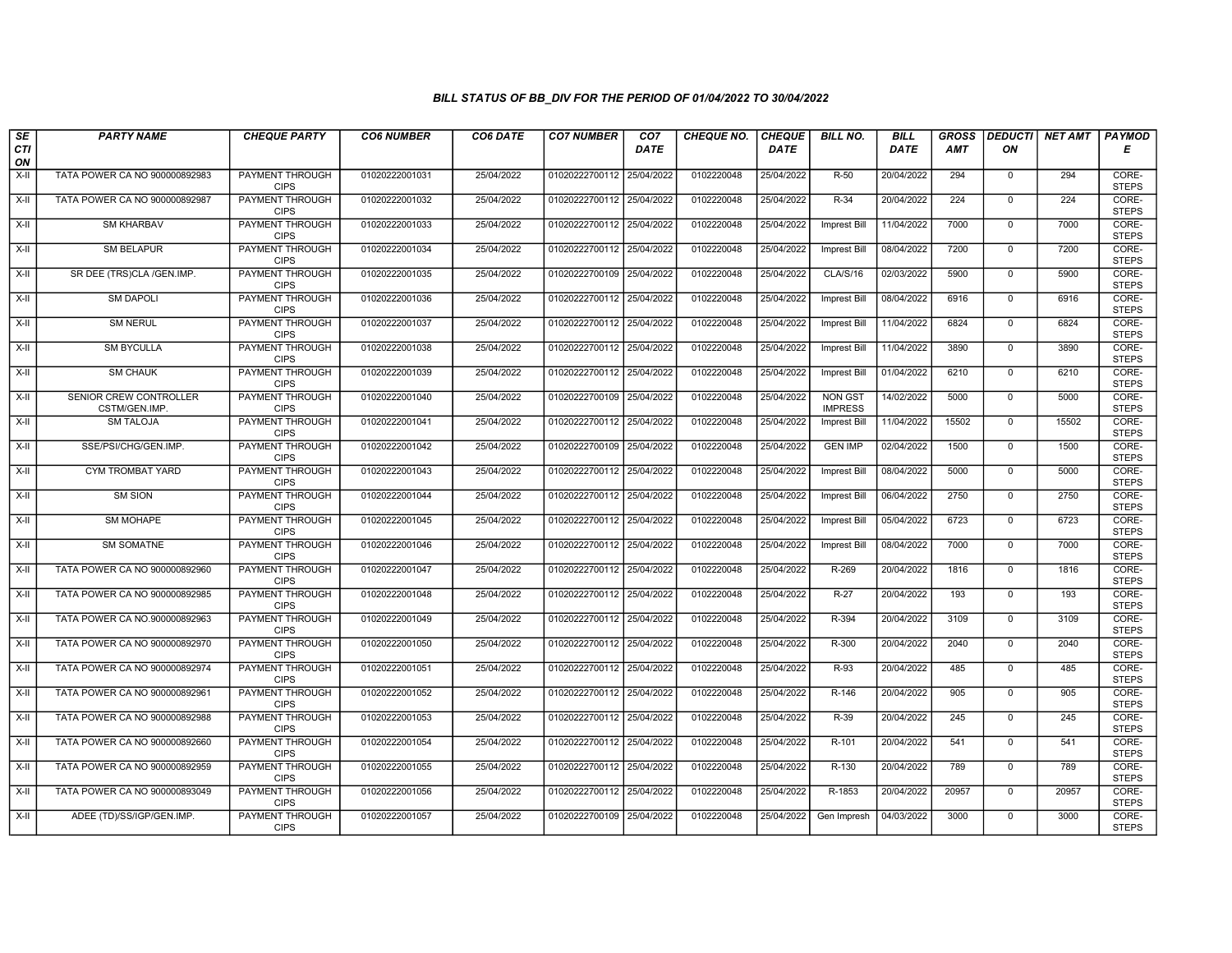| SE        | <b>PARTY NAME</b>                                          | <b>CHEQUE PARTY</b>                   | <b>CO6 NUMBER</b> | CO6 DATE   | <b>CO7 NUMBER</b>         | CO <sub>7</sub> | <b>CHEQUE NO.</b> | <b>CHEQUE</b> | <b>BILL NO.</b>                 | <b>BILL</b> | <b>GROSS</b> |                | <b>DEDUCTI NET AMT</b> | <b>PAYMOD</b>         |
|-----------|------------------------------------------------------------|---------------------------------------|-------------------|------------|---------------------------|-----------------|-------------------|---------------|---------------------------------|-------------|--------------|----------------|------------------------|-----------------------|
| CTI<br>ON |                                                            |                                       |                   |            |                           | <b>DATE</b>     |                   | <b>DATE</b>   |                                 | <b>DATE</b> | <b>AMT</b>   | ON             |                        | Е                     |
| $X-H$     | <b>VINDHYA INFOTECH</b>                                    | <b>PAYMENT THROUGH</b><br><b>CIPS</b> | 01020222001058    | 25/04/2022 | 01020222700107            | 25/04/2022      | 0102220048        | 25/04/2022    | 43/2021-22                      | 16/12/2021  | 25525.17     | 433.17         | 25092                  | CORE-<br><b>STEPS</b> |
| $X-H$     | SUB INSPECTOR RPF KYN                                      | <b>PAYMENT THROUGH</b><br><b>CIPS</b> | 01020222001059    | 25/04/2022 | 01020222700109 25/04/2022 |                 | 0102220048        |               | 25/04/2022 DS/KYN/GEN.I<br>MP   | 05/04/2022  | 956          | $\mathbf 0$    | 956                    | CORE-<br><b>STEPS</b> |
| $X-II$    | ASST SUB INSPECTOR /DS/LTT/GEN.IMP.                        | PAYMENT THROUGH<br><b>CIPS</b>        | 01020222001060    | 25/04/2022 | 01020222700109 25/04/2022 |                 | 0102220048        |               | 25/04/2022 DS/LTT/GEN.I<br>MP   | 05/04/2022  | 827          | $\Omega$       | 827                    | CORE-<br><b>STEPS</b> |
| X-II      | <b>ACMS HEALTH PAREL</b>                                   | DIVISIONAL CASHIER,<br>C RLY          | 01020222001061    | 25/04/2022 | 01020222700110 25/04/2022 |                 | 980730            | 26/04/2022    | BB/Med/Cash<br>Imp              | 22/04/2022  | 20288        | $\mathbf 0$    | 20288                  | CASH                  |
| $X-H$     | KARNATAKA ANTIBIOTICS AND<br>PHARMACEUTICALS LTD.          | <b>PAYMENT THROUGH</b><br><b>CIPS</b> | 01020222001062    | 25/04/2022 | 01020222700137            | 02/05/2022      | 0102220066        | 05/05/2022    | PUN-<br>2022102864              | 22/12/2021  | 77616        | 69             | 77547                  | CORE-<br><b>STEPS</b> |
| X-II      | KARNATAKA ANTIBIOTICS AND<br>PHARMACEUTICALS LTD.          | <b>PAYMENT THROUGH</b><br><b>CIPS</b> | 01020222001063    | 25/04/2022 | 01020222700137 02/05/2022 |                 | 0102220066        | 05/05/2022    | PUN-<br>2022102853              | 21/12/2021  | 66744        | 60             | 66684                  | CORE-<br><b>STEPS</b> |
| X-II      | KARNATAKA ANTIBIOTICS AND<br>PHARMACEUTICALS LTD.          | <b>PAYMENT THROUGH</b><br><b>CIPS</b> | 01020222001064    | 25/04/2022 | 01020222700137 02/05/2022 |                 | 0102220066        | 05/05/2022    | PUN-<br>2022102982              | 30/12/2021  | 38684        | 809            | 37875                  | CORE-<br><b>STEPS</b> |
| X-II      | KARNATAKA ANTIBIOTICS AND<br>PHARMACEUTICALS LTD.          | <b>PAYMENT THROUGH</b><br><b>CIPS</b> | 01020222001065    | 25/04/2022 | 01020222700137 02/05/2022 |                 | 0102220066        | 05/05/2022    | PUN-<br>2022102950              | 28/12/2021  | 76404        | 68             | 76336                  | CORE-<br><b>STEPS</b> |
| X-II      | KARNATAKA ANTIBIOTICS AND<br>PHARMACEUTICALS LTD.          | <b>PAYMENT THROUGH</b><br><b>CIPS</b> | 01020222001066    | 25/04/2022 | 01020222700137            | 02/05/2022      | 0102220066        | 05/05/2022    | PUN-<br>2022103168              | 31/12/2021  | 180264       | 161            | 180103                 | CORE-<br><b>STEPS</b> |
| $X-H$     | KARNATAKA ANTIBIOTICS AND<br>PHARMACEUTICALS LTD.          | <b>PAYMENT THROUGH</b><br><b>CIPS</b> | 01020222001067    | 25/04/2022 | 01020222700137 02/05/2022 |                 | 0102220066        | 05/05/2022    | PUN-<br>2022102894              | 24/12/2021  | 66095        | 59             | 66036                  | CORE-<br><b>STEPS</b> |
| X-II      | PROACTIVE IN AND OUT ADVERTISING<br>PRIVATE LIMITED-MUMBAI | PAYMENT THROUGH<br><b>CIPS</b>        | 01020222001068    | 25/04/2022 | 01020222700123 27/04/2022 |                 | 0102220053        | 28/04/2022    | 153996                          | 25/04/2022  | 1452500      | $\Omega$       | 1452500                | CORE-<br><b>STEPS</b> |
| X-II      | KARNATAKA ANTIBIOTICS AND<br>PHARMACEUTICALS LTD.          | PAYMENT THROUGH<br><b>CIPS</b>        | 01020222001069    | 25/04/2022 | 01020222700137 02/05/2022 |                 | 0102220066        | 05/05/2022    | PUN-<br>2022102974              | 30/12/2021  | 56790        | 54             | 56736                  | CORE-<br><b>STEPS</b> |
| X-II      | KARNATAKA ANTIBIOTICS AND<br>PHARMACEUTICALS LTD.          | <b>PAYMENT THROUGH</b><br><b>CIPS</b> | 01020222001070    | 25/04/2022 | 01020222700137 02/05/2022 |                 | 0102220066        | 05/05/2022    | PUN-<br>2022102869              | 22/12/2021  | 131846       | 118            | 131728                 | CORE-<br><b>STEPS</b> |
| X-II      | <b>K ENTERPRISES</b>                                       | <b>PAYMENT THROUGH</b><br><b>CIPS</b> | 01020222001071    | 25/04/2022 | 01020222700137            | 02/05/2022      | 0102220066        | 05/05/2022    | KE/13161                        | 29/01/2022  | 134534       | 120            | 134414                 | CORE-<br><b>STEPS</b> |
| $X-II$    | SR DME (D) KYN                                             | <b>DIVISIONAL CASHIER.</b><br>C RLY   | 01020222001072    | 26/04/2022 | 01020222700113 26/04/2022 |                 | 980731            | 27/04/2022    | 770120                          | 21/04/2022  | 3000         | $\Omega$       | 3000                   | CASH                  |
| X-II      | SR DCM WKS                                                 | PAYMENT THROUGH<br><b>CIPS</b>        | 01020222001073    | 26/04/2022 | 01020222700115 26/04/2022 |                 | 0102220050        | 26/04/2022    | gmpnatryimpre<br>st             | 25/04/2022  | 48612        | $\mathbf 0$    | 48612                  | CORE-<br><b>STEPS</b> |
| $X-H$     | ADEN M PNVL (DIESEL IMP - 6500)                            | <b>PAYMENT THROUGH</b><br><b>CIPS</b> | 01020222001074    | 26/04/2022 | 01020222700115 26/04/2022 |                 | 0102220050        | 26/04/2022    | <b>DIESEL</b><br><b>IMPREST</b> | 05/04/2022  | 6500         | $\overline{0}$ | 6500                   | CORE-<br><b>STEPS</b> |
| X-II      | ADEN M PNVL (DIESEL IMP - 6500)                            | <b>PAYMENT THROUGH</b><br><b>CIPS</b> | 01020222001075    | 26/04/2022 | 01020222700115 26/04/2022 |                 | 0102220050        | 26/04/2022    | <b>DIESEL</b><br><b>IMPREST</b> | 05/04/2022  | 6500         | $\mathbf 0$    | 6500                   | CORE-<br><b>STEPS</b> |
| $X-II$    | ADEN(M)PNVL - GATE BOOMS (GEN-5000)                        | PAYMENT THROUGH<br><b>CIPS</b>        | 01020222001076    | 26/04/2022 | 01020222700115 26/04/2022 |                 | 0102220050        | 26/04/2022    | <b>GATE IMP</b><br><b>BILL</b>  | 12/04/2022  | 4959         | $\Omega$       | 4959                   | CORE-<br><b>STEPS</b> |
| X-II      | SR DME (D) CLA/ART IMP.                                    | DIVISIONAL CASHIER,<br>C RLY          | 01020222001077    | 26/04/2022 | 01020222700113 26/04/2022 |                 | 980731            | 27/04/2022    | ART Imp                         | 18/04/2022  | 22240        | $\mathbf 0$    | 22240                  | CASH                  |
| $X-II$    | <b>DEN LM CSTM</b>                                         | <b>PAYMENT THROUGH</b><br><b>CIPS</b> | 01020222001078    | 26/04/2022 | 01020222700115 26/04/2022 |                 | 0102220050        | 26/04/2022    | <b>BB/W/LEG/IM</b><br>P         | 12/04/2022  | 3690         | $\overline{0}$ | 3690                   | CORE-<br><b>STEPS</b> |
| X-II      | R.P.OJHA                                                   | PAYMENT THROUGH<br><b>CIPS</b>        | 01020222001079    | 26/04/2022 | 01020222700115 26/04/2022 |                 | 0102220050        | 26/04/2022    | 28 to 34 of<br>2022             | 07/04/2022  | 46550        | 4655           | 41895                  | CORE-<br><b>STEPS</b> |
| X-II      | ADEN M IGP (GEN IMP)                                       | <b>PAYMENT THROUGH</b><br><b>CIPS</b> | 01020222001080    | 26/04/2022 | 01020222700115 26/04/2022 |                 | 0102220050        | 26/04/2022    | General<br>Imprest              | 01/03/2022  | 4793         | $\mathbf 0$    | 4793                   | CORE-<br><b>STEPS</b> |
| X-II      | <b>SSE P/W THANE</b>                                       | PAYMENT THROUGH<br><b>CIPS</b>        | 01020222001081    | 26/04/2022 | 01020222700115 26/04/2022 |                 | 0102220050        | 26/04/2022    | 4152                            | 01/03/2022  | 24999        | $\mathbf 0$    | 24999                  | CORE-<br><b>STEPS</b> |
| $X-II$    | <b>SM JUI NAGAR</b>                                        | <b>PAYMENT THROUGH</b><br><b>CIPS</b> | 01020222001082    | 26/04/2022 | 01020222700115 26/04/2022 |                 | 0102220050        | 26/04/2022    | <b>Imprest Bill</b>             | 04/04/2022  | 3560         | $\Omega$       | 3560                   | CORE-<br><b>STEPS</b> |
| X-II      | <b>SM VASHI</b>                                            | <b>PAYMENT THROUGH</b><br><b>CIPS</b> | 01020222001083    | 26/04/2022 | 01020222700115 26/04/2022 |                 | 0102220050        | 26/04/2022    | <b>Imprest Bill</b>             | 08/04/2022  | 4325         | $\mathbf 0$    | 4325                   | CORE-<br><b>STEPS</b> |
| X-II      | <b>SM CHEMBUR</b>                                          | <b>PAYMENT THROUGH</b><br><b>CIPS</b> | 01020222001084    | 26/04/2022 | 01020222700115 26/04/2022 |                 | 0102220050        | 26/04/2022    | Imprest Bill                    | 07/04/2022  | 2446         | $\Omega$       | 2446                   | CORE-<br><b>STEPS</b> |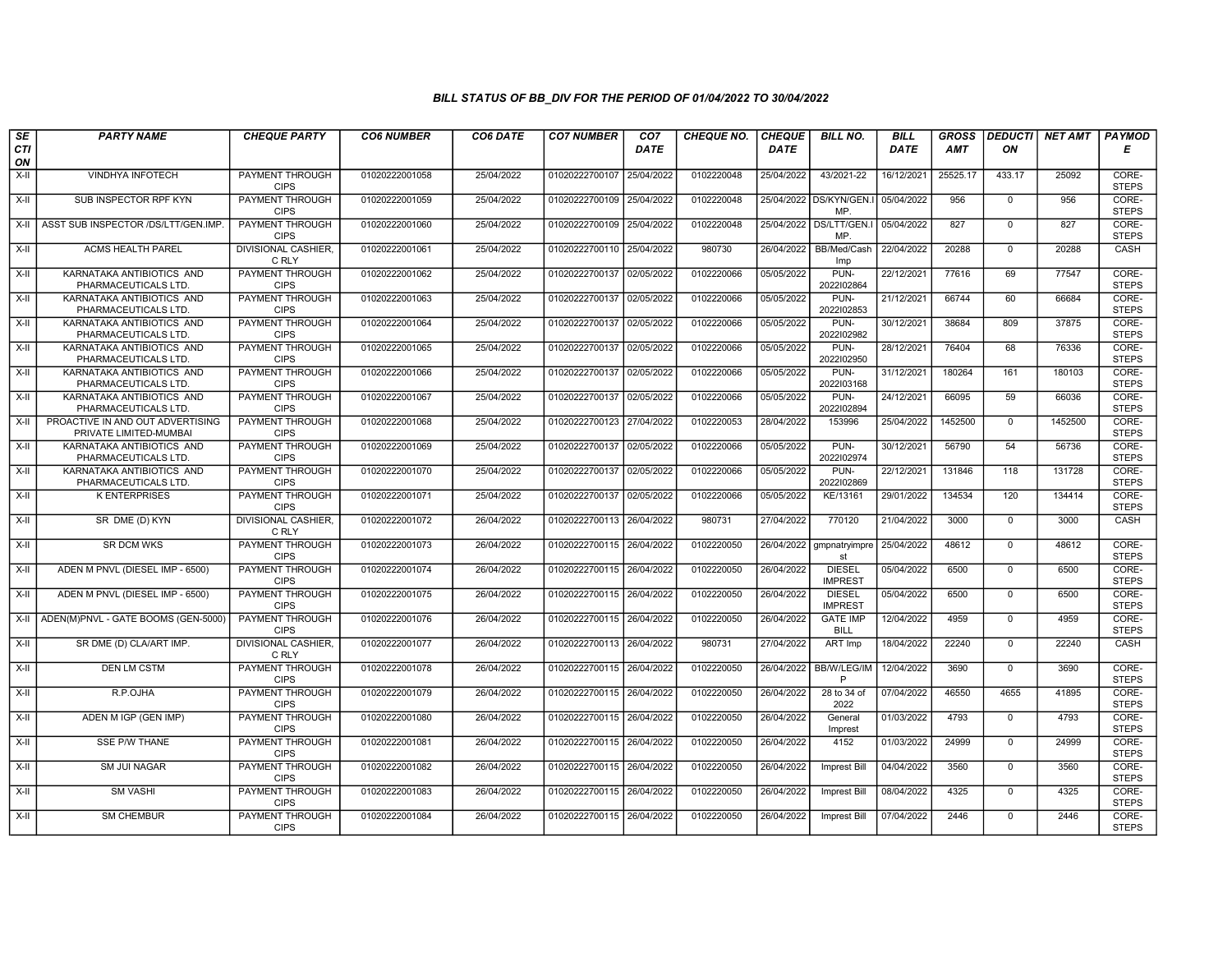| SE        | <b>PARTY NAME</b>                                       | <b>CHEQUE PARTY</b>                   | <b>CO6 NUMBER</b> | CO6 DATE   | <b>CO7 NUMBER</b>         | CO <sub>7</sub> | <b>CHEQUE NO.</b> | <b>CHEQUE</b> | <b>BILL NO.</b>     | <b>BILL</b> | <b>GROSS</b> |              | DEDUCTI NET AMT | <b>PAYMOD</b>         |
|-----------|---------------------------------------------------------|---------------------------------------|-------------------|------------|---------------------------|-----------------|-------------------|---------------|---------------------|-------------|--------------|--------------|-----------------|-----------------------|
| CTI<br>ON |                                                         |                                       |                   |            |                           | <b>DATE</b>     |                   | <b>DATE</b>   |                     | DATE        | <b>AMT</b>   | ON           |                 | Е                     |
| $X-H$     | <b>SM NAGOTHANE</b>                                     | <b>PAYMENT THROUGH</b><br><b>CIPS</b> | 01020222001085    | 26/04/2022 | 01020222700115 26/04/2022 |                 | 0102220050        | 26/04/2022    | <b>Imprest Bill</b> | 06/04/2022  | 10463        | $\mathsf{O}$ | 10463           | CORE-<br><b>STEPS</b> |
| X-II      | <b>SM MATHERAN</b>                                      | <b>PAYMENT THROUGH</b><br><b>CIPS</b> | 01020222001086    | 26/04/2022 | 01020222700115 26/04/2022 |                 | 0102220050        | 26/04/2022    | Imprest Bill        | 11/04/2022  | 21406        | $\mathbf 0$  | 21406           | CORE-<br><b>STEPS</b> |
| X-II      | <b>SM TURBHE</b>                                        | PAYMENT THROUGH<br><b>CIPS</b>        | 01020222001087    | 26/04/2022 | 01020222700115 26/04/2022 |                 | 0102220050        | 26/04/2022    | Imprest Bill        | 05/04/2022  | 2919         | $\Omega$     | 2919            | CORE-<br><b>STEPS</b> |
| X-II      | ADME (HQ) HERITAGE CSTM                                 | PAYMENT THROUGH<br><b>CIPS</b>        | 01020222001088    | 26/04/2022 | 01020222700116 26/04/2022 |                 | 0102220050        | 26/04/2022    | <b>BB.CSMT.M</b>    | 14/03/2022  | 4675         | $\mathbf 0$  | 4675            | CORE-<br><b>STEPS</b> |
| X-II      | ADITYA CONSTRUCTION-KALYAN                              | <b>PAYMENT THROUGH</b><br><b>CIPS</b> | 01020222001089    | 26/04/2022 | 01020222700123            | 27/04/2022      | 0102220053        | 28/04/2022    | 154000              | 25/04/2022  | 308300       | $\Omega$     | 308300          | CORE-<br><b>STEPS</b> |
| X-II      | N K RATHOD-JABALPUR                                     | <b>PAYMENT THROUGH</b><br><b>CIPS</b> | 01020222001090    | 26/04/2022 | 01020222700123 27/04/2022 |                 | 0102220053        | 28/04/2022    | 154001              | 25/04/2022  | 308300       | $\mathbf{0}$ | 308300          | CORE-<br><b>STEPS</b> |
| X-II      | TATA POWER CA NO 900000892975                           | PAYMENT THROUGH<br><b>CIPS</b>        | 01020222001091    | 26/04/2022 | 01020222700115            | 26/04/2022      | 0102220050        | 26/04/2022    | R-171               | 20/04/2022  | 1087         | $\mathbf 0$  | 1087            | CORE-<br><b>STEPS</b> |
| X-II      | SHAH ENGINEERS-THANE                                    | <b>PAYMENT THROUGH</b><br><b>CIPS</b> | 01020222001092    | 26/04/2022 | 01020222700123 27/04/2022 |                 | 0102220053        | 28/04/2022    | 154002              | 25/04/2022  | 308300       | $\mathbf 0$  | 308300          | CORE-<br><b>STEPS</b> |
| X-II      | <b>SM NERAL</b>                                         | <b>PAYMENT THROUGH</b><br><b>CIPS</b> | 01020222001093    | 26/04/2022 | 01020222700115 26/04/2022 |                 | 0102220050        | 26/04/2022    | <b>Imprest Bill</b> | 13/04/2022  | 20500        | $\Omega$     | 20500           | CORE-<br><b>STEPS</b> |
| X-II      | PRIME PARKING SERVICES-MUMBAI                           | <b>PAYMENT THROUGH</b><br><b>CIPS</b> | 01020222001094    | 26/04/2022 | 01020222700123            | 27/04/2022      | 0102220053        | 28/04/2022    | 154007              | 25/04/2022  | 142200       | $\mathbf 0$  | 142200          | CORE-<br><b>STEPS</b> |
| X-II      | DAANISH ELECTRICALS AND SALES<br>PRIVATE LIMITED-MUMBAI | PAYMENT THROUGH<br><b>CIPS</b>        | 01020222001095    | 26/04/2022 | 01020222700123 27/04/2022 |                 | 0102220053        | 28/04/2022    | 154008              | 25/04/2022  | 114900       | $\Omega$     | 114900          | CORE-<br><b>STEPS</b> |
|           | X-II A S MULTI SERVICES-KALAMBOLI RAIGAD                | <b>PAYMENT THROUGH</b><br><b>CIPS</b> | 01020222001096    | 26/04/2022 | 01020222700123 27/04/2022 |                 | 0102220053        | 28/04/2022    | 154009              | 25/04/2022  | 142200       | $\mathbf{0}$ | 142200          | CORE-<br><b>STEPS</b> |
| X-II      | <b>SM VANGANI</b>                                       | <b>PAYMENT THROUGH</b><br><b>CIPS</b> | 01020222001097    | 26/04/2022 | 01020222700115 26/04/2022 |                 | 0102220050        | 26/04/2022    | <b>Imprest Bill</b> | 08/04/2022  | 19793        | $\Omega$     | 19793           | CORE-<br><b>STEPS</b> |
| X-II      | SM THAKURWADI                                           | <b>PAYMENT THROUGH</b><br><b>CIPS</b> | 01020222001098    | 26/04/2022 | 01020222700115            | 26/04/2022      | 0102220050        | 26/04/2022    | Imprest Bill        | 01/04/2022  | 5000         | $\mathbf{0}$ | 5000            | CORE-<br><b>STEPS</b> |
| X-II      | <b>SM KHADAVLI</b>                                      | PAYMENT THROUGH<br><b>CIPS</b>        | 01020222001099    | 26/04/2022 | 01020222700115            | 26/04/2022      | 0102220050        | 26/04/2022    | <b>Imprest Bill</b> | 06/04/2022  | 16000        | $\Omega$     | 16000           | CORE-<br><b>STEPS</b> |
| X-II      | MSEDCL CON NO 028600030568                              | PAYMENT THROUGH<br><b>CIPS</b>        | 01020222001100    | 26/04/2022 | 01020222700115 26/04/2022 |                 | 0102220050        | 26/04/2022    | $C-141$             | 19/04/2022  | 1240         | $\mathbf 0$  | 1240            | CORE-<br><b>STEPS</b> |
| X-II      | MSEDCL CON NO 028510523344                              | <b>PAYMENT THROUGH</b><br><b>CIPS</b> | 01020222001101    | 26/04/2022 | 01020222700115 26/04/2022 |                 | 0102220050        | 26/04/2022    | $R-228$             | 19/04/2022  | 2290         | $\mathbf{0}$ | 2290            | CORE-<br><b>STEPS</b> |
| X-II      | MSEDCL CON NO 181010013300                              | <b>PAYMENT THROUGH</b><br><b>CIPS</b> | 01020222001102    | 26/04/2022 | 01020222700115 26/04/2022 |                 | 0102220050        | 26/04/2022    | $C-154$             | 18/04/2022  | 1360         | $\mathbf 0$  | 1360            | CORE-<br><b>STEPS</b> |
| X-II      | ADME/CDO/CSTM/GEN.IMP.                                  | PAYMENT THROUGH<br><b>CIPS</b>        | 01020222001103    | 26/04/2022 | 01020222700116            | 26/04/2022      | 0102220050        | 26/04/2022    | $\overline{7}$      | 05/04/2022  | 9989         | $\Omega$     | 9989            | CORE-<br><b>STEPS</b> |
| X-II      | <b>SM KHANDALA</b>                                      | PAYMENT THROUGH<br><b>CIPS</b>        | 01020222001105    | 26/04/2022 | 01020222700115 26/04/2022 |                 | 0102220050        | 26/04/2022    | <b>Imprest Bill</b> | 08/02/2022  | 16754        | $\mathbf{0}$ | 16754           | CORE-<br><b>STEPS</b> |
| X-II      | SM REAY ROAD                                            | <b>PAYMENT THROUGH</b><br><b>CIPS</b> | 01020222001106    | 26/04/2022 | 01020222700115 26/04/2022 |                 | 0102220050        | 26/04/2022    | Imprest Bill        | 06/04/2022  | 2854         | $\mathbf{0}$ | 2854            | CORE-<br><b>STEPS</b> |
| X-II      | <b>SM KAMAN ROAD</b>                                    | PAYMENT THROUGH<br><b>CIPS</b>        | 01020222001107    | 26/04/2022 | 01020222700115 26/04/2022 |                 | 0102220050        | 26/04/2022    | <b>Imprest Bill</b> | 08/04/2022  | 7000         | $\mathbf{0}$ | 7000            | CORE-<br><b>STEPS</b> |
| X-II      | MSEDCL CON NO 000360066495                              | PAYMENT THROUGH<br><b>CIPS</b>        | 01020222001108    | 26/04/2022 | 01020222700115            | 26/04/2022      | 0102220050        | 26/04/2022    | R <sub>0</sub>      | 18/04/2022  | 110          | $\mathbf 0$  | 110             | CORE-<br><b>STEPS</b> |
| X-II      | MSEDCL CON NO 000290091659                              | <b>PAYMENT THROUGH</b><br><b>CIPS</b> | 01020222001109    | 26/04/2022 | 01020222700115            | 26/04/2022      | 0102220050        | 26/04/2022    | R 3573              | 18/04/2022  | 54500        | $\mathbf{0}$ | 54500           | CORE-<br><b>STEPS</b> |
| X-II      | MSEDCL CON NO 028560042304                              | PAYMENT THROUGH<br><b>CIPS</b>        | 01020222001110    | 26/04/2022 | 01020222700115 26/04/2022 |                 | 0102220050        | 26/04/2022    | $C-1133$            | 19/04/2022  | 9080         | $\Omega$     | 9080            | CORE-<br><b>STEPS</b> |
| X-II      | MSEDCL CON NO 028512531361                              | <b>PAYMENT THROUGH</b><br><b>CIPS</b> | 01020222001111    | 26/04/2022 | 01020222700115 26/04/2022 |                 | 0102220050        | 26/04/2022    | R-481               | 19/04/2022  | 5540         | $\mathbf{0}$ | 5540            | CORE-<br><b>STEPS</b> |
| X-II      | MSEDCL CON NO 181010091564                              | <b>PAYMENT THROUGH</b><br><b>CIPS</b> | 01020222001112    | 26/04/2022 | 01020222700115 26/04/2022 |                 | 0102220050        | 26/04/2022    | $C$ 46              | 18/04/2022  | 370          | $\mathbf 0$  | 370             | CORE-<br><b>STEPS</b> |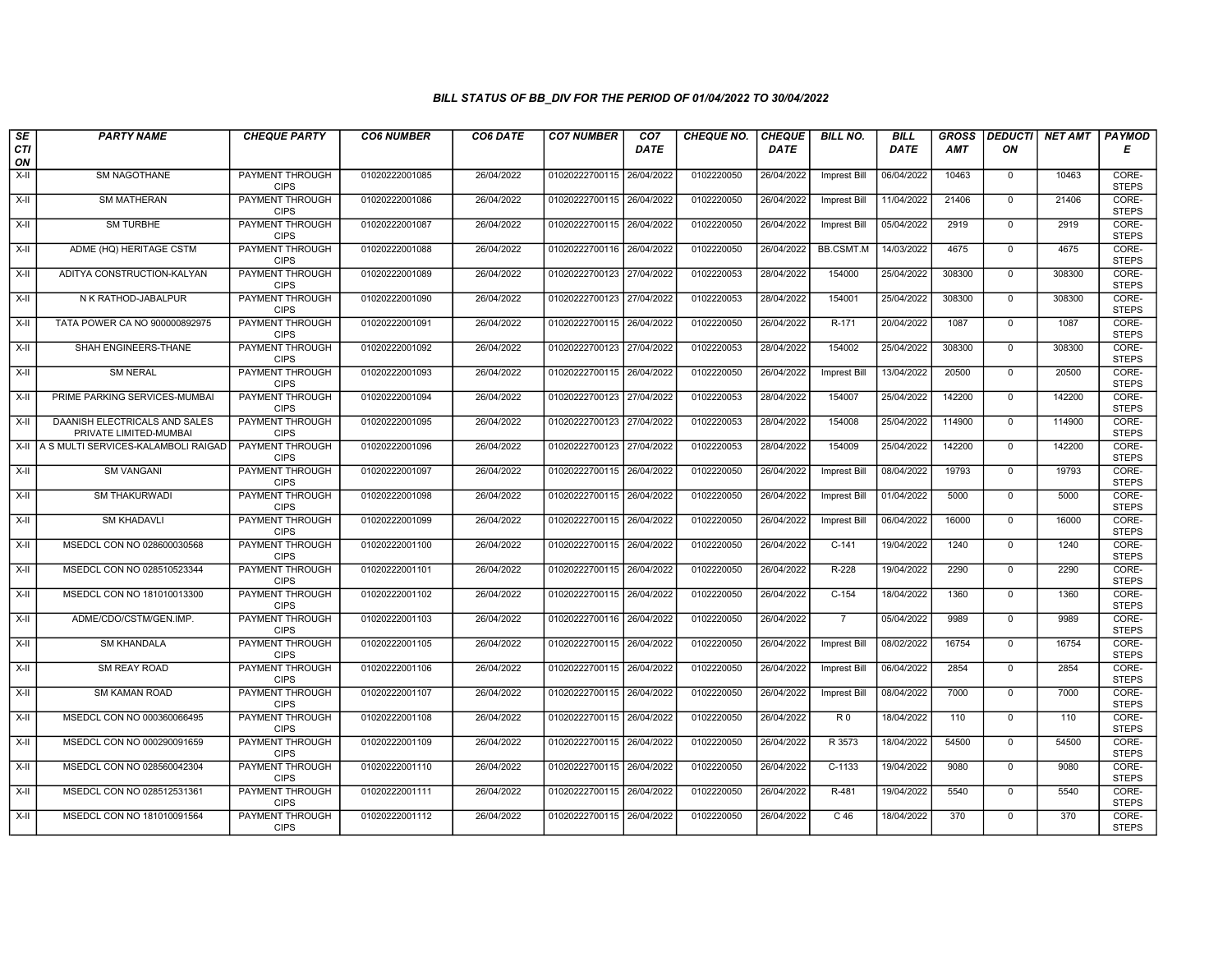| SE               | <b>PARTY NAME</b>                 | <b>CHEQUE PARTY</b>                   | <b>CO6 NUMBER</b> | CO6 DATE   | <b>CO7 NUMBER</b>         | CO <sub>7</sub> | <b>CHEQUE NO.</b> | <b>CHEQUE</b> | <b>BILL NO.</b>                  | <b>BILL</b> | <b>GROSS</b> | <b>DEDUCTI</b> | NET AMT | <b>PAYMOD</b>         |
|------------------|-----------------------------------|---------------------------------------|-------------------|------------|---------------------------|-----------------|-------------------|---------------|----------------------------------|-------------|--------------|----------------|---------|-----------------------|
| <b>CTI</b><br>ON |                                   |                                       |                   |            |                           | <b>DATE</b>     |                   | <b>DATE</b>   |                                  | DATE        | <b>AMT</b>   | ON             |         | Е                     |
| $X-H$            | MSEDCL CON NO 181010414924        | <b>PAYMENT THROUGH</b><br><b>CIPS</b> | 01020222001113    | 26/04/2022 | 01020222700115 26/04/2022 |                 | 0102220050        | 26/04/2022    | C <sub>26</sub>                  | 18/04/2022  | 270          | $\mathbf{0}$   | 270     | CORE-<br><b>STEPS</b> |
| X-II             | MSEDCL CON NO 181010091572        | PAYMENT THROUGH<br><b>CIPS</b>        | 01020222001114    | 26/04/2022 | 01020222700115            | 26/04/2022      | 0102220050        | 26/04/2022    | R <sub>41</sub>                  | 18/04/2022  | 350          | $\Omega$       | 350     | CORE-<br><b>STEPS</b> |
| X-II             | MSEDCL CON NO 181010091556        | PAYMENT THROUGH<br><b>CIPS</b>        | 01020222001115    | 26/04/2022 | 01020222700115            | 26/04/2022      | 0102220050        | 26/04/2022    | R 92                             | 18/04/2022  | 630          | $\mathbf 0$    | 630     | CORE-<br><b>STEPS</b> |
| $X-H$            | MSEDCL CON NO 027060322266        | PAYMENT THROUGH<br><b>CIPS</b>        | 01020222001116    | 26/04/2022 | 01020222700115 26/04/2022 |                 | 0102220050        | 26/04/2022    | C <sub>57</sub>                  | 18/04/2022  | 440          | $\overline{0}$ | 440     | CORE-<br><b>STEPS</b> |
| $X-H$            | MSEDCL CON NO 026511007797        | PAYMENT THROUGH<br><b>CIPS</b>        | 01020222001117    | 26/04/2022 | 01020222700115            | 26/04/2022      | 0102220050        | 26/04/2022    | $C-1559$                         | 19/04/2022  | 12310        | $\mathbf{0}$   | 12310   | CORE-<br><b>STEPS</b> |
| $X-H$            | MSEDCL CON NO 020010204161        | <b>PAYMENT THROUGH</b><br><b>CIPS</b> | 01020222001118    | 26/04/2022 | 01020222700115 26/04/2022 |                 | 0102220050        | 26/04/2022    | R-1225                           | 19/04/2022  | 14680        | $\Omega$       | 14680   | CORE-<br><b>STEPS</b> |
| X-II             | MSEDCL CON NO 026530018350        | PAYMENT THROUGH<br><b>CIPS</b>        | 01020222001119    | 26/04/2022 | 01020222700115            | 26/04/2022      | 0102220050        | 26/04/2022    | $C-110$                          | 19/04/2022  | 1300         | $\mathbf{0}$   | 1300    | CORE-<br><b>STEPS</b> |
| X-II             | MSEDCL CON NO 032510040456        | <b>PAYMENT THROUGH</b><br><b>CIPS</b> | 01020222001120    | 26/04/2022 | 01020222700115            | 26/04/2022      | 0102220050        | 26/04/2022    | R 111                            | 18/04/2022  | 810          | $\mathbf 0$    | 810     | CORE-<br><b>STEPS</b> |
| X-II             | MSEDCL CON NO 000314246373        | PAYMENT THROUGH<br><b>CIPS</b>        | 01020222001121    | 26/04/2022 | 01020222700115 26/04/2022 |                 | 0102220050        | 26/04/2022    | C <sub>352</sub>                 | 18/04/2022  | 2460         | $\Omega$       | 2460    | CORE-<br><b>STEPS</b> |
| $X-H$            | SSE/TD/OHE/DI/FUEL.IMP.           | <b>PAYMENT THROUGH</b><br><b>CIPS</b> | 01020222001122    | 26/04/2022 | 01020222700116            | 26/04/2022      | 0102220050        | 26/04/2022    | Deisel Imprest                   | 01/04/2022  | 5000         | $\overline{0}$ | 5000    | CORE-<br><b>STEPS</b> |
| X-II             | DRM(W)CSTM GEN IMP                | PAYMENT THROUGH<br><b>CIPS</b>        | 01020222001123    | 26/04/2022 | 01020222700115 26/04/2022 |                 | 0102220050        | 26/04/2022    | <b>GENERAL</b><br><b>IMPREST</b> | 25/04/2022  | 15000        | $\Omega$       | 15000   | CORE-<br><b>STEPS</b> |
| X-II             | DRM(W)CSTM GEN IMP                | PAYMENT THROUGH<br><b>CIPS</b>        | 01020222001124    | 26/04/2022 | 01020222700115 26/04/2022 |                 | 0102220050        | 26/04/2022    | <b>GENERAL</b><br><b>IMPREST</b> | 25/04/2022  | 15000        | $\mathbf{0}$   | 15000   | CORE-<br><b>STEPS</b> |
| X-II             | SR DPO FUEL IMP.                  | <b>PAYMENT THROUGH</b><br><b>CIPS</b> | 01020222001125    | 26/04/2022 | 01020222700116 26/04/2022 |                 | 0102220050        | 26/04/2022    | BB/P/G/Fuel<br>Imp               | 11/04/2022  | 5000         | $\Omega$       | 5000    | CORE-<br><b>STEPS</b> |
| X-II             | SR DPO/GEN. IMP.                  | <b>PAYMENT THROUGH</b><br><b>CIPS</b> | 01020222001126    | 26/04/2022 | 01020222700116            | 26/04/2022      | 0102220050        | 26/04/2022    | BB/P/Genl/Imp<br>es              | 13/04/2022  | 8697         | $\mathbf{0}$   | 8697    | CORE-<br><b>STEPS</b> |
| $X-II$           | <b>ACDO DADER</b>                 | PAYMENT THROUGH<br><b>CIPS</b>        | 01020222001127    | 26/04/2022 | 01020222700116            | 26/04/2022      | 0102220050        | 26/04/2022    | GEN.IMP                          | 25/03/2022  | 13605        | $\Omega$       | 13605   | CORE-<br><b>STEPS</b> |
| X-II             | SSE/TD/CABLE/DEPOT/VVH/GEN.IMP.   | PAYMENT THROUGH<br><b>CIPS</b>        | 01020222001128    | 26/04/2022 | 01020222700116 26/04/2022 |                 | 0102220050        | 26/04/2022    | GEN.<br><b>IMPREST</b>           | 26/02/2022  | 1210         | $\Omega$       | 1210    | CORE-<br><b>STEPS</b> |
| $X-H$            | INSPECTOR RPF/KYN/GEN.IMP.        | <b>PAYMENT THROUGH</b><br><b>CIPS</b> | 01020222001129    | 26/04/2022 | 01020222700116 26/04/2022 |                 | 0102220050        | 26/04/2022    | <b>GENERAL</b><br><b>IMPREST</b> | 09/04/2022  | 3750         | $\overline{0}$ | 3750    | CORE-<br><b>STEPS</b> |
| X-II             | SSE/OHE/WORK SHOP/KURLA/GEN.IMP.  | <b>PAYMENT THROUGH</b><br><b>CIPS</b> | 01020222001130    | 26/04/2022 | 01020222700116 26/04/2022 |                 | 0102220050        | 26/04/2022    | General<br>imprest               | 09/04/2022  | 14807        | $\mathbf 0$    | 14807   | CORE-<br><b>STEPS</b> |
| X-II             | SSE/TD/OHE/W.SHOP/CLA/GEN.IMP.    | PAYMENT THROUGH<br><b>CIPS</b>        | 01020222001131    | 26/04/2022 | 01020222700116            | 26/04/2022      | 0102220050        | 26/04/2022    | General<br>imprest               | 09/04/2022  | 3000         | $\mathbf 0$    | 3000    | CORE-<br><b>STEPS</b> |
| $X-H$            | INS.RPF VDLR VEH NO MH-01-CY-9337 | PAYMENT THROUGH<br><b>CIPS</b>        | 01020222001132    | 26/04/2022 | 01020222700116            | 26/04/2022      | 0102220050        | 26/04/2022    | C1741                            | 16/03/2022  | 4000         | $\Omega$       | 4000    | CORE-<br><b>STEPS</b> |
| X-II             | SSE/TD/OHE/IGP/DEPOT/GEN.IMP      | <b>PAYMENT THROUGH</b><br><b>CIPS</b> | 01020222001133    | 26/04/2022 | 01020222700116 26/04/2022 |                 | 0102220050        | 26/04/2022    | General<br>Impresh               | 07/01/2022  | 1500         | $\mathbf{0}$   | 1500    | CORE-<br><b>STEPS</b> |
| $X-H$            | <b>GEETA JAYENDRA KARALE</b>      | <b>PAYMENT THROUGH</b><br><b>CIPS</b> | 01020222001134    | 26/04/2022 | 01020222700114 26/04/2022 |                 | 0102220050        | 26/04/2022    | 282713                           | 13/04/2022  | 109760       | $\Omega$       | 109760  | CORE-<br><b>STEPS</b> |
| X-II             | SR. DSTE (CO)                     | <b>DIVISIONAL CASHIER</b><br>C RLY    | 01020222001135    | 26/04/2022 | 01020222700117 27/04/2022 |                 | 980731            | 27/04/2022    | 555079                           | 07/04/2022  | 46400        | $\mathbf 0$    | 46400   | CASH                  |
| $X-H$            | SR DEN (HM) BB                    | <b>DIVISIONAL CASHIER,</b><br>C RLY   | 01020222001136    | 26/04/2022 | 01020222700117 27/04/2022 |                 | 980731            | 27/04/2022    | 775465                           | 13/04/2022  | 28320        | $\mathbf{0}$   | 28320   | CASH                  |
| $X-H$            | SR DEN (HM) BB                    | <b>DIVISIONAL CASHIER,</b><br>C RLY   | 01020222001137    | 27/04/2022 | 01020222700117 27/04/2022 |                 | 980731            | 27/04/2022    | 775466                           | 22/04/2022  | 900          | $\Omega$       | 900     | CASH                  |
| $X-H$            | ASC/RPF/WADIBUNDER/GEN.IMP.       | <b>DIVISIONAL CASHIER,</b><br>C RLY   | 01020222001138    | 27/04/2022 | 01020222700117 27/04/2022 |                 | 980731            | 27/04/2022    | 12808                            | 15/02/2022  | 1000         | $\mathbf{0}$   | 1000    | CASH                  |
| $X-H$            | BALLU ENTERPRISES-MUMBAI          | PAYMENT THROUGH<br><b>CIPS</b>        | 01020222001139    | 27/04/2022 | 01020222700123 27/04/2022 |                 | 0102220053        | 28/04/2022    | 154136                           | 26/04/2022  | 43100        | $\mathbf{0}$   | 43100   | CORE-<br><b>STEPS</b> |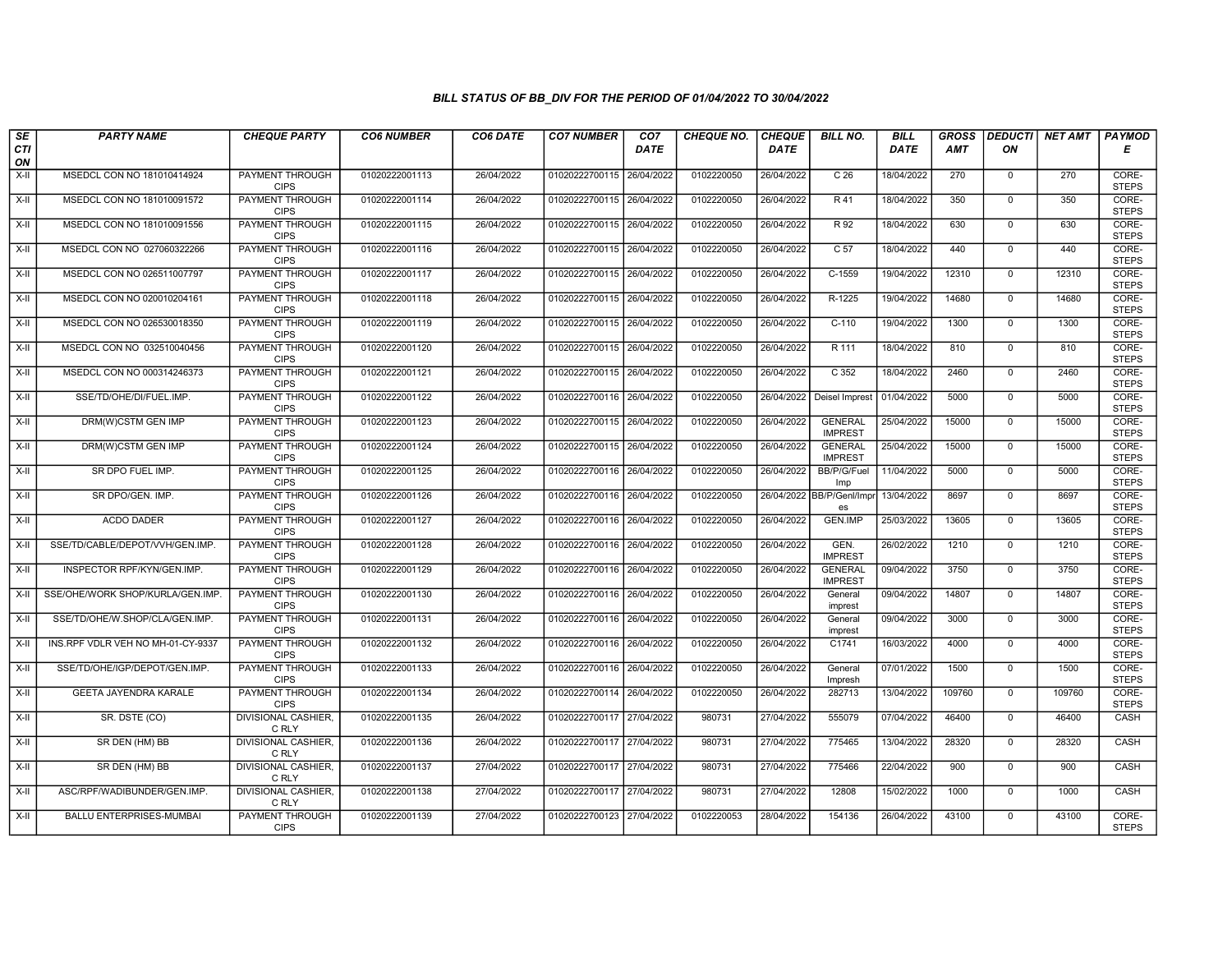| SE               | <b>PARTY NAME</b>                                         | <b>CHEQUE PARTY</b>                   | <b>CO6 NUMBER</b> | CO6 DATE   | <b>CO7 NUMBER</b>         | CO <sub>7</sub> | <b>CHEQUE NO.</b> | <b>CHEQUE</b> | <b>BILL NO.</b>         | <b>BILL</b> | <b>GROSS</b> |                | <b>DEDUCTI NET AMT</b> | <b>PAYMOD</b>         |
|------------------|-----------------------------------------------------------|---------------------------------------|-------------------|------------|---------------------------|-----------------|-------------------|---------------|-------------------------|-------------|--------------|----------------|------------------------|-----------------------|
| <b>CTI</b><br>ON |                                                           |                                       |                   |            |                           | <b>DATE</b>     |                   | <b>DATE</b>   |                         | <b>DATE</b> | <b>AMT</b>   | ON             |                        | Е                     |
| X-II             | M K PRECISION METAL PARTS PVT LTD                         | <b>PAYMENT THROUGH</b><br><b>CIPS</b> | 01020222001140    | 27/04/2022 | 01020222700118 27/04/2022 |                 | 0102220052        | 27/04/2022    | 265482                  | 19/04/2022  | 225700       | $\mathbf{0}$   | 225700                 | CORE-<br><b>STEPS</b> |
| $X-H$            | HARI OM CONSTRUCTION-MUMBAI                               | PAYMENT THROUGH<br><b>CIPS</b>        | 01020222001141    | 27/04/2022 | 01020222700123 27/04/2022 |                 | 0102220053        | 28/04/2022    | 154164                  | 26/04/2022  | 72300        | $\overline{0}$ | 72300                  | CORE-<br><b>STEPS</b> |
| X-II             | MAHAKALI ENTERPRISES-THANE                                | PAYMENT THROUGH<br><b>CIPS</b>        | 01020222001142    | 27/04/2022 | 01020222700123 27/04/2022 |                 | 0102220053        | 28/04/2022    | 154165                  | 26/04/2022  | 72300        | $\Omega$       | 72300                  | CORE-<br><b>STEPS</b> |
| $X-H$            | OM CONSTRUCTION CO.                                       | PAYMENT THROUGH<br><b>CIPS</b>        | 01020222001143    | 27/04/2022 | 01020222700118 27/04/2022 |                 | 0102220052        | 27/04/2022    | 290297                  | 20/04/2022  | 7800         | $\mathsf{O}$   | 7800                   | CORE-<br><b>STEPS</b> |
| $X-H$            | <b>GRIP ENTERPRISES-THANE</b>                             | <b>PAYMENT THROUGH</b><br><b>CIPS</b> | 01020222001144    | 27/04/2022 | 01020222700123 27/04/2022 |                 | 0102220053        | 28/04/2022    | 154166                  | 26/04/2022  | 72300        | $\mathbf{0}$   | 72300                  | CORE-<br><b>STEPS</b> |
| X-II             | SR.CO. 12BN/RPSF/THK                                      | <b>DIVISIONAL CASHIER,</b><br>C RLY   | 01020222001145    | 27/04/2022 | 01020222700117 27/04/2022 |                 | 980731            |               | 27/04/2022 PO.NO 784758 | 26/03/2022  | 12897        | $\overline{0}$ | 12897                  | <b>CASH</b>           |
| $X-II$           | A K ASSOCIATES                                            | PAYMENT THROUGH<br><b>CIPS</b>        | 01020222001146    | 27/04/2022 | 01020222700118 27/04/2022 |                 | 0102220052        | 27/04/2022    | 290298                  | 21/04/2022  | 225000       | $\mathbf{0}$   | 225000                 | CORE-<br><b>STEPS</b> |
| X-II             | ZAK ENGINEERING-MUMBAI                                    | PAYMENT THROUGH<br><b>CIPS</b>        | 01020222001147    | 27/04/2022 | 01020222700123 27/04/2022 |                 | 0102220053        | 28/04/2022    | 154168                  | 26/04/2022  | 72300        | $\mathbf 0$    | 72300                  | CORE-<br><b>STEPS</b> |
| X-II             | RAJKUMARI-BHARATPUR                                       | <b>PAYMENT THROUGH</b><br><b>CIPS</b> | 01020222001148    | 27/04/2022 | 01020222700123 27/04/2022 |                 | 0102220053        | 28/04/2022    | 154169                  | 26/04/2022  | 72300        | $\mathbf 0$    | 72300                  | CORE-<br><b>STEPS</b> |
| $X-H$            | <b>MAA ENTERPRISE</b>                                     | <b>PAYMENT THROUGH</b><br><b>CIPS</b> | 01020222001149    | 27/04/2022 | 01020222700118 27/04/2022 |                 | 0102220052        | 27/04/2022    | 251996                  | 21/04/2022  | 8100         | $\mathbf{0}$   | 8100                   | CORE-<br><b>STEPS</b> |
| X-II             | NARE PARMESHWAR-SOLAPUR                                   | PAYMENT THROUGH<br><b>CIPS</b>        | 01020222001150    | 27/04/2022 | 01020222700123            | 27/04/2022      | 0102220053        | 28/04/2022    | 154174                  | 26/04/2022  | 83600        | $\mathsf 0$    | 83600                  | CORE-<br><b>STEPS</b> |
| $X-H$            | RAHAT ENTERPRISES-THANE                                   | <b>PAYMENT THROUGH</b><br><b>CIPS</b> | 01020222001151    | 27/04/2022 | 01020222700123 27/04/2022 |                 | 0102220053        | 28/04/2022    | 154176                  | 26/04/2022  | 83600        | $\mathbf{0}$   | 83600                  | CORE-<br><b>STEPS</b> |
|                  | X-II ONYX TECHNO SYSTEM PRIVATE LIMITED-<br><b>MUMBAI</b> | <b>PAYMENT THROUGH</b><br><b>CIPS</b> | 01020222001152    | 27/04/2022 | 01020222700118 27/04/2022 |                 | 0102220052        | 27/04/2022    | 279838                  | 25/04/2022  | 421380       | $\mathbf 0$    | 421380                 | CORE-<br><b>STEPS</b> |
| X-II             | MOHAMMAD SHAFIQ CONSTRUCTION-<br>NANDED                   | <b>PAYMENT THROUGH</b><br><b>CIPS</b> | 01020222001153    | 27/04/2022 | 01020222700123 27/04/2022 |                 | 0102220053        | 28/04/2022    | 154177                  | 26/04/2022  | 83600        | $\mathbf 0$    | 83600                  | CORE-<br><b>STEPS</b> |
| $X-H$            | DYNAMIC CONSTRUCTION-THANE                                | PAYMENT THROUGH<br><b>CIPS</b>        | 01020222001154    | 27/04/2022 | 01020222700123 27/04/2022 |                 | 0102220053        | 28/04/2022    | 154178                  | 26/04/2022  | 83600        | $\mathbf 0$    | 83600                  | CORE-<br><b>STEPS</b> |
| X-II             | <b>SM ASANGAON</b>                                        | <b>DIVISIONAL CASHIER,</b><br>C RLY   | 01020222001155    | 27/04/2022 | 01020222700119 27/04/2022 |                 | 980731            | 27/04/2022    | <b>Imprest Bill</b>     | 08/04/2022  | 13000        | $\overline{0}$ | 13000                  | CASH                  |
| $X-H$            | <b>RAHUL S DANI</b>                                       | PAYMENT THROUGH<br><b>CIPS</b>        | 01020222001156    | 27/04/2022 | 01020222700118 27/04/2022 |                 | 0102220052        | 27/04/2022    | 290386                  | 20/04/2022  | 18000        | $\mathbf{0}$   | 18000                  | CORE-<br><b>STEPS</b> |
| X-II             | <b>SM IGATPURI</b>                                        | <b>PAYMENT THROUGH</b><br><b>CIPS</b> | 01020222001157    | 27/04/2022 | 01020222700120 27/04/2022 |                 | 0102220052        | 27/04/2022    | Imprest Bill            | 04/04/2022  | 2830         | $\mathbf 0$    | 2830                   | CORE-<br><b>STEPS</b> |
| X-II             | <b>SM VIKHROLI</b>                                        | <b>PAYMENT THROUGH</b><br><b>CIPS</b> | 01020222001158    | 27/04/2022 | 01020222700120 27/04/2022 |                 | 0102220052        | 27/04/2022    | Imprest Bill            | 06/04/2022  | 2900         | $\Omega$       | 2900                   | CORE-<br><b>STEPS</b> |
| $X-H$            | <b>SM TITWALA</b>                                         | PAYMENT THROUGH<br><b>CIPS</b>        | 01020222001159    | 27/04/2022 | 01020222700120 27/04/2022 |                 | 0102220052        | 27/04/2022    | <b>Imprest Bill</b>     | 06/04/2022  | 38978        | $\mathbf 0$    | 38978                  | CORE-<br><b>STEPS</b> |
| $X-H$            | <b>SM ATGAON</b>                                          | <b>PAYMENT THROUGH</b><br><b>CIPS</b> | 01020222001160    | 27/04/2022 | 01020222700120 27/04/2022 |                 | 0102220052        | 27/04/2022    | Imprest Bill            | 05/04/2022  | 9131         | $\mathsf{O}$   | 9131                   | CORE-<br><b>STEPS</b> |
| X-II             | <b>SM KHARDI</b>                                          | <b>PAYMENT THROUGH</b><br><b>CIPS</b> | 01020222001161    | 27/04/2022 | 01020222700120 27/04/2022 |                 | 0102220052        | 27/04/2022    | <b>Imprest Bill</b>     | 01/04/2022  | 3047         | $\mathbf 0$    | 3047                   | CORE-<br><b>STEPS</b> |
| X-II             | VINTAGE ADVERTISING-THANE                                 | PAYMENT THROUGH<br><b>CIPS</b>        | 01020222001162    | 27/04/2022 | 01020222700123 27/04/2022 |                 | 0102220053        | 28/04/2022    | 154188                  | 26/04/2022  | 8200         | $\mathbf 0$    | 8200                   | CORE-<br><b>STEPS</b> |
| $X-H$            | <b>SM MULUND</b>                                          | PAYMENT THROUGH<br><b>CIPS</b>        | 01020222001163    | 27/04/2022 | 01020222700120 27/04/2022 |                 | 0102220052        | 27/04/2022    | Imprest Bill            | 04/04/2022  | 1746         | $\mathbf{0}$   | 1746                   | CORE-<br><b>STEPS</b> |
| $X-H$            | <b>SM ROHA</b>                                            | DIVISIONAL CASHIER,<br>C RLY          | 01020222001165    | 27/04/2022 | 01020222700124 28/04/2022 |                 | 980732            |               | 29/04/2022 STN IMPREST  | 01/04/2021  | 50813        | $\mathbf 0$    | 50813                  | CASH                  |
| X-II             | <b>SM SEWRI</b>                                           | <b>PAYMENT THROUGH</b><br><b>CIPS</b> | 01020222001166    | 27/04/2022 | 01020222700120 27/04/2022 |                 | 0102220052        | 27/04/2022    | Imprest Bill            | 31/03/2022  | 3000         | $\Omega$       | 3000                   | CORE-<br><b>STEPS</b> |
| $X-H$            | <b>SM KASU</b>                                            | <b>PAYMENT THROUGH</b><br><b>CIPS</b> | 01020222001167    | 27/04/2022 | 01020222700120 27/04/2022 |                 | 0102220052        | 27/04/2022    | <b>Imprest Bill</b>     | 01/04/2022  | 10500        | $\mathbf{0}$   | 10500                  | CORE-<br><b>STEPS</b> |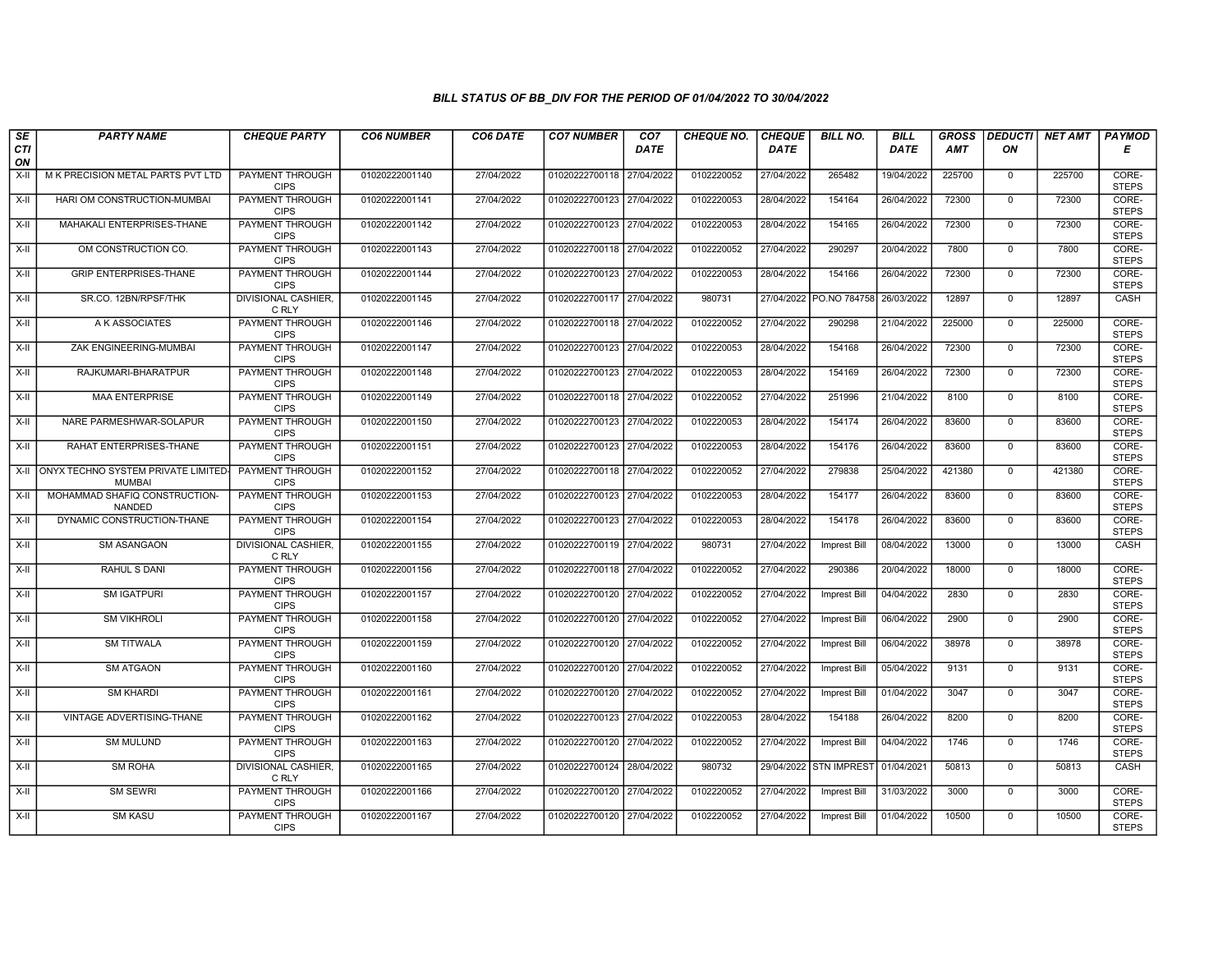| SE        | <b>PARTY NAME</b>                 | <b>CHEQUE PARTY</b>                   | <b>CO6 NUMBER</b> | CO6 DATE   | <b>CO7 NUMBER</b>         | CO <sub>7</sub> | <b>CHEQUE NO.</b> | <b>CHEQUE</b> | <b>BILL NO.</b>                            | <b>BILL</b> | <b>GROSS</b> | <b>DEDUCTI</b> | <b>NET AMT</b> | <b>PAYMOD</b>         |
|-----------|-----------------------------------|---------------------------------------|-------------------|------------|---------------------------|-----------------|-------------------|---------------|--------------------------------------------|-------------|--------------|----------------|----------------|-----------------------|
| CTI<br>ON |                                   |                                       |                   |            |                           | <b>DATE</b>     |                   | <b>DATE</b>   |                                            | <b>DATE</b> | AMT          | ON             |                | Е                     |
| $X-H$     | ADEN MANKHURD(GEN IMP-20000)      | <b>PAYMENT THROUGH</b><br><b>CIPS</b> | 01020222001168    | 27/04/2022 | 01020222700120            | 27/04/2022      | 0102220052        |               | 27/04/2022 MNKD/M/genl.<br><b>MP</b>       | 09/04/2022  | 10011        | $\overline{0}$ | 10011          | CORE-<br><b>STEPS</b> |
| $X-H$     | <b>AREA OFFICER JNPT</b>          | <b>DIVISIONAL CASHIER,</b><br>C RLY   | 01020222001169    | 27/04/2022 | 01020222700119 27/04/2022 |                 | 980731            | 27/04/2022    | <b>Imprest Bill</b>                        | 04/04/2022  | 2915         | $\overline{0}$ | 2915           | CASH                  |
| X-II      | INS.RPF IGP VEH NO MH-01-CY-9328  | PAYMENT THROUGH<br><b>CIPS</b>        | 01020222001170    | 27/04/2022 | 01020222700122            | 27/04/2022      | 0102220052        | 27/04/2022    | 1234                                       | 01/04/2022  | 4000         | $\mathbf{0}$   | 4000           | CORE-<br><b>STEPS</b> |
| $X-II$    | <b>SM LONAVALA</b>                | <b>PAYMENT THROUGH</b><br>CIPS        | 01020222001171    | 27/04/2022 | 01020222700121            | 27/04/2022      | 0102220052        | 27/04/2022    | Imprest Bill                               | 04/04/2022  | 4459         | $\overline{0}$ | 4459           | CORE-<br><b>STEPS</b> |
| $X-H$     | INSPECTOR RPF IGP/GEN.IMP.        | <b>PAYMENT THROUGH</b><br><b>CIPS</b> | 01020222001172    | 27/04/2022 | 01020222700122 27/04/2022 |                 | 0102220052        | 27/04/2022    | 1234                                       | 01/04/2022  | 3750         | $\overline{0}$ | 3750           | CORE-<br><b>STEPS</b> |
| $X-H$     | SSE (M) CSMT                      | <b>PAYMENT THROUGH</b><br><b>CIPS</b> | 01020222001173    | 27/04/2022 | 01020222700120 27/04/2022 |                 | 0102220052        | 27/04/2022    | 28                                         | 13/04/2022  | 14000        | $\overline{0}$ | 14000          | CORE-<br><b>STEPS</b> |
| X-II      | ADEN T TNA GEN IMP                | <b>DIVISIONAL CASHIER,</b><br>C RLY   | 01020222001174    | 27/04/2022 | 01020222700119 27/04/2022 |                 | 980731            |               | 27/04/2022 TNA/1303/Gen                    | 22/04/2022  | 9998         | $\mathbf{0}$   | 9998           | CASH                  |
| $X-H$     | INS.RPF NGSM VEH NO MH-01-CY-9310 | PAYMENT THROUGH<br><b>CIPS</b>        | 01020222001176    | 27/04/2022 | 01020222700122 27/04/2022 |                 | 0102220052        | 27/04/2022    | Fuel Imp.                                  | 08/03/2022  | 3700         | $\overline{0}$ | 3700           | CORE-<br><b>STEPS</b> |
| $X-H$     | <b>SM DIVA</b>                    | <b>PAYMENT THROUGH</b><br><b>CIPS</b> | 01020222001177    | 27/04/2022 | 01020222700121 27/04/2022 |                 | 0102220052        | 27/04/2022    | <b>Imprest Bill</b>                        | 04/04/2022  | 3053         | $\overline{0}$ | 3053           | CORE-<br><b>STEPS</b> |
| $X-H$     | CYM NGSM                          | <b>PAYMENT THROUGH</b><br><b>CIPS</b> | 01020222001178    | 27/04/2022 | 01020222700120 27/04/2022 |                 | 0102220052        | 27/04/2022    | <b>Imprest Bill</b>                        | 04/04/2022  | 2922         | $\overline{0}$ | 2922           | CORE-<br><b>STEPS</b> |
| X-II      | <b>SM KURLA</b>                   | PAYMENT THROUGH<br><b>CIPS</b>        | 01020222001179    | 27/04/2022 | 01020222700120            | 27/04/2022      | 0102220052        | 27/04/2022    | <b>Imprest Bill</b>                        | 04/04/2022  | 7281         | $\mathbf{0}$   | 7281           | CORE-<br><b>STEPS</b> |
| X-II      | <b>SS DATIVALI</b>                | <b>PAYMENT THROUGH</b><br><b>CIPS</b> | 01020222001180    | 27/04/2022 | 01020222700120 27/04/2022 |                 | 0102220052        | 27/04/2022    | <b>Imprest Bill</b>                        | 04/04/2022  | 3411         | $\mathbf{0}$   | 3411           | CORE-<br><b>STEPS</b> |
| $X-H$     | <b>SM PEN</b>                     | <b>PAYMENT THROUGH</b><br><b>CIPS</b> | 01020222001181    | 27/04/2022 | 01020222700120 27/04/2022 |                 | 0102220052        | 27/04/2022    | <b>Imprest Bill</b>                        | 04/04/2022  | 15232        | $\overline{0}$ | 15232          | CORE-<br><b>STEPS</b> |
| $X-H$     | SM.PEN/GEN.IMP.                   | <b>PAYMENT THROUGH</b><br><b>CIPS</b> | 01020222001182    | 27/04/2022 | 01020222700120 27/04/2022 |                 | 0102220052        | 27/04/2022    | <b>Imprest Bill</b>                        | 04/04/2022  | 6480         | $\overline{0}$ | 6480           | CORE-<br><b>STEPS</b> |
| X-II      | SM TVSG RCF THAL                  | PAYMENT THROUGH<br><b>CIPS</b>        | 01020222001183    | 27/04/2022 | 01020222700120 27/04/2022 |                 | 0102220052        | 27/04/2022    | Imprest Bill                               | 10/04/2022  | 4525         | $\Omega$       | 4525           | CORE-<br><b>STEPS</b> |
| X-II      | SSE (M) IGATPURI                  | <b>PAYMENT THROUGH</b><br><b>CIPS</b> | 01020222001184    | 27/04/2022 | 01020222700120 27/04/2022 |                 | 0102220052        | 27/04/2022    | IMP.FUEL                                   | 20/04/2022  | 38000        | $\overline{0}$ | 38000          | CORE-<br><b>STEPS</b> |
| $X-H$     | <b>SSE/EM/LNL GEN IMP</b>         | <b>PAYMENT THROUGH</b><br><b>CIPS</b> | 01020222001185    | 27/04/2022 | 01020222700120            | 27/04/2022      | 0102220052        | 27/04/2022    | <b>GEN IMP</b>                             | 20/04/2022  | 8597         | $\overline{0}$ | 8597           | CORE-<br><b>STEPS</b> |
| $X-H$     | ADEN MANKHURD (FUEL IMP - 15000)  | <b>PAYMENT THROUGH</b><br><b>CIPS</b> | 01020222001186    | 27/04/2022 | 01020222700120            | 27/04/2022      | 0102220052        | 27/04/2022    | MNKD/M/Pet<br><b>IMP</b>                   | 09/04/2022  | 29931        | $\overline{0}$ | 29931          | CORE-<br><b>STEPS</b> |
| $X-I$     | SSE(M)TNA                         | <b>DIVISIONAL CASHIER,</b><br>C RLY   | 01020222001187    | 27/04/2022 | 01020222700119 27/04/2022 |                 | 980731            | 27/04/2022    | General<br>Imprest                         | 02/01/2022  | 5000         | $\mathbf 0$    | 5000           | CASH                  |
| X-II      | SSE(M)TNA                         | <b>DIVISIONAL CASHIER,</b><br>C RLY   | 01020222001188    | 27/04/2022 | 01020222700119 27/04/2022 |                 | 980731            |               | 27/04/2022 0432,0448,046<br>$\overline{1}$ | 03/03/2022  | 5000         | $\overline{0}$ | 5000           | CASH                  |
| $X-H$     | SSE (M) THANE                     | DIVISIONAL CASHIER,<br>C RLY          | 01020222001189    | 27/04/2022 | 01020222700119 27/04/2022 |                 | 980731            | 27/04/2022    | 17119                                      | 29/03/2022  | 3500         | $\overline{0}$ | 3500           | CASH                  |
| X-II      | SSE(M)CLA                         | <b>PAYMENT THROUGH</b><br><b>CIPS</b> | 01020222001190    | 27/04/2022 | 01020222700122 27/04/2022 |                 | 0102220052        |               | 27/04/2022 2021,24960,60<br>5              | 24/02/2022  | 5000         | $\mathbf{0}$   | 5000           | CORE-<br><b>STEPS</b> |
| X-II      | TRIP SHED CSTM                    | PAYMENT THROUGH<br><b>CIPS</b>        | 01020222001191    | 27/04/2022 | 01020222700122 27/04/2022 |                 | 0102220052        |               | 27/04/2022 GEN IMPREST                     | 11/04/2022  | 5000         | $\mathbf 0$    | 5000           | CORE-<br><b>STEPS</b> |
| $X-H$     | ADEN (NE) KYN/FUEL.IMP.           | <b>DIVISIONAL CASHIER,</b><br>C RLY   | 01020222001192    | 27/04/2022 | 01020222700124            | 28/04/2022      | 980732            |               | 29/04/2022 BB/NE/KYN/F<br>U/IMP            | 08/04/2022  | 35020        | $\overline{0}$ | 35020          | CASH                  |
| $X-H$     | SHREE GANESH AUTO WORKS           | <b>PAYMENT THROUGH</b><br><b>CIPS</b> | 01020222001193    | 27/04/2022 | 01020222700122 27/04/2022 |                 | 0102220052        | 27/04/2022    | 1711                                       | 07/02/2022  | 38528        | 3735           | 34793          | CORE-<br><b>STEPS</b> |
| $X-H$     | SHREE GANESH AUTO WORKS           | <b>PAYMENT THROUGH</b><br><b>CIPS</b> | 01020222001194    | 27/04/2022 | 01020222700122 27/04/2022 |                 | 0102220052        | 27/04/2022    | 1598                                       | 12/01/2022  | 38409        | 3724           | 34685          | CORE-<br><b>STEPS</b> |
| X-II      | SSE (E/M) PNVL/GEN.IMP.           | <b>PAYMENT THROUGH</b><br><b>CIPS</b> | 01020222001195    | 27/04/2022 | 01020222700122            | 27/04/2022      | 0102220052        | 27/04/2022    | <b>GEN-IMP</b>                             | 15/12/2021  | 9000         | $\mathbf{0}$   | 9000           | CORE-<br><b>STEPS</b> |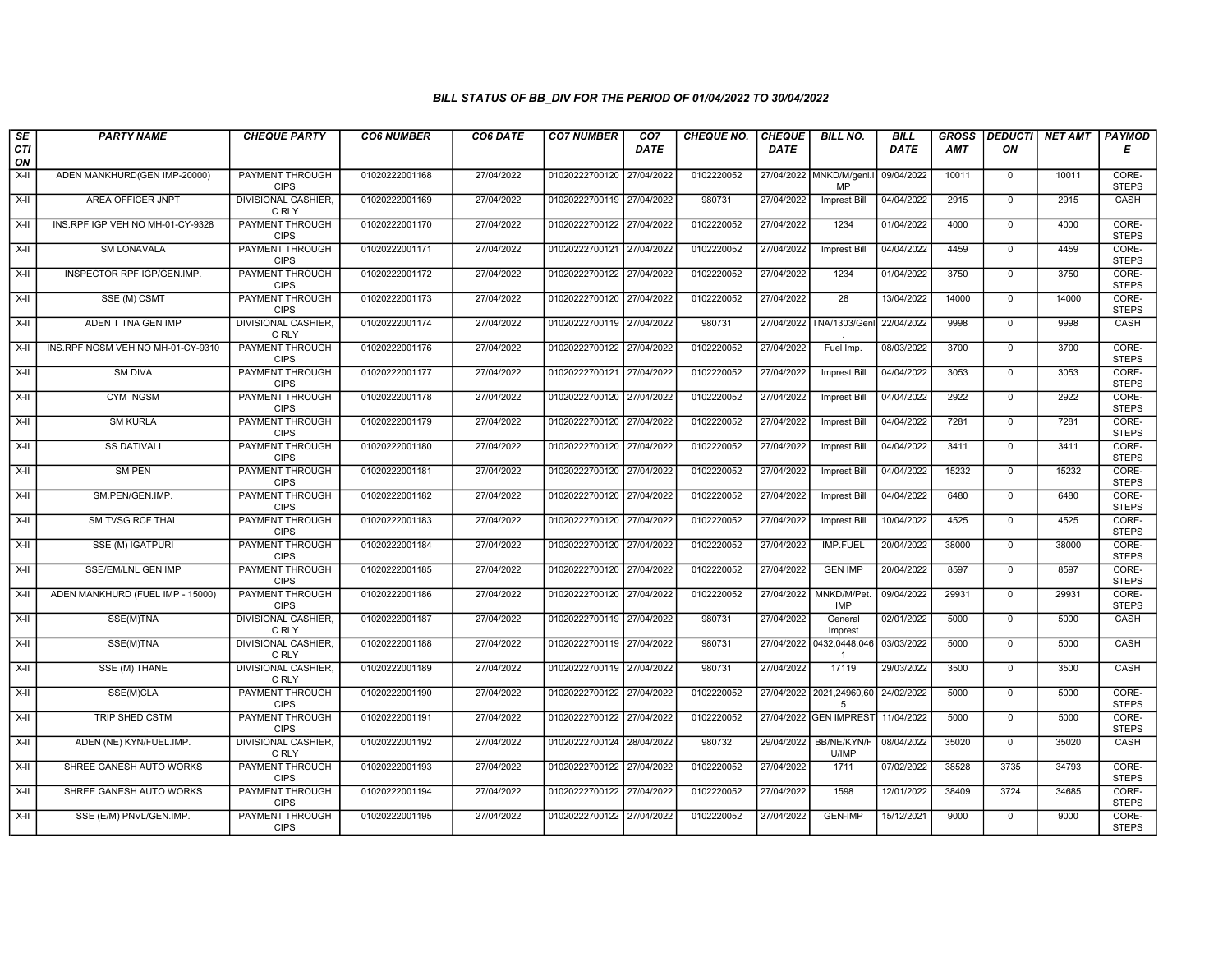| $\sqrt{SE}$ | <b>PARTY NAME</b>                 | <b>CHEQUE PARTY</b>                   | <b>CO6 NUMBER</b> | CO6 DATE   | <b>CO7 NUMBER</b>         | CO <sub>7</sub> | <b>CHEQUE NO.</b> | <b>CHEQUE</b> | <b>BILL NO.</b>             | <b>BILL</b> | <b>GROSS</b> |                 | DEDUCTI NET AMT | <b>PAYMOD</b>                |
|-------------|-----------------------------------|---------------------------------------|-------------------|------------|---------------------------|-----------------|-------------------|---------------|-----------------------------|-------------|--------------|-----------------|-----------------|------------------------------|
| CTI<br>ON   |                                   |                                       |                   |            |                           | <b>DATE</b>     |                   | <b>DATE</b>   |                             | <b>DATE</b> | <b>AMT</b>   | ON              |                 | Е                            |
| $X-H$       | <b>K ENTERPRISES</b>              | <b>PAYMENT THROUGH</b><br><b>CIPS</b> | 01020222001196    | 27/04/2022 | 01020222700137 02/05/2022 |                 | 0102220066        | 05/05/2022    | KE/11267                    | 15/12/2021  | 19600        | 18              | 19582           | CORE-<br><b>STEPS</b>        |
| X-II        | <b>K ENTERPRISES</b>              | <b>PAYMENT THROUGH</b><br><b>CIPS</b> | 01020222001197    | 27/04/2022 | 01020222700137 02/05/2022 |                 | 0102220066        | 05/05/2022    | KE/10999                    | 08/12/2021  | 179312       | 160             | 179152          | CORE-<br><b>STEPS</b>        |
| X-II        | SR DOM/GEN.IMP.                   | PAYMENT THROUGH<br><b>CIPS</b>        | 01020222001198    | 27/04/2022 | 01020222700122 27/04/2022 |                 | 0102220052        | 27/04/2022    | <b>GEN IMP</b>              | 05/04/2022  | 5323         | $\mathbf 0$     | 5323            | CORE-<br><b>STEPS</b>        |
| X-II        | <b>K ENTERPRISES</b>              | PAYMENT THROUGH<br><b>CIPS</b>        | 01020222001199    | 27/04/2022 | 01020222700137 02/05/2022 |                 | 0102220066        | 05/05/2022    | KE/11083                    | 10/12/2021  | 179312       | 160             | 179152          | CORE-<br><b>STEPS</b>        |
| X-II        | <b>K ENTERPRISES</b>              | <b>PAYMENT THROUGH</b><br><b>CIPS</b> | 01020222001200    | 27/04/2022 | 01020222700137 02/05/2022 |                 | 0102220066        | 05/05/2022    | KE/12714                    | 20/01/2022  | 3226         | $\overline{3}$  | 3223            | CORE-<br><b>STEPS</b>        |
| X-II        | <b>K ENTERPRISES</b>              | <b>PAYMENT THROUGH</b><br><b>CIPS</b> | 01020222001201    | 27/04/2022 | 01020222700137 02/05/2022 |                 | 0102220066        | 05/05/2022    | KE/11943                    | 31/12/2021  | 29476        | $\overline{26}$ | 29450           | CORE-<br><b>STEPS</b>        |
| X-II        | ASC/RPF/MULUND                    | PAYMENT THROUGH<br><b>CIPS</b>        | 01020222001202    | 27/04/2022 | 01020222700122 27/04/2022 |                 | 0102220052        | 27/04/2022    | <b>GEN IMP</b>              | 07/04/2022  | 3000         | $\mathbf 0$     | 3000            | CORE-<br><b>STEPS</b>        |
| X-II        | SUB.INS.GOD.SEQ.KYN PETROL IMP.   | <b>PAYMENT THROUGH</b><br><b>CIPS</b> | 01020222001203    | 27/04/2022 | 01020222700122 27/04/2022 |                 | 0102220052        | 27/04/2022    | <b>DS/KYN/PETR</b><br>OL.CH | 06/04/2022  | 4800         | $\overline{0}$  | 4800            | CORE-<br><b>STEPS</b>        |
| X-II        | MSEDCL CON NO 020012777257        | <b>PAYMENT THROUGH</b><br><b>CIPS</b> | 01020222001204    | 27/04/2022 | 01020222700121 27/04/2022 |                 | 0102220052        | 27/04/2022    | $C$ 4941                    | 26/04/2022  | 1028860      | $\mathbf{0}$    | 1028860         | CORE-<br><b>STEPS</b>        |
| X-II        | INS.RPF TAPG VEH NO MH-01-CY-9336 | <b>PAYMENT THROUGH</b><br><b>CIPS</b> | 01020222001205    | 27/04/2022 | 01020222700122 27/04/2022 |                 | 0102220052        | 27/04/2022    | 01                          | 05/04/2022  | 4000         | $\overline{0}$  | 4000            | CORE-<br><b>STEPS</b>        |
| X-II        | PHARMA INDIA-MUMBAI               | PAYMENT THROUGH<br><b>CIPS</b>        | 01020222001206    | 27/04/2022 | 01020222700137 02/05/2022 |                 | 0102220066        | 05/05/2022    | S/260253                    | 20/01/2022  | 14224        | 226             | 13998           | CORE-<br><b>STEPS</b>        |
| X-II        | AASTHA PHARMACEUTICALS-DELHI      | <b>PAYMENT THROUGH</b><br><b>CIPS</b> | 01020222001207    | 27/04/2022 | 01020222700137 02/05/2022 |                 | 0102220066        | 05/05/2022    | AP001365                    | 11/01/2022  | 31500        | 3178            | 28322           | CORE-<br><b>STEPS</b>        |
| $X-H$       | AASTHA PHARMACEUTICALS-DELHI      | <b>PAYMENT THROUGH</b><br><b>CIPS</b> | 01020222001208    | 27/04/2022 | 01020222700137 02/05/2022 |                 | 0102220066        | 05/05/2022    | AP001371                    | 11/01/2022  | 28036        | 866             | 27170           | CORE-<br><b>STEPS</b>        |
| X-II        | AASTHA PHARMACEUTICALS-DELHI      | <b>PAYMENT THROUGH</b><br><b>CIPS</b> | 01020222001209    | 27/04/2022 | 01020222700137 02/05/2022 |                 | 0102220066        | 05/05/2022    | AP001383                    | 12/01/2022  | 18390        | 567             | 17823           | CORE-<br><b>STEPS</b>        |
| X-II        | AASTHA PHARMACEUTICALS-DELHI      | PAYMENT THROUGH<br><b>CIPS</b>        | 01020222001210    | 27/04/2022 | 01020222700137 02/05/2022 |                 | 0102220066        | 05/05/2022    | AP001388                    | 13/01/2022  | 112358       | 2347            | 110011          | CORE-<br><b>STEPS</b>        |
| X-II        | SNEHAL ENTERPRISES-NAGPUR         | <b>PAYMENT THROUGH</b><br><b>CIPS</b> | 01020222001211    | 27/04/2022 | 01020222700137 02/05/2022 |                 | 0102220066        | 05/05/2022    | I-0002175                   | 17/01/2022  | 21476        | $\mathbf{0}$    | 21476           | CORE-<br><b>STEPS</b>        |
| X-II        | VISHAL CONSTRUCTION-THANE         | <b>PAYMENT THROUGH</b><br><b>CIPS</b> | 01020222001212    | 27/04/2022 | 01020222700138 02/05/2022 |                 | 0102220062        | 02/05/2022    | 154425                      | 27/04/2022  | 197700       | $\mathbf 0$     | 197700          | CORE-<br><b>STEPS</b>        |
| X-II        | UTTAM CONSTRUCTION-PUNE           | <b>PAYMENT THROUGH</b><br><b>CIPS</b> | 01020222001213    | 27/04/2022 | 01020222700138 02/05/2022 |                 | 0102220062        | 02/05/2022    | 154426                      | 27/04/2022  | 114900       | $\mathbf 0$     | 114900          | CORE-<br><b>STEPS</b>        |
| X-II        | S K INFRASTRUCTURE-THANE          | <b>PAYMENT THROUGH</b><br><b>CIPS</b> | 01020222001214    | 27/04/2022 | 01020222700138 02/05/2022 |                 | 0102220062        | 02/05/2022    | 154427                      | 27/04/2022  | 114900       | $\mathbf 0$     | 114900          | CORE-<br><b>STEPS</b>        |
| X-II        | VIBHUTI CONSTRUCTION CO-THANA     | PAYMENT THROUGH<br><b>CIPS</b>        | 01020222001215    | 27/04/2022 | 01020222700138 02/05/2022 |                 | 0102220062        | 02/05/2022    | 154429                      | 27/04/2022  | 104700       | $\Omega$        | 104700          | CORE-<br><b>STEPS</b>        |
| X-II        | UTTAM CONSTRUCTION-PUNE           | <b>PAYMENT THROUGH</b><br><b>CIPS</b> | 01020222001216    | 27/04/2022 | 01020222700138 02/05/2022 |                 | 0102220062        | 02/05/2022    | 154430                      | 27/04/2022  | 104700       | $\mathbf 0$     | 104700          | CORE-<br><b>STEPS</b>        |
| X-II        | TIKU TRANSPORT-MUMBAI             | <b>PAYMENT THROUGH</b><br><b>CIPS</b> | 01020222001217    | 27/04/2022 | 01020222700138 02/05/2022 |                 | 0102220062        | 02/05/2022    | 154431                      | 27/04/2022  | 104700       | $\Omega$        | 104700          | CORE-<br><b>STEPS</b>        |
| X-II        | S K INFRASTRUCTURE-THANE          | PAYMENT THROUGH<br><b>CIPS</b>        | 01020222001218    | 27/04/2022 | 01020222700138 02/05/2022 |                 | 0102220062        | 02/05/2022    | 154432                      | 27/04/2022  | 104700       | $\mathbf 0$     | 104700          | CORE-<br><b>STEPS</b>        |
| X-II        | SR DEN (HM) BB GEN.IMP.           | DIVISIONAL CASHIER,<br>C RLY          | 01020222001219    | 27/04/2022 | 01020222700124            | 28/04/2022      | 980732            | 29/04/2022    | <b>FEB/IMP/2022</b>         | 21/03/2022  | 4957         | $\Omega$        | 4957            | CASH                         |
| X-II        | SR DME (COG)                      | DIVISIONAL CASHIER,<br>C RLY          | 01020222001220    | 28/04/2022 | 01020222700124            | 28/04/2022      | 980732            | 29/04/2022    | 775152                      | 25/04/2022  | 34000        | $\Omega$        | 34000           | CASH                         |
| X-II        | <b>BEST</b>                       | <b>BEST</b>                           | 01020222001221    | 28/04/2022 | 01020222700124 28/04/2022 |                 | 961756            | 29/04/2022    | $C-4920$                    | 21/04/2022  | 31700        | $\mathsf{O}$    | 31700           | <b>BANK</b><br><b>CHEQUE</b> |
| X-II        | MSEDCL CON NO 000011650147        | <b>PAYMENT THROUGH</b><br><b>CIPS</b> | 01020222001222    | 28/04/2022 | 01020222700127 28/04/2022 |                 | 0102220053        | 28/04/2022    | $C$ 1400                    | 26/04/2022  | 14660        | $\mathbf 0$     | 14660           | CORE-<br><b>STEPS</b>        |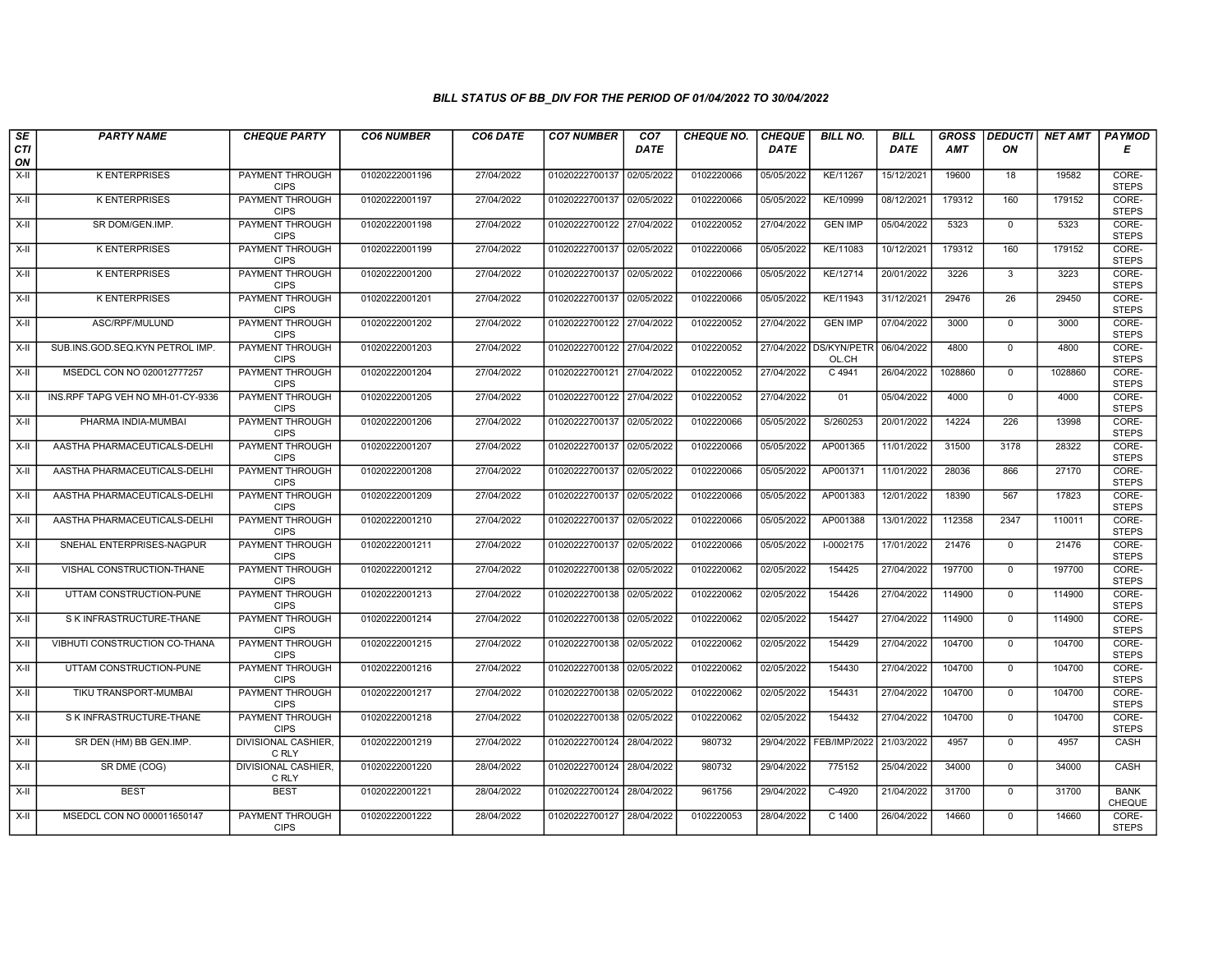| SE        | <b>PARTY NAME</b>                                   | <b>CHEQUE PARTY</b>                   | <b>CO6 NUMBER</b> | CO6 DATE   | <b>CO7 NUMBER</b>         | CO <sub>7</sub> | <b>CHEQUE NO.</b> | <b>CHEQUE</b> | <b>BILL NO.</b>     | <b>BILL</b> | <b>GROSS</b> | <b>DEDUCTI</b> | NET AMT | <b>PAYMOD</b>         |
|-----------|-----------------------------------------------------|---------------------------------------|-------------------|------------|---------------------------|-----------------|-------------------|---------------|---------------------|-------------|--------------|----------------|---------|-----------------------|
| CTI<br>ON |                                                     |                                       |                   |            |                           | <b>DATE</b>     |                   | <b>DATE</b>   |                     | DATE        | <b>AMT</b>   | ON             |         | Е                     |
| $X-H$     | MSEDCL CON NO 000090140922                          | <b>PAYMENT THROUGH</b><br><b>CIPS</b> | 01020222001223    | 28/04/2022 | 01020222700127 28/04/2022 |                 | 0102220053        | 28/04/2022    | R 1236              | 26/04/2022  | 17180        | $\mathbf 0$    | 17180   | CORE-<br><b>STEPS</b> |
| $X-H$     | MSEDCL CON NO 000090141422                          | <b>PAYMENT THROUGH</b><br><b>CIPS</b> | 01020222001224    | 28/04/2022 | 01020222700127 28/04/2022 |                 | 0102220053        | 28/04/2022    | R 119               | 26/04/2022  | 880          | $\Omega$       | 880     | CORE-<br><b>STEPS</b> |
| X-II      | SM DADAR                                            | PAYMENT THROUGH<br><b>CIPS</b>        | 01020222001225    | 28/04/2022 | 01020222700127 28/04/2022 |                 | 0102220053        | 28/04/2022    | <b>Imprest Bill</b> | 06/04/2022  | 11101        | $\mathbf 0$    | 11101   | CORE-<br><b>STEPS</b> |
| $X-II$    | <b>CYM CST YARD</b>                                 | <b>PAYMENT THROUGH</b><br><b>CIPS</b> | 01020222001226    | 28/04/2022 | 01020222700127 28/04/2022 |                 | 0102220053        | 28/04/2022    | <b>Imprest Bill</b> | 07/04/2022  | 7409         | $\overline{0}$ | 7409    | CORE-<br><b>STEPS</b> |
| $X-H$     | CYM KALYAN YARD                                     | <b>PAYMENT THROUGH</b><br><b>CIPS</b> | 01020222001227    | 28/04/2022 | 01020222700127 28/04/2022 |                 | 0102220053        | 28/04/2022    | <b>Imprest Bill</b> | 12/04/2022  | 1810         | $\mathbf 0$    | 1810    | CORE-<br><b>STEPS</b> |
| $X-H$     | <b>SM VASIND</b>                                    | <b>PAYMENT THROUGH</b><br><b>CIPS</b> | 01020222001228    | 28/04/2022 | 01020222700127 28/04/2022 |                 | 0102220053        | 28/04/2022    | Imprest Bill        | 11/04/2022  | 14085        | $\Omega$       | 14085   | CORE-<br><b>STEPS</b> |
| X-II      | <b>SM PANVEL</b>                                    | PAYMENT THROUGH<br><b>CIPS</b>        | 01020222001229    | 28/04/2022 | 01020222700127            | 28/04/2022      | 0102220053        | 28/04/2022    | <b>Imprest Bill</b> | 11/04/2022  | 17879        | $\mathbf{0}$   | 17879   | CORE-<br><b>STEPS</b> |
| $X-II$    | <b>SM MANKHURD</b>                                  | <b>PAYMENT THROUGH</b><br><b>CIPS</b> | 01020222001230    | 28/04/2022 | 01020222700127            | 28/04/2022      | 0102220053        | 28/04/2022    | <b>Imprest Bill</b> | 08/04/2022  | 1020         | $\mathbf 0$    | 1020    | CORE-<br><b>STEPS</b> |
| X-II      | <b>SM KARJAT</b>                                    | <b>PAYMENT THROUGH</b><br><b>CIPS</b> | 01020222001231    | 28/04/2022 | 01020222700127 28/04/2022 |                 | 0102220053        | 28/04/2022    | Imprest Bill        | 04/04/2022  | 48000        | $\mathbf 0$    | 48000   | CORE-<br><b>STEPS</b> |
| $X-H$     | <b>SM MONKEY HILL</b>                               | <b>PAYMENT THROUGH</b><br><b>CIPS</b> | 01020222001232    | 28/04/2022 | 01020222700127 28/04/2022 |                 | 0102220053        | 28/04/2022    | <b>Imprest Bill</b> | 07/04/2022  | 4989         | $\overline{0}$ | 4989    | CORE-<br><b>STEPS</b> |
| X-II      | SM AMAN LODGE                                       | PAYMENT THROUGH<br><b>CIPS</b>        | 01020222001233    | 28/04/2022 | 01020222700127 28/04/2022 |                 | 0102220053        | 28/04/2022    | Imprest Bill        | 09/04/2022  | 7500         | $\mathbf 0$    | 7500    | CORE-<br><b>STEPS</b> |
| $X-II$    | <b>SM KALYAN</b>                                    | PAYMENT THROUGH<br><b>CIPS</b>        | 01020222001234    | 28/04/2022 | 01020222700127 28/04/2022 |                 | 0102220053        | 28/04/2022    | <b>Imprest Bill</b> | 13/04/2022  | 5042         | $\mathbf{0}$   | 5042    | CORE-<br><b>STEPS</b> |
| X-II      | <b>SM DOMBIVLI</b>                                  | <b>PAYMENT THROUGH</b><br><b>CIPS</b> | 01020222001235    | 28/04/2022 | 01020222700127 28/04/2022 |                 | 0102220053        | 28/04/2022    | <b>Imprest Bill</b> | 05/04/2022  | 10000        | $\mathbf 0$    | 10000   | CORE-<br><b>STEPS</b> |
| X-II      | SM KOPARKHAIRANE                                    | <b>PAYMENT THROUGH</b><br><b>CIPS</b> | 01020222001236    | 28/04/2022 | 01020222700127 28/04/2022 |                 | 0102220053        | 28/04/2022    | <b>Imprest Bill</b> | 07/04/2022  | 5532         | $\mathbf 0$    | 5532    | CORE-<br><b>STEPS</b> |
| $X-H$     | <b>SS KHOPOLI</b>                                   | <b>PAYMENT THROUGH</b><br><b>CIPS</b> | 01020222001237    | 28/04/2022 | 01020222700127 28/04/2022 |                 | 0102220053        | 28/04/2022    | Imprest Bill        | 12/04/2022  | 23919        | $\Omega$       | 23919   | CORE-<br><b>STEPS</b> |
| X-II      | <b>SM NILJE</b>                                     | PAYMENT THROUGH<br><b>CIPS</b>        | 01020222001238    | 28/04/2022 | 01020222700127 28/04/2022 |                 | 0102220053        | 28/04/2022    | Imprest Bill        | 10/04/2022  | 16999        | $\Omega$       | 16999   | CORE-<br><b>STEPS</b> |
| $X-H$     | MSEDCL CON NO 000090588290                          | <b>PAYMENT THROUGH</b><br><b>CIPS</b> | 01020222001239    | 28/04/2022 | 01020222700127 28/04/2022 |                 | 0102220053        | 28/04/2022    | R 102               | 26/04/2022  | 700          | $\overline{0}$ | 700     | CORE-<br><b>STEPS</b> |
| X-II      | MSEDCL CON NO 181010004432                          | <b>PAYMENT THROUGH</b><br><b>CIPS</b> | 01020222001240    | 28/04/2022 | 01020222700127 28/04/2022 |                 | 0102220053        | 28/04/2022    | C69                 | 26/04/2022  | 800          | $\Omega$       | 800     | CORE-<br><b>STEPS</b> |
| X-II      | ADANI ELECTRICITY MUMBAI LIMITED CA<br>NO 102700298 | <b>PAYMENT THROUGH</b><br><b>CIPS</b> | 01020222001241    | 28/04/2022 | 01020222700127            | 28/04/2022      | 0102220053        | 28/04/2022    | c 21626             | 25/04/2022  | 160410       | $\mathbf{0}$   | 160410  | CORE-<br><b>STEPS</b> |
| X-II      | ADANI ELECTRICITY MUMBAI LIMITED CA<br>NO 102700083 | PAYMENT THROUGH<br><b>CIPS</b>        | 01020222001242    | 28/04/2022 | 01020222700127 28/04/2022 |                 | 0102220053        | 28/04/2022    | c 15788             | 25/04/2022  | 204410       | $\Omega$       | 204410  | CORE-<br><b>STEPS</b> |
| X-II      | ADANI ELECTRICITY MUMBAI LIMITED CA<br>NO 102703138 | PAYMENT THROUGH<br><b>CIPS</b>        | 01020222001243    | 28/04/2022 | 01020222700127 28/04/2022 |                 | 0102220053        | 28/04/2022    | c 31475             | 25/04/2022  | 436430       | $\mathbf 0$    | 436430  | CORE-<br><b>STEPS</b> |
| $X-H$     | MSEDCL CON NO 000360066517                          | <b>PAYMENT THROUGH</b><br><b>CIPS</b> | 01020222001244    | 28/04/2022 | 01020222700127 28/04/2022 |                 | 0102220053        | 28/04/2022    | R 36                | 18/04/2022  | 330          | $\Omega$       | 330     | CORE-<br><b>STEPS</b> |
| X-II      | MSEDCL CON NO 021920731306                          | PAYMENT THROUGH<br><b>CIPS</b>        | 01020222001245    | 28/04/2022 | 01020222700127 28/04/2022 |                 | 0102220053        | 28/04/2022    | R-142               | 19/04/2022  | 1120         | $\mathbf 0$    | 1120    | CORE-<br><b>STEPS</b> |
| $X-H$     | <b>SM GHATKOPAR</b>                                 | PAYMENT THROUGH<br><b>CIPS</b>        | 01020222001246    | 28/04/2022 | 01020222700127            | 28/04/2022      | 0102220053        | 28/04/2022    | <b>Imprest Bill</b> | 11/04/2022  | 3672         | $\mathbf 0$    | 3672    | CORE-<br><b>STEPS</b> |
| $X-II$    | MSEDCL CON NO 028980004246                          | <b>PAYMENT THROUGH</b><br><b>CIPS</b> | 01020222001247    | 28/04/2022 | 01020222700127 28/04/2022 |                 | 0102220053        | 28/04/2022    | $C-101$             | 19/04/2022  | 1000         | $\Omega$       | 1000    | CORE-<br><b>STEPS</b> |
| X-II      | CYM WB MZN                                          | <b>PAYMENT THROUGH</b><br><b>CIPS</b> | 01020222001248    | 28/04/2022 | 01020222700127 28/04/2022 |                 | 0102220053        | 28/04/2022    | Imprest Bill        | 19/04/2022  | 6735         | $\mathbf 0$    | 6735    | CORE-<br><b>STEPS</b> |
| X-II      | MSEDCL CON NO 021110002065                          | <b>PAYMENT THROUGH</b><br><b>CIPS</b> | 01020222001249    | 28/04/2022 | 01020222700127 28/04/2022 |                 | 0102220053        | 28/04/2022    | $R-77$              | 19/04/2022  | 480          | $\mathbf{0}$   | 480     | CORE-<br><b>STEPS</b> |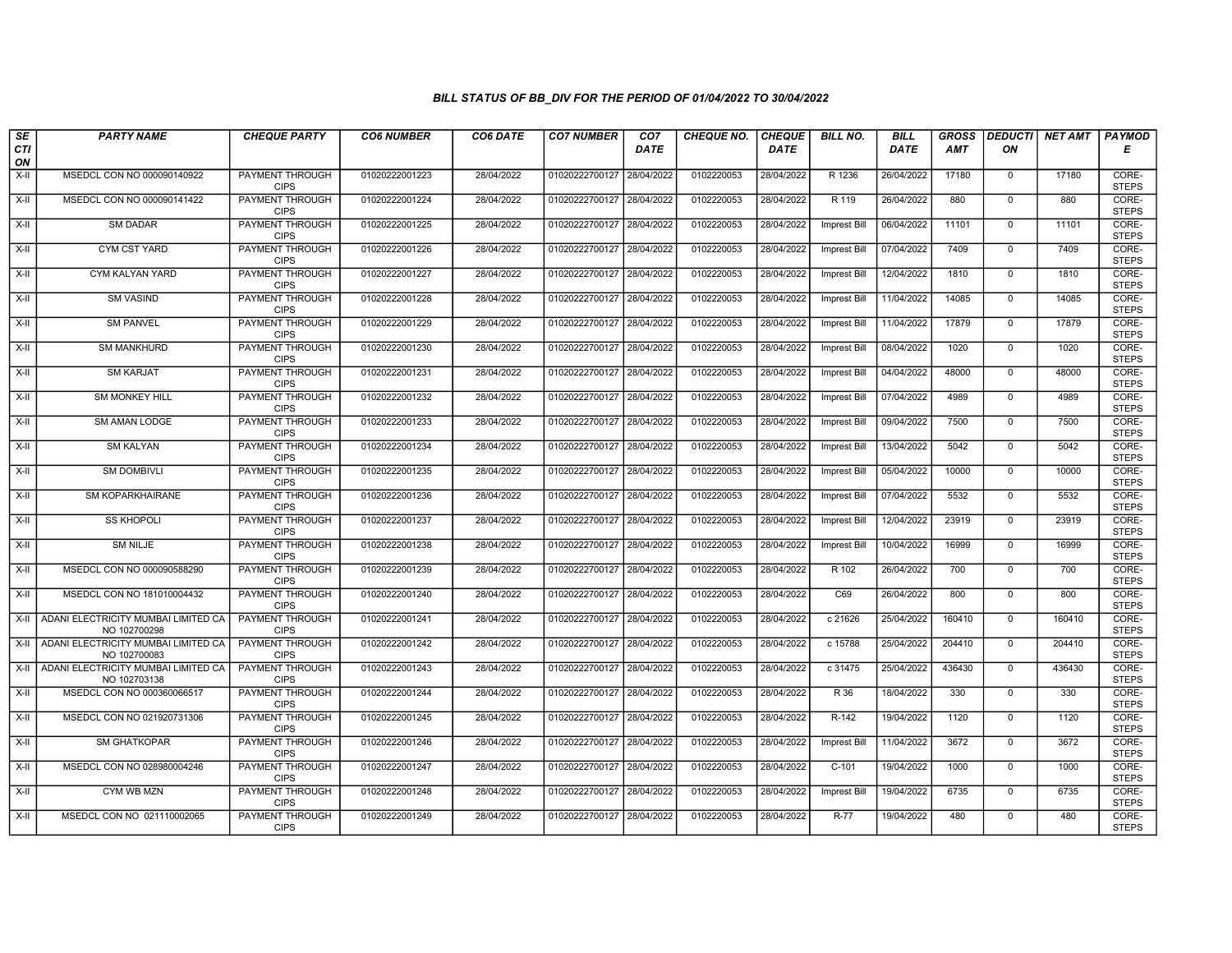| SE        | <b>PARTY NAME</b>                                     | <b>CHEQUE PARTY</b>                   | <b>CO6 NUMBER</b> | CO6 DATE   | <b>CO7 NUMBER</b>         | CO <sub>7</sub> | <b>CHEQUE NO.</b> | <b>CHEQUE</b> | <b>BILL NO.</b>                       | BILL        | <b>GROSS</b> | <b>DEDUCTI</b>  | NET AMT | <b>PAYMOD</b>         |
|-----------|-------------------------------------------------------|---------------------------------------|-------------------|------------|---------------------------|-----------------|-------------------|---------------|---------------------------------------|-------------|--------------|-----------------|---------|-----------------------|
| CTI<br>ON |                                                       |                                       |                   |            |                           | <b>DATE</b>     |                   | DATE          |                                       | <b>DATE</b> | <b>AMT</b>   | ON              |         | Е                     |
| $X-H$     | MSEDCL CON NO 028512531379                            | <b>PAYMENT THROUGH</b><br><b>CIPS</b> | 01020222001250    | 28/04/2022 | 01020222700127            | 28/04/2022      | 0102220053        | 28/04/2022    | R-1067                                | 19/04/2022  | 14580        | $\mathbf 0$     | 14580   | CORE-<br><b>STEPS</b> |
| X-II      | MSEDCL CON NO 028510648848                            | <b>PAYMENT THROUGH</b><br><b>CIPS</b> | 01020222001251    | 28/04/2022 | 01020222700127            | 28/04/2022      | 0102220053        | 28/04/2022    | R-57                                  | 19/04/2022  | 450          | $\mathbf 0$     | 450     | CORE-<br><b>STEPS</b> |
| X-II      | MSEDCL CON NO 028510649186                            | PAYMENT THROUGH<br><b>CIPS</b>        | 01020222001252    | 28/04/2022 | 01020222700127            | 28/04/2022      | 0102220053        | 28/04/2022    | $R-55$                                | 19/04/2022  | 440          | $\mathbf 0$     | 440     | CORE-<br><b>STEPS</b> |
| $X-II$    | MSEDCL CON NO 028510841923                            | PAYMENT THROUGH<br><b>CIPS</b>        | 01020222001253    | 28/04/2022 | 01020222700127            | 28/04/2022      | 0102220053        | 28/04/2022    | R-1898                                | 19/04/2022  | 27530        | $\Omega$        | 27530   | CORE-<br><b>STEPS</b> |
| $X-H$     | MSEDCL CON NO 052013058938                            | <b>PAYMENT THROUGH</b><br><b>CIPS</b> | 01020222001254    | 28/04/2022 | 01020222700127            | 28/04/2022      | 0102220053        | 28/04/2022    | $R-50$                                | 20/04/2022  | 390          | $\mathbf 0$     | 390     | CORE-<br><b>STEPS</b> |
| X-II      | ADANI ELECTRICITY MUMBAI LIMITED CA<br>NO 151084756   | <b>PAYMENT THROUGH</b><br><b>CIPS</b> | 01020222001255    | 28/04/2022 | 01020222700127 28/04/2022 |                 | 0102220053        | 28/04/2022    | $C-6012$                              | 13/04/2022  | 44610        | $\Omega$        | 44610   | CORE-<br><b>STEPS</b> |
| X-II      | ADANI ELECTRICITY MUMBAI LIMITED CA<br>NO 102728395   | PAYMENT THROUGH<br><b>CIPS</b>        | 01020222001256    | 28/04/2022 | 01020222700127            | 28/04/2022      | 0102220053        | 28/04/2022    | C-20484                               | 13/04/2022  | 149410       | $\mathbf 0$     | 149410  | CORE-<br><b>STEPS</b> |
| X-II      | <b>SAMIR SALIM MISAL</b>                              | <b>PAYMENT THROUGH</b><br><b>CIPS</b> | 01020222001257    | 28/04/2022 | 01020222700125            | 28/04/2022      | 0102220053        | 28/04/2022    | 282712                                | 13/04/2022  | 14370        | $\mathbf 0$     | 14370   | CORE-<br><b>STEPS</b> |
| X-II      | GR MSS PRIVATE LIMITED-NASHIK                         | <b>PAYMENT THROUGH</b><br><b>CIPS</b> | 01020222001258    | 28/04/2022 | 01020222700138            | 02/05/2022      | 0102220062        | 02/05/2022    | 154630                                | 28/04/2022  | 25000        | $\mathbf 0$     | 25000   | CORE-<br><b>STEPS</b> |
| $X-H$     | ADHI LAXMI ENTERPRISES-THANE                          | <b>PAYMENT THROUGH</b><br><b>CIPS</b> | 01020222001259    | 28/04/2022 | 01020222700138 02/05/2022 |                 | 0102220062        | 02/05/2022    | 154632                                | 28/04/2022  | 54900        | $\overline{0}$  | 54900   | CORE-<br><b>STEPS</b> |
| X-II      | INS.RPF PEN VEH NO MH-01-CY-9340                      | PAYMENT THROUGH<br><b>CIPS</b>        | 01020222001260    | 28/04/2022 | 01020222700129            | 28/04/2022      | 0102220053        | 28/04/2022    | <b>FUEL</b>                           | 28/02/2022  | 4000         | $\mathbf 0$     | 4000    | CORE-<br><b>STEPS</b> |
| $X-II$    | INS./RPF/DOG SEQ/GAS/LTT                              | <b>PAYMENT THROUGH</b><br><b>CIPS</b> | 01020222001261    | 28/04/2022 | 01020222700129            | 28/04/2022      | 0102220053        | 28/04/2022    | DS/LTT/GAS.<br>MP.                    | 06/04/2022  | 899          | $\Omega$        | 899     | CORE-<br><b>STEPS</b> |
| X-II      | CANDAUR PHARMACEUTICALS PVT LTD                       | <b>PAYMENT THROUGH</b><br><b>CIPS</b> | 01020222001262    | 28/04/2022 | 01020222700139 02/05/2022 |                 | 0102220064        | 04/05/2022    | CP-0108                               | 25/12/2021  | 14994        | $\mathbf 0$     | 14994   | CORE-<br><b>STEPS</b> |
| $X-H$     | <b>INSRPF KLMG</b>                                    | <b>PAYMENT THROUGH</b><br><b>CIPS</b> | 01020222001263    | 28/04/2022 | 01020222700129 28/04/2022 |                 | 0102220053        | 28/04/2022    | 01                                    | 05/04/2022  | 3750         | $\mathbf 0$     | 3750    | CORE-<br><b>STEPS</b> |
| X-II      | AKSHAR MARKETING-VASAI (WEST)                         | <b>PAYMENT THROUGH</b><br><b>CIPS</b> | 01020222001264    | 28/04/2022 | 01020222700139            | 02/05/2022      | 0102220064        |               | 04/05/2022 013/FEB/2022               | 21/02/2022  | 44800        | 40              | 44760   | CORE-<br><b>STEPS</b> |
| $X-II$    | S S PHARMA AGENCY                                     | <b>PAYMENT THROUGH</b><br><b>CIPS</b> | 01020222001265    | 28/04/2022 | 01020222700139            | 02/05/2022      | 0102220064        | 04/05/2022    | Y/1506                                | 26/01/2022  | 57244        | 51              | 57193   | CORE-<br><b>STEPS</b> |
| X-II      | DELPHA DRUGS AND<br>PHARMACEUTICALS INDIA             | <b>PAYMENT THROUGH</b><br><b>CIPS</b> | 01020222001266    | 28/04/2022 | 01020222700139            | 02/05/2022      | 0102220064        | 04/05/2022    | Q/1779                                | 17/02/2022  | 78114        | 70              | 78044   | CORE-<br><b>STEPS</b> |
| $X-H$     | <b>INSPECTOR RPF LTT</b>                              | <b>PAYMENT THROUGH</b><br><b>CIPS</b> | 01020222001267    | 28/04/2022 | 01020222700129            | 28/04/2022      | 0102220053        | 28/04/2022    | <b>GENERAL</b><br><b>IMPREST</b>      | 31/03/2022  | 3750         | $\overline{0}$  | 3750    | CORE-<br><b>STEPS</b> |
| X-II      | M H MEDICUS PVT LTD                                   | PAYMENT THROUGH<br><b>CIPS</b>        | 01020222001268    | 28/04/2022 | 01020222700139            | 02/05/2022      | 0102220064        |               | 04/05/2022 MH/21-22/394               | 22/02/2022  | 18480        | 17              | 18463   | CORE-<br><b>STEPS</b> |
| X-II      | <b>K ENTERPRISES</b>                                  | <b>PAYMENT THROUGH</b><br><b>CIPS</b> | 01020222001269    | 28/04/2022 | 01020222700139            | 02/05/2022      | 0102220064        | 04/05/2022    | KE/13710                              | 09/02/2022  | 481991       | 9037            | 472954  | CORE-<br><b>STEPS</b> |
| X-II      | INS.DS/CONTOL/RPF/CSTM/GEN.IMP.                       | <b>PAYMENT THROUGH</b><br><b>CIPS</b> | 01020222001270    | 28/04/2022 | 01020222700129            | 28/04/2022      | 0102220053        | 28/04/2022    | 5328                                  | 04/01/2022  | 3000         | $\mathbf{0}$    | 3000    | CORE-<br><b>STEPS</b> |
| X-II      | <b>SPAN ENTERPRISES</b>                               | <b>PAYMENT THROUGH</b><br><b>CIPS</b> | 01020222001271    | 28/04/2022 | 01020222700139            | 02/05/2022      | 0102220064        |               | 04/05/2022 SE-21-22/3573              | 17/02/2022  | 86363        | $\overline{77}$ | 86286   | CORE-<br><b>STEPS</b> |
| X-II      | SR.CDO.LTT/GEN.IMP.                                   | PAYMENT THROUGH<br><b>CIPS</b>        | 01020222001272    | 28/04/2022 | 01020222700129            | 28/04/2022      | 0102220053        |               | 28/04/2022 Sr cdo Impress<br>J.       | 08/04/2022  | 2415         | $\mathbf 0$     | 2415    | CORE-<br><b>STEPS</b> |
| X-II      | SR.CREW CONTROLLER CSTM (SUB)                         | PAYMENT THROUGH<br><b>CIPS</b>        | 01020222001273    | 28/04/2022 | 01020222700129            | 28/04/2022      | 0102220053        | 28/04/2022    | 1234                                  | 02/03/2022  | 3000         | $\mathbf{0}$    | 3000    | CORE-<br><b>STEPS</b> |
| $X-II$    | <b>INSPECTOR RPSF/D COY</b><br>12BN/RPSF/THK/GEN.IMP. | PAYMENT THROUGH<br><b>CIPS</b>        | 01020222001274    | 28/04/2022 | 01020222700129            | 28/04/2022      | 0102220053        | 28/04/2022    | 1942, 217                             | 09/04/2022  | 1500         | $\Omega$        | 1500    | CORE-<br><b>STEPS</b> |
| X-II      | ADEN (NE) KYN/GEN.IMP.                                | <b>PAYMENT THROUGH</b><br><b>CIPS</b> | 01020222001275    | 28/04/2022 | 01020222700129 28/04/2022 |                 | 0102220053        |               | 28/04/2022 BB/NE/KYN/G/<br><b>IMP</b> | 05/04/2022  | 3500         | $\mathbf 0$     | 3500    | CORE-<br><b>STEPS</b> |
| X-II      | INSPECTOR RPSF THK E-COY/GEN.IMP.                     | PAYMENT THROUGH<br><b>CIPS</b>        | 01020222001276    | 28/04/2022 | 01020222700129            | 28/04/2022      | 0102220053        | 28/04/2022    | 1085,1256                             | 06/04/2022  | 1500         | $\mathbf 0$     | 1500    | CORE-<br><b>STEPS</b> |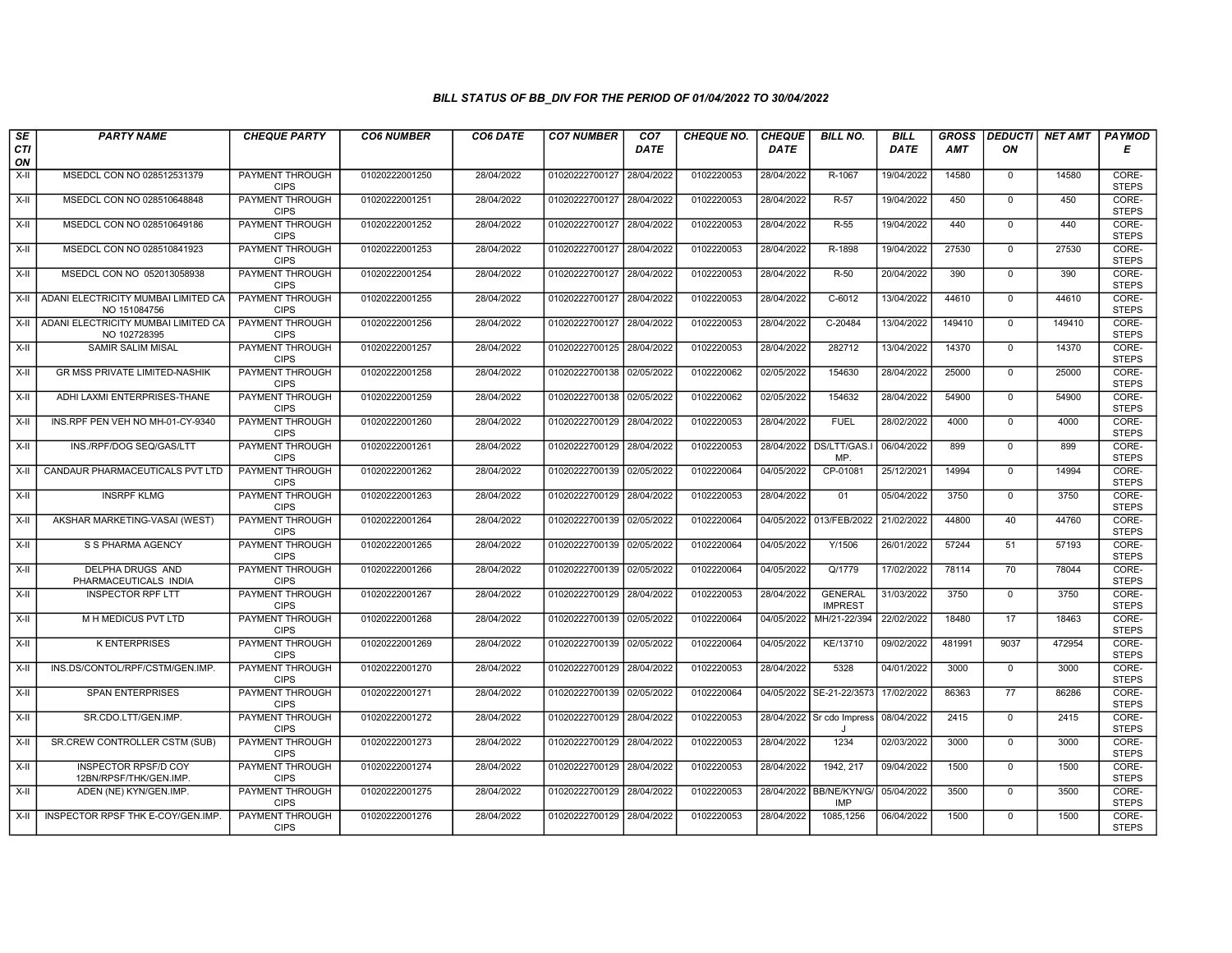| SE        | <b>PARTY NAME</b>                             | <b>CHEQUE PARTY</b>                   | <b>CO6 NUMBER</b> | CO6 DATE   | <b>CO7 NUMBER</b>         | CO <sub>7</sub> | <b>CHEQUE NO.</b> | <b>CHEQUE</b> | <b>BILL NO.</b>                | <b>BILL</b> | <b>GROSS</b> | <b>DEDUCTI</b> | NET AMT | <b>PAYMOD</b>                |
|-----------|-----------------------------------------------|---------------------------------------|-------------------|------------|---------------------------|-----------------|-------------------|---------------|--------------------------------|-------------|--------------|----------------|---------|------------------------------|
| CTI<br>ON |                                               |                                       |                   |            |                           | <b>DATE</b>     |                   | <b>DATE</b>   |                                | DATE        | <b>AMT</b>   | ON             |         | E                            |
| $X-H$     | <b>DIRECTOR MUMBAI GPO</b>                    | <b>PAYMENT THROUGH</b><br><b>CIPS</b> | 01020222001277    | 28/04/2022 | 01020222700126 28/04/2022 |                 | 0102220053        | 28/04/2022    | C 465940                       | 26/04/2022  | 800          | $\mathbf 0$    | 800     | CORE-<br><b>STEPS</b>        |
| X-II      | MOTER TRAINING CENTER KURLA                   | <b>PAYMENT THROUGH</b><br><b>CIPS</b> | 01020222001278    | 28/04/2022 | 01020222700129 28/04/2022 |                 | 0102220053        | 28/04/2022    | GEN.IMP.                       | 06/04/2022  | 5000         | $\Omega$       | 5000    | CORE-<br><b>STEPS</b>        |
| X-II      | HONDA CARS INDIA LIMITED                      | PAYMENT THROUGH<br><b>CIPS</b>        | 01020222001279    | 28/04/2022 | 01020222700130 28/04/2022 |                 | 0102220053        | 28/04/2022    | 12380169808                    | 16/02/2022  | 1191468      | $\mathbf 0$    | 1191468 | CORE-<br><b>STEPS</b>        |
| $X-II$    | <b>BPCL E CMS</b>                             | <b>PAYMENT THROUGH</b><br><b>CIPS</b> | 01020222001280    | 28/04/2022 | 01020222700128 28/04/2022 |                 | 0102220053        | 28/04/2022    | 61/06                          | 27/04/2022  | 765390       | $\overline{0}$ | 765390  | CORE-<br><b>STEPS</b>        |
| $X-H$     | SSE/S/BYCULLA (REPAIR CENTRE)                 | <b>DIVISIONAL CASHIER</b><br>C RLY    | 01020222001281    | 28/04/2022 | 01020222700132 29/04/2022 |                 | 980732            | 29/04/2022    | <b>BB/AC/FX/VII</b><br>S&T     | 27/10/2021  | 5000         | $\mathbf 0$    | 5000    | <b>CASH</b>                  |
| $X-H$     | CC E-COY/12BN/BBR-WM-TLR-<br>COB/IMPREST      | <b>DIVISIONAL CASHIER,</b><br>C RLY   | 01020222001282    | 28/04/2022 | 01020222700146 04/05/2022 |                 | 980735            | 04/05/2022    | 0655,1058                      | 06/04/2022  | 1975         | $\Omega$       | 1975    | CASH                         |
| X-II      | SR.CC/KYN SUB                                 | DIVISIONAL CASHIER.<br>C RLY          | 01020222001283    | 28/04/2022 | 01020222700132 29/04/2022 |                 | 980732            | 29/04/2022    | gen03/22                       | 07/04/2022  | 3000         | $\mathbf{0}$   | 3000    | CASH                         |
| $X-II$    | CC D-COY/12BN/BBR-WM-TLR-<br>COB/IMPREST      | <b>DIVISIONAL CASHIER.</b><br>C RLY   | 01020222001284    | 28/04/2022 | 01020222700146 04/05/2022 |                 | 980735            | 04/05/2022    | 192, 221                       | 09/04/2022  | 2000         | $\mathbf 0$    | 2000    | CASH                         |
| X-II      | ASST SUB INSPECTORT DS/KYN/GAS.IMP            | <b>DIVISIONAL CASHIER.</b><br>C RLY   | 01020222001285    | 28/04/2022 | 01020222700132 29/04/2022 |                 | 980732            | 29/04/2022    | DS/KYN/GAS.<br>MP.             | 06/04/2022  | 900          | $\mathbf 0$    | 900     | <b>CASH</b>                  |
| $X-H$     | ADEN(OHS) KYN BY                              | <b>DIVISIONAL CASHIER.</b><br>C RLY   | 01020222001286    | 28/04/2022 | 01020222700132 29/04/2022 |                 | 980732            |               | 29/04/2022 GEN IMPREST         | 28/03/2022  | 7492         | $\overline{0}$ | 7492    | CASH                         |
| X-II      | POST MASTER KALYAN CITY                       | POST MASTER KALYAN<br><b>CITY</b>     | 01020222001287    | 28/04/2022 | 01020222700132 29/04/2022 |                 | 961757            | 29/04/2022    | 752366                         | 31/03/2022  | 800          | $\Omega$       | 800     | <b>BANK</b><br><b>CHEQUE</b> |
| $X-II$    | SHREE SAI ENTERPRISE                          | PAYMENT THROUGH<br><b>CIPS</b>        | 01020222001288    | 28/04/2022 | 01020222700136 29/04/2022 |                 | 0102220058        | 29/04/2022    | 20/2021/22                     | 14/03/2022  | 100064       | 15455          | 84609   | CORE-<br><b>STEPS</b>        |
| $X-H$     | SM REAY RD./ STATION CLEANLINESS              | <b>DIVISIONAL CASHIER,</b><br>C RLY   | 01020222001289    | 29/04/2022 | 01020222700131 29/04/2022 |                 | 980732            | 29/04/2022    | <b>STN CLEAN</b><br><b>IMP</b> | 22/04/2022  | 45833        | $\mathbf 0$    | 45833   | CASH                         |
| X-II      | SR DEN (CO) CSTM                              | <b>DIVISIONAL CASHIER,</b><br>C RLY   | 01020222001290    | 29/04/2022 | 01020222700131 29/04/2022 |                 | 980732            | 29/04/2022    | 754754                         | 25/04/2022  | 6000         | $\mathbf 0$    | 6000    | CASH                         |
| $X-H$     | <b>SM VADALA ROAD</b>                         | <b>DIVISIONAL CASHIER.</b><br>C RLY   | 01020222001291    | 29/04/2022 | 01020222700131 29/04/2022 |                 | 980732            | 29/04/2022    | <b>Imprest Bill</b>            | 13/04/2022  | 2788         | $\Omega$       | 2788    | CASH                         |
| X-II      | <b>SR.CC IGP/GHAT</b>                         | <b>DIVISIONAL CASHIER,</b><br>C RLY   | 01020222001292    | 29/04/2022 | 01020222700132 29/04/2022 |                 | 980732            | 29/04/2022    | 03072318                       | 09/04/2022  | 3000         | $\Omega$       | 3000    | CASH                         |
| $X-H$     | <b>SS AMBIVLI</b>                             | <b>PAYMENT THROUGH</b><br><b>CIPS</b> | 01020222001293    | 29/04/2022 | 01020222700133 29/04/2022 |                 | 0102220057        | 29/04/2022    | <b>IMPREST</b><br>CASH         | 18/04/2022  | 19740        | $\overline{0}$ | 19740   | CORE-<br><b>STEPS</b>        |
| X-II      | <b>SS VITHALWADI</b>                          | <b>PAYMENT THROUGH</b><br><b>CIPS</b> | 01020222001294    | 29/04/2022 | 01020222700133 29/04/2022 |                 | 0102220057        | 29/04/2022    | <b>IMPREST</b><br>CASH         | 18/04/2022  | 19765        | $\Omega$       | 19765   | CORE-<br><b>STEPS</b>        |
| X-II      | ADEN (W & E) PNVL SMALL TTM FUEL IMP<br>40000 | <b>PAYMENT THROUGH</b><br><b>CIPS</b> | 01020222001295    | 29/04/2022 | 01020222700133 29/04/2022 |                 | 0102220057        | 29/04/2022    | PETROL<br><b>IMPREST</b>       | 20/04/2022  | 39500        | $\mathbf{0}$   | 39500   | CORE-<br><b>STEPS</b>        |
| X-II      | SM PALASDHARI                                 | <b>PAYMENT THROUGH</b><br><b>CIPS</b> | 01020222001296    | 29/04/2022 | 01020222700133 29/04/2022 |                 | 0102220057        | 29/04/2022    | <b>Imprest Bill</b>            | 12/04/2022  | 5000         | $\Omega$       | 5000    | CORE-<br><b>STEPS</b>        |
| X-II      | SHAH ENGINEERS-THANE                          | <b>PAYMENT THROUGH</b><br><b>CIPS</b> | 01020222001297    | 29/04/2022 | 01020222700138 02/05/2022 |                 | 0102220062        | 02/05/2022    | 154705                         | 28/04/2022  | 278900       | $\mathbf 0$    | 278900  | CORE-<br><b>STEPS</b>        |
| $X-H$     | S K INFRADEVELOPERS-THANE                     | <b>PAYMENT THROUGH</b><br><b>CIPS</b> | 01020222001298    | 29/04/2022 | 01020222700138 02/05/2022 |                 | 0102220062        | 02/05/2022    | 154706                         | 28/04/2022  | 278900       | $\Omega$       | 278900  | CORE-<br><b>STEPS</b>        |
| X-II      | SR.DFM CSTM                                   | <b>DIVISIONAL CASHIER.</b><br>C RLY   | 01020222001299    | 29/04/2022 | 01020222700132 29/04/2022 |                 | 980732            | 29/04/2022    | 257479                         | 28/04/2022  | 10500        | $\mathbf 0$    | 10500   | CASH                         |
| $X-II$    | SM BHIWANDI ROAD                              | PAYMENT THROUGH<br><b>CIPS</b>        | 01020222001300    | 29/04/2022 | 01020222700133 29/04/2022 |                 | 0102220057        | 29/04/2022    | <b>Imprest Bill</b>            | 07/04/2022  | 15500        | $\mathbf{0}$   | 15500   | CORE-<br><b>STEPS</b>        |
| $X-H$     | SM BHIVPURI ROAD                              | <b>PAYMENT THROUGH</b><br><b>CIPS</b> | 01020222001301    | 29/04/2022 | 01020222700133 29/04/2022 |                 | 0102220057        | 29/04/2022    | <b>Imprest Bill</b>            | 06/04/2022  | 9994         | $\Omega$       | 9994    | CORE-<br><b>STEPS</b>        |
| X-II      | <b>SS UMBARMALI</b>                           | <b>PAYMENT THROUGH</b><br><b>CIPS</b> | 01020222001302    | 29/04/2022 | 01020222700133 29/04/2022 |                 | 0102220057        | 29/04/2022    | Imprest Bill                   | 11/04/2022  | 4750         | $\mathbf{0}$   | 4750    | CORE-<br><b>STEPS</b>        |
| X-II      | <b>SM JITE</b>                                | <b>PAYMENT THROUGH</b><br><b>CIPS</b> | 01020222001303    | 29/04/2022 | 01020222700133 29/04/2022 |                 | 0102220057        | 29/04/2022    | <b>Imprest Bill</b>            | 06/04/2022  | 17000        | $\mathbf{0}$   | 17000   | CORE-<br><b>STEPS</b>        |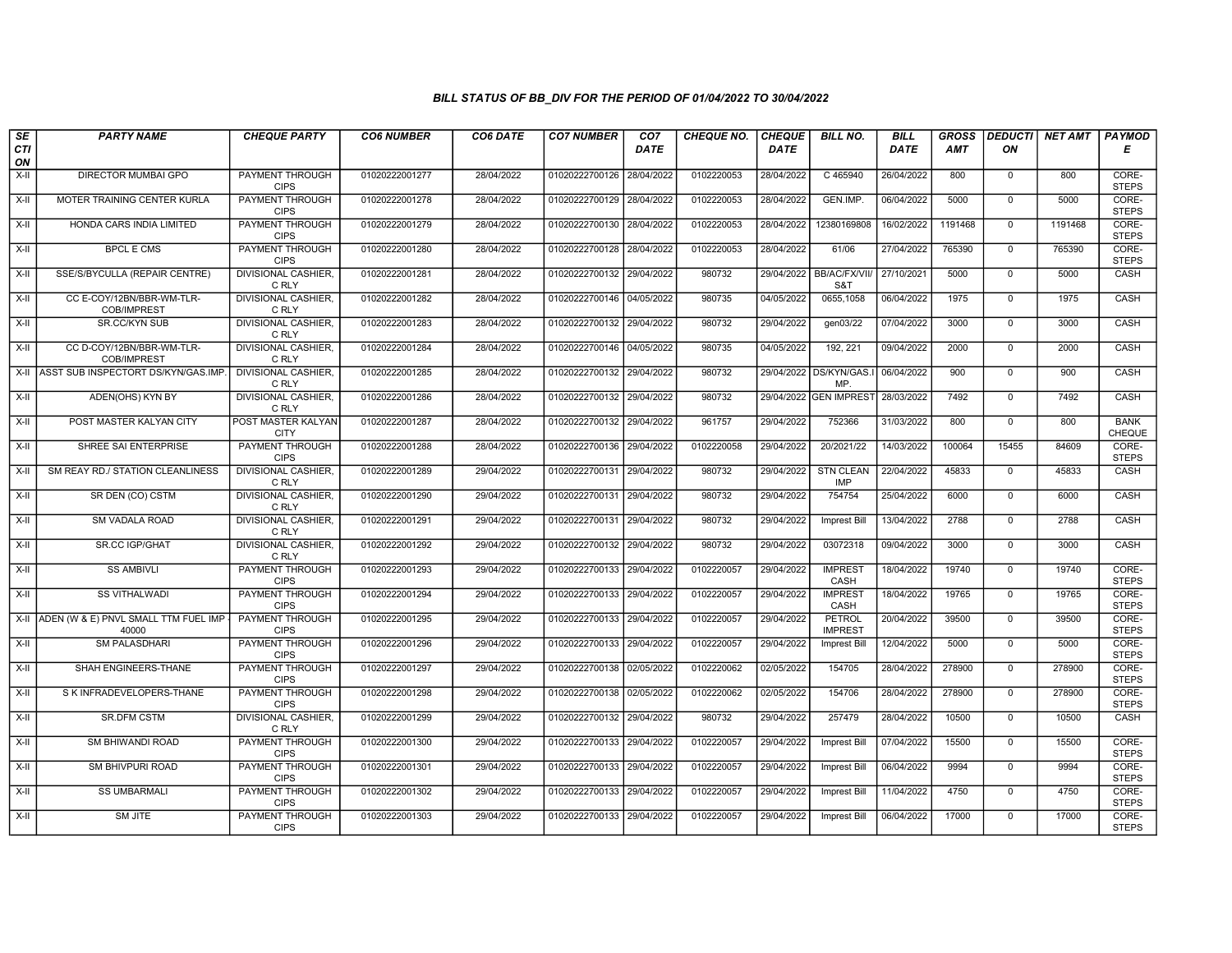| SE              | <b>PARTY NAME</b>                                   | <b>CHEQUE PARTY</b>                   | <b>CO6 NUMBER</b> | CO6 DATE   | <b>CO7 NUMBER</b>         | CO <sub>7</sub> | <b>CHEQUE NO.</b> | <b>CHEQUE</b> | <b>BILL NO.</b>               | <b>BILL</b> | <b>GROSS</b> |                | DEDUCTI NET AMT   PAYMOD |                              |
|-----------------|-----------------------------------------------------|---------------------------------------|-------------------|------------|---------------------------|-----------------|-------------------|---------------|-------------------------------|-------------|--------------|----------------|--------------------------|------------------------------|
| CTI<br>ON       |                                                     |                                       |                   |            |                           | <b>DATE</b>     |                   | <b>DATE</b>   |                               | DATE        | <b>AMT</b>   | ON             |                          | Е                            |
| $X-H$           | <b>SM APTA</b>                                      | <b>PAYMENT THROUGH</b><br><b>CIPS</b> | 01020222001304    | 29/04/2022 | 01020222700133 29/04/2022 |                 | 0102220057        | 29/04/2022    | <b>Imprest Bill</b>           | 07/04/2022  | 16788        | $\overline{0}$ | 16788                    | CORE-<br><b>STEPS</b>        |
| $X-H$           | <b>SM KASARA</b>                                    | <b>PAYMENT THROUGH</b><br><b>CIPS</b> | 01020222001305    | 29/04/2022 | 01020222700133 29/04/2022 |                 | 0102220057        | 29/04/2022    | <b>Imprest Bill</b>           | 11/04/2022  | 30500        | $\Omega$       | 30500                    | CORE-<br><b>STEPS</b>        |
| X-II            | ADANI ELECTRICITY MUMBAI LIMITED CA<br>NO 102059307 | PAYMENT THROUGH<br><b>CIPS</b>        | 01020222001306    | 29/04/2022 | 01020222700133 29/04/2022 |                 | 0102220057        | 29/04/2022    | $C-121$                       | 20/04/2022  | 1800         | $\mathbf{0}$   | 1800                     | CORE-<br><b>STEPS</b>        |
| X-II            | ADEN (W) KYN/GEN.IMP.                               | PAYMENT THROUGH<br><b>CIPS</b>        | 01020222001307    | 29/04/2022 | 01020222700135 29/04/2022 |                 | 0102220057        | 29/04/2022    | DEP/C/72/21<br>22             | 25/03/2022  | 9999         | $\mathbf{0}$   | 9999                     | CORE-<br><b>STEPS</b>        |
| X-II            | AREA TRAINING CENTER KYN / GEN. IMP.                | <b>PAYMENT THROUGH</b><br><b>CIPS</b> | 01020222001308    | 29/04/2022 | 01020222700133 29/04/2022 |                 | 0102220057        | 29/04/2022    | Imprest Bill                  | 24/03/2022  | 1500         | $\mathbf 0$    | 1500                     | CORE-<br><b>STEPS</b>        |
| $X-H$           | <b>INSPECTOR RPF ADMN CSTM</b>                      | <b>PAYMENT THROUGH</b><br><b>CIPS</b> | 01020222001309    | 29/04/2022 | 01020222700135 29/04/2022 |                 | 0102220057        | 29/04/2022    | IMP CST(A)                    | 28/02/2022  | 4730         | $\mathbf{0}$   | 4730                     | CORE-<br><b>STEPS</b>        |
| X-II            | AYUSHCONTROLED ENTERPRISES-<br>MADHUBANI            | PAYMENT THROUGH<br><b>CIPS</b>        | 01020222001310    | 29/04/2022 | 01020222700141            | 02/05/2022      | 0102220060        | 02/05/2022    | 231650                        | 25/04/2022  | 11800        | $\mathbf 0$    | 11800                    | CORE-<br><b>STEPS</b>        |
| $X-II$          | <b>DEV KRIPA ENTERPRISES</b>                        | <b>PAYMENT THROUGH</b><br><b>CIPS</b> | 01020222001311    | 29/04/2022 | 01020222700141            | 02/05/2022      | 0102220060        | 02/05/2022    | 301822                        | 25/04/2022  | 2030         | $\overline{0}$ | 2030                     | CORE-<br><b>STEPS</b>        |
| X-II            | INS.RPF CIB/KYN VEH NO MH-01-CY-9319                | <b>PAYMENT THROUGH</b><br><b>CIPS</b> | 01020222001312    | 29/04/2022 | 01020222700135 29/04/2022 |                 | 0102220057        | 29/04/2022    | FUEL IMP.                     | 29/03/2022  | 3190         | $\mathbf{0}$   | 3190                     | CORE-<br><b>STEPS</b>        |
| $X-H$           | SSE (E/M) PNVL/GEN.IMP.                             | PAYMENT THROUGH<br><b>CIPS</b>        | 01020222001313    | 29/04/2022 | 01020222700135 29/04/2022 |                 | 0102220057        | 29/04/2022    | <b>GEN-IMP</b>                | 31/12/2021  | 8850         | $\overline{0}$ | 8850                     | CORE-<br><b>STEPS</b>        |
| X-II            | <b>BEST</b>                                         | <b>BEST</b>                           | 01020222001314    | 29/04/2022 | 01020222700134            | 29/04/2022      | 961758            | 02/05/2022    | c 5360                        | 28/04/2022  | 36730        | $\mathbf{0}$   | 36730                    | <b>BANK</b><br><b>CHEQUE</b> |
| X-II            | <b>CYM KALAMBOLI</b>                                | <b>DIVISIONAL CASHIER</b><br>C RLY    | 01020222001315    | 29/04/2022 | 01020222700134 29/04/2022 |                 | 980734            | 02/05/2022    | Imprest Bill                  | 07/04/2022  | 24000        | $\mathbf 0$    | 24000                    | CASH                         |
| $X-H$           | MSEDCL CON NO 027014002231                          | <b>PAYMENT THROUGH</b><br><b>CIPS</b> | 01020222001316    | 29/04/2022 | 01020222700133 29/04/2022 |                 | 0102220057        | 29/04/2022    | R 87                          | 27/04/2022  | 620          | $\mathbf 0$    | 620                      | CORE-<br><b>STEPS</b>        |
| X-II            | MSEDCL CON NO 020018789397                          | PAYMENT THROUGH<br><b>CIPS</b>        | 01020222001317    | 29/04/2022 | 01020222700133            | 29/04/2022      | 0102220057        | 29/04/2022    | R 70                          | 27/04/2022  | 530          | $\mathbf{0}$   | 530                      | CORE-<br><b>STEPS</b>        |
| $X-H$           | BEST Undertaking CON NO 888-433-001*3               | PAYMENT THROUGH<br><b>CIPS</b>        | 01020222001318    | 29/04/2022 | 01020222700133            | 29/04/2022      | 0102220057        | 29/04/2022    | $c$ 1654                      | 28/04/2022  | 18350        | $\mathbf 0$    | 18350                    | CORE-<br><b>STEPS</b>        |
| X-II            | INS.RPF ROHA VEH NO MH-01-CY-9307                   | PAYMENT THROUGH<br><b>CIPS</b>        | 01020222001319    | 29/04/2022 | 01020222700135 29/04/2022 |                 | 0102220057        | 29/04/2022    | Imprest fuel                  | 09/02/2022  | 4000         | $\mathbf{0}$   | 4000                     | CORE-<br><b>STEPS</b>        |
| X-II            | SR DSTE WKS CSTM                                    | <b>PAYMENT THROUGH</b><br><b>CIPS</b> | 01020222001320    | 29/04/2022 | 01020222700135 29/04/2022 |                 | 0102220057        | 29/04/2022    | <b>GENL.IMP</b>               | 08/04/2022  | 3000         | $\overline{0}$ | 3000                     | CORE-<br><b>STEPS</b>        |
| X-II            | ADEE/TD/PNVL/GEN.IMP.                               | <b>PAYMENT THROUGH</b><br><b>CIPS</b> | 01020222001321    | 29/04/2022 | 01020222700135 29/04/2022 |                 | 0102220057        |               | 29/04/2022 PNVL/TD/G/Im<br>pr | 08/04/2022  | 4822         | $\mathbf 0$    | 4822                     | CORE-<br><b>STEPS</b>        |
| X-II            | SSE/TD/PSI/DPT/PNVL/GEN.IMP.                        | PAYMENT THROUGH<br><b>CIPS</b>        | 01020222001322    | 29/04/2022 | 01020222700135 29/04/2022 |                 | 0102220057        | 29/04/2022    | PSI/TD/PNVL<br>G              | 28/03/2022  | 1358         | $\mathbf{0}$   | 1358                     | CORE-<br><b>STEPS</b>        |
| $X-H$           | SR DSTE (CO) CSTM/GEN.IMP.                          | <b>PAYMENT THROUGH</b><br><b>CIPS</b> | 01020222001323    | 29/04/2022 | 01020222700135            | 29/04/2022      | 0102220057        | 29/04/2022    | <b>GENL.IMP</b>               | 07/04/2022  | 15000        | $\overline{0}$ | 15000                    | CORE-<br><b>STEPS</b>        |
| X-II            | SSE/TD/OHE/DI/GEN.IMP.                              | PAYMENT THROUGH<br><b>CIPS</b>        | 01020222001324    | 29/04/2022 | 01020222700135 29/04/2022 |                 | 0102220057        | 29/04/2022    | TW Imprest                    | 02/04/2022  | 9263         | $\mathbf{0}$   | 9263                     | CORE-<br><b>STEPS</b>        |
| $X-H$           | SR DEE TRS/KLAVA/GEN.IMP.                           | <b>PAYMENT THROUGH</b><br><b>CIPS</b> | 01020222001325    | 29/04/2022 | 01020222700135 29/04/2022 |                 | 0102220057        | 29/04/2022    | 104 to 127                    | 04/02/2022  | 9972         | $\mathbf{0}$   | 9972                     | CORE-<br><b>STEPS</b>        |
| X-II            | SSE (C&W)NRL/GEN.IMP.                               | PAYMENT THROUGH<br><b>CIPS</b>        | 01020222001326    | 29/04/2022 | 01020222700135 29/04/2022 |                 | 0102220057        | 29/04/2022    | <b>GEN IMP</b>                | 18/01/2022  | 3700         | $\mathbf 0$    | 3700                     | CORE-<br><b>STEPS</b>        |
| X-II            | <b>GRIP ENTERPRISES</b>                             | PAYMENT THROUGH<br><b>CIPS</b>        | 01020222001327    | 29/04/2022 | 01020222700138            | 02/05/2022      | 0102220062        | 02/05/2022    | 282379                        | 25/04/2022  | 24000        | $\mathbf 0$    | 24000                    | CORE-<br><b>STEPS</b>        |
| $X-H$           | INSPECTOR RPF KASARA/GEN.IMP.                       | <b>PAYMENT THROUGH</b><br><b>CIPS</b> | 01020222001329    | 29/04/2022 | 01020222700159 05/05/2022 |                 | 0102220066        | 05/05/2022    | 1234                          | 10/04/2022  | 3750         | $\mathbf{0}$   | 3750                     | CORE-<br><b>STEPS</b>        |
| <b>SBN</b><br>S | KUMAR FASTENERS-MATHURA                             | <b>PAYMENT THROUGH</b><br><b>CIPS</b> | 01020422000001    | 04/04/2022 | 01020422700002 07/04/2022 |                 | 0102220018        | 07/04/2022    | <b>KF495</b>                  | 25/01/2021  | 226560       | 192            | 226368                   | CORE-<br><b>STEPS</b>        |
| <b>SBN</b><br>S | MAHESH ENGINEERING SYSTEM-<br>KANKAVALI             | <b>PAYMENT THROUGH</b><br><b>CIPS</b> | 01020422000002    | 04/04/2022 | 01020422700003 07/04/2022 |                 | 0102220018        | 07/04/2022    | 90                            | 26/02/2022  | 10625        | $\mathbf{0}$   | 10625                    | CORE-<br><b>STEPS</b>        |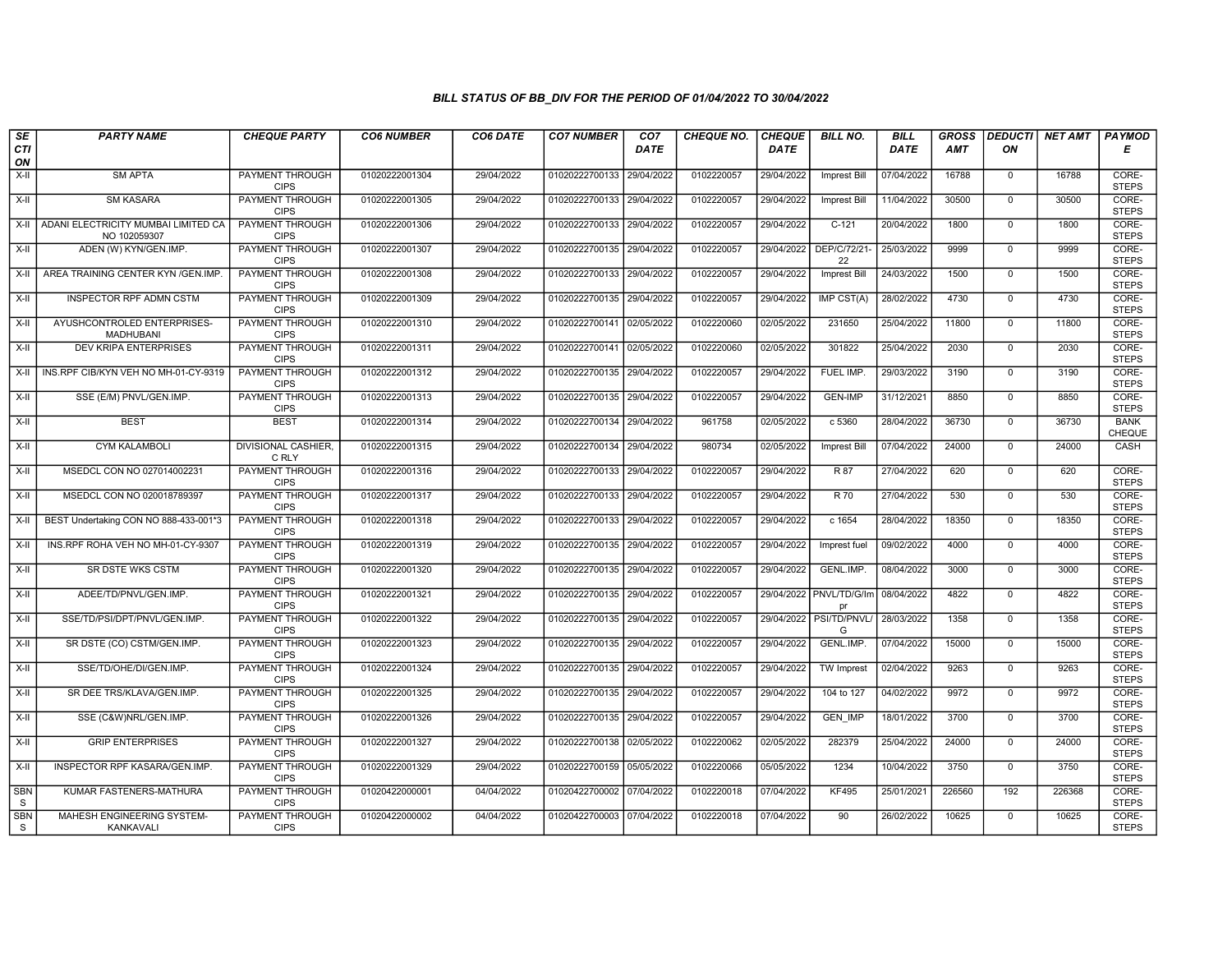| SE                        | <b>PARTY NAME</b>                                 | <b>CHEQUE PARTY</b>                   | <b>CO6 NUMBER</b> | CO6 DATE   | <b>CO7 NUMBER</b>         | CO <sub>7</sub> | <b>CHEQUE NO.</b> | <b>CHEQUE</b> | <b>BILL NO.</b>                     | <b>BILL</b> | <b>GROSS</b> |              | <b>DEDUCTI NET AMT</b> | <b>PAYMOD</b>         |
|---------------------------|---------------------------------------------------|---------------------------------------|-------------------|------------|---------------------------|-----------------|-------------------|---------------|-------------------------------------|-------------|--------------|--------------|------------------------|-----------------------|
| <b>CTI</b><br>ON          |                                                   |                                       |                   |            |                           | <b>DATE</b>     |                   | DATE          |                                     | <b>DATE</b> | AMT          | ON           |                        | Е                     |
| <b>SBN</b><br>S           | S B INDUSTRIES-KOLKATA                            | <b>PAYMENT THROUGH</b><br><b>CIPS</b> | 01020422000003    | 04/04/2022 | 01020422700002 07/04/2022 |                 | 0102220018        | 07/04/2022    | I/SBI/104/21-<br>22                 | 18/08/2021  | 140420       | 119          | 140301                 | CORE-<br><b>STEPS</b> |
| <b>SBN</b><br>S           | IQNET SYSTEMS-CHENNAI                             | <b>PAYMENT THROUGH</b><br><b>CIPS</b> | 01020422000006    | 05/04/2022 | 01020422700003 07/04/2022 |                 | 0102220018        | 07/04/2022    | IQ212240                            | 12/03/2022  | 4534488      | 90691        | 4443797                | CORE-<br><b>STEPS</b> |
| <b>SBN</b><br>S           | <b>NAVKAR ENTERPRISES</b>                         | <b>PAYMENT THROUGH</b><br><b>CIPS</b> | 01020422000007    | 05/04/2022 | 01020422700003 07/04/2022 |                 | 0102220018        | 07/04/2022    | NE/49/21-22                         | 23/11/2021  | 24991        | $\mathbf 0$  | 24991                  | CORE-<br><b>STEPS</b> |
| <b>SBN</b><br>S           | <b>JAIN TRADERS</b>                               | <b>PAYMENT THROUGH</b><br><b>CIPS</b> | 01020422000008    | 05/04/2022 | 01020422700002 07/04/2022 |                 | 0102220018        | 07/04/2022    | 21-22/0064                          | 06/12/2021  | 135676       | 1357         | 134319                 | CORE-<br><b>STEPS</b> |
| <b>SBN</b><br>S           | GRE ELECTRONICS PVT. LTD.-MUMBAI                  | <b>PAYMENT THROUGH</b><br><b>CIPS</b> | 01020422000009    | 05/04/2022 | 01020422700002 07/04/2022 |                 | 0102220018        | 07/04/2022    | 1290                                | 28/12/2020  | 144760       | 123          | 144637                 | CORE-<br><b>STEPS</b> |
| <b>SBN</b><br>S           | SWARAJ CONSTRUCTION AND MULTI<br>SERVICES-SOLAPUR | <b>PAYMENT THROUGH</b><br><b>CIPS</b> | 01020422000010    | 05/04/2022 | 01020422700002 07/04/2022 |                 | 0102220018        | 07/04/2022    | SCMS/01/21-<br>22                   | 28/10/2021  | 468480       | 7320         | 461160                 | CORE-<br><b>STEPS</b> |
| SBN<br>S                  | JOHNSON LIFTS PRIVATE LIMITED-<br><b>CHENNAI</b>  | PAYMENT THROUGH<br><b>CIPS</b>        | 01020422000011    | 06/04/2022 | 01020422700005            | 12/04/2022      | 0102220025        | 12/04/2022    | MH040521001<br>20                   | 25/09/2021  | 160692       | 2724         | 157968                 | CORE-<br><b>STEPS</b> |
| <b>SBN</b><br>S           | JOHNSON LIFTS PRIVATE LIMITED-<br><b>CHENNAI</b>  | <b>PAYMENT THROUGH</b><br><b>CIPS</b> | 01020422000012    | 06/04/2022 | 01020422700005            | 12/04/2022      | 0102220025        | 12/04/2022    | MH010521000<br>70                   | 21/06/2021  | 168800       | 2861         | 165939                 | CORE-<br><b>STEPS</b> |
| <b>SBN</b><br>S           | SARASWATI ENTERPRISES-MUMBAI                      | <b>PAYMENT THROUGH</b><br><b>CIPS</b> | 01020422000013    | 06/04/2022 | 01020422700003            | 07/04/2022      | 0102220018        | 07/04/2022    | SE/21-22/066                        | 30/09/2021  | 218400       | 195          | 218205                 | CORE-<br><b>STEPS</b> |
| <b>SBN</b><br>S           | SARASWATI ENTERPRISES-MUMBAI                      | <b>PAYMENT THROUGH</b><br><b>CIPS</b> | 01020422000014    | 06/04/2022 | 01020422700003            | 07/04/2022      | 0102220018        | 07/04/2022    | SE/21-22/036                        | 28/06/2021  | 233750       | 209          | 233541                 | CORE-<br><b>STEPS</b> |
| <b>SBN</b><br>S           | DIVABHI CORPORATION-MUMBAI                        | PAYMENT THROUGH<br><b>CIPS</b>        | 01020422000015    | 06/04/2022 | 01020422700003 07/04/2022 |                 | 0102220018        |               | 07/04/2022 GST/058/21-22            | 30/11/2021  | 112000       | $\mathbf{0}$ | 112000                 | CORE-<br><b>STEPS</b> |
| <b>SBN</b><br>S           | SHUBHAM TRADERS-MUMBAI                            | <b>PAYMENT THROUGH</b><br><b>CIPS</b> | 01020422000016    | 06/04/2022 | 01020422700004 08/04/2022 |                 | 0102220022        |               | 08/04/2022 GST/039/21-22            | 29/10/2021  | 114240       | $\Omega$     | 114240                 | CORE-<br><b>STEPS</b> |
| <b>SBN</b><br>S           | DIVABHI CORPORATION-MUMBAI                        | <b>PAYMENT THROUGH</b><br><b>CIPS</b> | 01020422000018    | 06/04/2022 | 01020422700003 07/04/2022 |                 | 0102220018        |               | 07/04/2022 GST/039/21-22 01/11/2021 |             | 224000       | $\mathbf 0$  | 224000                 | CORE-<br><b>STEPS</b> |
| <b>SBN</b><br>S           | DIVOJ ENTERPRISE-MUMBAI                           | <b>PAYMENT THROUGH</b><br><b>CIPS</b> | 01020422000019    | 06/04/2022 | 01020422700003 07/04/2022 |                 | 0102220018        |               | 07/04/2022 GST/036/21-22 08/12/2021 |             | 222300       | $\mathbf{0}$ | 222300                 | CORE-<br><b>STEPS</b> |
| <b>SBN</b><br>S           | TRADEWELL-MUMBAI                                  | <b>PAYMENT THROUGH</b><br><b>CIPS</b> | 01020422000020    | 06/04/2022 | 01020422700003            | 07/04/2022      | 0102220018        | 07/04/2022    | GST/068/21-22                       | 14/12/2021  | 226170       | 191          | 225979                 | CORE-<br><b>STEPS</b> |
| <b>SBN</b><br>$\mathbf S$ | <b>UBIXA</b>                                      | <b>PAYMENT THROUGH</b><br><b>CIPS</b> | 01020422000021    | 06/04/2022 | 01020422700003 07/04/2022 |                 | 0102220018        | 07/04/2022    | <b>INV-561</b>                      | 31/05/2021  | 142500       | $\Omega$     | 142500                 | CORE-<br><b>STEPS</b> |
| <b>SBN</b><br>S           | SHUBHAM TRADERS-MUMBAI                            | PAYMENT THROUGH<br><b>CIPS</b>        | 01020422000022    | 06/04/2022 | 01020422700003 07/04/2022 |                 | 0102220018        | 07/04/2022    | GST/056/21-22                       | 07/12/2021  | 195000       | $\mathbf{0}$ | 195000                 | CORE-<br><b>STEPS</b> |
| <b>SBN</b><br>S           | THREE STAR COMPANY-MUMBAI                         | <b>PAYMENT THROUGH</b><br><b>CIPS</b> | 01020422000023    | 07/04/2022 | 01020422700003 07/04/2022 |                 | 0102220018        |               | 07/04/2022 GST/100/21-22            | 14/12/2021  | 222120       | 188          | 221932                 | CORE-<br><b>STEPS</b> |
| <b>SBN</b><br>S           | MEDICARE INSRUMENTS MFG CO                        | PAYMENT THROUGH<br><b>CIPS</b>        | 01020422000024    | 07/04/2022 | 01020422700004            | 08/04/2022      | 0102220022        |               | 08/04/2022 MIMCO/084/21-<br>22      | 11/02/2022  | 344000       | 6143         | 337857                 | CORE-<br><b>STEPS</b> |
| <b>SBN</b><br>S           | KALAPURNA ENTERPRISE-MUMBAI                       | PAYMENT THROUGH<br><b>CIPS</b>        | 01020422000025    | 07/04/2022 | 01020422700005            | 12/04/2022      | 0102220025        | 12/04/2022    | GEM/21-<br>22/207                   | 25/08/2021  | 480415       | 8550         | 471865                 | CORE-<br><b>STEPS</b> |
| <b>SBN</b><br>S           | GALAXY ENTERPRISESCHANDIGARH                      | PAYMENT THROUGH<br><b>CIPS</b>        | 01020422000026    | 07/04/2022 | 01020422700005            | 12/04/2022      | 0102220025        | 12/04/2022    | GE910                               | 16/03/2022  | 19112        | $\mathbf{0}$ | 19112                  | CORE-<br><b>STEPS</b> |
| <b>SBN</b><br>S           | JYOTI SHRINGAR PALACE                             | PAYMENT THROUGH<br><b>CIPS</b>        | 01020422000027    | 07/04/2022 | 01020422700005            | 12/04/2022      | 0102220025        | 12/04/2022    | 1023                                | 06/03/2022  | 39000        | $\mathbf 0$  | 39000                  | CORE-<br><b>STEPS</b> |
| SBN<br>S                  | ICON INFOTECH PRIVATE LIMITED-<br><b>MUMBAI</b>   | PAYMENT THROUGH<br><b>CIPS</b>        | 01020422000028    | 07/04/2022 | 01020422700005            | 12/04/2022      | 0102220025        | 12/04/2022    | 807                                 | 10/03/2022  | 31200        | 26           | 31174                  | CORE-<br><b>STEPS</b> |
| <b>SBN</b><br>S           | KAMDARS-MUMBAI CITY                               | PAYMENT THROUGH<br><b>CIPS</b>        | 01020422000030    | 07/04/2022 | 01020422700005            | 12/04/2022      | 0102220025        | 12/04/2022    | <b>HH-429</b>                       | 13/02/2021  | 58444        | $\mathbf{0}$ | 58444                  | CORE-<br><b>STEPS</b> |
| <b>SBN</b><br>S           | KAMDARS-MUMBAI CITY                               | PAYMENT THROUGH<br><b>CIPS</b>        | 01020422000031    | 07/04/2022 | 01020422700021 26/04/2022 |                 | 0102220050        | 26/04/2022    | <b>HH-540</b>                       | 26/05/2021  | 47970        | $\Omega$     | 47970                  | CORE-<br><b>STEPS</b> |
| <b>SBN</b><br>S           | TRADEWELL-MUMBAI                                  | <b>PAYMENT THROUGH</b><br><b>CIPS</b> | 01020422000032    | 07/04/2022 | 01020422700003 07/04/2022 |                 | 0102220018        |               | 07/04/2022 GST/102/21-22            | 14/03/2022  | 45862.32     | 39.32        | 45823                  | CORE-<br><b>STEPS</b> |
| <b>SBN</b><br>S           | MEDICARE INSRUMENTS MFG CO                        | PAYMENT THROUGH<br><b>CIPS</b>        | 01020422000033    | 07/04/2022 | 01020422700004 08/04/2022 |                 | 0102220022        | 08/04/2022    | MIMCO/083/21-<br>22                 | 11/02/2022  | 75000        | $\mathbf{0}$ | 75000                  | CORE-<br><b>STEPS</b> |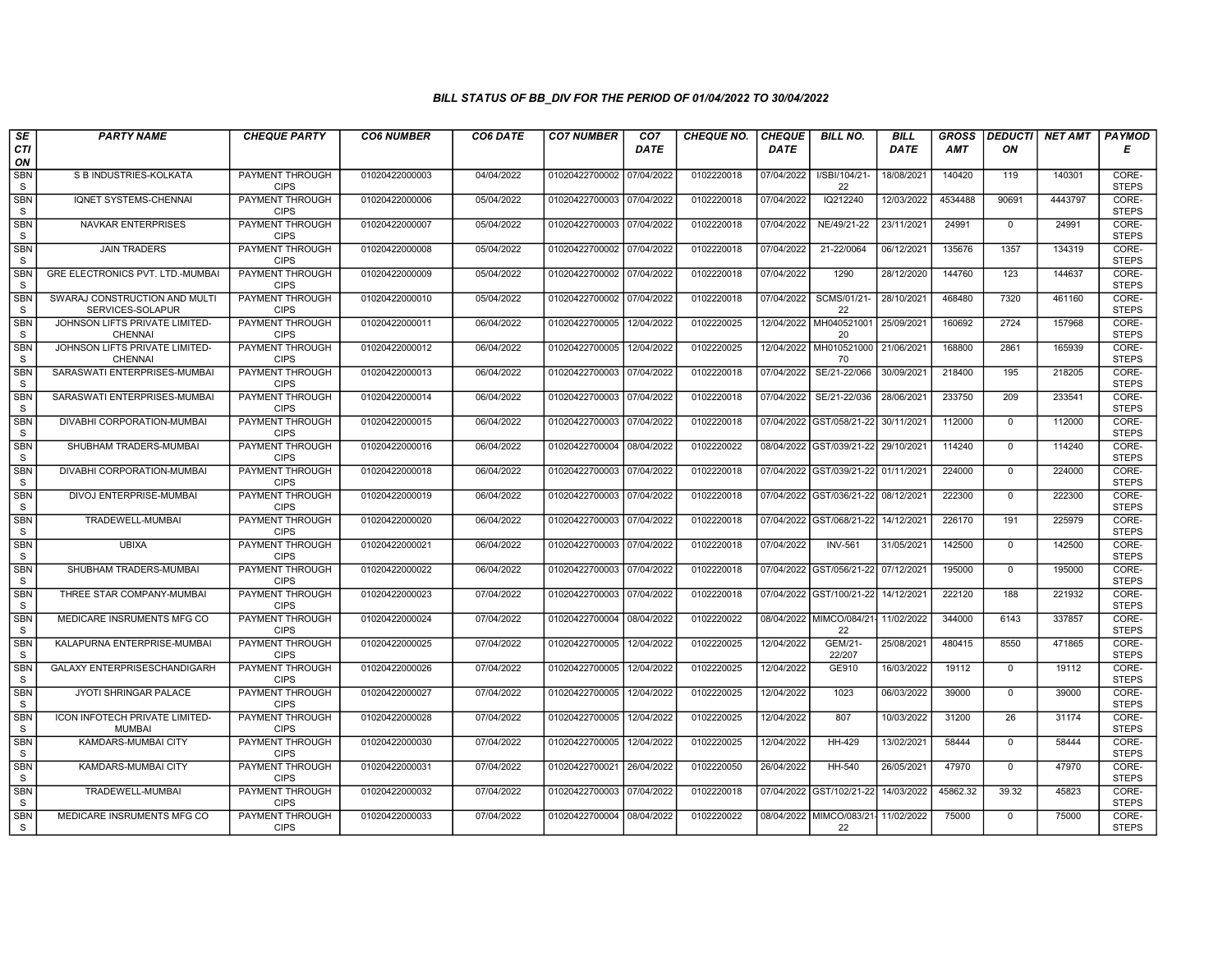| SE                        | <b>PARTY NAME</b>                                     | <b>CHEQUE PARTY</b>                   | <b>CO6 NUMBER</b> | CO6 DATE   | <b>CO7 NUMBER</b>         | CO <sub>7</sub> | <b>CHEQUE NO.</b> | <b>CHEQUE</b> | <b>BILL NO.</b>                     | <b>BILL</b> | <b>GROSS</b> | <b>DEDUCTI</b> | NET AMT | <b>PAYMOD</b>         |
|---------------------------|-------------------------------------------------------|---------------------------------------|-------------------|------------|---------------------------|-----------------|-------------------|---------------|-------------------------------------|-------------|--------------|----------------|---------|-----------------------|
| <b>CTI</b><br>ON          |                                                       |                                       |                   |            |                           | <b>DATE</b>     |                   | DATE          |                                     | <b>DATE</b> | AMT          | ON             |         | Е                     |
| <b>SBN</b><br>S           | SHUBHAM LASER PRINTING                                | PAYMENT THROUGH<br><b>CIPS</b>        | 01020422000034    | 07/04/2022 | 01020422700003 07/04/2022 |                 | 0102220018        | 07/04/2022    | $E-496$                             | 04/02/2022  | 15500        | $\mathbf{0}$   | 15500   | CORE-<br><b>STEPS</b> |
| <b>SBN</b><br>S           | SHUBHAM TRADERS-MUMBAI                                | <b>PAYMENT THROUGH</b><br><b>CIPS</b> | 01020422000035    | 07/04/2022 | 01020422700003 07/04/2022 |                 | 0102220018        |               | 07/04/2022 GST/022/21-22            | 07/08/2021  | 225600       | $\mathbf{0}$   | 225600  | CORE-<br><b>STEPS</b> |
| <b>SBN</b><br>$\mathbf S$ | SHUBHAM TRADERS-MUMBAI                                | PAYMENT THROUGH<br><b>CIPS</b>        | 01020422000036    | 07/04/2022 | 01020422700003 07/04/2022 |                 | 0102220018        |               | 07/04/2022 GST/021/21-22            | 07/08/2021  | 225600       | $\mathbf 0$    | 225600  | CORE-<br><b>STEPS</b> |
| <b>SBN</b><br>S           | SHUBHAM TRADERS-MUMBAI                                | <b>PAYMENT THROUGH</b><br><b>CIPS</b> | 01020422000037    | 07/04/2022 | 01020422700003 07/04/2022 |                 | 0102220018        | 07/04/2022    | GST/020/21-22                       | 07/08/2021  | 225600       | $\mathbf 0$    | 225600  | CORE-<br><b>STEPS</b> |
| <b>SBN</b><br>S           | SHUBHAM TRADERS-MUMBAI                                | <b>PAYMENT THROUGH</b><br><b>CIPS</b> | 01020422000038    | 07/04/2022 | 01020422700003 07/04/2022 |                 | 0102220018        |               | 07/04/2022 GST/054/21-22            | 07/12/2021  | 126000       | 0              | 126000  | CORE-<br><b>STEPS</b> |
| <b>SBN</b><br>S           | SHUBHAM TRADERS-MUMBAI                                | <b>PAYMENT THROUGH</b><br><b>CIPS</b> | 01020422000039    | 07/04/2022 | 01020422700004 08/04/2022 |                 | 0102220022        |               | 08/04/2022 GST/057/21-22 08/12/2021 |             | 234000       | $\Omega$       | 234000  | CORE-<br><b>STEPS</b> |
| SBN<br>S                  | THREE STAR COMPANY-MUMBAI                             | PAYMENT THROUGH<br><b>CIPS</b>        | 01020422000040    | 07/04/2022 | 01020422700004 08/04/2022 |                 | 0102220022        |               | 08/04/2022 GST/099/21-22            | 14/12/2021  | 222120       | 188            | 221932  | CORE-<br><b>STEPS</b> |
| <b>SBN</b><br>$\mathbf S$ | THREE STAR COMPANY-MUMBAI                             | PAYMENT THROUGH<br><b>CIPS</b>        | 01020422000041    | 07/04/2022 | 01020422700004 08/04/2022 |                 | 0102220022        |               | 08/04/2022 GST/102/21-22            | 14/12/2021  | 222120       | 188            | 221932  | CORE-<br><b>STEPS</b> |
| <b>SBN</b><br>S           | DIVOJ ENTERPRISE-MUMBAI                               | <b>PAYMENT THROUGH</b><br><b>CIPS</b> | 01020422000042    | 08/04/2022 | 01020422700004            | 08/04/2022      | 0102220022        |               | 08/04/2022 GST/037/21-22            | 08/12/2021  | 222120       | $\mathbf 0$    | 222120  | CORE-<br><b>STEPS</b> |
| <b>SBN</b><br>S           | AAYUSHUBH ENTERPRISES-MUMBAI                          | <b>PAYMENT THROUGH</b><br><b>CIPS</b> | 01020422000043    | 08/04/2022 | 01020422700004            | 08/04/2022      | 0102220022        |               | 08/04/2022 GST/025/21-22            | 08/12/2021  | 210000       | $\mathbf 0$    | 210000  | CORE-<br><b>STEPS</b> |
| <b>SBN</b><br>S           | THREE STAR COMPANY-MUMBAI                             | PAYMENT THROUGH<br><b>CIPS</b>        | 01020422000044    | 08/04/2022 | 01020422700004            | 08/04/2022      | 0102220022        |               | 08/04/2022 GST/101/21-22            | 14/12/2021  | 222120       | 188            | 221932  | CORE-<br><b>STEPS</b> |
| <b>SBN</b><br>S           | A K TRADER                                            | <b>PAYMENT THROUGH</b><br><b>CIPS</b> | 01020422000045    | 08/04/2022 | 01020422700005            | 12/04/2022      | 0102220025        | 12/04/2022    | 41                                  | 09/02/2022  | 22950        | $\Omega$       | 22950   | CORE-<br><b>STEPS</b> |
| <b>SBN</b><br>S           | A K TRADER                                            | PAYMENT THROUGH<br><b>CIPS</b>        | 01020422000046    | 08/04/2022 | 01020422700005            | 12/04/2022      | 0102220025        | 12/04/2022    | 40                                  | 09/02/2022  | 16900        | $\mathbf 0$    | 16900   | CORE-<br><b>STEPS</b> |
| <b>SBN</b><br>S           | A K TRADER                                            | <b>PAYMENT THROUGH</b><br><b>CIPS</b> | 01020422000047    | 08/04/2022 | 01020422700006            | 12/04/2022      | 0102220026        | 12/04/2022    | 42                                  | 09/02/2022  | 9850         | $\mathbf{0}$   | 9850    | CORE-<br><b>STEPS</b> |
| <b>SBN</b><br>S           | SHREE SAI ENTERPRISES                                 | PAYMENT THROUGH<br><b>CIPS</b>        | 01020422000048    | 08/04/2022 | 01020422700006            | 12/04/2022      | 0102220026        | 12/04/2022    | 75                                  | 09/02/2022  | 22200        | 19             | 22181   | CORE-<br><b>STEPS</b> |
| <b>SBN</b><br>S           | A K TRADER                                            | PAYMENT THROUGH<br><b>CIPS</b>        | 01020422000049    | 08/04/2022 | 01020422700006            | 12/04/2022      | 0102220026        | 12/04/2022    | 43                                  | 09/02/2022  | 157872       | $\mathbf{0}$   | 157872  | CORE-<br><b>STEPS</b> |
| <b>SBN</b><br>S           | DINESH KUMAR AND CO-MUMBAI                            | <b>PAYMENT THROUGH</b><br><b>CIPS</b> | 01020422000050    | 08/04/2022 | 01020422700006            | 12/04/2022      | 0102220026        | 12/04/2022    | 173                                 | 21/12/2021  | 74222        | 63             | 74159   | CORE-<br><b>STEPS</b> |
| <b>SBN</b><br>S           | SHREE JAGDAMBA ENGINEERING-NEW<br>DELHI               | <b>PAYMENT THROUGH</b><br><b>CIPS</b> | 01020422000051    | 08/04/2022 | 01020422700006            | 12/04/2022      | 0102220026        | 12/04/2022    | 841                                 | 22/10/2021  | 34220        | 1227           | 32993   | CORE-<br><b>STEPS</b> |
| <b>SBN</b><br>S           | LAKSHMI INDUSTRIAL CORPORATION-<br><b>MEERUT CITY</b> | PAYMENT THROUGH<br><b>CIPS</b>        | 01020422000052    | 08/04/2022 | 01020422700005            | 12/04/2022      | 0102220025        |               | 12/04/2022 INV-21-22/441            | 21/03/2022  | 4926500      | 87675          | 4838825 | CORE-<br><b>STEPS</b> |
| <b>SBN</b><br>S           | KINJAL ELECTRICALS PVT LTD                            | PAYMENT THROUGH<br><b>CIPS</b>        | 01020422000053    | 08/04/2022 | 01020422700012            | 19/04/2022      | 0102220037        | 19/04/2022    | 2021-22/77                          | 31/05/2021  | 180000       | 153            | 179847  | CORE-<br><b>STEPS</b> |
| <b>SBN</b><br>S           | R.K. SALES CORPORATION-MUMBAI                         | PAYMENT THROUGH<br><b>CIPS</b>        | 01020422000054    | 11/04/2022 | 01020422700006            | 12/04/2022      | 0102220026        | 12/04/2022    | 70                                  | 12/10/2021  | 10962        | 9              | 10953   | CORE-<br><b>STEPS</b> |
| <b>SBN</b><br>S           | AADHYA ENTERPRISES-MUMBAI                             | <b>PAYMENT THROUGH</b><br><b>CIPS</b> | 01020422000055    | 12/04/2022 | 01020422700009            | 18/04/2022      | 0102220034        | 18/04/2022    | AE/21-22/058                        | 30/09/2021  | 210800       | 188            | 210612  | CORE-<br><b>STEPS</b> |
| <b>SBN</b><br>S           | CONCO ELECTRIC-MUMBAI                                 | PAYMENT THROUGH<br><b>CIPS</b>        | 01020422000056    | 12/04/2022 | 01020422700007            | 13/04/2022      | 0102220030        | 13/04/2022    | CE/21-22/011                        | 13/11/2021  | 220451       | $\mathbf 0$    | 220451  | CORE-<br><b>STEPS</b> |
| <b>SBN</b><br>S           | CONCO ELECTRIC-MUMBAI                                 | PAYMENT THROUGH<br><b>CIPS</b>        | 01020422000057    | 12/04/2022 | 01020422700007            | 13/04/2022      | 0102220030        | 13/04/2022    | CE/21-22/010                        | 01/11/2021  | 206500       | $\mathbf{0}$   | 206500  | CORE-<br><b>STEPS</b> |
| <b>SBN</b><br>S           | AADINATH PERIPHERALS AND<br>CONSUMABLES-MUMBAI        | PAYMENT THROUGH<br><b>CIPS</b>        | 01020422000058    | 12/04/2022 | 01020422700006            | 12/04/2022      | 0102220026        | 12/04/2022    | APC/22-<br>23/00001                 | 01/04/2022  | 2088600      | 37170          | 2051430 | CORE-<br><b>STEPS</b> |
| <b>SBN</b><br>S           | SARASWATI ENTERPRISES-MUMBAI                          | <b>PAYMENT THROUGH</b><br><b>CIPS</b> | 01020422000059    | 12/04/2022 | 01020422700007            | 13/04/2022      | 0102220030        | 13/04/2022    | SE/21-22/072                        | 08/11/2021  | 216300       | 183            | 216117  | CORE-<br><b>STEPS</b> |
| <b>SBN</b><br>S           | MIRAJ INSTRUMENTATION SERVICES I<br>PVT LTDTHANE      | PAYMENT THROUGH<br><b>CIPS</b>        | 01020422000060    | 12/04/2022 | 01020422700007            | 13/04/2022      | 0102220030        | 13/04/2022    | GEM28/21-22                         | 27/10/2021  | 185980       | $\mathbf{0}$   | 185980  | CORE-<br><b>STEPS</b> |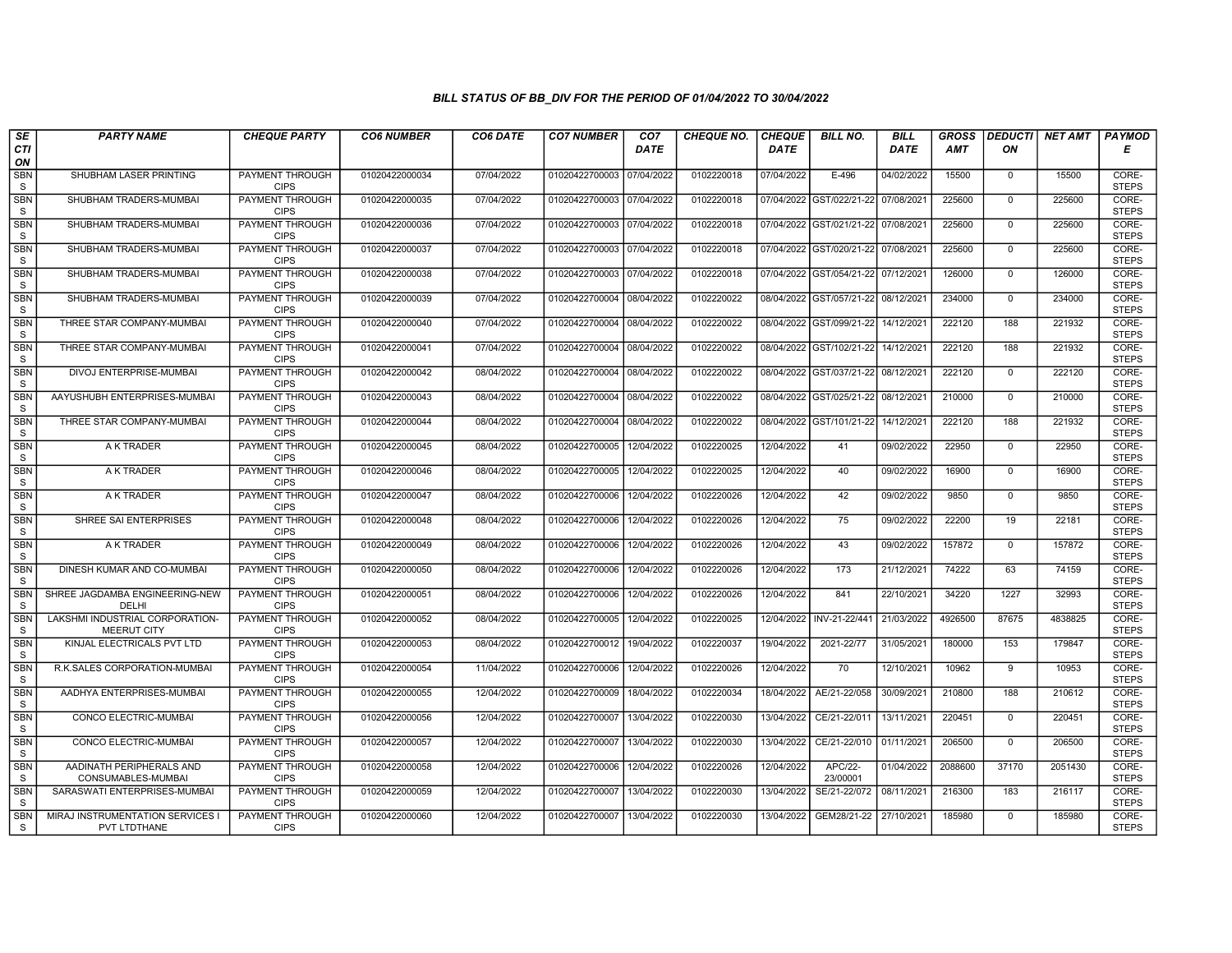| SE                         | <b>PARTY NAME</b>                                     | <b>CHEQUE PARTY</b>                   | <b>CO6 NUMBER</b> | CO6 DATE   | <b>CO7 NUMBER</b>         | CO <sub>7</sub> | <b>CHEQUE NO.</b> | <b>CHEQUE</b> | <b>BILL NO.</b>          | <b>BILL</b> | <b>GROSS</b> | <b>DEDUCTI</b> | NET AMT | <b>PAYMOD</b>         |
|----------------------------|-------------------------------------------------------|---------------------------------------|-------------------|------------|---------------------------|-----------------|-------------------|---------------|--------------------------|-------------|--------------|----------------|---------|-----------------------|
| CTI<br>ON                  |                                                       |                                       |                   |            |                           | <b>DATE</b>     |                   | DATE          |                          | <b>DATE</b> | AMT          | ON             |         | Е                     |
| <b>SBN</b><br>S            | SARASWATI ENTERPRISES-MUMBAI                          | <b>PAYMENT THROUGH</b><br><b>CIPS</b> | 01020422000061    | 12/04/2022 | 01020422700012            | 19/04/2022      | 0102220037        | 19/04/2022    | SE/21-22/068             | 22/10/2021  | 230969       | 1351           | 229618  | CORE-<br><b>STEPS</b> |
| SBN<br><sub>S</sub>        | SARASWATI ENTERPRISES-MUMBAI                          | <b>PAYMENT THROUGH</b><br><b>CIPS</b> | 01020422000062    | 12/04/2022 | 01020422700009            | 18/04/2022      | 0102220034        | 18/04/2022    | SE/21-22/063             | 16/09/2021  | 240016       | 203            | 239813  | CORE-<br><b>STEPS</b> |
| <b>SBN</b><br>S            | KINGS FURNISHING AND SAFE COMPANY                     | PAYMENT THROUGH<br><b>CIPS</b>        | 01020422000063    | 12/04/2022 | 01020422700009            | 18/04/2022      | 0102220034        | 18/04/2022    | 100                      | 18/09/2021  | 39300        | 3667           | 35633   | CORE-<br><b>STEPS</b> |
| <b>SBN</b><br>S            | SARASWATI ENTERPRISES-MUMBAI                          | PAYMENT THROUGH<br><b>CIPS</b>        | 01020422000064    | 12/04/2022 | 01020422700009            | 18/04/2022      | 0102220034        | 18/04/2022    | SE/21-22/070             | 01/11/2021  | 230880       | 196            | 230684  | CORE-<br><b>STEPS</b> |
| <b>SBN</b><br>S            | MIDLANDS AND COMPANY-KOLKATA                          | <b>PAYMENT THROUGH</b><br><b>CIPS</b> | 01020422000066    | 12/04/2022 | 01020422700008            | 13/04/2022      | 0102220030        | 13/04/2022    | MC/452/18-19             | 14/04/2020  | 85730        | 4369           | 81361   | CORE-<br><b>STEPS</b> |
| <b>SBN</b><br><sub>S</sub> | NIS MARKETING PVT LTD-NEW DELHI                       | <b>PAYMENT THROUGH</b><br><b>CIPS</b> | 01020422000068    | 12/04/2022 | 01020422700007 13/04/2022 |                 | 0102220030        | 13/04/2022    | 20-21/4179               | 19/03/2021  | 39294        | 33             | 39261   | CORE-<br><b>STEPS</b> |
| SBN<br>S                   | MRO ENGINEERS-MUMBAI                                  | PAYMENT THROUGH<br><b>CIPS</b>        | 01020422000069    | 12/04/2022 | 01020422700007            | 13/04/2022      | 0102220030        | 13/04/2022    | <b>MRO/676A</b>          | 08/04/2021  | 74340        | $\mathbf{0}$   | 74340   | CORE-<br><b>STEPS</b> |
| <b>SBN</b><br><sub>S</sub> | MANISH RUBBER INDUSTRIES-MUMBAI                       | <b>PAYMENT THROUGH</b><br><b>CIPS</b> | 01020422000070    | 12/04/2022 | 01020422700009            | 18/04/2022      | 0102220034        | 18/04/2022    | 207/2019-20              | 26/12/2020  | 7629         | 465            | 7164    | CORE-<br><b>STEPS</b> |
| SBN<br><sub>S</sub>        | MEDION HEALTHCARE PVT.LTD-MUMBAI                      | PAYMENT THROUGH<br><b>CIPS</b>        | 01020422000071    | 12/04/2022 | 01020422700008            | 13/04/2022      | 0102220030        | 13/04/2022    | ANS/77/2122              | 01/07/2021  | 280000       | 5000           | 275000  | CORE-<br><b>STEPS</b> |
| <b>SBN</b><br>S            | SANCHAR COMMUNICATION SYSTEMS-<br><b>NEW DELHI</b>    | <b>PAYMENT THROUGH</b><br><b>CIPS</b> | 01020422000073    | 12/04/2022 | 01020422700006            | 12/04/2022      | 0102220026        | 12/04/2022    | SCS/21-<br>22/1087       | 02/03/2022  | 300888       | 5355           | 295533  | CORE-<br><b>STEPS</b> |
| SBN<br><sub>S</sub>        | <b>VOID FIRE CONSULTANTS</b>                          | PAYMENT THROUGH<br><b>CIPS</b>        | 01020422000075    | 12/04/2022 | 01020422700006            | 12/04/2022      | 0102220026        | 12/04/2022    | VFC/2021-<br>22/159      | 07/12/2021  | 109499       | $\mathbf{0}$   | 109499  | CORE-<br><b>STEPS</b> |
| <b>SBN</b><br>S            | TEJAS ENTERPRISES-THANE                               | PAYMENT THROUGH<br><b>CIPS</b>        | 01020422000076    | 12/04/2022 | 01020422700007            | 13/04/2022      | 0102220030        | 13/04/2022    | 08/CR/21-22              | 24/05/2021  | 251930       | 4484           | 247446  | CORE-<br><b>STEPS</b> |
| <b>SBN</b><br>S            | SAM RUTHI INDUSTRIES-MUMBAI                           | <b>PAYMENT THROUGH</b><br><b>CIPS</b> | 01020422000077    | 12/04/2022 | 01020422700007            | 13/04/2022      | 0102220030        | 13/04/2022    | SRI/21/5                 | 14/02/2022  | 28910        | 723            | 28187   | CORE-<br><b>STEPS</b> |
| <b>SBN</b><br>S            | SAM RUTHI INDUSTRIES-MUMBAI                           | <b>PAYMENT THROUGH</b><br><b>CIPS</b> | 01020422000078    | 12/04/2022 | 01020422700007            | 13/04/2022      | 0102220030        | 13/04/2022    | SRI/21/06                | 21/03/2022  | 127900       | $\mathbf{0}$   | 127900  | CORE-<br><b>STEPS</b> |
| SBN<br>S                   | SHREYA TRADING CO.-THANE                              | PAYMENT THROUGH<br><b>CIPS</b>        | 01020422000079    | 12/04/2022 | 01020422700007            | 13/04/2022      | 0102220030        | 13/04/2022    | 661                      | 20/12/2021  | 78588        | $\Omega$       | 78588   | CORE-<br><b>STEPS</b> |
| <b>SBN</b><br>${\tt S}$    | TEJAS ENTERPRISES-THANE                               | <b>PAYMENT THROUGH</b><br><b>CIPS</b> | 01020422000080    | 12/04/2022 | 01020422700007            | 13/04/2022      | 0102220030        | 13/04/2022    | 10/CR/21-22              | 01/06/2021  | 908600       | 16170          | 892430  | CORE-<br><b>STEPS</b> |
| <b>SBN</b><br>S            | PARK AND COMPANY-MUMBAI                               | PAYMENT THROUGH<br><b>CIPS</b>        | 01020422000081    | 12/04/2022 | 01020422700007            | 13/04/2022      | 0102220030        | 13/04/2022    | GOV-46/21-22             | 17/12/2021  | 377222       | 6714           | 370508  | CORE-<br><b>STEPS</b> |
| <b>SBN</b><br>S            | PARK AND COMPANY-MUMBAI                               | <b>PAYMENT THROUGH</b><br><b>CIPS</b> | 01020422000082    | 12/04/2022 | 01020422700007            | 13/04/2022      | 0102220030        | 13/04/2022    | GOV-39/21-22             | 27/11/2021  | 90050.52     | 76.52          | 89974   | CORE-<br><b>STEPS</b> |
| <b>SBN</b><br>S            | PARK AND COMPANY-MUMBAI                               | PAYMENT THROUGH<br><b>CIPS</b>        | 01020422000083    | 12/04/2022 | 01020422700009            | 18/04/2022      | 0102220034        | 18/04/2022    | GOV-47/21-22             | 22/12/2021  | 12967        | 11             | 12956   | CORE-<br><b>STEPS</b> |
| <b>SBN</b><br>S            | PARK AND COMPANY-MUMBAI                               | PAYMENT THROUGH<br><b>CIPS</b>        | 01020422000084    | 13/04/2022 | 01020422700009            | 18/04/2022      | 0102220034        | 18/04/2022    | 32/21-22                 | 29/10/2021  | 141120       | 125            | 140995  | CORE-<br><b>STEPS</b> |
| <b>SBN</b><br><sub>S</sub> | SANCHAR COMMUNICATION SYSTEMS-<br><b>NEW DELHI</b>    | <b>PAYMENT THROUGH</b><br><b>CIPS</b> | 01020422000085    | 13/04/2022 | 01020422700009            | 18/04/2022      | 0102220034        | 18/04/2022    | SCS/21-<br>22/1120       | 09/03/2022  | 54000        | 46             | 53954   | CORE-<br><b>STEPS</b> |
| <b>SBN</b><br><sub>S</sub> | DHYAN ENTERPRISE-BHUJ                                 | <b>PAYMENT THROUGH</b><br><b>CIPS</b> | 01020422000086    | 13/04/2022 | 01020422700012            | 19/04/2022      | 0102220037        | 19/04/2022    | <b>GEM/21-</b><br>22/528 | 10/01/2022  | 499288       | 8886           | 490402  | CORE-<br><b>STEPS</b> |
| SBN<br>S                   | PARTRONICS EBOARDS PRIVATE LIMITED<br><b>PUNE</b>     | PAYMENT THROUGH<br><b>CIPS</b>        | 01020422000088    | 13/04/2022 | 01020422700009            | 18/04/2022      | 0102220034        | 18/04/2022    | P1021096                 | 29/01/2022  | 271400       | 4600           | 266800  | CORE-<br><b>STEPS</b> |
| <b>SBN</b><br>S            | R D WIRELESS SOLUTIONS INDIA<br>PRIVATE LIMITED-NOIDA | PAYMENT THROUGH<br><b>CIPS</b>        | 01020422000089    | 13/04/2022 | 01020422700009            | 18/04/2022      | 0102220034        | 18/04/2022    | RDWD/21-<br>22/286       | 21/02/2022  | 19470        | $\mathbf 0$    | 19470   | CORE-<br><b>STEPS</b> |
| <b>SBN</b><br>S            | MITTAL INDUSTRIES-MUMBAI                              | PAYMENT THROUGH<br><b>CIPS</b>        | 01020422000090    | 13/04/2022 | 01020422700012            | 19/04/2022      | 0102220037        | 19/04/2022    | 20                       | 01/11/2021  | 188800       | $\Omega$       | 188800  | CORE-<br><b>STEPS</b> |
| <b>SBN</b><br>S            | INDIAN RESEARCH CENTRE-MUMBAI                         | <b>PAYMENT THROUGH</b><br><b>CIPS</b> | 01020422000093    | 13/04/2022 | 01020422700008            | 13/04/2022      | 0102220030        | 13/04/2022    | R2122-024-<br><b>CLA</b> | 01/02/2022  | 131216       | $\mathbf 0$    | 131216  | CORE-<br><b>STEPS</b> |
| <b>SBN</b><br>S.           | National Engineering Company                          | PAYMENT THROUGH<br><b>CIPS</b>        | 01020422000094    | 13/04/2022 | 01020422700014 20/04/2022 |                 | 0102220041        | 21/04/2022    | T0000219                 | 21/02/2022  | 82828        | $\mathbf{0}$   | 82828   | CORE-<br><b>STEPS</b> |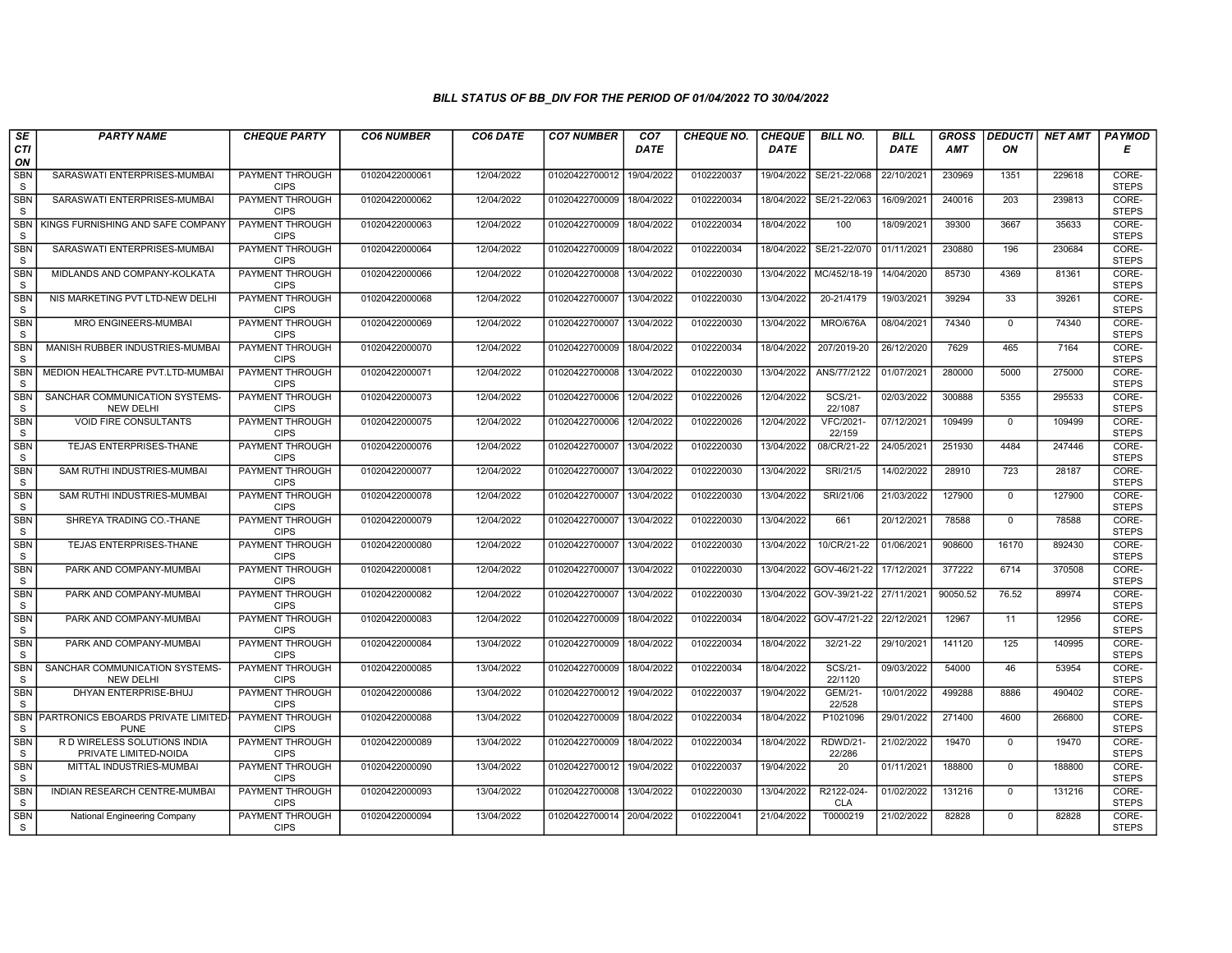| SE                      | <b>PARTY NAME</b>                                              | <b>CHEQUE PARTY</b>                   | <b>CO6 NUMBER</b> | CO6 DATE   | <b>CO7 NUMBER</b>         | CO <sub>7</sub> | <b>CHEQUE NO.</b> | <b>CHEQUE</b> | <b>BILL NO.</b>                  | <b>BILL</b> | <b>GROSS</b> | <b>DEDUCTI</b> | NET AMT | <b>PAYMOD</b>         |
|-------------------------|----------------------------------------------------------------|---------------------------------------|-------------------|------------|---------------------------|-----------------|-------------------|---------------|----------------------------------|-------------|--------------|----------------|---------|-----------------------|
| CTI<br>ON               |                                                                |                                       |                   |            |                           | <b>DATE</b>     |                   | <b>DATE</b>   |                                  | <b>DATE</b> | <b>AMT</b>   | ON             |         | Е                     |
| <b>SBN</b><br>S         | MITTAL INDUSTRIES-MUMBAI                                       | <b>PAYMENT THROUGH</b><br><b>CIPS</b> | 01020422000095    | 13/04/2022 | 01020422700008            | 13/04/2022      | 0102220030        | 13/04/2022    | 14                               | 08/08/2021  | 258387       | 4380           | 254007  | CORE-<br><b>STEPS</b> |
| <b>SBN</b><br>S         | MITTAL INDUSTRIES-MUMBAI                                       | <b>PAYMENT THROUGH</b><br><b>CIPS</b> | 01020422000096    | 13/04/2022 | 01020422700008            | 13/04/2022      | 0102220030        | 13/04/2022    | 13                               | 08/08/2021  | 243906       | $\mathbf{0}$   | 243906  | CORE-<br><b>STEPS</b> |
| <b>SBN</b><br>S         | SHAKTHI TECH MANUFACTURING INDIA<br>PRIVATE LIMITED-COIMBATORE | PAYMENT THROUGH<br><b>CIPS</b>        | 01020422000098    | 13/04/2022 | 01020422700009            | 18/04/2022      | 0102220034        | 18/04/2022    | STMIPL/2122/<br>L <sub>139</sub> | 30/11/2021  | 57120        | 4049           | 53071   | CORE-<br><b>STEPS</b> |
| <b>SBN</b><br>S         | ARHAM POLYCHEM PVT. LTD-KOLKATA                                | <b>PAYMENT THROUGH</b><br><b>CIPS</b> | 01020422000099    | 13/04/2022 | 0102042270001             | 18/04/2022      | 0102220034        |               | 18/04/2022 APPL/B/061/21<br>22   | 17/06/2021  | 260883       | 4643           | 256240  | CORE-<br><b>STEPS</b> |
| <b>SBN</b><br>S         | MITTAL INDUSTRIES-MUMBAI                                       | <b>PAYMENT THROUGH</b><br><b>CIPS</b> | 01020422000100    | 13/04/2022 | 01020422700012            | 19/04/2022      | 0102220037        | 19/04/2022    | $\overline{28}$                  | 01/02/2022  | 34869        | $\mathbf 0$    | 34869   | CORE-<br><b>STEPS</b> |
| <b>SBN</b><br>S         | NOMUS COMM SYSTEMS PRIVATE<br>LIMITED-VADODARA                 | <b>PAYMENT THROUGH</b><br><b>CIPS</b> | 01020422000101    | 13/04/2022 | 01020422700012            | 19/04/2022      | 0102220037        | 19/04/2022    | M/21-22/0172                     | 18/01/2022  | 185850       | $\mathbf{0}$   | 185850  | CORE-<br><b>STEPS</b> |
| <b>SBN</b><br>S         | TELEPHONE ELECTRONIC CORPORATION<br><b>MUMBAI</b>              | PAYMENT THROUGH<br><b>CIPS</b>        | 01020422000102    | 13/04/2022 | 01020422700012            | 19/04/2022      | 0102220037        | 19/04/2022    | 299/21-22                        | 22/10/2021  | 412067       | 7334           | 404733  | CORE-<br><b>STEPS</b> |
| <b>SBN</b><br>S         | VIN TECH ENTERPRISES-MUMBAI                                    | PAYMENT THROUGH<br><b>CIPS</b>        | 01020422000103    | 13/04/2022 | 01020422700009            | 18/04/2022      | 0102220034        | 18/04/2022    | vintech-009-<br>2021             | 16/12/2021  | 76058        | $\mathbf 0$    | 76058   | CORE-<br><b>STEPS</b> |
| SBN<br>S                | MRO ENGINEERS-MUMBAI                                           | PAYMENT THROUGH<br><b>CIPS</b>        | 01020422000104    | 13/04/2022 | 01020422700009            | 18/04/2022      | 0102220034        | 18/04/2022    | mro/696                          | 16/09/2021  | 169920       | $\mathbf 0$    | 169920  | CORE-<br><b>STEPS</b> |
| <b>SBN</b><br>${\tt S}$ | VARDHMAN CORPORATION-MUMBAI                                    | <b>PAYMENT THROUGH</b><br><b>CIPS</b> | 01020422000105    | 13/04/2022 | 01020422700009            | 18/04/2022      | 0102220034        | 18/04/2022    | 002                              | 15/04/2021  | 227976       | $\overline{0}$ | 227976  | CORE-<br><b>STEPS</b> |
| SBN<br>S                | NATIONAL ENGINEERING AND TRADING<br>CO.-NAGPUR                 | PAYMENT THROUGH<br><b>CIPS</b>        | 01020422000106    | 13/04/2022 | 01020422700008            | 13/04/2022      | 0102220030        | 13/04/2022    | 0357                             | 12/10/2021  | 61383.6      | 0.6            | 61383   | CORE-<br><b>STEPS</b> |
| <b>SBN</b><br>S         | <b>ENGINEERS COMBINE-MUMBAI</b>                                | <b>PAYMENT THROUGH</b><br><b>CIPS</b> | 01020422000107    | 13/04/2022 | 01020422700009            | 18/04/2022      | 0102220034        | 18/04/2022    | 34/21-22                         | 05/01/2022  | 15930        | $\mathbf{0}$   | 15930   | CORE-<br><b>STEPS</b> |
| <b>SBN</b><br>S         | R.K.SALES CORPORATION-MUMBAI                                   | <b>PAYMENT THROUGH</b><br><b>CIPS</b> | 01020422000108    | 13/04/2022 | 01020422700009            | 18/04/2022      | 0102220034        | 18/04/2022    | 92                               | 02/02/2022  | 62894        | 53             | 62841   | CORE-<br><b>STEPS</b> |
| <b>SBN</b><br>S         | SYNERGY ENGINEERING-THANE                                      | <b>PAYMENT THROUGH</b><br><b>CIPS</b> | 01020422000109    | 13/04/2022 | 01020422700009            | 18/04/2022      | 0102220034        |               | 18/04/2022 SEIN91621088<br>6     | 19/01/2022  | 31574        | $\mathbf{0}$   | 31574   | CORE-<br><b>STEPS</b> |
| <b>SBN</b><br>S         | BHASIN PACKARD ELECTRONICS PVT.<br>LTD.-MOHALI                 | PAYMENT THROUGH<br><b>CIPS</b>        | 01020422000110    | 13/04/2022 | 01020422700009            | 18/04/2022      | 0102220034        | 18/04/2022    | 00309                            | 01/02/2022  | 137116       | 116            | 137000  | CORE-<br><b>STEPS</b> |
| <b>SBN</b><br>S         | <b>TRANSCREEK ENGINEERS PRIVATE</b><br>LIMITED-MUMBAI          | PAYMENT THROUGH<br><b>CIPS</b>        | 01020422000111    | 13/04/2022 | 01020422700010            | 18/04/2022      | 0102220034        | 18/04/2022    | S41991201220<br>1555             | 08/11/2021  | 37730.98     | 0.98           | 37730   | CORE-<br><b>STEPS</b> |
| <b>SBN</b><br>S         | R SONS ENTERPRISES-Delhi                                       | <b>PAYMENT THROUGH</b><br><b>CIPS</b> | 01020422000112    | 14/04/2022 | 01020422700012            | 19/04/2022      | 0102220037        | 19/04/2022    | 190/2021-22                      | 07/12/2021  | 9676         | 1943           | 7733    | CORE-<br><b>STEPS</b> |
| <b>SBN</b><br>S         | MEDHA SERVO DRIVES PVT LTD-<br><b>HYDERABAD</b>                | <b>PAYMENT THROUGH</b><br><b>CIPS</b> | 01020422000113    | 14/04/2022 | 01020422700012            | 19/04/2022      | 0102220037        | 19/04/2022    | MSS20211019<br>72                | 08/12/2021  | 42905        | 36             | 42869   | CORE-<br><b>STEPS</b> |
| <b>SBN</b><br>S         | R K ENGINEERING-BHOPAL                                         | PAYMENT THROUGH<br><b>CIPS</b>        | 01020422000114    | 14/04/2022 | 01020422700012            | 19/04/2022      | 0102220037        | 19/04/2022    | 137                              | 13/10/2021  | 18928        | 17             | 18911   | CORE-<br><b>STEPS</b> |
| SBN<br>S                | SYSCON-PUNE                                                    | PAYMENT THROUGH<br><b>CIPS</b>        | 01020422000115    | 14/04/2022 | 01020422700012            | 19/04/2022      | 0102220037        | 19/04/2022    | 16A                              | 14/10/2020  | 10290        | 309            | 9981    | CORE-<br><b>STEPS</b> |
| <b>SBN</b><br>S         | HYDRAULIC SYNDICATE-KOLKATA                                    | PAYMENT THROUGH<br><b>CIPS</b>        | 01020422000116    | 14/04/2022 | 01020422700011            | 18/04/2022      | 0102220034        |               | 18/04/2022 HS/0195/2021-<br>22   | 23/12/2021  | 19470        | 17             | 19453   | CORE-<br><b>STEPS</b> |
| <b>SBN</b><br>S         | HYDRAULIC SYNDICATE-KOLKATA                                    | <b>PAYMENT THROUGH</b><br><b>CIPS</b> | 01020422000117    | 14/04/2022 | 01020422700011            | 18/04/2022      | 0102220034        |               | 18/04/2022 HS/0196/2021-<br>22   | 23/12/2021  | 12390        | 11             | 12379   | CORE-<br><b>STEPS</b> |
| <b>SBN</b><br>S         | <b>BIMCO ENGINEERING ENTERPRISE-</b><br>LUDHIANA               | PAYMENT THROUGH<br><b>CIPS</b>        | 01020422000118    | 14/04/2022 | 01020422700014            | 20/04/2022      | 0102220041        | 21/04/2022    | BE-626/21-22                     | 21/10/2021  | 125911       | 1366           | 124545  | CORE-<br><b>STEPS</b> |
| <b>SBN</b><br>S         | K P ENGINEERS-MUMBAI                                           | PAYMENT THROUGH<br><b>CIPS</b>        | 01020422000119    | 14/04/2022 | 01020422700014            | 20/04/2022      | 0102220041        | 21/04/2022    | 19                               | 07/02/2022  | 191160       | $\mathbf{0}$   | 191160  | CORE-<br><b>STEPS</b> |
| SBN<br>S                | TRINITY HOUSE (INDIA) PVT. LTD.-MUMBAI                         | PAYMENT THROUGH<br><b>CIPS</b>        | 01020422000120    | 14/04/2022 | 01020422700013            | 20/04/2022      | 0102220041        | 21/04/2022    | 394/21/KYN                       | 20/01/2022  | 64706        | 54             | 64652   | CORE-<br><b>STEPS</b> |
| <b>SBN</b><br>S         | BASANT RUBBER FACTORY PVT LTD-<br><b>MUMBAI</b>                | <b>PAYMENT THROUGH</b><br><b>CIPS</b> | 01020422000121    | 14/04/2022 | 01020422700013 20/04/2022 |                 | 0102220041        | 21/04/2022    | SA2115/21-22                     | 21/12/2021  | 92606        | 78             | 92528   | CORE-<br><b>STEPS</b> |
| <b>SBN</b><br>S         | VENUS ENTERPRISES-GHAZIABAD                                    | <b>PAYMENT THROUGH</b><br><b>CIPS</b> | 01020422000122    | 14/04/2022 | 01020422700013 20/04/2022 |                 | 0102220041        | 21/04/2022    | 2021-22/331                      | 18/01/2022  | 35069.6      | 1082.6         | 33987   | CORE-<br><b>STEPS</b> |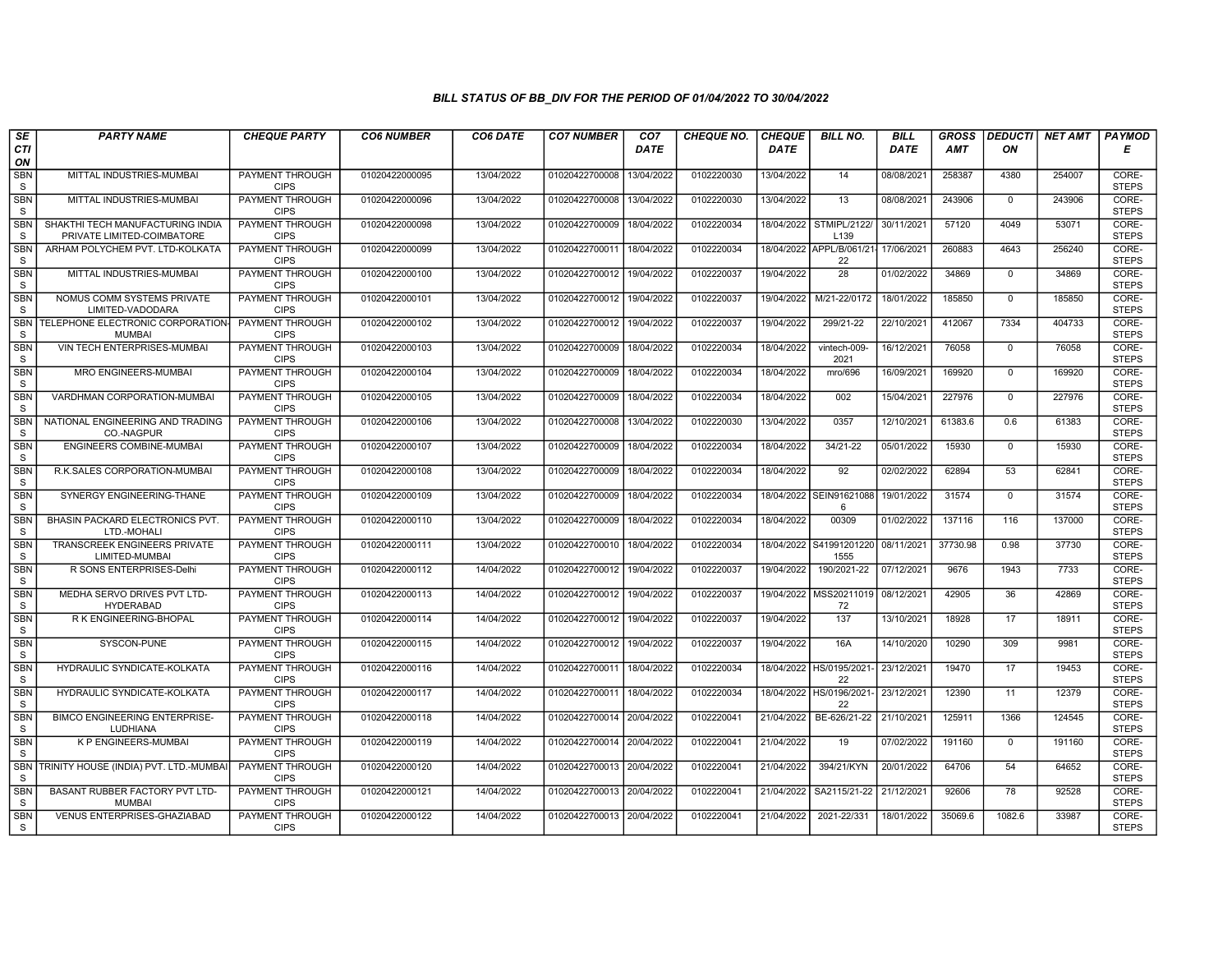| SE                         | <b>PARTY NAME</b>                                       | <b>CHEQUE PARTY</b>                   | <b>CO6 NUMBER</b> | CO6 DATE   | <b>CO7 NUMBER</b>         | CO <sub>7</sub> | <b>CHEQUE NO.</b> | <b>CHEQUE</b> | <b>BILL NO.</b>                | <b>BILL</b> | <b>GROSS</b> | <b>DEDUCTI</b> | NET AMT | <b>PAYMOD</b>         |
|----------------------------|---------------------------------------------------------|---------------------------------------|-------------------|------------|---------------------------|-----------------|-------------------|---------------|--------------------------------|-------------|--------------|----------------|---------|-----------------------|
| CTI<br>ON                  |                                                         |                                       |                   |            |                           | <b>DATE</b>     |                   | <b>DATE</b>   |                                | DATE        | <b>AMT</b>   | ON             |         | Е                     |
| <b>SBN</b><br>S            | <b>K P ENGINEERS-MUMBAI</b>                             | <b>PAYMENT THROUGH</b><br><b>CIPS</b> | 01020422000123    | 14/04/2022 | 01020422700013 20/04/2022 |                 | 0102220041        | 21/04/2022    | 17                             | 13/01/2022  | 215350       | $\mathsf{O}$   | 215350  | CORE-<br><b>STEPS</b> |
| <b>SBN</b><br>S            | TRINITY HOUSE (INDIA) PVT. LTD.-MUMBAI                  | <b>PAYMENT THROUGH</b><br><b>CIPS</b> | 01020422000125    | 14/04/2022 | 01020422700014 20/04/2022 |                 | 0102220041        | 21/04/2022    | 406/21/KYN                     | 31/01/2022  | 54239        | 45             | 54194   | CORE-<br><b>STEPS</b> |
| <b>SBN</b><br>S            | MEDHA SERVO DRIVES PRIVATE LIMITED-<br><b>HYDERABAD</b> | PAYMENT THROUGH<br><b>CIPS</b>        | 01020422000126    | 14/04/2022 | 01020422700013 20/04/2022 |                 | 0102220041        |               | 21/04/2022 MSS20211021<br>22   | 28/12/2021  | 46881.01     | 40.01          | 46841   | CORE-<br><b>STEPS</b> |
| <b>SBN</b><br>S            | RAIL TECH INDIA-THANE                                   | <b>PAYMENT THROUGH</b><br><b>CIPS</b> | 01020422000127    | 14/04/2022 | 01020422700012            | 19/04/2022      | 0102220037        | 19/04/2022    | 61                             | 16/02/2022  | 180620       | $\mathbf{0}$   | 180620  | CORE-<br><b>STEPS</b> |
| <b>SBN</b><br>S            | BHASIN PACKARD ELECTRONICS PVT.<br>LTD.-MOHALI          | <b>PAYMENT THROUGH</b><br><b>CIPS</b> | 01020422000128    | 14/04/2022 | 01020422700011            | 18/04/2022      | 0102220034        | 18/04/2022    | 00321                          | 10/02/2022  | 232342       | 197            | 232145  | CORE-<br><b>STEPS</b> |
| <b>SBN</b><br>S            | H.P.ENTERPRISES-MUMBAI                                  | <b>PAYMENT THROUGH</b><br><b>CIPS</b> | 01020422000130    | 14/04/2022 | 01020422700011            | 18/04/2022      | 0102220034        | 18/04/2022    | 2021-22/0104                   | 08/02/2022  | 39931        | $\mathbf{0}$   | 39931   | CORE-<br><b>STEPS</b> |
| <b>SBN</b><br>S            | H.P.ENTERPRISES-MUMBAI                                  | PAYMENT THROUGH<br><b>CIPS</b>        | 01020422000131    | 14/04/2022 | 01020422700011            | 18/04/2022      | 0102220034        | 18/04/2022    | 2021-22/0045                   | 14/02/2021  | 118944       | $\Omega$       | 118944  | CORE-<br><b>STEPS</b> |
| <b>SBN</b><br>S            | RAILCON INTERNATIONAL-KOLKATA                           | <b>PAYMENT THROUGH</b><br><b>CIPS</b> | 01020422000133    | 14/04/2022 | 01020422700011            | 18/04/2022      | 0102220034        | 18/04/2022    | R1/147/21-22                   | 26/11/2021  | 317125       | 62198          | 254927  | CORE-<br><b>STEPS</b> |
| <b>SBN</b><br>$\mathsf S$  | S B INDUSTRIES-KOLKATA                                  | <b>PAYMENT THROUGH</b><br><b>CIPS</b> | 01020422000134    | 14/04/2022 | 01020422700011            | 18/04/2022      | 0102220034        | 18/04/2022    | I/SBI/140/21-<br>22            | 21/09/2021  | 94518        | 80             | 94438   | CORE-<br><b>STEPS</b> |
| <b>SBN</b><br>S            | KANTA INCORPORATION-KANPUR                              | <b>PAYMENT THROUGH</b><br><b>CIPS</b> | 01020422000135    | 14/04/2022 | 01020422700011            | 18/04/2022      | 0102220034        | 18/04/2022    | 171                            | 16/10/2021  | 93220        | $\mathbf 0$    | 93220   | CORE-<br><b>STEPS</b> |
| <b>SBN</b><br>S            | JAPS ELECTRONICS-NAVI MUMBAI                            | PAYMENT THROUGH<br><b>CIPS</b>        | 01020422000136    | 14/04/2022 | 01020422700011            | 18/04/2022      | 0102220034        | 18/04/2022    | JAPS/21-22/30                  | 29/11/2021  | 247800       | $\Omega$       | 247800  | CORE-<br><b>STEPS</b> |
| <b>SBN</b><br>S            | INTERNATIONAL MOTORS-KOLKATA                            | PAYMENT THROUGH<br><b>CIPS</b>        | 01020422000137    | 14/04/2022 | 01020422700011 18/04/2022 |                 | 0102220034        |               | 18/04/2022 GST/IM/149/21<br>22 | 11/12/2021  | 14750        | 13             | 14737   | CORE-<br><b>STEPS</b> |
| <b>SBN</b><br>S            | SHRI SAI ENTERPRISES-JALGAON                            | <b>PAYMENT THROUGH</b><br><b>CIPS</b> | 01020422000138    | 14/04/2022 | 01020422700014 20/04/2022 |                 | 0102220041        | 21/04/2022    | 114                            | 24/01/2022  | 94400        | $\Omega$       | 94400   | CORE-<br><b>STEPS</b> |
| <b>SBN</b><br>S            | KRISHNA TRADING CORPORATION-<br><b>KOLKATA</b>          | <b>PAYMENT THROUGH</b><br><b>CIPS</b> | 01020422000139    | 14/04/2022 | 01020422700013 20/04/2022 |                 | 0102220041        |               | 21/04/2022 KTC/178/21-22       | 24/12/2021  | 54799        | $\mathbf 0$    | 54799   | CORE-<br><b>STEPS</b> |
| <b>SBN</b><br>S            | C.H. LEE-KOLKATA                                        | <b>PAYMENT THROUGH</b><br><b>CIPS</b> | 01020422000140    | 14/04/2022 | 01020422700013 20/04/2022 |                 | 0102220041        | 21/04/2022    | 110-21-22-056                  | 18/01/2022  | 83756        | 8376           | 75380   | CORE-<br><b>STEPS</b> |
| SBN<br>S                   | ARIHANT TUFFLEX AGENCY-MUMBAI                           | PAYMENT THROUGH<br><b>CIPS</b>        | 01020422000141    | 14/04/2022 | 01020422700013 20/04/2022 |                 | 0102220041        | 21/04/2022    | 32                             | 23/12/2021  | 15016        | $\mathbf{0}$   | 15016   | CORE-<br><b>STEPS</b> |
| <b>SBN</b><br>S            | K-LITE INDUSTRIES-CHENNAI                               | <b>PAYMENT THROUGH</b><br><b>CIPS</b> | 01020422000142    | 14/04/2022 | 01020422700011            | 18/04/2022      | 0102220034        | 18/04/2022    | 6259                           | 23/02/2022  | 92198        | $\mathbf{0}$   | 92198   | CORE-<br><b>STEPS</b> |
| <b>SBN</b><br>S            | R. R. INSULATION AND ENGINEERING<br>WORKS-BHOPAL        | <b>PAYMENT THROUGH</b><br><b>CIPS</b> | 01020422000143    | 15/04/2022 | 01020422700014 20/04/2022 |                 | 0102220041        | 21/04/2022    | 330/21-22                      | 11/11/2021  | 39327        | 1180           | 38147   | CORE-<br><b>STEPS</b> |
| <b>SBN</b><br><sub>S</sub> | THE ORIENTAL CHEMICAL WORKS (P) LTD-<br><b>KOLKATA</b>  | PAYMENT THROUGH<br><b>CIPS</b>        | 01020422000144    | 15/04/2022 | 01020422700014 20/04/2022 |                 | 0102220041        | 21/04/2022    | $\overline{274}$               | 29/11/2021  | 27612        | 23             | 27589   | CORE-<br><b>STEPS</b> |
| <b>SBN</b><br>S            | AMEYAA-NORTH DELHI                                      | PAYMENT THROUGH<br><b>CIPS</b>        | 01020422000145    | 15/04/2022 | 01020422700012            | 19/04/2022      | 0102220037        | 19/04/2022    | AME/REY/000<br>20              | 31/08/2021  | 181230       | $\mathbf{0}$   | 181230  | CORE-<br><b>STEPS</b> |
| <b>SBN</b><br>S            | RUBAKO PLASTIC WORKS-MUMBAI                             | PAYMENT THROUGH<br><b>CIPS</b>        | 01020422000146    | 15/04/2022 | 01020422700012            | 19/04/2022      | 0102220037        | 19/04/2022    | 2032/21-22                     | 24/11/2021  | 150528       | $\Omega$       | 150528  | CORE-<br><b>STEPS</b> |
| SBN<br>S                   | LAXVEN SYSTEMS-HYDERABAD                                | PAYMENT THROUGH<br><b>CIPS</b>        | 01020422000147    | 15/04/2022 | 01020422700013 20/04/2022 |                 | 0102220041        | 21/04/2022    | LAX/220/21-22                  | 05/11/2021  | 102306       | 87             | 102219  | CORE-<br><b>STEPS</b> |
| SBN<br><sub>S</sub>        | D BACHUBHAI AND BROTHERS-MUMBAI                         | <b>PAYMENT THROUGH</b><br><b>CIPS</b> | 01020422000148    | 15/04/2022 | 01020422700011            | 18/04/2022      | 0102220034        | 18/04/2022    | R0273/2021-22                  | 29/07/2021  | 17609        | 895            | 16714   | CORE-<br><b>STEPS</b> |
| <b>SBN</b><br>S            | YOKINS INSTRUMENTS PVT LTD-DELHI                        | PAYMENT THROUGH<br><b>CIPS</b>        | 01020422000149    | 15/04/2022 | 01020422700011            | 18/04/2022      | 0102220034        | 18/04/2022    | 936                            | 06/12/2021  | 49168        | 782            | 48386   | CORE-<br><b>STEPS</b> |
| <b>SBN</b><br>S            | PEP ELECTRONICS-MUMBAI                                  | PAYMENT THROUGH<br><b>CIPS</b>        | 01020422000150    | 15/04/2022 | 01020422700011            | 18/04/2022      | 0102220034        | 18/04/2022    | 096/2021-22                    | 29/12/2021  | 69496        | $\Omega$       | 69496   | CORE-<br><b>STEPS</b> |
| <b>SBN</b><br>S            | MULLICK FELT INDUSTRY-KOLKATA                           | <b>PAYMENT THROUGH</b><br><b>CIPS</b> | 01020422000153    | 15/04/2022 | 01020422700011 18/04/2022 |                 | 0102220034        | 18/04/2022    | 037/21-22                      | 15/01/2022  | 7728         | $\mathbf{0}$   | 7728    | CORE-<br><b>STEPS</b> |
| <b>SBN</b><br>S            | APURV ENTERPRISES-JABALPUR                              | PAYMENT THROUGH<br><b>CIPS</b>        | 01020422000154    | 15/04/2022 | 01020422700012 19/04/2022 |                 | 0102220037        | 19/04/2022    | $INV-33$                       | 26/09/2021  | 510720       | 7980           | 502740  | CORE-<br><b>STEPS</b> |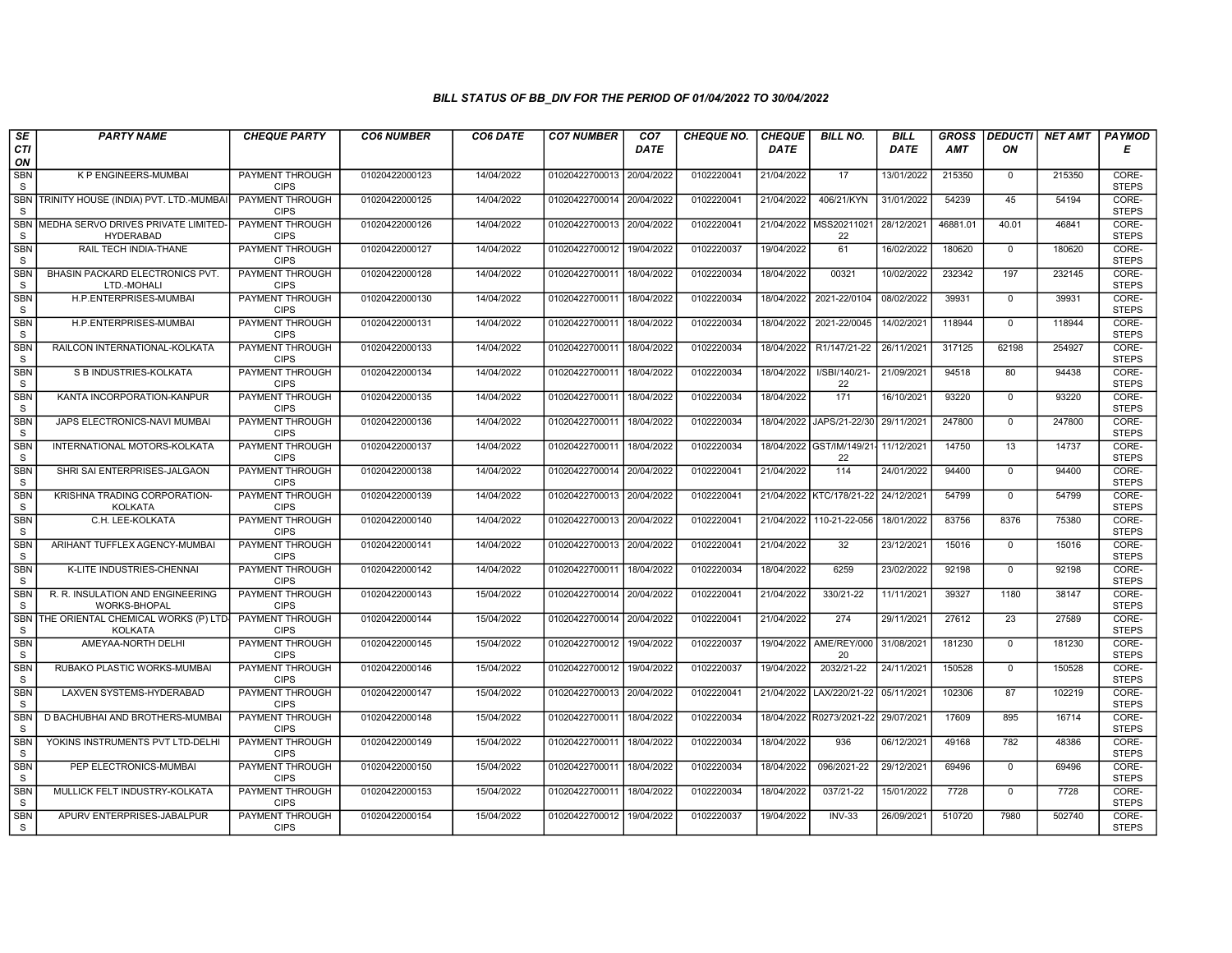| SE                         | <b>PARTY NAME</b>                                              | <b>CHEQUE PARTY</b>                   | <b>CO6 NUMBER</b> | CO6 DATE   | <b>CO7 NUMBER</b>         | CO <sub>7</sub> | <b>CHEQUE NO.</b> | <b>CHEQUE</b> | <b>BILL NO.</b>                | <b>BILL</b> | <b>GROSS</b> | <b>DEDUCTI</b>  | NET AMT | <b>PAYMOD</b>         |
|----------------------------|----------------------------------------------------------------|---------------------------------------|-------------------|------------|---------------------------|-----------------|-------------------|---------------|--------------------------------|-------------|--------------|-----------------|---------|-----------------------|
| CTI<br>ON                  |                                                                |                                       |                   |            |                           | <b>DATE</b>     |                   | DATE          |                                | <b>DATE</b> | AMT          | ON              |         | Е                     |
| <b>SBN</b><br>S            | SANROK ENTERPRISES-FARIDABAD                                   | <b>PAYMENT THROUGH</b><br><b>CIPS</b> | 01020422000156    | 15/04/2022 | 01020422700012            | 19/04/2022      | 0102220037        | 19/04/2022    | 764                            | 10/01/2022  | 814200       | 14490           | 799710  | CORE-<br><b>STEPS</b> |
| SBN<br>S                   | BOMBARDIER TRANSPORTATION INDIA<br>PRIVATE LIMITED-Vadodara    | <b>PAYMENT THROUGH</b><br><b>CIPS</b> | 01020422000157    | 15/04/2022 | 01020422700012            | 19/04/2022      | 0102220037        |               | 19/04/2022 GJ2020620017        | 29/01/2021  | 1614823      | 190220          | 1424603 | CORE-<br><b>STEPS</b> |
| <b>SBN</b><br>S            | BOMBARDIER TRANSPORTATION INDIA<br>PRIVATE LIMITED-Vadodara    | <b>PAYMENT THROUGH</b><br><b>CIPS</b> | 01020422000158    | 15/04/2022 | 01020422700012            | 19/04/2022      | 0102220037        | 19/04/2022    | GJ2020620016                   | 29/01/2021  | 2604425      | 306793          | 2297632 | CORE-<br><b>STEPS</b> |
| <b>SBN</b><br>S            | <b>BALAJI ENTERPRISES-BHOPAL</b>                               | <b>PAYMENT THROUGH</b><br><b>CIPS</b> | 01020422000162    | 15/04/2022 | 01020422700013            | 20/04/2022      | 0102220041        | 21/04/2022    | BE21-22/105                    | 29/12/2021  | 264600       | 31169           | 233431  | CORE-<br><b>STEPS</b> |
| <b>SBN</b><br>S            | SANROK ENTERPRISES-FARIDABAD                                   | <b>PAYMENT THROUGH</b><br><b>CIPS</b> | 01020422000164    | 16/04/2022 | 01020422700011            | 18/04/2022      | 0102220034        | 18/04/2022    | SE2-631                        | 02/12/2021  | 178416       | 151             | 178265  | CORE-<br><b>STEPS</b> |
| <b>SBN</b><br>S            | POOJA SALES CORPORATION-YAMUNA<br><b>NAGAR</b>                 | <b>PAYMENT THROUGH</b><br><b>CIPS</b> | 01020422000165    | 16/04/2022 | 01020422700011 18/04/2022 |                 | 0102220034        | 18/04/2022    | 3722                           | 25/10/2021  | 10915        | 11              | 10904   | CORE-<br><b>STEPS</b> |
| <b>SBN</b><br>S            | SANJUKTA ELECTRONICS-KOLKATA                                   | PAYMENT THROUGH<br><b>CIPS</b>        | 01020422000166    | 16/04/2022 | 01020422700011            | 18/04/2022      | 0102220034        | 18/04/2022    | SE/095/2021<br>22              | 09/02/2022  | 119888       | 102             | 119786  | CORE-<br><b>STEPS</b> |
| <b>SBN</b><br><sub>S</sub> | PRS PERMACEL PRIVATE LIMITED-THANE                             | PAYMENT THROUGH<br><b>CIPS</b>        | 01020422000167    | 16/04/2022 | 01020422700012            | 19/04/2022      | 0102220037        | 19/04/2022    | 20210018724                    | 31/03/2021  | 66320        | 56              | 66264   | CORE-<br><b>STEPS</b> |
| SBN<br>S                   | BALMER LAWRIE AND CO. LTD.-MUMBAI                              | PAYMENT THROUGH<br><b>CIPS</b>        | 01020422000168    | 16/04/2022 | 01020422700014 20/04/2022 |                 | 0102220041        |               | 21/04/2022 DH2120126026<br>79  | 28/10/2021  | 313715       | 5584            | 308131  | CORE-<br><b>STEPS</b> |
| <b>SBN</b><br>S            | UNIQUE SOLUTION ENTERPRISES-DELH                               | <b>PAYMENT THROUGH</b><br><b>CIPS</b> | 01020422000169    | 16/04/2022 | 01020422700011            | 18/04/2022      | 0102220034        | 18/04/2022    | UNIQUE/21-<br>22/092           | 27/12/2021  | 39530        | $\overline{34}$ | 39496   | CORE-<br><b>STEPS</b> |
| SBN<br>S                   | PUSHKARAJ ENTERPRISES-MUMBAI                                   | PAYMENT THROUGH<br><b>CIPS</b>        | 01020422000171    | 16/04/2022 | 01020422700012            | 19/04/2022      | 0102220037        | 19/04/2022    | 250                            | 20/01/2022  | 77526        | 1938            | 75588   | CORE-<br><b>STEPS</b> |
| <b>SBN</b><br>S            | PUSHKARAJ ENTERPRISES-MUMBAI                                   | PAYMENT THROUGH<br><b>CIPS</b>        | 01020422000172    | 16/04/2022 | 01020422700012            | 19/04/2022      | 0102220037        | 19/04/2022    | 249                            | 20/01/2022  | 88146        | 2204            | 85942   | CORE-<br><b>STEPS</b> |
| <b>SBN</b><br>S            | SRI KRISHNA TECHNICAL SERVICES-<br>THIRUVALLUR                 | <b>PAYMENT THROUGH</b><br><b>CIPS</b> | 01020422000173    | 16/04/2022 | 01020422700012 19/04/2022 |                 | 0102220037        | 19/04/2022    | CH/162/20-21                   | 04/03/2021  | 65980.64     | 10354.64        | 55626   | CORE-<br><b>STEPS</b> |
| <b>SBN</b><br>S            | RAHUL ENTERPRISES-THANE                                        | <b>PAYMENT THROUGH</b><br><b>CIPS</b> | 01020422000174    | 16/04/2022 | 01020422700014            | 20/04/2022      | 0102220041        | 21/04/2022    | 01                             | 31/01/2022  | 14691        | 367             | 14324   | CORE-<br><b>STEPS</b> |
| SBN<br><sub>S</sub>        | P M INDUSTRIES-MUMBAI                                          | PAYMENT THROUGH<br><b>CIPS</b>        | 01020422000175    | 16/04/2022 | 01020422700012            | 19/04/2022      | 0102220037        | 19/04/2022    | 03/crly/21-22                  | 27/12/2021  | 212400       | $\Omega$        | 212400  | CORE-<br><b>STEPS</b> |
| <b>SBN</b><br>S            | SHRI SAIKRIPA ENTERPRISES-BILASPUR                             | PAYMENT THROUGH<br><b>CIPS</b>        | 01020422000177    | 16/04/2022 | 01020422700012            | 19/04/2022      | 0102220037        | 19/04/2022    | sse/21-22/265                  | 10/01/2022  | 75520        | $\Omega$        | 75520   | CORE-<br><b>STEPS</b> |
| <b>SBN</b><br>S            | S.M.SHAH AND CO-MUMBAI                                         | <b>PAYMENT THROUGH</b><br><b>CIPS</b> | 01020422000178    | 16/04/2022 | 01020422700012            | 19/04/2022      | 0102220037        | 19/04/2022    | 036                            | 17/07/2021  | 109584       | 93              | 109491  | CORE-<br><b>STEPS</b> |
| <b>SBN</b><br>S            | S.M.SHAH AND CO-MUMBAI                                         | <b>PAYMENT THROUGH</b><br><b>CIPS</b> | 01020422000179    | 16/04/2022 | 01020422700012            | 19/04/2022      | 0102220037        | 19/04/2022    | 052                            | 18/09/2021  | 234088       | 198             | 233890  | CORE-<br><b>STEPS</b> |
| SBN<br>S                   | SOLID INDUSTRIES WORLD-MUMBAI                                  | PAYMENT THROUGH<br><b>CIPS</b>        | 01020422000180    | 16/04/2022 | 01020422700014 20/04/2022 |                 | 0102220041        |               | 21/04/2022 SIW/21-22/034       | 29/12/2021  | 64310        | $\mathbf 0$     | 64310   | CORE-<br><b>STEPS</b> |
| <b>SBN</b><br>S            | SAMANTA INDUSTRIES-HOWRAH.                                     | PAYMENT THROUGH<br><b>CIPS</b>        | 01020422000181    | 16/04/2022 | 01020422700014 20/04/2022 |                 | 0102220041        | 21/04/2022    | 04-20/21                       | 24/07/2020  | 7616         | 38              | 7578    | CORE-<br><b>STEPS</b> |
| <b>SBN</b><br>S            | TRINITY HOUSE (INDIA) PVT. LTD.-MUMBA                          | PAYMENT THROUGH<br><b>CIPS</b>        | 01020422000182    | 16/04/2022 | 01020422700013 20/04/2022 |                 | 0102220041        | 21/04/2022    | 405/21/KYN                     | 31/01/2022  | 155293       | 132             | 155161  | CORE-<br><b>STEPS</b> |
| <b>SBN</b><br>S            | LAXVEN SYSTEMS-HYDERABAD                                       | <b>PAYMENT THROUGH</b><br><b>CIPS</b> | 01020422000183    | 16/04/2022 | 01020422700014 20/04/2022 |                 | 0102220041        | 21/04/2022    | LAX/252/21-22                  | 25/11/2021  | 43330        | 36              | 43294   | CORE-<br><b>STEPS</b> |
| <b>SBN</b><br>S            | FAIVELEY TRANSPORT RAIL<br>TECHNOLOGIES INDIA PRIVATE LIMITED- | PAYMENT THROUGH<br><b>CIPS</b>        | 01020422000184    | 16/04/2022 | 01020422700012            | 19/04/2022      | 0102220037        | 19/04/2022    | 332022010076<br>$\overline{7}$ | 10/02/2022  | 102348       | 87              | 102261  | CORE-<br><b>STEPS</b> |
| <b>SBN</b><br>S            | SHREE SHIV SAMARTH ELECTRICALS-<br>THANE.                      | PAYMENT THROUGH<br><b>CIPS</b>        | 01020422000185    | 16/04/2022 | 01020422700012            | 19/04/2022      | 0102220037        | 19/04/2022    | 017                            | 21/01/2022  | 41300        | $\mathbf 0$     | 41300   | CORE-<br><b>STEPS</b> |
| SBN<br>S                   | HYDROMAC HYDRAULICS-<br><b>SECUNDERABAD</b>                    | PAYMENT THROUGH<br><b>CIPS</b>        | 01020422000186    | 16/04/2022 | 01020422700013 20/04/2022 |                 | 0102220041        | 21/04/2022    | 1874/21-22                     | 04/02/2022  | 31920        | 2075            | 29845   | CORE-<br><b>STEPS</b> |
| <b>SBN</b><br>S            | R.ENGINEERING WORKS-KOLKATA                                    | <b>PAYMENT THROUGH</b><br><b>CIPS</b> | 01020422000187    | 16/04/2022 | 01020422700013 20/04/2022 |                 | 0102220041        | 21/04/2022    | 69/21-22                       | 10/02/2022  | 440671       | 23466           | 417205  | CORE-<br><b>STEPS</b> |
| <b>SBN</b><br>S            | AADHYA ENTERPRISES-MUMBAI                                      | PAYMENT THROUGH<br><b>CIPS</b>        | 01020422000188    | 18/04/2022 | 01020422700017 21/04/2022 |                 | 0102220043        | 21/04/2022    | AE/21-22/071                   | 01/12/2021  | 234080       | 209             | 233871  | CORE-<br><b>STEPS</b> |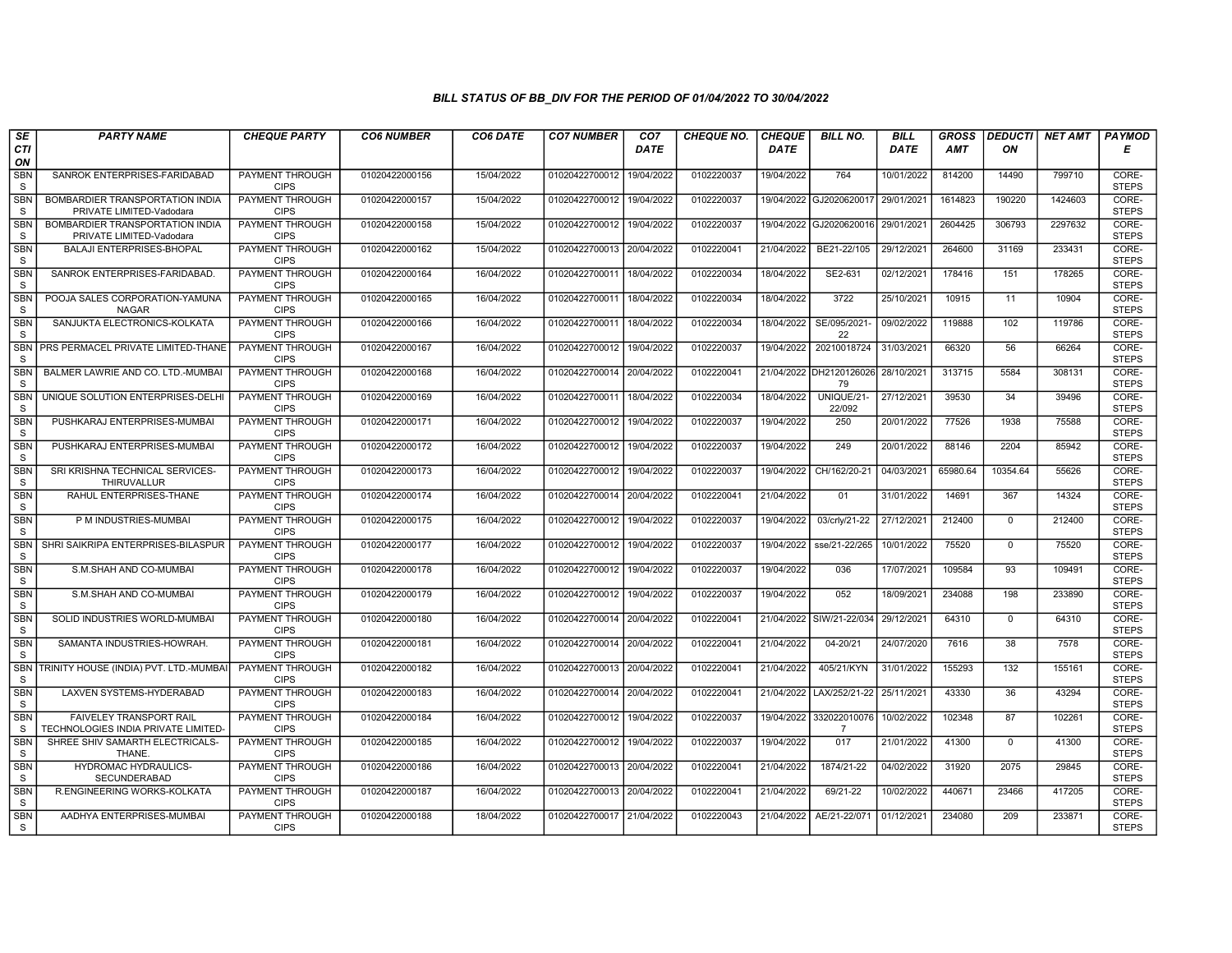| SE                         | <b>PARTY NAME</b>                                                    | <b>CHEQUE PARTY</b>                   | <b>CO6 NUMBER</b> | CO6 DATE   | <b>CO7 NUMBER</b>         | CO <sub>7</sub> | <b>CHEQUE NO.</b> | <b>CHEQUE</b> | <b>BILL NO.</b>                           | <b>BILL</b> | <b>GROSS</b> | <b>DEDUCTI</b> | NET AMT | <b>PAYMOD</b>         |
|----------------------------|----------------------------------------------------------------------|---------------------------------------|-------------------|------------|---------------------------|-----------------|-------------------|---------------|-------------------------------------------|-------------|--------------|----------------|---------|-----------------------|
| CTI<br>ON                  |                                                                      |                                       |                   |            |                           | <b>DATE</b>     |                   | <b>DATE</b>   |                                           | <b>DATE</b> | AMT          | ON             |         | Е                     |
| <b>SBN</b><br>S            | AADHYA ENTERPRISES-MUMBAI                                            | <b>PAYMENT THROUGH</b><br><b>CIPS</b> | 01020422000189    | 18/04/2022 | 01020422700017 21/04/2022 |                 | 0102220043        | 21/04/2022    | AE/21-22/068                              | 22/11/2021  | 219960       | 186            | 219774  | CORE-<br><b>STEPS</b> |
| <b>SBN</b><br>S            | AADHYA ENTERPRISES-MUMBAI                                            | <b>PAYMENT THROUGH</b><br><b>CIPS</b> | 01020422000190    | 18/04/2022 | 01020422700017 21/04/2022 |                 | 0102220043        | 21/04/2022    | AE/21-22/066                              | 22/11/2021  | 214000       | 181            | 213819  | CORE-<br><b>STEPS</b> |
| <b>SBN</b><br>S            | AADHYA ENTERPRISES-MUMBAI                                            | PAYMENT THROUGH<br><b>CIPS</b>        | 01020422000191    | 18/04/2022 | 01020422700017            | 21/04/2022      | 0102220043        | 21/04/2022    | AE/21-22/063                              | 13/11/2021  | 231000       | 196            | 230804  | CORE-<br><b>STEPS</b> |
| <b>SBN</b><br><sub>S</sub> | KINJAL ELECTRICALS PRIVATE LIMITED                                   | PAYMENT THROUGH<br><b>CIPS</b>        | 01020422000192    | 18/04/2022 | 01020422700017 21/04/2022 |                 | 0102220043        | 21/04/2022    | 582                                       | 15/11/2021  | 214800       | 182            | 214618  | CORE-<br><b>STEPS</b> |
| <b>SBN</b><br><sub>S</sub> | KINJAL ELECTRICALS PRIVATE LIMITED-<br>DELHI                         | <b>PAYMENT THROUGH</b><br><b>CIPS</b> | 01020422000193    | 18/04/2022 | 01020422700017            | 21/04/2022      | 0102220043        | 21/04/2022    | 571                                       | 13/11/2021  | 233068       | 198            | 232870  | CORE-<br><b>STEPS</b> |
| <b>SBN</b><br><sub>S</sub> | KINJAL ELECTRICALS PRIVATE LIMITED-<br>DELHI                         | <b>PAYMENT THROUGH</b><br><b>CIPS</b> | 01020422000194    | 18/04/2022 | 01020422700017 21/04/2022 |                 | 0102220043        | 21/04/2022    | 2021-22/759                               | 29/12/2021  | 232900       | 197            | 232703  | CORE-<br><b>STEPS</b> |
| SBN<br>S                   | CONCO ELECTRIC-MUMBAI                                                | PAYMENT THROUGH<br><b>CIPS</b>        | 01020422000195    | 18/04/2022 | 01020422700017 21/04/2022 |                 | 0102220043        | 21/04/2022    | CE/21-22/021                              | 06/12/2021  | 225000       | $\mathbf{0}$   | 225000  | CORE-<br><b>STEPS</b> |
| <b>SBN</b><br>S            | PYROTECH ELECTRONICS PVT<br><b>LTDUDAIPUR</b>                        | PAYMENT THROUGH<br><b>CIPS</b>        | 01020422000196    | 18/04/2022 | 01020422700014            | 20/04/2022      | 0102220041        | 21/04/2022    | M700574/5273                              | 05/03/2022  | 58000        | 2610           | 55390   | CORE-<br><b>STEPS</b> |
| SBN<br>S                   | AVR ENTERPRISESNORTH WEST DELHI                                      | PAYMENT THROUGH<br><b>CIPS</b>        | 01020422000197    | 18/04/2022 | 01020422700021 26/04/2022 |                 | 0102220050        | 26/04/2022    | 56                                        | 20/01/2022  | 59202        | 18798          | 40404   | CORE-<br><b>STEPS</b> |
| <b>SBN</b><br>S            | <b>ELMACK ENGG SERVICES PRIVATE</b><br>LIMITED                       | <b>PAYMENT THROUGH</b><br><b>CIPS</b> | 01020422000198    | 18/04/2022 | 01020422700014            | 20/04/2022      | 0102220041        |               | 21/04/2022 GKSMUM2122- 22/02/2022<br>1603 |             | 288860       | 26560          | 262300  | CORE-<br><b>STEPS</b> |
| SBN<br><sub>S</sub>        | PYROTECH ELECTRONICS PVT. LTD.-<br><b>UDAIPUR</b>                    | PAYMENT THROUGH<br><b>CIPS</b>        | 01020422000199    | 18/04/2022 | 01020422700014            | 20/04/2022      | 0102220041        | 21/04/2022    | M700622/5508                              | 22/03/2022  | 80000        | 2400           | 77600   | CORE-<br><b>STEPS</b> |
| <b>SBN</b><br>S            | PENTAGON SYSTEMS AND<br>AUTOMATIONBANGALORE                          | <b>PAYMENT THROUGH</b><br><b>CIPS</b> | 01020422000200    | 18/04/2022 | 01020422700014            | 20/04/2022      | 0102220041        |               | 21/04/2022 PSA/GST-1199                   | 21/12/2021  | 6910         | 69             | 6841    | CORE-<br><b>STEPS</b> |
| <b>SBN</b><br>S            | <b>AUDUMBAR PRINTNG PRESS</b>                                        | <b>PAYMENT THROUGH</b><br><b>CIPS</b> | 01020422000201    | 19/04/2022 | 01020422700014 20/04/2022 |                 | 0102220041        | 21/04/2022    | 223                                       | 25/03/2022  | 141876       | 2838           | 139038  | CORE-<br><b>STEPS</b> |
| <b>SBN</b><br>S            | PREMIER INDIA AGENCIES-<br><b>VISAKHAPATNAM</b>                      | <b>PAYMENT THROUGH</b><br><b>CIPS</b> | 01020422000202    | 19/04/2022 | 01020422700013            | 20/04/2022      | 0102220041        | 21/04/2022    | PIA/081/20-21                             | 03/11/2020  | 143122       | 121            | 143001  | CORE-<br><b>STEPS</b> |
| SBN<br>S                   | NATIONAL ENGINEERING INDUSTRIES<br>LTD.-JAIPUR                       | PAYMENT THROUGH<br><b>CIPS</b>        | 01020422000203    | 19/04/2022 | 01020422700013            | 20/04/2022      | 0102220041        |               | 21/04/2022   Ri1121065170                 | 12/10/2021  | 75756        | 64             | 75692   | CORE-<br><b>STEPS</b> |
| <b>SBN</b><br>S            | TRIDENT SERVICES PVT LTD-PUNE                                        | <b>PAYMENT THROUGH</b><br><b>CIPS</b> | 01020422000204    | 19/04/2022 | 01020422700013 20/04/2022 |                 | 0102220041        |               | 21/04/2022 OTSNM212200<br>1426            | 22/06/2021  | 166923       | 141            | 166782  | CORE-<br><b>STEPS</b> |
| <b>SBN</b><br>S            | STAR FABRICATION-PALGHAR                                             | <b>PAYMENT THROUGH</b><br><b>CIPS</b> | 01020422000205    | 19/04/2022 | 01020422700013            | 20/04/2022      | 0102220041        | 21/04/2022    | SF/002                                    | 01/11/2021  | 35400        | 708            | 34692   | CORE-<br><b>STEPS</b> |
| <b>SBN</b><br>S.           | SIECHEM TECHNOLOGIES PRIVATE<br>LIMITED-PONDICHERRY                  | <b>PAYMENT THROUGH</b><br><b>CIPS</b> | 01020422000206    | 19/04/2022 | 01020422700014            | 20/04/2022      | 0102220041        | 21/04/2022    | 2610/21-22                                | 30/09/2021  | 233428       | 198            | 233230  | CORE-<br><b>STEPS</b> |
| SBN<br><sub>S</sub>        | SHIV TRADING CORPORATION-KOLKATA                                     | PAYMENT THROUGH<br><b>CIPS</b>        | 01020422000207    | 19/04/2022 | 01020422700012            | 19/04/2022      | 0102220037        | 19/04/2022    | stc/038/2021-<br>22                       | 31/07/2021  | 28476        | 16218          | 12258   | CORE-<br><b>STEPS</b> |
| <b>SBN</b><br>S.           | VARDHMAN CORPORATION-MUMBAI                                          | PAYMENT THROUGH<br><b>CIPS</b>        | 01020422000209    | 19/04/2022 | 01020422700013            | 20/04/2022      | 0102220041        | 21/04/2022    | 001                                       | 15/04/2021  | 244260       | $\Omega$       | 244260  | CORE-<br><b>STEPS</b> |
| <b>SBN</b><br><sub>S</sub> | <b>FAIVELEY TRANSPORT RAIL</b><br>TECHNOLOGIES INDIA PRIVATE LIMITED | <b>PAYMENT THROUGH</b><br><b>CIPS</b> | 01020422000210    | 19/04/2022 | 01020422700014            | 20/04/2022      | 0102220041        | 21/04/2022    | 332021010428<br>3                         | 12/08/2021  | 124608       | 106            | 124502  | CORE-<br><b>STEPS</b> |
| <b>SBN</b><br>S            | BHARAT RAIL O MOTIVE CORPORATION-<br><b>KOLKATA</b>                  | <b>PAYMENT THROUGH</b><br><b>CIPS</b> | 01020422000212    | 19/04/2022 | 01020422700014 20/04/2022 |                 | 0102220041        | 21/04/2022    | brocsgt/12/20-<br>21                      | 01/07/2020  | 240890       | 204            | 240686  | CORE-<br><b>STEPS</b> |
| SBN<br>S                   | R D ELECTRICALS                                                      | PAYMENT THROUGH<br><b>CIPS</b>        | 01020422000213    | 19/04/2022 | 01020422700012            | 19/04/2022      | 0102220037        | 19/04/2022    | 015                                       | 08/07/2021  | 161689       | $\mathbf 0$    | 161689  | CORE-<br><b>STEPS</b> |
| <b>SBN</b><br>S            | DHYAN ENTERPRISE-BHUJ                                                | PAYMENT THROUGH<br><b>CIPS</b>        | 01020422000214    | 19/04/2022 | 01020422700017            | 21/04/2022      | 0102220043        | 21/04/2022    | GEM/21-<br>22/582                         | 28/01/2022  | 42991        | 36             | 42955   | CORE-<br><b>STEPS</b> |
| <b>SBN</b><br>S            | DHYAN ENTERPRISE-BHUJ                                                | PAYMENT THROUGH<br><b>CIPS</b>        | 01020422000215    | 19/04/2022 | 01020422700012            | 19/04/2022      | 0102220037        | 19/04/2022    | GEM/21-<br>22/423                         | 07/12/2021  | 242478.8     | 205.8          | 242273  | CORE-<br><b>STEPS</b> |
| <b>SBN</b><br>S            | <b>LAVISHA TRADERS</b>                                               | <b>PAYMENT THROUGH</b><br><b>CIPS</b> | 01020422000216    | 19/04/2022 | 01020422700014 20/04/2022 |                 | 0102220041        | 21/04/2022    | 304                                       | 01/11/2021  | 22600        | $\mathbf 0$    | 22600   | CORE-<br><b>STEPS</b> |
| S                          | SBN AL AQMAR HYDRAULICS PRIVATE LIMITED<br><b>SECUNDERABAD</b>       | <b>PAYMENT THROUGH</b><br><b>CIPS</b> | 01020422000217    | 19/04/2022 | 01020422700013 20/04/2022 |                 | 0102220041        | 21/04/2022    | 786/222/21-22                             | 31/05/2021  | 120960       | 3024           | 117936  | CORE-<br><b>STEPS</b> |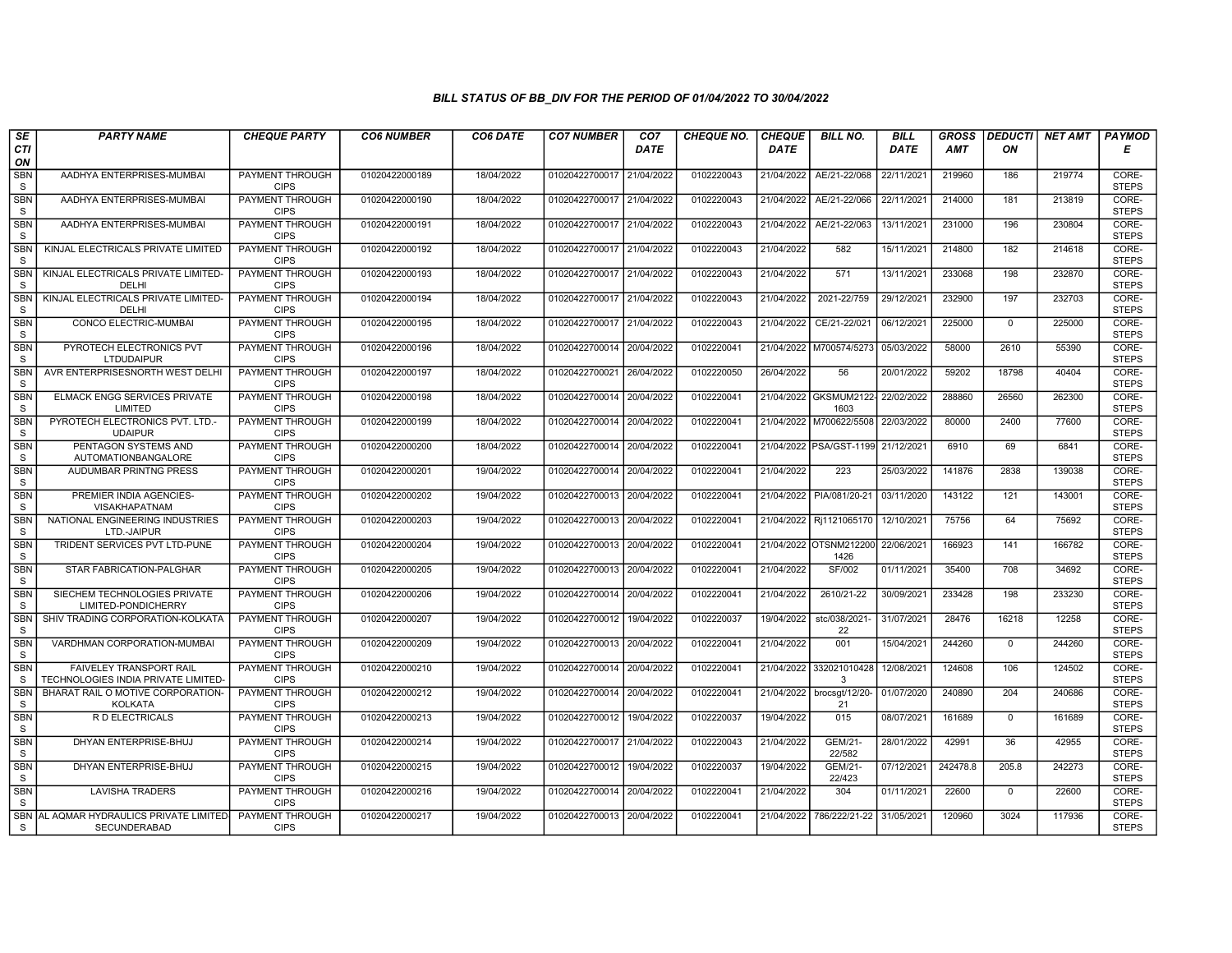| SE                         | <b>PARTY NAME</b>                                    | <b>CHEQUE PARTY</b>                   | <b>CO6 NUMBER</b> | CO6 DATE   | <b>CO7 NUMBER</b>         | CO <sub>7</sub> | <b>CHEQUE NO.</b> | <b>CHEQUE</b> | <b>BILL NO.</b>                | <b>BILL</b> | <b>GROSS</b> | <b>DEDUCTI</b> | NET AMT | <b>PAYMOD</b>         |
|----------------------------|------------------------------------------------------|---------------------------------------|-------------------|------------|---------------------------|-----------------|-------------------|---------------|--------------------------------|-------------|--------------|----------------|---------|-----------------------|
| CTI<br>ON                  |                                                      |                                       |                   |            |                           | <b>DATE</b>     |                   | DATE          |                                | <b>DATE</b> | AMT          | ON             |         | Е                     |
| <b>SBN</b><br>S            | BHUPINDRA TRADING COMPANY                            | <b>PAYMENT THROUGH</b><br><b>CIPS</b> | 01020422000218    | 19/04/2022 | 01020422700014 20/04/2022 |                 | 0102220041        | 21/04/2022    | <b>BTC-217</b>                 | 15/09/2021  | 9000         | $\mathbf 0$    | 9000    | CORE-<br><b>STEPS</b> |
| <b>SBN</b><br>S            | PANKTI ENTERPRISES                                   | <b>PAYMENT THROUGH</b><br><b>CIPS</b> | 01020422000219    | 19/04/2022 | 01020422700014 20/04/2022 |                 | 0102220041        | 21/04/2022    | PE/21-22/0087                  | 20/09/2021  | 129000       | 1935           | 127065  | CORE-<br><b>STEPS</b> |
| <b>SBN</b><br>S            | TRANSASIA BIOMEDICALS LIMITED                        | PAYMENT THROUGH<br><b>CIPS</b>        | 01020422000220    | 19/04/2022 | 01020422700014 20/04/2022 |                 | 0102220041        | 21/04/2022    | SDI2122V-<br>5270              | 06/11/2021  | 378000       | 6727           | 371273  | CORE-<br><b>STEPS</b> |
| <b>SBN</b><br>S            | JOHNSON LIFTS PRIVATE LIMITED-<br><b>CHENNAI</b>     | <b>PAYMENT THROUGH</b><br><b>CIPS</b> | 01020422000221    | 20/04/2022 | 01020422700015 20/04/2022 |                 | 0102220045        | 22/04/2022    | MH040121005<br>61              | 15/03/2022  | 1402405      | 25043          | 1377362 | CORE-<br><b>STEPS</b> |
| <b>SBN</b><br>S            | JOHNSON LIFTS PRIVATE LIMITED-<br><b>CHENNAI</b>     | <b>PAYMENT THROUGH</b><br><b>CIPS</b> | 01020422000222    | 20/04/2022 | 01020422700013 20/04/2022 |                 | 0102220041        | 21/04/2022    | MH080121001<br>84              | 08/03/2022  | 1122957      | 20053          | 1102904 | CORE-<br><b>STEPS</b> |
| <b>SBN</b><br>S            | CHANDRA INDUSTRIAL WORKS-HOWRAH                      | <b>PAYMENT THROUGH</b><br><b>CIPS</b> | 01020422000223    | 20/04/2022 | 01020422700013 20/04/2022 |                 | 0102220041        |               | 21/04/2022 CIW/619/2021-<br>22 | 21/12/2021  | 148361       | 126            | 148235  | CORE-<br><b>STEPS</b> |
| SBN<br>S                   | SUGI ELECTRONICS LLP-BANGALORE                       | PAYMENT THROUGH<br><b>CIPS</b>        | 01020422000224    | 20/04/2022 | 01020422700013 20/04/2022 |                 | 0102220041        | 21/04/2022    | SEL21223755                    | 14/03/2022  | 893555       | 15145          | 878410  | CORE-<br><b>STEPS</b> |
| <b>SBN</b><br><sub>S</sub> | KONTACT CONSORTIUM INDIA PVT LTD-<br><b>CHENNAI</b>  | PAYMENT THROUGH<br><b>CIPS</b>        | 01020422000225    | 20/04/2022 | 01020422700013 20/04/2022 |                 | 0102220041        | 21/04/2022    | KT/T/505/21-22                 | 14/03/2022  | 124844       | 106            | 124738  | CORE-<br><b>STEPS</b> |
| SBN<br>S                   | SETON ELECTRICAL PRODUCTS-MUMBAI                     | PAYMENT THROUGH<br><b>CIPS</b>        | 01020422000226    | 20/04/2022 | 01020422700013 20/04/2022 |                 | 0102220041        | 21/04/2022    | 056/21-22                      | 17/03/2022  | 310576       | 5264           | 305312  | CORE-<br><b>STEPS</b> |
| <b>SBN</b><br>S            | <b>EMKAY ENTERPRISES-THANE</b>                       | <b>PAYMENT THROUGH</b><br><b>CIPS</b> | 01020422000227    | 20/04/2022 | 01020422700013 20/04/2022 |                 | 0102220041        | 21/04/2022    | 127/EE                         | 18/10/2021  | 8848         | $\mathbf 0$    | 8848    | CORE-<br><b>STEPS</b> |
| SBN<br>S                   | PACKING HOUSE-MUMBAI                                 | PAYMENT THROUGH<br><b>CIPS</b>        | 01020422000229    | 20/04/2022 | 01020422700016 20/04/2022 |                 | 0102220041        | 21/04/2022    | PH/KPC/15A                     | 28/12/2021  | 189803       | 3378           | 186425  | CORE-<br><b>STEPS</b> |
| <b>SBN</b><br>S            | <b>Ranjeet Enterprises</b>                           | <b>PAYMENT THROUGH</b><br><b>CIPS</b> | 01020422000230    | 20/04/2022 | 01020422700016 20/04/2022 |                 | 0102220041        | 21/04/2022    | RJE-VVH-<br>2022/01            | 22/01/2022  | 129320       | 1294           | 128026  | CORE-<br><b>STEPS</b> |
| <b>SBN</b><br>S            | NAGINA INDUSTRIAL CORPORATION                        | <b>PAYMENT THROUGH</b><br><b>CIPS</b> | 01020422000231    | 20/04/2022 | 01020422700016 20/04/2022 |                 | 0102220041        | 21/04/2022    | 7259                           | 27/12/2021  | 108580       | 1721           | 106859  | CORE-<br><b>STEPS</b> |
| <b>SBN</b><br>S            | SARASWATI ENTERPRISES-MUMBAI                         | <b>PAYMENT THROUGH</b><br><b>CIPS</b> | 01020422000232    | 20/04/2022 | 01020422700019 22/04/2022 |                 | 0102220047        | 22/04/2022    | SE/21-22/073                   | 16/11/2021  | 240300       | 215            | 240085  | CORE-<br><b>STEPS</b> |
| <b>SBN</b><br>S            | PARAS TRADING COMPANY                                | PAYMENT THROUGH<br><b>CIPS</b>        | 01020422000234    | 20/04/2022 | 01020422700021 26/04/2022 |                 | 0102220050        | 26/04/2022    | PTC-316                        | 16/11/2021  | 20212        | $\mathbf 0$    | 20212   | CORE-<br><b>STEPS</b> |
| <b>SBN</b><br>S            | <b>J4 ENTERPRISES</b>                                | <b>PAYMENT THROUGH</b><br><b>CIPS</b> | 01020422000235    | 20/04/2022 | 01020422700021 26/04/2022 |                 | 0102220050        | 26/04/2022    | 2021-22/131                    | 26/10/2021  | 173600       | $\Omega$       | 173600  | CORE-<br><b>STEPS</b> |
| <b>SBN</b><br>S            | <b>S S ENTERPRISES</b>                               | PAYMENT THROUGH<br><b>CIPS</b>        | 01020422000236    | 20/04/2022 | 01020422700016 20/04/2022 |                 | 0102220041        | 21/04/2022    | 283                            | 29/12/2021  | 12970        | 65             | 12905   | CORE-<br><b>STEPS</b> |
| <b>SBN</b><br>S            | <b>STOXX ENTERPRISES</b>                             | <b>PAYMENT THROUGH</b><br><b>CIPS</b> | 01020422000237    | 20/04/2022 | 01020422700016 20/04/2022 |                 | 0102220041        | 21/04/2022    | SE-2021-1031                   | 21/12/2021  | 14541        | $\Omega$       | 14541   | CORE-<br><b>STEPS</b> |
| SBN<br>S                   | DARSHAN SALES CORPORATION-MUMBAI                     | PAYMENT THROUGH<br><b>CIPS</b>        | 01020422000238    | 20/04/2022 | 01020422700016 20/04/2022 |                 | 0102220041        | 21/04/2022    | 793                            | 16/09/2021  | 14915        | $\mathbf 0$    | 14915   | CORE-<br><b>STEPS</b> |
| <b>SBN</b><br>S            | RAILWAY EQUIPMENTS-HOWRAH                            | <b>PAYMENT THROUGH</b><br><b>CIPS</b> | 01020422000239    | 20/04/2022 | 01020422700016 20/04/2022 |                 | 0102220041        | 21/04/2022    | 13/2021-2022                   | 15/11/2021  | 14336        | $\Omega$       | 14336   | CORE-<br><b>STEPS</b> |
| <b>SBN</b><br>S            | NIS MARKETING PVT LTD-NEW DELHI                      | PAYMENT THROUGH<br><b>CIPS</b>        | 01020422000241    | 20/04/2022 | 01020422700016 20/04/2022 |                 | 0102220041        | 21/04/2022    | 19-20/2389                     | 09/10/2020  | 36108        | 1475           | 34633   | CORE-<br><b>STEPS</b> |
| <b>SBN</b><br>S            | RSP POWER SOLUTIONS-NAVI MUMBAI                      | <b>PAYMENT THROUGH</b><br><b>CIPS</b> | 01020422000243    | 20/04/2022 | 01020422700016 20/04/2022 |                 | 0102220041        | 21/04/2022    | 20536                          | 21/05/2021  | 29184        | $\mathbf 0$    | 29184   | CORE-<br><b>STEPS</b> |
| SBN<br><sub>S</sub>        | SIRVEEN CONTROL SYSTEMS PRIVATE<br>LIMITED-HYDERABAD | PAYMENT THROUGH<br><b>CIPS</b>        | 01020422000245    | 20/04/2022 | 01020422700016 20/04/2022 |                 | 0102220041        | 21/04/2022    | 2021-22/053                    | 21/10/2021  | 115640       | 98             | 115542  | CORE-<br><b>STEPS</b> |
| <b>SBN</b><br>S            | R K ENGINEERING CORPORATION-<br><b>MUMBAI</b>        | PAYMENT THROUGH<br><b>CIPS</b>        | 01020422000246    | 20/04/2022 | 01020422700016            | 20/04/2022      | 0102220041        | 21/04/2022    | 3261/21-22                     | 09/10/2021  | 16142        | 14             | 16128   | CORE-<br><b>STEPS</b> |
| SBN<br>S                   | KWALITY RUBBER PRODUCTS-VASAI<br><b>ROAD EAST</b>    | PAYMENT THROUGH<br><b>CIPS</b>        | 01020422000247    | 20/04/2022 | 01020422700016 20/04/2022 |                 | 0102220041        | 21/04/2022    | 2072                           | 11/10/2021  | 12824        | 834            | 11990   | CORE-<br><b>STEPS</b> |
| <b>SBN</b><br>S            | TRACKWAY-.INDORE                                     | <b>PAYMENT THROUGH</b><br><b>CIPS</b> | 01020422000249    | 20/04/2022 | 01020422700013 20/04/2022 |                 | 0102220041        | 21/04/2022    | TW/186/2021-<br>22             | 17/11/2021  | 6750         | $\mathbf 0$    | 6750    | CORE-<br><b>STEPS</b> |
| <b>SBN</b><br>S            | JAVIMNS-KOLKATA                                      | PAYMENT THROUGH<br><b>CIPS</b>        | 01020422000251    | 20/04/2022 | 01020422700013 20/04/2022 |                 | 0102220041        | 21/04/2022    | 074/21-22                      | 03/11/2021  | 11558        | 58             | 11500   | CORE-<br><b>STEPS</b> |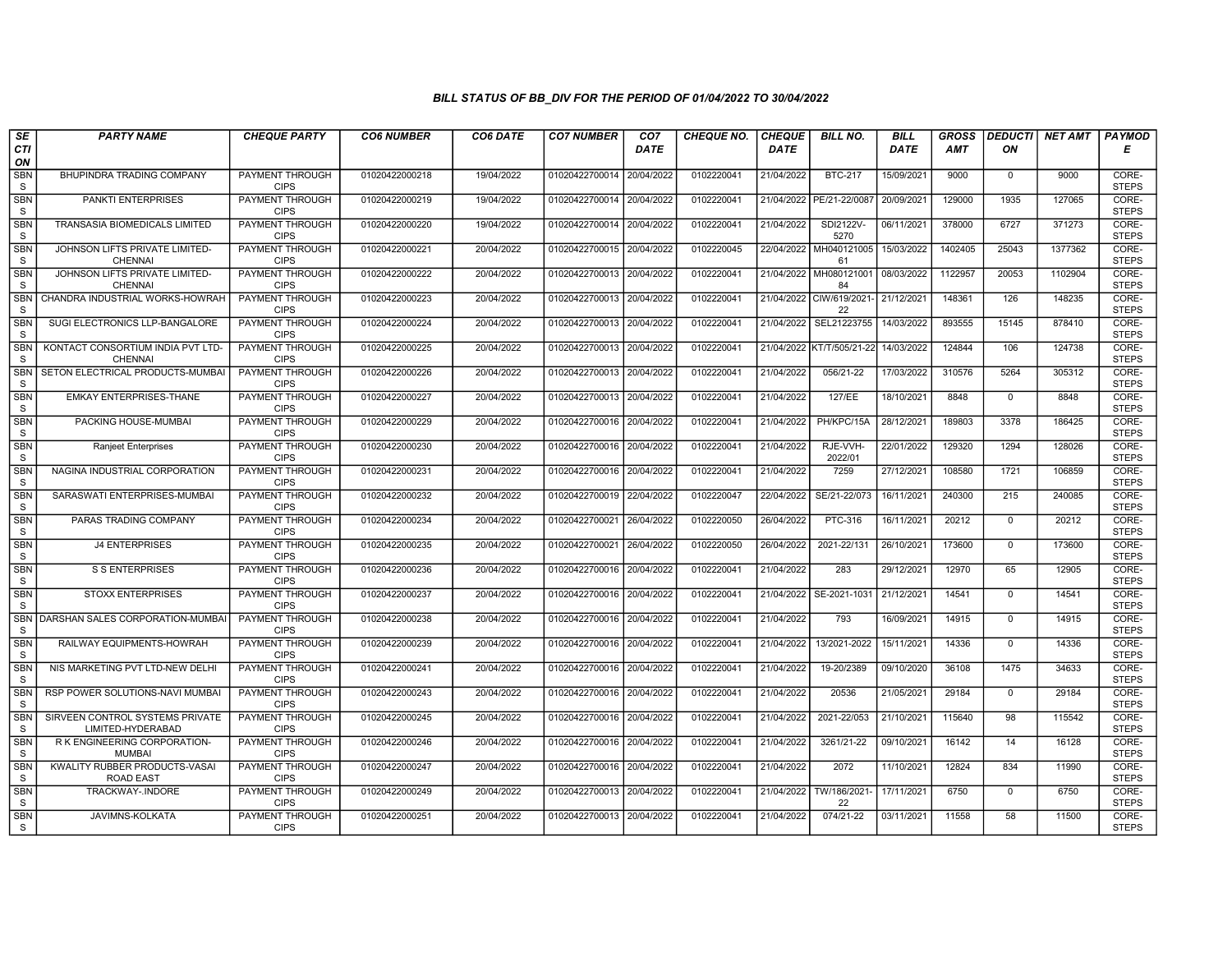| SE                      | <b>PARTY NAME</b>                                    | <b>CHEQUE PARTY</b>                   | <b>CO6 NUMBER</b> | CO6 DATE   | <b>CO7 NUMBER</b>         | CO <sub>7</sub> | <b>CHEQUE NO.</b> | <b>CHEQUE</b> | <b>BILL NO.</b>                       | <b>BILL</b> | <b>GROSS</b> | <b>DEDUCTI</b> | NET AMT | <b>PAYMOD</b>         |
|-------------------------|------------------------------------------------------|---------------------------------------|-------------------|------------|---------------------------|-----------------|-------------------|---------------|---------------------------------------|-------------|--------------|----------------|---------|-----------------------|
| CTI<br>ON               |                                                      |                                       |                   |            |                           | <b>DATE</b>     |                   | <b>DATE</b>   |                                       | <b>DATE</b> | <b>AMT</b>   | ON             |         | Е                     |
| <b>SBN</b><br>S         | RATNA ENTERPRISES-MUMBAI                             | <b>PAYMENT THROUGH</b><br><b>CIPS</b> | 01020422000252    | 20/04/2022 | 01020422700016 20/04/2022 |                 | 0102220041        | 21/04/2022    | 015                                   | 16/10/2021  | 59000        | 590            | 58410   | CORE-<br><b>STEPS</b> |
| <b>SBN</b><br>S         | MAHAJATI ENGINEERING WORKS-<br><b>HOWRAH</b>         | <b>PAYMENT THROUGH</b><br><b>CIPS</b> | 01020422000253    | 20/04/2022 | 01020422700016 20/04/2022 |                 | 0102220041        |               | 21/04/2022 MJ/2021-22/12              | 29/09/2021  | 26880        | 269            | 26611   | CORE-<br><b>STEPS</b> |
| <b>SBN</b><br>S         | <b>JAGSON INDUSTRIES</b>                             | PAYMENT THROUGH<br><b>CIPS</b>        | 01020422000254    | 20/04/2022 | 01020422700016 20/04/2022 |                 | 0102220041        | 21/04/2022    | JI/15/22                              | 21/01/2022  | 20700        | $\mathbf 0$    | 20700   | CORE-<br><b>STEPS</b> |
| <b>SBN</b><br>S         | MADHAV SALES CORPORATION                             | <b>PAYMENT THROUGH</b><br><b>CIPS</b> | 01020422000255    | 20/04/2022 | 01020422700016 20/04/2022 |                 | 0102220041        | 21/04/2022    | MSC-437-21-<br>22                     | 03/12/2021  | 4286         | $\mathbf{0}$   | 4286    | CORE-<br><b>STEPS</b> |
| <b>SBN</b><br>S         | PRAG INDUSTRIES (INDIA) PVT. LTD.-<br><b>LUCKNOW</b> | <b>PAYMENT THROUGH</b><br><b>CIPS</b> | 01020422000261    | 21/04/2022 | 01020422700018 21/04/2022 |                 | 0102220043        |               | 21/04/2022 PI1/21/310/CR              | 08/01/2022  | 214099       | 181            | 213918  | CORE-<br><b>STEPS</b> |
| <b>SBN</b><br>S         | KM AND COAHMEDABAD                                   | <b>PAYMENT THROUGH</b><br><b>CIPS</b> | 01020422000263    | 22/04/2022 | 01020422700021 26/04/2022 |                 | 0102220050        |               | 26/04/2022   KM/OL/5496/2<br>$1 - 22$ | 22/01/2022  | 449963       | 7627           | 442336  | CORE-<br><b>STEPS</b> |
| <b>SBN</b><br>S         | EXCEL STATIONER AND PRINTERS-<br><b>MUMBAI</b>       | PAYMENT THROUGH<br><b>CIPS</b>        | 01020422000265    | 22/04/2022 | 01020422700019 22/04/2022 |                 | 0102220047        | 22/04/2022    | 02                                    | 07/04/2022  | 147087       | $\mathbf 0$    | 147087  | CORE-<br><b>STEPS</b> |
| <b>SBN</b><br>${\tt S}$ | AUTOMETERS ALLIANCE LTD-NOIDA                        | PAYMENT THROUGH<br><b>CIPS</b>        | 01020422000267    | 22/04/2022 | 01020422700022 27/04/2022 |                 | 0102220052        | 27/04/2022    | 20211394                              | 30/09/2021  | 124893.56    | 106.56         | 124787  | CORE-<br><b>STEPS</b> |
| <b>SBN</b><br>S         | EXCEL STATIONER AND PRINTERS-<br><b>MUMBAI</b>       | PAYMENT THROUGH<br><b>CIPS</b>        | 01020422000277    | 22/04/2022 | 01020422700019 22/04/2022 |                 | 0102220047        | 22/04/2022    | 04                                    | 07/04/2022  | 113133       | $\mathbf 0$    | 113133  | CORE-<br><b>STEPS</b> |
| <b>SBN</b><br>S         | <b>EXCEL STATIONER AND PRINTERS-</b><br><b>MUMBA</b> | <b>PAYMENT THROUGH</b><br><b>CIPS</b> | 01020422000278    | 22/04/2022 | 01020422700019            | 22/04/2022      | 0102220047        | 22/04/2022    | 03                                    | 07/04/2022  | 198240       | $\mathbf 0$    | 198240  | CORE-<br><b>STEPS</b> |
| SBN<br>S.               | EXCEL STATIONER AND PRINTERS-<br><b>MUMBAI</b>       | PAYMENT THROUGH<br><b>CIPS</b>        | 01020422000279    | 22/04/2022 | 01020422700019 22/04/2022 |                 | 0102220047        | 22/04/2022    | 01                                    | 07/04/2022  | 161424       | $\mathbf 0$    | 161424  | CORE-<br><b>STEPS</b> |
| <b>SBN</b><br>S         | <b>GAYATRI ENTERPRISE-BHAVNAGAR</b>                  | <b>PAYMENT THROUGH</b><br><b>CIPS</b> | 01020422000280    | 22/04/2022 | 01020422700021            | 26/04/2022      | 0102220050        | 26/04/2022    | 055                                   | 21/01/2022  | 244750       | 219            | 244531  | CORE-<br><b>STEPS</b> |
| <b>SBN</b><br>S         | PAT AND COMPANY-MUMBAI                               | <b>PAYMENT THROUGH</b><br><b>CIPS</b> | 01020422000281    | 22/04/2022 | 01020422700019 22/04/2022 |                 | 0102220047        | 22/04/2022    | 05                                    | 07/04/2022  | 143370       | $\mathbf 0$    | 143370  | CORE-<br><b>STEPS</b> |
| <b>SBN</b><br>S         | NAMAN COLLECTION-BHAVNAGAR                           | <b>PAYMENT THROUGH</b><br><b>CIPS</b> | 01020422000282    | 22/04/2022 | 01020422700021            | 26/04/2022      | 0102220050        | 26/04/2022    | 070                                   | 20/01/2022  | 242075       | 216            | 241859  | CORE-<br><b>STEPS</b> |
| SBN<br>S                | MEDINAIN-DELHI                                       | PAYMENT THROUGH<br><b>CIPS</b>        | 01020422000283    | 22/04/2022 | 01020422700021            | 26/04/2022      | 0102220050        | 26/04/2022    | <b>MEDI/21-</b><br>22/1409            | 14/12/2021  | 56000        | 1170           | 54830   | CORE-<br><b>STEPS</b> |
| <b>SBN</b><br>S         | NAMAN COLLECTION-BHAVNAGAR                           | <b>PAYMENT THROUGH</b><br><b>CIPS</b> | 01020422000284    | 22/04/2022 | 01020422700022 27/04/2022 |                 | 0102220052        | 27/04/2022    | 069                                   | 20/01/2022  | 243180       | 217            | 242963  | CORE-<br><b>STEPS</b> |
| <b>SBN</b><br>S         | MEDINAIN-DELHI                                       | PAYMENT THROUGH<br><b>CIPS</b>        | 01020422000285    | 22/04/2022 | 01020422700021            | 26/04/2022      | 0102220050        | 26/04/2022    | <b>MEDI/21-</b><br>2/1326             | 26/11/2021  | 64900        | 380            | 64520   | CORE-<br><b>STEPS</b> |
| <b>SBN</b><br>S         | <b>SAFETY EQUIPMENT</b><br>CORPORATIONMUMBAI         | <b>PAYMENT THROUGH</b><br><b>CIPS</b> | 01020422000286    | 22/04/2022 | 01020422700021            | 26/04/2022      | 0102220050        | 26/04/2022    | 1753/21-22                            | 02/11/2021  | 160480       | $\mathbf 0$    | 160480  | CORE-<br><b>STEPS</b> |
| <b>SBN</b><br>S         | PAT AND COMPANY-MUMBAI                               | PAYMENT THROUGH<br><b>CIPS</b>        | 01020422000287    | 22/04/2022 | 01020422700019 22/04/2022 |                 | 0102220047        | 22/04/2022    | 06                                    | 07/04/2022  | 85668        | $\mathbf 0$    | 85668   | CORE-<br><b>STEPS</b> |
| <b>SBN</b><br>S         | TECH ENTERPRISES-PUNE                                | <b>PAYMENT THROUGH</b><br><b>CIPS</b> | 01020422000288    | 22/04/2022 | 01020422700020            | 22/04/2022      | 0102220047        | 22/04/2022    | 291                                   | 04/04/2022  | 4100500      | 72975          | 4027525 | CORE-<br><b>STEPS</b> |
| <b>SBN</b><br>S         | SHREE SAI ENTERPRISES-MUMBAI                         | <b>PAYMENT THROUGH</b><br><b>CIPS</b> | 01020422000289    | 22/04/2022 | 01020422700021 26/04/2022 |                 | 0102220050        | 26/04/2022    | 82                                    | 26/03/2022  | 233600       | 183            | 233417  | CORE-<br><b>STEPS</b> |
| <b>SBN</b><br>S         | A K TRADER-MUMBAI                                    | <b>PAYMENT THROUGH</b><br><b>CIPS</b> | 01020422000290    | 22/04/2022 | 01020422700021            | 26/04/2022      | 0102220050        | 26/04/2022    | 48                                    | 21/03/2022  | 24997        | $\mathbf 0$    | 24997   | CORE-<br><b>STEPS</b> |
| <b>SBN</b><br>S         | CONCO ELECTRIC-MUMBAI                                | PAYMENT THROUGH<br><b>CIPS</b>        | 01020422000291    | 25/04/2022 | 01020422700022 27/04/2022 |                 | 0102220052        | 27/04/2022    | CE/21-22/029                          | 11/02/2022  | 235400       | $\mathbf 0$    | 235400  | CORE-<br><b>STEPS</b> |
| <b>SBN</b><br>S         | KHANDELWAL BROTHERS                                  | <b>PAYMENT THROUGH</b><br><b>CIPS</b> | 01020422000293    | 25/04/2022 | 01020422700021            | 26/04/2022      | 0102220050        | 26/04/2022    | 2236                                  | 12/11/2021  | 32077        | $\mathbf{0}$   | 32077   | CORE-<br><b>STEPS</b> |
| <b>SBN</b><br>S         | A K TRADER-MUMBAI                                    | <b>PAYMENT THROUGH</b><br><b>CIPS</b> | 01020422000295    | 25/04/2022 | 01020422700021            | 26/04/2022      | 0102220050        | 26/04/2022    | 50                                    | 26/03/2022  | 22500        | $\Omega$       | 22500   | CORE-<br><b>STEPS</b> |
| <b>SBN</b><br>S         | FREEZE FIRE SOLUTIONMUMBAI                           | <b>PAYMENT THROUGH</b><br><b>CIPS</b> | 01020422000296    | 25/04/2022 | 01020422700021 26/04/2022 |                 | 0102220050        | 26/04/2022    | 1223                                  | 25/03/2022  | 460520       | 7806           | 452714  | CORE-<br><b>STEPS</b> |
| <b>SBN</b><br>S.        | SARASWATI ENTERPRISES-MUMBAI                         | PAYMENT THROUGH<br><b>CIPS</b>        | 01020422000297    | 25/04/2022 | 01020422700022 27/04/2022 |                 | 0102220052        | 27/04/2022    | SE/21-22/084                          | 15/12/2021  | 125450       | 106            | 125344  | CORE-<br><b>STEPS</b> |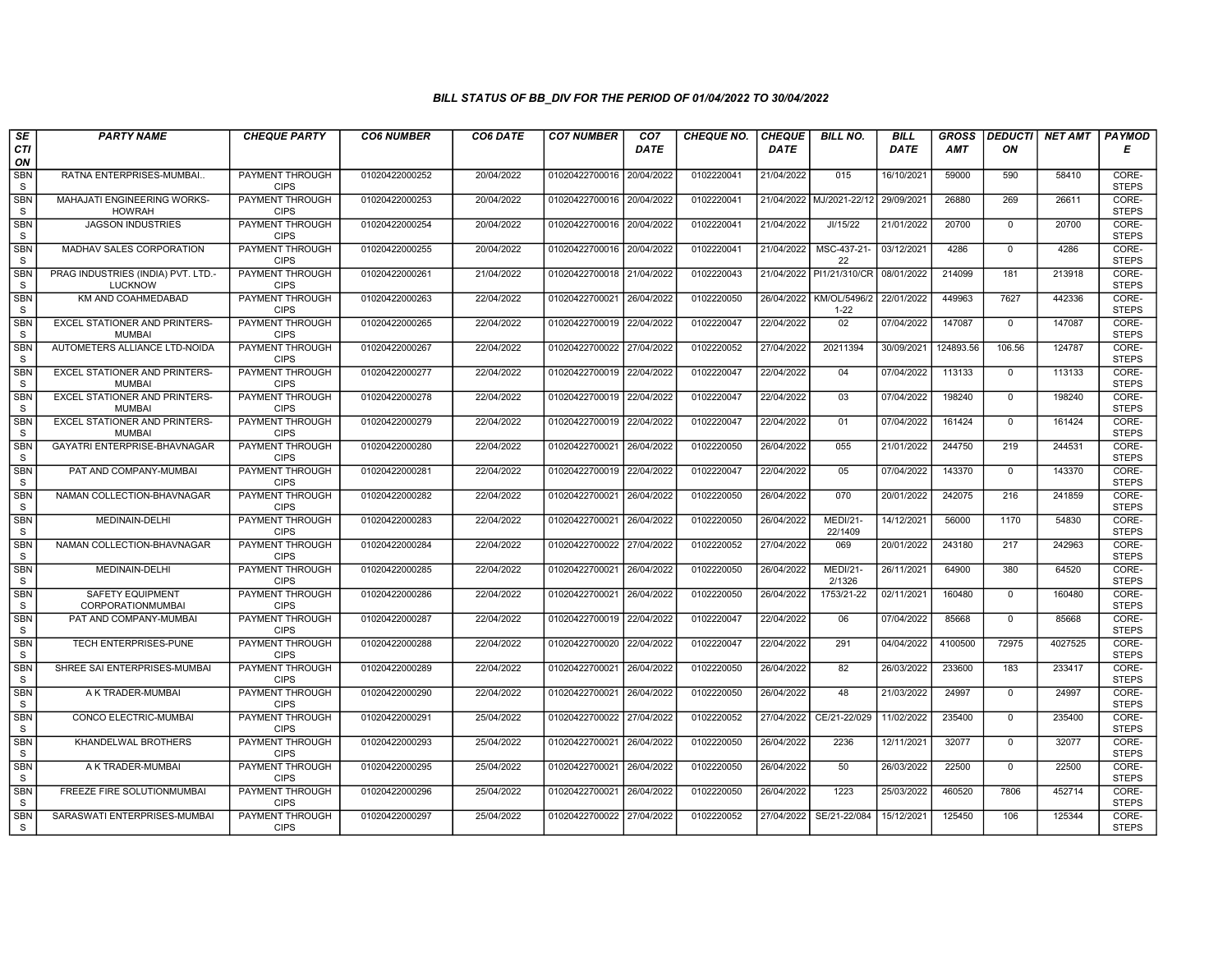| <b>SE</b>        | <b>PARTY NAME</b>                                | <b>CHEQUE PARTY</b>                   | <b>CO6 NUMBER</b> | CO6 DATE   | <b>CO7 NUMBER</b>         | CO <sub>7</sub> | <b>CHEQUE NO.</b> | <b>CHEQUE</b> | <b>BILL NO.</b>               | <b>BILL</b> | <b>GROSS</b> | <b>DEDUCTI</b> | <b>NET AMT</b> | <b>PAYMOD</b>         |
|------------------|--------------------------------------------------|---------------------------------------|-------------------|------------|---------------------------|-----------------|-------------------|---------------|-------------------------------|-------------|--------------|----------------|----------------|-----------------------|
| CTI              |                                                  |                                       |                   |            |                           | <b>DATE</b>     |                   | <b>DATE</b>   |                               | <b>DATE</b> | <b>AMT</b>   | ON             |                |                       |
| ON               |                                                  |                                       |                   |            |                           |                 |                   |               |                               |             |              |                |                |                       |
| <b>SBN</b><br>S  | A K TRADER-MUMBAI                                | <b>PAYMENT THROUGH</b><br><b>CIPS</b> | 01020422000299    | 25/04/2022 | 01020422700021            | 26/04/2022      | 0102220050        | 26/04/2022    | 49                            | 21/03/2022  | 24000        | $\Omega$       | 24000          | CORE-<br><b>STEPS</b> |
| <b>SBN</b><br>S  | PRADEEP ELECTRO MAGNETIC SYSTEM<br><b>MUMBAI</b> | <b>PAYMENT THROUGH</b><br><b>CIPS</b> | 01020422000300    | 25/04/2022 | 01020422700021 26/04/2022 |                 | 0102220050        | 26/04/2022    | 344                           | 06/12/2021  | 142190       | $\Omega$       | 142190         | CORE-<br><b>STEPS</b> |
| SBN<br>S         | TRADEWELL-MUMBAI                                 | <b>PAYMENT THROUGH</b><br><b>CIPS</b> | 01020422000328    | 25/04/2022 | 01020422700022 27/04/2022 |                 | 0102220052        |               | 27/04/2022 GST/064/21-22      | 03/12/2021  | 245504       | 208            | 245296         | CORE-<br><b>STEPS</b> |
| <b>SBN</b><br>S  | KM AND CO-AHMEDABAD                              | <b>PAYMENT THROUGH</b><br><b>CIPS</b> | 01020422000335    | 25/04/2022 | 01020422700021 26/04/2022 |                 | 0102220050        | 26/04/2022    | KM/OL/5497/2<br>$1 - 22$      | 29/01/2022  | 65148        | $\Omega$       | 65148          | CORE-<br><b>STEPS</b> |
| <b>SBN</b><br>S  | DHYAN ENTERPRISE-BHUJ                            | <b>PAYMENT THROUGH</b><br><b>CIPS</b> | 01020422000342    | 26/04/2022 | 01020422700021 26/04/2022 |                 | 0102220050        | 26/04/2022    | GEM/21-<br>22/422             | 07/12/2021  | 494372       | 8799           | 485573         | CORE-<br><b>STEPS</b> |
| <b>SBN</b><br>S  | KM AND CO-AHMEDABAD                              | PAYMENT THROUGH<br><b>CIPS</b>        | 01020422000343    | 26/04/2022 | 01020422700022 27/04/2022 |                 | 0102220052        | 27/04/2022    | KM/OL/5488/2<br>$1 - 22$      | 03/01/2022  | 164058       | $\Omega$       | 164058         | CORE-<br><b>STEPS</b> |
| SBN<br>S         | <b>SILVER MEDAL</b>                              | PAYMENT THROUGH<br><b>CIPS</b>        | 01020422000346    | 26/04/2022 | 01020422700022 27/04/2022 |                 | 0102220052        |               | 27/04/2022 INV-SM004064       | 16/12/2021  | 5890         | $\Omega$       | 5890           | CORE-<br><b>STEPS</b> |
| <b>SBN</b><br>S  | ANSH TECHNOLOGIES-MUMBAI                         | <b>PAYMENT THROUGH</b><br><b>CIPS</b> | 01020422000367    | 28/04/2022 | 01020422700023            | 29/04/2022      | 0102220058        | 29/04/2022    | AT/21-22/38                   | 07/09/2021  | 912384       | 14256          | 898128         | CORE-<br><b>STEPS</b> |
| <b>SBN</b><br>S  | SIMANDHAR COMPUTERS-MUMBAI CITY                  | <b>PAYMENT THROUGH</b><br><b>CIPS</b> | 01020422000376    | 28/04/2022 | 01020422700024 04/05/2022 |                 | 0102220064        |               | 04/05/2022 480/FEB/21-22      | 17/02/2022  | 67314        | $\Omega$       | 67314          | CORE-<br><b>STEPS</b> |
| <b>SBN</b><br>S. | ARHAM ENTERPRISES-MUMBAI                         | <b>PAYMENT THROUGH</b><br><b>CIPS</b> | 01020422000377    | 28/04/2022 | 01020422700024 04/05/2022 |                 | 0102220064        | 04/05/2022    | 567/MARCH/2<br>$1 - 22$       | 14/03/2022  | 86386        | $\Omega$       | 86386          | CORE-<br><b>STEPS</b> |
| <b>SBN</b><br>S  | DIVABHI CORPORATION-MUMBAI                       | <b>PAYMENT THROUGH</b><br><b>CIPS</b> | 01020422000378    | 28/04/2022 | 01020422700023 29/04/2022 |                 | 0102220058        |               | 29/04/2022 GST/052/21-22      | 10/11/2021  | 230000       | $\Omega$       | 230000         | CORE-<br><b>STEPS</b> |
| <b>SBN</b><br>S  | QUICK OFFSETEAST DELHI                           | <b>PAYMENT THROUGH</b><br><b>CIPS</b> | 01020422000382    | 29/04/2022 | 01020422700023 29/04/2022 |                 | 0102220058        |               | 29/04/2022 GST-110/2021<br>22 | 25/12/2021  | 23000        | $\Omega$       | 23000          | CORE-<br><b>STEPS</b> |
| <b>SBN</b><br>S  | TRINITY HOUSE (INDIA) PVT. LTD.-MUMBA            | <b>PAYMENT THROUGH</b><br><b>CIPS</b> | 01020422000383    | 29/04/2022 | 01020422700023 29/04/2022 |                 | 0102220058        | 29/04/2022    | 539/24/KYN                    | 30/03/2022  | 197511       | 167            | 197344         | CORE-<br><b>STEPS</b> |